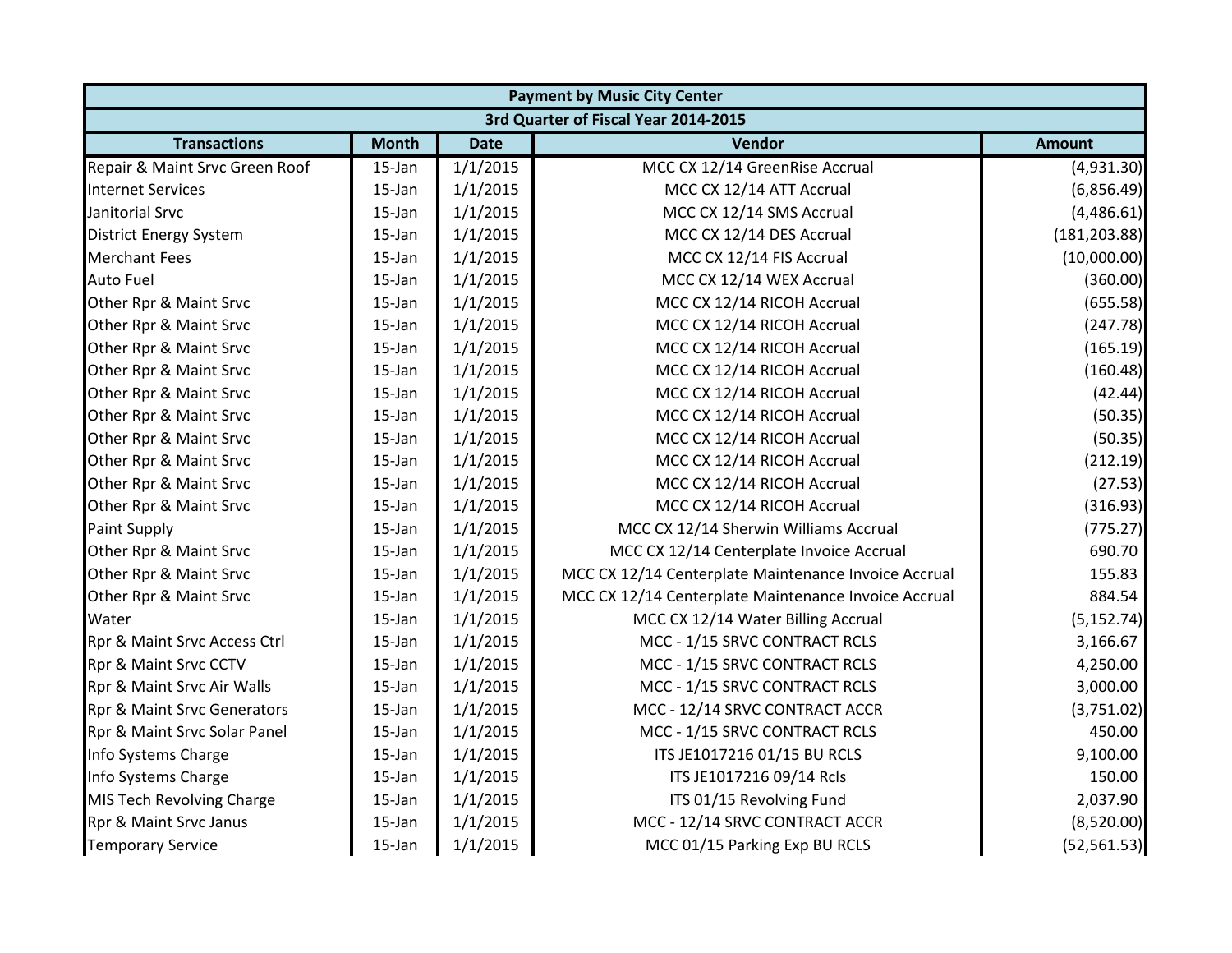|                                 | <b>Payment by Music City Center</b>  |             |                               |               |  |  |  |
|---------------------------------|--------------------------------------|-------------|-------------------------------|---------------|--|--|--|
|                                 | 3rd Quarter of Fiscal Year 2014-2015 |             |                               |               |  |  |  |
| <b>Transactions</b>             | <b>Month</b>                         | <b>Date</b> | Vendor                        | <b>Amount</b> |  |  |  |
| <b>Uniform Cleaning Service</b> | 15-Jan                               | 1/1/2015    | MCC 01/15 Parking Exp BU RCLS | (16,055.79)   |  |  |  |
| <b>Valet Services</b>           | 15-Jan                               | 1/1/2015    | MCC 01/15 Parking Exp BU RCLS | (4,991.11)    |  |  |  |
| Postage & Delivery Srvc         | 15-Jan                               | 1/1/2015    | MCC 01/15 Parking Exp BU RCLS | (48.55)       |  |  |  |
| Printing/Binding                | 15-Jan                               | 1/1/2015    | MCC 01/15 Parking Exp BU RCLS | (1,212.15)    |  |  |  |
| Offc & Admin Supply             | 15-Jan                               | 1/1/2015    | MCC 01/15 Parking Exp BU RCLS | (4,918.12)    |  |  |  |
| Repair & Maint Supply           | 15-Jan                               | 1/1/2015    | MCC 01/15 Parking Exp BU RCLS | (30.00)       |  |  |  |
| <b>Signs</b>                    | $15$ -Jan                            | 1/1/2015    | MCC 01/15 Parking Exp BU RCLS | (3,074.00)    |  |  |  |
| Rpr & Maint Srvc Park Equip     | 15-Jan                               | 1/1/2015    | MCC 01/15 Parking Exp BU RCLS | (7,020.00)    |  |  |  |
| <b>Temporary Service</b>        | 15-Jan                               | 1/1/2015    | MCC 01/15 Parking Exp BU RCLS | 52,561.53     |  |  |  |
| <b>Uniform Cleaning Service</b> | 15-Jan                               | 1/1/2015    | MCC 01/15 Parking Exp BU RCLS | 16,055.79     |  |  |  |
| <b>Valet Services</b>           | 15-Jan                               | 1/1/2015    | MCC 01/15 Parking Exp BU RCLS | 4,991.11      |  |  |  |
| Postage & Delivery Srvc         | 15-Jan                               | 1/1/2015    | MCC 01/15 Parking Exp BU RCLS | 48.55         |  |  |  |
| Printing/Binding                | 15-Jan                               | 1/1/2015    | MCC 01/15 Parking Exp BU RCLS | 1,212.15      |  |  |  |
| Offc & Admin Supply             | 15-Jan                               | 1/1/2015    | MCC 01/15 Parking Exp BU RCLS | 4,918.12      |  |  |  |
| Repair & Maint Supply           | 15-Jan                               | 1/1/2015    | MCC 01/15 Parking Exp BU RCLS | 30.00         |  |  |  |
| <b>Signs</b>                    | 15-Jan                               | 1/1/2015    | MCC 01/15 Parking Exp BU RCLS | 3,074.00      |  |  |  |
| Rpr & Maint Srvc Park Equip     | 15-Jan                               | 1/1/2015    | MCC 01/15 Parking Exp BU RCLS | 7,020.00      |  |  |  |
| Insurance-Vehicles              | 15-Jan                               | 1/1/2015    | MCC - 1/15 INSURANCE RCLS     | 1,251.25      |  |  |  |
| Insurance-Workman's Comp        | 15-Jan                               | 1/1/2015    | MCC - 1/15 INSURANCE RCLS     | 8,142.58      |  |  |  |
| Insurance-Liability/PropDmg     | 15-Jan                               | 1/1/2015    | MCC - 1/15 INSURANCE RCLS     | 11,175.17     |  |  |  |
| Insurance-Liability/PropDmg     | 15-Jan                               | 1/1/2015    | MCC - 1/15 INSURANCE RCLS     | 2,234.33      |  |  |  |
| Insurance-Liability/PropDmg     | 15-Jan                               | 1/1/2015    | MCC - 1/15 INSURANCE RCLS     | 3,329.58      |  |  |  |
| Insurance-Liability/PropDmg     | 15-Jan                               | 1/1/2015    | MCC - 1/15 INSURANCE RCLS     | 3,050.83      |  |  |  |
| Insurance-Liability/PropDmg     | 15-Jan                               | 1/1/2015    | MCC - 1/15 INSURANCE RCLS     | 2,091.67      |  |  |  |
| Insurance-Liability/PropDmg     | 15-Jan                               | 1/1/2015    | MCC - 1/15 INSURANCE RCLS     | 2,125.25      |  |  |  |
| Insurance-Liability/PropDmg     | 15-Jan                               | 1/1/2015    | MCC - 1/15 INSURANCE RCLS     | 7,039.75      |  |  |  |
| Insurance-Liability/PropDmg     | 15-Jan                               | 1/1/2015    | MCC - 1/15 INSURANCE RCLS     | 570.50        |  |  |  |
| Insurance-Liability/PropDmg     | 15-Jan                               | 1/1/2015    | MCC - 1/15 INSURANCE RCLS     | 382.67        |  |  |  |
| Insurance-Liability/PropDmg     | 15-Jan                               | 1/1/2015    | MCC - 1/15 INSURANCE RCLS     | 2,494.75      |  |  |  |
| Insurance-Liability/PropDmg     | 15-Jan                               | 1/1/2015    | MCC - 1/15 INSURANCE RCLS     | 2,194.00      |  |  |  |
| Insurance-Liability/PropDmg     | 15-Jan                               | 1/1/2015    | MCC - 1/15 INSURANCE RCLS     | 682.08        |  |  |  |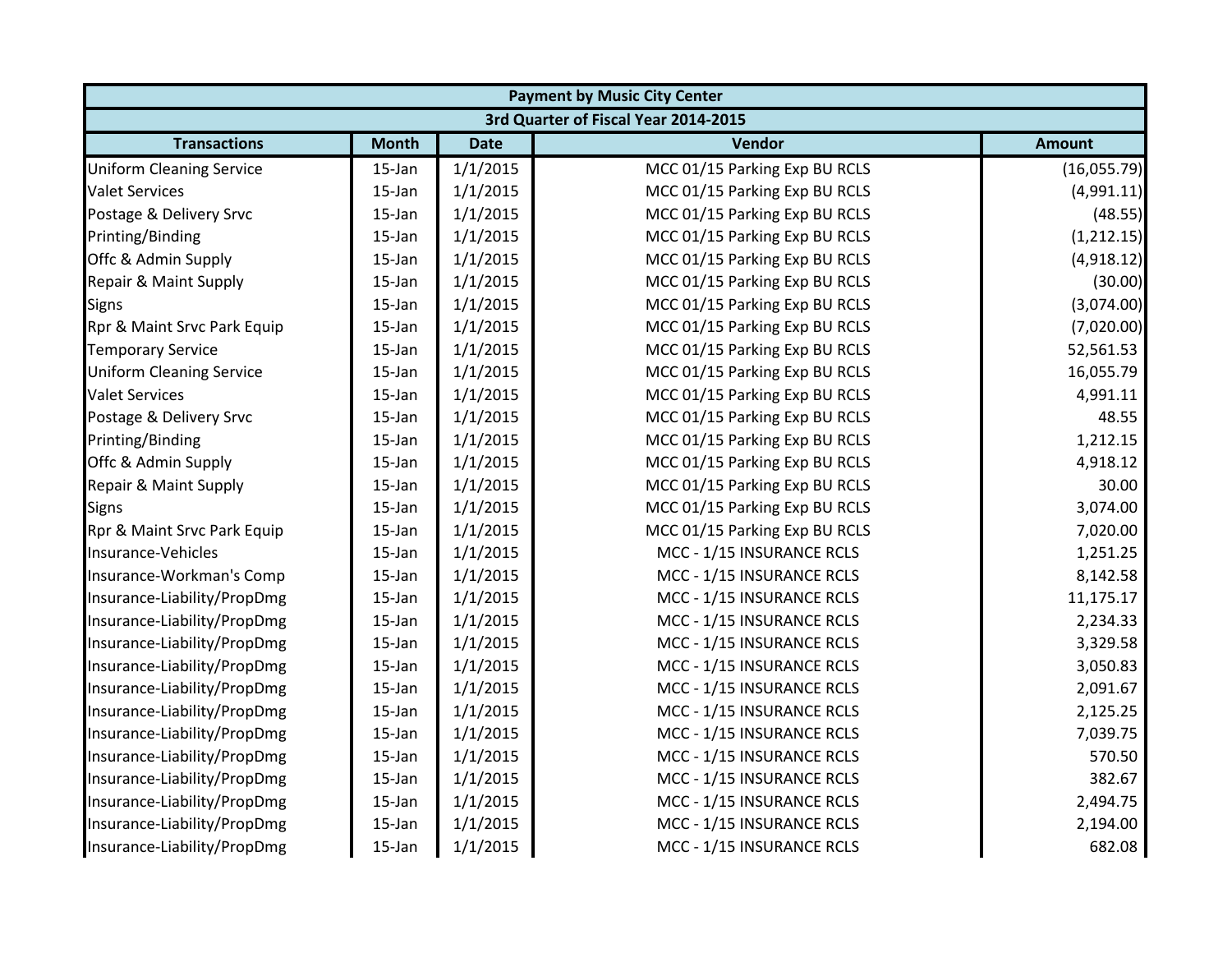|                               | <b>Payment by Music City Center</b> |             |                                      |               |  |  |
|-------------------------------|-------------------------------------|-------------|--------------------------------------|---------------|--|--|
|                               |                                     |             | 3rd Quarter of Fiscal Year 2014-2015 |               |  |  |
| <b>Transactions</b>           | <b>Month</b>                        | <b>Date</b> | Vendor                               | <b>Amount</b> |  |  |
| Transfer LOCAP reimbursement  | $15$ -Jan                           | 1/1/2015    | ADM 01/15 FY15 LOCAP                 | 58.33         |  |  |
| <b>Regular Pay</b>            | 15-Jan                              | 1/2/2015    | Payroll Labor Distribution           | 5,179.58      |  |  |
| Leave Pay                     | 15-Jan                              | 1/2/2015    | Payroll Labor Distribution           | 7,895.44      |  |  |
| <b>Holiday Pay</b>            | $15$ -Jan                           | 1/2/2015    | Payroll Labor Distribution           | 7,240.41      |  |  |
| <b>Employer OASDI</b>         | 15-Jan                              | 1/2/2015    | <b>Actual Burden Journal Entries</b> | 1,208.91      |  |  |
| <b>Employer SSN Medical</b>   | 15-Jan                              | 1/2/2015    | <b>Actual Burden Journal Entries</b> | 282.74        |  |  |
| <b>Employer Group Health</b>  | 15-Jan                              | 1/2/2015    | <b>Actual Burden Journal Entries</b> | 3,137.12      |  |  |
| <b>Employer Dental Group</b>  | $15$ -Jan                           | 1/2/2015    | <b>Actual Burden Journal Entries</b> | 144.22        |  |  |
| <b>Employer Group Life</b>    | 15-Jan                              | 1/2/2015    | <b>Actual Burden Journal Entries</b> | 161.86        |  |  |
| Cafe Plan Pre-Tax Savings     | 15-Jan                              | 1/2/2015    | <b>Actual Burden Journal Entries</b> | 87.13         |  |  |
| CCA Employer 401K Plan        | 15-Jan                              | 1/2/2015    | <b>Actual Burden Journal Entries</b> | 504.44        |  |  |
| Allowance-Cell/Mobile Devices | 15-Jan                              | 1/2/2015    | Payroll Labor Distribution           | 322.00        |  |  |
| <b>Regular Pay</b>            | 15-Jan                              | 1/2/2015    | Payroll Labor Distribution           | 531.90        |  |  |
| Leave Pay                     | 15-Jan                              | 1/2/2015    | Payroll Labor Distribution           | 2,727.46      |  |  |
| <b>Holiday Pay</b>            | 15-Jan                              | 1/2/2015    | Payroll Labor Distribution           | 1,880.04      |  |  |
| <b>Employer OASDI</b>         | 15-Jan                              | 1/2/2015    | <b>Actual Burden Journal Entries</b> | 296.27        |  |  |
| <b>Employer SSN Medical</b>   | 15-Jan                              | 1/2/2015    | <b>Actual Burden Journal Entries</b> | 69.28         |  |  |
| <b>Employer Group Health</b>  | 15-Jan                              | 1/2/2015    | <b>Actual Burden Journal Entries</b> | 1,156.87      |  |  |
| <b>Employer Dental Group</b>  | 15-Jan                              | 1/2/2015    | <b>Actual Burden Journal Entries</b> | 35.37         |  |  |
| <b>Employer Group Life</b>    | 15-Jan                              | 1/2/2015    | <b>Actual Burden Journal Entries</b> | 35.46         |  |  |
| <b>Employer Pension</b>       | 15-Jan                              | 1/2/2015    | <b>Actual Burden Journal Entries</b> | 924.42        |  |  |
| Cafe Plan Pre-Tax Savings     | $15$ -Jan                           | 1/2/2015    | <b>Actual Burden Journal Entries</b> | 32.86         |  |  |
| Allowance-Cell/Mobile Devices | $15$ -Jan                           | 1/2/2015    | Payroll Labor Distribution           | 69.00         |  |  |
| <b>Regular Pay</b>            | 15-Jan                              | 1/2/2015    | Payroll Labor Distribution           | 17,259.77     |  |  |
| Leave Pay                     | 15-Jan                              | 1/2/2015    | Payroll Labor Distribution           | 4,624.78      |  |  |
| <b>Holiday Pay</b>            | $15$ -Jan                           | 1/2/2015    | Payroll Labor Distribution           | 9,777.73      |  |  |
| Overtime Pay                  | 15-Jan                              | 1/2/2015    | Payroll Labor Distribution           | 5.54          |  |  |
| <b>Employer OASDI</b>         | 15-Jan                              | 1/2/2015    | <b>Actual Burden Journal Entries</b> | 1,878.63      |  |  |
| <b>Employer SSN Medical</b>   | $15$ -Jan                           | 1/2/2015    | <b>Actual Burden Journal Entries</b> | 439.36        |  |  |
| <b>Employer Group Health</b>  | 15-Jan                              | 1/2/2015    | <b>Actual Burden Journal Entries</b> | 4,195.72      |  |  |
| <b>Employer Dental Group</b>  | 15-Jan                              | 1/2/2015    | <b>Actual Burden Journal Entries</b> | 221.99        |  |  |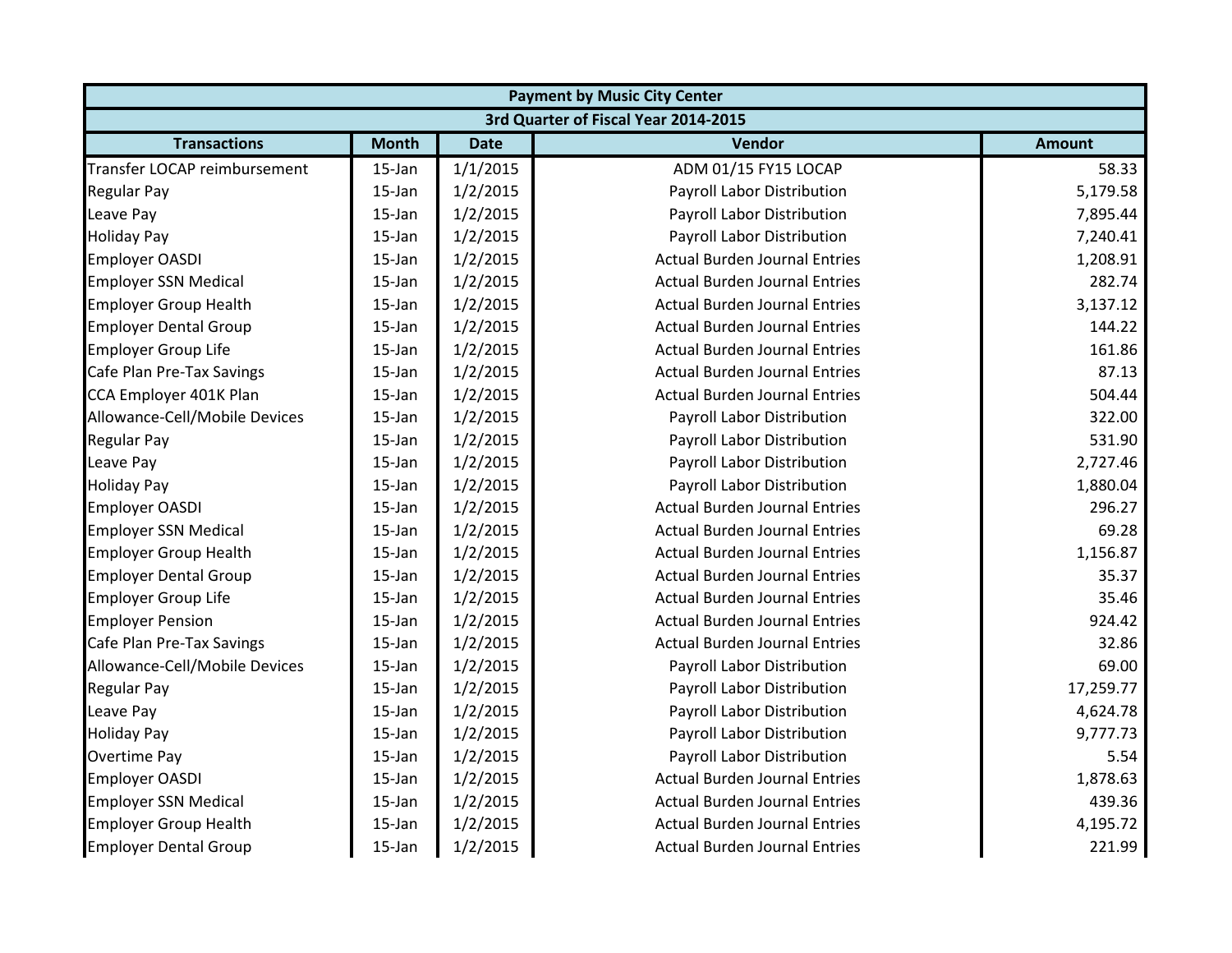| <b>Payment by Music City Center</b>  |              |             |                                      |               |  |
|--------------------------------------|--------------|-------------|--------------------------------------|---------------|--|
| 3rd Quarter of Fiscal Year 2014-2015 |              |             |                                      |               |  |
| <b>Transactions</b>                  | <b>Month</b> | <b>Date</b> | Vendor                               | <b>Amount</b> |  |
| <b>Employer Group Life</b>           | 15-Jan       | 1/2/2015    | <b>Actual Burden Journal Entries</b> | 254.13        |  |
| Cafe Plan Pre-Tax Savings            | 15-Jan       | 1/2/2015    | <b>Actual Burden Journal Entries</b> | 115.14        |  |
| CCA Employer 401K Plan               | $15$ -Jan    | 1/2/2015    | <b>Actual Burden Journal Entries</b> | 697.12        |  |
| Allowance-Cell/Mobile Devices        | 15-Jan       | 1/2/2015    | <b>Payroll Labor Distribution</b>    | 138.00        |  |
| Repair & Maint Supply                | $15$ -Jan    | 1/2/2015    | FERGUSON ENTERPRISES (ACH)           | (0.03)        |  |
| <b>Regular Pay</b>                   | $15$ -Jan    | 1/2/2015    | Payroll Labor Distribution           | 18,458.49     |  |
| Leave Pay                            | 15-Jan       | 1/2/2015    | Payroll Labor Distribution           | 8,463.09      |  |
| <b>Holiday Pay</b>                   | 15-Jan       | 1/2/2015    | Payroll Labor Distribution           | 12,185.93     |  |
| <b>Employer OASDI</b>                | 15-Jan       | 1/2/2015    | <b>Actual Burden Journal Entries</b> | 2,236.41      |  |
| <b>Employer SSN Medical</b>          | $15$ -Jan    | 1/2/2015    | <b>Actual Burden Journal Entries</b> | 523.04        |  |
| <b>Employer Group Health</b>         | 15-Jan       | 1/2/2015    | <b>Actual Burden Journal Entries</b> | 8,994.60      |  |
| <b>Employer Dental Group</b>         | $15$ -Jan    | 1/2/2015    | <b>Actual Burden Journal Entries</b> | 434.08        |  |
| <b>Employer Group Life</b>           | $15$ -Jan    | 1/2/2015    | <b>Actual Burden Journal Entries</b> | 481.36        |  |
| Cafe Plan Pre-Tax Savings            | 15-Jan       | 1/2/2015    | <b>Actual Burden Journal Entries</b> | 242.90        |  |
| CCA Employer 401K Plan               | 15-Jan       | 1/2/2015    | <b>Actual Burden Journal Entries</b> | 834.21        |  |
| Allowance-Cell/Mobile Devices        | $15$ -Jan    | 1/2/2015    | Payroll Labor Distribution           | 138.00        |  |
| Auto Oil/Lubricants                  | $15$ -Jan    | 1/2/2015    | FERRELLGAS (ACH)                     | 88.11         |  |
| <b>Regular Pay</b>                   | 15-Jan       | 1/2/2015    | Payroll Labor Distribution           | 867.93        |  |
| Leave Pay                            | 15-Jan       | 1/2/2015    | Payroll Labor Distribution           | 882.00        |  |
| <b>Holiday Pay</b>                   | 15-Jan       | 1/2/2015    | Payroll Labor Distribution           | 756.00        |  |
| <b>Employer OASDI</b>                | 15-Jan       | 1/2/2015    | <b>Actual Burden Journal Entries</b> | 137.09        |  |
| <b>Employer SSN Medical</b>          | $15$ -Jan    | 1/2/2015    | <b>Actual Burden Journal Entries</b> | 32.07         |  |
| <b>Employer Group Health</b>         | $15$ -Jan    | 1/2/2015    | <b>Actual Burden Journal Entries</b> | 841.48        |  |
| <b>Employer Dental Group</b>         | $15$ -Jan    | 1/2/2015    | <b>Actual Burden Journal Entries</b> | 21.21         |  |
| <b>Employer Group Life</b>           | 15-Jan       | 1/2/2015    | <b>Actual Burden Journal Entries</b> | 21.31         |  |
| <b>Employer Pension</b>              | 15-Jan       | 1/2/2015    | <b>Actual Burden Journal Entries</b> | 226.72        |  |
| Cafe Plan Pre-Tax Savings            | 15-Jan       | 1/2/2015    | <b>Actual Burden Journal Entries</b> | 22.56         |  |
| CCA Employer 401K Plan               | $15$ -Jan    | 1/2/2015    | <b>Actual Burden Journal Entries</b> | 49.81         |  |
| <b>Regular Pay</b>                   | $15$ -Jan    | 1/2/2015    | Payroll Labor Distribution           | 4,045.49      |  |
| Leave Pay                            | 15-Jan       | 1/2/2015    | Payroll Labor Distribution           | 2,041.74      |  |
| <b>Holiday Pay</b>                   | 15-Jan       | 1/2/2015    | Payroll Labor Distribution           | 2,408.25      |  |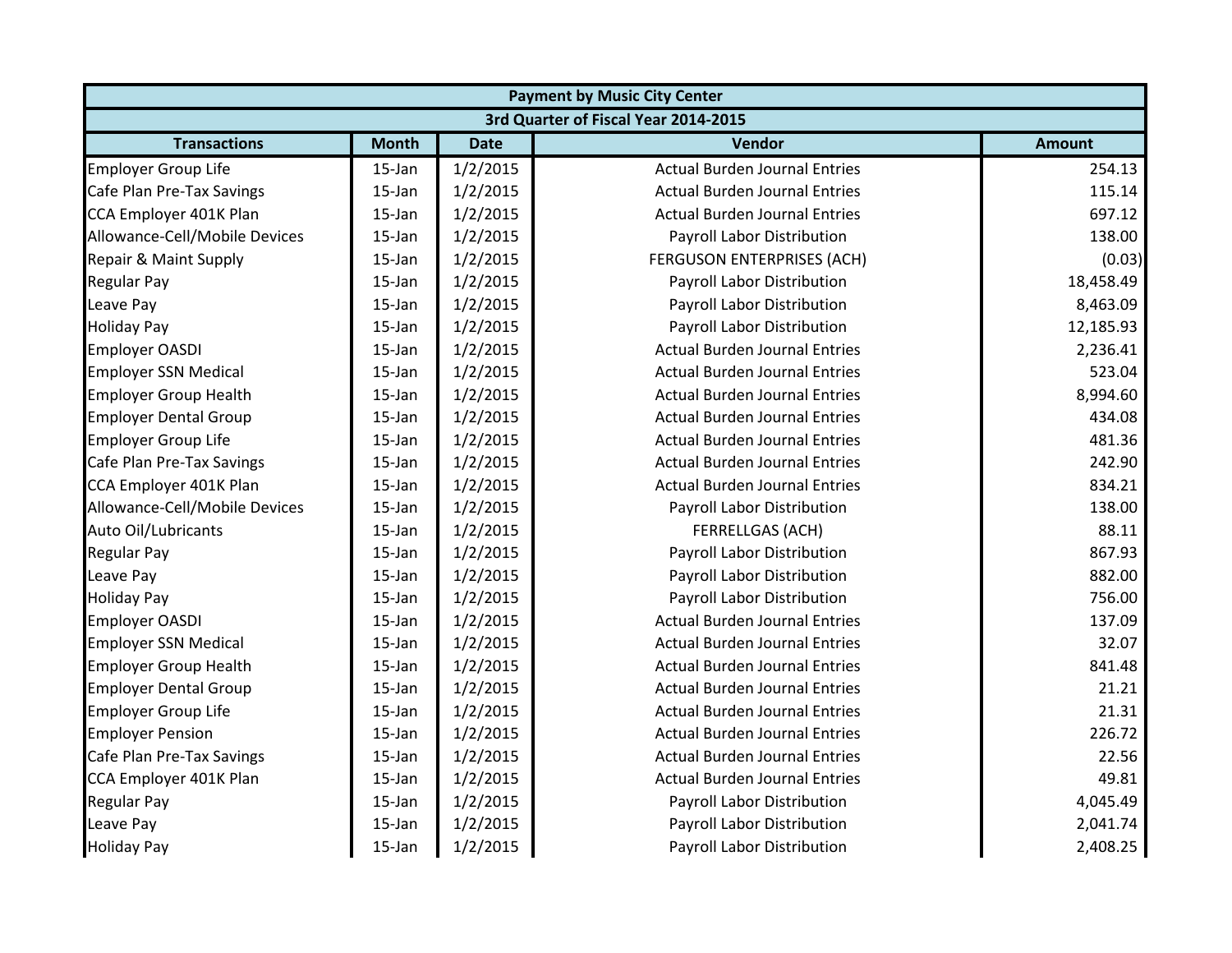|                               | <b>Payment by Music City Center</b>  |             |                                      |               |  |  |
|-------------------------------|--------------------------------------|-------------|--------------------------------------|---------------|--|--|
|                               | 3rd Quarter of Fiscal Year 2014-2015 |             |                                      |               |  |  |
| <b>Transactions</b>           | <b>Month</b>                         | <b>Date</b> | Vendor                               | <b>Amount</b> |  |  |
| <b>Overtime Pay</b>           | $15$ -Jan                            | 1/2/2015    | Payroll Labor Distribution           | 2.09          |  |  |
| <b>Employer OASDI</b>         | $15$ -Jan                            | 1/2/2015    | <b>Actual Burden Journal Entries</b> | 525.37        |  |  |
| <b>Employer SSN Medical</b>   | $15$ -Jan                            | 1/2/2015    | <b>Actual Burden Journal Entries</b> | 122.86        |  |  |
| <b>Employer Group Health</b>  | 15-Jan                               | 1/2/2015    | <b>Actual Burden Journal Entries</b> | 1,686.65      |  |  |
| <b>Employer Dental Group</b>  | 15-Jan                               | 1/2/2015    | <b>Actual Burden Journal Entries</b> | 52.34         |  |  |
| <b>Employer Group Life</b>    | $15$ -Jan                            | 1/2/2015    | <b>Actual Burden Journal Entries</b> | 69.56         |  |  |
| Cafe Plan Pre-Tax Savings     | $15$ -Jan                            | 1/2/2015    | <b>Actual Burden Journal Entries</b> | 24.28         |  |  |
| CCA Employer 401K Plan        | $15$ -Jan                            | 1/2/2015    | <b>Actual Burden Journal Entries</b> | 334.00        |  |  |
| Allowance-Cell/Mobile Devices | $15$ -Jan                            | 1/2/2015    | Payroll Labor Distribution           | 46.00         |  |  |
| <b>Regular Pay</b>            | 15-Jan                               | 1/2/2015    | Payroll Labor Distribution           | 2,619.68      |  |  |
| Leave Pay                     | $15$ -Jan                            | 1/2/2015    | Payroll Labor Distribution           | 1,016.00      |  |  |
| <b>Holiday Pay</b>            | $15$ -Jan                            | 1/2/2015    | Payroll Labor Distribution           | 2,085.12      |  |  |
| <b>Employer OASDI</b>         | 15-Jan                               | 1/2/2015    | <b>Actual Burden Journal Entries</b> | 339.17        |  |  |
| <b>Employer SSN Medical</b>   | 15-Jan                               | 1/2/2015    | <b>Actual Burden Journal Entries</b> | 79.32         |  |  |
| <b>Employer Group Health</b>  | 15-Jan                               | 1/2/2015    | <b>Actual Burden Journal Entries</b> | 793.50        |  |  |
| <b>Employer Dental Group</b>  | 15-Jan                               | 1/2/2015    | <b>Actual Burden Journal Entries</b> | 28.28         |  |  |
| <b>Employer Group Life</b>    | 15-Jan                               | 1/2/2015    | <b>Actual Burden Journal Entries</b> | 28.40         |  |  |
| <b>Employer Pension</b>       | $15$ -Jan                            | 1/2/2015    | <b>Actual Burden Journal Entries</b> | 1,029.00      |  |  |
| <b>FSA Pre-Tax Savings</b>    | $15$ -Jan                            | 1/2/2015    | <b>Actual Burden Journal Entries</b> | 3.83          |  |  |
| Cafe Plan Pre-Tax Savings     | 15-Jan                               | 1/2/2015    | <b>Actual Burden Journal Entries</b> | 22.36         |  |  |
| Allowance-Cell/Mobile Devices | 15-Jan                               | 1/2/2015    | Payroll Labor Distribution           | 92.00         |  |  |
| <b>Regular Pay</b>            | 15-Jan                               | 1/2/2015    | Payroll Labor Distribution           | 16,898.10     |  |  |
| Leave Pay                     | $15$ -Jan                            | 1/2/2015    | Payroll Labor Distribution           | 2,225.07      |  |  |
| <b>Holiday Pay</b>            | $15$ -Jan                            | 1/2/2015    | Payroll Labor Distribution           | 5,573.21      |  |  |
| <b>Overtime Pay</b>           | $15$ -Jan                            | 1/2/2015    | Payroll Labor Distribution           | 382.20        |  |  |
| <b>Employer OASDI</b>         | $15$ -Jan                            | 1/2/2015    | <b>Actual Burden Journal Entries</b> | 1,443.50      |  |  |
| <b>Employer SSN Medical</b>   | 15-Jan                               | 1/2/2015    | <b>Actual Burden Journal Entries</b> | 337.55        |  |  |
| <b>Employer Group Health</b>  | $15$ -Jan                            | 1/2/2015    | <b>Actual Burden Journal Entries</b> | 6,645.52      |  |  |
| <b>Employer Dental Group</b>  | $15$ -Jan                            | 1/2/2015    | <b>Actual Burden Journal Entries</b> | 243.24        |  |  |
| <b>Employer Group Life</b>    | $15$ -Jan                            | 1/2/2015    | <b>Actual Burden Journal Entries</b> | 256.39        |  |  |
| <b>Employer Pension</b>       | 15-Jan                               | 1/2/2015    | <b>Actual Burden Journal Entries</b> | 193.54        |  |  |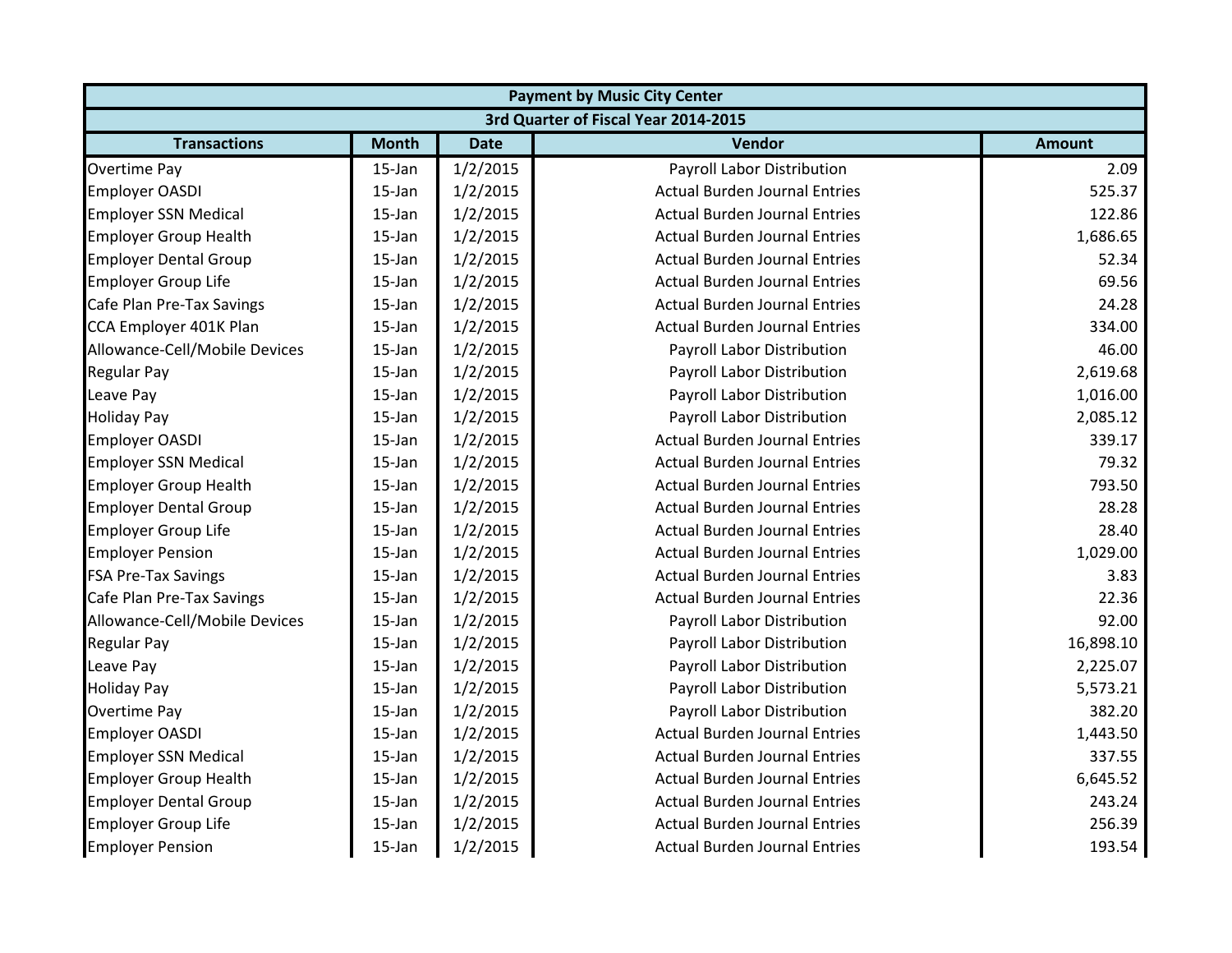| <b>Payment by Music City Center</b>  |              |             |                                      |               |  |
|--------------------------------------|--------------|-------------|--------------------------------------|---------------|--|
| 3rd Quarter of Fiscal Year 2014-2015 |              |             |                                      |               |  |
| <b>Transactions</b>                  | <b>Month</b> | <b>Date</b> | Vendor                               | <b>Amount</b> |  |
| Cafe Plan Pre-Tax Savings            | 15-Jan       | 1/2/2015    | <b>Actual Burden Journal Entries</b> | 176.42        |  |
| CCA Employer 401K Plan               | $15$ -Jan    | 1/2/2015    | <b>Actual Burden Journal Entries</b> | 504.10        |  |
| Allowance-Cell/Mobile Devices        | 15-Jan       | 1/2/2015    | Payroll Labor Distribution           | 184.00        |  |
| <b>Regular Pay</b>                   | 15-Jan       | 1/2/2015    | Payroll Labor Distribution           | 3,571.04      |  |
| Leave Pay                            | 15-Jan       | 1/2/2015    | Payroll Labor Distribution           | 430.60        |  |
| <b>Holiday Pay</b>                   | 15-Jan       | 1/2/2015    | Payroll Labor Distribution           | 563.60        |  |
| <b>Overtime Pay</b>                  | 15-Jan       | 1/2/2015    | Payroll Labor Distribution           | 24.80         |  |
| <b>Employer OASDI</b>                | 15-Jan       | 1/2/2015    | <b>Actual Burden Journal Entries</b> | 253.27        |  |
| <b>Employer SSN Medical</b>          | 15-Jan       | 1/2/2015    | <b>Actual Burden Journal Entries</b> | 59.24         |  |
| <b>Employer Group Health</b>         | 15-Jan       | 1/2/2015    | <b>Actual Burden Journal Entries</b> | 1,354.50      |  |
| <b>Employer Dental Group</b>         | 15-Jan       | 1/2/2015    | <b>Actual Burden Journal Entries</b> | 42.42         |  |
| <b>Employer Group Life</b>           | 15-Jan       | 1/2/2015    | <b>Actual Burden Journal Entries</b> | 42.60         |  |
| <b>Employer Pension</b>              | $15$ -Jan    | 1/2/2015    | <b>Actual Burden Journal Entries</b> | 744.35        |  |
| Cafe Plan Pre-Tax Savings            | 15-Jan       | 1/2/2015    | <b>Actual Burden Journal Entries</b> | 38.63         |  |
| <b>Regular Pay</b>                   | 15-Jan       | 1/2/2015    | Payroll Labor Distribution           | 645.12        |  |
| Leave Pay                            | 15-Jan       | 1/2/2015    | Payroll Labor Distribution           | 1,777.74      |  |
| <b>Holiday Pay</b>                   | 15-Jan       | 1/2/2015    | Payroll Labor Distribution           | 1,290.24      |  |
| <b>Employer OASDI</b>                | 15-Jan       | 1/2/2015    | <b>Actual Burden Journal Entries</b> | 207.93        |  |
| <b>Employer SSN Medical</b>          | 15-Jan       | 1/2/2015    | <b>Actual Burden Journal Entries</b> | 48.63         |  |
| <b>Employer Group Health</b>         | 15-Jan       | 1/2/2015    | <b>Actual Burden Journal Entries</b> | 1,125.00      |  |
| <b>Employer Dental Group</b>         | 15-Jan       | 1/2/2015    | <b>Actual Burden Journal Entries</b> | 14.14         |  |
| <b>Employer Group Life</b>           | 15-Jan       | 1/2/2015    | <b>Actual Burden Journal Entries</b> | 28.40         |  |
| Cafe Plan Pre-Tax Savings            | $15$ -Jan    | 1/2/2015    | <b>Actual Burden Journal Entries</b> | 31.01         |  |
| CCA Employer 401K Plan               | 15-Jan       | 1/2/2015    | <b>Actual Burden Journal Entries</b> | 19.50         |  |
| Allowance-Cell/Mobile Devices        | 15-Jan       | 1/2/2015    | Payroll Labor Distribution           | 46.00         |  |
| <b>Regular Pay</b>                   | 15-Jan       | 1/2/2015    | Payroll Labor Distribution           | 3,612.00      |  |
| Leave Pay                            | 15-Jan       | 1/2/2015    | Payroll Labor Distribution           | 1,288.64      |  |
| <b>Holiday Pay</b>                   | 15-Jan       | 1/2/2015    | Payroll Labor Distribution           | 2,136.48      |  |
| Employer OASDI                       | 15-Jan       | 1/2/2015    | <b>Actual Burden Journal Entries</b> | 430.44        |  |
| <b>Employer SSN Medical</b>          | 15-Jan       | 1/2/2015    | <b>Actual Burden Journal Entries</b> | 100.67        |  |
| <b>Employer Group Health</b>         | 15-Jan       | 1/2/2015    | <b>Actual Burden Journal Entries</b> | 559.50        |  |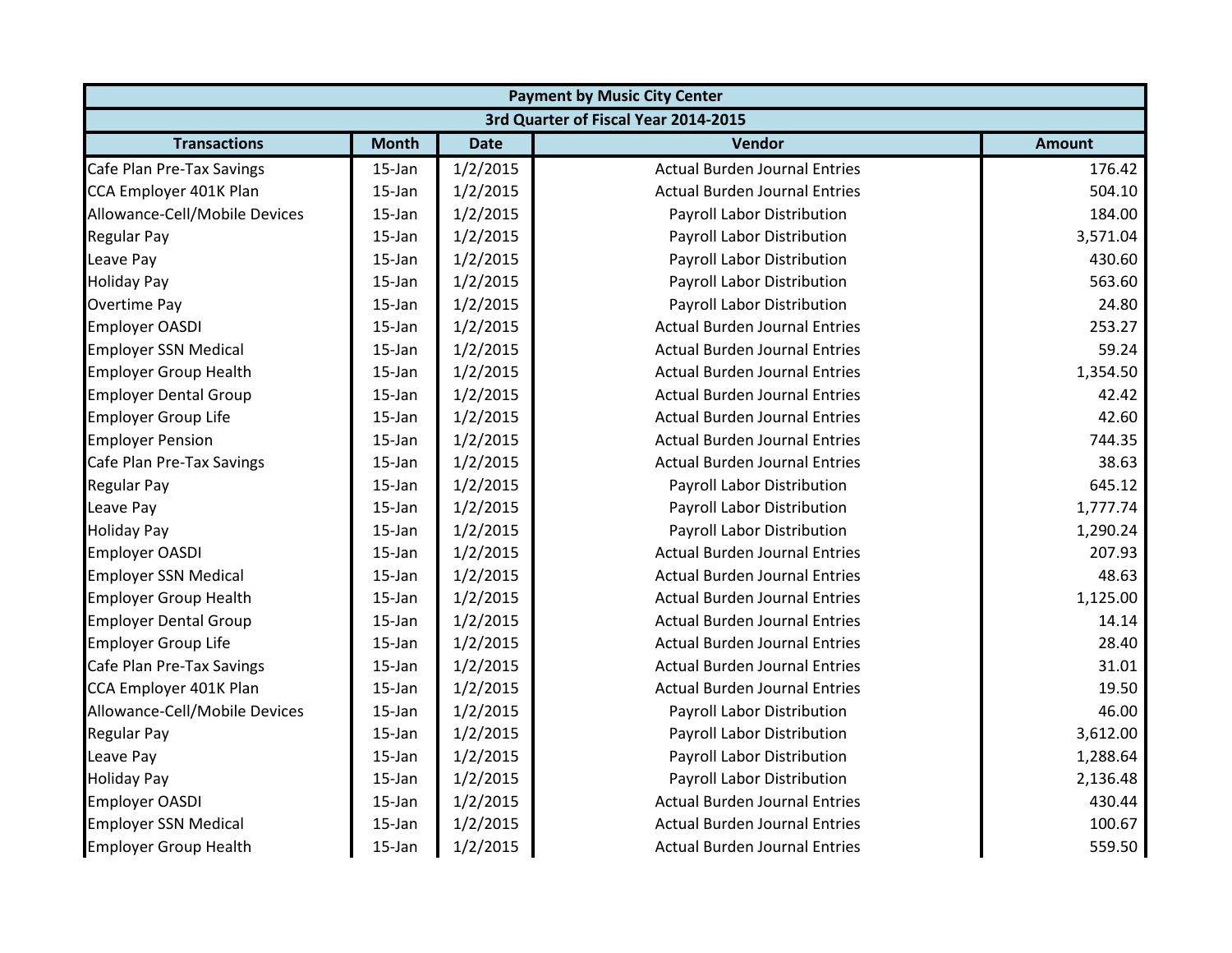| <b>Payment by Music City Center</b>  |              |             |                                      |               |  |
|--------------------------------------|--------------|-------------|--------------------------------------|---------------|--|
| 3rd Quarter of Fiscal Year 2014-2015 |              |             |                                      |               |  |
| <b>Transactions</b>                  | <b>Month</b> | <b>Date</b> | Vendor                               | <b>Amount</b> |  |
| <b>Employer Dental Group</b>         | 15-Jan       | 1/2/2015    | <b>Actual Burden Journal Entries</b> | 14.14         |  |
| <b>Employer Group Life</b>           | 15-Jan       | 1/2/2015    | <b>Actual Burden Journal Entries</b> | 42.60         |  |
| Cafe Plan Pre-Tax Savings            | $15$ -Jan    | 1/2/2015    | <b>Actual Burden Journal Entries</b> | 14.27         |  |
| CCA Employer 401K Plan               | 15-Jan       | 1/2/2015    | <b>Actual Burden Journal Entries</b> | 269.14        |  |
| Allowance-Cell/Mobile Devices        | $15$ -Jan    | 1/2/2015    | Payroll Labor Distribution           | 92.00         |  |
| <b>Regular Pay</b>                   | $15$ -Jan    | 1/2/2015    | Payroll Labor Distribution           | 6,597.52      |  |
| Leave Pay                            | 15-Jan       | 1/2/2015    | Payroll Labor Distribution           | 6,037.38      |  |
| <b>Holiday Pay</b>                   | 15-Jan       | 1/2/2015    | Payroll Labor Distribution           | 4,713.60      |  |
| <b>Employer OASDI</b>                | 15-Jan       | 1/2/2015    | <b>Actual Burden Journal Entries</b> | 1,049.09      |  |
| <b>Employer SSN Medical</b>          | $15$ -Jan    | 1/2/2015    | <b>Actual Burden Journal Entries</b> | 245.36        |  |
| <b>Employer Group Health</b>         | 15-Jan       | 1/2/2015    | <b>Actual Burden Journal Entries</b> | 1,266.00      |  |
| <b>Employer Dental Group</b>         | $15$ -Jan    | 1/2/2015    | <b>Actual Burden Journal Entries</b> | 70.70         |  |
| <b>Employer Group Life</b>           | $15$ -Jan    | 1/2/2015    | <b>Actual Burden Journal Entries</b> | 85.20         |  |
| <b>Employer Pension</b>              | 15-Jan       | 1/2/2015    | <b>Actual Burden Journal Entries</b> | 3,120.46      |  |
| <b>FSA Pre-Tax Savings</b>           | 15-Jan       | 1/2/2015    | <b>Actual Burden Journal Entries</b> | 14.34         |  |
| Cafe Plan Pre-Tax Savings            | $15$ -Jan    | 1/2/2015    | <b>Actual Burden Journal Entries</b> | 35.98         |  |
| Allowance-Cell/Mobile Devices        | $15$ -Jan    | 1/2/2015    | Payroll Labor Distribution           | 230.00        |  |
| <b>Regular Pay</b>                   | 15-Jan       | 1/2/2015    | Payroll Labor Distribution           | 911.71        |  |
| Leave Pay                            | 15-Jan       | 1/2/2015    | Payroll Labor Distribution           | 1,553.81      |  |
| <b>Holiday Pay</b>                   | 15-Jan       | 1/2/2015    | Payroll Labor Distribution           | 1,049.10      |  |
| <b>Employer OASDI</b>                | 15-Jan       | 1/2/2015    | <b>Actual Burden Journal Entries</b> | 211.05        |  |
| <b>Employer SSN Medical</b>          | $15$ -Jan    | 1/2/2015    | <b>Actual Burden Journal Entries</b> | 49.36         |  |
| <b>Employer Group Health</b>         | $15$ -Jan    | 1/2/2015    | <b>Actual Burden Journal Entries</b> | 469.50        |  |
| <b>Employer Dental Group</b>         | $15$ -Jan    | 1/2/2015    | <b>Actual Burden Journal Entries</b> | 28.28         |  |
| <b>Employer Group Life</b>           | 15-Jan       | 1/2/2015    | <b>Actual Burden Journal Entries</b> | 28.40         |  |
| Cafe Plan Pre-Tax Savings            | 15-Jan       | 1/2/2015    | <b>Actual Burden Journal Entries</b> | 11.98         |  |
| CCA Employer 401K Plan               | 15-Jan       | 1/2/2015    | <b>Actual Burden Journal Entries</b> | 140.59        |  |
| Allowance-Cell/Mobile Devices        | $15$ -Jan    | 1/2/2015    | Payroll Labor Distribution           | 46.00         |  |
| <b>Regular Pay</b>                   | $15$ -Jan    | 1/2/2015    | Payroll Labor Distribution           | 6,718.29      |  |
| Leave Pay                            | 15-Jan       | 1/2/2015    | Payroll Labor Distribution           | 3,240.98      |  |
| <b>Holiday Pay</b>                   | 15-Jan       | 1/2/2015    | Payroll Labor Distribution           | 4,622.24      |  |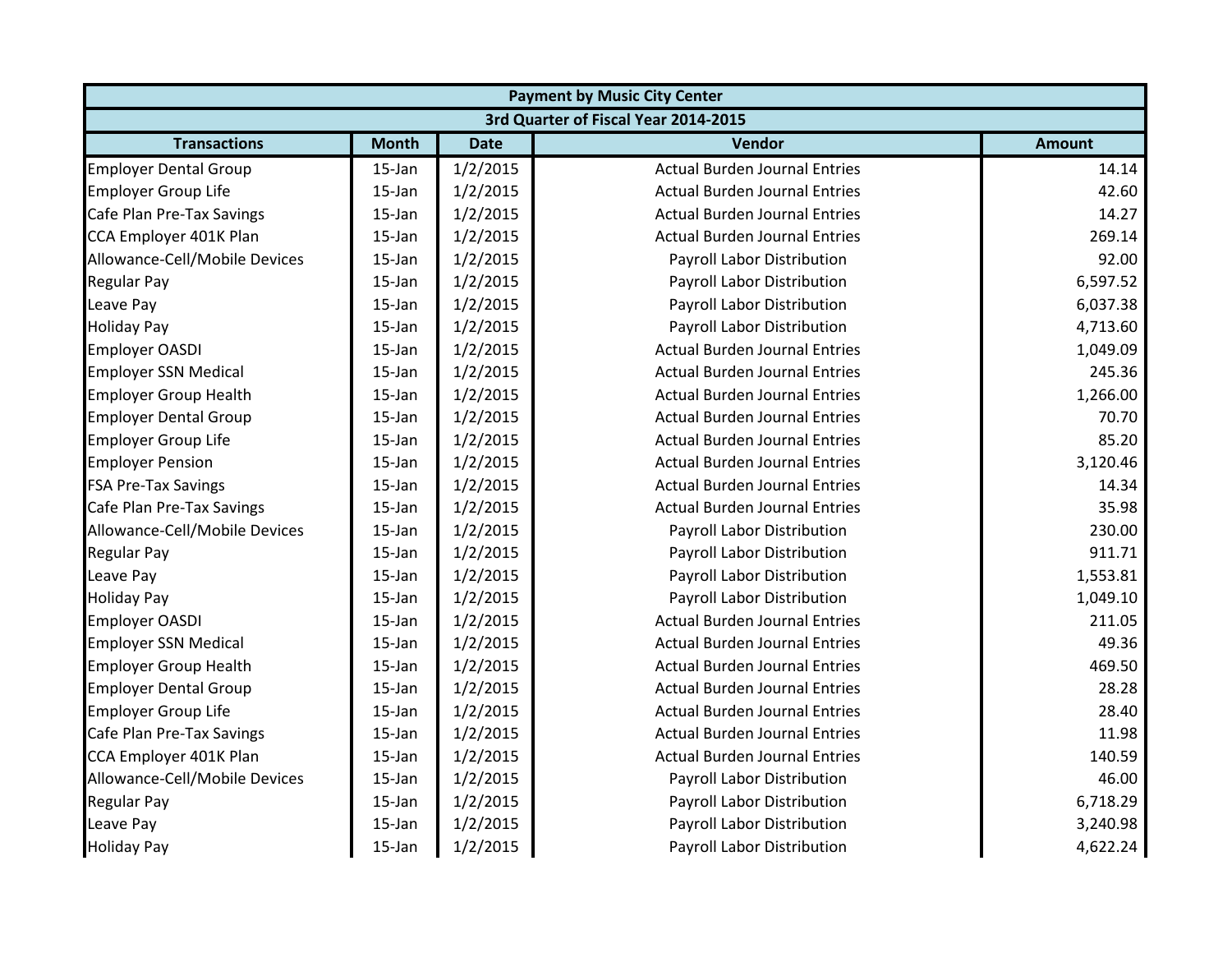|                                      | <b>Payment by Music City Center</b> |             |                                      |               |  |  |
|--------------------------------------|-------------------------------------|-------------|--------------------------------------|---------------|--|--|
| 3rd Quarter of Fiscal Year 2014-2015 |                                     |             |                                      |               |  |  |
| <b>Transactions</b>                  | <b>Month</b>                        | <b>Date</b> | Vendor                               | <b>Amount</b> |  |  |
| <b>Employer OASDI</b>                | $15$ -Jan                           | 1/2/2015    | <b>Actual Burden Journal Entries</b> | 842.70        |  |  |
| <b>Employer SSN Medical</b>          | $15$ -Jan                           | 1/2/2015    | <b>Actual Burden Journal Entries</b> | 197.08        |  |  |
| <b>Employer Group Health</b>         | 15-Jan                              | 1/2/2015    | <b>Actual Burden Journal Entries</b> | 3,178.50      |  |  |
| <b>Employer Dental Group</b>         | 15-Jan                              | 1/2/2015    | <b>Actual Burden Journal Entries</b> | 141.40        |  |  |
| <b>Employer Group Life</b>           | 15-Jan                              | 1/2/2015    | <b>Actual Burden Journal Entries</b> | 142.00        |  |  |
| Cafe Plan Pre-Tax Savings            | 15-Jan                              | 1/2/2015    | <b>Actual Burden Journal Entries</b> | 81.29         |  |  |
| CCA Employer 401K Plan               | 15-Jan                              | 1/2/2015    | <b>Actual Burden Journal Entries</b> | 431.78        |  |  |
| Allowance-Cell/Mobile Devices        | 15-Jan                              | 1/2/2015    | Payroll Labor Distribution           | 92.00         |  |  |
| <b>Regular Pay</b>                   | 15-Jan                              | 1/2/2015    | Payroll Labor Distribution           | 1,452.48      |  |  |
| Leave Pay                            | 15-Jan                              | 1/2/2015    | Payroll Labor Distribution           | 3,577.44      |  |  |
| <b>Holiday Pay</b>                   | 15-Jan                              | 1/2/2015    | Payroll Labor Distribution           | 2,155.68      |  |  |
| <b>Employer OASDI</b>                | 15-Jan                              | 1/2/2015    | <b>Actual Burden Journal Entries</b> | 413.81        |  |  |
| <b>Employer SSN Medical</b>          | 15-Jan                              | 1/2/2015    | <b>Actual Burden Journal Entries</b> | 96.78         |  |  |
| <b>Employer Group Health</b>         | 15-Jan                              | 1/2/2015    | <b>Actual Burden Journal Entries</b> | 795.00        |  |  |
| <b>Employer Dental Group</b>         | 15-Jan                              | 1/2/2015    | <b>Actual Burden Journal Entries</b> | 28.28         |  |  |
| <b>Employer Group Life</b>           | $15$ -Jan                           | 1/2/2015    | <b>Actual Burden Journal Entries</b> | 42.60         |  |  |
| <b>Employer Pension</b>              | 15-Jan                              | 1/2/2015    | <b>Actual Burden Journal Entries</b> | 1,292.47      |  |  |
| <b>FSA Pre-Tax Savings</b>           | 15-Jan                              | 1/2/2015    | <b>Actual Burden Journal Entries</b> | 23.91         |  |  |
| Cafe Plan Pre-Tax Savings            | 15-Jan                              | 1/2/2015    | <b>Actual Burden Journal Entries</b> | 22.24         |  |  |
| Allowance-Cell/Mobile Devices        | 15-Jan                              | 1/2/2015    | Payroll Labor Distribution           | 92.00         |  |  |
| <b>Regular Pay</b>                   | 15-Jan                              | 1/2/2015    | Payroll Labor Distribution           | 5,696.74      |  |  |
| Leave Pay                            | 15-Jan                              | 1/2/2015    | Payroll Labor Distribution           | 1,449.18      |  |  |
| <b>Holiday Pay</b>                   | 15-Jan                              | 1/2/2015    | Payroll Labor Distribution           | 3,560.66      |  |  |
| <b>Employer OASDI</b>                | 15-Jan                              | 1/2/2015    | <b>Actual Burden Journal Entries</b> | 644.28        |  |  |
| <b>Employer SSN Medical</b>          | 15-Jan                              | 1/2/2015    | <b>Actual Burden Journal Entries</b> | 150.68        |  |  |
| <b>Employer Group Health</b>         | 15-Jan                              | 1/2/2015    | <b>Actual Burden Journal Entries</b> | 1,498.50      |  |  |
| <b>Employer Dental Group</b>         | 15-Jan                              | 1/2/2015    | <b>Actual Burden Journal Entries</b> | 84.84         |  |  |
| <b>Employer Group Life</b>           | 15-Jan                              | 1/2/2015    | <b>Actual Burden Journal Entries</b> | 71.00         |  |  |
| Cafe Plan Pre-Tax Savings            | 15-Jan                              | 1/2/2015    | <b>Actual Burden Journal Entries</b> | 34.65         |  |  |
| CCA Employer 401K Plan               | 15-Jan                              | 1/2/2015    | <b>Actual Burden Journal Entries</b> | 268.42        |  |  |
| Allowance-Cell/Mobile Devices        | 15-Jan                              | 1/2/2015    | Payroll Labor Distribution           | 138.00        |  |  |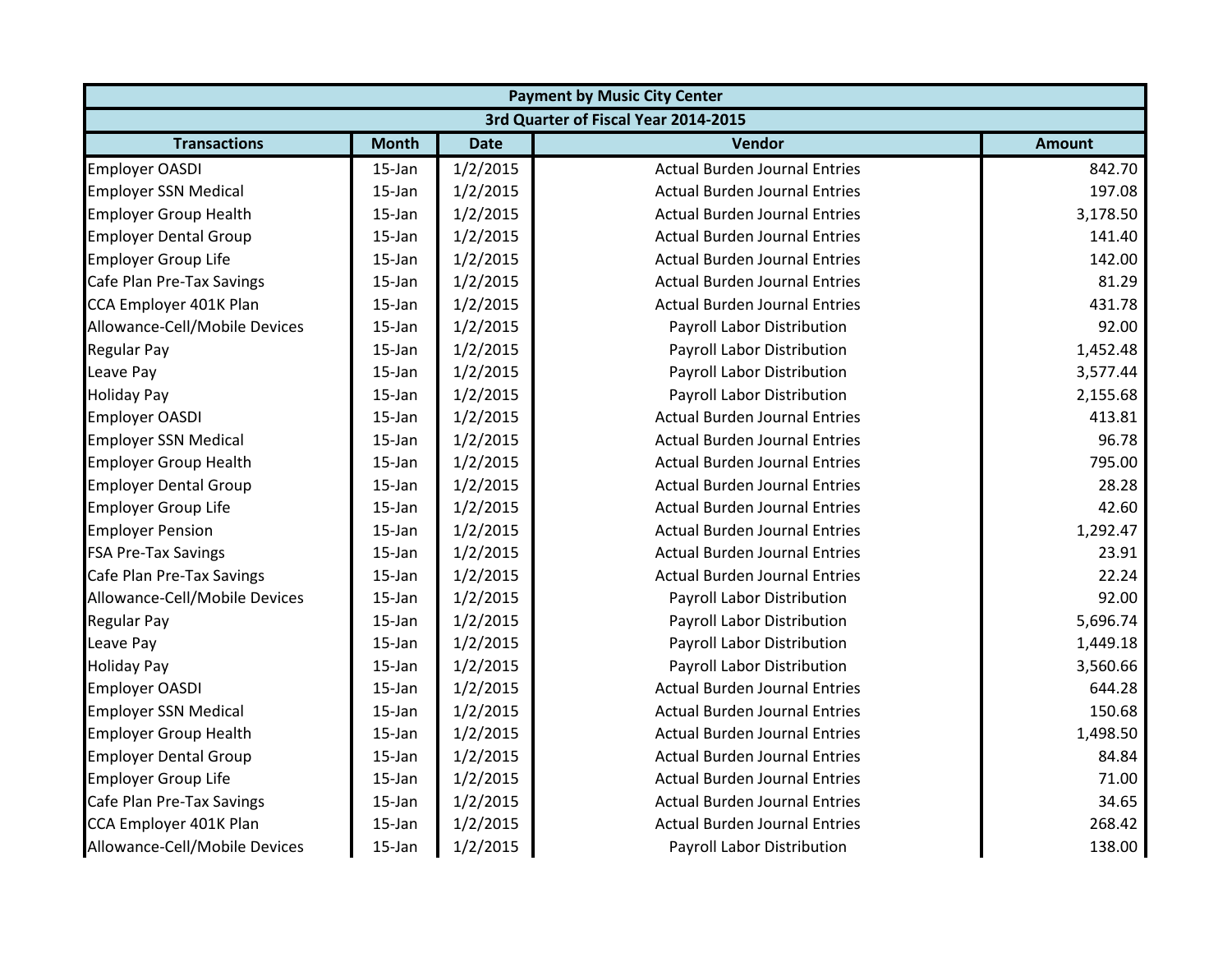| <b>Payment by Music City Center</b>  |              |             |                                           |               |  |
|--------------------------------------|--------------|-------------|-------------------------------------------|---------------|--|
| 3rd Quarter of Fiscal Year 2014-2015 |              |             |                                           |               |  |
| <b>Transactions</b>                  | <b>Month</b> | <b>Date</b> | Vendor                                    | <b>Amount</b> |  |
| <b>Regular Pay</b>                   | $15$ -Jan    | 1/2/2015    | Payroll Labor Distribution                | 6,815.71      |  |
| Leave Pay                            | $15$ -Jan    | 1/2/2015    | Payroll Labor Distribution                | 2,224.78      |  |
| <b>Holiday Pay</b>                   | 15-Jan       | 1/2/2015    | <b>Payroll Labor Distribution</b>         | 5,445.85      |  |
| <b>Employer OASDI</b>                | 15-Jan       | 1/2/2015    | <b>Actual Burden Journal Entries</b>      | 879.73        |  |
| <b>Employer SSN Medical</b>          | 15-Jan       | 1/2/2015    | <b>Actual Burden Journal Entries</b>      | 205.75        |  |
| <b>Employer Group Health</b>         | 15-Jan       | 1/2/2015    | <b>Actual Burden Journal Entries</b>      | 798.00        |  |
| <b>Employer Dental Group</b>         | 15-Jan       | 1/2/2015    | <b>Actual Burden Journal Entries</b>      | 28.28         |  |
| <b>Employer Group Life</b>           | 15-Jan       | 1/2/2015    | <b>Actual Burden Journal Entries</b>      | 28.40         |  |
| <b>Employer Pension</b>              | $15$ -Jan    | 1/2/2015    | <b>Actual Burden Journal Entries</b>      | 2,605.66      |  |
| <b>FSA Pre-Tax Savings</b>           | 15-Jan       | 1/2/2015    | <b>Actual Burden Journal Entries</b>      | 7.97          |  |
| Cafe Plan Pre-Tax Savings            | 15-Jan       | 1/2/2015    | <b>Actual Burden Journal Entries</b>      | 21.80         |  |
| Allowance-Cell/Mobile Devices        | $15$ -Jan    | 1/2/2015    | Payroll Labor Distribution                | 92.00         |  |
| <b>Regular Pay</b>                   | 15-Jan       | 1/2/2015    | Payroll Labor Distribution                | 3,824.53      |  |
| Leave Pay                            | 15-Jan       | 1/2/2015    | Payroll Labor Distribution                | 978.96        |  |
| <b>Holiday Pay</b>                   | 15-Jan       | 1/2/2015    | Payroll Labor Distribution                | 2,066.16      |  |
| <b>Employer OASDI</b>                | 15-Jan       | 1/2/2015    | <b>Actual Burden Journal Entries</b>      | 406.48        |  |
| <b>Employer SSN Medical</b>          | 15-Jan       | 1/2/2015    | <b>Actual Burden Journal Entries</b>      | 95.07         |  |
| <b>Employer Group Health</b>         | 15-Jan       | 1/2/2015    | <b>Actual Burden Journal Entries</b>      | 1,264.50      |  |
| <b>Employer Dental Group</b>         | 15-Jan       | 1/2/2015    | <b>Actual Burden Journal Entries</b>      | 56.56         |  |
| <b>Employer Group Life</b>           | 15-Jan       | 1/2/2015    | <b>Actual Burden Journal Entries</b>      | 56.80         |  |
| Cafe Plan Pre-Tax Savings            | 15-Jan       | 1/2/2015    | <b>Actual Burden Journal Entries</b>      | 34.54         |  |
| CCA Employer 401K Plan               | 15-Jan       | 1/2/2015    | <b>Actual Burden Journal Entries</b>      | 124.03        |  |
| Allowance-Cell/Mobile Devices        | 15-Jan       | 1/2/2015    | Payroll Labor Distribution                | 138.00        |  |
| <b>Electrical Supply</b>             | $15$ -Jan    | 1/5/2015    | WILLIAMS WHOLESALE SUPPLY OF N            | 825.00        |  |
| <b>Mngt Cnsltnt Srvc</b>             | $15$ -Jan    | 1/5/2015    | <b>RESOURCE INFORMATION &amp; CONTROL</b> | 2,322.76      |  |
| <b>Uniform Cleaning Service</b>      | $15$ -Jan    | 1/5/2015    | MCC PV4453920 01/15 RCLS                  | (657.38)      |  |
| <b>Uniform Cleaning Service</b>      | 15-Jan       | 1/5/2015    | <b>COYNE TEXTILE SVCS</b>                 | 657.38        |  |
| <b>Uniform Cleaning Service</b>      | 15-Jan       | 1/5/2015    | MCC PV4453920 01/15 RCLS                  | 657.38        |  |
| Offc & Admin Supply                  | 15-Jan       | 1/6/2015    | A Z OFFICE RESOURCE INC (ACH)             | 3.15          |  |
| Offc & Admin Supply                  | 15-Jan       | 1/6/2015    | A Z OFFICE RESOURCE INC (ACH)             | 8.23          |  |
| Offc & Admin Supply                  | 15-Jan       | 1/7/2015    | AWARD CENTER INC, THE (ACH)               | (0.39)        |  |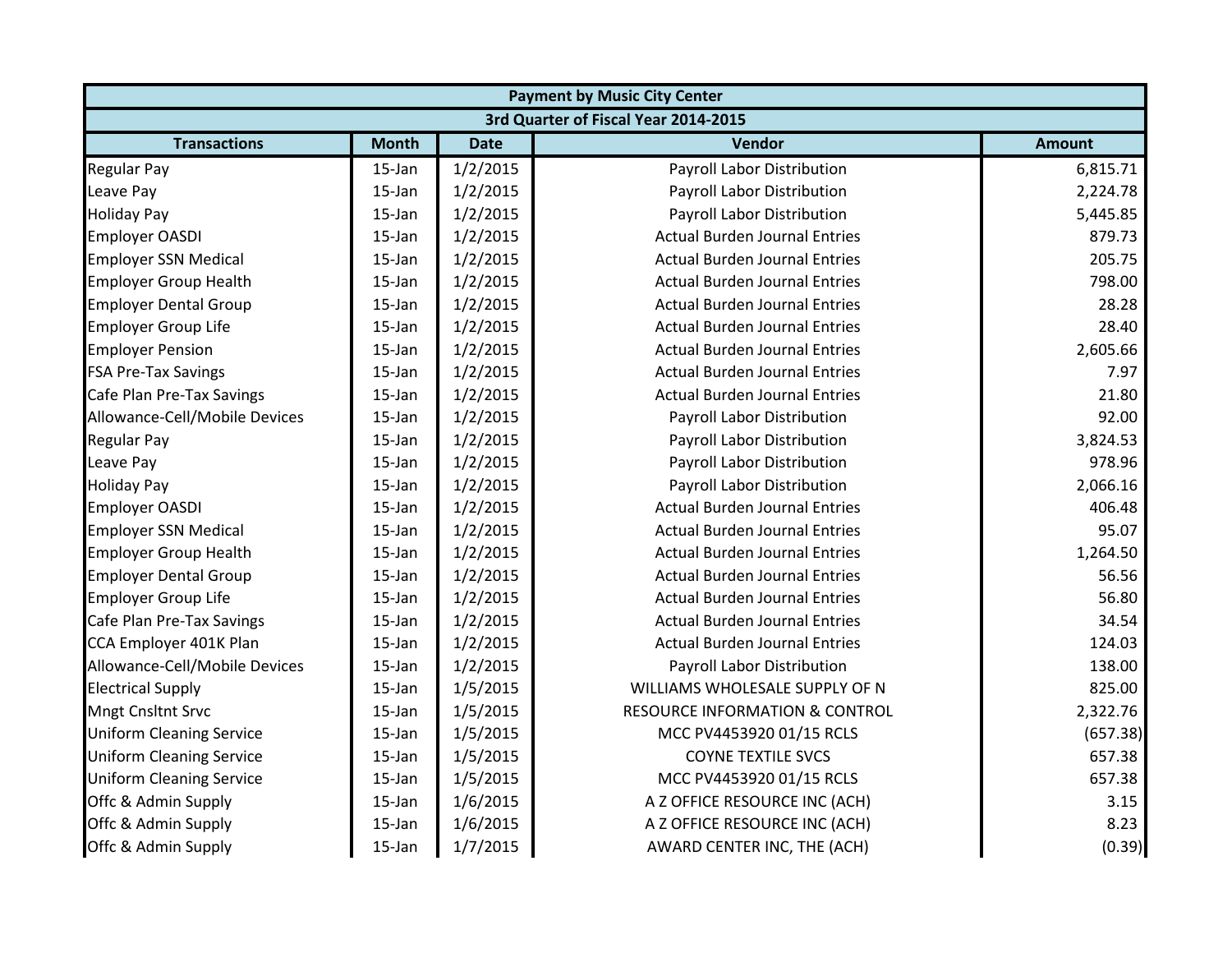|                                 | <b>Payment by Music City Center</b>  |             |                                       |               |  |  |  |
|---------------------------------|--------------------------------------|-------------|---------------------------------------|---------------|--|--|--|
|                                 | 3rd Quarter of Fiscal Year 2014-2015 |             |                                       |               |  |  |  |
| <b>Transactions</b>             | <b>Month</b>                         | <b>Date</b> | <b>Vendor</b>                         | <b>Amount</b> |  |  |  |
| <b>Laundry Services</b>         | $15$ -Jan                            | 1/7/2015    | <b>ALSCO</b>                          | 1,057.80      |  |  |  |
| <b>Laundry Services</b>         | $15$ -Jan                            | 1/7/2015    | <b>ALSCO</b>                          | 1,125.14      |  |  |  |
| Postage & Delivery Srvc         | $15$ -Jan                            | 1/7/2015    | AWARD CENTER INC, THE (ACH)           | (0.79)        |  |  |  |
| Offc & Admin Supply             | $15$ -Jan                            | 1/7/2015    | A Z OFFICE RESOURCE INC (ACH)         | 17.84         |  |  |  |
| Offc & Admin Supply             | $15$ -Jan                            | 1/7/2015    | A Z OFFICE RESOURCE INC (ACH)         | 51.99         |  |  |  |
| Offc & Admin Supply             | $15$ -Jan                            | 1/7/2015    | A Z OFFICE RESOURCE INC (ACH)         | (9.11)        |  |  |  |
| Landscaping Srvc-Indoor         | $15$ -Jan                            | 1/8/2015    | PLANTS ALIVE (ACH)                    | 510.00        |  |  |  |
| <b>HHold &amp; Jnitr Supply</b> | $15$ -Jan                            | 1/8/2015    | <b>KELSAN INC (ACH)</b>               | 49.90         |  |  |  |
| <b>HHold &amp; Jnitr Supply</b> | $15$ -Jan                            | 1/8/2015    | AMERICAN PAPER & TWINE CO (ACH        | (1.15)        |  |  |  |
| <b>Merchant Fees</b>            | $15$ -Jan                            | 1/8/2015    | 7100 MCC CC Cash Receipt              | (651.82)      |  |  |  |
| <b>Merchant Fees</b>            | $15$ -Jan                            | 1/8/2015    | 7100 MCC CC Cash Receipt              | (28.06)       |  |  |  |
| Insurance-Unemployment Comp     | $15$ -Jan                            | 1/8/2015    | TN DEPT OF LABOR/WORKFORCE DEV        | 1,859.71      |  |  |  |
| <b>Membership Dues</b>          | $15$ -Jan                            | 1/8/2015    | ROTARY CLUB OF NASHVILLE              | 300.00        |  |  |  |
| Employee Out-of-town Travel     | $15$ -Jan                            | 1/9/2015    | JACKSON, ERNEST (ACH)                 | (40.07)       |  |  |  |
| Postage & Delivery Srvc         | $15$ -Jan                            | 1/9/2015    | LOWES OF MADISON #413 (ACH)           | 21.85         |  |  |  |
| <b>Small Equipment Supply</b>   | $15$ -Jan                            | 1/9/2015    | LOWES OF MADISON #413 (ACH)           | 213.72        |  |  |  |
| <b>Small Equipment Supply</b>   | $15$ -Jan                            | 1/9/2015    | LOWES OF MADISON #413 (ACH)           | 132.98        |  |  |  |
| Offc & Admin Supply             | $15$ -Jan                            | 1/9/2015    | FIRST TN BANK (ACH) / ATTN DRE        | 88.78         |  |  |  |
| <b>Temporary Service</b>        | $15$ -Jan                            | 1/12/2015   | LOOMIS FARGO & CO                     | 690.72        |  |  |  |
| <b>Merchant Fees</b>            | $15$ -Jan                            | 1/12/2015   | 7100 MCC CC Cash Receipt              | (575.00)      |  |  |  |
| <b>Merchant Fees</b>            | 15-Jan                               | 1/12/2015   | 7100 MCC CC Cash Receipt              | (146.32)      |  |  |  |
| Offc & Admin Supply             | $15$ -Jan                            | 1/12/2015   | A Z OFFICE RESOURCE INC (ACH)         | 14.00         |  |  |  |
| Offc & Admin Supply             | $15$ -Jan                            | 1/12/2015   | A Z OFFICE RESOURCE INC (ACH)         | 14.00         |  |  |  |
| Offc & Admin Supply             | $15$ -Jan                            | 1/12/2015   | A Z OFFICE RESOURCE INC (ACH)         | 120.00        |  |  |  |
| Offc & Admin Supply             | $15$ -Jan                            | 1/12/2015   | A Z OFFICE RESOURCE INC (ACH)         | 14.00         |  |  |  |
| Offc & Admin Supply             | $15$ -Jan                            | 1/12/2015   | A Z OFFICE RESOURCE INC (ACH)         | 14.00         |  |  |  |
| Postage & Delivery Srvc         | 15-Jan                               | 1/13/2015   | <b>COMBINED UTILITIES BOX SYS INC</b> | 26.00         |  |  |  |
| Repair & Maint Supply           | $15$ -Jan                            | 1/13/2015   | <b>COMBINED UTILITIES BOX SYS INC</b> | 750.00        |  |  |  |
| <b>Electrical Supply</b>        | $15$ -Jan                            | 1/13/2015   | TOUR SUPPLY INC (ACH)                 | 656.00        |  |  |  |
| Rpr & Maint Srvc Green Roof     | $15$ -Jan                            | 1/13/2015   | <b>GREENRISE TECHNOLOGIES (ACH)</b>   | 4,931.30      |  |  |  |
| <b>Electrical Supply-Lamps</b>  | 15-Jan                               | 1/13/2015   | WILLIAMS WHOLESALE SUPPLY OF N        | 474.50        |  |  |  |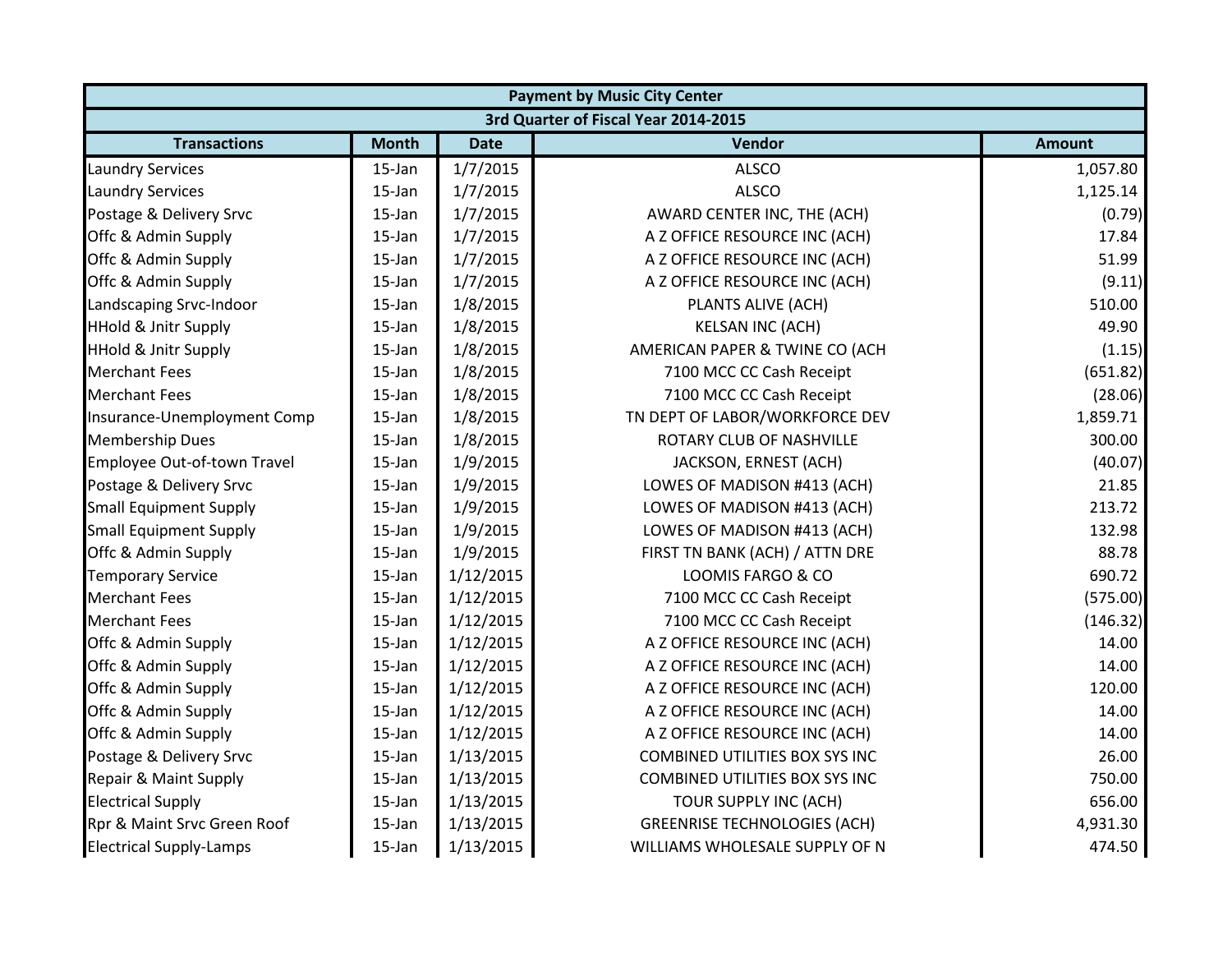|                                      | <b>Payment by Music City Center</b> |             |                                     |               |  |  |
|--------------------------------------|-------------------------------------|-------------|-------------------------------------|---------------|--|--|
| 3rd Quarter of Fiscal Year 2014-2015 |                                     |             |                                     |               |  |  |
| <b>Transactions</b>                  | <b>Month</b>                        | <b>Date</b> | Vendor                              | <b>Amount</b> |  |  |
| <b>Electrical Supply-Lamps</b>       | $15$ -Jan                           | 1/13/2015   | WILLIAMS WHOLESALE SUPPLY OF N      | 2,128.00      |  |  |
| <b>Electrical Supply-Lamps</b>       | $15$ -Jan                           | 1/13/2015   | WILLIAMS WHOLESALE SUPPLY OF N      | 1,017.00      |  |  |
| <b>Electrical Supply-Lamps</b>       | 15-Jan                              | 1/13/2015   | WILLIAMS WHOLESALE SUPPLY OF N      | 130.00        |  |  |
| <b>Electrical Supply-Lamps</b>       | 15-Jan                              | 1/13/2015   | WILLIAMS WHOLESALE SUPPLY OF N      | 130.00        |  |  |
| <b>Electrical Supply-Lamps</b>       | 15-Jan                              | 1/13/2015   | WILLIAMS WHOLESALE SUPPLY OF N      | 1,064.00      |  |  |
| Postage & Delivery Srvc              | 15-Jan                              | 1/13/2015   | WILLIAMS WHOLESALE SUPPLY OF N      | 10.00         |  |  |
| Offc & Admin Supply                  | 15-Jan                              | 1/13/2015   | A Z OFFICE RESOURCE INC (ACH)       | 39.99         |  |  |
| <b>HHold &amp; Jnitr Supply</b>      | 15-Jan                              | 1/13/2015   | AMERICAN PAPER & TWINE CO (ACH      | 718.20        |  |  |
| <b>HHold &amp; Jnitr Supply</b>      | 15-Jan                              | 1/13/2015   | AMERICAN PAPER & TWINE CO (ACH      | 771.25        |  |  |
| <b>HHold &amp; Jnitr Supply</b>      | 15-Jan                              | 1/13/2015   | AMERICAN PAPER & TWINE CO (ACH      | 465.00        |  |  |
| <b>HHold &amp; Jnitr Supply</b>      | $15$ -Jan                           | 1/13/2015   | AMERICAN PAPER & TWINE CO (ACH      | 281.25        |  |  |
| <b>Electrical Supply</b>             | $15$ -Jan                           | 1/13/2015   | TOUR SUPPLY INC (ACH)               | 164.00        |  |  |
| <b>Electrical Supply</b>             | 15-Jan                              | 1/13/2015   | WILLIAMS WHOLESALE SUPPLY OF N      | 14.70         |  |  |
| <b>Electrical Supply</b>             | $15$ -Jan                           | 1/13/2015   | TOUR SUPPLY INC (ACH)               | 164.00        |  |  |
| Offc & Admin Supply                  | 15-Jan                              | 1/13/2015   | A Z OFFICE RESOURCE INC (ACH)       | 197.85        |  |  |
| Offc & Admin Supply                  | 15-Jan                              | 1/13/2015   | A Z OFFICE RESOURCE INC (ACH)       | 124.95        |  |  |
| Offc & Admin Supply                  | 15-Jan                              | 1/13/2015   | A Z OFFICE RESOURCE INC (ACH)       | 55.02         |  |  |
| Postage & Delivery Srvc              | 15-Jan                              | 1/13/2015   | <b>BLINK MARKETING INC (ACH)</b>    | 46.76         |  |  |
| Offc & Admin Supply                  | 15-Jan                              | 1/13/2015   | A Z OFFICE RESOURCE INC (ACH)       | 127.90        |  |  |
| Clothing                             | 15-Jan                              | 1/13/2015   | <b>BLINK MARKETING INC (ACH)</b>    | 1,437.12      |  |  |
| Landscaping Srvc                     | 15-Jan                              | 1/14/2015   | REED LANDSCAPING INC (ACH)          | 2,262.00      |  |  |
| <b>Rent Storage/Safety Box</b>       | $15$ -Jan                           | 1/14/2015   | PLANTS ALIVE (ACH)                  | 1,200.00      |  |  |
| Rpr & Maint Srvc HVAC                | $15$ -Jan                           | 1/14/2015   | JOHNSON CONTROLS INC/CARDKEY (      | 3,313.25      |  |  |
| Rpr & Maint Srvc Green Roof          | $15$ -Jan                           | 1/14/2015   | <b>GREENRISE TECHNOLOGIES (ACH)</b> | 4,931.30      |  |  |
| <b>Temporary Service</b>             | $15$ -Jan                           | 1/14/2015   | INDUSTRIAL STAFFING OF TN (ACH      | 1,321.28      |  |  |
| <b>Internet Services</b>             | 15-Jan                              | 1/14/2015   | MCN INTERACTIVE LLC (ACH)           | 209.95        |  |  |
| <b>Internet Services</b>             | 15-Jan                              | 1/14/2015   | <b>AT&amp;T CORP</b>                | 4,932.81      |  |  |
| Telephone & Telegraph                | 15-Jan                              | 1/14/2015   | <b>AT&amp;T CORP</b>                | 1,923.68      |  |  |
| Auto Oil/Lubricants                  | 15-Jan                              | 1/14/2015   | PARMAN ENERGY CORP (ACH)(OFM O      | 236.10        |  |  |
| Postage & Delivery Srvc              | 15-Jan                              | 1/14/2015   | AWARD CENTER INC, THE (ACH)         | 17.56         |  |  |
| <b>Employee Award/Gift</b>           | 15-Jan                              | 1/14/2015   | AWARD CENTER INC, THE (ACH)         | 120.95        |  |  |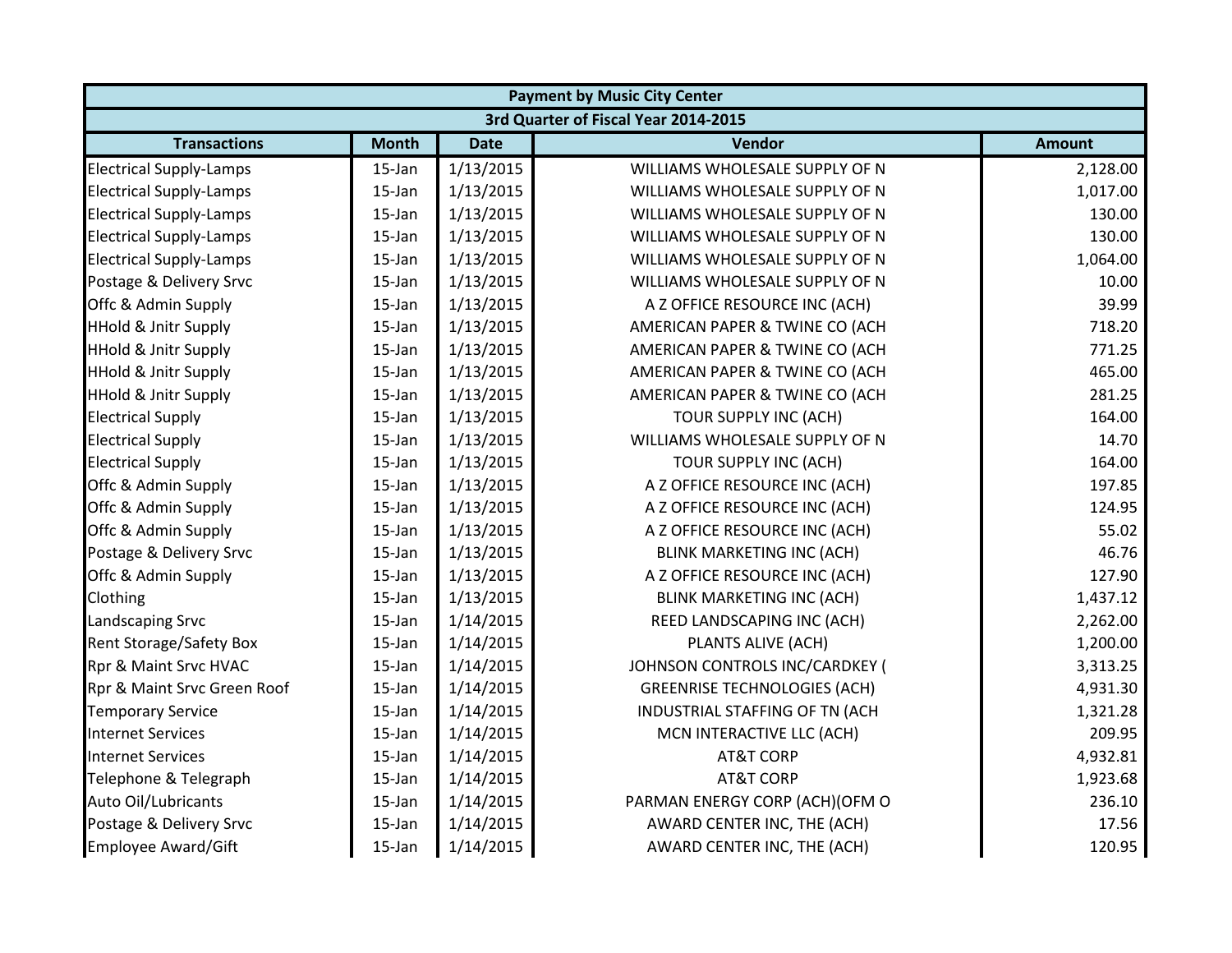|                                 |              |             | <b>Payment by Music City Center</b>  |               |
|---------------------------------|--------------|-------------|--------------------------------------|---------------|
|                                 |              |             | 3rd Quarter of Fiscal Year 2014-2015 |               |
| <b>Transactions</b>             | <b>Month</b> | <b>Date</b> | Vendor                               | <b>Amount</b> |
| Employee Award/Gift             | 15-Jan       | 1/14/2015   | AWARD CENTER INC, THE (ACH)          | 120.95        |
| <b>Employee Award/Gift</b>      | $15$ -Jan    | 1/14/2015   | AWARD CENTER INC, THE (ACH)          | 10.00         |
| Pest Control Srvc               | 15-Jan       | 1/15/2015   | COOKS PEST CONTROL INC COMMERC       | 1,207.50      |
| Repair & Maint Supply           | 15-Jan       | 1/15/2015   | FERGUSON ENTERPRISES (ACH)           | 466.70        |
| Repair & Maint Supply           | 15-Jan       | 1/15/2015   | FERGUSON ENTERPRISES (ACH)           | 165.12        |
| Janitorial Srvc                 | $15$ -Jan    | 1/15/2015   | SERVICE MANAGEMENT SYSTEMS           | 4,486.61      |
| Employee Out-of-town Travel     | 15-Jan       | 1/15/2015   | JACKSON, ERNEST N                    | 40.07         |
| Software License                | $15$ -Jan    | 1/15/2015   | PCMG INC (ACH)                       | 1,850.00      |
| <b>Uniform Cleaning Service</b> | 15-Jan       | 1/15/2015   | MCC PV4462222 01/15 RCLS             | (563.92)      |
| <b>Uniform Cleaning Service</b> | 15-Jan       | 1/15/2015   | <b>COYNE TEXTILE SVCS</b>            | 563.92        |
| <b>Uniform Cleaning Service</b> | 15-Jan       | 1/15/2015   | MCC PV4462222 01/15 RCLS             | 563.92        |
| <b>Merchant Fees</b>            | $15$ -Jan    | 1/15/2015   | 7100 MCC CC Cash Receipt             | (250.62)      |
| <b>Regular Pay</b>              | $15$ -Jan    | 1/16/2015   | Payroll Labor Distribution           | 24,510.91     |
| Leave Pay                       | 15-Jan       | 1/16/2015   | Payroll Labor Distribution           | 516.87        |
| <b>Overtime Pay</b>             | 15-Jan       | 1/16/2015   | Payroll Labor Distribution           | 336.81        |
| <b>Employer OASDI</b>           | $15$ -Jan    | 1/16/2015   | <b>Actual Burden Journal Entries</b> | 1,496.91      |
| <b>Employer SSN Medical</b>     | 15-Jan       | 1/16/2015   | <b>Actual Burden Journal Entries</b> | 350.08        |
| <b>Employer Group Health</b>    | 15-Jan       | 1/16/2015   | <b>Actual Burden Journal Entries</b> | 3,371.11      |
| <b>Employer Dental Group</b>    | 15-Jan       | 1/16/2015   | <b>Actual Burden Journal Entries</b> | 158.37        |
| Cafe Plan Pre-Tax Savings       | 15-Jan       | 1/16/2015   | <b>Actual Burden Journal Entries</b> | 93.39         |
| CCA Employer 401K Plan          | 15-Jan       | 1/16/2015   | <b>Actual Burden Journal Entries</b> | 508.05        |
| Offc & Admin Supply             | $15$ -Jan    | 1/16/2015   | A Z OFFICE RESOURCE INC (ACH)        | 11.85         |
| Offc & Admin Supply             | $15$ -Jan    | 1/16/2015   | A Z OFFICE RESOURCE INC (ACH)        | 134.88        |
| Offc & Admin Supply             | 15-Jan       | 1/16/2015   | A Z OFFICE RESOURCE INC (ACH)        | 15.68         |
| <b>Regular Pay</b>              | 15-Jan       | 1/16/2015   | Payroll Labor Distribution           | 4,931.47      |
| Leave Pay                       | 15-Jan       | 1/16/2015   | Payroll Labor Distribution           | 209.96        |
| <b>Overtime Pay</b>             | $15$ -Jan    | 1/16/2015   | Payroll Labor Distribution           | 18.19         |
| <b>Employer OASDI</b>           | $15$ -Jan    | 1/16/2015   | <b>Actual Burden Journal Entries</b> | 293.26        |
| <b>Employer SSN Medical</b>     | $15$ -Jan    | 1/16/2015   | <b>Actual Burden Journal Entries</b> | 68.58         |
| <b>Employer Group Health</b>    | $15$ -Jan    | 1/16/2015   | <b>Actual Burden Journal Entries</b> | 1,156.88      |
| <b>Employer Dental Group</b>    | 15-Jan       | 1/16/2015   | <b>Actual Burden Journal Entries</b> | 35.35         |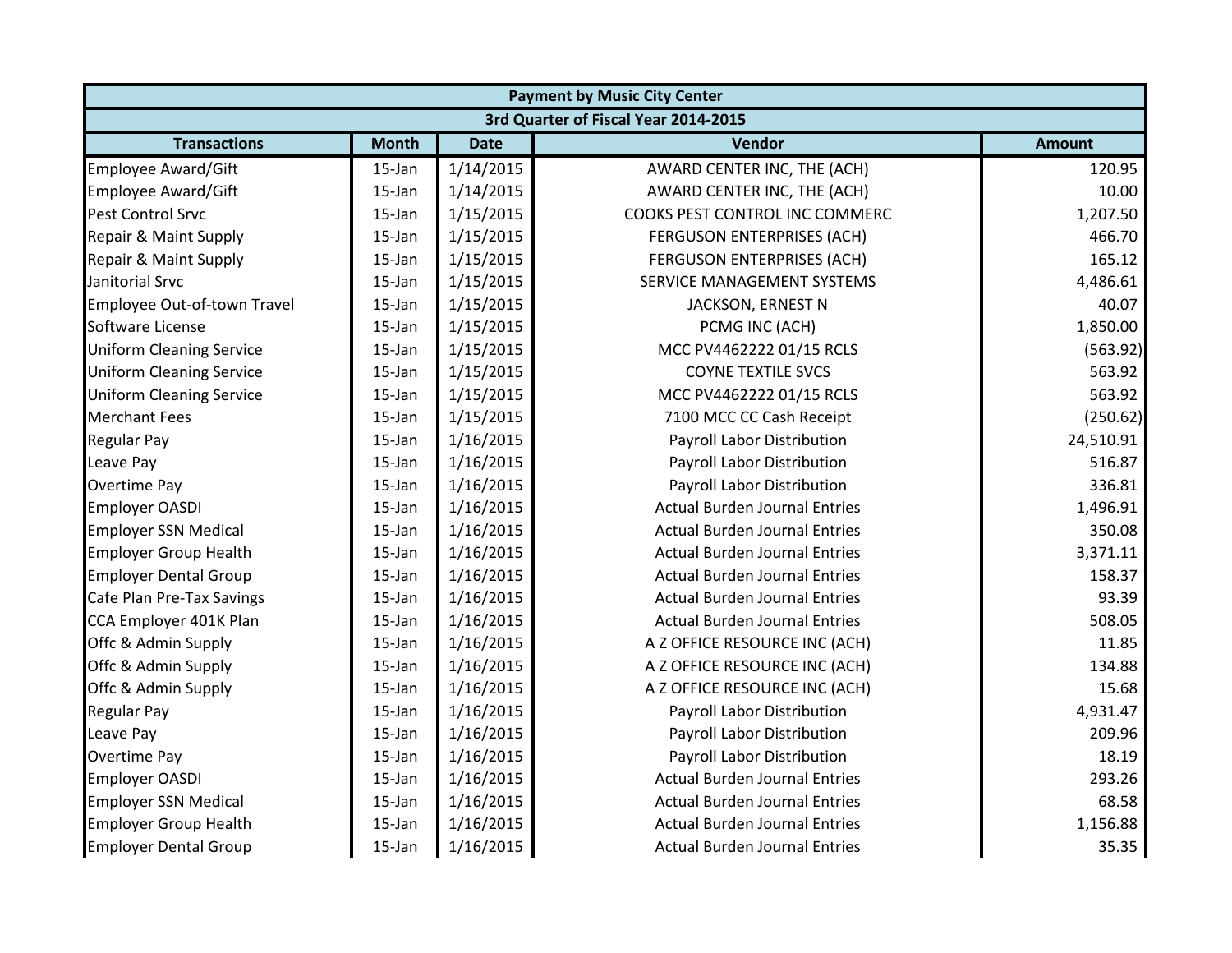|                              | <b>Payment by Music City Center</b>  |             |                                      |               |  |  |  |
|------------------------------|--------------------------------------|-------------|--------------------------------------|---------------|--|--|--|
|                              | 3rd Quarter of Fiscal Year 2014-2015 |             |                                      |               |  |  |  |
| <b>Transactions</b>          | <b>Month</b>                         | <b>Date</b> | <b>Vendor</b>                        | <b>Amount</b> |  |  |  |
| <b>Employer Pension</b>      | $15$ -Jan                            | 1/16/2015   | <b>Actual Burden Journal Entries</b> | 928.06        |  |  |  |
| Cafe Plan Pre-Tax Savings    | $15$ -Jan                            | 1/16/2015   | <b>Actual Burden Journal Entries</b> | 32.87         |  |  |  |
| <b>Regular Pay</b>           | 15-Jan                               | 1/16/2015   | Payroll Labor Distribution           | 31,011.90     |  |  |  |
| Leave Pay                    | 15-Jan                               | 1/16/2015   | Payroll Labor Distribution           | 563.45        |  |  |  |
| <b>Holiday Pay</b>           | 15-Jan                               | 1/16/2015   | Payroll Labor Distribution           | 98.40         |  |  |  |
| <b>Overtime Pay</b>          | $15$ -Jan                            | 1/16/2015   | Payroll Labor Distribution           | 1,010.57      |  |  |  |
| <b>Employer OASDI</b>        | $15$ -Jan                            | 1/16/2015   | <b>Actual Burden Journal Entries</b> | 1,933.11      |  |  |  |
| <b>Employer SSN Medical</b>  | 15-Jan                               | 1/16/2015   | <b>Actual Burden Journal Entries</b> | 452.07        |  |  |  |
| <b>Employer Group Health</b> | 15-Jan                               | 1/16/2015   | <b>Actual Burden Journal Entries</b> | 4,195.73      |  |  |  |
| <b>Employer Dental Group</b> | 15-Jan                               | 1/16/2015   | <b>Actual Burden Journal Entries</b> | 222.00        |  |  |  |
| Cafe Plan Pre-Tax Savings    | 15-Jan                               | 1/16/2015   | <b>Actual Burden Journal Entries</b> | 115.13        |  |  |  |
| CCA Employer 401K Plan       | 15-Jan                               | 1/16/2015   | <b>Actual Burden Journal Entries</b> | 715.12        |  |  |  |
| Repair & Maint Supply        | $15$ -Jan                            | 1/16/2015   | FERGUSON ENTERPRISES (ACH)           | 8.10          |  |  |  |
| Repair & Maint Supply        | $15$ -Jan                            | 1/16/2015   | FERGUSON ENTERPRISES (ACH)           | 2.84          |  |  |  |
| Repair & Maint Supply        | 15-Jan                               | 1/16/2015   | FERGUSON ENTERPRISES (ACH)           | 129.58        |  |  |  |
| Repair & Maint Supply        | 15-Jan                               | 1/16/2015   | FERGUSON ENTERPRISES (ACH)           | 7.22          |  |  |  |
| Repair & Maint Supply        | $15$ -Jan                            | 1/16/2015   | <b>FERGUSON ENTERPRISES (ACH)</b>    | 15.84         |  |  |  |
| Repair & Maint Supply        | 15-Jan                               | 1/16/2015   | <b>FERGUSON ENTERPRISES (ACH)</b>    | 2.08          |  |  |  |
| <b>Regular Pay</b>           | 15-Jan                               | 1/16/2015   | Payroll Labor Distribution           | 38,309.66     |  |  |  |
| Leave Pay                    | $15$ -Jan                            | 1/16/2015   | Payroll Labor Distribution           | 1,610.67      |  |  |  |
| <b>Holiday Pay</b>           | $15$ -Jan                            | 1/16/2015   | Payroll Labor Distribution           | 88.00         |  |  |  |
| <b>Overtime Pay</b>          | $15$ -Jan                            | 1/16/2015   | Payroll Labor Distribution           | 233.89        |  |  |  |
| <b>Employer OASDI</b>        | $15$ -Jan                            | 1/16/2015   | <b>Actual Burden Journal Entries</b> | 2,298.17      |  |  |  |
| <b>Employer SSN Medical</b>  | $15$ -Jan                            | 1/16/2015   | <b>Actual Burden Journal Entries</b> | 537.48        |  |  |  |
| <b>Employer Group Health</b> | 15-Jan                               | 1/16/2015   | <b>Actual Burden Journal Entries</b> | 8,994.62      |  |  |  |
| <b>Employer Dental Group</b> | 15-Jan                               | 1/16/2015   | <b>Actual Burden Journal Entries</b> | 434.10        |  |  |  |
| Cafe Plan Pre-Tax Savings    | $15$ -Jan                            | 1/16/2015   | <b>Actual Burden Journal Entries</b> | 242.91        |  |  |  |
| CCA Employer 401K Plan       | $15$ -Jan                            | 1/16/2015   | <b>Actual Burden Journal Entries</b> | 819.32        |  |  |  |
| <b>Regular Pay</b>           | $15$ -Jan                            | 1/16/2015   | Payroll Labor Distribution           | 2,496.06      |  |  |  |
| Leave Pay                    | 15-Jan                               | 1/16/2015   | Payroll Labor Distribution           | 31.50         |  |  |  |
| <b>Overtime Pay</b>          | 15-Jan                               | 1/16/2015   | Payroll Labor Distribution           | 24.89         |  |  |  |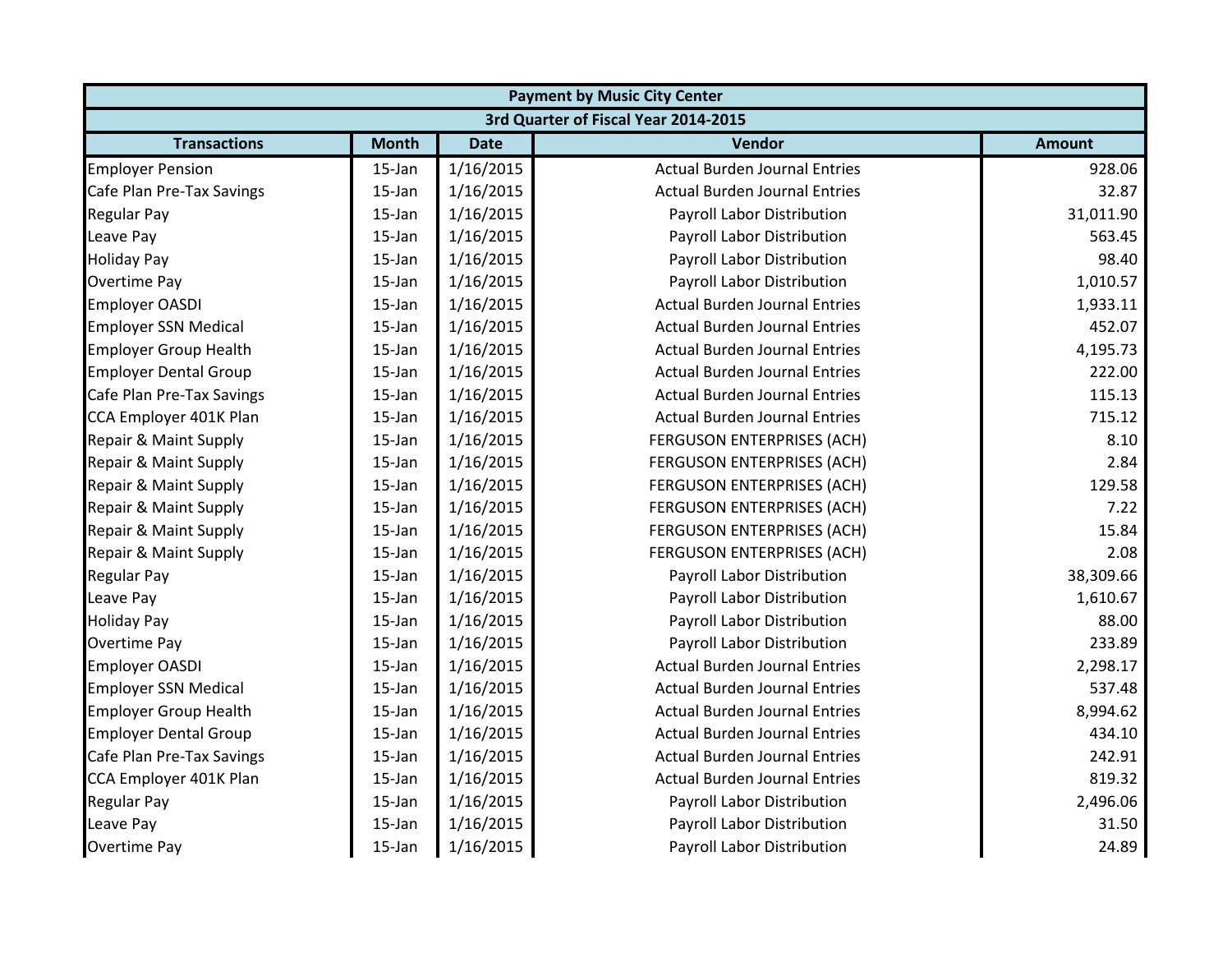| <b>Payment by Music City Center</b> |                                      |             |                                      |               |  |  |  |
|-------------------------------------|--------------------------------------|-------------|--------------------------------------|---------------|--|--|--|
|                                     | 3rd Quarter of Fiscal Year 2014-2015 |             |                                      |               |  |  |  |
| <b>Transactions</b>                 | <b>Month</b>                         | <b>Date</b> | Vendor                               | <b>Amount</b> |  |  |  |
| <b>Employer OASDI</b>               | $15$ -Jan                            | 1/16/2015   | <b>Actual Burden Journal Entries</b> | 140.37        |  |  |  |
| <b>Employer SSN Medical</b>         | $15$ -Jan                            | 1/16/2015   | <b>Actual Burden Journal Entries</b> | 32.83         |  |  |  |
| <b>Employer Group Health</b>        | 15-Jan                               | 1/16/2015   | <b>Actual Burden Journal Entries</b> | 841.45        |  |  |  |
| <b>Employer Dental Group</b>        | 15-Jan                               | 1/16/2015   | <b>Actual Burden Journal Entries</b> | 21.21         |  |  |  |
| <b>Employer Pension</b>             | 15-Jan                               | 1/16/2015   | <b>Actual Burden Journal Entries</b> | 230.15        |  |  |  |
| Cafe Plan Pre-Tax Savings           | $15$ -Jan                            | 1/16/2015   | <b>Actual Burden Journal Entries</b> | 22.53         |  |  |  |
| CCA Employer 401K Plan              | 15-Jan                               | 1/16/2015   | <b>Actual Burden Journal Entries</b> | 50.93         |  |  |  |
| <b>Regular Pay</b>                  | 15-Jan                               | 1/16/2015   | Payroll Labor Distribution           | 8,303.24      |  |  |  |
| Leave Pay                           | 15-Jan                               | 1/16/2015   | Payroll Labor Distribution           | 184.47        |  |  |  |
| <b>Overtime Pay</b>                 | 15-Jan                               | 1/16/2015   | Payroll Labor Distribution           | 15.47         |  |  |  |
| <b>Employer OASDI</b>               | 15-Jan                               | 1/16/2015   | <b>Actual Burden Journal Entries</b> | 522.86        |  |  |  |
| <b>Employer SSN Medical</b>         | 15-Jan                               | 1/16/2015   | <b>Actual Burden Journal Entries</b> | 122.29        |  |  |  |
| <b>Employer Group Health</b>        | $15$ -Jan                            | 1/16/2015   | <b>Actual Burden Journal Entries</b> | 1,686.56      |  |  |  |
| <b>Employer Dental Group</b>        | $15$ -Jan                            | 1/16/2015   | <b>Actual Burden Journal Entries</b> | 52.33         |  |  |  |
| Cafe Plan Pre-Tax Savings           | 15-Jan                               | 1/16/2015   | <b>Actual Burden Journal Entries</b> | 24.29         |  |  |  |
| CCA Employer 401K Plan              | 15-Jan                               | 1/16/2015   | <b>Actual Burden Journal Entries</b> | 334.26        |  |  |  |
| <b>Regular Pay</b>                  | $15$ -Jan                            | 1/16/2015   | Payroll Labor Distribution           | 5,351.92      |  |  |  |
| Leave Pay                           | 15-Jan                               | 1/16/2015   | Payroll Labor Distribution           | 368.88        |  |  |  |
| <b>Employer OASDI</b>               | 15-Jan                               | 1/16/2015   | <b>Actual Burden Journal Entries</b> | 333.48        |  |  |  |
| <b>Employer SSN Medical</b>         | $15$ -Jan                            | 1/16/2015   | <b>Actual Burden Journal Entries</b> | 77.99         |  |  |  |
| <b>Employer Group Health</b>        | $15$ -Jan                            | 1/16/2015   | <b>Actual Burden Journal Entries</b> | 793.50        |  |  |  |
| <b>Employer Dental Group</b>        | 15-Jan                               | 1/16/2015   | <b>Actual Burden Journal Entries</b> | 28.28         |  |  |  |
| <b>Employer Pension</b>             | $15$ -Jan                            | 1/16/2015   | <b>Actual Burden Journal Entries</b> | 1,029.00      |  |  |  |
| <b>FSA Pre-Tax Savings</b>          | $15$ -Jan                            | 1/16/2015   | <b>Actual Burden Journal Entries</b> | 3.83          |  |  |  |
| Cafe Plan Pre-Tax Savings           | 15-Jan                               | 1/16/2015   | <b>Actual Burden Journal Entries</b> | 22.36         |  |  |  |
| <b>Regular Pay</b>                  | 15-Jan                               | 1/16/2015   | Payroll Labor Distribution           | 21,574.62     |  |  |  |
| Leave Pay                           | 15-Jan                               | 1/16/2015   | Payroll Labor Distribution           | 1,536.68      |  |  |  |
| <b>Holiday Pay</b>                  | 15-Jan                               | 1/16/2015   | Payroll Labor Distribution           | 1,361.20      |  |  |  |
| Overtime Pay                        | 15-Jan                               | 1/16/2015   | Payroll Labor Distribution           | 151.41        |  |  |  |
| <b>Employer OASDI</b>               | 15-Jan                               | 1/16/2015   | <b>Actual Burden Journal Entries</b> | 1,403.93      |  |  |  |
| <b>Employer SSN Medical</b>         | 15-Jan                               | 1/16/2015   | <b>Actual Burden Journal Entries</b> | 328.35        |  |  |  |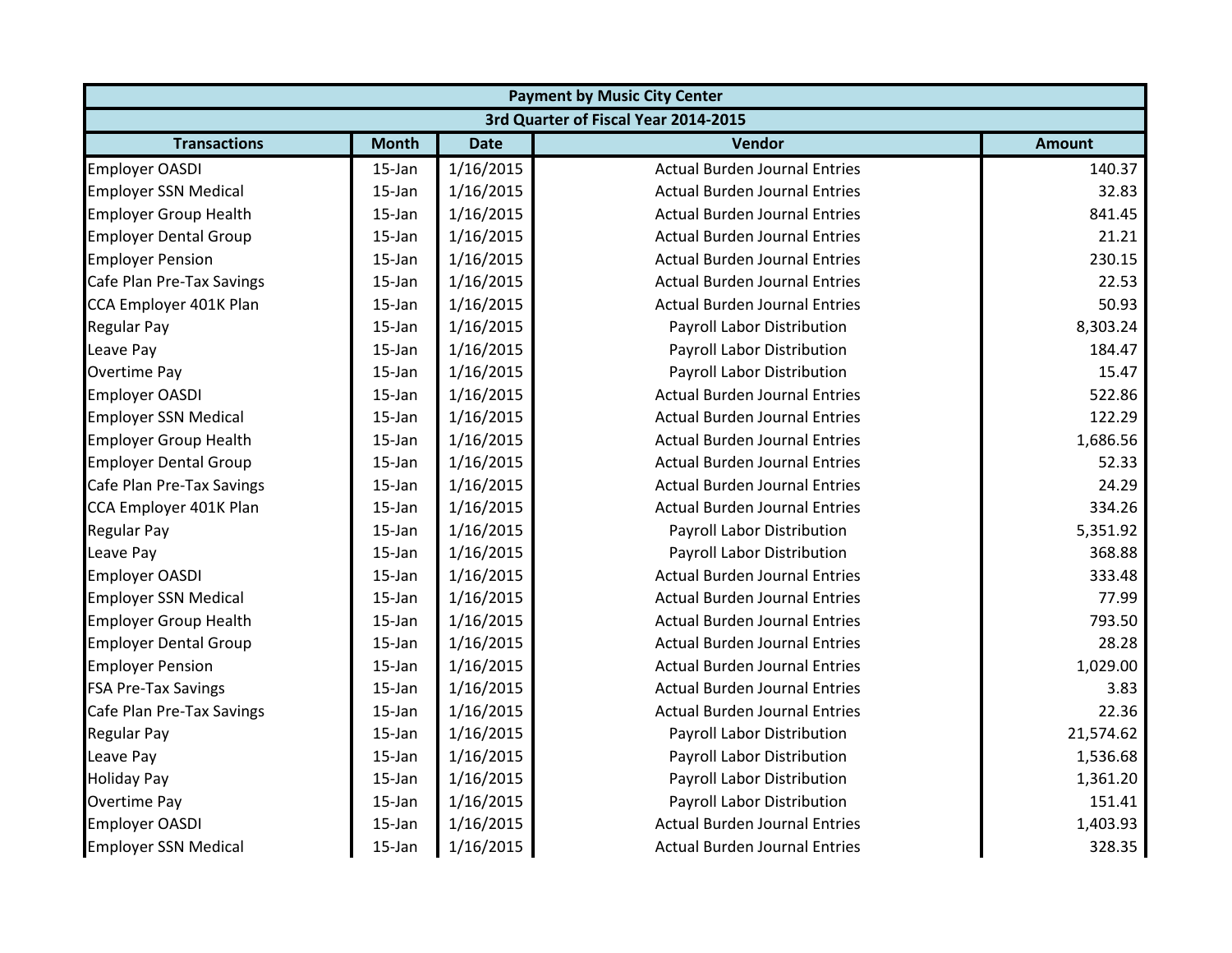|                              | <b>Payment by Music City Center</b>  |             |                                      |               |  |  |
|------------------------------|--------------------------------------|-------------|--------------------------------------|---------------|--|--|
|                              | 3rd Quarter of Fiscal Year 2014-2015 |             |                                      |               |  |  |
| <b>Transactions</b>          | <b>Month</b>                         | <b>Date</b> | Vendor                               | <b>Amount</b> |  |  |
| <b>Employer Group Health</b> | $15$ -Jan                            | 1/16/2015   | <b>Actual Burden Journal Entries</b> | 6,645.56      |  |  |
| <b>Employer Dental Group</b> | $15$ -Jan                            | 1/16/2015   | <b>Actual Burden Journal Entries</b> | 243.20        |  |  |
| <b>Employer Pension</b>      | $15$ -Jan                            | 1/16/2015   | <b>Actual Burden Journal Entries</b> | 195.69        |  |  |
| Cafe Plan Pre-Tax Savings    | 15-Jan                               | 1/16/2015   | <b>Actual Burden Journal Entries</b> | 176.38        |  |  |
| CCA Employer 401K Plan       | 15-Jan                               | 1/16/2015   | <b>Actual Burden Journal Entries</b> | 494.91        |  |  |
| <b>Regular Pay</b>           | $15$ -Jan                            | 1/16/2015   | Payroll Labor Distribution           | 3,876.34      |  |  |
| Leave Pay                    | 15-Jan                               | 1/16/2015   | Payroll Labor Distribution           | 322.80        |  |  |
| <b>Holiday Pay</b>           | 15-Jan                               | 1/16/2015   | Payroll Labor Distribution           | 259.60        |  |  |
| <b>Overtime Pay</b>          | $15$ -Jan                            | 1/16/2015   | Payroll Labor Distribution           | 71.24         |  |  |
| <b>Employer OASDI</b>        | 15-Jan                               | 1/16/2015   | <b>Actual Burden Journal Entries</b> | 249.56        |  |  |
| <b>Employer SSN Medical</b>  | $15$ -Jan                            | 1/16/2015   | <b>Actual Burden Journal Entries</b> | 58.35         |  |  |
| <b>Employer Group Health</b> | $15$ -Jan                            | 1/16/2015   | <b>Actual Burden Journal Entries</b> | 1,354.50      |  |  |
| <b>Employer Dental Group</b> | $15$ -Jan                            | 1/16/2015   | <b>Actual Burden Journal Entries</b> | 42.42         |  |  |
| <b>Employer Pension</b>      | 15-Jan                               | 1/16/2015   | <b>Actual Burden Journal Entries</b> | 753.26        |  |  |
| Cafe Plan Pre-Tax Savings    | 15-Jan                               | 1/16/2015   | <b>Actual Burden Journal Entries</b> | 38.63         |  |  |
| <b>Regular Pay</b>           | 15-Jan                               | 1/16/2015   | Payroll Labor Distribution           | 4,477.11      |  |  |
| Leave Pay                    | 15-Jan                               | 1/16/2015   | Payroll Labor Distribution           | 97.50         |  |  |
| <b>Overtime Pay</b>          | 15-Jan                               | 1/16/2015   | Payroll Labor Distribution           | 38.61         |  |  |
| <b>Employer OASDI</b>        | 15-Jan                               | 1/16/2015   | <b>Actual Burden Journal Entries</b> | 260.89        |  |  |
| <b>Employer SSN Medical</b>  | 15-Jan                               | 1/16/2015   | <b>Actual Burden Journal Entries</b> | 61.01         |  |  |
| <b>Employer Group Health</b> | 15-Jan                               | 1/16/2015   | <b>Actual Burden Journal Entries</b> | 1,125.00      |  |  |
| <b>Employer Dental Group</b> | 15-Jan                               | 1/16/2015   | <b>Actual Burden Journal Entries</b> | 14.14         |  |  |
| Cafe Plan Pre-Tax Savings    | $15$ -Jan                            | 1/16/2015   | <b>Actual Burden Journal Entries</b> | 31.01         |  |  |
| CCA Employer 401K Plan       | 15-Jan                               | 1/16/2015   | <b>Actual Burden Journal Entries</b> | 55.50         |  |  |
| Offc & Admin Supply          | $15$ -Jan                            | 1/16/2015   | MCC 1/15 MISC AR JE                  | (690.70)      |  |  |
| <b>Regular Pay</b>           | $15$ -Jan                            | 1/16/2015   | Payroll Labor Distribution           | 7,058.08      |  |  |
| <b>Overtime Pay</b>          | 15-Jan                               | 1/16/2015   | Payroll Labor Distribution           | 12.87         |  |  |
| <b>Employer OASDI</b>        | $15$ -Jan                            | 1/16/2015   | <b>Actual Burden Journal Entries</b> | 426.84        |  |  |
| <b>Employer SSN Medical</b>  | 15-Jan                               | 1/16/2015   | <b>Actual Burden Journal Entries</b> | 99.83         |  |  |
| <b>Employer Group Health</b> | 15-Jan                               | 1/16/2015   | <b>Actual Burden Journal Entries</b> | 559.50        |  |  |
| <b>Employer Dental Group</b> | 15-Jan                               | 1/16/2015   | <b>Actual Burden Journal Entries</b> | 14.14         |  |  |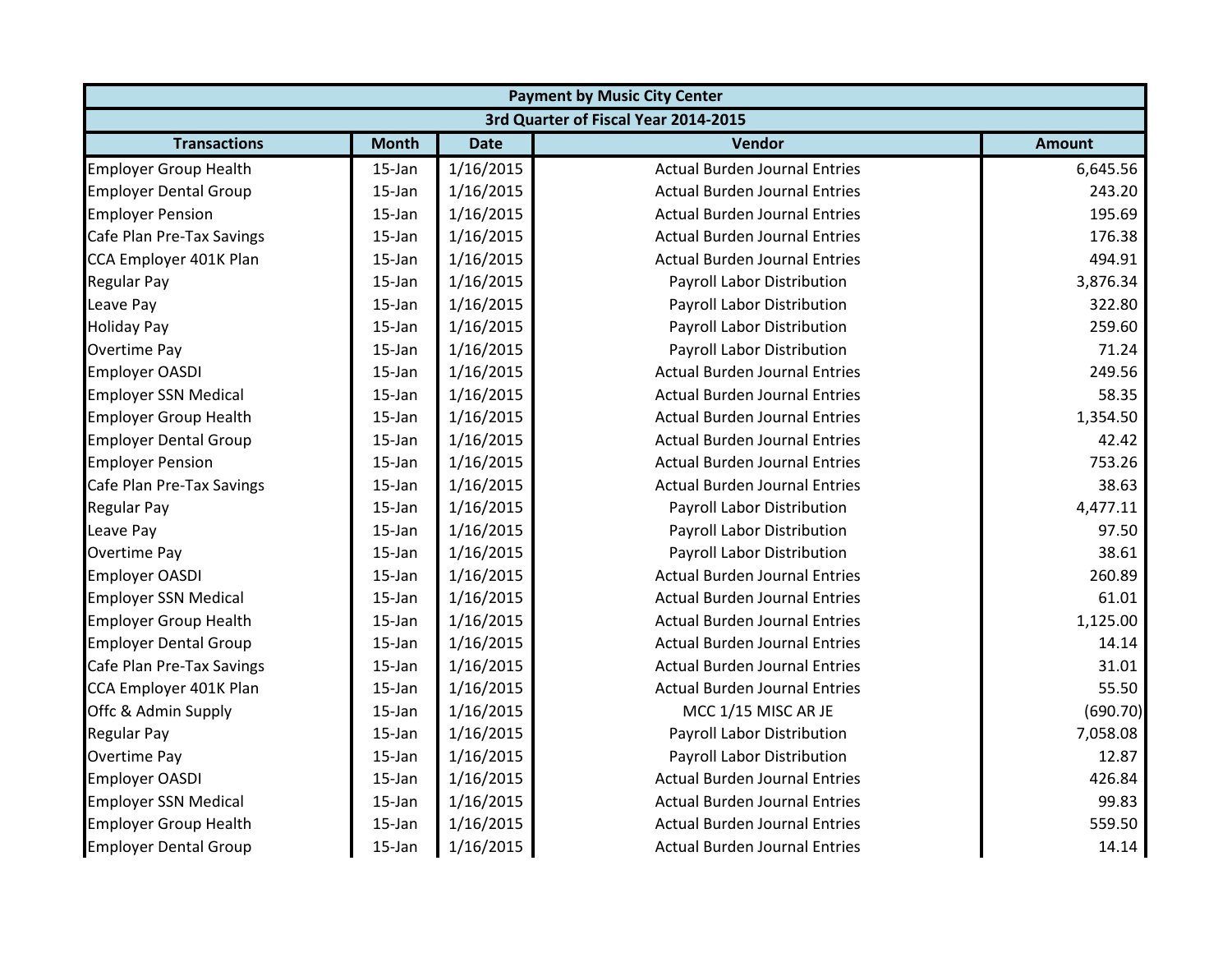|                              | <b>Payment by Music City Center</b>  |             |                                      |               |  |  |  |
|------------------------------|--------------------------------------|-------------|--------------------------------------|---------------|--|--|--|
|                              | 3rd Quarter of Fiscal Year 2014-2015 |             |                                      |               |  |  |  |
| <b>Transactions</b>          | <b>Month</b>                         | <b>Date</b> | Vendor                               | <b>Amount</b> |  |  |  |
| Cafe Plan Pre-Tax Savings    | $15$ -Jan                            | 1/16/2015   | <b>Actual Burden Journal Entries</b> | 14.27         |  |  |  |
| CCA Employer 401K Plan       | $15$ -Jan                            | 1/16/2015   | <b>Actual Burden Journal Entries</b> | 270.15        |  |  |  |
| <b>Regular Pay</b>           | $15$ -Jan                            | 1/16/2015   | Payroll Labor Distribution           | 15,327.61     |  |  |  |
| Leave Pay                    | $15$ -Jan                            | 1/16/2015   | Payroll Labor Distribution           | 2,011.84      |  |  |  |
| <b>Overtime Pay</b>          | $15$ -Jan                            | 1/16/2015   | Payroll Labor Distribution           | 16.75         |  |  |  |
| <b>Employer OASDI</b>        | $15$ -Jan                            | 1/16/2015   | <b>Actual Burden Journal Entries</b> | 1,035.31      |  |  |  |
| <b>Employer SSN Medical</b>  | $15$ -Jan                            | 1/16/2015   | <b>Actual Burden Journal Entries</b> | 242.13        |  |  |  |
| <b>Employer Group Health</b> | 15-Jan                               | 1/16/2015   | <b>Actual Burden Journal Entries</b> | 1,266.00      |  |  |  |
| <b>Employer Dental Group</b> | 15-Jan                               | 1/16/2015   | <b>Actual Burden Journal Entries</b> | 70.70         |  |  |  |
| <b>Employer Pension</b>      | $15$ -Jan                            | 1/16/2015   | <b>Actual Burden Journal Entries</b> | 3,121.85      |  |  |  |
| <b>FSA Pre-Tax Savings</b>   | $15$ -Jan                            | 1/16/2015   | <b>Actual Burden Journal Entries</b> | 14.34         |  |  |  |
| Cafe Plan Pre-Tax Savings    | $15$ -Jan                            | 1/16/2015   | <b>Actual Burden Journal Entries</b> | 35.98         |  |  |  |
| <b>Regular Pay</b>           | $15$ -Jan                            | 1/16/2015   | Payroll Labor Distribution           | 3,497.04      |  |  |  |
| <b>Overtime Pay</b>          | 15-Jan                               | 1/16/2015   | Payroll Labor Distribution           | 23.15         |  |  |  |
| <b>Employer OASDI</b>        | 15-Jan                               | 1/16/2015   | <b>Actual Burden Journal Entries</b> | 208.55        |  |  |  |
| <b>Employer SSN Medical</b>  | $15$ -Jan                            | 1/16/2015   | <b>Actual Burden Journal Entries</b> | 48.77         |  |  |  |
| <b>Employer Group Health</b> | $15$ -Jan                            | 1/16/2015   | <b>Actual Burden Journal Entries</b> | 469.50        |  |  |  |
| <b>Employer Dental Group</b> | $15$ -Jan                            | 1/16/2015   | <b>Actual Burden Journal Entries</b> | 28.28         |  |  |  |
| Cafe Plan Pre-Tax Savings    | $15$ -Jan                            | 1/16/2015   | <b>Actual Burden Journal Entries</b> | 11.98         |  |  |  |
| CCA Employer 401K Plan       | 15-Jan                               | 1/16/2015   | <b>Actual Burden Journal Entries</b> | 140.82        |  |  |  |
| <b>Regular Pay</b>           | 15-Jan                               | 1/16/2015   | Payroll Labor Distribution           | 13,789.81     |  |  |  |
| Leave Pay                    | $15$ -Jan                            | 1/16/2015   | Payroll Labor Distribution           | 601.54        |  |  |  |
| <b>Overtime Pay</b>          | $15$ -Jan                            | 1/16/2015   | <b>Payroll Labor Distribution</b>    | 96.66         |  |  |  |
| <b>Employer OASDI</b>        | $15$ -Jan                            | 1/16/2015   | <b>Actual Burden Journal Entries</b> | 831.19        |  |  |  |
| <b>Employer SSN Medical</b>  | 15-Jan                               | 1/16/2015   | <b>Actual Burden Journal Entries</b> | 194.39        |  |  |  |
| <b>Employer Group Health</b> | 15-Jan                               | 1/16/2015   | <b>Actual Burden Journal Entries</b> | 3,178.50      |  |  |  |
| <b>Employer Dental Group</b> | 15-Jan                               | 1/16/2015   | <b>Actual Burden Journal Entries</b> | 141.40        |  |  |  |
| Cafe Plan Pre-Tax Savings    | $15$ -Jan                            | 1/16/2015   | <b>Actual Burden Journal Entries</b> | 81.29         |  |  |  |
| CCA Employer 401K Plan       | $15$ -Jan                            | 1/16/2015   | <b>Actual Burden Journal Entries</b> | 433.33        |  |  |  |
| <b>Regular Pay</b>           | $15$ -Jan                            | 1/16/2015   | Payroll Labor Distribution           | 7,185.60      |  |  |  |
| <b>Overtime Pay</b>          | 15-Jan                               | 1/16/2015   | Payroll Labor Distribution           | 133.11        |  |  |  |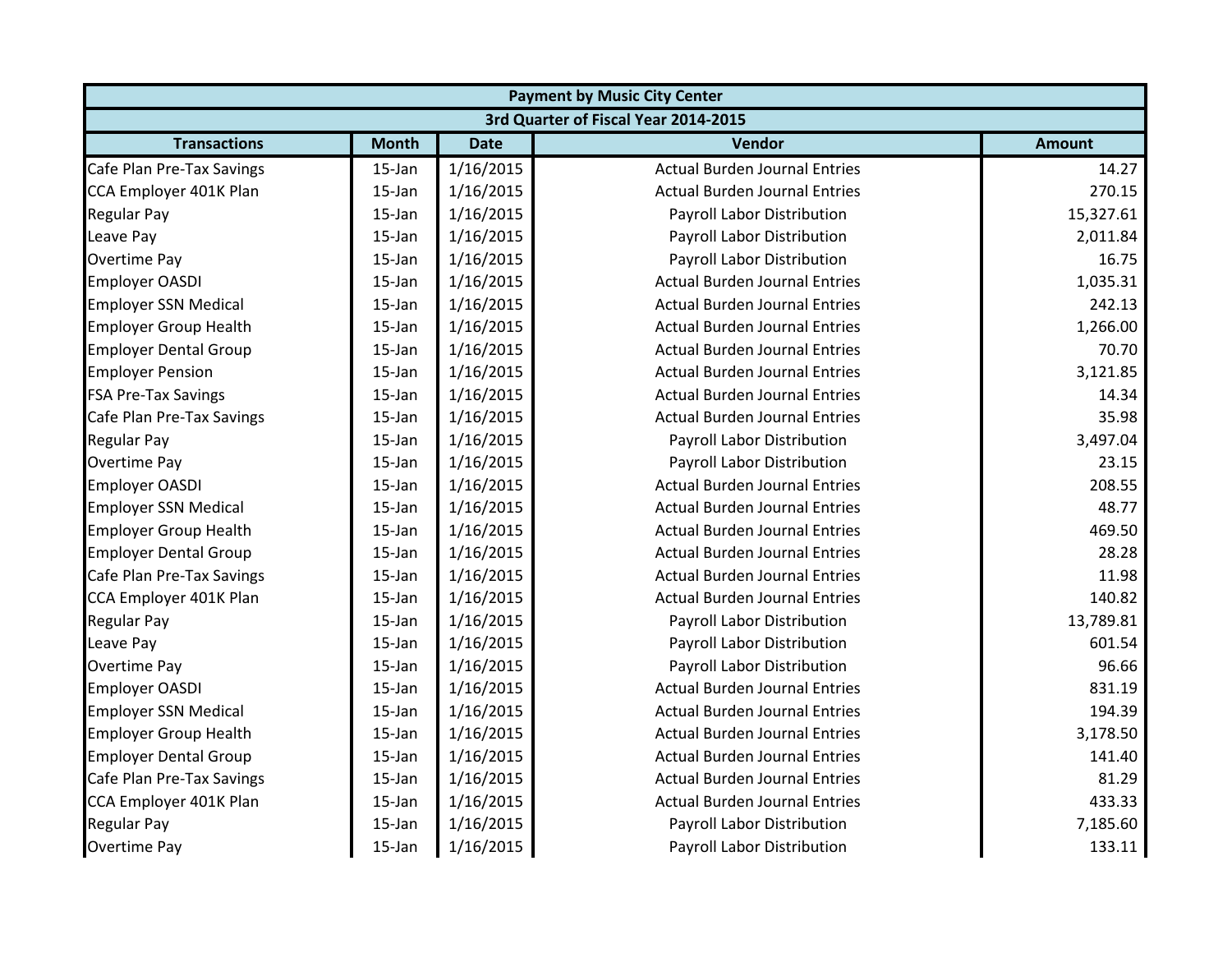|                              | <b>Payment by Music City Center</b>  |             |                                      |               |  |  |  |
|------------------------------|--------------------------------------|-------------|--------------------------------------|---------------|--|--|--|
|                              | 3rd Quarter of Fiscal Year 2014-2015 |             |                                      |               |  |  |  |
| <b>Transactions</b>          | <b>Month</b>                         | <b>Date</b> | <b>Vendor</b>                        | <b>Amount</b> |  |  |  |
| <b>Employer OASDI</b>        | 15-Jan                               | 1/16/2015   | <b>Actual Burden Journal Entries</b> | 416.37        |  |  |  |
| <b>Employer SSN Medical</b>  | $15$ -Jan                            | 1/16/2015   | <b>Actual Burden Journal Entries</b> | 97.37         |  |  |  |
| <b>Employer Group Health</b> | $15$ -Jan                            | 1/16/2015   | <b>Actual Burden Journal Entries</b> | 795.00        |  |  |  |
| <b>Employer Dental Group</b> | 15-Jan                               | 1/16/2015   | <b>Actual Burden Journal Entries</b> | 28.28         |  |  |  |
| <b>Employer Pension</b>      | 15-Jan                               | 1/16/2015   | <b>Actual Burden Journal Entries</b> | 1,316.42      |  |  |  |
| <b>FSA Pre-Tax Savings</b>   | $15$ -Jan                            | 1/16/2015   | <b>Actual Burden Journal Entries</b> | 23.91         |  |  |  |
| Cafe Plan Pre-Tax Savings    | 15-Jan                               | 1/16/2015   | <b>Actual Burden Journal Entries</b> | 22.24         |  |  |  |
| <b>Regular Pay</b>           | 15-Jan                               | 1/16/2015   | Payroll Labor Distribution           | 10,697.08     |  |  |  |
| Overtime Pay                 | 15-Jan                               | 1/16/2015   | Payroll Labor Distribution           | 25.84         |  |  |  |
| <b>Employer OASDI</b>        | 15-Jan                               | 1/16/2015   | <b>Actual Burden Journal Entries</b> | 636.73        |  |  |  |
| <b>Employer SSN Medical</b>  | 15-Jan                               | 1/16/2015   | <b>Actual Burden Journal Entries</b> | 148.91        |  |  |  |
| <b>Employer Group Health</b> | 15-Jan                               | 1/16/2015   | <b>Actual Burden Journal Entries</b> | 1,264.50      |  |  |  |
| <b>Employer Dental Group</b> | $15$ -Jan                            | 1/16/2015   | <b>Actual Burden Journal Entries</b> | 70.70         |  |  |  |
| Cafe Plan Pre-Tax Savings    | $15$ -Jan                            | 1/16/2015   | <b>Actual Burden Journal Entries</b> | 34.65         |  |  |  |
| CCA Employer 401K Plan       | 15-Jan                               | 1/16/2015   | <b>Actual Burden Journal Entries</b> | 268.71        |  |  |  |
| Postage & Delivery Srvc      | 15-Jan                               | 1/16/2015   | <b>ALCO PRODUCTS</b>                 | 5.00          |  |  |  |
| Offc & Admin Supply          | 15-Jan                               | 1/16/2015   | <b>ALCO PRODUCTS</b>                 | 12.62         |  |  |  |
| <b>Regular Pay</b>           | 15-Jan                               | 1/16/2015   | Payroll Labor Distribution           | 14,136.34     |  |  |  |
| <b>Employer OASDI</b>        | 15-Jan                               | 1/16/2015   | <b>Actual Burden Journal Entries</b> | 852.34        |  |  |  |
| <b>Employer SSN Medical</b>  | 15-Jan                               | 1/16/2015   | <b>Actual Burden Journal Entries</b> | 199.33        |  |  |  |
| <b>Employer Group Health</b> | 15-Jan                               | 1/16/2015   | <b>Actual Burden Journal Entries</b> | 798.00        |  |  |  |
| <b>Employer Dental Group</b> | 15-Jan                               | 1/16/2015   | <b>Actual Burden Journal Entries</b> | 28.28         |  |  |  |
| <b>Employer Pension</b>      | $15$ -Jan                            | 1/16/2015   | <b>Actual Burden Journal Entries</b> | 2,542.70      |  |  |  |
| <b>FSA Pre-Tax Savings</b>   | 15-Jan                               | 1/16/2015   | <b>Actual Burden Journal Entries</b> | 7.97          |  |  |  |
| Cafe Plan Pre-Tax Savings    | 15-Jan                               | 1/16/2015   | <b>Actual Burden Journal Entries</b> | 21.80         |  |  |  |
| <b>Regular Pay</b>           | 15-Jan                               | 1/16/2015   | <b>Payroll Labor Distribution</b>    | 6,479.87      |  |  |  |
| Leave Pay                    | 15-Jan                               | 1/16/2015   | Payroll Labor Distribution           | 398.48        |  |  |  |
| <b>Employer OASDI</b>        | 15-Jan                               | 1/16/2015   | <b>Actual Burden Journal Entries</b> | 398.46        |  |  |  |
| <b>Employer SSN Medical</b>  | $15$ -Jan                            | 1/16/2015   | <b>Actual Burden Journal Entries</b> | 93.18         |  |  |  |
| <b>Employer Group Health</b> | $15$ -Jan                            | 1/16/2015   | <b>Actual Burden Journal Entries</b> | 1,264.50      |  |  |  |
| <b>Employer Dental Group</b> | 15-Jan                               | 1/16/2015   | <b>Actual Burden Journal Entries</b> | 56.56         |  |  |  |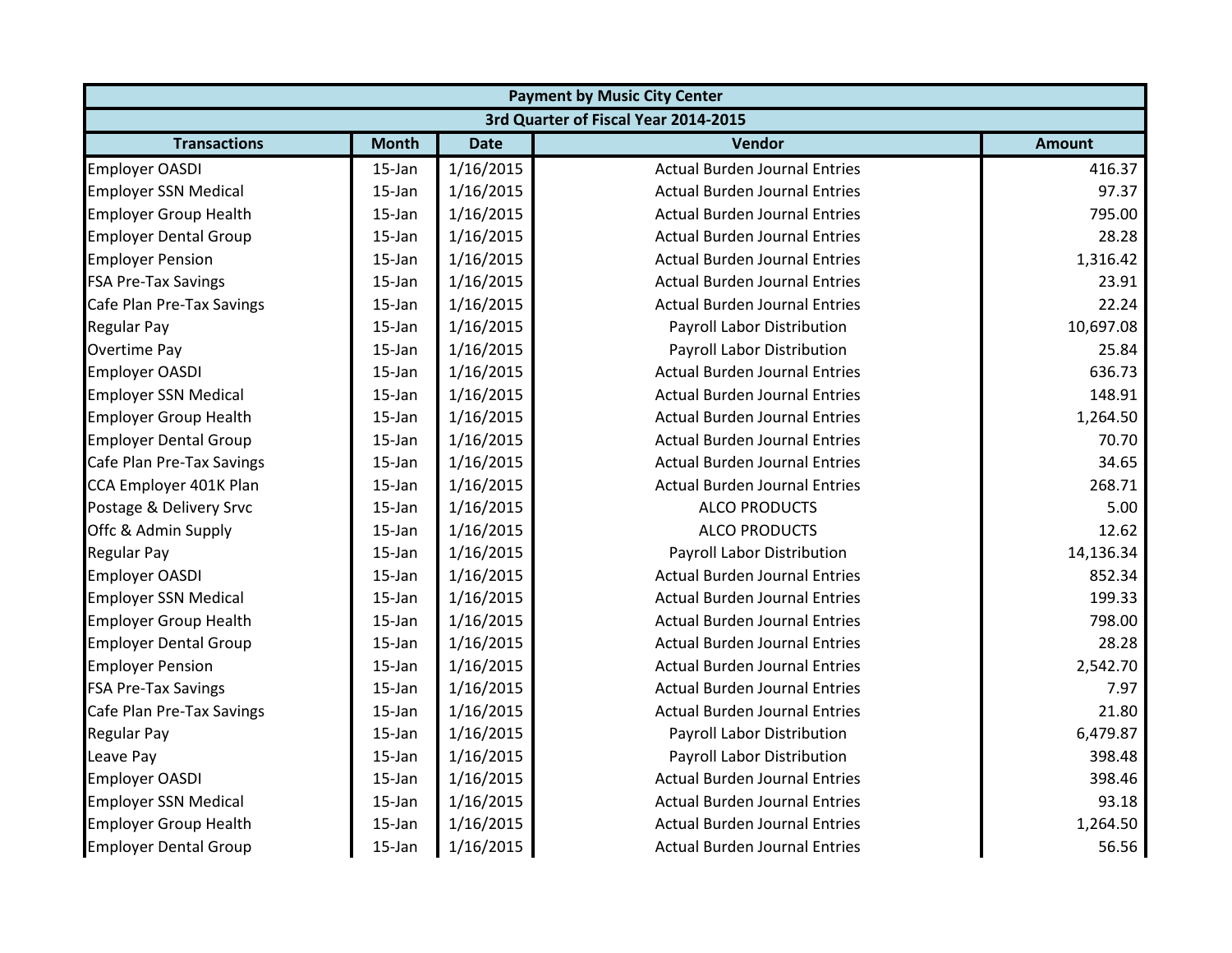|                                 | <b>Payment by Music City Center</b>  |             |                                      |               |  |  |  |
|---------------------------------|--------------------------------------|-------------|--------------------------------------|---------------|--|--|--|
|                                 | 3rd Quarter of Fiscal Year 2014-2015 |             |                                      |               |  |  |  |
| <b>Transactions</b>             | <b>Month</b>                         | <b>Date</b> | <b>Vendor</b>                        | <b>Amount</b> |  |  |  |
| Cafe Plan Pre-Tax Savings       | 15-Jan                               | 1/16/2015   | <b>Actual Burden Journal Entries</b> | 34.54         |  |  |  |
| CCA Employer 401K Plan          | $15$ -Jan                            | 1/16/2015   | <b>Actual Burden Journal Entries</b> | 124.20        |  |  |  |
| Repair & Maint Supply           | 15-Jan                               | 1/19/2015   | FERGUSON ENTERPRISES (ACH)           | 4,975.20      |  |  |  |
| Repair & Maint Supply           | 15-Jan                               | 1/19/2015   | FERGUSON ENTERPRISES (ACH)           | 2.63          |  |  |  |
| Repair & Maint Supply           | 15-Jan                               | 1/19/2015   | FERGUSON ENTERPRISES (ACH)           | 2,238.37      |  |  |  |
| Repair & Maint Supply           | $15$ -Jan                            | 1/19/2015   | FERGUSON ENTERPRISES (ACH)           | 476.76        |  |  |  |
| Repair & Maint Supply           | $15$ -Jan                            | 1/19/2015   | <b>FERGUSON ENTERPRISES (ACH)</b>    | 18.68         |  |  |  |
| <b>HHold &amp; Jnitr Supply</b> | 15-Jan                               | 1/19/2015   | <b>KELSAN INC (ACH)</b>              | 36.16         |  |  |  |
| Offc & Admin Supply             | 15-Jan                               | 1/20/2015   | A Z OFFICE RESOURCE INC (ACH)        | 92.04         |  |  |  |
| Offc & Admin Supply             | 15-Jan                               | 1/20/2015   | A Z OFFICE RESOURCE INC (ACH)        | 80.49         |  |  |  |
| Offc & Admin Supply             | 15-Jan                               | 1/20/2015   | A Z OFFICE RESOURCE INC (ACH)        | 59.20         |  |  |  |
| Offc & Admin Supply             | 15-Jan                               | 1/20/2015   | A Z OFFICE RESOURCE INC (ACH)        | 10.18         |  |  |  |
| Offc & Admin Supply             | $15$ -Jan                            | 1/20/2015   | A Z OFFICE RESOURCE INC (ACH)        | 15.67         |  |  |  |
| Offc & Admin Supply             | 15-Jan                               | 1/20/2015   | A Z OFFICE RESOURCE INC (ACH)        | 6.38          |  |  |  |
| District Energy System          | 15-Jan                               | 1/20/2015   | DES REVENUE / US BANK (ACH)          | 181,203.88    |  |  |  |
| Paint Supply                    | 15-Jan                               | 1/20/2015   | SHERWIN WILLIAMS CO INDUSTRIAL       | 21.45         |  |  |  |
| <b>Paint Supply</b>             | 15-Jan                               | 1/20/2015   | SHERWIN WILLIAMS CO INDUSTRIAL       | 9.30          |  |  |  |
| <b>Paint Supply</b>             | 15-Jan                               | 1/20/2015   | SHERWIN WILLIAMS CO INDUSTRIAL       | 29.64         |  |  |  |
| Paint Supply                    | 15-Jan                               | 1/20/2015   | SHERWIN WILLIAMS CO INDUSTRIAL       | 110.20        |  |  |  |
| <b>Paint Supply</b>             | 15-Jan                               | 1/20/2015   | SHERWIN WILLIAMS CO INDUSTRIAL       | 10.15         |  |  |  |
| <b>Paint Supply</b>             | $15$ -Jan                            | 1/20/2015   | SHERWIN WILLIAMS CO INDUSTRIAL       | 58.00         |  |  |  |
| <b>Paint Supply</b>             | 15-Jan                               | 1/20/2015   | SHERWIN WILLIAMS CO INDUSTRIAL       | 10.15         |  |  |  |
| <b>Paint Supply</b>             | 15-Jan                               | 1/20/2015   | SHERWIN WILLIAMS CO INDUSTRIAL       | 19.08         |  |  |  |
| <b>Paint Supply</b>             | $15$ -Jan                            | 1/20/2015   | SHERWIN WILLIAMS CO INDUSTRIAL       | 13.68         |  |  |  |
| <b>Paint Supply</b>             | 15-Jan                               | 1/20/2015   | SHERWIN WILLIAMS CO INDUSTRIAL       | 19.61         |  |  |  |
| <b>Paint Supply</b>             | 15-Jan                               | 1/20/2015   | SHERWIN WILLIAMS CO INDUSTRIAL       | 471.00        |  |  |  |
| <b>Paint Supply</b>             | $15$ -Jan                            | 1/20/2015   | SHERWIN WILLIAMS CO INDUSTRIAL       | 3.06          |  |  |  |
| Offc & Admin Supply             | $15$ -Jan                            | 1/20/2015   | A Z OFFICE RESOURCE INC (ACH)        | 18.84         |  |  |  |
| Offc & Admin Supply             | 15-Jan                               | 1/20/2015   | A Z OFFICE RESOURCE INC (ACH)        | 9.87          |  |  |  |
| Offc & Admin Supply             | 15-Jan                               | 1/20/2015   | A Z OFFICE RESOURCE INC (ACH)        | 13.60         |  |  |  |
| Offc & Admin Supply             | 15-Jan                               | 1/20/2015   | A Z OFFICE RESOURCE INC (ACH)        | 65.06         |  |  |  |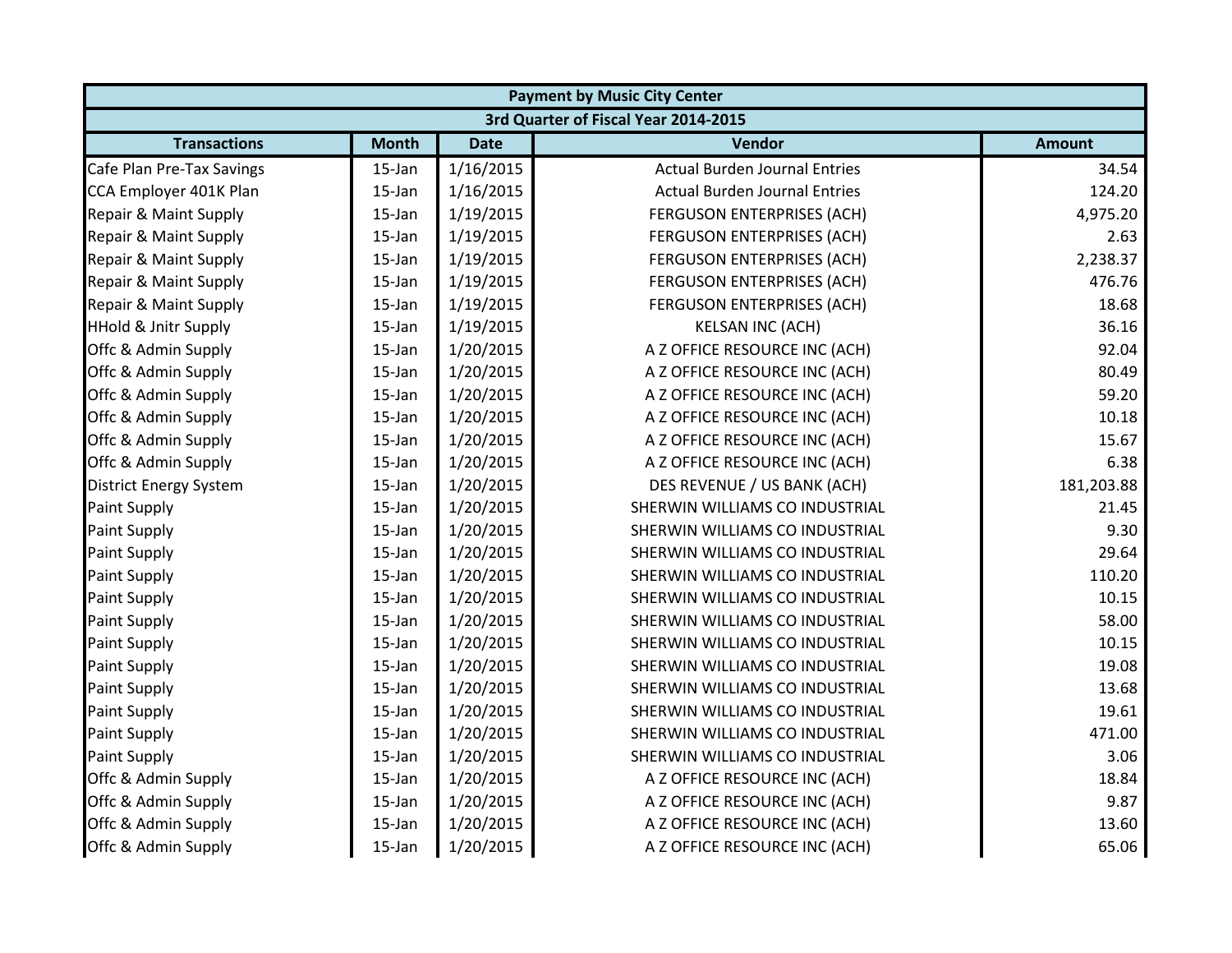|                               |              |             | <b>Payment by Music City Center</b>  |               |
|-------------------------------|--------------|-------------|--------------------------------------|---------------|
|                               |              |             | 3rd Quarter of Fiscal Year 2014-2015 |               |
| <b>Transactions</b>           | <b>Month</b> | <b>Date</b> | Vendor                               | <b>Amount</b> |
| Offc & Admin Supply           | 15-Jan       | 1/20/2015   | A Z OFFICE RESOURCE INC (ACH)        | 19.49         |
| Offc & Admin Supply           | $15$ -Jan    | 1/20/2015   | A Z OFFICE RESOURCE INC (ACH)        | 19.49         |
| Offc & Admin Supply           | 15-Jan       | 1/20/2015   | A Z OFFICE RESOURCE INC (ACH)        | 5.49          |
| Offc & Admin Supply           | 15-Jan       | 1/20/2015   | A Z OFFICE RESOURCE INC (ACH)        | 16.26         |
| Offc & Admin Supply           | 15-Jan       | 1/20/2015   | A Z OFFICE RESOURCE INC (ACH)        | 2.33          |
| Offc & Admin Supply           | 15-Jan       | 1/20/2015   | A Z OFFICE RESOURCE INC (ACH)        | 20.79         |
| Offc & Admin Supply           | 15-Jan       | 1/20/2015   | A Z OFFICE RESOURCE INC (ACH)        | 13.35         |
| Offc & Admin Supply           | 15-Jan       | 1/20/2015   | A Z OFFICE RESOURCE INC (ACH)        | 14.50         |
| Offc & Admin Supply           | 15-Jan       | 1/20/2015   | A Z OFFICE RESOURCE INC (ACH)        | 3.99          |
| Offc & Admin Supply           | 15-Jan       | 1/20/2015   | A Z OFFICE RESOURCE INC (ACH)        | 8.79          |
| Offc & Admin Supply           | 15-Jan       | 1/20/2015   | A Z OFFICE RESOURCE INC (ACH)        | 3.58          |
| Offc & Admin Supply           | $15$ -Jan    | 1/20/2015   | A Z OFFICE RESOURCE INC (ACH)        | 21.66         |
| Offc & Admin Supply           | 15-Jan       | 1/20/2015   | A Z OFFICE RESOURCE INC (ACH)        | 15.56         |
| Offc & Admin Supply           | 15-Jan       | 1/20/2015   | A Z OFFICE RESOURCE INC (ACH)        | 4.79          |
| Offc & Admin Supply           | 15-Jan       | 1/20/2015   | A Z OFFICE RESOURCE INC (ACH)        | 30.99         |
| Offc & Admin Supply           | 15-Jan       | 1/20/2015   | A Z OFFICE RESOURCE INC (ACH)        | 41.98         |
| Offc & Admin Supply           | 15-Jan       | 1/20/2015   | A Z OFFICE RESOURCE INC (ACH)        | 15.89         |
| Offc & Admin Supply           | 15-Jan       | 1/20/2015   | A Z OFFICE RESOURCE INC (ACH)        | 3.79          |
| Offc & Admin Supply           | 15-Jan       | 1/20/2015   | A Z OFFICE RESOURCE INC (ACH)        | 19.49         |
| <b>Small Equipment Supply</b> | 15-Jan       | 1/20/2015   | LOWES OF MADISON #413 (ACH)          | (21.36)       |
| <b>Small Equipment Supply</b> | 15-Jan       | 1/20/2015   | LOWES OF MADISON #413 (ACH)          | (13.30)       |
| Offc & Admin Supply           | 15-Jan       | 1/20/2015   | A Z OFFICE RESOURCE INC (ACH)        | 6.08          |
| Offc & Admin Supply           | 15-Jan       | 1/20/2015   | A Z OFFICE RESOURCE INC (ACH)        | 0.30          |
| Offc & Admin Supply           | 15-Jan       | 1/20/2015   | A Z OFFICE RESOURCE INC (ACH)        | 1.90          |
| Offc & Admin Supply           | $15$ -Jan    | 1/20/2015   | A Z OFFICE RESOURCE INC (ACH)        | 11.05         |
| <b>Merchant Fees</b>          | $15$ -Jan    | 1/20/2015   | 7100 MCC CC Cash Receipt             | (28.87)       |
| Offc & Admin Supply           | 15-Jan       | 1/20/2015   | A Z OFFICE RESOURCE INC (ACH)        | 21.18         |
| <b>Temporary Service</b>      | 15-Jan       | 1/21/2015   | INDUSTRIAL STAFFING OF TN (ACH       | 5,353.35      |
| <b>Laundry Services</b>       | 15-Jan       | 1/21/2015   | <b>ALSCO</b>                         | 136.50        |
| <b>Laundry Services</b>       | 15-Jan       | 1/21/2015   | <b>ALSCO</b>                         | 136.50        |
| Telephone & Telegraph         | 15-Jan       | 1/21/2015   | <b>AT&amp;T CIRCUITS</b>             | 415.31        |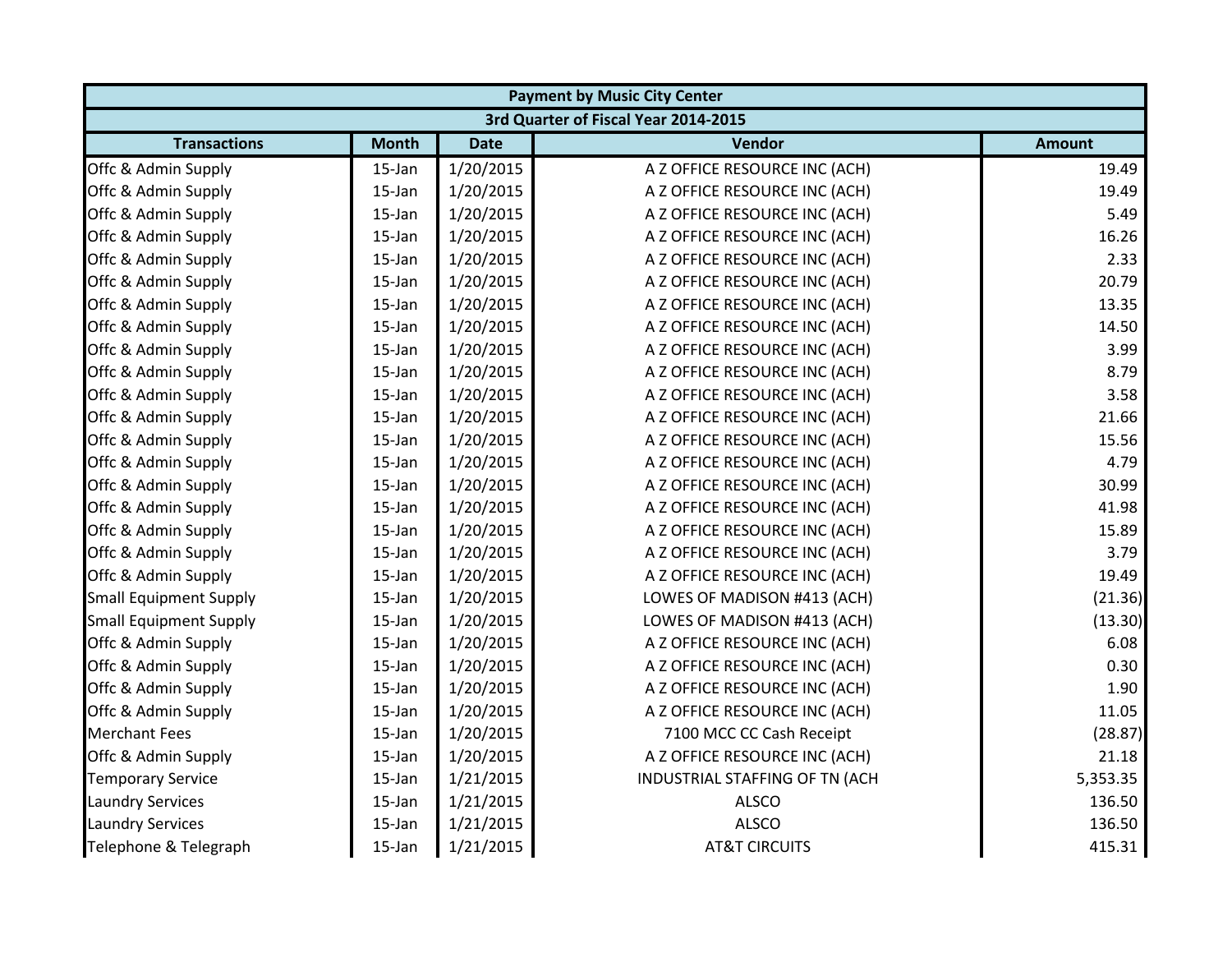|                                 | <b>Payment by Music City Center</b>  |             |                                       |               |  |  |  |
|---------------------------------|--------------------------------------|-------------|---------------------------------------|---------------|--|--|--|
|                                 | 3rd Quarter of Fiscal Year 2014-2015 |             |                                       |               |  |  |  |
| <b>Transactions</b>             | <b>Month</b>                         | <b>Date</b> | Vendor                                | <b>Amount</b> |  |  |  |
| <b>Medical Services</b>         | 15-Jan                               | 1/21/2015   | MED STAR MEDICAL STAFFING INC         | 4,343.00      |  |  |  |
| <b>Security Services</b>        | 15-Jan                               | 1/21/2015   | <b>BRANTLEY SECURITY SERVICES INC</b> | 1,431.22      |  |  |  |
| <b>Uniform Cleaning Service</b> | $15$ -Jan                            | 1/21/2015   | MCC PV4466346 01/15 RCLS              | (536.61)      |  |  |  |
| <b>Uniform Cleaning Service</b> | 15-Jan                               | 1/21/2015   | <b>COYNE TEXTILE SVCS</b>             | 536.61        |  |  |  |
| <b>Uniform Cleaning Service</b> | 15-Jan                               | 1/21/2015   | MCC PV4466346 01/15 RCLS              | 536.61        |  |  |  |
| <b>Merchant Fees</b>            | 15-Jan                               | 1/21/2015   | 7100 MCC CC Cash Receipt              | (5.52)        |  |  |  |
| Offc & Admin Supply             | 15-Jan                               | 1/22/2015   | A Z OFFICE RESOURCE INC (ACH)         | (3.69)        |  |  |  |
| Offc & Admin Supply             | 15-Jan                               | 1/22/2015   | A Z OFFICE RESOURCE INC (ACH)         | (25.60)       |  |  |  |
| Food & Ice                      | 15-Jan                               | 1/22/2015   | <b>CENTERPLATE MCC (ACH)</b>          | 89.78         |  |  |  |
| Food & Ice                      | 15-Jan                               | 1/22/2015   | <b>CENTERPLATE MCC (ACH)</b>          | 48.24         |  |  |  |
| Plumbing/HVAC Maintain Srvc     | 15-Jan                               | 1/22/2015   | <b>ROTO ROOTER (ACH)</b>              | 910.00        |  |  |  |
| Plumbing/HVAC Maintain Srvc     | 15-Jan                               | 1/22/2015   | <b>ROTO ROOTER (ACH)</b>              | 525.00        |  |  |  |
| Plumbing/HVAC Maintain Srvc     | $15$ -Jan                            | 1/22/2015   | <b>ROTO ROOTER (ACH)</b>              | 350.00        |  |  |  |
| Repair & Maint Supply           | 15-Jan                               | 1/22/2015   | <b>FERGUSON ENTERPRISES (ACH)</b>     | 385.93        |  |  |  |
| <b>Paint Supply</b>             | 15-Jan                               | 1/22/2015   | SHERWIN WILLIAMS CO INDUSTRIAL        | (0.04)        |  |  |  |
| <b>Paint Supply</b>             | 15-Jan                               | 1/22/2015   | SHERWIN WILLIAMS CO INDUSTRIAL        | (0.01)        |  |  |  |
| <b>Electrical Supply</b>        | 15-Jan                               | 1/22/2015   | WILLIAMS WHOLESALE SUPPLY OF N        | 483.75        |  |  |  |
| <b>Electrical Supply</b>        | 15-Jan                               | 1/22/2015   | WILLIAMS WHOLESALE SUPPLY OF N        | (29.00)       |  |  |  |
| Rpr & Maint Srvc Elev/Escel     | 15-Jan                               | 1/22/2015   | NASHVILLE MACHINE ELEVATOR CO         | 13,300.00     |  |  |  |
| <b>HHold &amp; Jnitr Supply</b> | 15-Jan                               | 1/22/2015   | AMERICAN PAPER & TWINE CO (ACH        | 239.40        |  |  |  |
| <b>HHold &amp; Jnitr Supply</b> | 15-Jan                               | 1/22/2015   | AMERICAN PAPER & TWINE CO (ACH        | 308.50        |  |  |  |
| <b>HHold &amp; Jnitr Supply</b> | 15-Jan                               | 1/22/2015   | AMERICAN PAPER & TWINE CO (ACH        | 697.50        |  |  |  |
| <b>HHold &amp; Jnitr Supply</b> | 15-Jan                               | 1/22/2015   | AMERICAN PAPER & TWINE CO (ACH        | 337.50        |  |  |  |
| <b>Medical Supply</b>           | 15-Jan                               | 1/22/2015   | W W GRAINGER (P#)                     | 68.70         |  |  |  |
| <b>Medical Supply</b>           | 15-Jan                               | 1/22/2015   | W W GRAINGER (P#)                     | 11.46         |  |  |  |
| <b>Auto Fuel</b>                | 15-Jan                               | 1/22/2015   | WEX (WRIGHT EXPRESS FINANCIAL)        | 403.18        |  |  |  |
| Other Rpr & Maint Srvc          | 15-Jan                               | 1/22/2015   | <b>CENTERPLATE MCC (ACH)</b>          | 535.69        |  |  |  |
| Printing/Binding                | 15-Jan                               | 1/22/2015   | <b>CHROMATICS (ACH)</b>               | 93.74         |  |  |  |
| <b>Merchant Fees</b>            | 15-Jan                               | 1/22/2015   | <b>FIS</b>                            | 7,258.53      |  |  |  |
| <b>Legal Services</b>           | 15-Jan                               | 1/22/2015   | <b>BONE MCALLESTER NORTON PLLC</b>    | 10,000.00     |  |  |  |
| <b>Mngt Cnsltnt Srvc</b>        | 15-Jan                               | 1/22/2015   | <b>INQUIRIES INC (ACH)</b>            | 82.00         |  |  |  |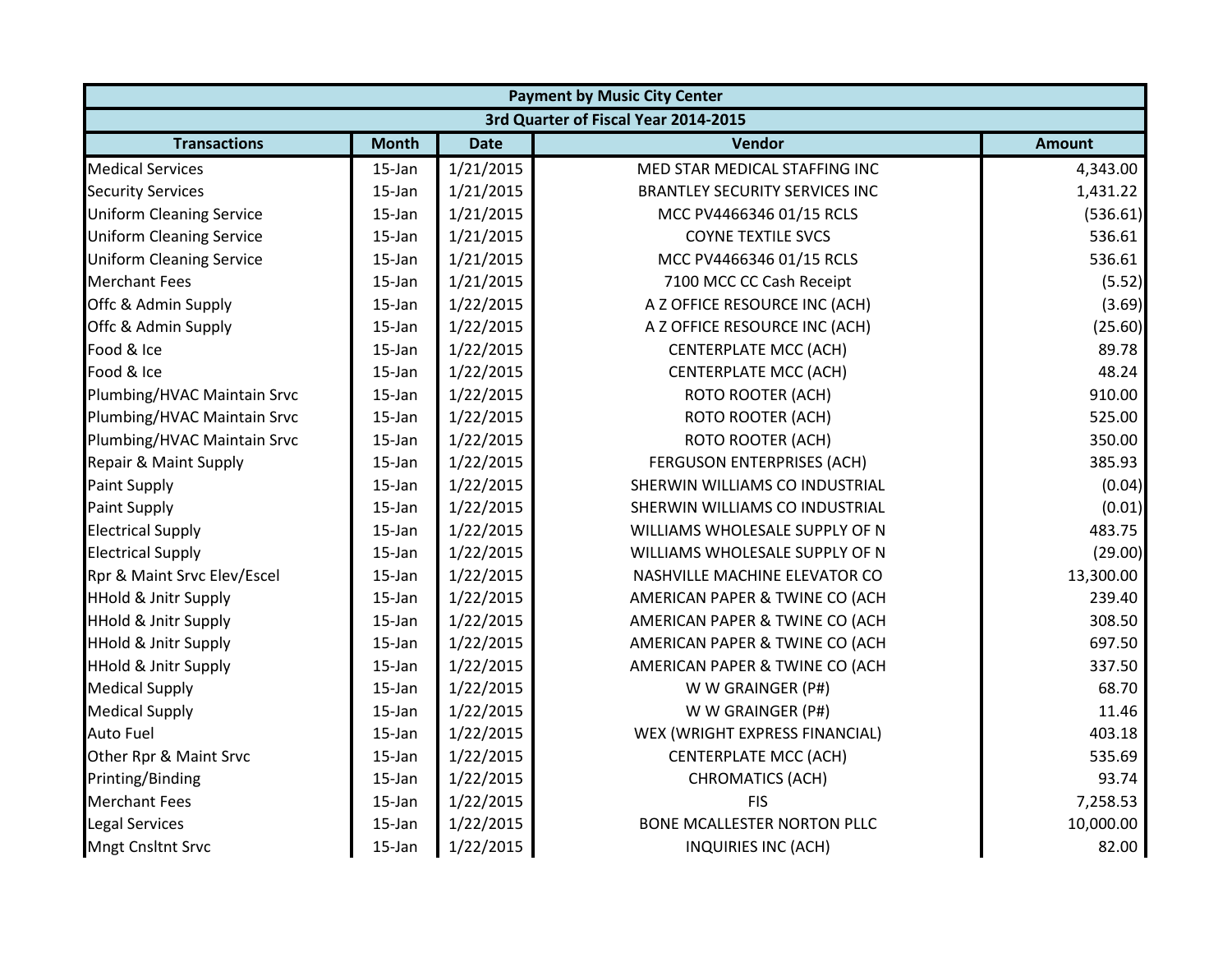|                          |              |             | <b>Payment by Music City Center</b>  |               |  |  |  |  |
|--------------------------|--------------|-------------|--------------------------------------|---------------|--|--|--|--|
|                          |              |             | 3rd Quarter of Fiscal Year 2014-2015 |               |  |  |  |  |
| <b>Transactions</b>      | <b>Month</b> | <b>Date</b> | Vendor                               | <b>Amount</b> |  |  |  |  |
| Postage & Delivery Srvc  | 15-Jan       | 1/22/2015   | <b>BLINK MARKETING INC (ACH)</b>     | 46.76         |  |  |  |  |
| Postage & Delivery Srvc  | $15$ -Jan    | 1/22/2015   | <b>BLINK MARKETING INC (ACH)</b>     | 46.76         |  |  |  |  |
| Postage & Delivery Srvc  | 15-Jan       | 1/22/2015   | AWARD CENTER INC, THE (ACH)          | (1.06)        |  |  |  |  |
| Printing/Binding         | 15-Jan       | 1/22/2015   | RICOH USA INC (ACH)                  | 46.00         |  |  |  |  |
| Clothing                 | 15-Jan       | 1/22/2015   | <b>BLINK MARKETING INC (ACH)</b>     | 1,437.12      |  |  |  |  |
| Clothing                 | 15-Jan       | 1/22/2015   | <b>BLINK MARKETING INC (ACH)</b>     | 1,437.12      |  |  |  |  |
| Food & Bev-Inhouse       | 15-Jan       | 1/22/2015   | <b>CENTERPLATE MCC (ACH)</b>         | 423.36        |  |  |  |  |
| <b>HVAC Supply</b>       | 15-Jan       | 1/23/2015   | W W GRAINGER (P#)                    | 62.90         |  |  |  |  |
| <b>HVAC Supply</b>       | 15-Jan       | 1/23/2015   | W W GRAINGER (P#)                    | 118.96        |  |  |  |  |
| <b>HVAC Supply</b>       | 15-Jan       | 1/23/2015   | W W GRAINGER (P#)                    | 63.18         |  |  |  |  |
| <b>HVAC Supply</b>       | 15-Jan       | 1/23/2015   | W W GRAINGER (P#)                    | 160.55        |  |  |  |  |
| <b>HVAC Supply</b>       | 15-Jan       | 1/23/2015   | W W GRAINGER (P#)                    | 82.36         |  |  |  |  |
| <b>HVAC Supply</b>       | 15-Jan       | 1/23/2015   | W W GRAINGER (P#)                    | 92.49         |  |  |  |  |
| <b>HVAC Supply</b>       | 15-Jan       | 1/23/2015   | W W GRAINGER (P#)                    | 95.19         |  |  |  |  |
| <b>HVAC Supply</b>       | 15-Jan       | 1/23/2015   | W W GRAINGER (P#)                    | 68.88         |  |  |  |  |
| <b>HVAC Supply</b>       | 15-Jan       | 1/23/2015   | W W GRAINGER (P#)                    | 74.86         |  |  |  |  |
| <b>HVAC Supply</b>       | 15-Jan       | 1/23/2015   | W W GRAINGER (P#)                    | 136.80        |  |  |  |  |
| <b>Temporary Service</b> | 15-Jan       | 1/23/2015   | INDUSTRIAL STAFFING OF TN (ACH       | 5,811.79      |  |  |  |  |
| <b>Medical Supply</b>    | 15-Jan       | 1/23/2015   | W W GRAINGER (P#)                    | 60.60         |  |  |  |  |
| <b>Medical Supply</b>    | 15-Jan       | 1/23/2015   | W W GRAINGER (P#)                    | 125.60        |  |  |  |  |
| <b>Medical Supply</b>    | 15-Jan       | 1/23/2015   | W W GRAINGER (P#)                    | 176.16        |  |  |  |  |
| <b>Medical Supply</b>    | 15-Jan       | 1/23/2015   | W W GRAINGER (P#)                    | 10.31         |  |  |  |  |
| <b>Medical Supply</b>    | 15-Jan       | 1/23/2015   | W W GRAINGER (P#)                    | 474.50        |  |  |  |  |
| <b>Medical Supply</b>    | 15-Jan       | 1/23/2015   | W W GRAINGER (P#)                    | 3.44          |  |  |  |  |
| <b>Medical Supply</b>    | 15-Jan       | 1/23/2015   | W W GRAINGER (P#)                    | 12.51         |  |  |  |  |
| <b>Medical Supply</b>    | 15-Jan       | 1/23/2015   | W W GRAINGER (P#)                    | 13.60         |  |  |  |  |
| <b>Medical Supply</b>    | 15-Jan       | 1/23/2015   | W W GRAINGER (P#)                    | 25.50         |  |  |  |  |
| <b>Medical Supply</b>    | 15-Jan       | 1/23/2015   | W W GRAINGER (P#)                    | 16.50         |  |  |  |  |
| <b>Medical Supply</b>    | 15-Jan       | 1/23/2015   | W W GRAINGER (P#)                    | 175.35        |  |  |  |  |
| <b>Medical Supply</b>    | 15-Jan       | 1/23/2015   | W W GRAINGER (P#)                    | 172.20        |  |  |  |  |
| <b>Medical Supply</b>    | 15-Jan       | 1/23/2015   | W W GRAINGER (P#)                    | 65.16         |  |  |  |  |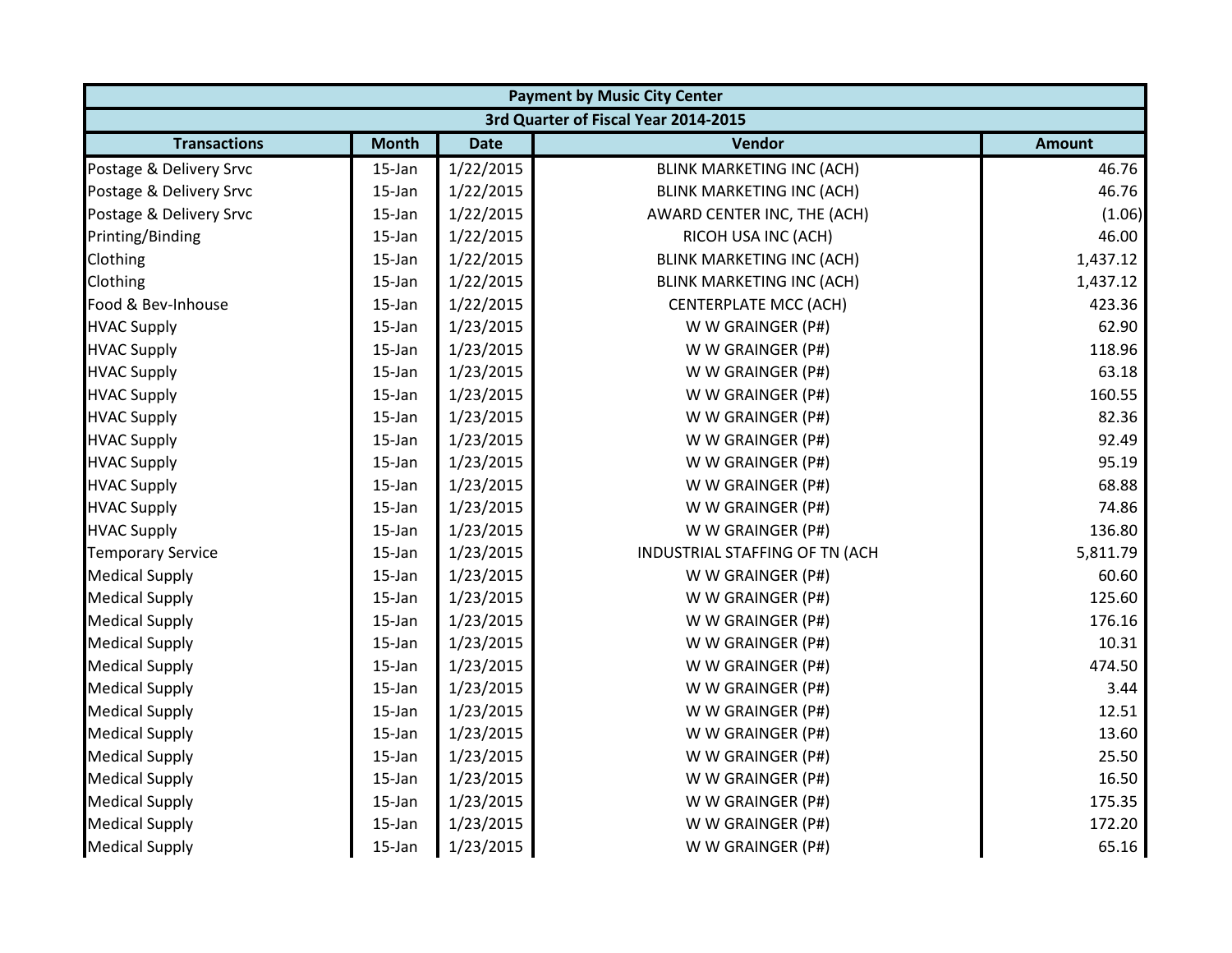|                                 | <b>Payment by Music City Center</b>  |             |                                   |               |  |  |  |
|---------------------------------|--------------------------------------|-------------|-----------------------------------|---------------|--|--|--|
|                                 | 3rd Quarter of Fiscal Year 2014-2015 |             |                                   |               |  |  |  |
| <b>Transactions</b>             | <b>Month</b>                         | <b>Date</b> | Vendor                            | <b>Amount</b> |  |  |  |
| <b>Medical Supply</b>           | 15-Jan                               | 1/23/2015   | W W GRAINGER (P#)                 | 32.58         |  |  |  |
| <b>Medical Supply</b>           | 15-Jan                               | 1/23/2015   | W W GRAINGER (P#)                 | 84.31         |  |  |  |
| <b>Medical Supply</b>           | 15-Jan                               | 1/23/2015   | W W GRAINGER (P#)                 | 46.88         |  |  |  |
| <b>Medical Supply</b>           | 15-Jan                               | 1/23/2015   | W W GRAINGER (P#)                 | 12.40         |  |  |  |
| <b>Medical Supply</b>           | 15-Jan                               | 1/23/2015   | W W GRAINGER (P#)                 | 4.62          |  |  |  |
| <b>Medical Supply</b>           | 15-Jan                               | 1/23/2015   | W W GRAINGER (P#)                 | 328.50        |  |  |  |
| <b>Medical Supply</b>           | 15-Jan                               | 1/23/2015   | W W GRAINGER (P#)                 | 27.74         |  |  |  |
| <b>Medical Supply</b>           | 15-Jan                               | 1/23/2015   | W W GRAINGER (P#)                 | 7.52          |  |  |  |
| <b>Medical Supply</b>           | 15-Jan                               | 1/23/2015   | W W GRAINGER (P#)                 | 52.63         |  |  |  |
| <b>Medical Supply</b>           | 15-Jan                               | 1/23/2015   | W W GRAINGER (P#)                 | 9.00          |  |  |  |
| <b>Medical Supply</b>           | 15-Jan                               | 1/23/2015   | W W GRAINGER (P#)                 | 14.07         |  |  |  |
| <b>Medical Supply</b>           | 15-Jan                               | 1/23/2015   | W W GRAINGER (P#)                 | 21.10         |  |  |  |
| <b>Medical Supply</b>           | 15-Jan                               | 1/23/2015   | W W GRAINGER (P#)                 | 39.30         |  |  |  |
| <b>Medical Supply</b>           | 15-Jan                               | 1/23/2015   | W W GRAINGER (P#)                 | 232.50        |  |  |  |
| <b>Uniform Cleaning Service</b> | 15-Jan                               | 1/23/2015   | <b>COYNE TEXTILE SVCS</b>         | 556.77        |  |  |  |
| Employee Out-of-town Travel     | 15-Jan                               | 1/23/2015   | STARKS, CHARLES L                 | 1,176.05      |  |  |  |
| <b>Small Equipment Supply</b>   | 15-Jan                               | 1/26/2015   | W W GRAINGER (P#)                 | 134.88        |  |  |  |
| <b>Small Equipment Supply</b>   | 15-Jan                               | 1/26/2015   | W W GRAINGER (P#)                 | 53.20         |  |  |  |
| <b>Small Equipment Supply</b>   | 15-Jan                               | 1/26/2015   | W W GRAINGER (P#)                 | 359.85        |  |  |  |
| <b>Small Equipment Supply</b>   | 15-Jan                               | 1/26/2015   | W W GRAINGER (P#)                 | 78.16         |  |  |  |
| Postage & Delivery Srvc         | 15-Jan                               | 1/26/2015   | <b>FERGUSON ENTERPRISES (ACH)</b> | 12.75         |  |  |  |
| Repair & Maint Supply           | 15-Jan                               | 1/26/2015   | <b>FERGUSON ENTERPRISES (ACH)</b> | 76.89         |  |  |  |
| <b>Merchant Fees</b>            | 15-Jan                               | 1/26/2015   | 7100 MCC CC Cash Receipt          | (651.82)      |  |  |  |
| Athletic Equip < \$5000         | 15-Jan                               | 1/26/2015   | 7100 MCC Cash Receipt             | (13.50)       |  |  |  |
| Offc & Admin Supply             | 15-Jan                               | 1/27/2015   | A Z OFFICE RESOURCE INC (ACH)     | 15.59         |  |  |  |
| Offc & Admin Supply             | 15-Jan                               | 1/27/2015   | A Z OFFICE RESOURCE INC (ACH)     | 102.20        |  |  |  |
| Offc & Admin Supply             | 15-Jan                               | 1/27/2015   | A Z OFFICE RESOURCE INC (ACH)     | 8.49          |  |  |  |
| Offc & Admin Supply             | 15-Jan                               | 1/27/2015   | A Z OFFICE RESOURCE INC (ACH)     | (24.05)       |  |  |  |
| Other Rpr & Maint Srvc          | 15-Jan                               | 1/27/2015   | <b>CUSTOM WINDOW COVERINGS</b>    | 125.00        |  |  |  |
| Repair & Maint Supply           | 15-Jan                               | 1/27/2015   | FERGUSON ENTERPRISES (ACH)        | 3.04          |  |  |  |
| Repair & Maint Supply           | 15-Jan                               | 1/27/2015   | <b>FERGUSON ENTERPRISES (ACH)</b> | 4.44          |  |  |  |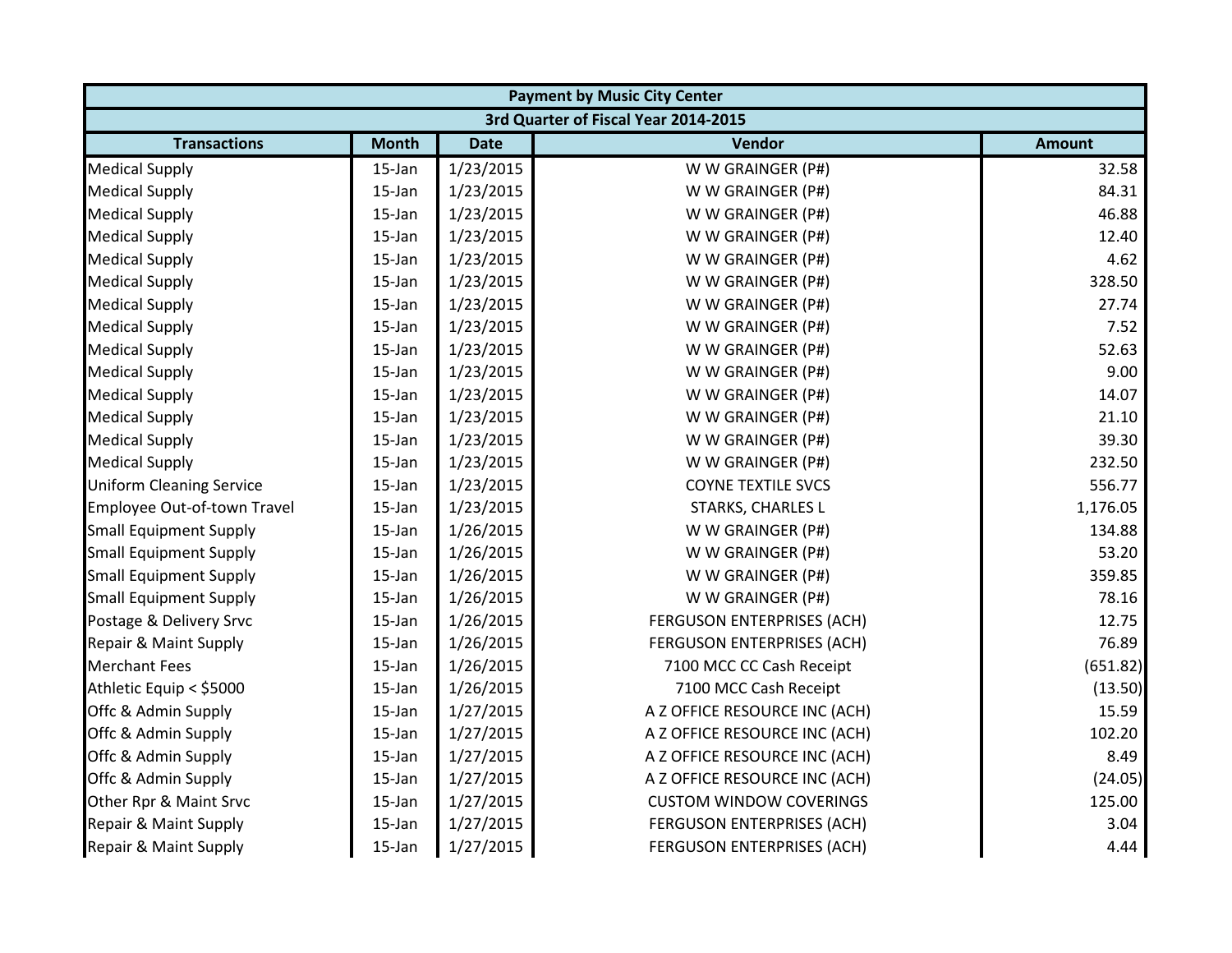| <b>Payment by Music City Center</b> |                                      |             |                                       |               |  |  |  |
|-------------------------------------|--------------------------------------|-------------|---------------------------------------|---------------|--|--|--|
|                                     | 3rd Quarter of Fiscal Year 2014-2015 |             |                                       |               |  |  |  |
| <b>Transactions</b>                 | <b>Month</b>                         | <b>Date</b> | Vendor                                | <b>Amount</b> |  |  |  |
| Repair & Maint Supply               | 15-Jan                               | 1/27/2015   | <b>FERGUSON ENTERPRISES (ACH)</b>     | 129.00        |  |  |  |
| Repair & Maint Supply               | $15$ -Jan                            | 1/27/2015   | FERGUSON ENTERPRISES (ACH)            | 78.16         |  |  |  |
| Repair & Maint Supply               | 15-Jan                               | 1/27/2015   | FERGUSON ENTERPRISES (ACH)            | 1.96          |  |  |  |
| Repair & Maint Supply               | 15-Jan                               | 1/27/2015   | FERGUSON ENTERPRISES (ACH)            | 11.87         |  |  |  |
| Repair & Maint Supply               | 15-Jan                               | 1/27/2015   | FERGUSON ENTERPRISES (ACH)            | 1.12          |  |  |  |
| Repair & Maint Supply               | $15$ -Jan                            | 1/27/2015   | FERGUSON ENTERPRISES (ACH)            | 2.43          |  |  |  |
| Repair & Maint Supply               | 15-Jan                               | 1/27/2015   | FERGUSON ENTERPRISES (ACH)            | 5.82          |  |  |  |
| <b>Electrical Supply</b>            | $15$ -Jan                            | 1/27/2015   | <b>BSE/HARRIS ELECTRIC (ACH)</b>      | 577.00        |  |  |  |
| <b>Small Equipment Supply</b>       | 15-Jan                               | 1/27/2015   | W W GRAINGER (P#)                     | 11.20         |  |  |  |
| <b>Small Equipment Supply</b>       | 15-Jan                               | 1/27/2015   | W W GRAINGER (P#)                     | 10.74         |  |  |  |
| <b>Small Equipment Supply</b>       | 15-Jan                               | 1/27/2015   | W W GRAINGER (P#)                     | 4.58          |  |  |  |
| <b>Small Equipment Supply</b>       | 15-Jan                               | 1/27/2015   | W W GRAINGER (P#)                     | 475.20        |  |  |  |
| <b>Small Equipment Supply</b>       | 15-Jan                               | 1/27/2015   | W W GRAINGER (P#)                     | 16.19         |  |  |  |
| <b>Small Equipment Supply</b>       | 15-Jan                               | 1/27/2015   | W W GRAINGER (P#)                     | 33.40         |  |  |  |
| <b>Small Equipment Supply</b>       | 15-Jan                               | 1/27/2015   | W W GRAINGER (P#)                     | 12.96         |  |  |  |
| <b>Small Equipment Supply</b>       | $15$ -Jan                            | 1/27/2015   | W W GRAINGER (P#)                     | 20.40         |  |  |  |
| <b>HHold &amp; Jnitr Supply</b>     | 15-Jan                               | 1/27/2015   | A Z OFFICE RESOURCE INC (ACH)         | 31.76         |  |  |  |
| <b>HHold &amp; Jnitr Supply</b>     | 15-Jan                               | 1/27/2015   | A Z OFFICE RESOURCE INC (ACH)         | 37.68         |  |  |  |
| <b>HHold &amp; Jnitr Supply</b>     | $15$ -Jan                            | 1/27/2015   | A Z OFFICE RESOURCE INC (ACH)         | 23.88         |  |  |  |
| Offc & Admin Supply                 | 15-Jan                               | 1/27/2015   | A Z OFFICE RESOURCE INC (ACH)         | 95.97         |  |  |  |
| Offc & Admin Supply                 | 15-Jan                               | 1/27/2015   | A Z OFFICE RESOURCE INC (ACH)         | 24.51         |  |  |  |
| Offc & Admin Supply                 | 15-Jan                               | 1/27/2015   | A Z OFFICE RESOURCE INC (ACH)         | 25.47         |  |  |  |
| Offc & Admin Supply                 | 15-Jan                               | 1/27/2015   | A Z OFFICE RESOURCE INC (ACH)         | 29.60         |  |  |  |
| Offc & Admin Supply                 | $15$ -Jan                            | 1/27/2015   | A Z OFFICE RESOURCE INC (ACH)         | 1.42          |  |  |  |
| Offc & Admin Supply                 | $15$ -Jan                            | 1/27/2015   | A Z OFFICE RESOURCE INC (ACH)         | 5.98          |  |  |  |
| Offc & Admin Supply                 | $15$ -Jan                            | 1/27/2015   | A Z OFFICE RESOURCE INC (ACH)         | 5.01          |  |  |  |
| <b>Security Services</b>            | 15-Jan                               | 1/27/2015   | <b>BRANTLEY SECURITY SERVICES INC</b> | 2,050.88      |  |  |  |
| <b>Security Services</b>            | 15-Jan                               | 1/27/2015   | <b>BRANTLEY SECURITY SERVICES INC</b> | 4,407.56      |  |  |  |
| <b>Security Services</b>            | 15-Jan                               | 1/27/2015   | <b>BRANTLEY SECURITY SERVICES INC</b> | 20,840.29     |  |  |  |
| <b>Security Services</b>            | 15-Jan                               | 1/27/2015   | <b>BRANTLEY SECURITY SERVICES INC</b> | 499.99        |  |  |  |
| Offc & Admin Supply                 | 15-Jan                               | 1/27/2015   | A Z OFFICE RESOURCE INC (ACH)         | 65.06         |  |  |  |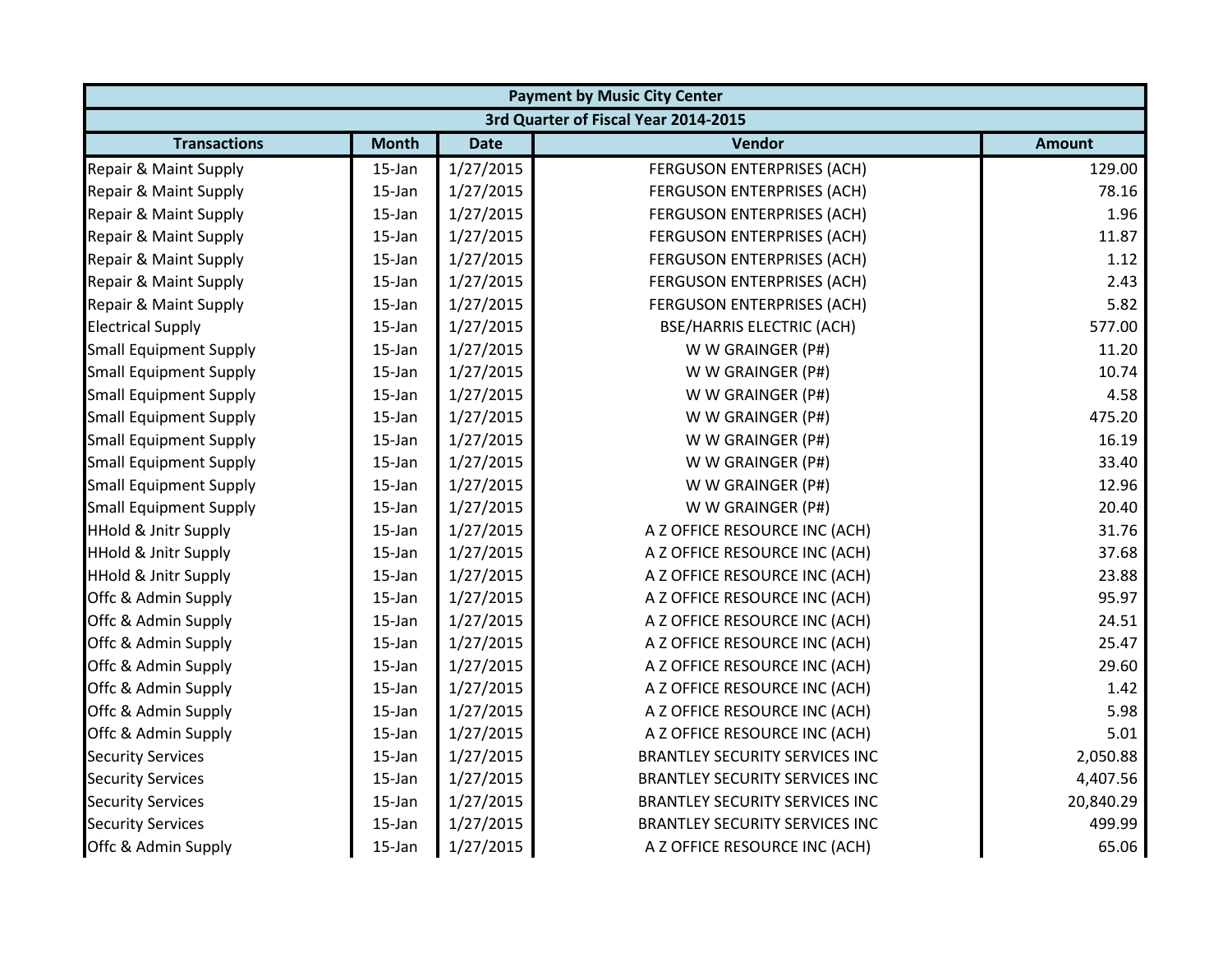|                                 | <b>Payment by Music City Center</b> |             |                                       |               |  |  |
|---------------------------------|-------------------------------------|-------------|---------------------------------------|---------------|--|--|
|                                 |                                     |             | 3rd Quarter of Fiscal Year 2014-2015  |               |  |  |
| <b>Transactions</b>             | <b>Month</b>                        | <b>Date</b> | Vendor                                | <b>Amount</b> |  |  |
| Offc & Admin Supply             | 15-Jan                              | 1/27/2015   | A Z OFFICE RESOURCE INC (ACH)         | 15.59         |  |  |
| <b>Temporary Service</b>        | $15$ -Jan                           | 1/27/2015   | <b>BRANTLEY SECURITY SERVICES INC</b> | 1,176.08      |  |  |
| <b>Temporary Service</b>        | 15-Jan                              | 1/27/2015   | <b>BRANTLEY SECURITY SERVICES INC</b> | 876.60        |  |  |
| Offc & Admin Supply             | 15-Jan                              | 1/27/2015   | A Z OFFICE RESOURCE INC (ACH)         | 8.49          |  |  |
| Offc & Admin Supply             | 15-Jan                              | 1/27/2015   | A Z OFFICE RESOURCE INC (ACH)         | 30.70         |  |  |
| Offc & Admin Supply             | 15-Jan                              | 1/27/2015   | A Z OFFICE RESOURCE INC (ACH)         | (8.35)        |  |  |
| Offc & Admin Supply             | $15$ -Jan                           | 1/27/2015   | A Z OFFICE RESOURCE INC (ACH)         | 12.00         |  |  |
| Offc & Admin Supply             | $15$ -Jan                           | 1/27/2015   | A Z OFFICE RESOURCE INC (ACH)         | 7.29          |  |  |
| Other Rpr & Maint Srvc          | $15$ -Jan                           | 1/28/2015   | RICOH USA INC (ACH)                   | 238.12        |  |  |
| Food & Ice                      | 15-Jan                              | 1/28/2015   | <b>CENTERPLATE MCC (ACH)</b>          | 336.80        |  |  |
| Food & Ice                      | 15-Jan                              | 1/28/2015   | <b>CENTERPLATE MCC (ACH)</b>          | 216.50        |  |  |
| <b>Rent Equipment</b>           | $15$ -Jan                           | 1/28/2015   | <b>WEST END LOCK CO</b>               | 400.00        |  |  |
| <b>Temporary Service</b>        | 15-Jan                              | 1/28/2015   | CONVENTION PROD RIGGING INC (A        | 765.00        |  |  |
| Other Rpr & Maint Srvc          | 15-Jan                              | 1/28/2015   | RICOH USA INC (ACH)                   | 30.60         |  |  |
| Other Rpr & Maint Srvc          | 15-Jan                              | 1/28/2015   | <b>ATECH INC</b>                      | 223.81        |  |  |
| Repair & Maint Supply           | 15-Jan                              | 1/28/2015   | HAYES PIPE SUPPLY (ACH)               | 537.00        |  |  |
| Repair & Maint Supply           | 15-Jan                              | 1/28/2015   | HAYES PIPE SUPPLY (ACH)               | 4,746.00      |  |  |
| Repair & Maint Supply           | $15$ -Jan                           | 1/28/2015   | HAYES PIPE SUPPLY (ACH)               | 173.25        |  |  |
| Repair & Maint Supply           | $15$ -Jan                           | 1/28/2015   | HAYES PIPE SUPPLY (ACH)               | 6,264.00      |  |  |
| Repair & Maint Supply           | 15-Jan                              | 1/28/2015   | HAYES PIPE SUPPLY (ACH)               | 180.50        |  |  |
| Repair & Maint Supply           | 15-Jan                              | 1/28/2015   | HAYES PIPE SUPPLY (ACH)               | 804.75        |  |  |
| <b>Electrical Supply</b>        | 15-Jan                              | 1/28/2015   | WILLIAMS WHOLESALE SUPPLY OF N        | 119.70        |  |  |
| <b>Small Equipment Supply</b>   | $15$ -Jan                           | 1/28/2015   | W W GRAINGER (P#)                     | 96.80         |  |  |
| <b>Small Equipment Supply</b>   | $15$ -Jan                           | 1/28/2015   | BASS SCR SVCS / GIRTMAN & ASSO        | 898.34        |  |  |
| <b>Electrical Supply-Lamps</b>  | $15$ -Jan                           | 1/28/2015   | WILLIAMS WHOLESALE SUPPLY OF N        | 1,064.00      |  |  |
| <b>Electrical Supply-Lamps</b>  | $15$ -Jan                           | 1/28/2015   | WILLIAMS WHOLESALE SUPPLY OF N        | 3,051.00      |  |  |
| <b>Electrical Supply-Lamps</b>  | 15-Jan                              | 1/28/2015   | WILLIAMS WHOLESALE SUPPLY OF N        | 97.50         |  |  |
| Other Rpr & Maint Srvc          | 15-Jan                              | 1/28/2015   | RICOH USA INC (ACH)                   | 103.07        |  |  |
| Offc & Admin Supply             | $15$ -Jan                           | 1/28/2015   | A Z OFFICE RESOURCE INC (ACH)         | 30.06         |  |  |
| <b>HHold &amp; Jnitr Supply</b> | 15-Jan                              | 1/28/2015   | <b>KELSAN INC (ACH)</b>               | 66.00         |  |  |
| <b>Cable Television</b>         | 15-Jan                              | 1/28/2015   | <b>COMCAST (ACH)</b>                  | 661.05        |  |  |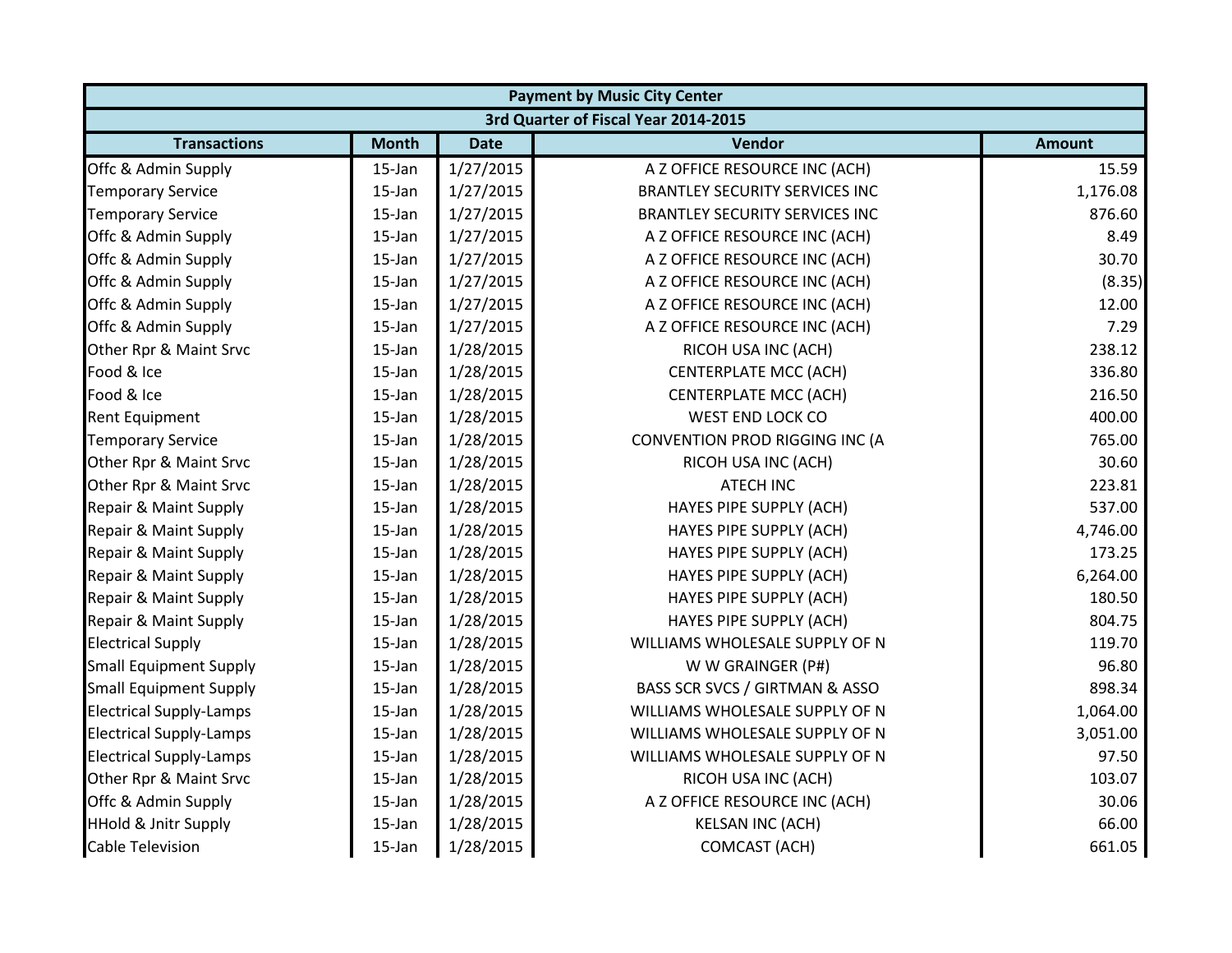|                             | <b>Payment by Music City Center</b>  |             |                                       |               |  |  |  |
|-----------------------------|--------------------------------------|-------------|---------------------------------------|---------------|--|--|--|
|                             | 3rd Quarter of Fiscal Year 2014-2015 |             |                                       |               |  |  |  |
| <b>Transactions</b>         | <b>Month</b>                         | <b>Date</b> | Vendor                                | <b>Amount</b> |  |  |  |
| Other Rpr & Maint Srvc      | 15-Jan                               | 1/28/2015   | RICOH USA INC (ACH)                   | 103.07        |  |  |  |
| <b>Medical Services</b>     | $15$ -Jan                            | 1/28/2015   | MED STAR MEDICAL STAFFING INC         | 569.75        |  |  |  |
| <b>Temporary Service</b>    | 15-Jan                               | 1/28/2015   | <b>BRANTLEY SECURITY SERVICES INC</b> | 1,306.38      |  |  |  |
| <b>Temporary Service</b>    | 15-Jan                               | 1/28/2015   | <b>BRANTLEY SECURITY SERVICES INC</b> | 536.28        |  |  |  |
| <b>Temporary Service</b>    | 15-Jan                               | 1/28/2015   | <b>BRANTLEY SECURITY SERVICES INC</b> | 932.74        |  |  |  |
| <b>Temporary Service</b>    | 15-Jan                               | 1/28/2015   | <b>BRANTLEY SECURITY SERVICES INC</b> | 901.95        |  |  |  |
| <b>Temporary Service</b>    | 15-Jan                               | 1/28/2015   | <b>BRANTLEY SECURITY SERVICES INC</b> | 3,358.00      |  |  |  |
| Other Rpr & Maint Srvc      | $15$ -Jan                            | 1/28/2015   | RICOH USA INC (ACH)                   | 569.60        |  |  |  |
| Employee Out-of-town Travel | 15-Jan                               | 1/28/2015   | STROBL, TIMOTHY M                     | 34.77         |  |  |  |
| Employee Out-of-town Travel | 15-Jan                               | 1/28/2015   | <b>IVEY, BRIAN</b>                    | 22.40         |  |  |  |
| Employee Out-of-town Travel | 15-Jan                               | 1/28/2015   | <b>IVEY, BRIAN</b>                    | 10.38         |  |  |  |
| Other Rpr & Maint Srvc      | $15$ -Jan                            | 1/28/2015   | RICOH USA INC (ACH)                   | 152.98        |  |  |  |
| Offc & Admin Supply         | 15-Jan                               | 1/28/2015   | A Z OFFICE RESOURCE INC (ACH)         | 7.39          |  |  |  |
| Offc & Admin Supply         | 15-Jan                               | 1/28/2015   | A Z OFFICE RESOURCE INC (ACH)         | 9.43          |  |  |  |
| Offc & Admin Supply         | 15-Jan                               | 1/28/2015   | A Z OFFICE RESOURCE INC (ACH)         | 43.22         |  |  |  |
| Offc & Admin Supply         | 15-Jan                               | 1/28/2015   | A Z OFFICE RESOURCE INC (ACH)         | 3.09          |  |  |  |
| Offc & Admin Supply         | 15-Jan                               | 1/28/2015   | A Z OFFICE RESOURCE INC (ACH)         | 3.00          |  |  |  |
| Offc & Admin Supply         | 15-Jan                               | 1/28/2015   | A Z OFFICE RESOURCE INC (ACH)         | 10.58         |  |  |  |
| Offc & Admin Supply         | $15$ -Jan                            | 1/28/2015   | A Z OFFICE RESOURCE INC (ACH)         | 10.00         |  |  |  |
| Offc & Admin Supply         | 15-Jan                               | 1/28/2015   | A Z OFFICE RESOURCE INC (ACH)         | 16.98         |  |  |  |
| Offc & Admin Supply         | 15-Jan                               | 1/28/2015   | A Z OFFICE RESOURCE INC (ACH)         | 27.51         |  |  |  |
| Offc & Admin Supply         | 15-Jan                               | 1/28/2015   | A Z OFFICE RESOURCE INC (ACH)         | 116.58        |  |  |  |
| Offc & Admin Supply         | 15-Jan                               | 1/28/2015   | A Z OFFICE RESOURCE INC (ACH)         | 13.42         |  |  |  |
| Offc & Admin Supply         | $15$ -Jan                            | 1/28/2015   | A Z OFFICE RESOURCE INC (ACH)         | 20.32         |  |  |  |
| Offc & Admin Supply         | $15$ -Jan                            | 1/28/2015   | A Z OFFICE RESOURCE INC (ACH)         | 15.27         |  |  |  |
| Other Rpr & Maint Srvc      | $15$ -Jan                            | 1/28/2015   | RICOH USA INC (ACH)                   | 26.62         |  |  |  |
| Other Rpr & Maint Srvc      | 15-Jan                               | 1/28/2015   | RICOH USA INC (ACH)                   | 239.60        |  |  |  |
| <b>Mngt Cnsltnt Srvc</b>    | 15-Jan                               | 1/28/2015   | OCCUPATIONAL HLTH SW D/B/A CON        | 42.00         |  |  |  |
| Other Rpr & Maint Srvc      | $15$ -Jan                            | 1/28/2015   | RICOH USA INC (ACH)                   | 159.74        |  |  |  |
| Offc & Admin Supply         | 15-Jan                               | 1/28/2015   | DELL MARKETING LP(ROUNDROCK TX        | 853.06        |  |  |  |
| Offc & Admin Supply         | 15-Jan                               | 1/28/2015   | DELL MARKETING LP(ROUNDROCK TX        | 132.99        |  |  |  |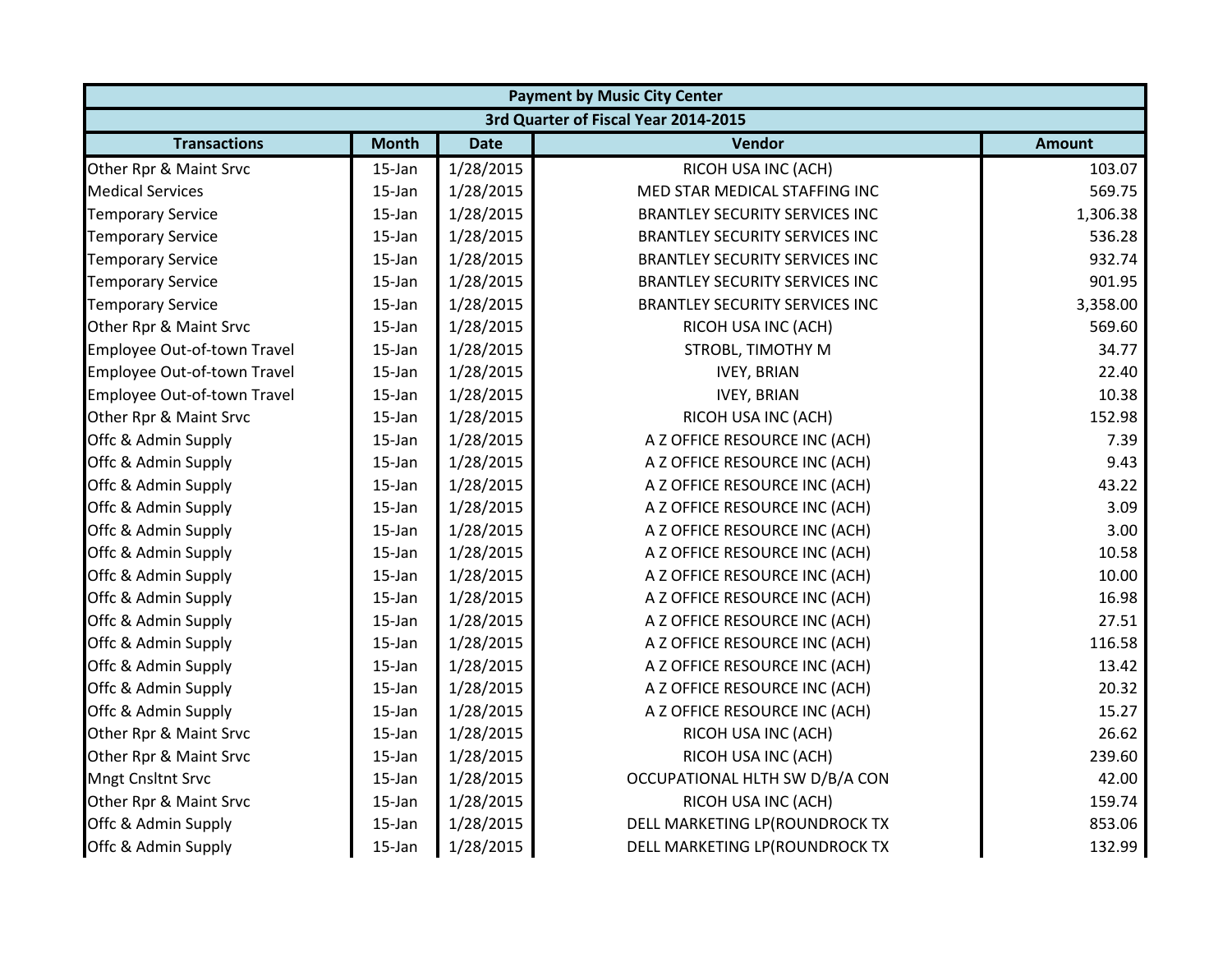|                             |              |             | <b>Payment by Music City Center</b>  |               |
|-----------------------------|--------------|-------------|--------------------------------------|---------------|
|                             |              |             | 3rd Quarter of Fiscal Year 2014-2015 |               |
| <b>Transactions</b>         | <b>Month</b> | <b>Date</b> | Vendor                               | <b>Amount</b> |
| Other Rpr & Maint Srvc      | 15-Jan       | 1/28/2015   | RICOH USA INC (ACH)                  | 209.56        |
| Printing/Binding            | $15$ -Jan    | 1/29/2015   | RICOH USA INC (ACH)                  | 46.00         |
| Repair & Maint Supply       | 15-Jan       | 1/29/2015   | CONVENTION PROD RIGGING INC (A       | 300.00        |
| Repair & Maint Supply       | 15-Jan       | 1/29/2015   | FREEMAN DECORATING SVCS INC          | 315.00        |
| Repair & Maint Supply       | $15$ -Jan    | 1/29/2015   | FREEMAN DECORATING SVCS INC          | 67.50         |
| Repair & Maint Supply       | 15-Jan       | 1/29/2015   | FREEMAN DECORATING SVCS INC          | 291.66        |
| Rpr & Maint Srvc Elev/Escel | $15$ -Jan    | 1/29/2015   | NASHVILLE MACHINE ELEVATOR CO        | 286.00        |
| Rpr & Maint Srvc Elev/Escel | $15$ -Jan    | 1/29/2015   | NASHVILLE MACHINE ELEVATOR CO        | 780.00        |
| Auto Oil/Lubricants         | 15-Jan       | 1/29/2015   | <b>FERRELLGAS (ACH)</b>              | (5.30)        |
| <b>Computer Software</b>    | 15-Jan       | 1/29/2015   | DELL MARKETING LP(ROUNDROCK TX       | 4,482.22      |
| Computer Hardware < \$5000  | 15-Jan       | 1/29/2015   | PCMG INC (ACH)                       | 800.00        |
| <b>Medical Services</b>     | 15-Jan       | 1/29/2015   | MED STAR MEDICAL STAFFING INC        | 7,869.00      |
| Postage & Delivery Srvc     | $15$ -Jan    | 1/29/2015   | WIRELESS PLUS INC (ACH)              | 15.00         |
| <b>Medical Supply</b>       | 15-Jan       | 1/29/2015   | W W GRAINGER (P#)                    | (35.34)       |
| <b>Medical Supply</b>       | 15-Jan       | 1/29/2015   | W W GRAINGER (P#)                    | (10.58)       |
| <b>Safety Supply</b>        | $15$ -Jan    | 1/29/2015   | WIRELESS PLUS INC (ACH)              | 800.00        |
| Postage & Delivery Srvc     | 15-Jan       | 1/29/2015   | FERGUSON ENTERPRISES (ACH)           | 12.00         |
| Postage & Delivery Srvc     | $15$ -Jan    | 1/29/2015   | FERGUSON ENTERPRISES (ACH)           | (12.00)       |
| Repair & Maint Supply       | $15$ -Jan    | 1/29/2015   | FERGUSON ENTERPRISES (ACH)           | 76.89         |
| Repair & Maint Supply       | 15-Jan       | 1/29/2015   | <b>FERGUSON ENTERPRISES (ACH)</b>    | (76.89)       |
| <b>Merchant Fees</b>        | 15-Jan       | 1/29/2015   | 7100 MCC CC Cash Receipt             | (172.50)      |
| <b>Merchant Fees</b>        | 15-Jan       | 1/29/2015   | 7100 MCC CC Cash Receipt             | (63.25)       |
| <b>Merchant Fees</b>        | $15$ -Jan    | 1/29/2015   | 7100 MCC CC Cash Receipt             | (69.00)       |
| Postage & Delivery Srvc     | $15$ -Jan    | 1/29/2015   | <b>BLINK MARKETING INC (ACH)</b>     | (46.76)       |
| Postage & Delivery Srvc     | 15-Jan       | 1/29/2015   | <b>ALCO PRODUCTS</b>                 | (0.60)        |
| Clothing                    | 15-Jan       | 1/29/2015   | <b>BLINK MARKETING INC (ACH)</b>     | (1,437.12)    |
| <b>Regular Pay</b>          | 15-Jan       | 1/30/2015   | Payroll Labor Distribution           | 24,100.27     |
| <b>Holiday Pay</b>          | $15$ -Jan    | 1/30/2015   | Payroll Labor Distribution           | 808.64        |
| <b>Overtime Pay</b>         | $15$ -Jan    | 1/30/2015   | Payroll Labor Distribution           | 675.57        |
| <b>Employer OASDI</b>       | 15-Jan       | 1/30/2015   | <b>Actual Burden Journal Entries</b> | 1,510.58      |
| <b>Employer SSN Medical</b> | 15-Jan       | 1/30/2015   | <b>Actual Burden Journal Entries</b> | 353.27        |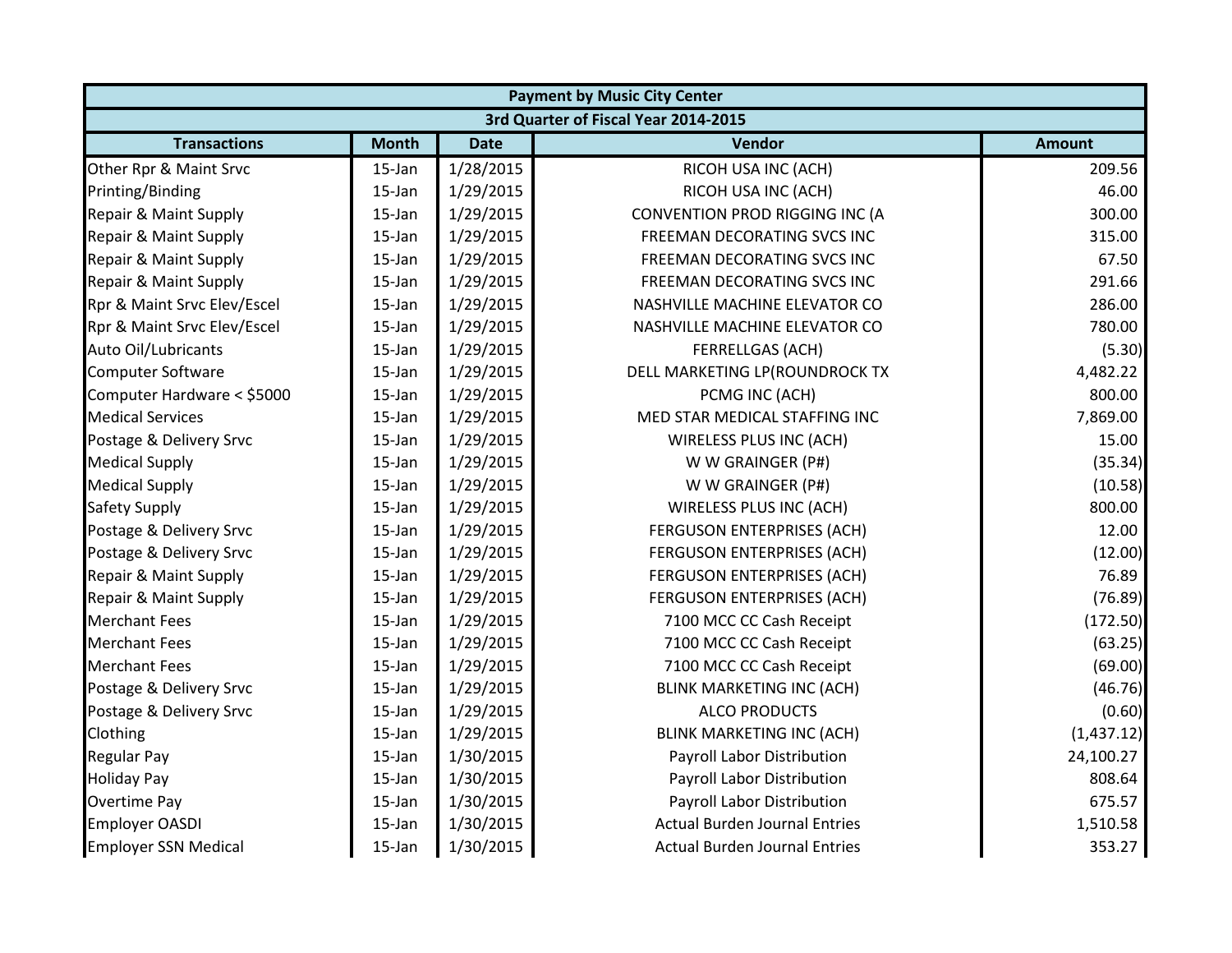| <b>Payment by Music City Center</b> |                                      |             |                                      |               |  |  |  |
|-------------------------------------|--------------------------------------|-------------|--------------------------------------|---------------|--|--|--|
|                                     | 3rd Quarter of Fiscal Year 2014-2015 |             |                                      |               |  |  |  |
| <b>Transactions</b>                 | <b>Month</b>                         | <b>Date</b> | Vendor                               | <b>Amount</b> |  |  |  |
| <b>Employer Group Health</b>        | 15-Jan                               | 1/30/2015   | <b>Actual Burden Journal Entries</b> | 3,371.09      |  |  |  |
| <b>Employer Dental Group</b>        | $15$ -Jan                            | 1/30/2015   | <b>Actual Burden Journal Entries</b> | 158.36        |  |  |  |
| <b>Employer Group Life</b>          | $15$ -Jan                            | 1/30/2015   | <b>Actual Burden Journal Entries</b> | 190.27        |  |  |  |
| Cafe Plan Pre-Tax Savings           | 15-Jan                               | 1/30/2015   | <b>Actual Burden Journal Entries</b> | 93.38         |  |  |  |
| CCA Employer 401K Plan              | 15-Jan                               | 1/30/2015   | <b>Actual Burden Journal Entries</b> | 510.81        |  |  |  |
| Food & Ice                          | 15-Jan                               | 1/30/2015   | <b>CENTERPLATE MCC (ACH)</b>         | 66.74         |  |  |  |
| <b>Regular Pay</b>                  | 15-Jan                               | 1/30/2015   | Payroll Labor Distribution           | 4,796.84      |  |  |  |
| Leave Pay                           | 15-Jan                               | 1/30/2015   | Payroll Labor Distribution           | 181.89        |  |  |  |
| <b>Holiday Pay</b>                  | 15-Jan                               | 1/30/2015   | Payroll Labor Distribution           | 161.68        |  |  |  |
| Overtime Pay                        | 15-Jan                               | 1/30/2015   | Payroll Labor Distribution           | 2.43          |  |  |  |
| <b>Employer OASDI</b>               | 15-Jan                               | 1/30/2015   | <b>Actual Burden Journal Entries</b> | 292.21        |  |  |  |
| <b>Employer SSN Medical</b>         | 15-Jan                               | 1/30/2015   | <b>Actual Burden Journal Entries</b> | 68.33         |  |  |  |
| <b>Employer Group Health</b>        | 15-Jan                               | 1/30/2015   | <b>Actual Burden Journal Entries</b> | 1,156.87      |  |  |  |
| <b>Employer Dental Group</b>        | 15-Jan                               | 1/30/2015   | <b>Actual Burden Journal Entries</b> | 35.34         |  |  |  |
| <b>Employer Group Life</b>          | 15-Jan                               | 1/30/2015   | <b>Actual Burden Journal Entries</b> | 35.50         |  |  |  |
| <b>Employer Pension</b>             | 15-Jan                               | 1/30/2015   | <b>Actual Burden Journal Entries</b> | 925.03        |  |  |  |
| Cafe Plan Pre-Tax Savings           | 15-Jan                               | 1/30/2015   | <b>Actual Burden Journal Entries</b> | 32.87         |  |  |  |
| <b>Regular Pay</b>                  | 15-Jan                               | 1/30/2015   | Payroll Labor Distribution           | 30,317.79     |  |  |  |
| Leave Pay                           | 15-Jan                               | 1/30/2015   | Payroll Labor Distribution           | 961.02        |  |  |  |
| <b>Holiday Pay</b>                  | 15-Jan                               | 1/30/2015   | Payroll Labor Distribution           | 809.15        |  |  |  |
| <b>Overtime Pay</b>                 | 15-Jan                               | 1/30/2015   | Payroll Labor Distribution           | 902.81        |  |  |  |
| <b>Employer OASDI</b>               | 15-Jan                               | 1/30/2015   | <b>Actual Burden Journal Entries</b> | 1,952.13      |  |  |  |
| <b>Employer SSN Medical</b>         | 15-Jan                               | 1/30/2015   | <b>Actual Burden Journal Entries</b> | 456.54        |  |  |  |
| <b>Employer Group Health</b>        | 15-Jan                               | 1/30/2015   | <b>Actual Burden Journal Entries</b> | 4,195.73      |  |  |  |
| <b>Employer Dental Group</b>        | 15-Jan                               | 1/30/2015   | <b>Actual Burden Journal Entries</b> | 221.99        |  |  |  |
| <b>Employer Group Life</b>          | 15-Jan                               | 1/30/2015   | <b>Actual Burden Journal Entries</b> | 254.17        |  |  |  |
| Cafe Plan Pre-Tax Savings           | 15-Jan                               | 1/30/2015   | <b>Actual Burden Journal Entries</b> | 115.13        |  |  |  |
| CCA Employer 401K Plan              | 15-Jan                               | 1/30/2015   | <b>Actual Burden Journal Entries</b> | 721.97        |  |  |  |
| Electric                            | 15-Jan                               | 1/30/2015   | NASHVILLE ELECTRIC SERVICE CO        | 128,147.77    |  |  |  |
| Gas                                 | 15-Jan                               | 1/30/2015   | PIEDMONT NATURAL GAS CO (METRO       | 15,865.19     |  |  |  |
| <b>Building Maintenance Srvc</b>    | 15-Jan                               | 1/30/2015   | MCC PCC MUSIC CITY CENTER            | 27.06         |  |  |  |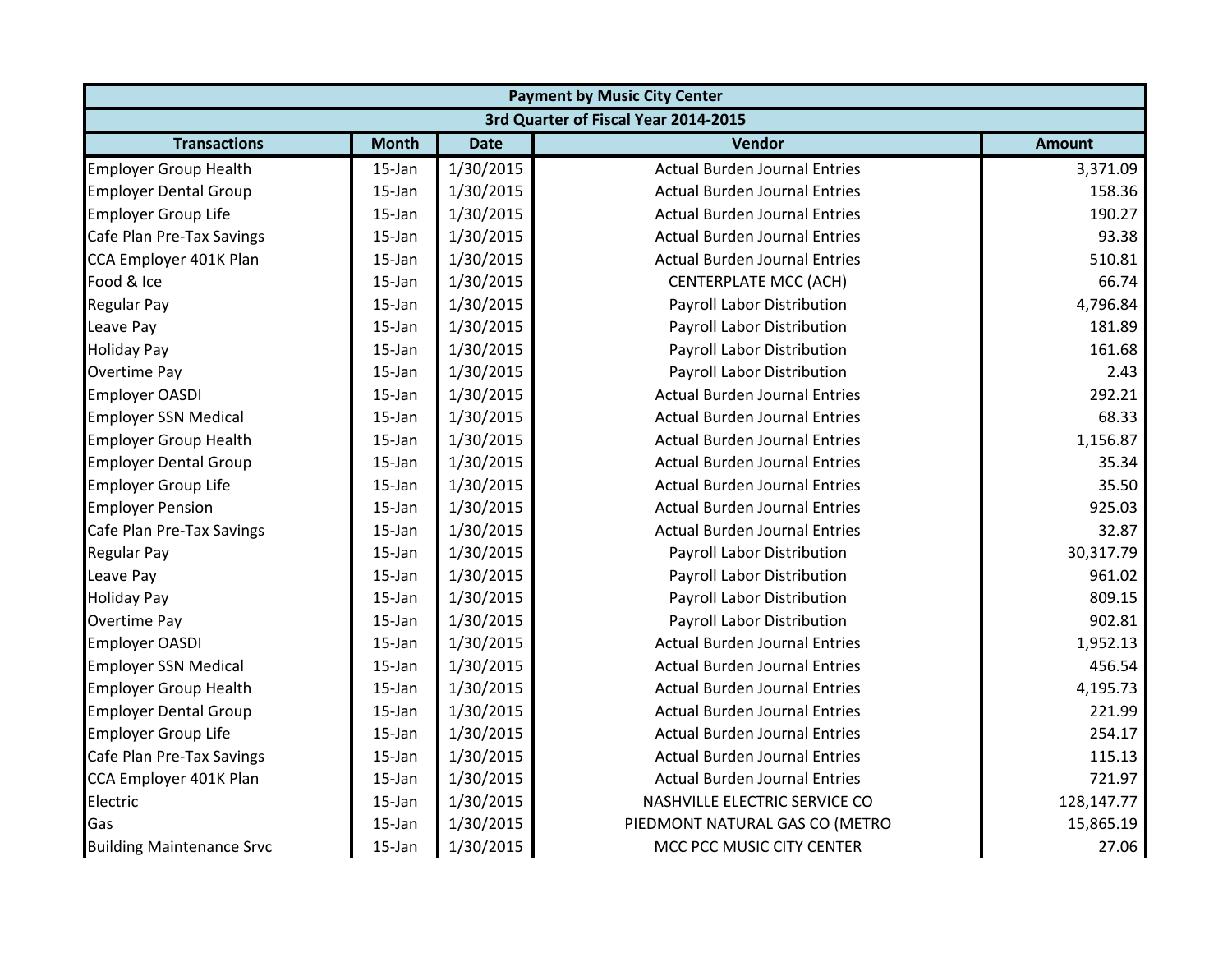|                                  |              |             | <b>Payment by Music City Center</b>  |               |
|----------------------------------|--------------|-------------|--------------------------------------|---------------|
|                                  |              |             | 3rd Quarter of Fiscal Year 2014-2015 |               |
| <b>Transactions</b>              | <b>Month</b> | <b>Date</b> | Vendor                               | <b>Amount</b> |
| <b>Building Maintenance Srvc</b> | $15$ -Jan    | 1/30/2015   | <b>BAKER ROOFING CO (ACH)</b>        | 404.40        |
| <b>Building Maintenance Srvc</b> | 15-Jan       | 1/30/2015   | <b>BAKER ROOFING CO (ACH)</b>        | 850.66        |
| Plumbing/HVAC Maintain Srvc      | 15-Jan       | 1/30/2015   | <b>ROTO ROOTER (ACH)</b>             | 350.00        |
| Plumbing/HVAC Maintain Srvc      | $15$ -Jan    | 1/30/2015   | MCC PCC MUSIC CITY CENTER            | 74.78         |
| Other Rpr & Maint Srvc           | 15-Jan       | 1/30/2015   | BASS SCR SVCS / GIRTMAN & ASSO       | 418.00        |
| Other Rpr & Maint Srvc           | 15-Jan       | 1/30/2015   | JOHN BOUCHARD & SONS CO (ACH)        | 187.50        |
| <b>HVAC Supply</b>               | 15-Jan       | 1/30/2015   | JOHNSON CNTRLS INC(TN/NC)(P#)(       | 972.72        |
| <b>Rent Storage/Safety Box</b>   | $15$ -Jan    | 1/30/2015   | <b>CONTRACT CARPETS SALES CO</b>     | 523.60        |
| Rpr & Maint Srvc Elev/Escel      | 15-Jan       | 1/30/2015   | NASHVILLE MACHINE ELEVATOR CO        | 286.00        |
| Rpr & Maint Srvc Elev/Escel      | 15-Jan       | 1/30/2015   | NASHVILLE MACHINE ELEVATOR CO        | 4,843.00      |
| Rpr & Maint Srvc Sprinkler       | $15$ -Jan    | 1/30/2015   | DESERT FIRE PROTECTION LP (ACH       | 175.00        |
| <b>Regular Pay</b>               | $15$ -Jan    | 1/30/2015   | Payroll Labor Distribution           | 39,510.33     |
| Leave Pay                        | $15$ -Jan    | 1/30/2015   | Payroll Labor Distribution           | 1,786.31      |
| <b>Holiday Pay</b>               | $15$ -Jan    | 1/30/2015   | Payroll Labor Distribution           | 484.45        |
| <b>Overtime Pay</b>              | 15-Jan       | 1/30/2015   | Payroll Labor Distribution           | 772.99        |
| <b>Employer OASDI</b>            | $15$ -Jan    | 1/30/2015   | <b>Actual Burden Journal Entries</b> | 2,441.54      |
| <b>Employer SSN Medical</b>      | 15-Jan       | 1/30/2015   | <b>Actual Burden Journal Entries</b> | 570.99        |
| <b>Employer Group Health</b>     | 15-Jan       | 1/30/2015   | <b>Actual Burden Journal Entries</b> | 8,994.57      |
| <b>Employer Dental Group</b>     | $15$ -Jan    | 1/30/2015   | <b>Actual Burden Journal Entries</b> | 434.08        |
| <b>Employer Group Life</b>       | 15-Jan       | 1/30/2015   | <b>Actual Burden Journal Entries</b> | 481.37        |
| Cafe Plan Pre-Tax Savings        | 15-Jan       | 1/30/2015   | <b>Actual Burden Journal Entries</b> | 242.90        |
| CCA Employer 401K Plan           | $15$ -Jan    | 1/30/2015   | <b>Actual Burden Journal Entries</b> | 853.10        |
| Refuse Disposal-Reimb            | $15$ -Jan    | 1/30/2015   | REPUBLIC SVCS NASH / ALLIED WAS      | 5,716.24      |
| <b>Temporary Service</b>         | 15-Jan       | 1/30/2015   | INDUSTRIAL STAFFING OF TN (ACH       | 8,376.50      |
| <b>Temporary Service</b>         | 15-Jan       | 1/30/2015   | INDUSTRIAL STAFFING OF TN (ACH       | 7,056.21      |
| <b>Laundry Services</b>          | $15$ -Jan    | 1/30/2015   | <b>ALSCO</b>                         | 139.08        |
| <b>HHold &amp; Jnitr Supply</b>  | 15-Jan       | 1/30/2015   | AMERICAN PAPER & TWINE CO (ACH       | 562.50        |
| <b>HHold &amp; Jnitr Supply</b>  | 15-Jan       | 1/30/2015   | AMERICAN PAPER & TWINE CO (ACH       | 1,542.50      |
| <b>HHold &amp; Jnitr Supply</b>  | $15$ -Jan    | 1/30/2015   | AMERICAN PAPER & TWINE CO (ACH       | 310.00        |
| <b>Electrical Supply</b>         | $15$ -Jan    | 1/30/2015   | MCC PCC MUSIC CITY CENTER            | 21.85         |
| <b>Regular Pay</b>               | 15-Jan       | 1/30/2015   | Payroll Labor Distribution           | 1,770.30      |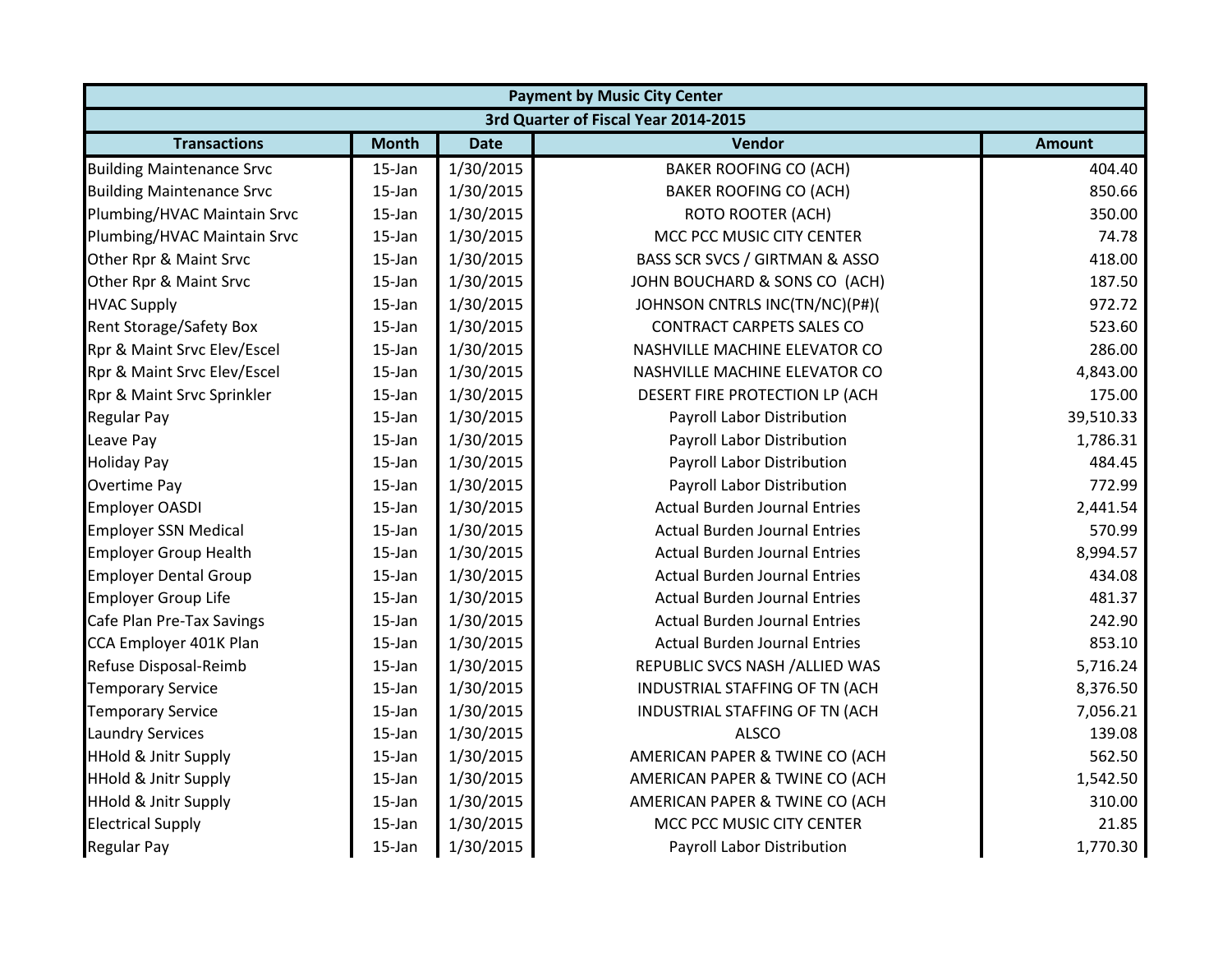|                              | <b>Payment by Music City Center</b>  |             |                                      |               |  |  |  |
|------------------------------|--------------------------------------|-------------|--------------------------------------|---------------|--|--|--|
|                              | 3rd Quarter of Fiscal Year 2014-2015 |             |                                      |               |  |  |  |
| <b>Transactions</b>          | <b>Month</b>                         | <b>Date</b> | Vendor                               | <b>Amount</b> |  |  |  |
| Leave Pay                    | $15$ -Jan                            | 1/30/2015   | Payroll Labor Distribution           | 756.00        |  |  |  |
| <b>Overtime Pay</b>          | 15-Jan                               | 1/30/2015   | Payroll Labor Distribution           | 32.45         |  |  |  |
| <b>Employer OASDI</b>        | 15-Jan                               | 1/30/2015   | <b>Actual Burden Journal Entries</b> | 140.37        |  |  |  |
| <b>Employer SSN Medical</b>  | 15-Jan                               | 1/30/2015   | <b>Actual Burden Journal Entries</b> | 32.83         |  |  |  |
| <b>Employer Group Health</b> | 15-Jan                               | 1/30/2015   | <b>Actual Burden Journal Entries</b> | 841.44        |  |  |  |
| <b>Employer Dental Group</b> | 15-Jan                               | 1/30/2015   | <b>Actual Burden Journal Entries</b> | 21.21         |  |  |  |
| <b>Employer Group Life</b>   | 15-Jan                               | 1/30/2015   | <b>Actual Burden Journal Entries</b> | 21.30         |  |  |  |
| <b>Employer Pension</b>      | 15-Jan                               | 1/30/2015   | <b>Actual Burden Journal Entries</b> | 232.48        |  |  |  |
| Cafe Plan Pre-Tax Savings    | $15$ -Jan                            | 1/30/2015   | <b>Actual Burden Journal Entries</b> | 22.54         |  |  |  |
| CCA Employer 401K Plan       | 15-Jan                               | 1/30/2015   | <b>Actual Burden Journal Entries</b> | 50.65         |  |  |  |
| <b>Regular Pay</b>           | 15-Jan                               | 1/30/2015   | Payroll Labor Distribution           | 7,402.35      |  |  |  |
| <b>Holiday Pay</b>           | 15-Jan                               | 1/30/2015   | Payroll Labor Distribution           | 59.23         |  |  |  |
| Overtime Pay                 | 15-Jan                               | 1/30/2015   | <b>Payroll Labor Distribution</b>    | 53.97         |  |  |  |
| <b>Employer OASDI</b>        | 15-Jan                               | 1/30/2015   | <b>Actual Burden Journal Entries</b> | 461.50        |  |  |  |
| <b>Employer SSN Medical</b>  | 15-Jan                               | 1/30/2015   | <b>Actual Burden Journal Entries</b> | 107.95        |  |  |  |
| <b>Employer Group Health</b> | 15-Jan                               | 1/30/2015   | <b>Actual Burden Journal Entries</b> | 1,686.53      |  |  |  |
| <b>Employer Dental Group</b> | 15-Jan                               | 1/30/2015   | <b>Actual Burden Journal Entries</b> | 52.32         |  |  |  |
| <b>Employer Group Life</b>   | 15-Jan                               | 1/30/2015   | <b>Actual Burden Journal Entries</b> | 69.57         |  |  |  |
| Cafe Plan Pre-Tax Savings    | 15-Jan                               | 1/30/2015   | <b>Actual Burden Journal Entries</b> | 24.27         |  |  |  |
| CCA Employer 401K Plan       | 15-Jan                               | 1/30/2015   | <b>Actual Burden Journal Entries</b> | 294.68        |  |  |  |
| <b>Internet Services</b>     | 15-Jan                               | 1/30/2015   | <b>AT&amp;T CORP</b>                 | 10,173.46     |  |  |  |
| Telephone & Telegraph        | 15-Jan                               | 1/30/2015   | AT&T (PO BOX 105320)(105262)(7       | 337.50        |  |  |  |
| Telephone & Telegraph        | 15-Jan                               | 1/30/2015   | <b>AT&amp;T CORP</b>                 | 1,921.11      |  |  |  |
| <b>Rent Equipment</b>        | 15-Jan                               | 1/30/2015   | <b>AT&amp;T MOBILITY II LLC</b>      | 2,000.00      |  |  |  |
| <b>Regular Pay</b>           | 15-Jan                               | 1/30/2015   | Payroll Labor Distribution           | 5,720.80      |  |  |  |
| <b>Employer OASDI</b>        | $15$ -Jan                            | 1/30/2015   | <b>Actual Burden Journal Entries</b> | 333.46        |  |  |  |
| <b>Employer SSN Medical</b>  | 15-Jan                               | 1/30/2015   | <b>Actual Burden Journal Entries</b> | 77.99         |  |  |  |
| <b>Employer Group Health</b> | 15-Jan                               | 1/30/2015   | <b>Actual Burden Journal Entries</b> | 793.50        |  |  |  |
| <b>Employer Dental Group</b> | 15-Jan                               | 1/30/2015   | <b>Actual Burden Journal Entries</b> | 28.28         |  |  |  |
| <b>Employer Group Life</b>   | 15-Jan                               | 1/30/2015   | <b>Actual Burden Journal Entries</b> | 28.40         |  |  |  |
| <b>Employer Pension</b>      | 15-Jan                               | 1/30/2015   | <b>Actual Burden Journal Entries</b> | 1,029.00      |  |  |  |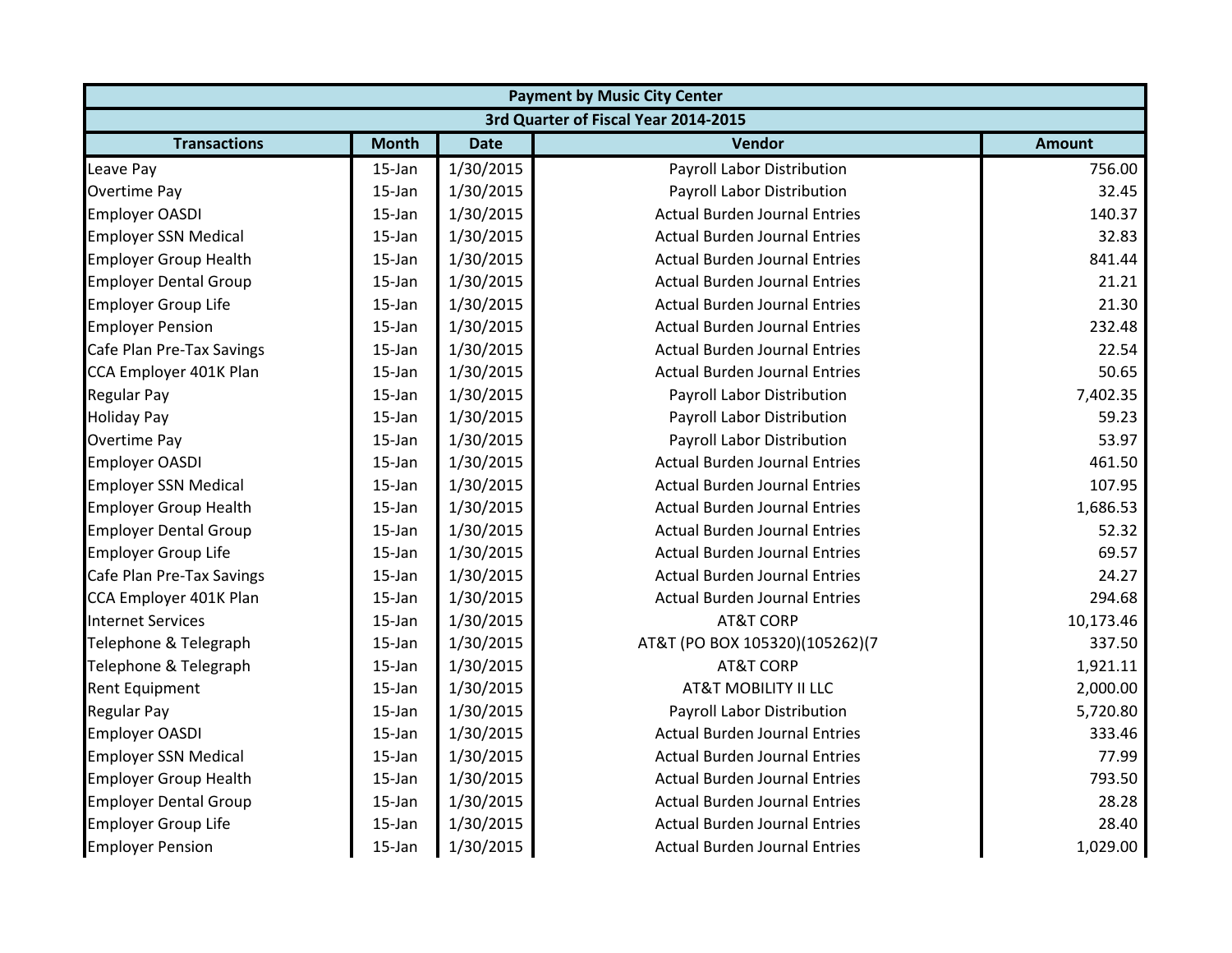|                              | <b>Payment by Music City Center</b>  |             |                                       |               |  |  |  |
|------------------------------|--------------------------------------|-------------|---------------------------------------|---------------|--|--|--|
|                              | 3rd Quarter of Fiscal Year 2014-2015 |             |                                       |               |  |  |  |
| <b>Transactions</b>          | <b>Month</b>                         | <b>Date</b> | Vendor                                | <b>Amount</b> |  |  |  |
| <b>FSA Pre-Tax Savings</b>   | $15$ -Jan                            | 1/30/2015   | <b>Actual Burden Journal Entries</b>  | 3.83          |  |  |  |
| Cafe Plan Pre-Tax Savings    | $15$ -Jan                            | 1/30/2015   | <b>Actual Burden Journal Entries</b>  | 22.36         |  |  |  |
| <b>Regular Pay</b>           | 15-Jan                               | 1/30/2015   | Payroll Labor Distribution            | 21,934.57     |  |  |  |
| Leave Pay                    | 15-Jan                               | 1/30/2015   | Payroll Labor Distribution            | 1,152.08      |  |  |  |
| <b>Holiday Pay</b>           | 15-Jan                               | 1/30/2015   | Payroll Labor Distribution            | 1,265.71      |  |  |  |
| <b>Overtime Pay</b>          | $15$ -Jan                            | 1/30/2015   | Payroll Labor Distribution            | 70.90         |  |  |  |
| <b>Employer OASDI</b>        | $15$ -Jan                            | 1/30/2015   | <b>Actual Burden Journal Entries</b>  | 1,391.43      |  |  |  |
| <b>Employer SSN Medical</b>  | $15$ -Jan                            | 1/30/2015   | <b>Actual Burden Journal Entries</b>  | 325.36        |  |  |  |
| <b>Employer Group Health</b> | $15$ -Jan                            | 1/30/2015   | <b>Actual Burden Journal Entries</b>  | 6,645.64      |  |  |  |
| <b>Employer Dental Group</b> | 15-Jan                               | 1/30/2015   | <b>Actual Burden Journal Entries</b>  | 243.24        |  |  |  |
| <b>Employer Group Life</b>   | $15$ -Jan                            | 1/30/2015   | <b>Actual Burden Journal Entries</b>  | 256.35        |  |  |  |
| <b>Employer Pension</b>      | $15$ -Jan                            | 1/30/2015   | <b>Actual Burden Journal Entries</b>  | 194.16        |  |  |  |
| Cafe Plan Pre-Tax Savings    | 15-Jan                               | 1/30/2015   | <b>Actual Burden Journal Entries</b>  | 176.42        |  |  |  |
| CCA Employer 401K Plan       | 15-Jan                               | 1/30/2015   | <b>Actual Burden Journal Entries</b>  | 496.41        |  |  |  |
| <b>Medical Services</b>      | 15-Jan                               | 1/30/2015   | MED STAR MEDICAL STAFFING INC         | 1,311.50      |  |  |  |
| <b>Security Services</b>     | 15-Jan                               | 1/30/2015   | <b>BRANTLEY SECURITY SERVICES INC</b> | 224.75        |  |  |  |
| <b>Security Services</b>     | $15$ -Jan                            | 1/30/2015   | <b>BRANTLEY SECURITY SERVICES INC</b> | 49,719.06     |  |  |  |
| <b>Security Services</b>     | $15$ -Jan                            | 1/30/2015   | <b>BRANTLEY SECURITY SERVICES INC</b> | 5,255.37      |  |  |  |
| Clothing                     | $15$ -Jan                            | 1/30/2015   | <b>BLINK MARKETING INC (ACH)</b>      | 69.09         |  |  |  |
| <b>Medical Supply</b>        | 15-Jan                               | 1/30/2015   | W W GRAINGER (P#)                     | 252.93        |  |  |  |
| <b>Medical Supply</b>        | 15-Jan                               | 1/30/2015   | W W GRAINGER (P#)                     | 164.25        |  |  |  |
| <b>Medical Supply</b>        | 15-Jan                               | 1/30/2015   | W W GRAINGER (P#)                     | 365.00        |  |  |  |
| <b>Regular Pay</b>           | $15$ -Jan                            | 1/30/2015   | Payroll Labor Distribution            | 3,491.83      |  |  |  |
| Leave Pay                    | $15$ -Jan                            | 1/30/2015   | Payroll Labor Distribution            | 269.00        |  |  |  |
| <b>Holiday Pay</b>           | $15$ -Jan                            | 1/30/2015   | Payroll Labor Distribution            | 563.60        |  |  |  |
| <b>Overtime Pay</b>          | $15$ -Jan                            | 1/30/2015   | Payroll Labor Distribution            | 69.83         |  |  |  |
| <b>Employer OASDI</b>        | 15-Jan                               | 1/30/2015   | <b>Actual Burden Journal Entries</b>  | 241.14        |  |  |  |
| <b>Employer SSN Medical</b>  | $15$ -Jan                            | 1/30/2015   | <b>Actual Burden Journal Entries</b>  | 56.40         |  |  |  |
| <b>Employer Group Health</b> | $15$ -Jan                            | 1/30/2015   | <b>Actual Burden Journal Entries</b>  | 1,354.50      |  |  |  |
| <b>Employer Dental Group</b> | $15$ -Jan                            | 1/30/2015   | <b>Actual Burden Journal Entries</b>  | 42.42         |  |  |  |
| <b>Employer Group Life</b>   | 15-Jan                               | 1/30/2015   | <b>Actual Burden Journal Entries</b>  | 42.60         |  |  |  |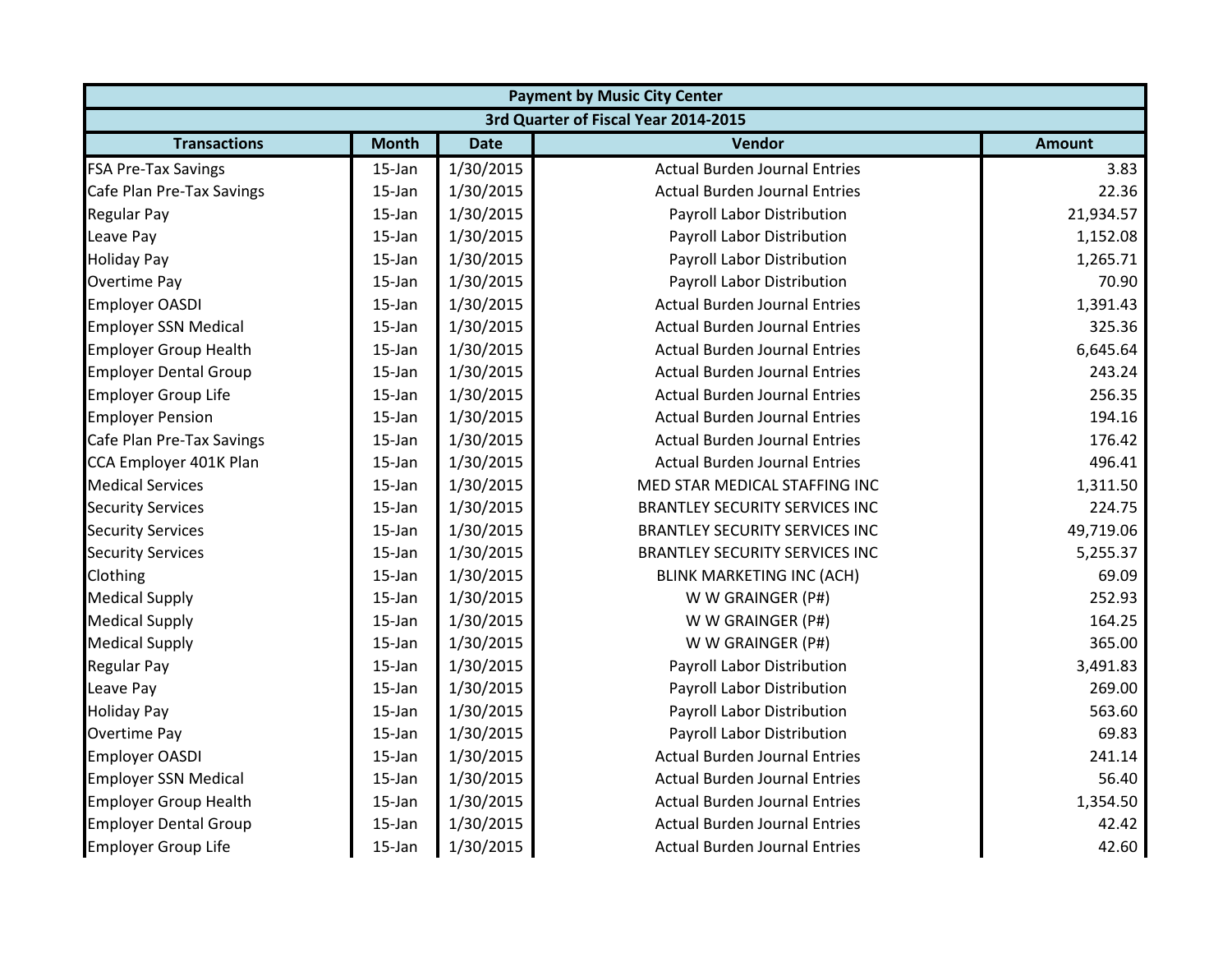| <b>Payment by Music City Center</b> |                                      |             |                                       |               |  |  |  |
|-------------------------------------|--------------------------------------|-------------|---------------------------------------|---------------|--|--|--|
|                                     | 3rd Quarter of Fiscal Year 2014-2015 |             |                                       |               |  |  |  |
| <b>Transactions</b>                 | <b>Month</b>                         | <b>Date</b> | Vendor                                | <b>Amount</b> |  |  |  |
| <b>Employer Pension</b>             | $15$ -Jan                            | 1/30/2015   | <b>Actual Burden Journal Entries</b>  | 749.94        |  |  |  |
| Cafe Plan Pre-Tax Savings           | $15$ -Jan                            | 1/30/2015   | <b>Actual Burden Journal Entries</b>  | 38.63         |  |  |  |
| <b>Regular Pay</b>                  | 15-Jan                               | 1/30/2015   | Payroll Labor Distribution            | 3,691.23      |  |  |  |
| Leave Pay                           | 15-Jan                               | 1/30/2015   | Payroll Labor Distribution            | 156.00        |  |  |  |
| <b>Holiday Pay</b>                  | 15-Jan                               | 1/30/2015   | Payroll Labor Distribution            | 946.56        |  |  |  |
| <b>Employer OASDI</b>               | 15-Jan                               | 1/30/2015   | <b>Actual Burden Journal Entries</b>  | 272.08        |  |  |  |
| <b>Employer SSN Medical</b>         | 15-Jan                               | 1/30/2015   | <b>Actual Burden Journal Entries</b>  | 63.64         |  |  |  |
| <b>Employer Group Health</b>        | 15-Jan                               | 1/30/2015   | <b>Actual Burden Journal Entries</b>  | 1,125.00      |  |  |  |
| <b>Employer Dental Group</b>        | $15$ -Jan                            | 1/30/2015   | <b>Actual Burden Journal Entries</b>  | 14.14         |  |  |  |
| <b>Employer Group Life</b>          | 15-Jan                               | 1/30/2015   | <b>Actual Burden Journal Entries</b>  | 28.40         |  |  |  |
| Cafe Plan Pre-Tax Savings           | 15-Jan                               | 1/30/2015   | <b>Actual Burden Journal Entries</b>  | 31.01         |  |  |  |
| CCA Employer 401K Plan              | $15$ -Jan                            | 1/30/2015   | <b>Actual Burden Journal Entries</b>  | 62.73         |  |  |  |
| <b>Temporary Service</b>            | 15-Jan                               | 1/30/2015   | <b>BRANTLEY SECURITY SERVICES INC</b> | 548.96        |  |  |  |
| <b>Temporary Service</b>            | 15-Jan                               | 1/30/2015   | <b>BRANTLEY SECURITY SERVICES INC</b> | 912.85        |  |  |  |
| <b>Temporary Service</b>            | 15-Jan                               | 1/30/2015   | <b>BRANTLEY SECURITY SERVICES INC</b> | 2,399.78      |  |  |  |
| <b>Uniform Cleaning Service</b>     | 15-Jan                               | 1/30/2015   | <b>COYNE TEXTILE SVCS</b>             | 570.86        |  |  |  |
| Plumbing/HVAC Maintain Srvc         | 15-Jan                               | 1/30/2015   | <b>ROTO ROOTER (ACH)</b>              | 425.00        |  |  |  |
| Plumbing/HVAC Maintain Srvc         | $15$ -Jan                            | 1/30/2015   | <b>ROTO ROOTER (ACH)</b>              | 225.00        |  |  |  |
| Other Rpr & Maint Srvc              | 15-Jan                               | 1/30/2015   | FESCO (ACH)                           | 112.50        |  |  |  |
| Other Rpr & Maint Srvc              | 15-Jan                               | 1/30/2015   | FESCO (ACH)                           | 49.00         |  |  |  |
| Other Rpr & Maint Srvc              | 15-Jan                               | 1/30/2015   | <b>NASHVILLE GLASS CO</b>             | 225.00        |  |  |  |
| Other Rpr & Maint Srvc              | 15-Jan                               | 1/30/2015   | <b>NASHVILLE GLASS CO</b>             | 1,233.00      |  |  |  |
| Repair & Maint Supply               | 15-Jan                               | 1/30/2015   | <b>CENTERPLATE MCC (ACH)</b>          | 827.76        |  |  |  |
| <b>Regular Pay</b>                  | $15$ -Jan                            | 1/30/2015   | Payroll Labor Distribution            | 6,058.01      |  |  |  |
| Leave Pay                           | $15$ -Jan                            | 1/30/2015   | Payroll Labor Distribution            | 354.24        |  |  |  |
| <b>Holiday Pay</b>                  | $15$ -Jan                            | 1/30/2015   | Payroll Labor Distribution            | 712.16        |  |  |  |
| <b>Overtime Pay</b>                 | 15-Jan                               | 1/30/2015   | Payroll Labor Distribution            | 14.85         |  |  |  |
| <b>Employer OASDI</b>               | 15-Jan                               | 1/30/2015   | <b>Actual Burden Journal Entries</b>  | 431.07        |  |  |  |
| <b>Employer SSN Medical</b>         | 15-Jan                               | 1/30/2015   | <b>Actual Burden Journal Entries</b>  | 100.81        |  |  |  |
| <b>Employer Group Health</b>        | 15-Jan                               | 1/30/2015   | <b>Actual Burden Journal Entries</b>  | 559.50        |  |  |  |
| <b>Employer Dental Group</b>        | 15-Jan                               | 1/30/2015   | <b>Actual Burden Journal Entries</b>  | 14.14         |  |  |  |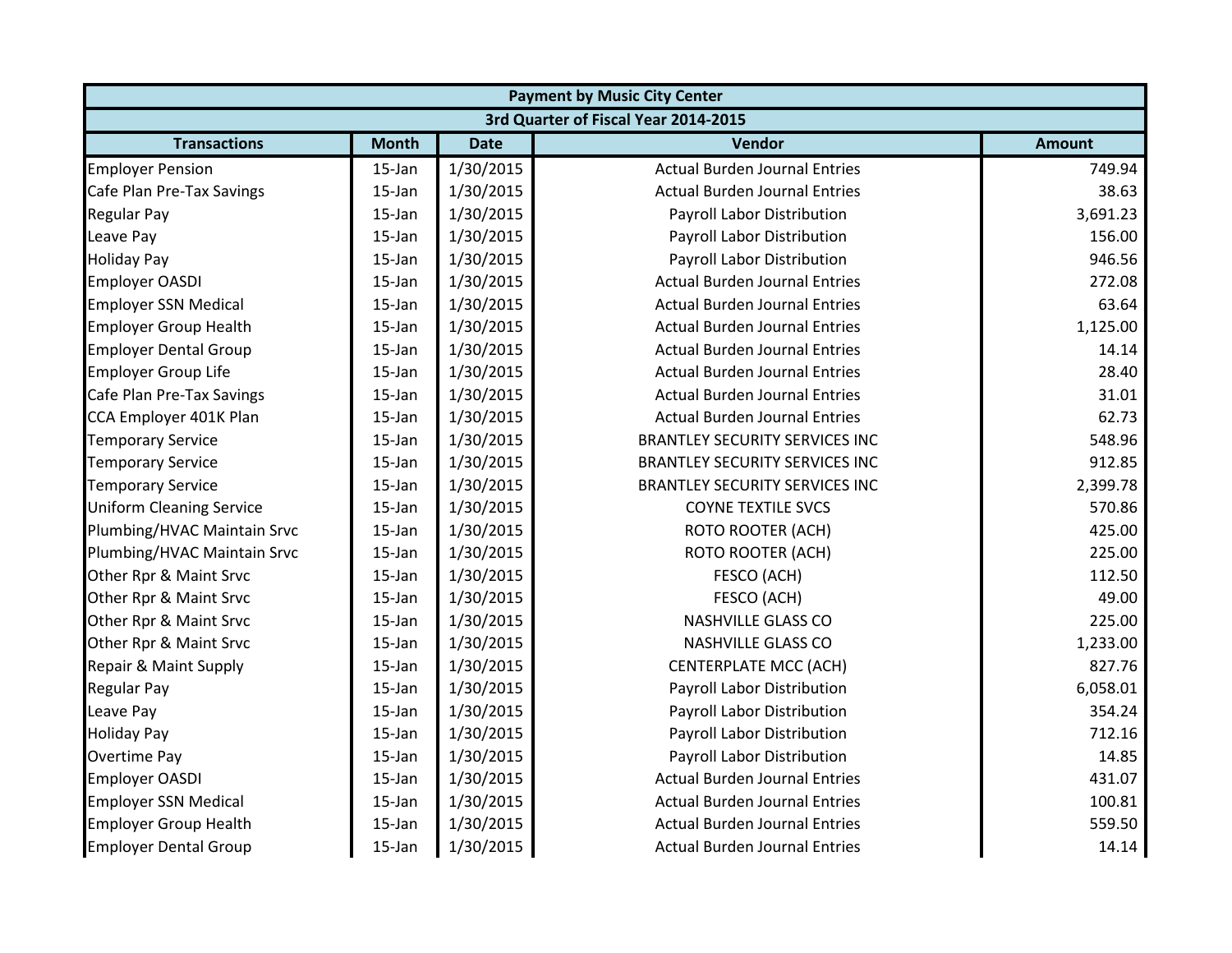|                              | <b>Payment by Music City Center</b>  |             |                                      |               |  |  |  |
|------------------------------|--------------------------------------|-------------|--------------------------------------|---------------|--|--|--|
|                              | 3rd Quarter of Fiscal Year 2014-2015 |             |                                      |               |  |  |  |
| <b>Transactions</b>          | <b>Month</b>                         | <b>Date</b> | Vendor                               | <b>Amount</b> |  |  |  |
| <b>Employer Group Life</b>   | 15-Jan                               | 1/30/2015   | <b>Actual Burden Journal Entries</b> | 42.60         |  |  |  |
| Cafe Plan Pre-Tax Savings    | 15-Jan                               | 1/30/2015   | <b>Actual Burden Journal Entries</b> | 14.27         |  |  |  |
| CCA Employer 401K Plan       | $15$ -Jan                            | 1/30/2015   | <b>Actual Burden Journal Entries</b> | 272.20        |  |  |  |
| Employee Out-of-town Travel  | 15-Jan                               | 1/30/2015   | MCALISTER, TERI A                    | 139.26        |  |  |  |
| Employee Out-of-town Travel  | 15-Jan                               | 1/30/2015   | STROBL, TIMOTHY M                    | 199.12        |  |  |  |
| <b>Regular Pay</b>           | 15-Jan                               | 1/30/2015   | Payroll Labor Distribution           | 15,340.88     |  |  |  |
| Leave Pay                    | 15-Jan                               | 1/30/2015   | Payroll Labor Distribution           | 272.96        |  |  |  |
| <b>Holiday Pay</b>           | 15-Jan                               | 1/30/2015   | Payroll Labor Distribution           | 1,734.08      |  |  |  |
| Overtime Pay                 | 15-Jan                               | 1/30/2015   | Payroll Labor Distribution           | 22.23         |  |  |  |
| <b>Employer OASDI</b>        | 15-Jan                               | 1/30/2015   | <b>Actual Burden Journal Entries</b> | 1,036.17      |  |  |  |
| <b>Employer SSN Medical</b>  | 15-Jan                               | 1/30/2015   | <b>Actual Burden Journal Entries</b> | 242.31        |  |  |  |
| <b>Employer Group Health</b> | 15-Jan                               | 1/30/2015   | <b>Actual Burden Journal Entries</b> | 1,266.00      |  |  |  |
| <b>Employer Dental Group</b> | 15-Jan                               | 1/30/2015   | <b>Actual Burden Journal Entries</b> | 70.70         |  |  |  |
| <b>Employer Group Life</b>   | 15-Jan                               | 1/30/2015   | <b>Actual Burden Journal Entries</b> | 85.20         |  |  |  |
| <b>Employer Pension</b>      | 15-Jan                               | 1/30/2015   | <b>Actual Burden Journal Entries</b> | 3,124.36      |  |  |  |
| <b>FSA Pre-Tax Savings</b>   | 15-Jan                               | 1/30/2015   | <b>Actual Burden Journal Entries</b> | 14.34         |  |  |  |
| Cafe Plan Pre-Tax Savings    | 15-Jan                               | 1/30/2015   | <b>Actual Burden Journal Entries</b> | 35.98         |  |  |  |
| <b>Regular Pay</b>           | 15-Jan                               | 1/30/2015   | Payroll Labor Distribution           | 3,000.51      |  |  |  |
| Leave Pay                    | 15-Jan                               | 1/30/2015   | Payroll Labor Distribution           | 151.44        |  |  |  |
| <b>Holiday Pay</b>           | 15-Jan                               | 1/30/2015   | Payroll Labor Distribution           | 349.70        |  |  |  |
| <b>Overtime Pay</b>          | 15-Jan                               | 1/30/2015   | Payroll Labor Distribution           | 9.30          |  |  |  |
| <b>Employer OASDI</b>        | 15-Jan                               | 1/30/2015   | <b>Actual Burden Journal Entries</b> | 207.98        |  |  |  |
| <b>Employer SSN Medical</b>  | 15-Jan                               | 1/30/2015   | <b>Actual Burden Journal Entries</b> | 48.64         |  |  |  |
| <b>Employer Group Health</b> | 15-Jan                               | 1/30/2015   | <b>Actual Burden Journal Entries</b> | 469.50        |  |  |  |
| <b>Employer Dental Group</b> | 15-Jan                               | 1/30/2015   | <b>Actual Burden Journal Entries</b> | 28.28         |  |  |  |
| <b>Employer Group Life</b>   | 15-Jan                               | 1/30/2015   | <b>Actual Burden Journal Entries</b> | 28.40         |  |  |  |
| Cafe Plan Pre-Tax Savings    | 15-Jan                               | 1/30/2015   | <b>Actual Burden Journal Entries</b> | 11.98         |  |  |  |
| CCA Employer 401K Plan       | 15-Jan                               | 1/30/2015   | <b>Actual Burden Journal Entries</b> | 140.44        |  |  |  |
| <b>Regular Pay</b>           | 15-Jan                               | 1/30/2015   | Payroll Labor Distribution           | 11,905.82     |  |  |  |
| Leave Pay                    | 15-Jan                               | 1/30/2015   | Payroll Labor Distribution           | 818.52        |  |  |  |
| <b>Holiday Pay</b>           | 15-Jan                               | 1/30/2015   | Payroll Labor Distribution           | 1,446.08      |  |  |  |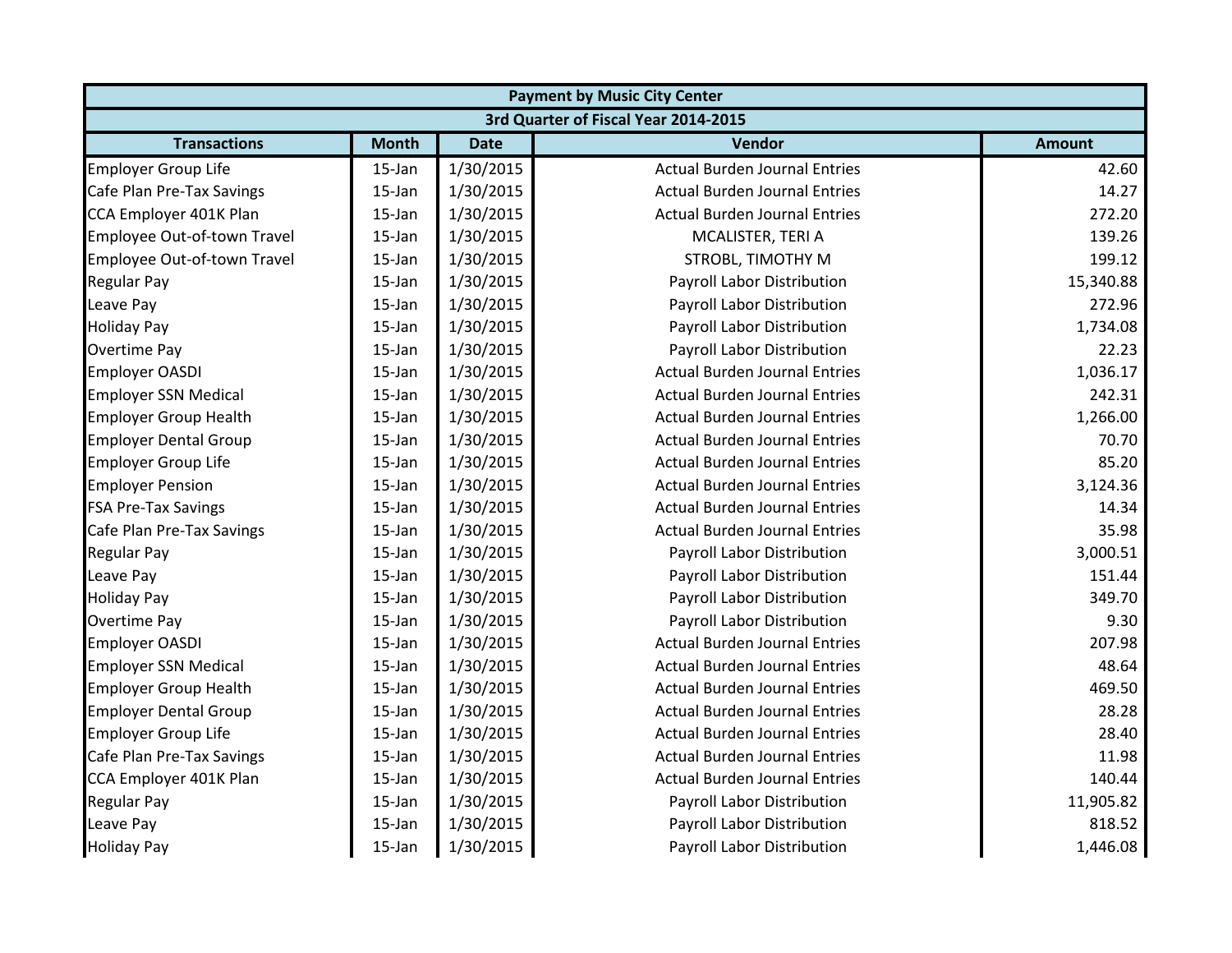| <b>Payment by Music City Center</b> |                                      |             |                                      |               |  |  |  |
|-------------------------------------|--------------------------------------|-------------|--------------------------------------|---------------|--|--|--|
|                                     | 3rd Quarter of Fiscal Year 2014-2015 |             |                                      |               |  |  |  |
| <b>Transactions</b>                 | <b>Month</b>                         | <b>Date</b> | Vendor                               | <b>Amount</b> |  |  |  |
| <b>Overtime Pay</b>                 | $15$ -Jan                            | 1/30/2015   | Payroll Labor Distribution           | 13.42         |  |  |  |
| <b>Employer OASDI</b>               | $15$ -Jan                            | 1/30/2015   | <b>Actual Burden Journal Entries</b> | 812.35        |  |  |  |
| <b>Employer SSN Medical</b>         | $15$ -Jan                            | 1/30/2015   | <b>Actual Burden Journal Entries</b> | 190.00        |  |  |  |
| <b>Employer Group Health</b>        | 15-Jan                               | 1/30/2015   | <b>Actual Burden Journal Entries</b> | 3,178.50      |  |  |  |
| <b>Employer Dental Group</b>        | 15-Jan                               | 1/30/2015   | <b>Actual Burden Journal Entries</b> | 141.40        |  |  |  |
| <b>Employer Group Life</b>          | $15$ -Jan                            | 1/30/2015   | <b>Actual Burden Journal Entries</b> | 142.00        |  |  |  |
| Cafe Plan Pre-Tax Savings           | $15$ -Jan                            | 1/30/2015   | <b>Actual Burden Journal Entries</b> | 81.29         |  |  |  |
| CCA Employer 401K Plan              | $15$ -Jan                            | 1/30/2015   | <b>Actual Burden Journal Entries</b> | 433.57        |  |  |  |
| <b>Merchant Fees</b>                | $15$ -Jan                            | 1/30/2015   | MCC 01/30/15 Exh Rev RCLS            | 0.19          |  |  |  |
| <b>Regular Pay</b>                  | $15$ -Jan                            | 1/30/2015   | Payroll Labor Distribution           | 6,477.58      |  |  |  |
| <b>Holiday Pay</b>                  | $15$ -Jan                            | 1/30/2015   | Payroll Labor Distribution           | 718.56        |  |  |  |
| <b>Overtime Pay</b>                 | $15$ -Jan                            | 1/30/2015   | Payroll Labor Distribution           | 134.39        |  |  |  |
| <b>Employer OASDI</b>               | 15-Jan                               | 1/30/2015   | <b>Actual Burden Journal Entries</b> | 417.10        |  |  |  |
| <b>Employer SSN Medical</b>         | 15-Jan                               | 1/30/2015   | <b>Actual Burden Journal Entries</b> | 97.55         |  |  |  |
| <b>Employer Group Health</b>        | 15-Jan                               | 1/30/2015   | <b>Actual Burden Journal Entries</b> | 795.00        |  |  |  |
| <b>Employer Dental Group</b>        | 15-Jan                               | 1/30/2015   | <b>Actual Burden Journal Entries</b> | 28.28         |  |  |  |
| <b>Employer Group Life</b>          | $15$ -Jan                            | 1/30/2015   | <b>Actual Burden Journal Entries</b> | 42.60         |  |  |  |
| <b>Employer Pension</b>             | $15$ -Jan                            | 1/30/2015   | <b>Actual Burden Journal Entries</b> | 1,318.54      |  |  |  |
| <b>FSA Pre-Tax Savings</b>          | $15$ -Jan                            | 1/30/2015   | <b>Actual Burden Journal Entries</b> | 23.91         |  |  |  |
| Cafe Plan Pre-Tax Savings           | $15$ -Jan                            | 1/30/2015   | <b>Actual Burden Journal Entries</b> | 22.24         |  |  |  |
| <b>Regular Pay</b>                  | 15-Jan                               | 1/30/2015   | Payroll Labor Distribution           | 9,497.75      |  |  |  |
| Leave Pay                           | $15$ -Jan                            | 1/30/2015   | Payroll Labor Distribution           | 288.20        |  |  |  |
| <b>Holiday Pay</b>                  | 15-Jan                               | 1/30/2015   | Payroll Labor Distribution           | 910.62        |  |  |  |
| Overtime Pay                        | 15-Jan                               | 1/30/2015   | Payroll Labor Distribution           | 20.91         |  |  |  |
| <b>Employer OASDI</b>               | $15$ -Jan                            | 1/30/2015   | <b>Actual Burden Journal Entries</b> | 636.41        |  |  |  |
| <b>Employer SSN Medical</b>         | $15$ -Jan                            | 1/30/2015   | <b>Actual Burden Journal Entries</b> | 148.84        |  |  |  |
| <b>Employer Group Health</b>        | $15$ -Jan                            | 1/30/2015   | <b>Actual Burden Journal Entries</b> | 1,264.50      |  |  |  |
| <b>Employer Dental Group</b>        | $15$ -Jan                            | 1/30/2015   | <b>Actual Burden Journal Entries</b> | 70.70         |  |  |  |
| <b>Employer Group Life</b>          | $15$ -Jan                            | 1/30/2015   | <b>Actual Burden Journal Entries</b> | 71.00         |  |  |  |
| Cafe Plan Pre-Tax Savings           | $15$ -Jan                            | 1/30/2015   | <b>Actual Burden Journal Entries</b> | 34.65         |  |  |  |
| CCA Employer 401K Plan              | 15-Jan                               | 1/30/2015   | <b>Actual Burden Journal Entries</b> | 268.71        |  |  |  |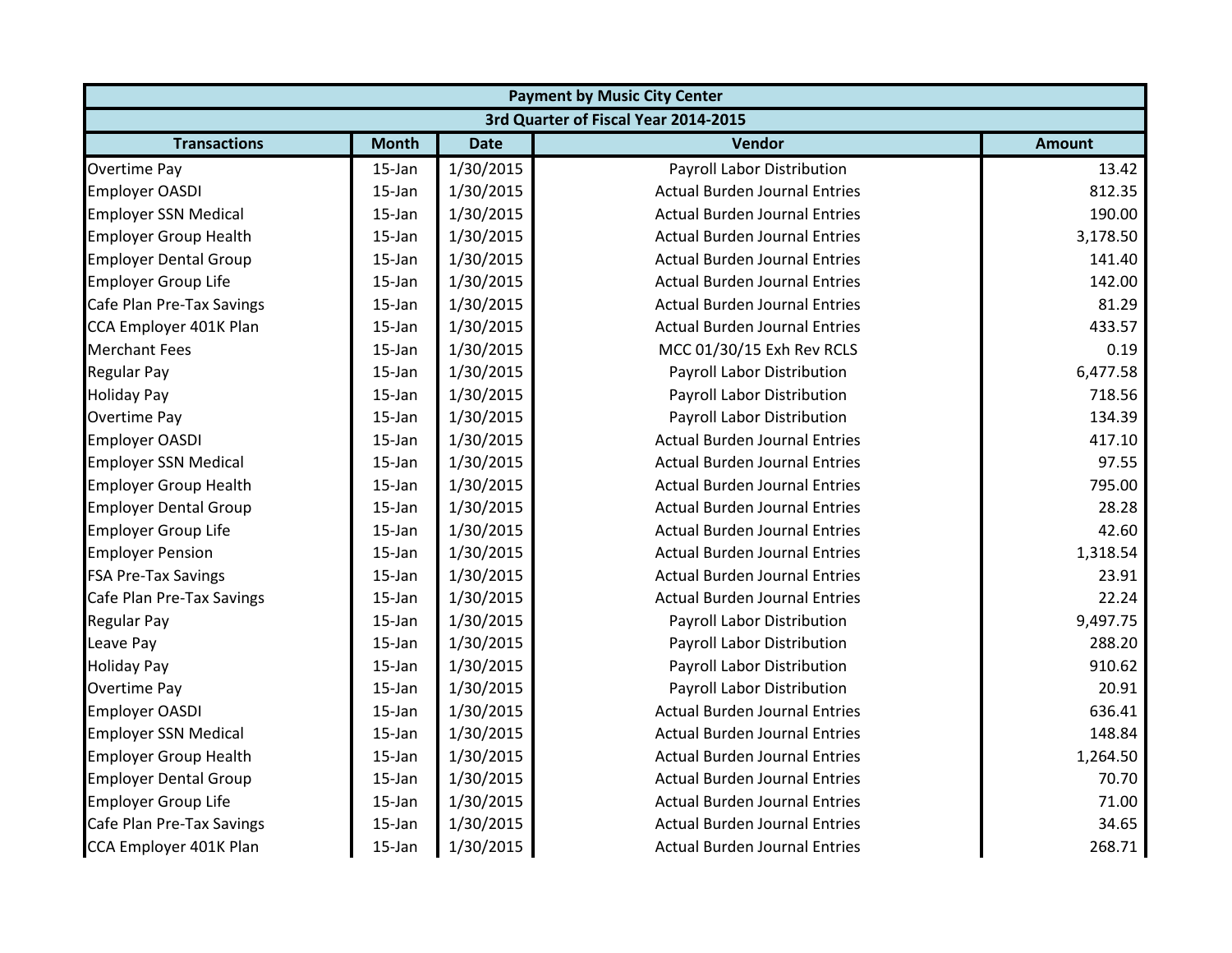|                              | <b>Payment by Music City Center</b> |             |                                      |               |  |
|------------------------------|-------------------------------------|-------------|--------------------------------------|---------------|--|
|                              |                                     |             | 3rd Quarter of Fiscal Year 2014-2015 |               |  |
| <b>Transactions</b>          | <b>Month</b>                        | <b>Date</b> | Vendor                               | <b>Amount</b> |  |
| <b>Mngt Cnsltnt Srvc</b>     | $15$ -Jan                           | 1/30/2015   | AEGIS ANALYTICAL LABORATORIES        | 210.00        |  |
| Printing/Binding             | $15$ -Jan                           | 1/30/2015   | <b>CHROMATICS (ACH)</b>              | 16.39         |  |
| Registration                 | 15-Jan                              | 1/30/2015   | MCC PCC MUSIC CITY CENTER            | 10.00         |  |
| <b>Regular Pay</b>           | 15-Jan                              | 1/30/2015   | Payroll Labor Distribution           | 14,136.34     |  |
| <b>Employer OASDI</b>        | 15-Jan                              | 1/30/2015   | <b>Actual Burden Journal Entries</b> | 852.33        |  |
| <b>Employer SSN Medical</b>  | 15-Jan                              | 1/30/2015   | <b>Actual Burden Journal Entries</b> | 199.34        |  |
| <b>Employer Group Health</b> | 15-Jan                              | 1/30/2015   | <b>Actual Burden Journal Entries</b> | 798.00        |  |
| <b>Employer Dental Group</b> | 15-Jan                              | 1/30/2015   | <b>Actual Burden Journal Entries</b> | 28.28         |  |
| <b>Employer Group Life</b>   | $15$ -Jan                           | 1/30/2015   | <b>Actual Burden Journal Entries</b> | 28.40         |  |
| <b>Employer Pension</b>      | 15-Jan                              | 1/30/2015   | <b>Actual Burden Journal Entries</b> | 2,542.70      |  |
| <b>FSA Pre-Tax Savings</b>   | 15-Jan                              | 1/30/2015   | <b>Actual Burden Journal Entries</b> | 7.97          |  |
| Cafe Plan Pre-Tax Savings    | $15$ -Jan                           | 1/30/2015   | <b>Actual Burden Journal Entries</b> | 21.80         |  |
| Food & Bev-Inhouse           | 15-Jan                              | 1/30/2015   | <b>CENTERPLATE MCC (ACH)</b>         | 356.67        |  |
| <b>Regular Pay</b>           | 15-Jan                              | 1/30/2015   | Payroll Labor Distribution           | 6,184.21      |  |
| <b>Holiday Pay</b>           | 15-Jan                              | 1/30/2015   | Payroll Labor Distribution           | 688.72        |  |
| Overtime Pay                 | 15-Jan                              | 1/30/2015   | Payroll Labor Distribution           | 20.73         |  |
| <b>Employer OASDI</b>        | 15-Jan                              | 1/30/2015   | <b>Actual Burden Journal Entries</b> | 399.43        |  |
| <b>Employer SSN Medical</b>  | 15-Jan                              | 1/30/2015   | <b>Actual Burden Journal Entries</b> | 93.42         |  |
| <b>Employer Group Health</b> | 15-Jan                              | 1/30/2015   | <b>Actual Burden Journal Entries</b> | 1,264.50      |  |
| <b>Employer Dental Group</b> | 15-Jan                              | 1/30/2015   | <b>Actual Burden Journal Entries</b> | 56.56         |  |
| <b>Employer Group Life</b>   | 15-Jan                              | 1/30/2015   | <b>Actual Burden Journal Entries</b> | 56.80         |  |
| Cafe Plan Pre-Tax Savings    | $15$ -Jan                           | 1/30/2015   | <b>Actual Burden Journal Entries</b> | 34.54         |  |
| CCA Employer 401K Plan       | 15-Jan                              | 1/30/2015   | <b>Actual Burden Journal Entries</b> | 124.51        |  |
| <b>Membership Dues</b>       | 15-Jan                              | 1/30/2015   | AMERICAN CONTRACT COMPLIANCE A       | 100.00        |  |
| Water                        | 15-Jan                              | 1/31/2015   | WS / JAN 2015 / WATER IDB            | 1,913.32      |  |
| Water                        | $15$ -Jan                           | 1/31/2015   | WS / JAN 2015 / SEWER IDB            | 3,239.42      |  |
| Stormwater                   | 15-Jan                              | 1/31/2015   | WS / JAN 2015 / STORMWATER IDB       | 660.00        |  |
| Rpr & Maint Srvc Bld Auto    | 15-Jan                              | 1/31/2015   | MCC - 1/15 SRVC CONTRACT RCLS        | 10,699.30     |  |
| Rpr & Maint Srvc Bld Auto    | 15-Jan                              | 1/31/2015   | MCC - 1/15 SRVC CONTRACT RCLS        | 232.92        |  |
| <b>Mngt Cnsltnt Srvc</b>     | 15-Jan                              | 1/31/2015   | FIN Fifth Third CCard Jan 2015       | 45.00         |  |
| <b>Internet Services</b>     | 15-Jan                              | 1/31/2015   | FIN Fifth Third CCard Jan 2015       | 29.99         |  |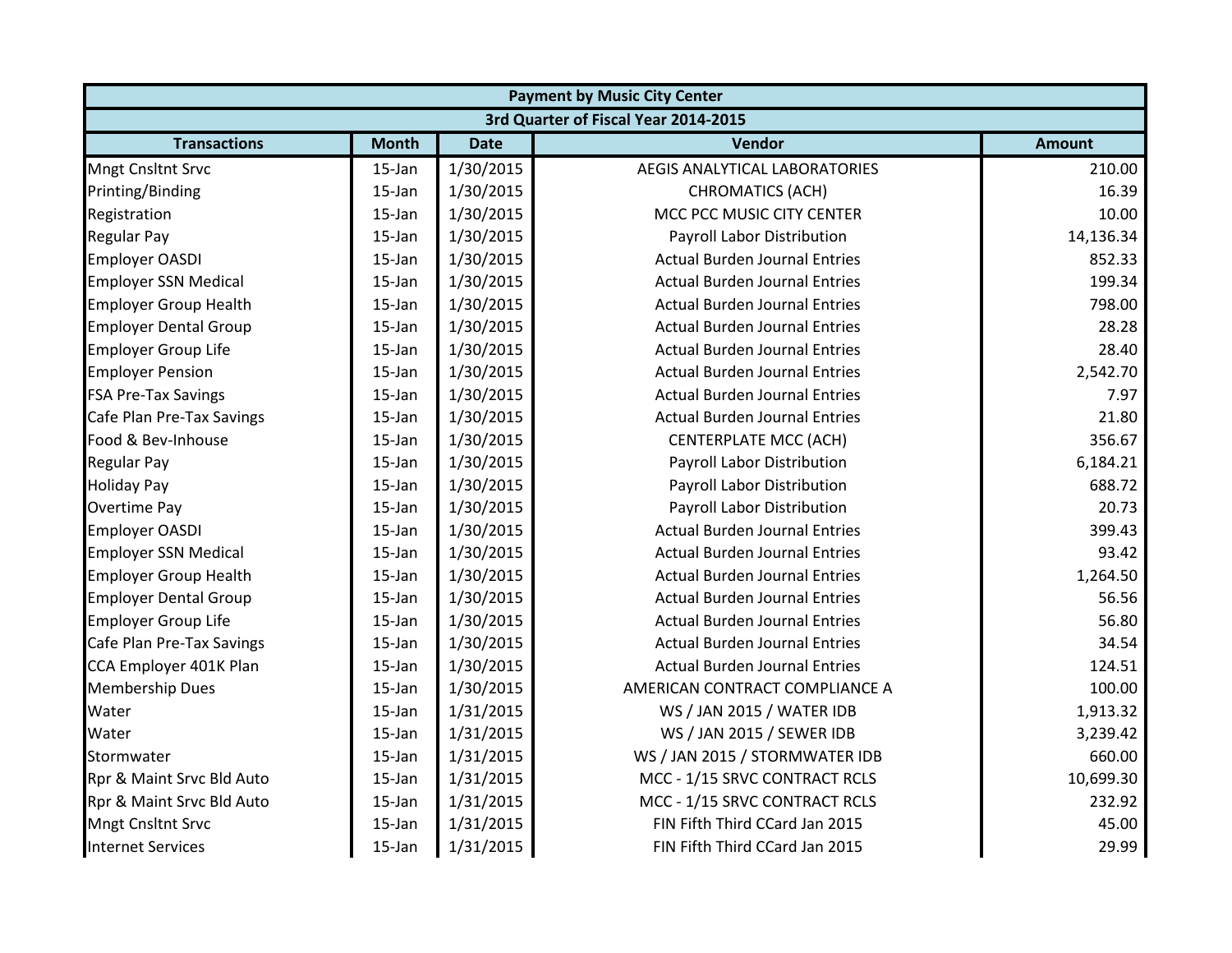|                             |                                      |             | <b>Payment by Music City Center</b> |               |  |  |  |
|-----------------------------|--------------------------------------|-------------|-------------------------------------|---------------|--|--|--|
|                             | 3rd Quarter of Fiscal Year 2014-2015 |             |                                     |               |  |  |  |
| <b>Transactions</b>         | <b>Month</b>                         | <b>Date</b> | Vendor                              | <b>Amount</b> |  |  |  |
| <b>Membership Dues</b>      | 15-Jan                               | 1/31/2015   | FIN Fifth Third CCard Jan 2015      | 600.00        |  |  |  |
| Repair & Maint Supply       | 15-Jan                               | 1/31/2015   | FIN Fifth Third CCard Jan 2015      | 581.44        |  |  |  |
| Rpr & Maint Srvc Janus      | 15-Jan                               | 1/31/2015   | MCC - 1/15 SRVC CONTRACT ACCR       | 10,650.00     |  |  |  |
| Food & Bev Capital Reserve  | 15-Jan                               | 1/31/2015   | MCC - 1/15 F&B MAINT RCLS           | (884.54)      |  |  |  |
| Food & Bev Capital Reserve  | 15-Jan                               | 1/31/2015   | MCC - 1/15 F&B MAINT RCLS           | (155.83)      |  |  |  |
| Food & Bev Capital Reserve  | $15$ -Jan                            | 1/31/2015   | MCC - 1/15 F&B MAINT RCLS           | (535.69)      |  |  |  |
| Food & Bev Capital Reserve  | 15-Jan                               | 1/31/2015   | MCC - 1/15 F&B MAINT RCLS           | (827.76)      |  |  |  |
| Food & Bev Capital Reserve  | 15-Jan                               | 1/31/2015   | MCC - 1/15 F&B MAINT RCLS           | (225.00)      |  |  |  |
| Food & Bev Capital Reserve  | 15-Jan                               | 1/31/2015   | MCC - 1/15 F&B MAINT RCLS           | (1,233.00)    |  |  |  |
| Food & Bev Capital Reserve  | 15-Jan                               | 1/31/2015   | MCC - 1/15 F&B MAINT RCLS           | (49.00)       |  |  |  |
| Food & Bev Capital Reserve  | 15-Jan                               | 1/31/2015   | MCC - 1/15 F&B MAINT RCLS           | (112.50)      |  |  |  |
| Food & Bev Capital Reserve  | 15-Jan                               | 1/31/2015   | MCC - 1/15 F&B MAINT RCLS           | (225.00)      |  |  |  |
| Food & Bev Capital Reserve  | 15-Jan                               | 1/31/2015   | MCC - 1/15 F&B MAINT RCLS           | (425.00)      |  |  |  |
| Food & Bev Capital Reserve  | 15-Jan                               | 1/31/2015   | MCC - 1/15 F&B MAINT RCLS           | (89.64)       |  |  |  |
| Employee Out-of-town Travel | 15-Jan                               | 1/31/2015   | FIN Fifth Third CCard Jan 2015      | 518.52        |  |  |  |
| Employee Out-of-town Travel | 15-Jan                               | 1/31/2015   | FIN Fifth Third CCard Jan 2015      | 22.36         |  |  |  |
| Employee Out-of-town Travel | 15-Jan                               | 1/31/2015   | FIN Fifth Third CCard Jan 2015      | 27.95         |  |  |  |
| Employee Out-of-town Travel | 15-Jan                               | 1/31/2015   | FIN Fifth Third CCard Jan 2015      | 66.00         |  |  |  |
| Employee Out-of-town Travel | 15-Jan                               | 1/31/2015   | FIN Fifth Third CCard Jan 2015      | 17.06         |  |  |  |
| Employee Out-of-town Travel | 15-Jan                               | 1/31/2015   | FIN Fifth Third CCard Jan 2015      | 24.79         |  |  |  |
| Employee Out-of-town Travel | 15-Jan                               | 1/31/2015   | FIN Fifth Third CCard Jan 2015      | 22.36         |  |  |  |
| Employee Out-of-town Travel | 15-Jan                               | 1/31/2015   | FIN Fifth Third CCard Jan 2015      | 27.76         |  |  |  |
| Employee Out-of-town Travel | 15-Jan                               | 1/31/2015   | FIN Fifth Third CCard Jan 2015      | 38.83         |  |  |  |
| Employee Out-of-town Travel | 15-Jan                               | 1/31/2015   | FIN Fifth Third CCard Jan 2015      | 17.12         |  |  |  |
| Employee Out-of-town Travel | $15$ -Jan                            | 1/31/2015   | FIN Fifth Third CCard Jan 2015      | 31.33         |  |  |  |
| Employee Out-of-town Travel | 15-Jan                               | 1/31/2015   | FIN Fifth Third CCard Jan 2015      | 614.42        |  |  |  |
| Employee Out-of-town Travel | 15-Jan                               | 1/31/2015   | FIN Fifth Third CCard Jan 2015      | 31.45         |  |  |  |
| Employee Out-of-town Travel | 15-Jan                               | 1/31/2015   | FIN Fifth Third CCard Jan 2015      | 625.08        |  |  |  |
| Employee Out-of-town Travel | 15-Jan                               | 1/31/2015   | FIN Fifth Third CCard Jan 2015      | 3.32          |  |  |  |
| Employee Out-of-town Travel | 15-Jan                               | 1/31/2015   | FIN Fifth Third CCard Jan 2015      | 703.61        |  |  |  |
| Employee Out-of-town Travel | 15-Jan                               | 1/31/2015   | FIN Fifth Third CCard Jan 2015      | 45.00         |  |  |  |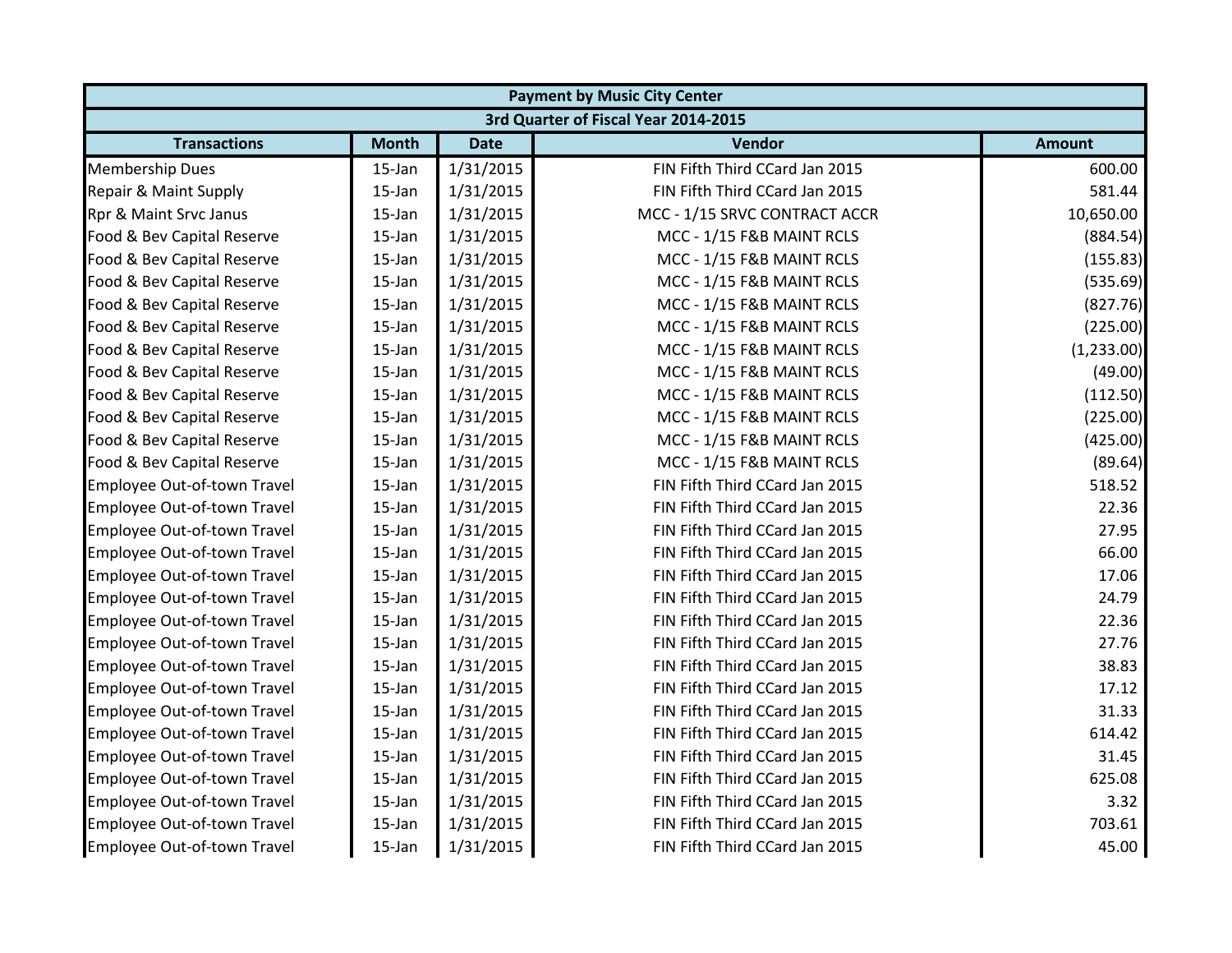|                               | <b>Payment by Music City Center</b>  |             |                                |               |  |  |  |
|-------------------------------|--------------------------------------|-------------|--------------------------------|---------------|--|--|--|
|                               | 3rd Quarter of Fiscal Year 2014-2015 |             |                                |               |  |  |  |
| <b>Transactions</b>           | <b>Month</b>                         | <b>Date</b> | Vendor                         | <b>Amount</b> |  |  |  |
| Employee Out-of-town Travel   | 15-Jan                               | 1/31/2015   | FIN Fifth Third CCard Jan 2015 | 45.00         |  |  |  |
| Employee Out-of-town Travel   | 15-Jan                               | 1/31/2015   | FIN Fifth Third CCard Jan 2015 | 36.00         |  |  |  |
| Employee Out-of-town Travel   | 15-Jan                               | 1/31/2015   | FIN Fifth Third CCard Jan 2015 | 553.74        |  |  |  |
| Employee Out-of-town Travel   | 15-Jan                               | 1/31/2015   | FIN Fifth Third CCard Jan 2015 | 101.98        |  |  |  |
| Employee Out-of-town Travel   | 15-Jan                               | 1/31/2015   | FIN Fifth Third CCard Jan 2015 | 13.78         |  |  |  |
| Employee Out-of-town Travel   | $15$ -Jan                            | 1/31/2015   | FIN Fifth Third CCard Jan 2015 | 27.85         |  |  |  |
| Employee Out-of-town Travel   | 15-Jan                               | 1/31/2015   | FIN Fifth Third CCard Jan 2015 | 37.37         |  |  |  |
| Employee Out-of-town Travel   | 15-Jan                               | 1/31/2015   | FIN Fifth Third CCard Jan 2015 | 28.12         |  |  |  |
| Employee Out-of-town Travel   | 15-Jan                               | 1/31/2015   | FIN Fifth Third CCard Jan 2015 | 31.80         |  |  |  |
| Employee Out-of-town Travel   | 15-Jan                               | 1/31/2015   | FIN Fifth Third CCard Jan 2015 | 6.25          |  |  |  |
| Employee Out-of-town Travel   | 15-Jan                               | 1/31/2015   | FIN Fifth Third CCard Jan 2015 | 7.25          |  |  |  |
| Employee Out-of-town Travel   | $15$ -Jan                            | 1/31/2015   | FIN Fifth Third CCard Jan 2015 | 45.65         |  |  |  |
| <b>Employee Air Travel</b>    | $15$ -Jan                            | 1/31/2015   | FIN Fifth Third CCard Jan 2015 | 25.00         |  |  |  |
| <b>Employee Air Travel</b>    | 15-Jan                               | 1/31/2015   | FIN Fifth Third CCard Jan 2015 | 25.00         |  |  |  |
| Employee Local Travel/Park    | 15-Jan                               | 1/31/2015   | FIN Fifth Third CCard Jan 2015 | 9.00          |  |  |  |
| Registration                  | $15$ -Jan                            | 1/31/2015   | FIN Fifth Third CCard Jan 2015 | 50.00         |  |  |  |
| <b>Host &amp; Hostess</b>     | 15-Jan                               | 1/31/2015   | FIN Fifth Third CCard Jan 2015 | 107.89        |  |  |  |
| <b>Host &amp; Hostess</b>     | 15-Jan                               | 1/31/2015   | FIN Fifth Third CCard Jan 2015 | 26.48         |  |  |  |
| Rent Tradeshow Booth Expenses | 15-Jan                               | 1/31/2015   | FIN Fifth Third CCard Jan 2015 | 1,700.00      |  |  |  |
| <b>Merchant Fees</b>          | $15$ -Jan                            | 1/31/2015   | MCC 01/15 Exh Rev RCLS         | 0.01          |  |  |  |
| <b>Mngt Cnsltnt Srvc</b>      | 15-Jan                               | 1/31/2015   | EMPL & ASSESSMENT SOL INC (E&A | 86.00         |  |  |  |
| <b>Internet Services</b>      | $15$ -Jan                            | 1/31/2015   | FIN Fifth Third CCard Jan 2015 | 30.00         |  |  |  |
| <b>Employee Air Travel</b>    | $15$ -Jan                            | 1/31/2015   | FIN Fifth Third CCard Jan 2015 | 89.00         |  |  |  |
| Employee Local Travel/Park    | 15-Jan                               | 1/31/2015   | CENTRAL PARKING SYSTEMS OF TN  | 10.00         |  |  |  |
| Registration                  | 15-Jan                               | 1/31/2015   | FIN Fifth Third CCard Jan 2015 | 42.25         |  |  |  |
| Registration                  | 15-Jan                               | 1/31/2015   | FIN Fifth Third CCard Jan 2015 | 220.00        |  |  |  |
| <b>Membership Dues</b>        | $15$ -Jan                            | 1/31/2015   | FIN Fifth Third CCard Jan 2015 | 100.00        |  |  |  |
| <b>Host &amp; Hostess</b>     | $15$ -Jan                            | 1/31/2015   | FIN Fifth Third CCard Jan 2015 | 31.92         |  |  |  |
| Offc & Admin Supply           | 15-Jan                               | 1/31/2015   | FIN Fifth Third CCard Jan 2015 | 135.81        |  |  |  |
| Promotion                     | 15-Jan                               | 1/31/2015   | CON/MCC 01/15 CC RCLS          | 500.00        |  |  |  |
| Promotion                     | 15-Jan                               | 1/31/2015   | CON/MCC 01/15 CC RCLS          | 100.00        |  |  |  |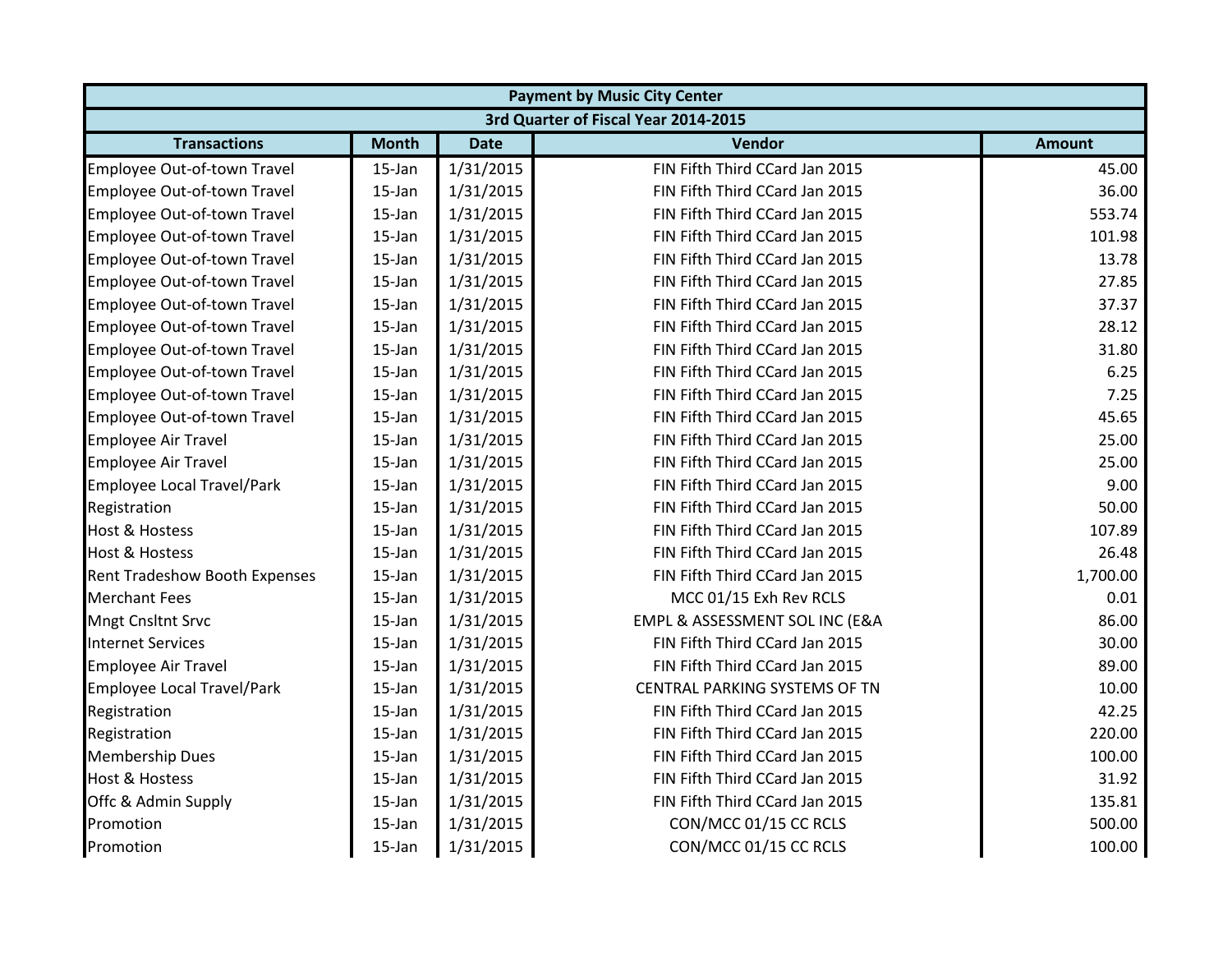|                                  | <b>Payment by Music City Center</b> |             |                                         |               |  |  |
|----------------------------------|-------------------------------------|-------------|-----------------------------------------|---------------|--|--|
|                                  |                                     |             | 3rd Quarter of Fiscal Year 2014-2015    |               |  |  |
| <b>Transactions</b>              | <b>Month</b>                        | <b>Date</b> | Vendor                                  | <b>Amount</b> |  |  |
| Postage & Delivery Srvc          | 15-Jan                              | 1/29/2015   | <b>BLINK MARKETING INC (ACH)</b>        | (46.76)       |  |  |
| Employee Out-Of-Town Travel      | $15$ -Jan                           | 1/31/2015   | MCC CX 1/15 Starks Expense Reimb        | 343.14        |  |  |
| Other Rpr & Maint Srvc           | $15$ -Jan                           | 1/31/2015   | MCC CX 1/15 RICOH January Accrual       | 316.93        |  |  |
| <b>District Energy System</b>    | 15-Jan                              | 1/31/2015   | MCC CX 1/15 DES Accrual                 | 198,112.28    |  |  |
| Stormwater                       | $15$ -Jan                           | 1/31/2015   | MCC CX 1/15 Stormwater Accrual          | (660.00)      |  |  |
| <b>Building Maintenance Srvc</b> | 15-Jan                              | 1/31/2015   | MCC CX 1/15 Tandem Construction Accrual | 15,756.00     |  |  |
| Plumbing/HVAC Maintain Srvc      | 15-Jan                              | 1/31/2015   | MCC CX 1/15 Roto Rooter Accrual         | 314.95        |  |  |
| Plumbing/HVAC Maintain Srvc      | 15-Jan                              | 1/31/2015   | MCC CX 1/15 Roto Rooter Accrual         | 314.95        |  |  |
| Plumbing/HVAC Maintain Srvc      | $15$ -Jan                           | 1/31/2015   | MCC CX 1/15 Roto Rooter Accrual         | 425.00        |  |  |
| Other Rpr & Maint Srvc           | 15-Jan                              | 1/31/2015   | MCC CX 1/15 Atech Accrual               | 131.93        |  |  |
| Other Rpr & Maint Srvc           | 15-Jan                              | 1/31/2015   | MCC CX 1/15 Atech Accrual               | 87.95         |  |  |
| Other Rpr & Maint Srvc           | 15-Jan                              | 1/31/2015   | MCC CX 1/15 RICOH January Accrual       | 42.44         |  |  |
| Janitorial Srvc                  | 15-Jan                              | 1/31/2015   | MCC CX 1/15 SMS Accrual                 | 31,822.42     |  |  |
| Other Rpr & Maint Srvc           | 15-Jan                              | 1/31/2015   | MCC CX 1/15 RICOH January Accrual       | 50.35         |  |  |
| Other Rpr & Maint Srvc           | $15$ -Jan                           | 1/31/2015   | MCC CX 1/15 RICOH January Accrual       | 50.35         |  |  |
| <b>Auto Fuel</b>                 | 15-Jan                              | 1/31/2015   | MCC CX 1/15 WEX Accrual                 | 184.87        |  |  |
| <b>Valet Services</b>            | 15-Jan                              | 1/31/2015   | MCC CX 1/15 Towne Park Accrual          | 5,689.72      |  |  |
| <b>Valet Services</b>            | $15$ -Jan                           | 1/31/2015   | MCC CX 1/15 Towne Park Accrual          | 11.59         |  |  |
| Other Rpr & Maint Srvc           | 15-Jan                              | 1/31/2015   | MCC CX 1/15 RICOH January Accrual       | 655.58        |  |  |
| Employee Out-Of-Town Travel      | 15-Jan                              | 1/31/2015   | MCC CX 1/15 Ivey Expense Reimb          | 39.48         |  |  |
| Other Rpr & Maint Srvc           | 15-Jan                              | 1/31/2015   | MCC CX 1/15 RICOH January Accrual       | 212.19        |  |  |
| Other Rpr & Maint Srvc           | 15-Jan                              | 1/31/2015   | MCC CX 1/15 RICOH January Accrual       | 27.53         |  |  |
| Other Rpr & Maint Srvc           | 15-Jan                              | 1/31/2015   | MCC CX 1/15 RICOH January Accrual       | 247.78        |  |  |
| <b>Merchant Fees</b>             | 15-Jan                              | 1/31/2015   | MCC CX 1/15 FIS Accrual                 | 16,193.82     |  |  |
| <b>Legal Services</b>            | 15-Jan                              | 1/31/2015   | MCC CX 1/15 Ogletree Deakins Accrual    | 1,732.50      |  |  |
| <b>Legal Services</b>            | 15-Jan                              | 1/31/2015   | MCC CX 1/15 Ogletree Deakins Accrual    | 1,897.50      |  |  |
| <b>Mngt Cnsltnt Srvc</b>         | 15-Jan                              | 1/31/2015   | MCC CX 1/15 Inquiries Accrual           | 722.35        |  |  |
| <b>Mngt Cnsltnt Srvc</b>         | 15-Jan                              | 1/31/2015   | MCC CX 1/15 US Healthworks Accrual      | 42.00         |  |  |
| Employee Out-Of-Town Travel      | 15-Jan                              | 1/31/2015   | MCC CX 1/15 Starks Expense Reimb        | 171.57        |  |  |
| Other Rpr & Maint Srvc           | 15-Jan                              | 1/31/2015   | MCC CX 1/15 RICOH January Accrual       | 165.19        |  |  |
| Host/Hostess                     | 15-Jan                              | 1/31/2015   | MCC CX 1/15 Omni Hotel Accrual          | 54.59         |  |  |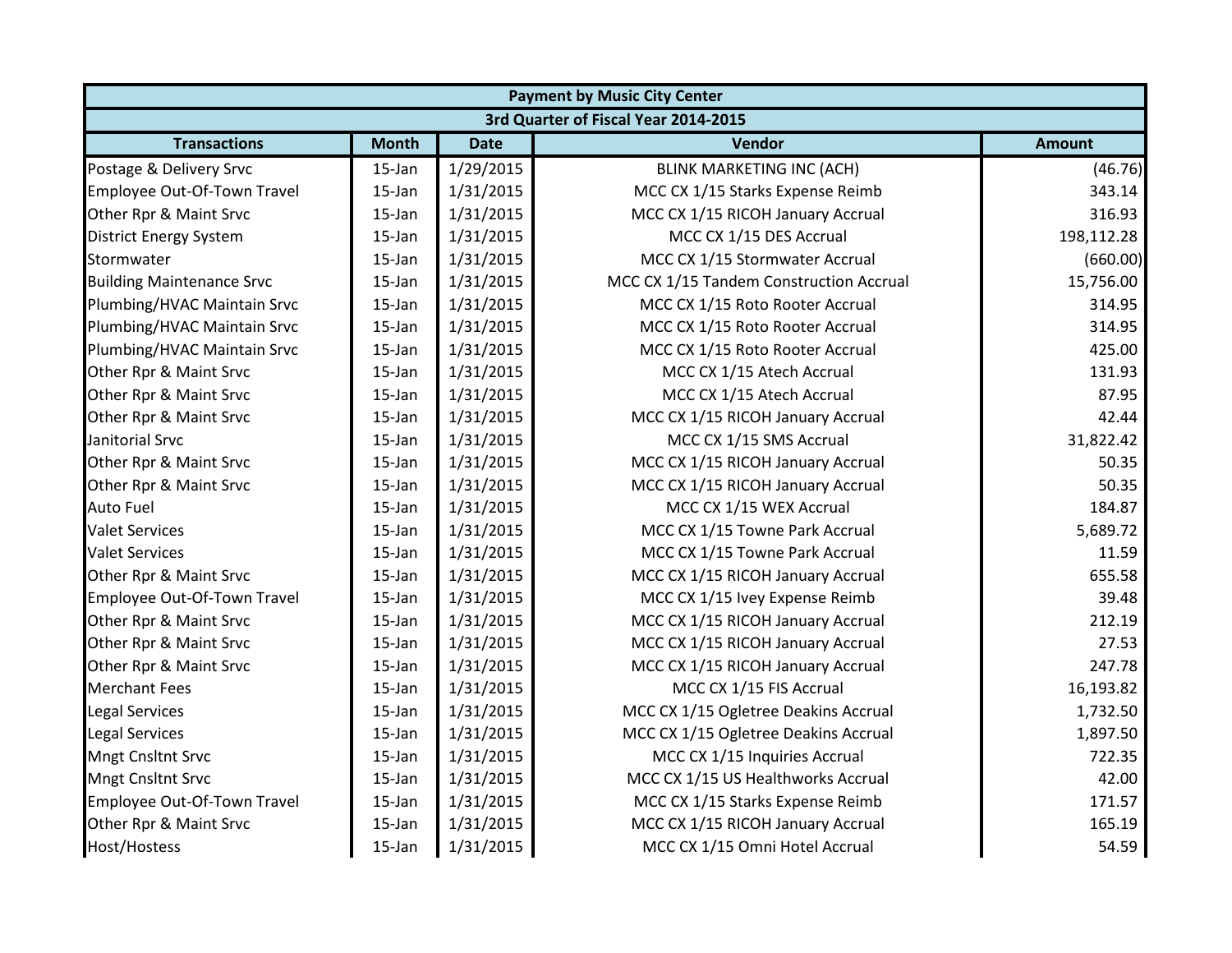|                                  | <b>Payment by Music City Center</b> |             |                                         |               |  |  |
|----------------------------------|-------------------------------------|-------------|-----------------------------------------|---------------|--|--|
|                                  |                                     |             | 3rd Quarter of Fiscal Year 2014-2015    |               |  |  |
| <b>Transactions</b>              | <b>Month</b>                        | <b>Date</b> | Vendor                                  | <b>Amount</b> |  |  |
| Clothing                         | 15-Jan                              | 1/31/2015   | MCC CX 1/15 Blink Mktg DO354106 Return  | (1,437.12)    |  |  |
| Other Rpr & Maint Srvc           | 15-Jan                              | 1/31/2015   | MCC CX 1/15 RICOH January Accrual       | 160.48        |  |  |
| Rpr & Maint Srvc Park Equip      | 15-Jan                              | 1/31/2015   | MCC CX 1/15 Amano McGann Accrual        | 386.60        |  |  |
| <b>Mngt Cnsltnt Srvc</b>         | 15-Jan                              | 1/31/2015   | MCC CX 1/15 Cushion Accrual             | 875.00        |  |  |
| Water                            | 15-Jan                              | 1/31/2015   | MCC CX 1/15 Water Billing Accrual       | 6,695.23      |  |  |
| Offc & Admin Supply              | 15-Jan                              | 1/31/2015   | MCC CX 1/15 Centerplate Invoice Accrual | (851.81)      |  |  |
| Offc & Admin Supply              | 15-Jan                              | 1/31/2015   | MCC CX 1/15 A to Z DO355622 Return      | (59.20)       |  |  |
| <b>Total</b>                     |                                     | 15-Jan      |                                         | 1,723,429.90  |  |  |
| Postage & Delivery Srvc          | 15-Feb                              | 2/1/2015    | <b>BLINK MARKETING INC (ACH)</b>        | 46.76         |  |  |
| Employee Out-Of-Town Travel      | 15-Feb                              | 2/1/2015    | MCC CX 1/15 Starks Expense Reimb        | (343.14)      |  |  |
| Other Rpr & Maint Srvc           | 15-Feb                              | 2/1/2015    | MCC CX 1/15 RICOH January Accrual       | (316.93)      |  |  |
| <b>District Energy System</b>    | 15-Feb                              | 2/1/2015    | MCC CX 1/15 DES Accrual                 | (198, 112.28) |  |  |
| <b>Building Maintenance Srvc</b> | 15-Feb                              | 2/1/2015    | MCC CX 1/15 Tandem Construction Accrual | (15,756.00)   |  |  |
| Plumbing/HVAC Maintain Srvc      | 15-Feb                              | 2/1/2015    | MCC CX 1/15 Roto Rooter Accrual         | (314.95)      |  |  |
| Plumbing/HVAC Maintain Srvc      | 15-Feb                              | 2/1/2015    | MCC CX 1/15 Roto Rooter Accrual         | (314.95)      |  |  |
| Plumbing/HVAC Maintain Srvc      | 15-Feb                              | 2/1/2015    | MCC CX 1/15 Roto Rooter Accrual         | (425.00)      |  |  |
| Other Rpr & Maint Srvc           | 15-Feb                              | 2/1/2015    | MCC CX 1/15 Atech Accrual               | (131.93)      |  |  |
| Other Rpr & Maint Srvc           | 15-Feb                              | 2/1/2015    | MCC CX 1/15 Atech Accrual               | (87.95)       |  |  |
| Other Rpr & Maint Srvc           | 15-Feb                              | 2/1/2015    | MCC CX 1/15 RICOH January Accrual       | (42.44)       |  |  |
| Janitorial Srvc                  | 15-Feb                              | 2/1/2015    | MCC CX 1/15 SMS Accrual                 | (31,822.42)   |  |  |
| Other Rpr & Maint Srvc           | 15-Feb                              | 2/1/2015    | MCC CX 1/15 RICOH January Accrual       | (50.35)       |  |  |
| Other Rpr & Maint Srvc           | 15-Feb                              | 2/1/2015    | MCC CX 1/15 RICOH January Accrual       | (50.35)       |  |  |
| <b>Auto Fuel</b>                 | 15-Feb                              | 2/1/2015    | MCC CX 1/15 WEX Accrual                 | (184.87)      |  |  |
| <b>Valet Services</b>            | 15-Feb                              | 2/1/2015    | MCC CX 1/15 Towne Park Accrual          | (5,689.72)    |  |  |
| <b>Valet Services</b>            | 15-Feb                              | 2/1/2015    | MCC CX 1/15 Towne Park Accrual          | (11.59)       |  |  |
| Other Rpr & Maint Srvc           | 15-Feb                              | 2/1/2015    | MCC CX 1/15 RICOH January Accrual       | (655.58)      |  |  |
| Employee Out-Of-Town Travel      | 15-Feb                              | 2/1/2015    | MCC CX 1/15 Ivey Expense Reimb          | (39.48)       |  |  |
| Other Rpr & Maint Srvc           | 15-Feb                              | 2/1/2015    | MCC CX 1/15 RICOH January Accrual       | (212.19)      |  |  |
| Other Rpr & Maint Srvc           | 15-Feb                              | 2/1/2015    | MCC CX 1/15 RICOH January Accrual       | (27.53)       |  |  |
| Other Rpr & Maint Srvc           | 15-Feb                              | 2/1/2015    | MCC CX 1/15 RICOH January Accrual       | (247.78)      |  |  |
| <b>Merchant Fees</b>             | 15-Feb                              | 2/1/2015    | MCC CX 1/15 FIS Accrual                 | (16, 193.82)  |  |  |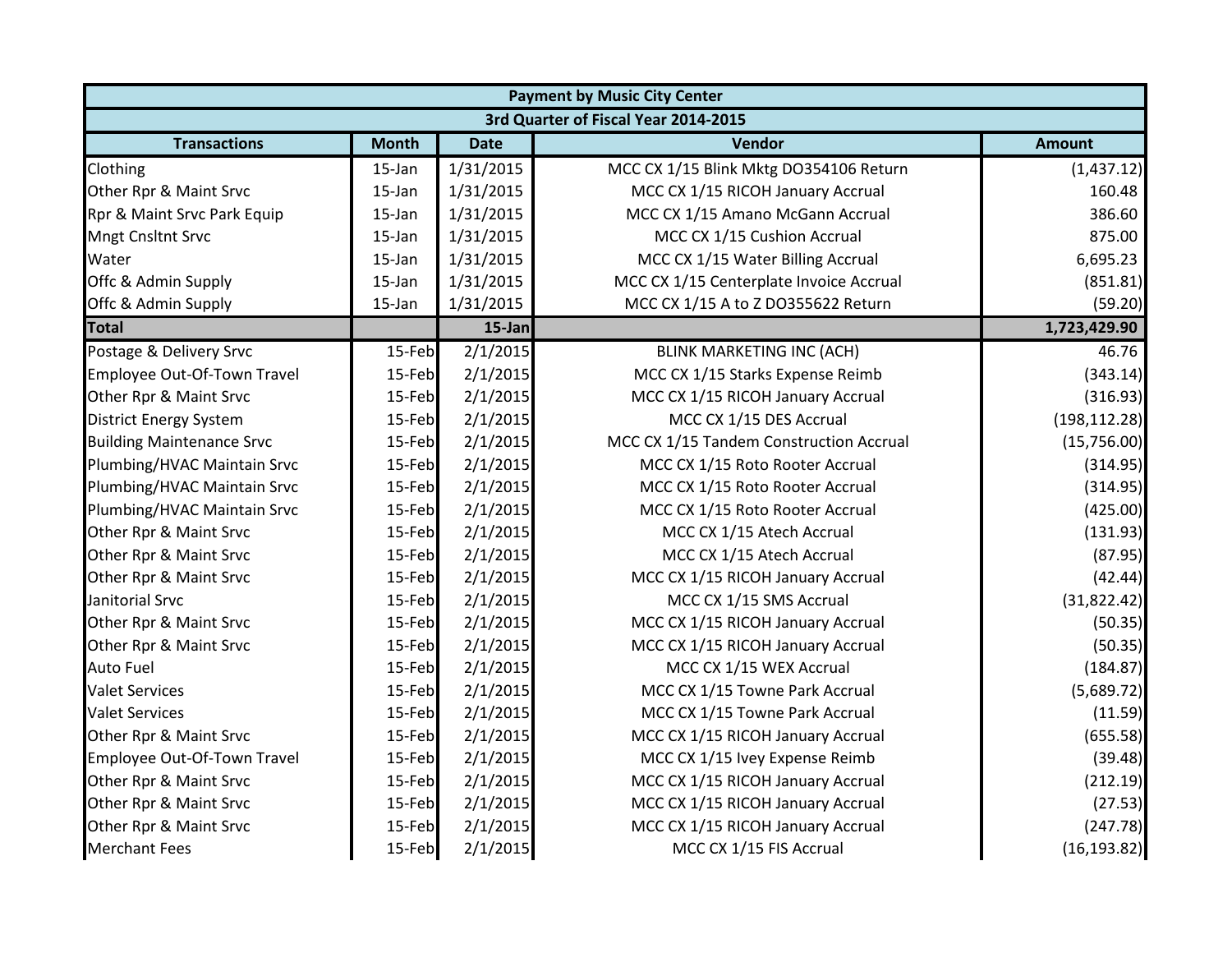| <b>Payment by Music City Center</b> |                                      |             |                                         |               |  |  |  |
|-------------------------------------|--------------------------------------|-------------|-----------------------------------------|---------------|--|--|--|
|                                     | 3rd Quarter of Fiscal Year 2014-2015 |             |                                         |               |  |  |  |
| <b>Transactions</b>                 | <b>Month</b>                         | <b>Date</b> | Vendor                                  | <b>Amount</b> |  |  |  |
| <b>Legal Services</b>               | 15-Feb                               | 2/1/2015    | MCC CX 1/15 Ogletree Deakins Accrual    | (1,732.50)    |  |  |  |
| <b>Legal Services</b>               | 15-Feb                               | 2/1/2015    | MCC CX 1/15 Ogletree Deakins Accrual    | (1,897.50)    |  |  |  |
| <b>Mngt Cnsltnt Srvc</b>            | 15-Feb                               | 2/1/2015    | MCC CX 1/15 Inquiries Accrual           | (722.35)      |  |  |  |
| <b>Mngt Cnsltnt Srvc</b>            | 15-Feb                               | 2/1/2015    | MCC CX 1/15 US Healthworks Accrual      | (42.00)       |  |  |  |
| Employee Out-Of-Town Travel         | 15-Feb                               | 2/1/2015    | MCC CX 1/15 Starks Expense Reimb        | (171.57)      |  |  |  |
| Other Rpr & Maint Srvc              | 15-Feb                               | 2/1/2015    | MCC CX 1/15 RICOH January Accrual       | (165.19)      |  |  |  |
| Host/Hostess                        | 15-Feb                               | 2/1/2015    | MCC CX 1/15 Omni Hotel Accrual          | (54.59)       |  |  |  |
| Clothing                            | 15-Feb                               | 2/1/2015    | MCC CX 1/15 Blink Mktg DO354106 Return  | 1,437.12      |  |  |  |
| Other Rpr & Maint Srvc              | 15-Feb                               | 2/1/2015    | MCC CX 1/15 RICOH January Accrual       | (160.48)      |  |  |  |
| Rpr & Maint Srvc Park Equip         | 15-Feb                               | 2/1/2015    | MCC CX 1/15 Amano McGann Accrual        | (386.60)      |  |  |  |
| <b>Mngt Cnsltnt Srvc</b>            | 15-Feb                               | 2/1/2015    | MCC CX 1/15 Cushion Accrual             | (875.00)      |  |  |  |
| Water                               | 15-Feb                               | 2/1/2015    | MCC CX 1/15 Water Billing Accrual       | (6,695.23)    |  |  |  |
| Offc & Admin Supply                 | 15-Feb                               | 2/1/2015    | MCC CX 1/15 Centerplate Invoice Accrual | 851.81        |  |  |  |
| Offc & Admin Supply                 | 15-Feb                               | 2/1/2015    | MCC CX 1/15 A to Z DO355622 Return      | 59.20         |  |  |  |
| Other Rpr & Maint Srvc              | 15-Feb                               | 2/1/2015    | MCC CX 1/15 RICOH Centerplate Accrual   | 655.58        |  |  |  |
| Rpr & Maint Srvc Access Ctrl        | 15-Feb                               | 2/1/2015    | MCC - 2/15 SRVC CONTRACT RCLS           | 3,166.67      |  |  |  |
| Rpr & Maint Srvc CCTV               | 15-Feb                               | 2/1/2015    | MCC - 2/15 SRVC CONTRACT RCLS           | 4,250.00      |  |  |  |
| Rpr & Maint Srvc Air Walls          | 15-Feb                               | 2/1/2015    | MCC - 2/15 SRVC CONTRACT RCLS           | 3,000.00      |  |  |  |
| Rpr & Maint Srvc Solar Panel        | 15-Feb                               | 2/1/2015    | MCC - 2/15 SRVC CONTRACT RCLS           | 450.00        |  |  |  |
| Info Systems Charge                 | 15-Feb                               | 2/1/2015    | ITS JE1017217 02/15 BU RCLS             | 9,100.00      |  |  |  |
| Info Systems Charge                 | 15-Feb                               | 2/1/2015    | ITS JE1017217 09/14 Rcls                | 150.00        |  |  |  |
| MIS Tech Revolving Charge           | 15-Feb                               | 2/1/2015    | ITS 02/15 Revolving Fund                | 2,037.90      |  |  |  |
| Rpr & Maint Srvc Janus              | 15-Feb                               | 2/1/2015    | MCC - 1/15 SRVC CONTRACT ACCR           | (10,650.00)   |  |  |  |
| Insurance-Vehicles                  | 15-Feb                               | 2/1/2015    | MCC - 2/15 INSURANCE RCLS               | 1,251.25      |  |  |  |
| Insurance-Workman's Comp            | 15-Feb                               | 2/1/2015    | MCC - 2/15 INSURANCE RCLS               | 8,142.58      |  |  |  |
| Insurance-Liability/PropDmg         | 15-Feb                               | 2/1/2015    | MCC - 2/15 INSURANCE RCLS               | 11,175.17     |  |  |  |
| Insurance-Liability/PropDmg         | 15-Feb                               | 2/1/2015    | MCC - 2/15 INSURANCE RCLS               | 2,234.33      |  |  |  |
| Insurance-Liability/PropDmg         | 15-Feb                               | 2/1/2015    | MCC - 2/15 INSURANCE RCLS               | 3,329.58      |  |  |  |
| Insurance-Liability/PropDmg         | 15-Feb                               | 2/1/2015    | MCC - 2/15 INSURANCE RCLS               | 3,050.83      |  |  |  |
| Insurance-Liability/PropDmg         | 15-Feb                               | 2/1/2015    | MCC - 2/15 INSURANCE RCLS               | 2,091.67      |  |  |  |
| Insurance-Liability/PropDmg         | 15-Feb                               | 2/1/2015    | MCC - 2/15 INSURANCE RCLS               | 2,125.25      |  |  |  |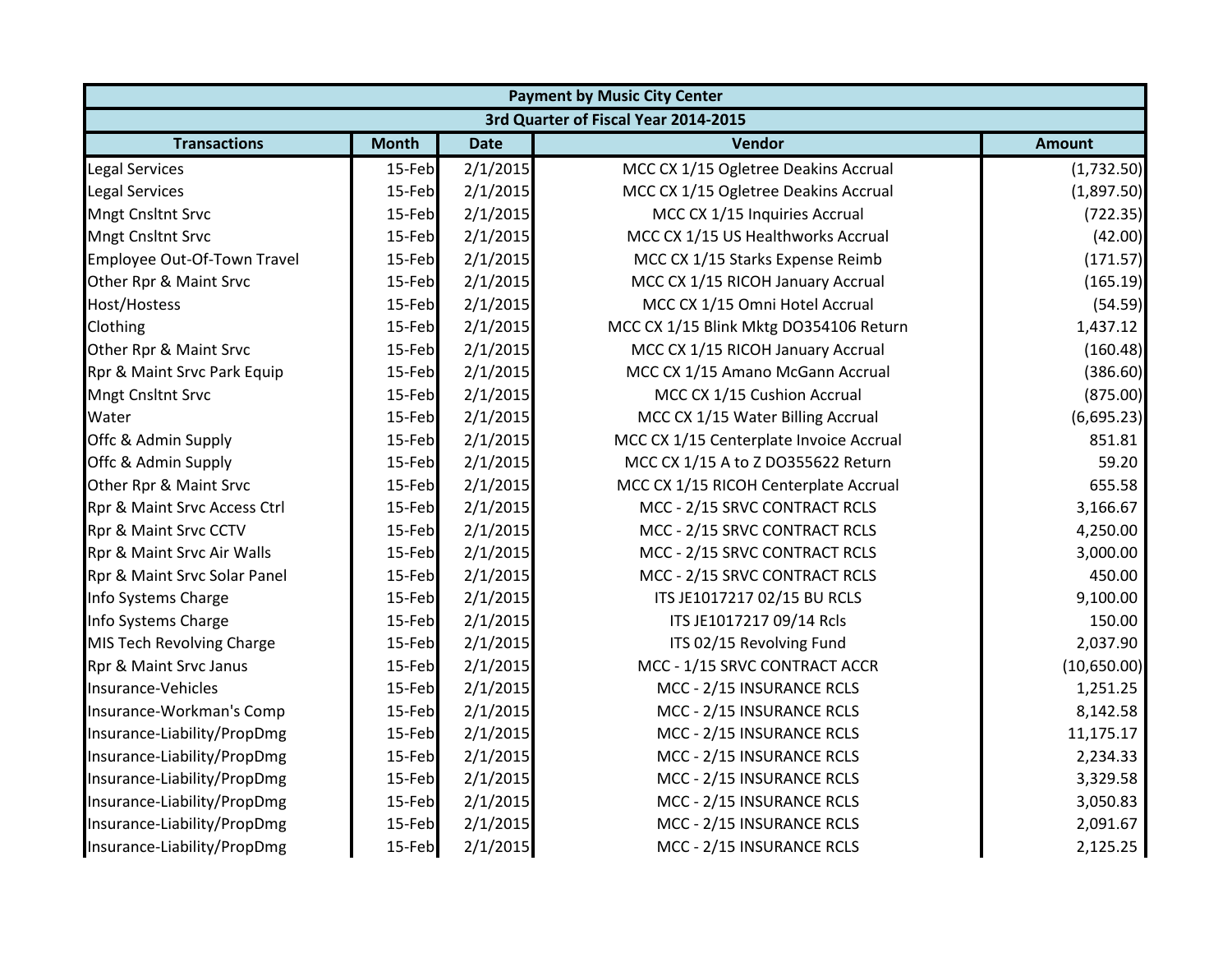| <b>Payment by Music City Center</b>  |              |             |                                  |               |  |  |
|--------------------------------------|--------------|-------------|----------------------------------|---------------|--|--|
| 3rd Quarter of Fiscal Year 2014-2015 |              |             |                                  |               |  |  |
| <b>Transactions</b>                  | <b>Month</b> | <b>Date</b> | Vendor                           | <b>Amount</b> |  |  |
| Insurance-Liability/PropDmg          | 15-Feb       | 2/1/2015    | MCC - 2/15 INSURANCE RCLS        | 7,039.75      |  |  |
| Insurance-Liability/PropDmg          | 15-Feb       | 2/1/2015    | MCC - 2/15 INSURANCE RCLS        | 570.50        |  |  |
| Insurance-Liability/PropDmg          | 15-Feb       | 2/1/2015    | MCC - 2/15 INSURANCE RCLS        | 382.67        |  |  |
| Insurance-Liability/PropDmg          | 15-Feb       | 2/1/2015    | MCC - 2/15 INSURANCE RCLS        | 2,494.75      |  |  |
| Insurance-Liability/PropDmg          | 15-Feb       | 2/1/2015    | MCC - 2/15 INSURANCE RCLS        | 2,194.00      |  |  |
| Insurance-Liability/PropDmg          | 15-Feb       | 2/1/2015    | MCC - 2/15 INSURANCE RCLS        | 682.08        |  |  |
| Transfer LOCAP reimbursement         | 15-Feb       | 2/1/2015    | ADM 02/15 FY15 LOCAP             | 58.33         |  |  |
| <b>HHold &amp; Jnitr Supply</b>      | 15-Feb       | 2/2/2015    | W W GRAINGER (P#)                | 90.30         |  |  |
| Printing/Binding                     | 15-Feb       | 2/2/2015    | RICOH USA INC (ACH)              | 46.00         |  |  |
| Printing/Binding                     | 15-Feb       | 2/2/2015    | RICOH USA INC (ACH)              | 46.00         |  |  |
| Offc & Admin Supply                  | 15-Feb       | 2/3/2015    | ATHENS PAPER CO (ACH)            | 10.73         |  |  |
| Offc & Admin Supply                  | 15-Feb       | 2/3/2015    | A Z OFFICE RESOURCE INC (ACH)    | (52.90)       |  |  |
| Offc & Admin Supply                  | 15-Feb       | 2/3/2015    | ATHENS PAPER CO (ACH)            | 46.48         |  |  |
| Offc & Admin Supply                  | 15-Feb       | 2/3/2015    | ATHENS PAPER CO (ACH)            | 44.69         |  |  |
| Offc & Admin Supply                  | 15-Feb       | 2/3/2015    | ATHENS PAPER CO (ACH)            | 44.69         |  |  |
| Offc & Admin Supply                  | 15-Feb       | 2/3/2015    | ATHENS PAPER CO (ACH)            | 35.75         |  |  |
| Offc & Admin Supply                  | 15-Feb       | 2/3/2015    | ATHENS PAPER CO (ACH)            | 184.10        |  |  |
| Offc & Admin Supply                  | 15-Feb       | 2/3/2015    | <b>MYOFFICE PRODUCTS (ACH)</b>   | 5.68          |  |  |
| Offc & Admin Supply                  | 15-Feb       | 2/3/2015    | ATHENS PAPER CO (ACH)            | 48.26         |  |  |
| Offc & Admin Supply                  | 15-Feb       | 2/3/2015    | ATHENS PAPER CO (ACH)            | 5.36          |  |  |
| Offc & Admin Supply                  | 15-Feb       | 2/3/2015    | ATHENS PAPER CO (ACH)            | 48.26         |  |  |
| <b>Merchant Fees</b>                 | 15-Feb       | 2/3/2015    | 7100 MCC CC Cash Receipt         | (15.64)       |  |  |
| Offc & Admin Supply                  | 15-Feb       | 2/3/2015    | ATHENS PAPER CO (ACH)            | 37.54         |  |  |
| Offc & Admin Supply                  | 15-Feb       | 2/3/2015    | A Z OFFICE RESOURCE INC (ACH)    | 92.70         |  |  |
| Offc & Admin Supply                  | 15-Feb       | 2/3/2015    | A Z OFFICE RESOURCE INC (ACH)    | 10.80         |  |  |
| Offc & Admin Supply                  | 15-Feb       | 2/3/2015    | ATHENS PAPER CO (ACH)            | 66.14         |  |  |
| Other Rpr & Maint Srvc               | 15-Feb       | 2/4/2015    | ELITTE SEPTIC TANK SVC INC       | (1,550.00)    |  |  |
| Other Rpr & Maint Srvc               | 15-Feb       | 2/4/2015    | ELITTE SEPTIC TANK SVC INC       | 1,550.00      |  |  |
| <b>Rent Storage/Safety Box</b>       | 15-Feb       | 2/4/2015    | <b>CONTRACT CARPETS SALES CO</b> | 523.60        |  |  |
| Landscaping Srvc-Indoor              | 15-Feb       | 2/4/2015    | PLANTS ALIVE (ACH)               | 510.00        |  |  |
| <b>Laundry Services</b>              | 15-Feb       | 2/4/2015    | <b>ALSCO</b>                     | 675.37        |  |  |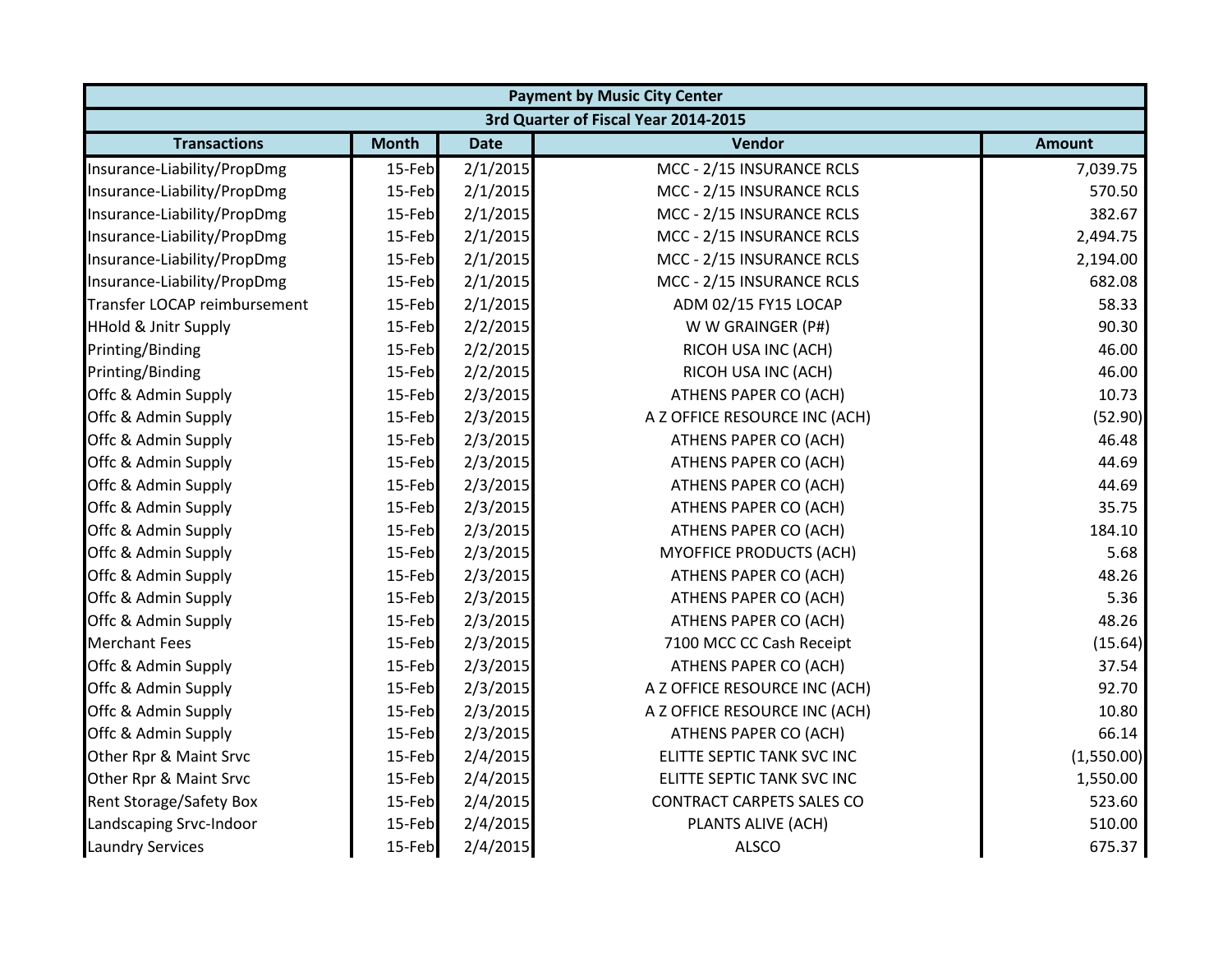|                                 | <b>Payment by Music City Center</b> |             |                                       |               |  |  |
|---------------------------------|-------------------------------------|-------------|---------------------------------------|---------------|--|--|
|                                 |                                     |             | 3rd Quarter of Fiscal Year 2014-2015  |               |  |  |
| <b>Transactions</b>             | <b>Month</b>                        | <b>Date</b> | Vendor                                | <b>Amount</b> |  |  |
| <b>Internet Services</b>        | 15-Feb                              | 2/4/2015    | MCN INTERACTIVE LLC (ACH)             | 209.95        |  |  |
| <b>Medical Services</b>         | 15-Feb                              | 2/4/2015    | MED STAR MEDICAL STAFFING INC         | 2,515.50      |  |  |
| <b>HVAC Supply-Filter</b>       | 15-Feb                              | 2/5/2015    | <b>LLOVET FILTRATION CO</b>           | 801.36        |  |  |
| <b>HVAC Supply-Filter</b>       | 15-Feb                              | 2/5/2015    | <b>LLOVET FILTRATION CO</b>           | 162.24        |  |  |
| <b>Temporary Service</b>        | 15-Feb                              | 2/5/2015    | MCC 01/15 Temp Labor RCLS             | (432.78)      |  |  |
| <b>Temporary Service-Reimb</b>  | 15-Feb                              | 2/5/2015    | MCC 01/15 Temp Labor RCLS             | 432.78        |  |  |
| Safety Supply                   | 15-Feb                              | 2/5/2015    | <b>WESCO DISTRIBUTION INC</b>         | 40.00         |  |  |
| Safety Supply                   | 15-Feb                              | 2/5/2015    | <b>WESCO DISTRIBUTION INC</b>         | 5.00          |  |  |
| <b>Merchant Fees</b>            | 15-Feb                              | 2/5/2015    | 7100 MCC CC Cash Receipt              | (41.98)       |  |  |
| Postage & Delivery Srvc         | 15-Feb                              | 2/5/2015    | <b>ALCO PRODUCTS</b>                  | 5.00          |  |  |
| Subscriptions                   | 15-Feb                              | 2/5/2015    | LYNDA.COM INC (ACH)                   | 375.00        |  |  |
| Offc & Admin Supply             | 15-Feb                              | 2/5/2015    | <b>ALCO PRODUCTS</b>                  | 12.62         |  |  |
| Other Rpr & Maint Srvc          | 15-Feb                              | 2/6/2015    | AMERICAS MOTOR SPORTS (NOLENSV        | 95.66         |  |  |
| Repair & Maint Supply           | 15-Feb                              | 2/6/2015    | AMERICAN PAPER & TWINE CO (ACH        | 20.70         |  |  |
| Repair & Maint Supply           | 15-Feb                              | 2/6/2015    | AMERICAN PAPER & TWINE CO (ACH        | 10.35         |  |  |
| <b>Temporary Service</b>        | 15-Feb                              | 2/6/2015    | <b>BRANTLEY SECURITY SERVICES INC</b> | 864.00        |  |  |
| <b>Uniform Cleaning Service</b> | 15-Feb                              | 2/6/2015    | <b>COYNE TEXTILE SVCS</b>             | 564.86        |  |  |
| Offc & Admin Supply             | 15-Feb                              | 2/6/2015    | A Z OFFICE RESOURCE INC (ACH)         | 2.78          |  |  |
| Offc & Admin Supply             | 15-Feb                              | 2/6/2015    | A Z OFFICE RESOURCE INC (ACH)         | 32.97         |  |  |
| Offc & Admin Supply             | 15-Feb                              | 2/6/2015    | A Z OFFICE RESOURCE INC (ACH)         | 2.85          |  |  |
| Offc & Admin Supply             | 15-Feb                              | 2/6/2015    | A Z OFFICE RESOURCE INC (ACH)         | 18.45         |  |  |
| Offc & Admin Supply             | 15-Feb                              | 2/6/2015    | A Z OFFICE RESOURCE INC (ACH)         | 4.29          |  |  |
| Offc & Admin Supply             | 15-Feb                              | 2/6/2015    | A Z OFFICE RESOURCE INC (ACH)         | 27.45         |  |  |
| Offc & Admin Supply             | 15-Feb                              | 2/6/2015    | A Z OFFICE RESOURCE INC (ACH)         | 18.99         |  |  |
| Offc & Admin Supply             | 15-Feb                              | 2/6/2015    | A Z OFFICE RESOURCE INC (ACH)         | 5.55          |  |  |
| Offc & Admin Supply             | 15-Feb                              | 2/6/2015    | A Z OFFICE RESOURCE INC (ACH)         | 18.14         |  |  |
| Offc & Admin Supply             | 15-Feb                              | 2/6/2015    | A Z OFFICE RESOURCE INC (ACH)         | 15.98         |  |  |
| Offc & Admin Supply             | 15-Feb                              | 2/6/2015    | A Z OFFICE RESOURCE INC (ACH)         | 11.16         |  |  |
| Offc & Admin Supply             | 15-Feb                              | 2/6/2015    | A Z OFFICE RESOURCE INC (ACH)         | 20.79         |  |  |
| Offc & Admin Supply             | 15-Feb                              | 2/6/2015    | A Z OFFICE RESOURCE INC (ACH)         | 48.78         |  |  |
| Offc & Admin Supply             | 15-Feb                              | 2/6/2015    | A Z OFFICE RESOURCE INC (ACH)         | 46.95         |  |  |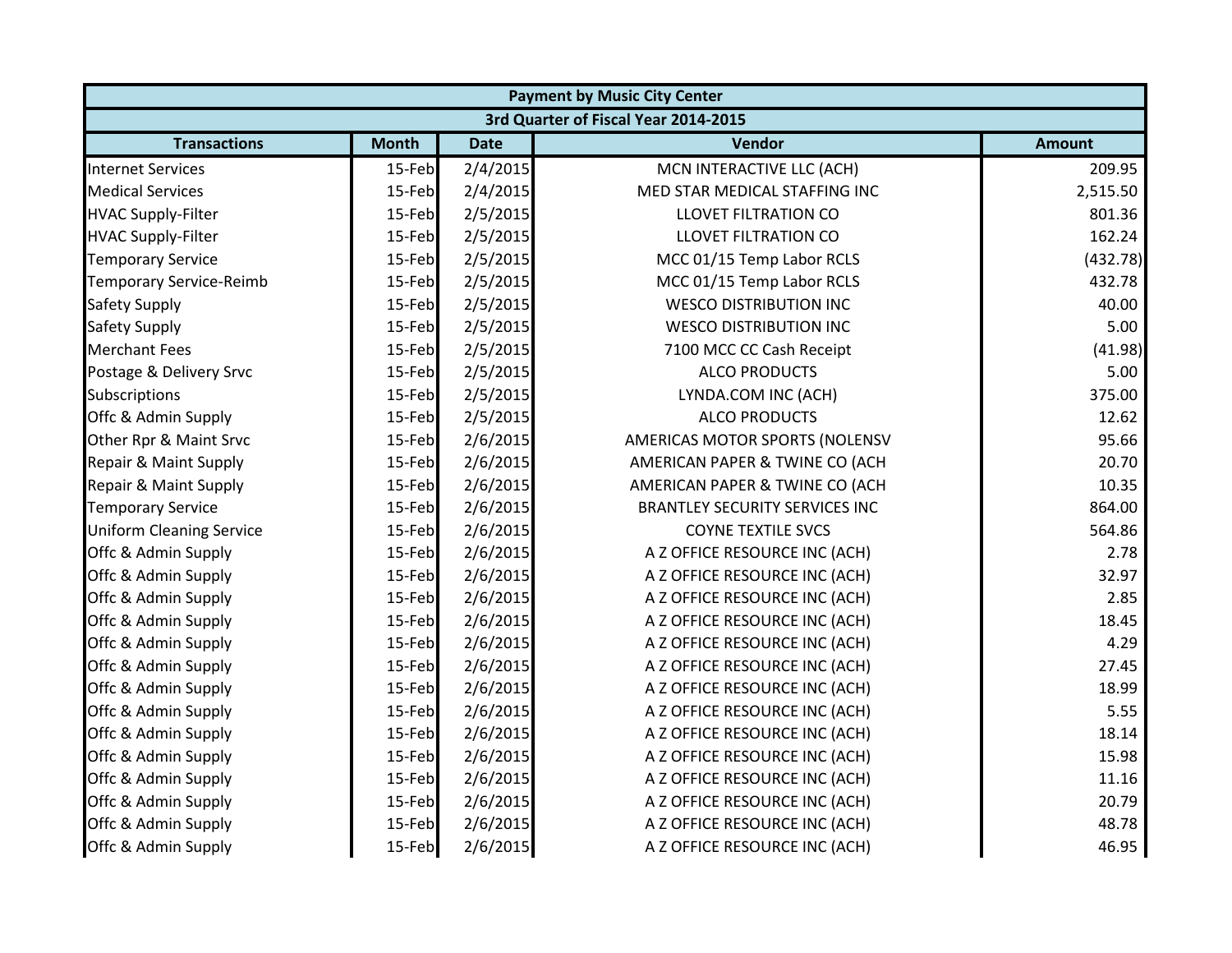|                                      | <b>Payment by Music City Center</b> |             |                                |               |  |  |
|--------------------------------------|-------------------------------------|-------------|--------------------------------|---------------|--|--|
| 3rd Quarter of Fiscal Year 2014-2015 |                                     |             |                                |               |  |  |
| <b>Transactions</b>                  | <b>Month</b>                        | <b>Date</b> | Vendor                         | <b>Amount</b> |  |  |
| Offc & Admin Supply                  | 15-Feb                              | 2/6/2015    | A Z OFFICE RESOURCE INC (ACH)  | 5.73          |  |  |
| Offc & Admin Supply                  | 15-Feb                              | 2/6/2015    | A Z OFFICE RESOURCE INC (ACH)  | 6.48          |  |  |
| Offc & Admin Supply                  | 15-Feb                              | 2/6/2015    | A Z OFFICE RESOURCE INC (ACH)  | 4.51          |  |  |
| Offc & Admin Supply                  | 15-Feb                              | 2/6/2015    | A Z OFFICE RESOURCE INC (ACH)  | 4.51          |  |  |
| Offc & Admin Supply                  | 15-Feb                              | 2/6/2015    | A Z OFFICE RESOURCE INC (ACH)  | 18.49         |  |  |
| Offc & Admin Supply                  | 15-Feb                              | 2/6/2015    | A Z OFFICE RESOURCE INC (ACH)  | 9.38          |  |  |
| Offc & Admin Supply                  | 15-Feb                              | 2/6/2015    | A Z OFFICE RESOURCE INC (ACH)  | 16.99         |  |  |
| Offc & Admin Supply                  | 15-Feb                              | 2/6/2015    | A Z OFFICE RESOURCE INC (ACH)  | 21.77         |  |  |
| Offc & Admin Supply                  | 15-Feb                              | 2/6/2015    | A Z OFFICE RESOURCE INC (ACH)  | 2.67          |  |  |
| Offc & Admin Supply                  | 15-Feb                              | 2/6/2015    | A Z OFFICE RESOURCE INC (ACH)  | 29.74         |  |  |
| Offc & Admin Supply                  | 15-Feb                              | 2/6/2015    | A Z OFFICE RESOURCE INC (ACH)  | 5.99          |  |  |
| Offc & Admin Supply                  | 15-Feb                              | 2/6/2015    | A Z OFFICE RESOURCE INC (ACH)  | 8.49          |  |  |
| Offc & Admin Supply                  | 15-Feb                              | 2/6/2015    | A Z OFFICE RESOURCE INC (ACH)  | 15.99         |  |  |
| Offc & Admin Supply                  | 15-Feb                              | 2/6/2015    | A Z OFFICE RESOURCE INC (ACH)  | 39.99         |  |  |
| Offc & Admin Supply                  | 15-Feb                              | 2/6/2015    | A Z OFFICE RESOURCE INC (ACH)  | 104.97        |  |  |
| Offc & Admin Supply                  | 15-Feb                              | 2/6/2015    | A Z OFFICE RESOURCE INC (ACH)  | 13.50         |  |  |
| Offc & Admin Supply                  | 15-Feb                              | 2/6/2015    | A Z OFFICE RESOURCE INC (ACH)  | 37.28         |  |  |
| Offc & Admin Supply                  | 15-Feb                              | 2/6/2015    | A Z OFFICE RESOURCE INC (ACH)  | 68.25         |  |  |
| Offc & Admin Supply                  | 15-Feb                              | 2/6/2015    | A Z OFFICE RESOURCE INC (ACH)  | 85.95         |  |  |
| Offc & Admin Supply                  | 15-Feb                              | 2/6/2015    | A Z OFFICE RESOURCE INC (ACH)  | 29.00         |  |  |
| Offc & Admin Supply                  | 15-Feb                              | 2/6/2015    | A Z OFFICE RESOURCE INC (ACH)  | 23.94         |  |  |
| Food & Bev-Inhouse                   | 15-Feb                              | 2/6/2015    | <b>CENTERPLATE MCC (ACH)</b>   | 307.16        |  |  |
| Food & Bev-Inhouse                   | 15-Feb                              | 2/6/2015    | <b>CENTERPLATE MCC (ACH)</b>   | 177.43        |  |  |
| <b>Electrical Supply</b>             | 15-Feb                              | 2/9/2015    | WILLIAMS WHOLESALE SUPPLY OF N | 169.60        |  |  |
| Other Rpr & Maint Srvc               | 15-Feb                              | 2/9/2015    | <b>CENTERPLATE MCC (ACH)</b>   | 2,317.00      |  |  |
| Repair & Maint Supply                | 15-Feb                              | 2/9/2015    | W W GRAINGER (P#)              | 533.76        |  |  |
| Repair & Maint Supply                | 15-Feb                              | 2/9/2015    | W W GRAINGER (P#)              | 5,909.12      |  |  |
| Repair & Maint Supply                | 15-Feb                              | 2/9/2015    | W W GRAINGER (P#)              | 181.20        |  |  |
| Repair & Maint Supply                | 15-Feb                              | 2/9/2015    | W W GRAINGER (P#)              | 1,265.16      |  |  |
| Repair & Maint Supply                | 15-Feb                              | 2/9/2015    | W W GRAINGER (P#)              | 311.60        |  |  |
| Postage & Delivery Srvc              | 15-Feb                              | 2/10/2015   | JOHNSON CNTRLS INC(TN/NC)(P#)( | 12.00         |  |  |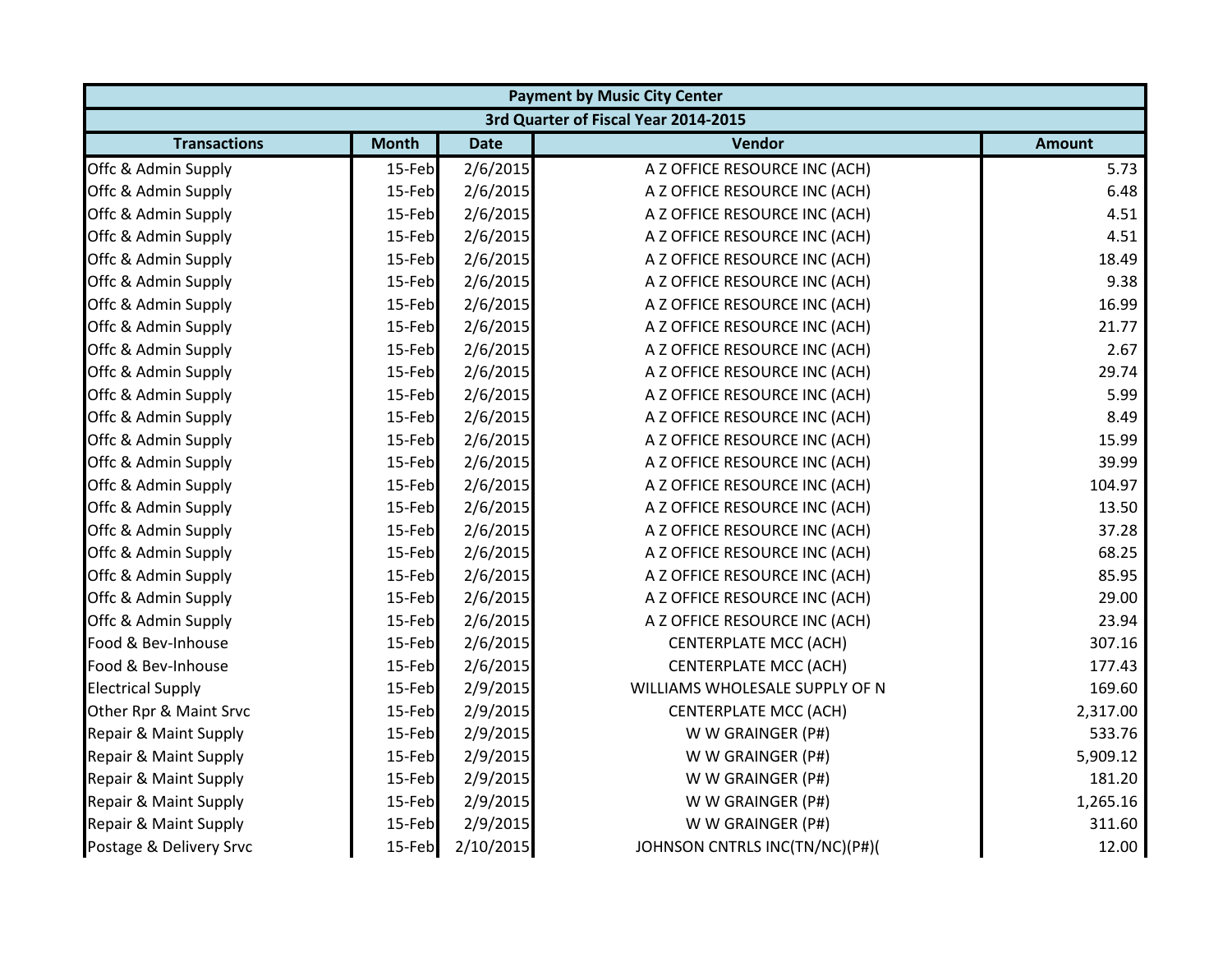|                          | <b>Payment by Music City Center</b> |             |                                      |               |  |  |
|--------------------------|-------------------------------------|-------------|--------------------------------------|---------------|--|--|
|                          |                                     |             | 3rd Quarter of Fiscal Year 2014-2015 |               |  |  |
| <b>Transactions</b>      | <b>Month</b>                        | <b>Date</b> | Vendor                               | <b>Amount</b> |  |  |
| <b>Electrical Supply</b> | 15-Feb                              | 2/10/2015   | W W GRAINGER (P#)                    | 15.80         |  |  |
| <b>Electrical Supply</b> | 15-Feb                              | 2/10/2015   | W W GRAINGER (P#)                    | 40.24         |  |  |
| <b>Electrical Supply</b> | 15-Feb                              | 2/10/2015   | W W GRAINGER (P#)                    | 39.48         |  |  |
| <b>Electrical Supply</b> | 15-Feb                              | 2/10/2015   | W W GRAINGER (P#)                    | 22.88         |  |  |
| <b>Electrical Supply</b> | 15-Feb                              | 2/10/2015   | W W GRAINGER (P#)                    | 30.60         |  |  |
| <b>HVAC Supply</b>       | 15-Feb                              | 2/10/2015   | JOHNSON CNTRLS INC(TN/NC)(P#)(       | 87.66         |  |  |
| Rpr & Maint Srvc HVAC    | 15-Feb                              | 2/10/2015   | JOHNSON CONTROLS INC/CARDKEY (       | 3,313.25      |  |  |
| <b>Medical Services</b>  | 15-Feb                              | 2/10/2015   | MED STAR MEDICAL STAFFING INC        | 1,408.25      |  |  |
| Offc & Admin Supply      | 15-Feb                              | 2/10/2015   | <b>MYOFFICE PRODUCTS (ACH)</b>       | 26.04         |  |  |
| Offc & Admin Supply      | 15-Feb                              | 2/10/2015   | <b>MYOFFICE PRODUCTS (ACH)</b>       | 6.01          |  |  |
| Offc & Admin Supply      | 15-Feb                              | 2/10/2015   | MYOFFICE PRODUCTS (ACH)              | 3.30          |  |  |
| Offc & Admin Supply      | 15-Feb                              | 2/10/2015   | <b>MYOFFICE PRODUCTS (ACH)</b>       | 3.93          |  |  |
| Offc & Admin Supply      | 15-Feb                              | 2/10/2015   | MYOFFICE PRODUCTS (ACH)              | 1.70          |  |  |
| Offc & Admin Supply      | 15-Feb                              | 2/10/2015   | MYOFFICE PRODUCTS (ACH)              | 10.38         |  |  |
| Offc & Admin Supply      | 15-Feb                              | 2/10/2015   | MYOFFICE PRODUCTS (ACH)              | 0.21          |  |  |
| Offc & Admin Supply      | 15-Feb                              | 2/10/2015   | MYOFFICE PRODUCTS (ACH)              | 2.27          |  |  |
| Offc & Admin Supply      | 15-Feb                              | 2/10/2015   | <b>MYOFFICE PRODUCTS (ACH)</b>       | 1.84          |  |  |
| Offc & Admin Supply      | 15-Feb                              | 2/10/2015   | MYOFFICE PRODUCTS (ACH)              | 1.73          |  |  |
| Offc & Admin Supply      | 15-Feb                              | 2/10/2015   | MYOFFICE PRODUCTS (ACH)              | 1.75          |  |  |
| Offc & Admin Supply      | 15-Feb                              | 2/10/2015   | MYOFFICE PRODUCTS (ACH)              | 3.46          |  |  |
| Offc & Admin Supply      | 15-Feb                              | 2/10/2015   | MYOFFICE PRODUCTS (ACH)              | 3.07          |  |  |
| Offc & Admin Supply      | 15-Feb                              | 2/10/2015   | MYOFFICE PRODUCTS (ACH)              | 4.74          |  |  |
| Offc & Admin Supply      | 15-Feb                              | 2/10/2015   | MYOFFICE PRODUCTS (ACH)              | 3.46          |  |  |
| Offc & Admin Supply      | 15-Feb                              | 2/10/2015   | <b>MYOFFICE PRODUCTS (ACH)</b>       | 3.46          |  |  |
| Offc & Admin Supply      | 15-Feb                              | 2/10/2015   | MYOFFICE PRODUCTS (ACH)              | 5.36          |  |  |
| Offc & Admin Supply      | 15-Feb                              | 2/10/2015   | MYOFFICE PRODUCTS (ACH)              | 2.72          |  |  |
| Offc & Admin Supply      | 15-Feb                              | 2/10/2015   | MYOFFICE PRODUCTS (ACH)              | 6.17          |  |  |
| <b>Mngt Cnsltnt Srvc</b> | 15-Feb                              | 2/10/2015   | <b>CUSHION EMPLOYER SER (ACH)</b>    | 875.00        |  |  |
| Postage & Delivery Srvc  | 15-Feb                              | 2/10/2015   | <b>BLINK MARKETING INC (ACH)</b>     | (46.76)       |  |  |
| Offc & Admin Supply      | 15-Feb                              | 2/10/2015   | MYOFFICE PRODUCTS (ACH)              | 13.50         |  |  |
| Clothing                 | 15-Feb                              | 2/10/2015   | <b>BLINK MARKETING INC (ACH)</b>     | (1,437.12)    |  |  |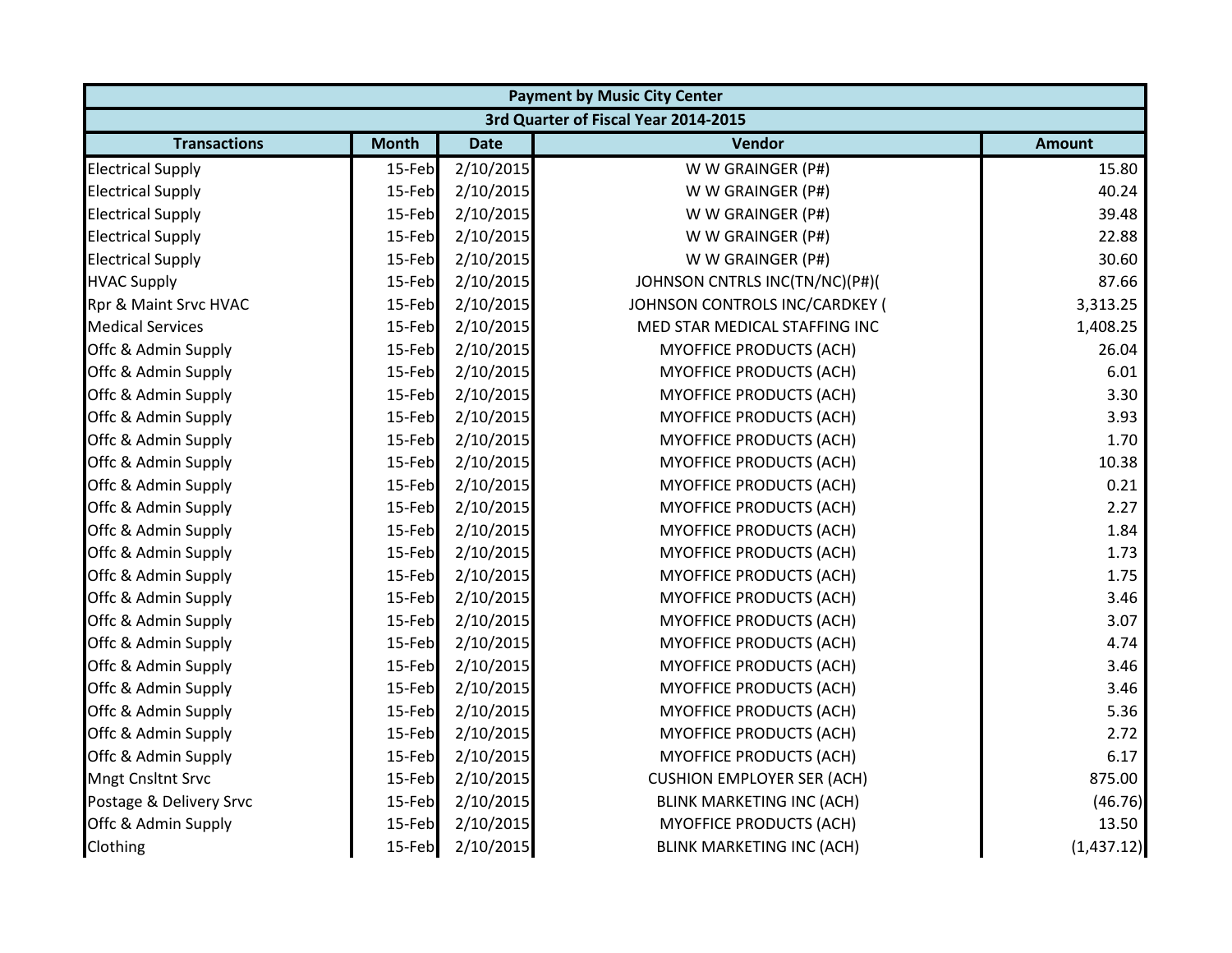| <b>Payment by Music City Center</b> |                                      |             |                                       |               |  |  |  |
|-------------------------------------|--------------------------------------|-------------|---------------------------------------|---------------|--|--|--|
|                                     | 3rd Quarter of Fiscal Year 2014-2015 |             |                                       |               |  |  |  |
| <b>Transactions</b>                 | <b>Month</b>                         | <b>Date</b> | Vendor                                | <b>Amount</b> |  |  |  |
| Offc & Admin Supply                 | 15-Feb                               | 2/11/2015   | <b>MYOFFICE PRODUCTS (ACH)</b>        | 8.76          |  |  |  |
| Offc & Admin Supply                 | 15-Feb                               | 2/11/2015   | <b>MYOFFICE PRODUCTS (ACH)</b>        | 6.56          |  |  |  |
| Offc & Admin Supply                 | 15-Feb                               | 2/11/2015   | MYOFFICE PRODUCTS (ACH)               | 6.43          |  |  |  |
| Offc & Admin Supply                 | 15-Feb                               | 2/11/2015   | <b>MYOFFICE PRODUCTS (ACH)</b>        | 0.82          |  |  |  |
| Offc & Admin Supply                 | 15-Feb                               | 2/11/2015   | MYOFFICE PRODUCTS (ACH)               | 5.75          |  |  |  |
| Offc & Admin Supply                 | 15-Feb                               | 2/11/2015   | <b>MYOFFICE PRODUCTS (ACH)</b>        | 23.64         |  |  |  |
| Offc & Admin Supply                 | 15-Feb                               | 2/11/2015   | MYOFFICE PRODUCTS (ACH)               | 9.17          |  |  |  |
| Offc & Admin Supply                 | 15-Feb                               | 2/11/2015   | <b>MYOFFICE PRODUCTS (ACH)</b>        | 8.75          |  |  |  |
| Offc & Admin Supply                 | 15-Feb                               | 2/11/2015   | MYOFFICE PRODUCTS (ACH)               | 6.18          |  |  |  |
| Offc & Admin Supply                 | 15-Feb                               | 2/11/2015   | MYOFFICE PRODUCTS (ACH)               | 2.10          |  |  |  |
| Repair & Maint Supply               | 15-Feb                               | 2/11/2015   | <b>FERGUSON ENTERPRISES (ACH)</b>     | 166.00        |  |  |  |
| <b>HHold &amp; Jnitr Supply</b>     | 15-Feb                               | 2/11/2015   | AMERICAN PAPER & TWINE CO (ACH        | 98.56         |  |  |  |
| <b>Small Equipment Supply</b>       | 15-Feb                               | 2/11/2015   | W W GRAINGER (P#)                     | 56.31         |  |  |  |
| <b>Small Equipment Supply</b>       | 15-Feb                               | 2/11/2015   | W W GRAINGER (P#)                     | 17.10         |  |  |  |
| Employee Out-of-town Travel         | 15-Feb                               | 2/11/2015   | 7100 MCC Cash Receipt                 | (3.95)        |  |  |  |
| Offc & Admin Supply                 | 15-Feb                               | 2/11/2015   | A Z OFFICE RESOURCE INC (ACH)         | (2.81)        |  |  |  |
| Offc & Admin Supply                 | 15-Feb                               | 2/11/2015   | A Z OFFICE RESOURCE INC (ACH)         | (38.28)       |  |  |  |
| Plumbing/HVAC Maintain Srvc         | 15-Feb                               | 2/12/2015   | <b>ROTO ROOTER (ACH)</b>              | 314.95        |  |  |  |
| Plumbing/HVAC Maintain Srvc         | 15-Feb                               | 2/12/2015   | <b>ROTO ROOTER (ACH)</b>              | 314.95        |  |  |  |
| Plumbing/HVAC Maintain Srvc         | 15-Feb                               | 2/12/2015   | <b>ROTO ROOTER (ACH)</b>              | 425.00        |  |  |  |
| <b>Paint Supply</b>                 | 15-Feb                               | 2/12/2015   | SHERWIN WILLIAMS CO INDUSTRIAL        | 49.95         |  |  |  |
| Paint Supply                        | 15-Feb                               | 2/12/2015   | SHERWIN WILLIAMS CO INDUSTRIAL        | 58.70         |  |  |  |
| Paint Supply                        | 15-Feb                               | 2/12/2015   | SHERWIN WILLIAMS CO INDUSTRIAL        | 12.41         |  |  |  |
| <b>Paint Supply</b>                 | 15-Feb                               | 2/12/2015   | SHERWIN WILLIAMS CO INDUSTRIAL        | 46.33         |  |  |  |
| <b>Paint Supply</b>                 | 15-Feb                               | 2/12/2015   | SHERWIN WILLIAMS CO INDUSTRIAL        | 6.38          |  |  |  |
| <b>Paint Supply</b>                 | 15-Feb                               | 2/12/2015   | SHERWIN WILLIAMS CO INDUSTRIAL        | 23.39         |  |  |  |
| <b>HHold &amp; Jnitr Supply</b>     | 15-Feb                               | 2/12/2015   | AMERICAN PAPER & TWINE CO (ACH        | 438.20        |  |  |  |
| <b>Security Services</b>            | 15-Feb                               | 2/12/2015   | <b>BRANTLEY SECURITY SERVICES INC</b> | 21,333.19     |  |  |  |
| <b>Regular Pay</b>                  | 15-Feb                               | 2/13/2015   | Payroll Labor Distribution            | 24,575.19     |  |  |  |
| Leave Pay                           | 15-Feb                               | 2/13/2015   | Payroll Labor Distribution            | 434.65        |  |  |  |
| <b>Holiday Pay</b>                  | 15-Feb                               | 2/13/2015   | Payroll Labor Distribution            | 493.15        |  |  |  |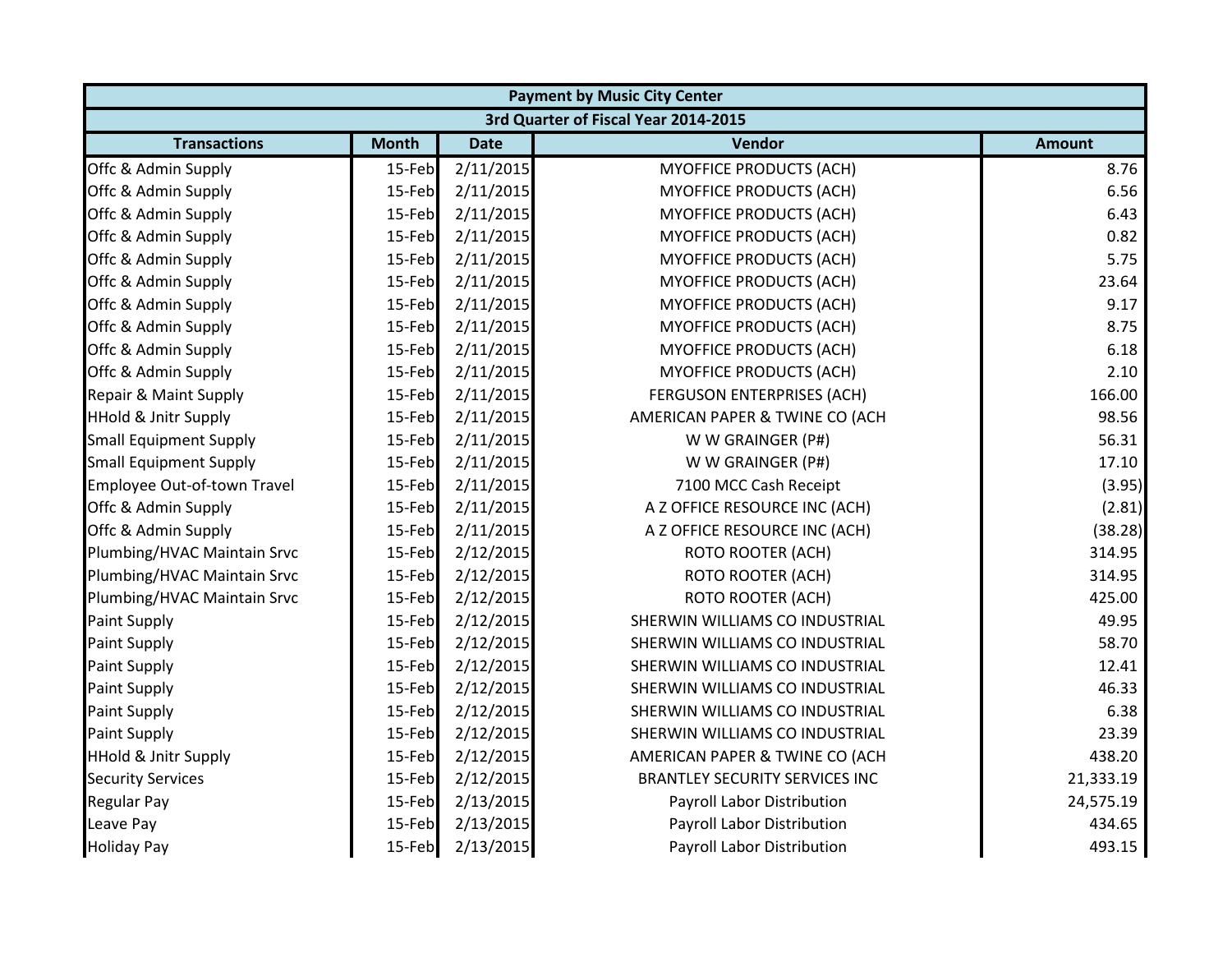|                                      | <b>Payment by Music City Center</b> |             |                                      |               |  |  |
|--------------------------------------|-------------------------------------|-------------|--------------------------------------|---------------|--|--|
| 3rd Quarter of Fiscal Year 2014-2015 |                                     |             |                                      |               |  |  |
| <b>Transactions</b>                  | <b>Month</b>                        | <b>Date</b> | Vendor                               | <b>Amount</b> |  |  |
| <b>Overtime Pay</b>                  | 15-Feb                              | 2/13/2015   | Payroll Labor Distribution           | 360.82        |  |  |
| <b>Employer OASDI</b>                | 15-Feb                              | 2/13/2015   | <b>Actual Burden Journal Entries</b> | 1,545.77      |  |  |
| <b>Employer SSN Medical</b>          | 15-Feb                              | 2/13/2015   | <b>Actual Burden Journal Entries</b> | 361.52        |  |  |
| <b>Employer Group Health</b>         | 15-Feb                              | 2/13/2015   | <b>Actual Burden Journal Entries</b> | 3,605.09      |  |  |
| <b>Employer Dental Group</b>         | 15-Feb                              | 2/13/2015   | <b>Actual Burden Journal Entries</b> | 172.50        |  |  |
| Cafe Plan Pre-Tax Savings            | 15-Feb                              | 2/13/2015   | <b>Actual Burden Journal Entries</b> | 99.47         |  |  |
| CCA Employer 401K Plan               | 15-Feb                              | 2/13/2015   | <b>Actual Burden Journal Entries</b> | 513.90        |  |  |
| Employee Out-of-town Travel          | 15-Feb                              | 2/13/2015   | <b>STARKS, CHARLES L</b>             | 343.14        |  |  |
| Allowance-Cell/Mobile Devices        | 15-Feb                              | 2/13/2015   | Payroll Labor Distribution           | 368.00        |  |  |
| <b>Regular Pay</b>                   | 15-Feb                              | 2/13/2015   | Payroll Labor Distribution           | 4,956.32      |  |  |
| <b>Holiday Pay</b>                   | 15-Feb                              | 2/13/2015   | Payroll Labor Distribution           | 179.64        |  |  |
| <b>Overtime Pay</b>                  | 15-Feb                              | 2/13/2015   | Payroll Labor Distribution           | 13.64         |  |  |
| <b>Employer OASDI</b>                | 15-Feb                              | 2/13/2015   | <b>Actual Burden Journal Entries</b> | 296.91        |  |  |
| <b>Employer SSN Medical</b>          | 15-Feb                              | 2/13/2015   | <b>Actual Burden Journal Entries</b> | 69.44         |  |  |
| <b>Employer Group Health</b>         | 15-Feb                              | 2/13/2015   | <b>Actual Burden Journal Entries</b> | 1,156.88      |  |  |
| <b>Employer Dental Group</b>         | 15-Feb                              | 2/13/2015   | <b>Actual Burden Journal Entries</b> | 35.35         |  |  |
| <b>Employer Pension</b>              | 15-Feb                              | 2/13/2015   | <b>Actual Burden Journal Entries</b> | 926.26        |  |  |
| Cafe Plan Pre-Tax Savings            | 15-Feb                              | 2/13/2015   | <b>Actual Burden Journal Entries</b> | 32.87         |  |  |
| Allowance-Cell/Mobile Devices        | 15-Feb                              | 2/13/2015   | Payroll Labor Distribution           | 69.00         |  |  |
| <b>Regular Pay</b>                   | 15-Feb                              | 2/13/2015   | Payroll Labor Distribution           | 29,854.92     |  |  |
| Leave Pay                            | 15-Feb                              | 2/13/2015   | Payroll Labor Distribution           | 621.83        |  |  |
| <b>Holiday Pay</b>                   | 15-Feb                              | 2/13/2015   | Payroll Labor Distribution           | 1,579.83      |  |  |
| Overtime Pay                         | 15-Feb                              | 2/13/2015   | Payroll Labor Distribution           | 2,153.11      |  |  |
| <b>Employer OASDI</b>                | 15-Feb                              | 2/13/2015   | <b>Actual Burden Journal Entries</b> | 2,036.27      |  |  |
| <b>Employer SSN Medical</b>          | 15-Feb                              | 2/13/2015   | <b>Actual Burden Journal Entries</b> | 476.24        |  |  |
| <b>Employer Group Health</b>         | 15-Feb                              | 2/13/2015   | <b>Actual Burden Journal Entries</b> | 4,195.69      |  |  |
| <b>Employer Dental Group</b>         | 15-Feb                              | 2/13/2015   | <b>Actual Burden Journal Entries</b> | 221.99        |  |  |
| Cafe Plan Pre-Tax Savings            | 15-Feb                              | 2/13/2015   | <b>Actual Burden Journal Entries</b> | 115.14        |  |  |
| CCA Employer 401K Plan               | 15-Feb                              | 2/13/2015   | <b>Actual Burden Journal Entries</b> | 753.73        |  |  |
| Allowance-Cell/Mobile Devices        | 15-Feb                              | 2/13/2015   | Payroll Labor Distribution           | 138.00        |  |  |
| <b>Electrical Supply</b>             | 15-Feb                              | 2/13/2015   | WILLIAMS WHOLESALE SUPPLY OF N       | 419.10        |  |  |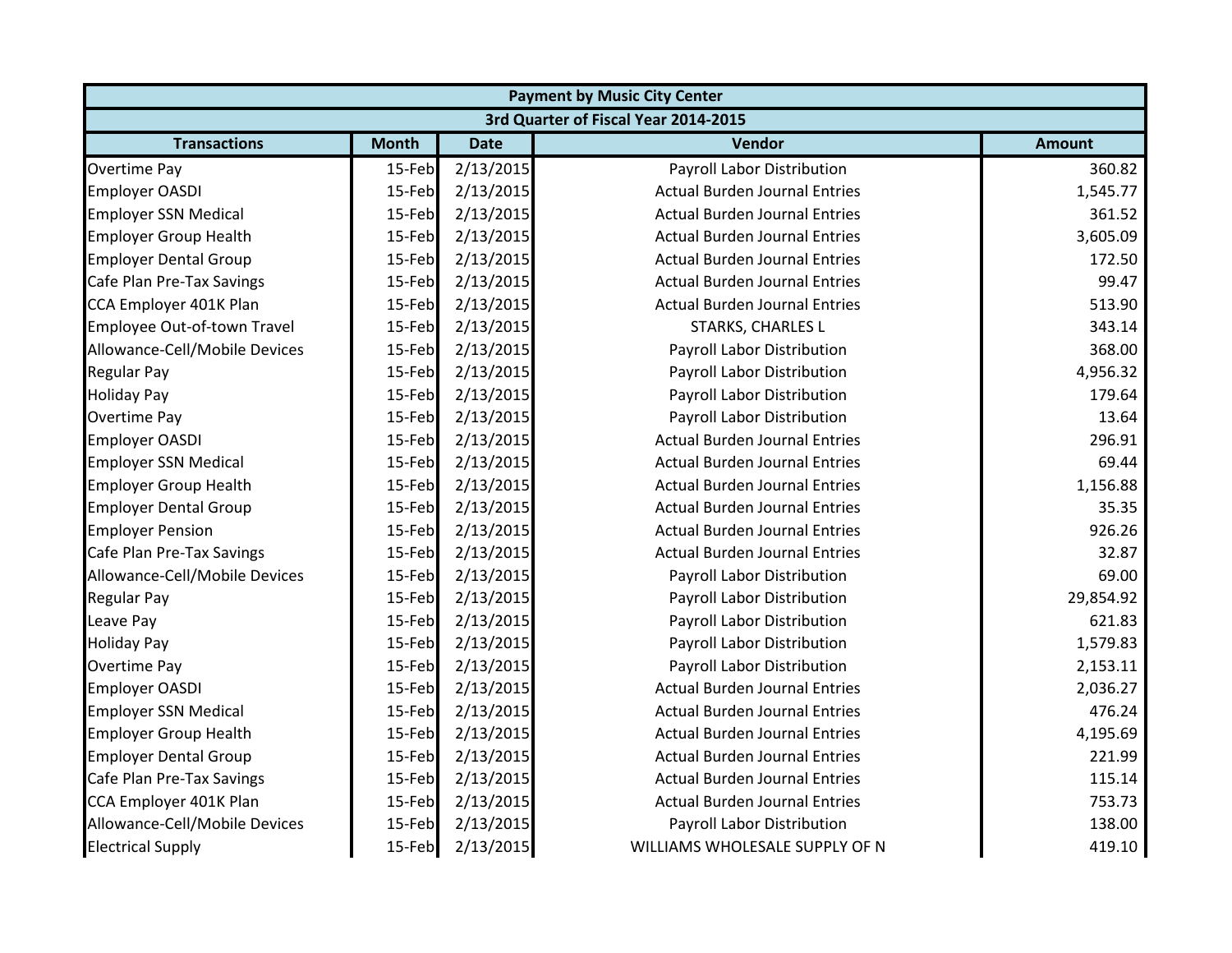| <b>Payment by Music City Center</b> |                                      |             |                                      |               |  |  |  |
|-------------------------------------|--------------------------------------|-------------|--------------------------------------|---------------|--|--|--|
|                                     | 3rd Quarter of Fiscal Year 2014-2015 |             |                                      |               |  |  |  |
| <b>Transactions</b>                 | <b>Month</b>                         | <b>Date</b> | Vendor                               | <b>Amount</b> |  |  |  |
| <b>Regular Pay</b>                  | 15-Feb                               | 2/13/2015   | Payroll Labor Distribution           | 40,180.03     |  |  |  |
| Leave Pay                           | 15-Feb                               | 2/13/2015   | Payroll Labor Distribution           | 2,062.38      |  |  |  |
| <b>Holiday Pay</b>                  | 15-Feb                               | 2/13/2015   | Payroll Labor Distribution           | 1,789.41      |  |  |  |
| Overtime Pay                        | 15-Feb                               | 2/13/2015   | Payroll Labor Distribution           | 561.44        |  |  |  |
| <b>Employer OASDI</b>               | 15-Feb                               | 2/13/2015   | <b>Actual Burden Journal Entries</b> | 2,565.10      |  |  |  |
| <b>Employer SSN Medical</b>         | 15-Feb                               | 2/13/2015   | <b>Actual Burden Journal Entries</b> | 599.93        |  |  |  |
| <b>Employer Group Health</b>        | 15-Feb                               | 2/13/2015   | <b>Actual Burden Journal Entries</b> | 9,465.55      |  |  |  |
| <b>Employer Dental Group</b>        | 15-Feb                               | 2/13/2015   | <b>Actual Burden Journal Entries</b> | 476.51        |  |  |  |
| Cafe Plan Pre-Tax Savings           | 15-Feb                               | 2/13/2015   | <b>Actual Burden Journal Entries</b> | 257.00        |  |  |  |
| CCA Employer 401K Plan              | 15-Feb                               | 2/13/2015   | <b>Actual Burden Journal Entries</b> | 907.48        |  |  |  |
| Allowance-Cell/Mobile Devices       | 15-Feb                               | 2/13/2015   | Payroll Labor Distribution           | 138.00        |  |  |  |
| Postage & Delivery Srvc             | 15-Feb                               | 2/13/2015   | WILLIAMS WHOLESALE SUPPLY OF N       | (10.00)       |  |  |  |
| <b>Regular Pay</b>                  | 15-Feb                               | 2/13/2015   | Payroll Labor Distribution           | 2,473.18      |  |  |  |
| Leave Pay                           | 15-Feb                               | 2/13/2015   | Payroll Labor Distribution           | 126.00        |  |  |  |
| <b>Holiday Pay</b>                  | 15-Feb                               | 2/13/2015   | Payroll Labor Distribution           | 126.00        |  |  |  |
| Overtime Pay                        | 15-Feb                               | 2/13/2015   | Payroll Labor Distribution           | 66.47         |  |  |  |
| <b>Employer OASDI</b>               | 15-Feb                               | 2/13/2015   | <b>Actual Burden Journal Entries</b> | 154.70        |  |  |  |
| <b>Employer SSN Medical</b>         | 15-Feb                               | 2/13/2015   | <b>Actual Burden Journal Entries</b> | 36.18         |  |  |  |
| <b>Employer Group Health</b>        | 15-Feb                               | 2/13/2015   | <b>Actual Burden Journal Entries</b> | 846.61        |  |  |  |
| <b>Employer Dental Group</b>        | 15-Feb                               | 2/13/2015   | <b>Actual Burden Journal Entries</b> | 21.34         |  |  |  |
| <b>Employer Pension</b>             | 15-Feb                               | 2/13/2015   | <b>Actual Burden Journal Entries</b> | 274.04        |  |  |  |
| Cafe Plan Pre-Tax Savings           | 15-Feb                               | 2/13/2015   | <b>Actual Burden Journal Entries</b> | 22.67         |  |  |  |
| CCA Employer 401K Plan              | 15-Feb                               | 2/13/2015   | <b>Actual Burden Journal Entries</b> | 50.73         |  |  |  |
| <b>Regular Pay</b>                  | 15-Feb                               | 2/13/2015   | Payroll Labor Distribution           | 7,337.00      |  |  |  |
| Leave Pay                           | 15-Feb                               | 2/13/2015   | Payroll Labor Distribution           | 66.73         |  |  |  |
| <b>Holiday Pay</b>                  | 15-Feb                               | 2/13/2015   | Payroll Labor Distribution           | 413.07        |  |  |  |
| <b>Overtime Pay</b>                 | 15-Feb                               | 2/13/2015   | Payroll Labor Distribution           | 386.68        |  |  |  |
| <b>Employer OASDI</b>               | 15-Feb                               | 2/13/2015   | <b>Actual Burden Journal Entries</b> | 511.90        |  |  |  |
| <b>Employer SSN Medical</b>         | 15-Feb                               | 2/13/2015   | <b>Actual Burden Journal Entries</b> | 119.72        |  |  |  |
| <b>Employer Group Health</b>        | 15-Feb                               | 2/13/2015   | <b>Actual Burden Journal Entries</b> | 1,454.14      |  |  |  |
| <b>Employer Dental Group</b>        | 15-Feb                               | 2/13/2015   | <b>Actual Burden Journal Entries</b> | 38.24         |  |  |  |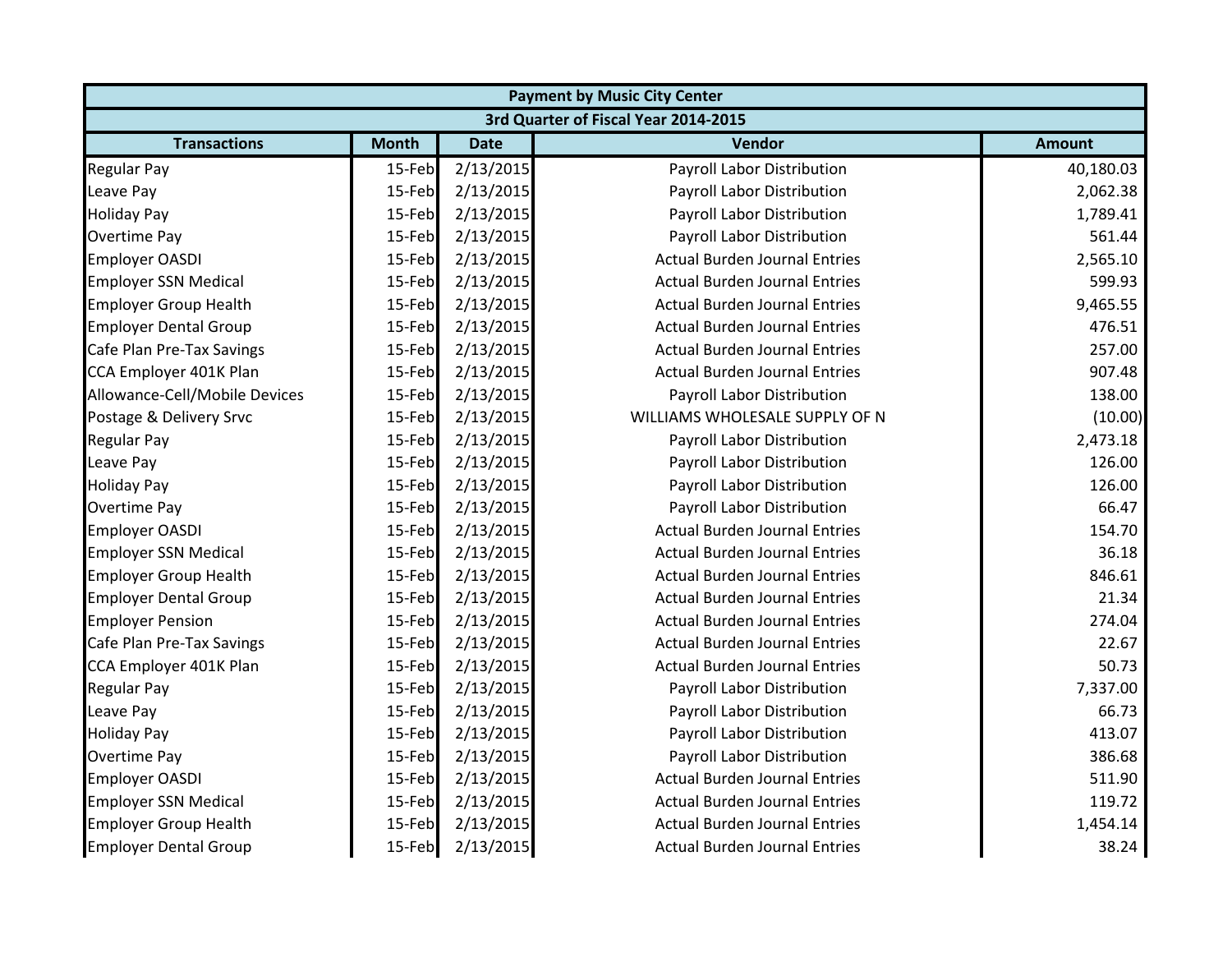|                                      | <b>Payment by Music City Center</b> |             |                                      |               |  |  |
|--------------------------------------|-------------------------------------|-------------|--------------------------------------|---------------|--|--|
| 3rd Quarter of Fiscal Year 2014-2015 |                                     |             |                                      |               |  |  |
| <b>Transactions</b>                  | <b>Month</b>                        | <b>Date</b> | Vendor                               | <b>Amount</b> |  |  |
| Cafe Plan Pre-Tax Savings            | 15-Feb                              | 2/13/2015   | <b>Actual Burden Journal Entries</b> | 18.24         |  |  |
| CCA Employer 401K Plan               | 15-Feb                              | 2/13/2015   | <b>Actual Burden Journal Entries</b> | 293.48        |  |  |
| Allowance-Cell/Mobile Devices        | 15-Feb                              | 2/13/2015   | Payroll Labor Distribution           | 46.00         |  |  |
| <b>Regular Pay</b>                   | 15-Feb                              | 2/13/2015   | Payroll Labor Distribution           | 5,351.92      |  |  |
| <b>Holiday Pay</b>                   | 15-Feb                              | 2/13/2015   | Payroll Labor Distribution           | 368.88        |  |  |
| <b>Employer OASDI</b>                | 15-Feb                              | 2/13/2015   | <b>Actual Burden Journal Entries</b> | 339.17        |  |  |
| <b>Employer SSN Medical</b>          | 15-Feb                              | 2/13/2015   | <b>Actual Burden Journal Entries</b> | 79.32         |  |  |
| <b>Employer Group Health</b>         | 15-Feb                              | 2/13/2015   | <b>Actual Burden Journal Entries</b> | 793.50        |  |  |
| <b>Employer Dental Group</b>         | 15-Feb                              | 2/13/2015   | <b>Actual Burden Journal Entries</b> | 28.28         |  |  |
| <b>Employer Pension</b>              | 15-Feb                              | 2/13/2015   | <b>Actual Burden Journal Entries</b> | 1,029.00      |  |  |
| <b>FSA Pre-Tax Savings</b>           | 15-Feb                              | 2/13/2015   | <b>Actual Burden Journal Entries</b> | 3.83          |  |  |
| Cafe Plan Pre-Tax Savings            | 15-Feb                              | 2/13/2015   | <b>Actual Burden Journal Entries</b> | 22.36         |  |  |
| Allowance-Cell/Mobile Devices        | 15-Feb                              | 2/13/2015   | Payroll Labor Distribution           | 92.00         |  |  |
| <b>Regular Pay</b>                   | 15-Feb                              | 2/13/2015   | Payroll Labor Distribution           | 22,255.76     |  |  |
| Leave Pay                            | 15-Feb                              | 2/13/2015   | Payroll Labor Distribution           | 1,798.02      |  |  |
| <b>Holiday Pay</b>                   | 15-Feb                              | 2/13/2015   | Payroll Labor Distribution           | 352.03        |  |  |
| Overtime Pay                         | 15-Feb                              | 2/13/2015   | Payroll Labor Distribution           | 571.70        |  |  |
| <b>Employer OASDI</b>                | 15-Feb                              | 2/13/2015   | <b>Actual Burden Journal Entries</b> | 1,437.20      |  |  |
| <b>Employer SSN Medical</b>          | 15-Feb                              | 2/13/2015   | <b>Actual Burden Journal Entries</b> | 336.15        |  |  |
| <b>Employer Group Health</b>         | 15-Feb                              | 2/13/2015   | <b>Actual Burden Journal Entries</b> | 6,645.64      |  |  |
| <b>Employer Dental Group</b>         | 15-Feb                              | 2/13/2015   | <b>Actual Burden Journal Entries</b> | 243.24        |  |  |
| <b>Employer Pension</b>              | 15-Feb                              | 2/13/2015   | <b>Actual Burden Journal Entries</b> | 193.59        |  |  |
| Cafe Plan Pre-Tax Savings            | 15-Feb                              | 2/13/2015   | <b>Actual Burden Journal Entries</b> | 176.42        |  |  |
| CCA Employer 401K Plan               | 15-Feb                              | 2/13/2015   | <b>Actual Burden Journal Entries</b> | 503.93        |  |  |
| Allowance-Cell/Mobile Devices        | 15-Feb                              | 2/13/2015   | Payroll Labor Distribution           | 184.00        |  |  |
| <b>Regular Pay</b>                   | 15-Feb                              | 2/13/2015   | Payroll Labor Distribution           | 3,517.87      |  |  |
| Leave Pay                            | 15-Feb                              | 2/13/2015   | Payroll Labor Distribution           | 823.20        |  |  |
| <b>Holiday Pay</b>                   | 15-Feb                              | 2/13/2015   | Payroll Labor Distribution           | 259.60        |  |  |
| Overtime Pay                         | 15-Feb                              | 2/13/2015   | Payroll Labor Distribution           | 103.46        |  |  |
| <b>Employer OASDI</b>                | 15-Feb                              | 2/13/2015   | <b>Actual Burden Journal Entries</b> | 260.35        |  |  |
| <b>Employer SSN Medical</b>          | 15-Feb                              | 2/13/2015   | <b>Actual Burden Journal Entries</b> | 60.89         |  |  |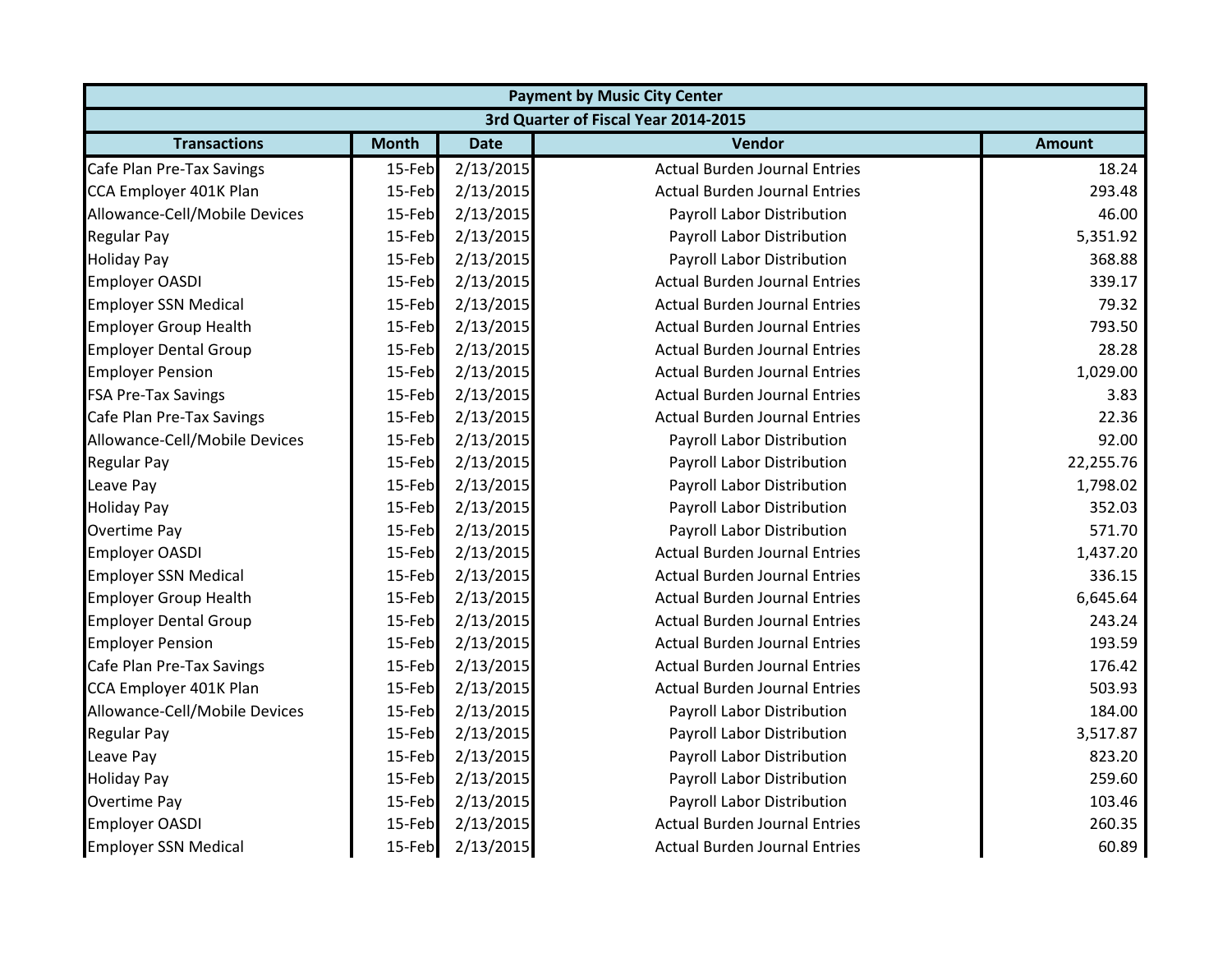| <b>Payment by Music City Center</b>  |              |             |                                      |               |  |  |
|--------------------------------------|--------------|-------------|--------------------------------------|---------------|--|--|
| 3rd Quarter of Fiscal Year 2014-2015 |              |             |                                      |               |  |  |
| <b>Transactions</b>                  | <b>Month</b> | <b>Date</b> | <b>Vendor</b>                        | <b>Amount</b> |  |  |
| <b>Employer Group Health</b>         | 15-Feb       | 2/13/2015   | <b>Actual Burden Journal Entries</b> | 1,354.50      |  |  |
| <b>Employer Dental Group</b>         | 15-Feb       | 2/13/2015   | <b>Actual Burden Journal Entries</b> | 42.42         |  |  |
| <b>Employer Pension</b>              | 15-Feb       | 2/13/2015   | <b>Actual Burden Journal Entries</b> | 765.44        |  |  |
| Cafe Plan Pre-Tax Savings            | 15-Feb       | 2/13/2015   | <b>Actual Burden Journal Entries</b> | 38.63         |  |  |
| <b>Regular Pay</b>                   | 15-Feb       | 2/13/2015   | Payroll Labor Distribution           | 4,129.17      |  |  |
| Leave Pay                            | 15-Feb       | 2/13/2015   | Payroll Labor Distribution           | 645.12        |  |  |
| <b>Overtime Pay</b>                  | 15-Feb       | 2/13/2015   | Payroll Labor Distribution           | 5.27          |  |  |
| <b>Employer OASDI</b>                | 15-Feb       | 2/13/2015   | <b>Actual Burden Journal Entries</b> | 274.05        |  |  |
| <b>Employer SSN Medical</b>          | 15-Feb       | 2/13/2015   | <b>Actual Burden Journal Entries</b> | 64.09         |  |  |
| <b>Employer Group Health</b>         | 15-Feb       | 2/13/2015   | <b>Actual Burden Journal Entries</b> | 1,125.00      |  |  |
| <b>Employer Dental Group</b>         | 15-Feb       | 2/13/2015   | <b>Actual Burden Journal Entries</b> | 14.14         |  |  |
| Cafe Plan Pre-Tax Savings            | 15-Feb       | 2/13/2015   | <b>Actual Burden Journal Entries</b> | 31.01         |  |  |
| CCA Employer 401K Plan               | 15-Feb       | 2/13/2015   | <b>Actual Burden Journal Entries</b> | 62.16         |  |  |
| Allowance-Cell/Mobile Devices        | 15-Feb       | 2/13/2015   | Payroll Labor Distribution           | 46.00         |  |  |
| <b>Regular Pay</b>                   | 15-Feb       | 2/13/2015   | Payroll Labor Distribution           | 6,995.71      |  |  |
| Leave Pay                            | 15-Feb       | 2/13/2015   | Payroll Labor Distribution           | 132.00        |  |  |
| <b>Overtime Pay</b>                  | 15-Feb       | 2/13/2015   | Payroll Labor Distribution           | 10.64         |  |  |
| <b>Employer OASDI</b>                | 15-Feb       | 2/13/2015   | <b>Actual Burden Journal Entries</b> | 436.72        |  |  |
| <b>Employer SSN Medical</b>          | 15-Feb       | 2/13/2015   | <b>Actual Burden Journal Entries</b> | 102.13        |  |  |
| <b>Employer Group Health</b>         | 15-Feb       | 2/13/2015   | <b>Actual Burden Journal Entries</b> | 559.50        |  |  |
| <b>Employer Dental Group</b>         | 15-Feb       | 2/13/2015   | <b>Actual Burden Journal Entries</b> | 14.14         |  |  |
| Cafe Plan Pre-Tax Savings            | 15-Feb       | 2/13/2015   | <b>Actual Burden Journal Entries</b> | 14.27         |  |  |
| CCA Employer 401K Plan               | 15-Feb       | 2/13/2015   | <b>Actual Burden Journal Entries</b> | 272.17        |  |  |
| Allowance-Cell/Mobile Devices        | 15-Feb       | 2/13/2015   | Payroll Labor Distribution           | 92.00         |  |  |
| Postage & Delivery Srvc              | 15-Feb       | 2/13/2015   | LOWES OF MADISON #413 (ACH)          | (21.85)       |  |  |
| <b>Regular Pay</b>                   | 15-Feb       | 2/13/2015   | Payroll Labor Distribution           | 16,484.49     |  |  |
| Leave Pay                            | 15-Feb       | 2/13/2015   | Payroll Labor Distribution           | 838.60        |  |  |
| Overtime Pay                         | 15-Feb       | 2/13/2015   | Payroll Labor Distribution           | 35.23         |  |  |
| <b>Employer OASDI</b>                | 15-Feb       | 2/13/2015   | <b>Actual Burden Journal Entries</b> | 1,049.69      |  |  |
| <b>Employer SSN Medical</b>          | 15-Feb       | 2/13/2015   | <b>Actual Burden Journal Entries</b> | 245.50        |  |  |
| <b>Employer Group Health</b>         | 15-Feb       | 2/13/2015   | <b>Actual Burden Journal Entries</b> | 1,266.00      |  |  |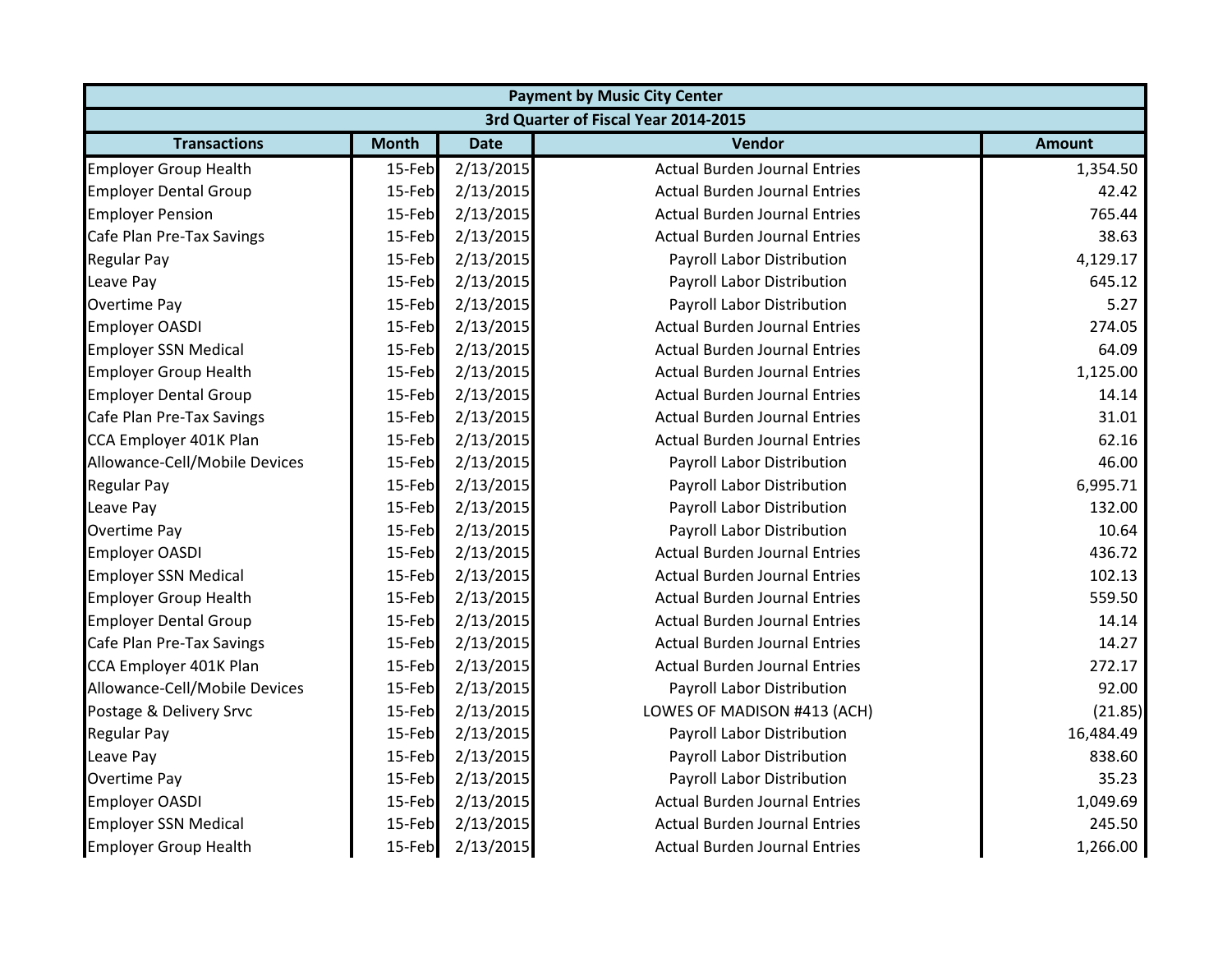| <b>Payment by Music City Center</b> |                                      |             |                                      |               |  |  |  |
|-------------------------------------|--------------------------------------|-------------|--------------------------------------|---------------|--|--|--|
|                                     | 3rd Quarter of Fiscal Year 2014-2015 |             |                                      |               |  |  |  |
| <b>Transactions</b>                 | <b>Month</b>                         | <b>Date</b> | <b>Vendor</b>                        | <b>Amount</b> |  |  |  |
| <b>Employer Dental Group</b>        | 15-Feb                               | 2/13/2015   | <b>Actual Burden Journal Entries</b> | 70.70         |  |  |  |
| <b>Employer Pension</b>             | 15-Feb                               | 2/13/2015   | <b>Actual Burden Journal Entries</b> | 3,122.23      |  |  |  |
| <b>FSA Pre-Tax Savings</b>          | 15-Feb                               | 2/13/2015   | <b>Actual Burden Journal Entries</b> | 14.34         |  |  |  |
| Cafe Plan Pre-Tax Savings           | 15-Feb                               | 2/13/2015   | <b>Actual Burden Journal Entries</b> | 35.98         |  |  |  |
| Allowance-Cell/Mobile Devices       | 15-Feb                               | 2/13/2015   | Payroll Labor Distribution           | 230.00        |  |  |  |
| <b>Regular Pay</b>                  | 15-Feb                               | 2/13/2015   | Payroll Labor Distribution           | 3,497.04      |  |  |  |
| <b>Overtime Pay</b>                 | 15-Feb                               | 2/13/2015   | Payroll Labor Distribution           | 24.45         |  |  |  |
| <b>Employer OASDI</b>               | 15-Feb                               | 2/13/2015   | <b>Actual Burden Journal Entries</b> | 211.48        |  |  |  |
| <b>Employer SSN Medical</b>         | 15-Feb                               | 2/13/2015   | <b>Actual Burden Journal Entries</b> | 49.47         |  |  |  |
| <b>Employer Group Health</b>        | 15-Feb                               | 2/13/2015   | <b>Actual Burden Journal Entries</b> | 469.50        |  |  |  |
| <b>Employer Dental Group</b>        | 15-Feb                               | 2/13/2015   | <b>Actual Burden Journal Entries</b> | 28.28         |  |  |  |
| Cafe Plan Pre-Tax Savings           | 15-Feb                               | 2/13/2015   | <b>Actual Burden Journal Entries</b> | 11.98         |  |  |  |
| CCA Employer 401K Plan              | 15-Feb                               | 2/13/2015   | <b>Actual Burden Journal Entries</b> | 140.87        |  |  |  |
| Allowance-Cell/Mobile Devices       | 15-Feb                               | 2/13/2015   | Payroll Labor Distribution           | 46.00         |  |  |  |
| <b>Regular Pay</b>                  | 15-Feb                               | 2/13/2015   | Payroll Labor Distribution           | 14,707.51     |  |  |  |
| Leave Pay                           | 15-Feb                               | 2/13/2015   | Payroll Labor Distribution           | 341.92        |  |  |  |
| <b>Overtime Pay</b>                 | 15-Feb                               | 2/13/2015   | Payroll Labor Distribution           | 83.82         |  |  |  |
| <b>Employer OASDI</b>               | 15-Feb                               | 2/13/2015   | <b>Actual Burden Journal Entries</b> | 867.00        |  |  |  |
| <b>Employer SSN Medical</b>         | 15-Feb                               | 2/13/2015   | <b>Actual Burden Journal Entries</b> | 202.74        |  |  |  |
| <b>Employer Group Health</b>        | 15-Feb                               | 2/13/2015   | <b>Actual Burden Journal Entries</b> | 3,178.50      |  |  |  |
| <b>Employer Dental Group</b>        | 15-Feb                               | 2/13/2015   | <b>Actual Burden Journal Entries</b> | 141.40        |  |  |  |
| Cafe Plan Pre-Tax Savings           | 15-Feb                               | 2/13/2015   | <b>Actual Burden Journal Entries</b> | 93.54         |  |  |  |
| CCA Employer 401K Plan              | 15-Feb                               | 2/13/2015   | <b>Actual Burden Journal Entries</b> | 433.18        |  |  |  |
| Allowance-Cell/Mobile Devices       | 15-Feb                               | 2/13/2015   | Payroll Labor Distribution           | 92.00         |  |  |  |
| Offc & Admin Supply                 | 15-Feb                               | 2/13/2015   | MYOFFICE PRODUCTS (ACH)              | 9.92          |  |  |  |
| Offc & Admin Supply                 | 15-Feb                               | 2/13/2015   | MYOFFICE PRODUCTS (ACH)              | 6.55          |  |  |  |
| Offc & Admin Supply                 | 15-Feb                               | 2/13/2015   | MYOFFICE PRODUCTS (ACH)              | 6.18          |  |  |  |
| <b>Merchant Fees</b>                | 15-Feb                               | 2/13/2015   | MCC 02/13/15 Exh Rev RCLS            | 0.01          |  |  |  |
| <b>Regular Pay</b>                  | 15-Feb                               | 2/13/2015   | Payroll Labor Distribution           | 6,966.16      |  |  |  |
| Leave Pay                           | 15-Feb                               | 2/13/2015   | Payroll Labor Distribution           | 219.44        |  |  |  |
| <b>Overtime Pay</b>                 | 15-Feb                               | 2/13/2015   | Payroll Labor Distribution           | 26.27         |  |  |  |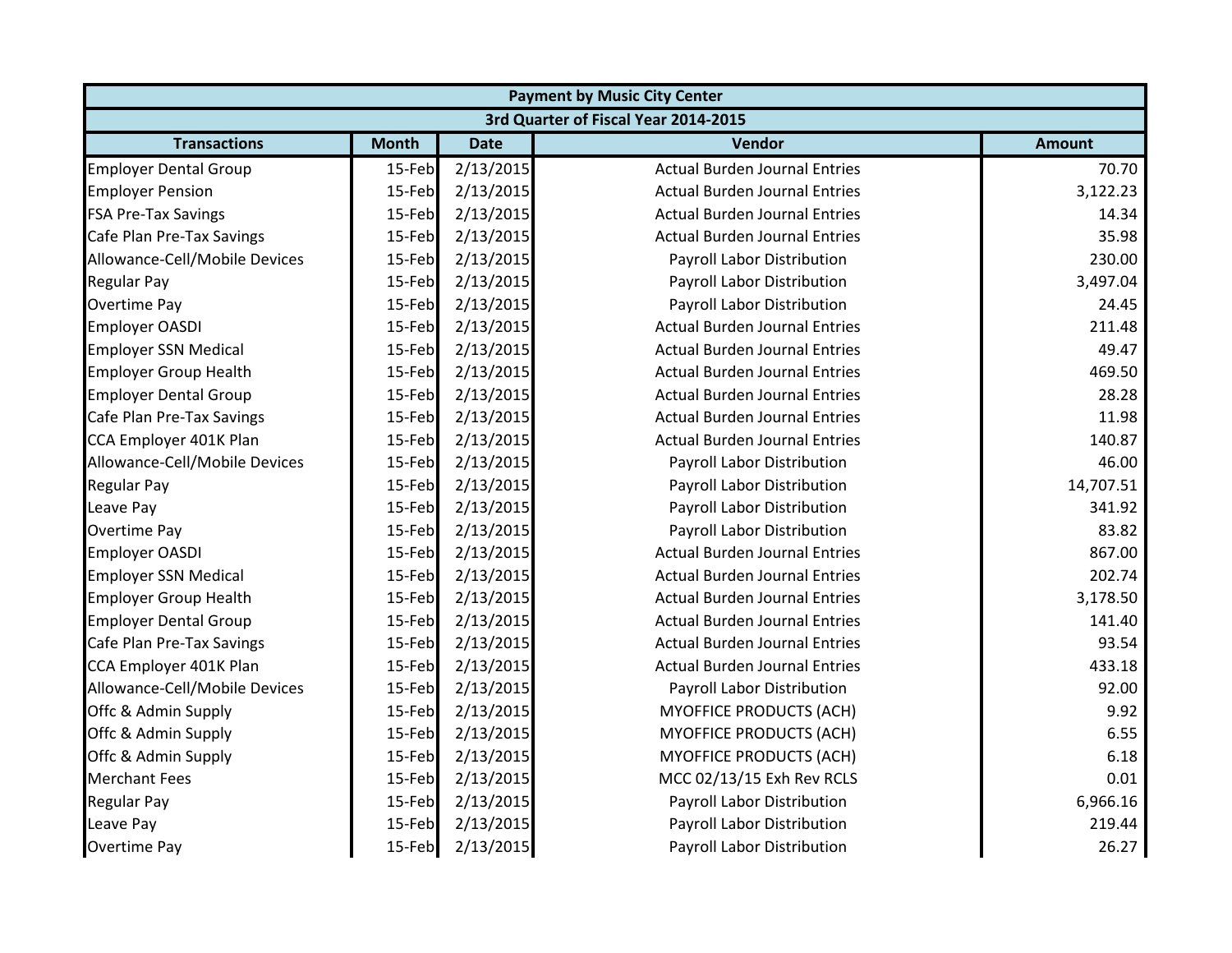| <b>Payment by Music City Center</b>  |              |             |                                      |               |  |  |
|--------------------------------------|--------------|-------------|--------------------------------------|---------------|--|--|
| 3rd Quarter of Fiscal Year 2014-2015 |              |             |                                      |               |  |  |
| <b>Transactions</b>                  | <b>Month</b> | <b>Date</b> | <b>Vendor</b>                        | <b>Amount</b> |  |  |
| <b>Employer OASDI</b>                | 15-Feb       | 2/13/2015   | <b>Actual Burden Journal Entries</b> | 415.44        |  |  |
| <b>Employer SSN Medical</b>          | 15-Feb       | 2/13/2015   | <b>Actual Burden Journal Entries</b> | 97.16         |  |  |
| <b>Employer Group Health</b>         | 15-Feb       | 2/13/2015   | <b>Actual Burden Journal Entries</b> | 795.00        |  |  |
| <b>Employer Dental Group</b>         | 15-Feb       | 2/13/2015   | <b>Actual Burden Journal Entries</b> | 28.28         |  |  |
| <b>Employer Pension</b>              | 15-Feb       | 2/13/2015   | <b>Actual Burden Journal Entries</b> | 1,297.20      |  |  |
| <b>FSA Pre-Tax Savings</b>           | 15-Feb       | 2/13/2015   | <b>Actual Burden Journal Entries</b> | 23.91         |  |  |
| Cafe Plan Pre-Tax Savings            | 15-Feb       | 2/13/2015   | <b>Actual Burden Journal Entries</b> | 22.24         |  |  |
| Allowance-Cell/Mobile Devices        | 15-Feb       | 2/13/2015   | Payroll Labor Distribution           | 92.00         |  |  |
| <b>Regular Pay</b>                   | 15-Feb       | 2/13/2015   | Payroll Labor Distribution           | 10,433.19     |  |  |
| Leave Pay                            | 15-Feb       | 2/13/2015   | Payroll Labor Distribution           | 79.56         |  |  |
| <b>Holiday Pay</b>                   | 15-Feb       | 2/13/2015   | Payroll Labor Distribution           | 159.12        |  |  |
| <b>Overtime Pay</b>                  | 15-Feb       | 2/13/2015   | Payroll Labor Distribution           | 36.77         |  |  |
| <b>Employer OASDI</b>                | 15-Feb       | 2/13/2015   | <b>Actual Burden Journal Entries</b> | 644.41        |  |  |
| <b>Employer SSN Medical</b>          | 15-Feb       | 2/13/2015   | <b>Actual Burden Journal Entries</b> | 150.71        |  |  |
| <b>Employer Group Health</b>         | 15-Feb       | 2/13/2015   | <b>Actual Burden Journal Entries</b> | 1,264.50      |  |  |
| <b>Employer Dental Group</b>         | 15-Feb       | 2/13/2015   | <b>Actual Burden Journal Entries</b> | 70.70         |  |  |
| Cafe Plan Pre-Tax Savings            | 15-Feb       | 2/13/2015   | <b>Actual Burden Journal Entries</b> | 34.65         |  |  |
| CCA Employer 401K Plan               | 15-Feb       | 2/13/2015   | <b>Actual Burden Journal Entries</b> | 268.61        |  |  |
| Employee Out-of-town Travel          | 15-Feb       | 2/13/2015   | STARKS, CHARLES L                    | 171.57        |  |  |
| Allowance-Cell/Mobile Devices        | 15-Feb       | 2/13/2015   | Payroll Labor Distribution           | 138.00        |  |  |
| <b>Regular Pay</b>                   | 15-Feb       | 2/13/2015   | Payroll Labor Distribution           | 11,473.94     |  |  |
| Leave Pay                            | 15-Feb       | 2/13/2015   | Payroll Labor Distribution           | 2,409.92      |  |  |
| <b>Holiday Pay</b>                   | 15-Feb       | 2/13/2015   | Payroll Labor Distribution           | 602.48        |  |  |
| <b>Employer OASDI</b>                | 15-Feb       | 2/13/2015   | <b>Actual Burden Journal Entries</b> | 879.74        |  |  |
| <b>Employer SSN Medical</b>          | 15-Feb       | 2/13/2015   | <b>Actual Burden Journal Entries</b> | 205.74        |  |  |
| <b>Employer Group Health</b>         | 15-Feb       | 2/13/2015   | <b>Actual Burden Journal Entries</b> | 798.00        |  |  |
| <b>Employer Dental Group</b>         | 15-Feb       | 2/13/2015   | <b>Actual Burden Journal Entries</b> | 28.28         |  |  |
| <b>Employer Pension</b>              | 15-Feb       | 2/13/2015   | <b>Actual Burden Journal Entries</b> | 2,605.66      |  |  |
| <b>FSA Pre-Tax Savings</b>           | 15-Feb       | 2/13/2015   | <b>Actual Burden Journal Entries</b> | 7.97          |  |  |
| Cafe Plan Pre-Tax Savings            | 15-Feb       | 2/13/2015   | <b>Actual Burden Journal Entries</b> | 21.80         |  |  |
| Allowance-Cell/Mobile Devices        | 15-Feb       | 2/13/2015   | Payroll Labor Distribution           | 92.00         |  |  |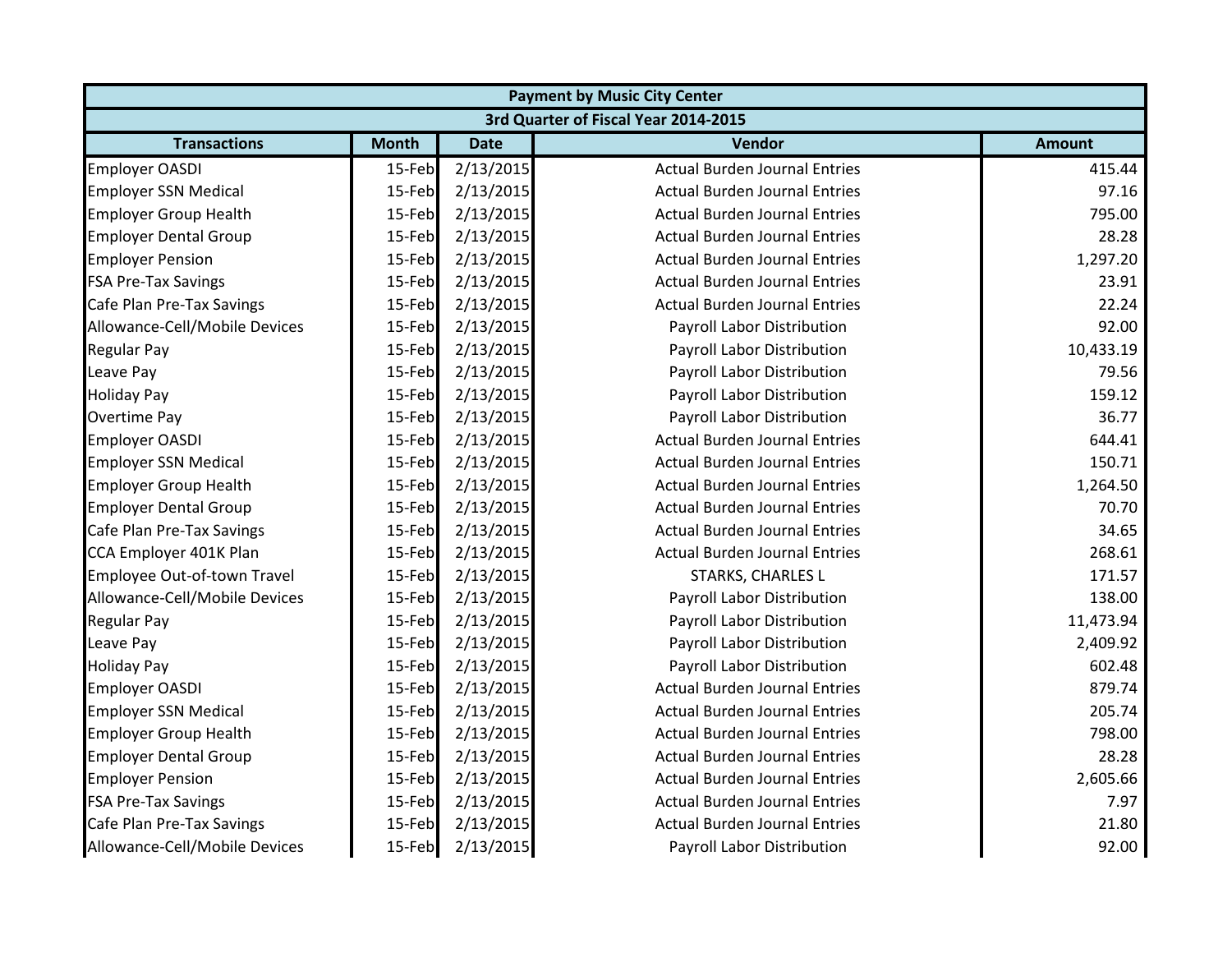| <b>Payment by Music City Center</b> |                                      |             |                                      |               |  |  |  |
|-------------------------------------|--------------------------------------|-------------|--------------------------------------|---------------|--|--|--|
|                                     | 3rd Quarter of Fiscal Year 2014-2015 |             |                                      |               |  |  |  |
| <b>Transactions</b>                 | <b>Month</b>                         | <b>Date</b> | Vendor                               | <b>Amount</b> |  |  |  |
| <b>Regular Pay</b>                  | 15-Feb                               | 2/13/2015   | Payroll Labor Distribution           | 6,491.15      |  |  |  |
| Leave Pay                           | 15-Feb                               | 2/13/2015   | Payroll Labor Distribution           | 405.72        |  |  |  |
| <b>Employer OASDI</b>               | 15-Feb                               | 2/13/2015   | <b>Actual Burden Journal Entries</b> | 408.17        |  |  |  |
| <b>Employer SSN Medical</b>         | 15-Feb                               | 2/13/2015   | <b>Actual Burden Journal Entries</b> | 95.46         |  |  |  |
| <b>Employer Group Health</b>        | 15-Feb                               | 2/13/2015   | <b>Actual Burden Journal Entries</b> | 1,264.50      |  |  |  |
| <b>Employer Dental Group</b>        | 15-Feb                               | 2/13/2015   | <b>Actual Burden Journal Entries</b> | 56.56         |  |  |  |
| Cafe Plan Pre-Tax Savings           | 15-Feb                               | 2/13/2015   | <b>Actual Burden Journal Entries</b> | 34.54         |  |  |  |
| CCA Employer 401K Plan              | 15-Feb                               | 2/13/2015   | <b>Actual Burden Journal Entries</b> | 124.57        |  |  |  |
| Allowance-Cell/Mobile Devices       | 15-Feb                               | 2/13/2015   | Payroll Labor Distribution           | 138.00        |  |  |  |
| <b>Rent Equipment</b>               | 15-Feb                               | 2/15/2015   | LASER ONE INC (ACH)                  | 159.98        |  |  |  |
| <b>Merchant Fees</b>                | 15-Feb                               | 2/17/2015   | 7100 MCC CC Cash Receipt             | (41.98)       |  |  |  |
| <b>District Energy System</b>       | 15-Feb                               | 2/18/2015   | DES REVENUE / US BANK (ACH)          | 198,112.28    |  |  |  |
| <b>Pest Control Srvc</b>            | 15-Feb                               | 2/18/2015   | COOKS PEST CONTROL INC COMMERC       | 1,207.50      |  |  |  |
| Other Rpr & Maint Srvc              | 15-Feb                               | 2/18/2015   | <b>ATECH INC</b>                     | 131.93        |  |  |  |
| Other Rpr & Maint Srvc              | 15-Feb                               | 2/18/2015   | <b>ATECH INC</b>                     | 87.95         |  |  |  |
| Rpr & Maint Srvc Elev/Escel         | 15-Feb                               | 2/18/2015   | NASHVILLE MACHINE ELEVATOR CO        | 13,300.00     |  |  |  |
| Janitorial Srvc                     | 15-Feb                               | 2/18/2015   | SERVICE MANAGEMENT SYSTEMS           | 31,822.42     |  |  |  |
| <b>HHold &amp; Jnitr Supply</b>     | 15-Feb                               | 2/18/2015   | AMERICAN PAPER & TWINE CO (ACH       | 1,077.30      |  |  |  |
| <b>HHold &amp; Jnitr Supply</b>     | 15-Feb                               | 2/18/2015   | AMERICAN PAPER & TWINE CO (ACH       | 583.90        |  |  |  |
| <b>HHold &amp; Jnitr Supply</b>     | 15-Feb                               | 2/18/2015   | AMERICAN PAPER & TWINE CO (ACH       | 469.50        |  |  |  |
| <b>HHold &amp; Jnitr Supply</b>     | 15-Feb                               | 2/18/2015   | AMERICAN PAPER & TWINE CO (ACH       | 771.25        |  |  |  |
| <b>HHold &amp; Jnitr Supply</b>     | 15-Feb                               | 2/18/2015   | AMERICAN PAPER & TWINE CO (ACH       | 319.80        |  |  |  |
| <b>HHold &amp; Jnitr Supply</b>     | 15-Feb                               | 2/18/2015   | AMERICAN PAPER & TWINE CO (ACH       | 620.00        |  |  |  |
| Postage & Delivery Srvc             | 15-Feb                               | 2/18/2015   | UPS STORE #6425 (ACH)                | 215.30        |  |  |  |
| Postage & Delivery Srvc             | 15-Feb                               | 2/18/2015   | UPS STORE #6425 (ACH)                | 10.94         |  |  |  |
| <b>Medical Services</b>             | 15-Feb                               | 2/18/2015   | MED STAR MEDICAL STAFFING INC        | 26.88         |  |  |  |
| <b>Uniform Cleaning Service</b>     | 15-Feb                               | 2/18/2015   | <b>COYNE TEXTILE SVCS</b>            | 604.32        |  |  |  |
| Other Rpr & Maint Srvc              | 15-Feb                               | 2/18/2015   | <b>HOBART CORP</b>                   | 75.75         |  |  |  |
| Postage & Delivery Srvc             | 15-Feb                               | 2/18/2015   | UPS STORE #6425 (ACH)                | 14.47         |  |  |  |
| <b>Merchant Fees</b>                | 15-Feb                               | 2/18/2015   | <b>FIS</b>                           | 16,193.82     |  |  |  |
| <b>Mngt Cnsltnt Srvc</b>            | 15-Feb                               | 2/18/2015   | INQUIRIES INC (ACH)                  | 722.35        |  |  |  |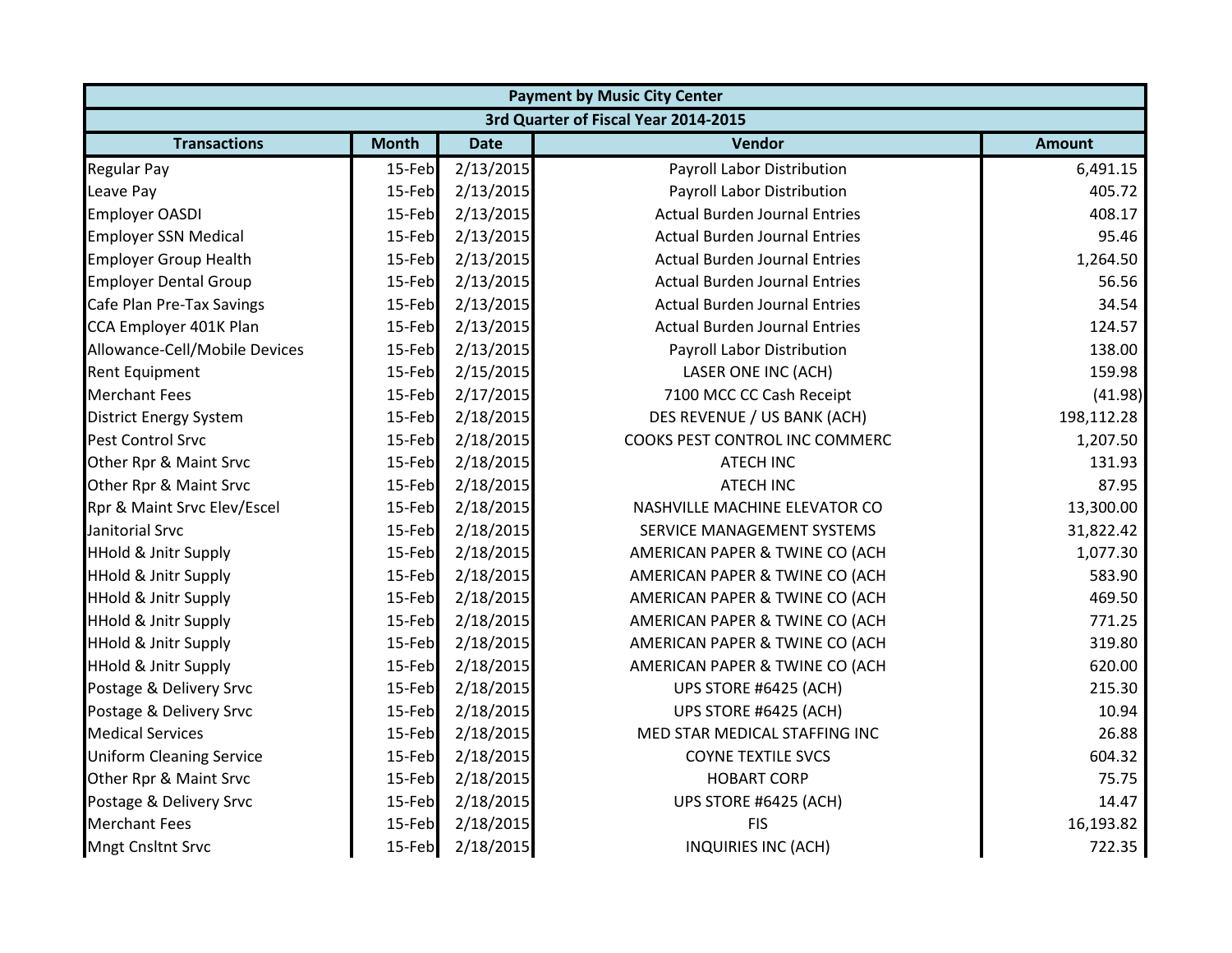| <b>Payment by Music City Center</b> |                                      |             |                                       |               |  |  |  |
|-------------------------------------|--------------------------------------|-------------|---------------------------------------|---------------|--|--|--|
|                                     | 3rd Quarter of Fiscal Year 2014-2015 |             |                                       |               |  |  |  |
| <b>Transactions</b>                 | <b>Month</b>                         | <b>Date</b> | Vendor                                | <b>Amount</b> |  |  |  |
| <b>Host &amp; Hostess</b>           | 15-Feb                               | 2/18/2015   | OMNI NASHVILLE LLC (ACH)              | 54.59         |  |  |  |
| Promotion                           | 15-Feb                               | 2/18/2015   | KEEP NASHVILLE BEAUTIFUL (ACH)        | 1,000.00      |  |  |  |
| Offc & Admin Supply                 | 15-Feb                               | 2/19/2015   | SYNERGY BUSINESS ENVIRONMENTS         | 729.00        |  |  |  |
| Offc & Admin Supply                 | 15-Feb                               | 2/19/2015   | SYNERGY BUSINESS ENVIRONMENTS         | 1,467.00      |  |  |  |
| <b>Temporary Service</b>            | 15-Feb                               | 2/19/2015   | <b>BRANTLEY SECURITY SERVICES INC</b> | 2,329.30      |  |  |  |
| Employee Out-of-town Travel         | 15-Feb                               | 2/19/2015   | 7100 MCC Cash Receipt                 | (10.76)       |  |  |  |
| Offc & Admin Supply                 | 15-Feb                               | 2/19/2015   | <b>MYOFFICE PRODUCTS (ACH)</b>        | 1.28          |  |  |  |
| Offc & Admin Supply                 | 15-Feb                               | 2/19/2015   | <b>MYOFFICE PRODUCTS (ACH)</b>        | 7.20          |  |  |  |
| Offc & Admin Supply                 | 15-Feb                               | 2/20/2015   | A Z OFFICE RESOURCE INC (ACH)         | 72.00         |  |  |  |
| Offc & Admin Supply                 | 15-Feb                               | 2/20/2015   | A Z OFFICE RESOURCE INC (ACH)         | 1.00          |  |  |  |
| Offc & Admin Supply                 | 15-Feb                               | 2/20/2015   | A Z OFFICE RESOURCE INC (ACH)         | 361.00        |  |  |  |
| Food & Ice                          | 15-Feb                               | 2/20/2015   | <b>CENTERPLATE MCC (ACH)</b>          | 74.05         |  |  |  |
| Food & Ice                          | 15-Feb                               | 2/20/2015   | <b>CENTERPLATE MCC (ACH)</b>          | 27.50         |  |  |  |
| <b>Small Equipment Supply</b>       | 15-Feb                               | 2/20/2015   | BATTERIES PLUS LLC (NASHVILLE)        | 10.92         |  |  |  |
| Other Rpr & Maint Srvc              | 15-Feb                               | 2/20/2015   | <b>ATECH INC</b>                      | 382.31        |  |  |  |
| Offc & Admin Supply                 | 15-Feb                               | 2/20/2015   | A Z OFFICE RESOURCE INC (ACH)         | 73.34         |  |  |  |
| Offc & Admin Supply                 | 15-Feb                               | 2/20/2015   | A Z OFFICE RESOURCE INC (ACH)         | 1.00          |  |  |  |
| Offc & Admin Supply                 | 15-Feb                               | 2/20/2015   | A Z OFFICE RESOURCE INC (ACH)         | 361.65        |  |  |  |
| <b>Small Equipment Supply</b>       | 15-Feb                               | 2/20/2015   | BATTERIES PLUS LLC (NASHVILLE)        | 40.00         |  |  |  |
| <b>HHold &amp; Jnitr Supply</b>     | 15-Feb                               | 2/20/2015   | AMERICAN PAPER & TWINE CO (ACH        | (469.50)      |  |  |  |
| <b>Small Equipment Supply</b>       | 15-Feb                               | 2/20/2015   | BATTERIES PLUS LLC (NASHVILLE)        | 12.00         |  |  |  |
| <b>Small Equipment Supply</b>       | 15-Feb                               | 2/20/2015   | BATTERIES PLUS LLC (NASHVILLE)        | 6.00          |  |  |  |
| <b>Medical Services</b>             | 15-Feb                               | 2/20/2015   | MED STAR MEDICAL STAFFING INC         | 1,499.63      |  |  |  |
| <b>Medical Services</b>             | 15-Feb                               | 2/20/2015   | MED STAR MEDICAL STAFFING INC         | 4,500.00      |  |  |  |
| <b>Small Equipment Supply</b>       | 15-Feb                               | 2/20/2015   | BATTERIES PLUS LLC (NASHVILLE)        | 173.00        |  |  |  |
| <b>Valet Services</b>               | 15-Feb                               | 2/20/2015   | TOWNE PARK LLC (ACH)                  | 5,701.31      |  |  |  |
| Offc & Admin Supply                 | 15-Feb                               | 2/20/2015   | A Z OFFICE RESOURCE INC (ACH)         | 1,140.82      |  |  |  |
| Offc & Admin Supply                 | 15-Feb                               | 2/20/2015   | A Z OFFICE RESOURCE INC (ACH)         | 72.00         |  |  |  |
| Offc & Admin Supply                 | 15-Feb                               | 2/20/2015   | A Z OFFICE RESOURCE INC (ACH)         | 1.00          |  |  |  |
| Offc & Admin Supply                 | 15-Feb                               | 2/20/2015   | A Z OFFICE RESOURCE INC (ACH)         | 361.00        |  |  |  |
| Offc & Admin Supply                 | 15-Feb                               | 2/20/2015   | A Z OFFICE RESOURCE INC (ACH)         | 72.00         |  |  |  |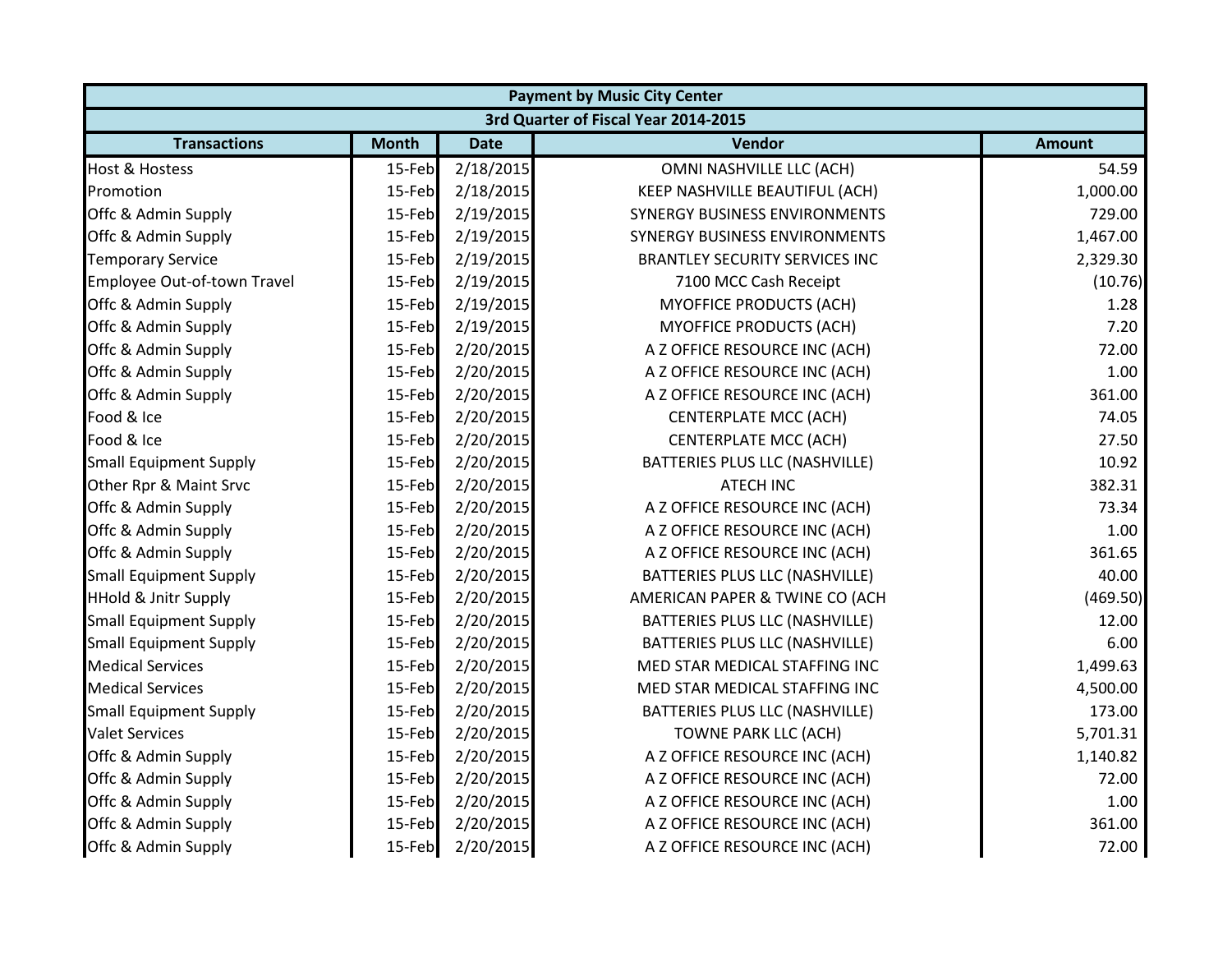| <b>Payment by Music City Center</b> |                                      |             |                                     |               |  |  |  |
|-------------------------------------|--------------------------------------|-------------|-------------------------------------|---------------|--|--|--|
|                                     | 3rd Quarter of Fiscal Year 2014-2015 |             |                                     |               |  |  |  |
| <b>Transactions</b>                 | <b>Month</b>                         | <b>Date</b> | Vendor                              | <b>Amount</b> |  |  |  |
| Offc & Admin Supply                 | 15-Feb                               | 2/20/2015   | A Z OFFICE RESOURCE INC (ACH)       | 1.00          |  |  |  |
| Offc & Admin Supply                 | 15-Feb                               | 2/20/2015   | A Z OFFICE RESOURCE INC (ACH)       | 361.00        |  |  |  |
| Offc & Admin Supply                 | 15-Feb                               | 2/20/2015   | A Z OFFICE RESOURCE INC (ACH)       | 72.00         |  |  |  |
| Offc & Admin Supply                 | 15-Feb                               | 2/20/2015   | A Z OFFICE RESOURCE INC (ACH)       | 1.33          |  |  |  |
| Offc & Admin Supply                 | 15-Feb                               | 2/20/2015   | A Z OFFICE RESOURCE INC (ACH)       | 1.66          |  |  |  |
| Offc & Admin Supply                 | 15-Feb                               | 2/20/2015   | A Z OFFICE RESOURCE INC (ACH)       | 361.00        |  |  |  |
| Offc & Admin Supply                 | 15-Feb                               | 2/20/2015   | <b>MYOFFICE PRODUCTS (ACH)</b>      | 9.24          |  |  |  |
| Offc & Admin Supply                 | 15-Feb                               | 2/20/2015   | <b>MYOFFICE PRODUCTS (ACH)</b>      | 24.99         |  |  |  |
| <b>Merchant Fees</b>                | 15-Feb                               | 2/20/2015   | 7100 MCC CC Cash Receipt            | (43.13)       |  |  |  |
| Offc & Admin Supply                 | 15-Feb                               | 2/20/2015   | A Z OFFICE RESOURCE INC (ACH)       | 72.00         |  |  |  |
| Offc & Admin Supply                 | 15-Feb                               | 2/20/2015   | A Z OFFICE RESOURCE INC (ACH)       | 1.00          |  |  |  |
| Offc & Admin Supply                 | 15-Feb                               | 2/20/2015   | A Z OFFICE RESOURCE INC (ACH)       | 361.00        |  |  |  |
| Food & Bev-Inhouse                  | 15-Feb                               | 2/20/2015   | <b>CENTERPLATE MCC (ACH)</b>        | 482.20        |  |  |  |
| Plumbing/HVAC Maintain Srvc         | 15-Feb                               | 2/23/2015   | <b>ROTO ROOTER (ACH)</b>            | 850.00        |  |  |  |
| Plumbing/HVAC Maintain Srvc         | 15-Feb                               | 2/23/2015   | <b>ROTO ROOTER (ACH)</b>            | 350.00        |  |  |  |
| Other Rpr & Maint Srvc              | 15-Feb                               | 2/23/2015   | <b>ATECH INC</b>                    | 183.85        |  |  |  |
| Other Rpr & Maint Srvc              | 15-Feb                               | 2/23/2015   | <b>ATECH INC</b>                    | 208.45        |  |  |  |
| Other Rpr & Maint Srvc              | 15-Feb                               | 2/23/2015   | <b>ATECH INC</b>                    | 92.95         |  |  |  |
| Rpr & Maint Srvc Bld Auto           | 15-Feb                               | 2/23/2015   | JOHNSON CONTROLS INC/CARDKEY (      | 544.00        |  |  |  |
| Rpr & Maint Srvc Green Roof         | 15-Feb                               | 2/23/2015   | <b>GREENRISE TECHNOLOGIES (ACH)</b> | 4,931.30      |  |  |  |
| <b>Laundry Services</b>             | 15-Feb                               | 2/23/2015   | <b>ALSCO</b>                        | 933.47        |  |  |  |
| <b>Auto Fuel</b>                    | 15-Feb                               | 2/23/2015   | WEX (WRIGHT EXPRESS FINANCIAL)      | 184.87        |  |  |  |
| <b>Uniform Cleaning Service</b>     | 15-Feb                               | 2/23/2015   | <b>COYNE TEXTILE SVCS</b>           | 553.62        |  |  |  |
| <b>Temporary Service</b>            | 15-Feb                               | 2/23/2015   | LOOMIS FARGO & CO                   | 690.72        |  |  |  |
| Offc & Admin Supply                 | 15-Feb                               | 2/23/2015   | <b>MYOFFICE PRODUCTS (ACH)</b>      | 23.61         |  |  |  |
| <b>Legal Services</b>               | 15-Feb                               | 2/23/2015   | <b>BONE MCALLESTER NORTON PLLC</b>  | 10,000.00     |  |  |  |
| <b>Mngt Cnsltnt Srvc</b>            | 15-Feb                               | 2/23/2015   | US HEALTHWORKS MED GRP OF TN (      | 42.00         |  |  |  |
| Postage & Delivery Srvc             | 15-Feb                               | 2/23/2015   | <b>ALCO PRODUCTS</b>                | (0.81)        |  |  |  |
| <b>Membership Dues</b>              | 15-Feb                               | 2/23/2015   | SKAL INTERNATIONAL NASHVILLE        | 274.50        |  |  |  |
| <b>Building Maintenance Srvc</b>    | 15-Feb                               | 2/24/2015   | <b>BAKER ROOFING CO (ACH)</b>       | 516.06        |  |  |  |
| Other Rpr & Maint Srvc              | 15-Feb                               | 2/24/2015   | <b>ATECH INC</b>                    | 193.62        |  |  |  |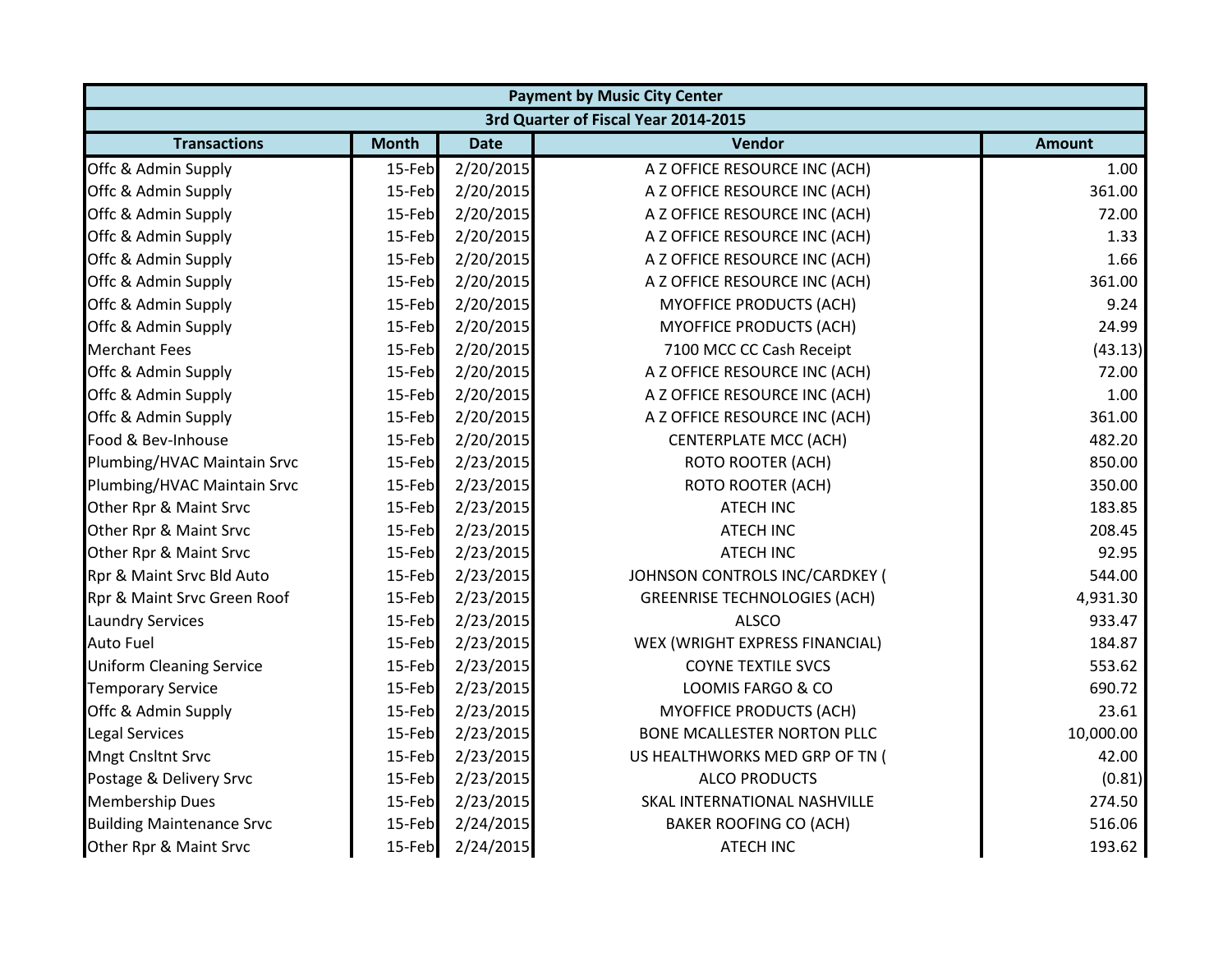|                                 | <b>Payment by Music City Center</b> |             |                                      |               |  |  |
|---------------------------------|-------------------------------------|-------------|--------------------------------------|---------------|--|--|
|                                 |                                     |             | 3rd Quarter of Fiscal Year 2014-2015 |               |  |  |
| <b>Transactions</b>             | <b>Month</b>                        | <b>Date</b> | <b>Vendor</b>                        | <b>Amount</b> |  |  |
| Paint Supply                    | 15-Feb                              | 2/24/2015   | SHERWIN WILLIAMS CO INDUSTRIAL       | (0.02)        |  |  |
| <b>Small Equipment Supply</b>   | 15-Feb                              | 2/24/2015   | BATTERIES PLUS LLC (NASHVILLE)       | 87.50         |  |  |
| Rpr & Maint Srvc Sprinkler      | 15-Feb                              | 2/24/2015   | DESERT FIRE PROTECTION LP (ACH       | 2,549.00      |  |  |
| Rpr & Maint Srvc Sprinkler      | 15-Feb                              | 2/24/2015   | DESERT FIRE PROTECTION LP (ACH       | 175.00        |  |  |
| <b>Temporary Service</b>        | 15-Feb                              | 2/24/2015   | INDUSTRIAL STAFFING OF TN (ACH       | 5,070.50      |  |  |
| <b>Temporary Service</b>        | 15-Feb                              | 2/24/2015   | INDUSTRIAL STAFFING OF TN (ACH       | 6,674.56      |  |  |
| <b>Temporary Service</b>        | 15-Feb                              | 2/24/2015   | INDUSTRIAL STAFFING OF TN (ACH       | 1,022.14      |  |  |
| <b>HHold &amp; Jnitr Supply</b> | 15-Feb                              | 2/24/2015   | W W GRAINGER (P#)                    | 73.10         |  |  |
| <b>HHold &amp; Jnitr Supply</b> | 15-Feb                              | 2/24/2015   | W W GRAINGER (P#)                    | 36.55         |  |  |
| <b>HHold &amp; Jnitr Supply</b> | 15-Feb                              | 2/24/2015   | W W GRAINGER (P#)                    | 36.55         |  |  |
| <b>HHold &amp; Jnitr Supply</b> | 15-Feb                              | 2/24/2015   | W W GRAINGER (P#)                    | 40.20         |  |  |
| <b>HHold &amp; Jnitr Supply</b> | 15-Feb                              | 2/24/2015   | W W GRAINGER (P#)                    | 25.66         |  |  |
| <b>HHold &amp; Jnitr Supply</b> | 15-Feb                              | 2/24/2015   | W W GRAINGER (P#)                    | 15.78         |  |  |
| <b>HHold &amp; Jnitr Supply</b> | 15-Feb                              | 2/24/2015   | W W GRAINGER (P#)                    | 8.10          |  |  |
| <b>HHold &amp; Jnitr Supply</b> | 15-Feb                              | 2/24/2015   | W W GRAINGER (P#)                    | 5.42          |  |  |
| Repair & Maint Supply           | 15-Feb                              | 2/24/2015   | <b>KELSAN INC (ACH)</b>              | 117.40        |  |  |
| Repair & Maint Supply           | 15-Feb                              | 2/24/2015   | <b>KELSAN INC (ACH)</b>              | 7.70          |  |  |
| Repair & Maint Supply           | 15-Feb                              | 2/24/2015   | <b>KELSAN INC (ACH)</b>              | 23.60         |  |  |
| Other Rpr & Maint Srvc          | 15-Feb                              | 2/24/2015   | BRITISH AUDIO SVCS INC (ACH)         | 50.00         |  |  |
| <b>Medical Services</b>         | 15-Feb                              | 2/24/2015   | MED STAR MEDICAL STAFFING INC        | 1,967.25      |  |  |
| <b>Medical Services</b>         | 15-Feb                              | 2/24/2015   | MED STAR MEDICAL STAFFING INC        | 602.00        |  |  |
| <b>Merchant Fees</b>            | 15-Feb                              | 2/24/2015   | 7100 MCC CC Cash Receipt             | (8.28)        |  |  |
| <b>Merchant Fees</b>            | 15-Feb                              | 2/24/2015   | 7100 MCC CC Cash Receipt             | (11.04)       |  |  |
| Registration                    | 15-Feb                              | 2/24/2015   | TN DEPT OF GEN SVCS/DIVERSITY        | 100.00        |  |  |
| Repair & Maint Supply           | 15-Feb                              | 2/25/2015   | FERGUSON ENTERPRISES (ACH)           | 50.00         |  |  |
| Repair & Maint Supply           | 15-Feb                              | 2/25/2015   | FERGUSON ENTERPRISES (ACH)           | 34.80         |  |  |
| Repair & Maint Supply           | 15-Feb                              | 2/25/2015   | <b>FERGUSON ENTERPRISES (ACH)</b>    | 18.84         |  |  |
| Repair & Maint Supply           | 15-Feb                              | 2/25/2015   | <b>FERGUSON ENTERPRISES (ACH)</b>    | 77.76         |  |  |
| Repair & Maint Supply           | 15-Feb                              | 2/25/2015   | <b>FERGUSON ENTERPRISES (ACH)</b>    | 58.85         |  |  |
| Repair & Maint Supply           | 15-Feb                              | 2/25/2015   | <b>FERGUSON ENTERPRISES (ACH)</b>    | 19.88         |  |  |
| Repair & Maint Supply           | 15-Feb                              | 2/25/2015   | <b>FERGUSON ENTERPRISES (ACH)</b>    | 117.70        |  |  |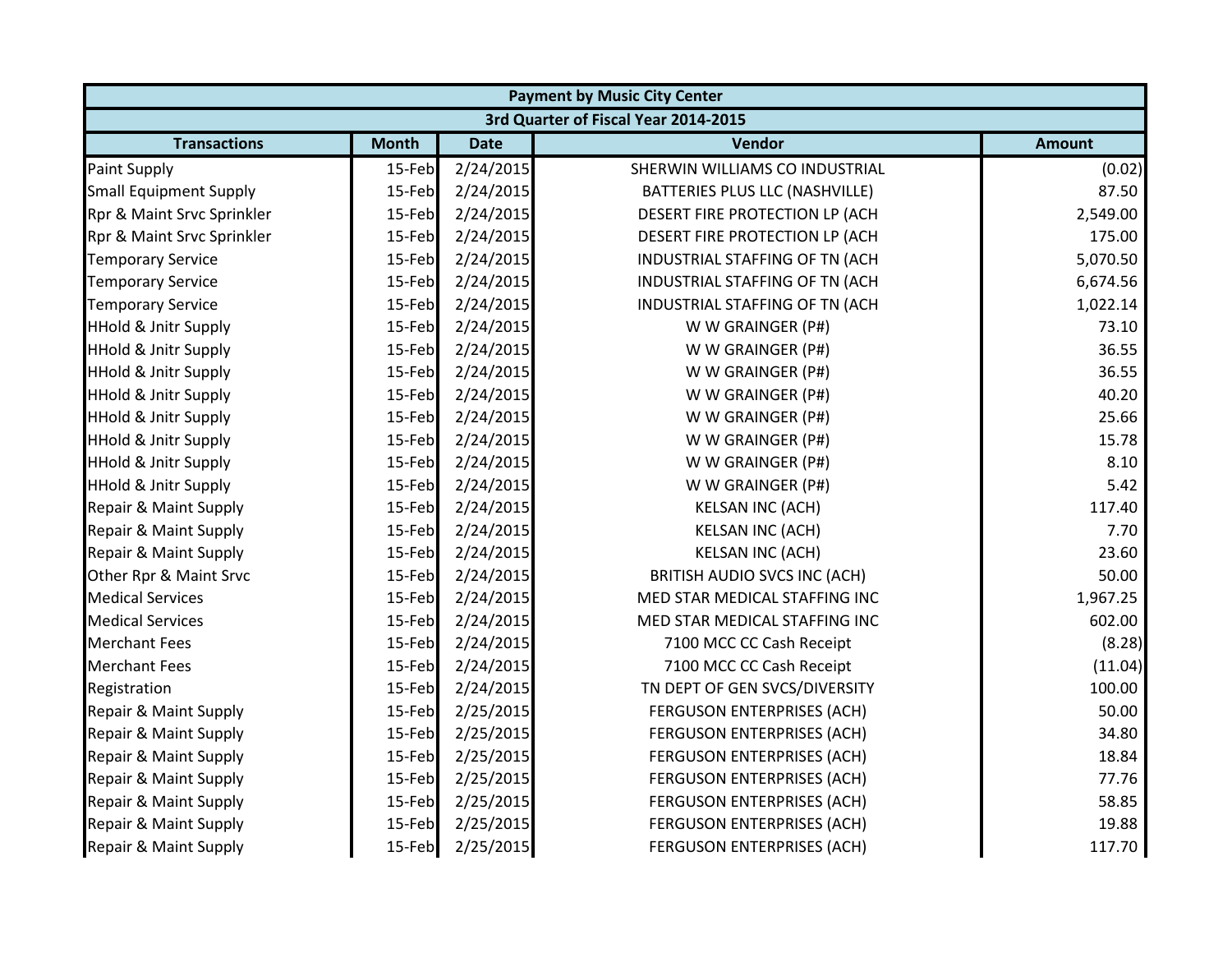|                                  |              |             | <b>Payment by Music City Center</b>  |               |
|----------------------------------|--------------|-------------|--------------------------------------|---------------|
|                                  |              |             | 3rd Quarter of Fiscal Year 2014-2015 |               |
| <b>Transactions</b>              | <b>Month</b> | <b>Date</b> | Vendor                               | <b>Amount</b> |
| Repair & Maint Supply            | 15-Feb       | 2/25/2015   | <b>FERGUSON ENTERPRISES (ACH)</b>    | 9.94          |
| Rpr & Maint Srvc Elev/Escel      | 15-Feb       | 2/25/2015   | NASHVILLE MACHINE ELEVATOR CO        | 177.00        |
| <b>HHold &amp; Jnitr Supply</b>  | 15-Feb       | 2/25/2015   | W W GRAINGER (P#)                    | 32.12         |
| <b>Small Equipment Supply</b>    | 15-Feb       | 2/25/2015   | W W GRAINGER (P#)                    | 62.20         |
| <b>Small Equipment Supply</b>    | 15-Feb       | 2/25/2015   | BATTERIES PLUS LLC (NASHVILLE)       | 1,069.50      |
| <b>Printing Supply</b>           | 15-Feb       | 2/25/2015   | RICOH USA INC (ACH)                  | 341.88        |
| Offc & Admin Supply              | 15-Feb       | 2/25/2015   | <b>MYOFFICE PRODUCTS (ACH)</b>       | 19.44         |
| <b>Building Maintenance Srvc</b> | 15-Feb       | 2/26/2015   | HAMILTON MACHINE CO INC (ACH)        | 368.00        |
| <b>Electrical Supply</b>         | 15-Feb       | 2/26/2015   | WILLIAMS WHOLESALE SUPPLY OF N       | 322.50        |
| Safety Supply                    | 15-Feb       | 2/26/2015   | W W GRAINGER (P#)                    | 1,080.80      |
| <b>Merchant Fees</b>             | 15-Feb       | 2/26/2015   | 7100 MCC CC Cash Receipt             | (16.56)       |
| <b>Merchant Fees</b>             | 15-Feb       | 2/26/2015   | 7100 MCC CC Cash Receipt             | (44.85)       |
| <b>Regular Pay</b>               | 15-Feb       | 2/27/2015   | Payroll Labor Distribution           | 23,602.21     |
| Leave Pay                        | 15-Feb       | 2/27/2015   | Payroll Labor Distribution           | 953.96        |
| <b>Holiday Pay</b>               | 15-Feb       | 2/27/2015   | Payroll Labor Distribution           | 359.28        |
| Overtime Pay                     | 15-Feb       | 2/27/2015   | Payroll Labor Distribution           | 392.34        |
| <b>Employer OASDI</b>            | 15-Feb       | 2/27/2015   | <b>Actual Burden Journal Entries</b> | 1,488.48      |
| <b>Employer SSN Medical</b>      | 15-Feb       | 2/27/2015   | <b>Actual Burden Journal Entries</b> | 348.11        |
| <b>Employer Group Health</b>     | 15-Feb       | 2/27/2015   | <b>Actual Burden Journal Entries</b> | 3,605.10      |
| <b>Employer Dental Group</b>     | 15-Feb       | 2/27/2015   | <b>Actual Burden Journal Entries</b> | 172.52        |
| <b>Employer Group Life</b>       | 15-Feb       | 2/27/2015   | <b>Actual Burden Journal Entries</b> | 204.49        |
| Cafe Plan Pre-Tax Savings        | 15-Feb       | 2/27/2015   | <b>Actual Burden Journal Entries</b> | 99.47         |
| CCA Employer 401K Plan           | 15-Feb       | 2/27/2015   | <b>Actual Burden Journal Entries</b> | 511.21        |
| <b>Membership Dues</b>           | 15-Feb       | 2/27/2015   | MUSIC CITY CONCIERGE ASSOC (AC       | 150.00        |
| Food & Ice                       | 15-Feb       | 2/27/2015   | <b>CENTERPLATE MCC (ACH)</b>         | 30.08         |
| <b>Regular Pay</b>               | 15-Feb       | 2/27/2015   | Payroll Labor Distribution           | 4,623.64      |
| Leave Pay                        | 15-Feb       | 2/27/2015   | Payroll Labor Distribution           | 353.68        |
| <b>Holiday Pay</b>               | 15-Feb       | 2/27/2015   | Payroll Labor Distribution           | 161.68        |
| <b>Employer OASDI</b>            | 15-Feb       | 2/27/2015   | <b>Actual Burden Journal Entries</b> | 291.99        |
| <b>Employer SSN Medical</b>      | 15-Feb       | 2/27/2015   | <b>Actual Burden Journal Entries</b> | 68.28         |
| <b>Employer Group Health</b>     | 15-Feb       | 2/27/2015   | <b>Actual Burden Journal Entries</b> | 1,156.87      |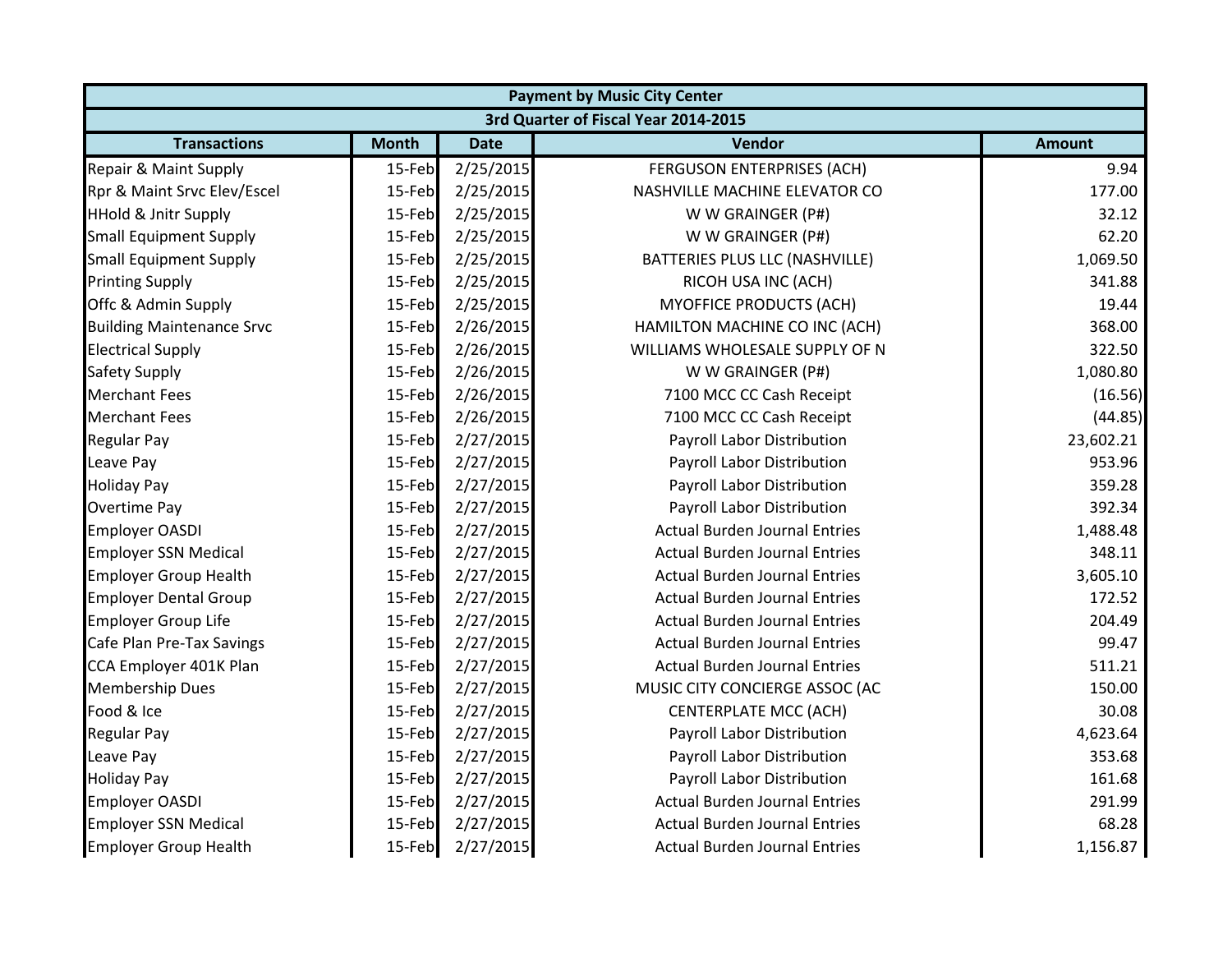|                               | <b>Payment by Music City Center</b>  |             |                                      |               |  |  |  |
|-------------------------------|--------------------------------------|-------------|--------------------------------------|---------------|--|--|--|
|                               | 3rd Quarter of Fiscal Year 2014-2015 |             |                                      |               |  |  |  |
| <b>Transactions</b>           | <b>Month</b>                         | <b>Date</b> | <b>Vendor</b>                        | <b>Amount</b> |  |  |  |
| <b>Employer Dental Group</b>  | 15-Feb                               | 2/27/2015   | <b>Actual Burden Journal Entries</b> | 35.34         |  |  |  |
| <b>Employer Group Life</b>    | 15-Feb                               | 2/27/2015   | <b>Actual Burden Journal Entries</b> | 35.50         |  |  |  |
| <b>Employer Pension</b>       | 15-Feb                               | 2/27/2015   | <b>Actual Burden Journal Entries</b> | 924.34        |  |  |  |
| Cafe Plan Pre-Tax Savings     | 15-Feb                               | 2/27/2015   | <b>Actual Burden Journal Entries</b> | 32.87         |  |  |  |
| <b>Regular Pay</b>            | 15-Feb                               | 2/27/2015   | Payroll Labor Distribution           | 29,900.52     |  |  |  |
| Leave Pay                     | 15-Feb                               | 2/27/2015   | Payroll Labor Distribution           | 4,803.56      |  |  |  |
| <b>Holiday Pay</b>            | 15-Feb                               | 2/27/2015   | Payroll Labor Distribution           | 886.80        |  |  |  |
| <b>Overtime Pay</b>           | 15-Feb                               | 2/27/2015   | Payroll Labor Distribution           | 1,864.35      |  |  |  |
| <b>Employer OASDI</b>         | 15-Feb                               | 2/27/2015   | <b>Actual Burden Journal Entries</b> | 2,228.92      |  |  |  |
| <b>Employer SSN Medical</b>   | 15-Feb                               | 2/27/2015   | <b>Actual Burden Journal Entries</b> | 521.25        |  |  |  |
| <b>Employer Group Health</b>  | 15-Feb                               | 2/27/2015   | <b>Actual Burden Journal Entries</b> | 4,195.74      |  |  |  |
| <b>Employer Dental Group</b>  | 15-Feb                               | 2/27/2015   | <b>Actual Burden Journal Entries</b> | 222.00        |  |  |  |
| <b>Employer Group Life</b>    | 15-Feb                               | 2/27/2015   | <b>Actual Burden Journal Entries</b> | 254.19        |  |  |  |
| Cafe Plan Pre-Tax Savings     | 15-Feb                               | 2/27/2015   | <b>Actual Burden Journal Entries</b> | 115.13        |  |  |  |
| CCA Employer 401K Plan        | 15-Feb                               | 2/27/2015   | <b>Actual Burden Journal Entries</b> | 880.26        |  |  |  |
| Gas                           | 15-Feb                               | 2/27/2015   | PIEDMONT NATURAL GAS CO (METRO       | 13,992.24     |  |  |  |
| <b>Temporary Service</b>      | 15-Feb                               | 2/27/2015   | CONVENTION PROD RIGGING INC (A       | 3,060.00      |  |  |  |
| Other Rpr & Maint Srvc        | 15-Feb                               | 2/27/2015   | LEE CO (CONSTRUCTION) (P#) (AC       | 3,110.45      |  |  |  |
| Safety Supply                 | 15-Feb                               | 2/27/2015   | KIRBY SANITARY SUPPLY CO INC (       | 1,219.68      |  |  |  |
| <b>Small Equipment Supply</b> | 15-Feb                               | 2/27/2015   | W W GRAINGER (P#)                    | 99.18         |  |  |  |
| Rpr & Maint Srvc Elev/Escel   | 15-Feb                               | 2/27/2015   | NASHVILLE MACHINE ELEVATOR CO        | 286.00        |  |  |  |
| <b>Regular Pay</b>            | 15-Feb                               | 2/27/2015   | Payroll Labor Distribution           | 38,397.91     |  |  |  |
| Leave Pay                     | 15-Feb                               | 2/27/2015   | Payroll Labor Distribution           | 3,246.84      |  |  |  |
| <b>Holiday Pay</b>            | 15-Feb                               | 2/27/2015   | Payroll Labor Distribution           | 1,780.58      |  |  |  |
| Overtime Pay                  | 15-Feb                               | 2/27/2015   | Payroll Labor Distribution           | 615.00        |  |  |  |
| <b>Employer OASDI</b>         | 15-Feb                               | 2/27/2015   | <b>Actual Burden Journal Entries</b> | 2,522.23      |  |  |  |
| <b>Employer SSN Medical</b>   | 15-Feb                               | 2/27/2015   | <b>Actual Burden Journal Entries</b> | 589.82        |  |  |  |
| <b>Employer Group Health</b>  | 15-Feb                               | 2/27/2015   | <b>Actual Burden Journal Entries</b> | 9,465.54      |  |  |  |
| <b>Employer Dental Group</b>  | 15-Feb                               | 2/27/2015   | <b>Actual Burden Journal Entries</b> | 476.52        |  |  |  |
| <b>Employer Group Life</b>    | 15-Feb                               | 2/27/2015   | <b>Actual Burden Journal Entries</b> | 523.99        |  |  |  |
| Cafe Plan Pre-Tax Savings     | 15-Feb                               | 2/27/2015   | <b>Actual Burden Journal Entries</b> | 257.00        |  |  |  |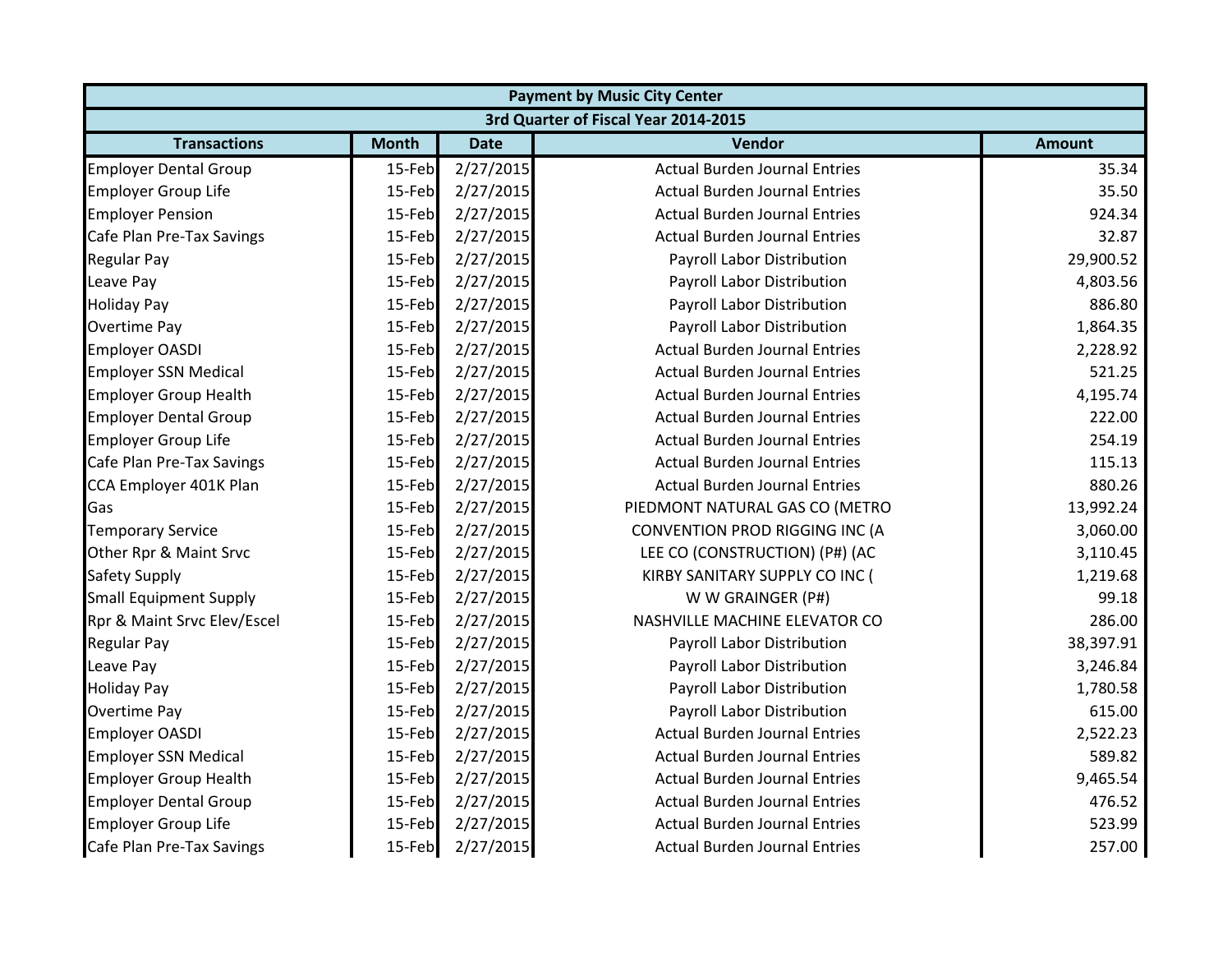| <b>Payment by Music City Center</b> |                                      |             |                                      |               |  |  |  |
|-------------------------------------|--------------------------------------|-------------|--------------------------------------|---------------|--|--|--|
|                                     | 3rd Quarter of Fiscal Year 2014-2015 |             |                                      |               |  |  |  |
| <b>Transactions</b>                 | <b>Month</b>                         | <b>Date</b> | Vendor                               | <b>Amount</b> |  |  |  |
| CCA Employer 401K Plan              | 15-Feb                               | 2/27/2015   | <b>Actual Burden Journal Entries</b> | 904.75        |  |  |  |
| <b>Temporary Service</b>            | 15-Feb                               | 2/27/2015   | CON/MCC PV4489096 02/15 RCLS         | (1,022.14)    |  |  |  |
| <b>Laundry Services</b>             | 15-Feb                               | 2/27/2015   | <b>ALSCO</b>                         | 675.37        |  |  |  |
| Janitorial Srvc                     | 15-Feb                               | 2/27/2015   | SERVICE MANAGEMENT SYSTEMS           | 4,882.57      |  |  |  |
| <b>Regular Pay</b>                  | 15-Feb                               | 2/27/2015   | Payroll Labor Distribution           | 2,287.74      |  |  |  |
| Leave Pay                           | 15-Feb                               | 2/27/2015   | Payroll Labor Distribution           | 212.52        |  |  |  |
| <b>Holiday Pay</b>                  | 15-Feb                               | 2/27/2015   | Payroll Labor Distribution           | 126.00        |  |  |  |
| <b>Overtime Pay</b>                 | 15-Feb                               | 2/27/2015   | Payroll Labor Distribution           | 170.40        |  |  |  |
| <b>Employer OASDI</b>               | 15-Feb                               | 2/27/2015   | <b>Actual Burden Journal Entries</b> | 155.11        |  |  |  |
| <b>Employer SSN Medical</b>         | 15-Feb                               | 2/27/2015   | <b>Actual Burden Journal Entries</b> | 36.30         |  |  |  |
| <b>Employer Group Health</b>        | 15-Feb                               | 2/27/2015   | <b>Actual Burden Journal Entries</b> | 841.48        |  |  |  |
| <b>Employer Dental Group</b>        | 15-Feb                               | 2/27/2015   | <b>Actual Burden Journal Entries</b> | 21.21         |  |  |  |
| <b>Employer Group Life</b>          | 15-Feb                               | 2/27/2015   | <b>Actual Burden Journal Entries</b> | 21.29         |  |  |  |
| <b>Employer Pension</b>             | 15-Feb                               | 2/27/2015   | <b>Actual Burden Journal Entries</b> | 265.21        |  |  |  |
| Cafe Plan Pre-Tax Savings           | 15-Feb                               | 2/27/2015   | <b>Actual Burden Journal Entries</b> | 22.54         |  |  |  |
| CCA Employer 401K Plan              | 15-Feb                               | 2/27/2015   | <b>Actual Burden Journal Entries</b> | 52.87         |  |  |  |
| <b>Regular Pay</b>                  | 15-Feb                               | 2/27/2015   | Payroll Labor Distribution           | 7,520.86      |  |  |  |
| Leave Pay                           | 15-Feb                               | 2/27/2015   | Payroll Labor Distribution           | 560.92        |  |  |  |
| <b>Holiday Pay</b>                  | 15-Feb                               | 2/27/2015   | Payroll Labor Distribution           | 429.68        |  |  |  |
| <b>Overtime Pay</b>                 | 15-Feb                               | 2/27/2015   | Payroll Labor Distribution           | 167.74        |  |  |  |
| <b>Employer OASDI</b>               | 15-Feb                               | 2/27/2015   | <b>Actual Burden Journal Entries</b> | 538.59        |  |  |  |
| <b>Employer SSN Medical</b>         | 15-Feb                               | 2/27/2015   | <b>Actual Burden Journal Entries</b> | 125.94        |  |  |  |
| <b>Employer Group Health</b>        | 15-Feb                               | 2/27/2015   | <b>Actual Burden Journal Entries</b> | 1,451.09      |  |  |  |
| <b>Employer Dental Group</b>        | 15-Feb                               | 2/27/2015   | <b>Actual Burden Journal Entries</b> | 38.19         |  |  |  |
| <b>Employer Group Life</b>          | 15-Feb                               | 2/27/2015   | <b>Actual Burden Journal Entries</b> | 55.36         |  |  |  |
| Cafe Plan Pre-Tax Savings           | 15-Feb                               | 2/27/2015   | <b>Actual Burden Journal Entries</b> | 18.15         |  |  |  |
| CCA Employer 401K Plan              | 15-Feb                               | 2/27/2015   | <b>Actual Burden Journal Entries</b> | 285.56        |  |  |  |
| Telephone & Telegraph               | 15-Feb                               | 2/27/2015   | <b>AT&amp;T CIRCUITS</b>             | 421.48        |  |  |  |
| <b>Regular Pay</b>                  | 15-Feb                               | 2/27/2015   | Payroll Labor Distribution           | 5,720.80      |  |  |  |
| <b>Employer OASDI</b>               | 15-Feb                               | 2/27/2015   | <b>Actual Burden Journal Entries</b> | 333.48        |  |  |  |
| <b>Employer SSN Medical</b>         | 15-Feb                               | 2/27/2015   | <b>Actual Burden Journal Entries</b> | 77.99         |  |  |  |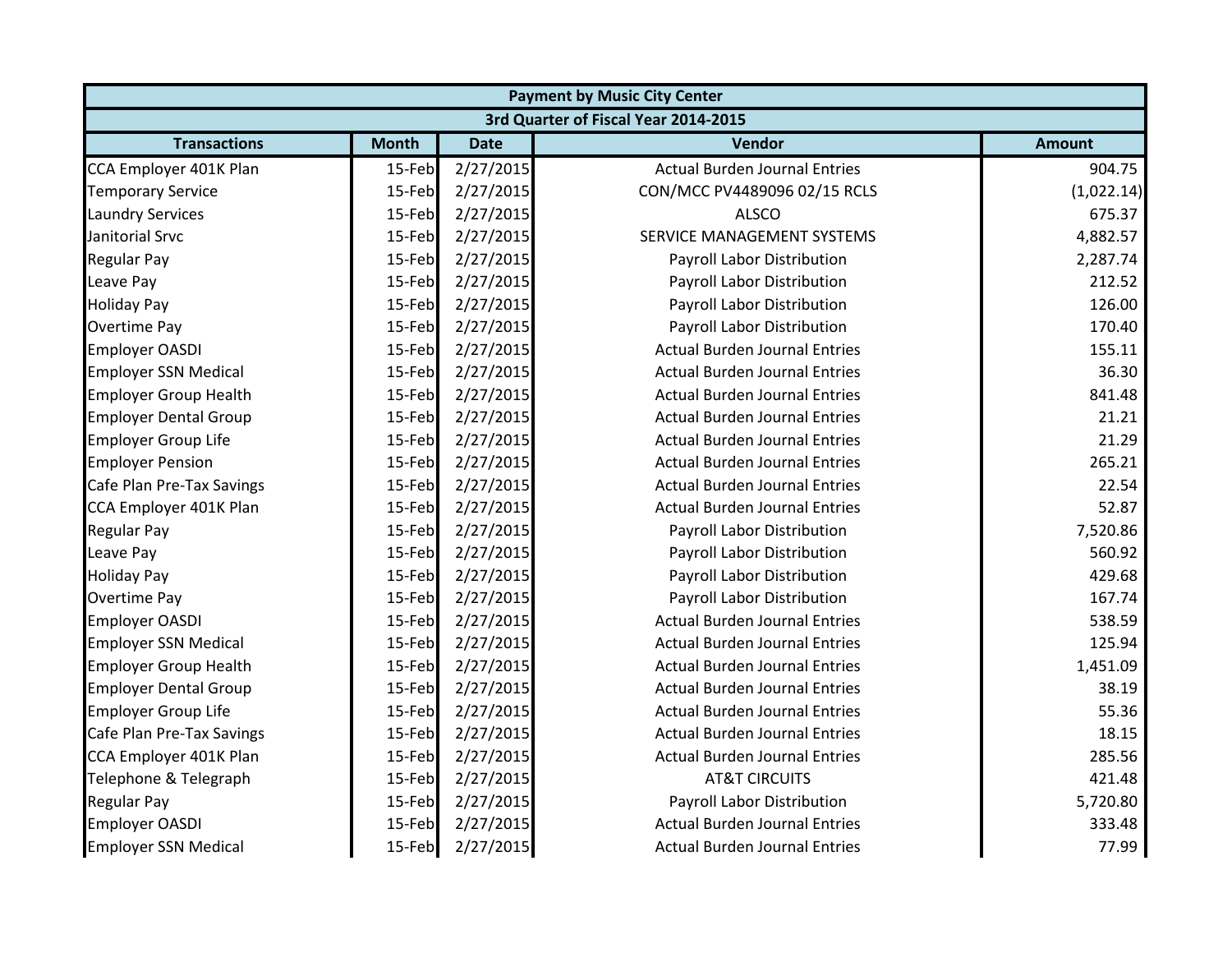|                              | <b>Payment by Music City Center</b>  |             |                                       |               |  |  |  |
|------------------------------|--------------------------------------|-------------|---------------------------------------|---------------|--|--|--|
|                              | 3rd Quarter of Fiscal Year 2014-2015 |             |                                       |               |  |  |  |
| <b>Transactions</b>          | <b>Month</b>                         | <b>Date</b> | <b>Vendor</b>                         | <b>Amount</b> |  |  |  |
| <b>Employer Group Health</b> | 15-Feb                               | 2/27/2015   | <b>Actual Burden Journal Entries</b>  | 793.50        |  |  |  |
| <b>Employer Dental Group</b> | 15-Feb                               | 2/27/2015   | <b>Actual Burden Journal Entries</b>  | 28.28         |  |  |  |
| <b>Employer Group Life</b>   | 15-Feb                               | 2/27/2015   | <b>Actual Burden Journal Entries</b>  | 28.40         |  |  |  |
| <b>Employer Pension</b>      | 15-Feb                               | 2/27/2015   | <b>Actual Burden Journal Entries</b>  | 1,029.00      |  |  |  |
| <b>FSA Pre-Tax Savings</b>   | 15-Feb                               | 2/27/2015   | <b>Actual Burden Journal Entries</b>  | 3.83          |  |  |  |
| Cafe Plan Pre-Tax Savings    | 15-Feb                               | 2/27/2015   | <b>Actual Burden Journal Entries</b>  | 22.36         |  |  |  |
| <b>Regular Pay</b>           | 15-Feb                               | 2/27/2015   | Payroll Labor Distribution            | 21,167.68     |  |  |  |
| Leave Pay                    | 15-Feb                               | 2/27/2015   | Payroll Labor Distribution            | 2,096.32      |  |  |  |
| <b>Holiday Pay</b>           | 15-Feb                               | 2/27/2015   | Payroll Labor Distribution            | 928.10        |  |  |  |
| Overtime Pay                 | 15-Feb                               | 2/27/2015   | Payroll Labor Distribution            | 1,064.54      |  |  |  |
| <b>Employer OASDI</b>        | 15-Feb                               | 2/27/2015   | <b>Actual Burden Journal Entries</b>  | 1,443.17      |  |  |  |
| <b>Employer SSN Medical</b>  | 15-Feb                               | 2/27/2015   | <b>Actual Burden Journal Entries</b>  | 337.56        |  |  |  |
| <b>Employer Group Health</b> | 15-Feb                               | 2/27/2015   | <b>Actual Burden Journal Entries</b>  | 6,645.60      |  |  |  |
| <b>Employer Dental Group</b> | 15-Feb                               | 2/27/2015   | <b>Actual Burden Journal Entries</b>  | 243.16        |  |  |  |
| <b>Employer Group Life</b>   | 15-Feb                               | 2/27/2015   | <b>Actual Burden Journal Entries</b>  | 256.27        |  |  |  |
| <b>Employer Pension</b>      | 15-Feb                               | 2/27/2015   | <b>Actual Burden Journal Entries</b>  | 211.14        |  |  |  |
| Cafe Plan Pre-Tax Savings    | 15-Feb                               | 2/27/2015   | <b>Actual Burden Journal Entries</b>  | 176.42        |  |  |  |
| CCA Employer 401K Plan       | 15-Feb                               | 2/27/2015   | <b>Actual Burden Journal Entries</b>  | 509.67        |  |  |  |
| <b>Medical Services</b>      | 15-Feb                               | 2/27/2015   | MED STAR MEDICAL STAFFING INC         | 1,402.88      |  |  |  |
| <b>Security Services</b>     | 15-Feb                               | 2/27/2015   | <b>BRANTLEY SECURITY SERVICES INC</b> | 14,038.91     |  |  |  |
| <b>Security Services</b>     | 15-Feb                               | 2/27/2015   | <b>BRANTLEY SECURITY SERVICES INC</b> | 145.00        |  |  |  |
| <b>Regular Pay</b>           | 15-Feb                               | 2/27/2015   | Payroll Labor Distribution            | 3,526.11      |  |  |  |
| Leave Pay                    | 15-Feb                               | 2/27/2015   | Payroll Labor Distribution            | 1,075.93      |  |  |  |
| <b>Holiday Pay</b>           | 15-Feb                               | 2/27/2015   | Payroll Labor Distribution            | 107.60        |  |  |  |
| <b>Overtime Pay</b>          | 15-Feb                               | 2/27/2015   | Payroll Labor Distribution            | 2.85          |  |  |  |
| <b>Employer OASDI</b>        | 15-Feb                               | 2/27/2015   | <b>Actual Burden Journal Entries</b>  | 260.86        |  |  |  |
| <b>Employer SSN Medical</b>  | 15-Feb                               | 2/27/2015   | <b>Actual Burden Journal Entries</b>  | 61.01         |  |  |  |
| <b>Employer Group Health</b> | 15-Feb                               | 2/27/2015   | <b>Actual Burden Journal Entries</b>  | 1,354.50      |  |  |  |
| <b>Employer Dental Group</b> | 15-Feb                               | 2/27/2015   | <b>Actual Burden Journal Entries</b>  | 42.42         |  |  |  |
| <b>Employer Group Life</b>   | 15-Feb                               | 2/27/2015   | <b>Actual Burden Journal Entries</b>  | 42.60         |  |  |  |
| <b>Employer Pension</b>      | 15-Feb                               | 2/27/2015   | <b>Actual Burden Journal Entries</b>  | 766.50        |  |  |  |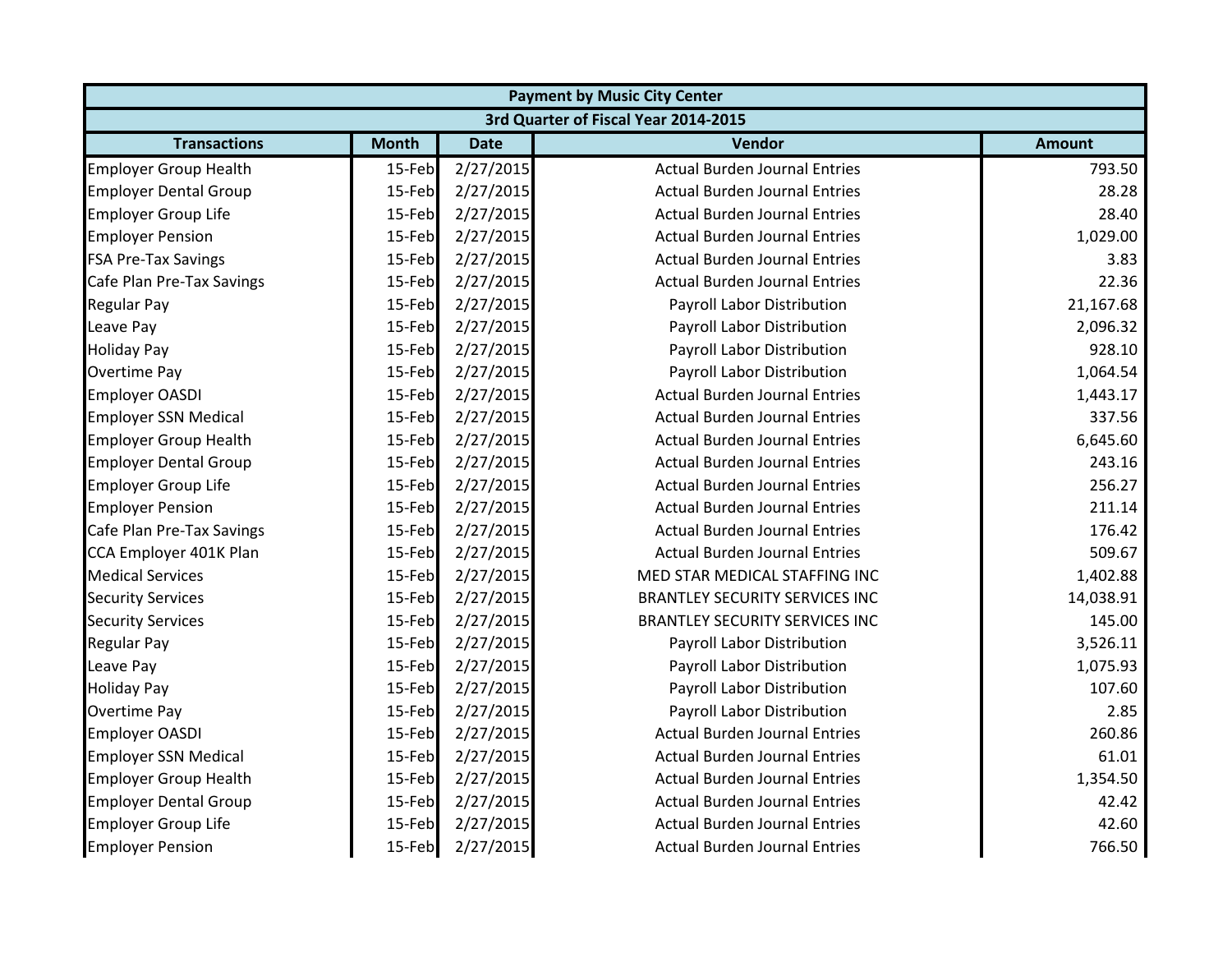| <b>Payment by Music City Center</b> |                                      |             |                                      |               |  |  |  |
|-------------------------------------|--------------------------------------|-------------|--------------------------------------|---------------|--|--|--|
|                                     | 3rd Quarter of Fiscal Year 2014-2015 |             |                                      |               |  |  |  |
| <b>Transactions</b>                 | <b>Month</b>                         | <b>Date</b> | Vendor                               | <b>Amount</b> |  |  |  |
| Cafe Plan Pre-Tax Savings           | 15-Feb                               | 2/27/2015   | <b>Actual Burden Journal Entries</b> | 38.63         |  |  |  |
| <b>Regular Pay</b>                  | 15-Feb                               | 2/27/2015   | Payroll Labor Distribution           | 4,655.93      |  |  |  |
| Leave Pay                           | 15-Feb                               | 2/27/2015   | Payroll Labor Distribution           | 156.00        |  |  |  |
| <b>Overtime Pay</b>                 | 15-Feb                               | 2/27/2015   | Payroll Labor Distribution           | 13.75         |  |  |  |
| Employer OASDI                      | 15-Feb                               | 2/27/2015   | <b>Actual Burden Journal Entries</b> | 274.06        |  |  |  |
| <b>Employer SSN Medical</b>         | 15-Feb                               | 2/27/2015   | <b>Actual Burden Journal Entries</b> | 64.10         |  |  |  |
| <b>Employer Group Health</b>        | 15-Feb                               | 2/27/2015   | <b>Actual Burden Journal Entries</b> | 1,125.00      |  |  |  |
| <b>Employer Dental Group</b>        | 15-Feb                               | 2/27/2015   | <b>Actual Burden Journal Entries</b> | 14.14         |  |  |  |
| <b>Employer Group Life</b>          | 15-Feb                               | 2/27/2015   | <b>Actual Burden Journal Entries</b> | 28.40         |  |  |  |
| Cafe Plan Pre-Tax Savings           | 15-Feb                               | 2/27/2015   | <b>Actual Burden Journal Entries</b> | 31.01         |  |  |  |
| CCA Employer 401K Plan              | 15-Feb                               | 2/27/2015   | <b>Actual Burden Journal Entries</b> | 64.00         |  |  |  |
| <b>Uniform Cleaning Service</b>     | 15-Feb                               | 2/27/2015   | <b>COYNE TEXTILE SVCS</b>            | 657.56        |  |  |  |
| <b>Valet Services</b>               | 15-Feb                               | 2/27/2015   | <b>TOWNE PARK LLC (ACH)</b>          | 613.96        |  |  |  |
| <b>Small Equipment Supply</b>       | 15-Feb                               | 2/27/2015   | MCC PCC MUSIC CITY CENTER            | 43.69         |  |  |  |
| Other Rpr & Maint Srvc              | 15-Feb                               | 2/27/2015   | MCC 2/15 MISC AR JE                  | (569.60)      |  |  |  |
| Other Rpr & Maint Srvc              | 15-Feb                               | 2/27/2015   | <b>ATECH INC</b>                     | 502.19        |  |  |  |
| Other Rpr & Maint Srvc              | 15-Feb                               | 2/27/2015   | <b>ATECH INC</b>                     | 87.95         |  |  |  |
| Other Rpr & Maint Srvc              | 15-Feb                               | 2/27/2015   | <b>ATECH INC</b>                     | 1,883.93      |  |  |  |
| Other Rpr & Maint Srvc              | 15-Feb                               | 2/27/2015   | <b>ATECH INC</b>                     | 153.91        |  |  |  |
| Other Rpr & Maint Srvc              | 15-Feb                               | 2/27/2015   | <b>ATECH INC</b>                     | 109.94        |  |  |  |
| Other Rpr & Maint Srvc              | 15-Feb                               | 2/27/2015   | FESCO (ACH)                          | 334.52        |  |  |  |
| Offc & Admin Supply                 | 15-Feb                               | 2/27/2015   | MCC 2/15 MISC AR JE                  | (282.21)      |  |  |  |
| <b>Regular Pay</b>                  | 15-Feb                               | 2/27/2015   | Payroll Labor Distribution           | 6,484.72      |  |  |  |
| Leave Pay                           | 15-Feb                               | 2/27/2015   | Payroll Labor Distribution           | 618.24        |  |  |  |
| <b>Overtime Pay</b>                 | 15-Feb                               | 2/27/2015   | Payroll Labor Distribution           | 4.21          |  |  |  |
| <b>Employer OASDI</b>               | 15-Feb                               | 2/27/2015   | <b>Actual Burden Journal Entries</b> | 429.08        |  |  |  |
| <b>Employer SSN Medical</b>         | 15-Feb                               | 2/27/2015   | <b>Actual Burden Journal Entries</b> | 100.35        |  |  |  |
| <b>Employer Group Health</b>        | 15-Feb                               | 2/27/2015   | <b>Actual Burden Journal Entries</b> | 559.50        |  |  |  |
| <b>Employer Dental Group</b>        | 15-Feb                               | 2/27/2015   | <b>Actual Burden Journal Entries</b> | 14.14         |  |  |  |
| <b>Employer Group Life</b>          | 15-Feb                               | 2/27/2015   | <b>Actual Burden Journal Entries</b> | 42.60         |  |  |  |
| Cafe Plan Pre-Tax Savings           | 15-Feb                               | 2/27/2015   | <b>Actual Burden Journal Entries</b> | 14.27         |  |  |  |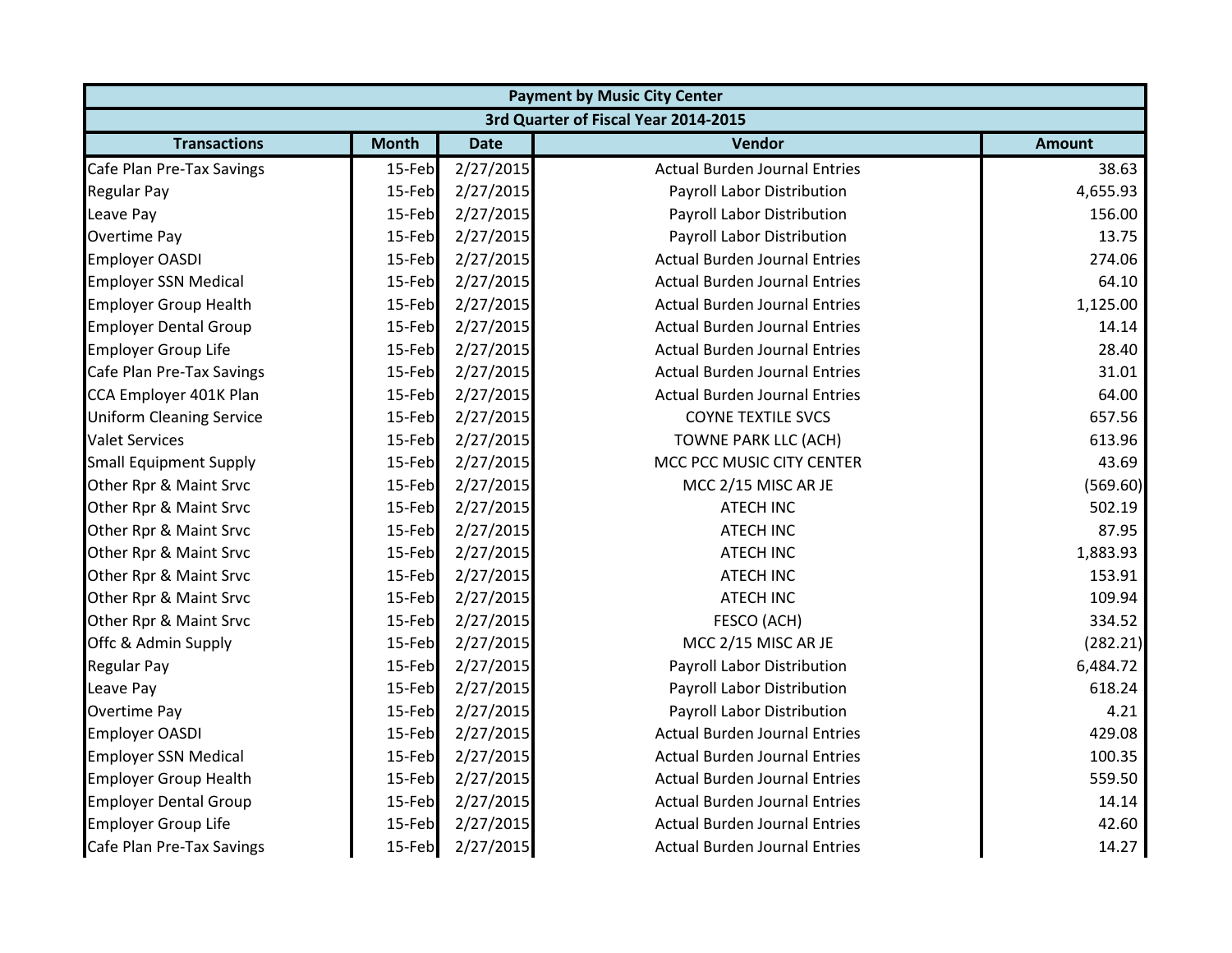| <b>Payment by Music City Center</b> |              |             |                                      |               |  |
|-------------------------------------|--------------|-------------|--------------------------------------|---------------|--|
|                                     |              |             | 3rd Quarter of Fiscal Year 2014-2015 |               |  |
| <b>Transactions</b>                 | <b>Month</b> | <b>Date</b> | <b>Vendor</b>                        | <b>Amount</b> |  |
| CCA Employer 401K Plan              | 15-Feb       | 2/27/2015   | <b>Actual Burden Journal Entries</b> | 271.24        |  |
| Employee Out-of-town Travel         | 15-Feb       | 2/27/2015   | <b>IVEY, BRIAN</b>                   | 39.48         |  |
| <b>Regular Pay</b>                  | 15-Feb       | 2/27/2015   | Payroll Labor Distribution           | 15,711.07     |  |
| Leave Pay                           | 15-Feb       | 2/27/2015   | Payroll Labor Distribution           | 1,024.52      |  |
| <b>Holiday Pay</b>                  | 15-Feb       | 2/27/2015   | Payroll Labor Distribution           | 545.92        |  |
| <b>Overtime Pay</b>                 | 15-Feb       | 2/27/2015   | Payroll Labor Distribution           | 111.17        |  |
| <b>Employer OASDI</b>               | 15-Feb       | 2/27/2015   | <b>Actual Burden Journal Entries</b> | 1,037.58      |  |
| <b>Employer SSN Medical</b>         | 15-Feb       | 2/27/2015   | <b>Actual Burden Journal Entries</b> | 242.66        |  |
| <b>Employer Group Health</b>        | 15-Feb       | 2/27/2015   | <b>Actual Burden Journal Entries</b> | 1,266.00      |  |
| <b>Employer Dental Group</b>        | 15-Feb       | 2/27/2015   | <b>Actual Burden Journal Entries</b> | 70.70         |  |
| <b>Employer Group Life</b>          | 15-Feb       | 2/27/2015   | <b>Actual Burden Journal Entries</b> | 85.20         |  |
| <b>Employer Pension</b>             | 15-Feb       | 2/27/2015   | <b>Actual Burden Journal Entries</b> | 3,128.41      |  |
| <b>FSA Pre-Tax Savings</b>          | 15-Feb       | 2/27/2015   | <b>Actual Burden Journal Entries</b> | 14.34         |  |
| Cafe Plan Pre-Tax Savings           | 15-Feb       | 2/27/2015   | <b>Actual Burden Journal Entries</b> | 35.98         |  |
| <b>Regular Pay</b>                  | 15-Feb       | 2/27/2015   | Payroll Labor Distribution           | 2,754.07      |  |
| Leave Pay                           | 15-Feb       | 2/27/2015   | Payroll Labor Distribution           | 479.51        |  |
| <b>Holiday Pay</b>                  | 15-Feb       | 2/27/2015   | Payroll Labor Distribution           | 234.32        |  |
| <b>Overtime Pay</b>                 | 15-Feb       | 2/27/2015   | Payroll Labor Distribution           | 39.59         |  |
| <b>Employer OASDI</b>               | 15-Feb       | 2/27/2015   | <b>Actual Burden Journal Entries</b> | 207.76        |  |
| <b>Employer SSN Medical</b>         | 15-Feb       | 2/27/2015   | <b>Actual Burden Journal Entries</b> | 48.58         |  |
| <b>Employer Group Health</b>        | 15-Feb       | 2/27/2015   | <b>Actual Burden Journal Entries</b> | 469.50        |  |
| <b>Employer Dental Group</b>        | 15-Feb       | 2/27/2015   | <b>Actual Burden Journal Entries</b> | 28.28         |  |
| <b>Employer Group Life</b>          | 15-Feb       | 2/27/2015   | <b>Actual Burden Journal Entries</b> | 28.40         |  |
| Cafe Plan Pre-Tax Savings           | 15-Feb       | 2/27/2015   | <b>Actual Burden Journal Entries</b> | 11.98         |  |
| CCA Employer 401K Plan              | 15-Feb       | 2/27/2015   | <b>Actual Burden Journal Entries</b> | 140.31        |  |
| <b>Regular Pay</b>                  | 15-Feb       | 2/27/2015   | Payroll Labor Distribution           | 13,079.24     |  |
| Leave Pay                           | 15-Feb       | 2/27/2015   | Payroll Labor Distribution           | 937.71        |  |
| <b>Holiday Pay</b>                  | 15-Feb       | 2/27/2015   | Payroll Labor Distribution           | 1,304.16      |  |
| <b>Overtime Pay</b>                 | 15-Feb       | 2/27/2015   | Payroll Labor Distribution           | 170.49        |  |
| <b>Employer OASDI</b>               | 15-Feb       | 2/27/2015   | <b>Actual Burden Journal Entries</b> | 883.49        |  |
| <b>Employer SSN Medical</b>         | 15-Feb       | 2/27/2015   | <b>Actual Burden Journal Entries</b> | 206.65        |  |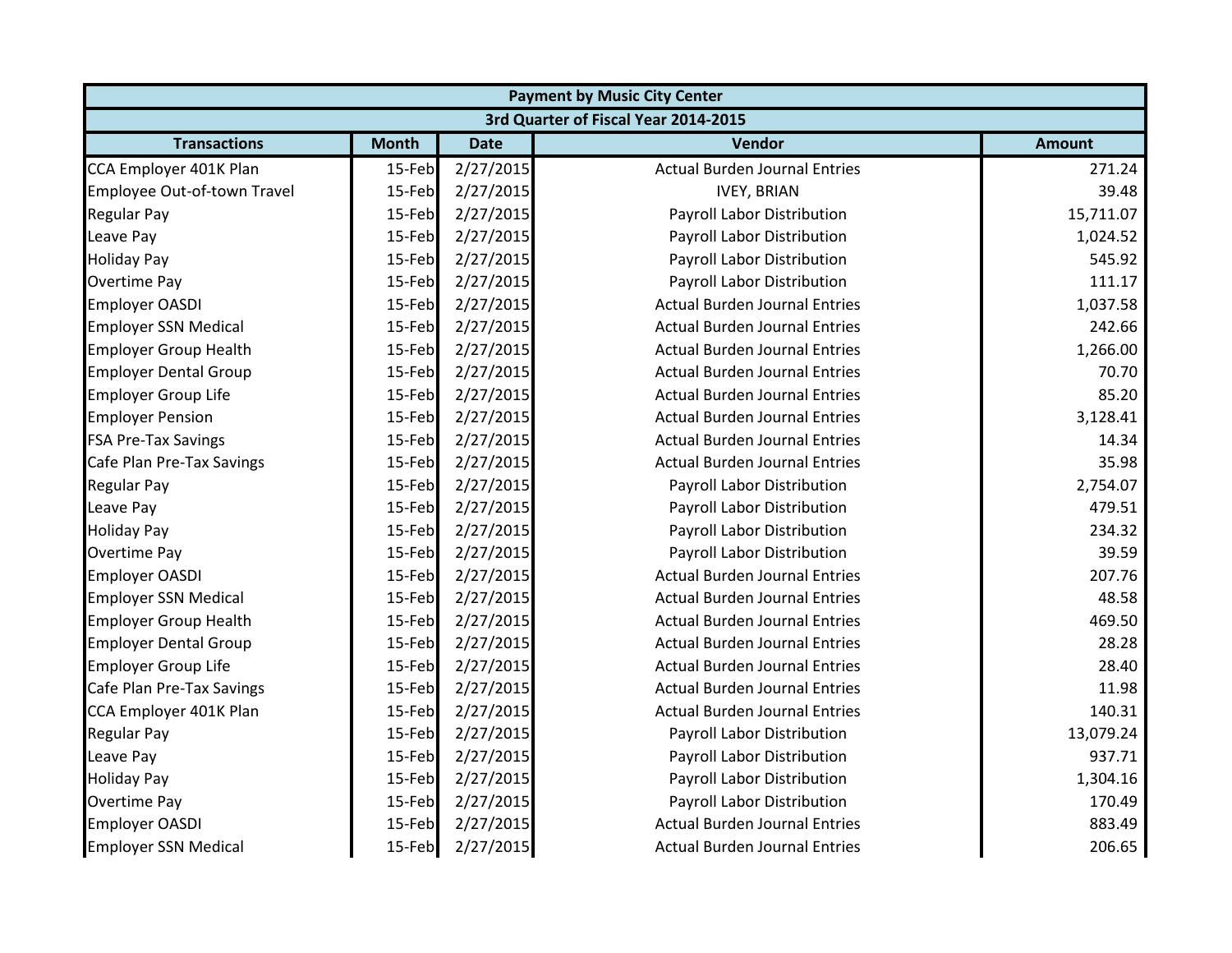| <b>Payment by Music City Center</b> |              |             |                                       |               |  |
|-------------------------------------|--------------|-------------|---------------------------------------|---------------|--|
|                                     |              |             | 3rd Quarter of Fiscal Year 2014-2015  |               |  |
| <b>Transactions</b>                 | <b>Month</b> | <b>Date</b> | <b>Vendor</b>                         | <b>Amount</b> |  |
| <b>Employer Group Health</b>        | 15-Feb       | 2/27/2015   | <b>Actual Burden Journal Entries</b>  | 3,178.50      |  |
| <b>Employer Dental Group</b>        | 15-Feb       | 2/27/2015   | <b>Actual Burden Journal Entries</b>  | 141.40        |  |
| <b>Employer Group Life</b>          | 15-Feb       | 2/27/2015   | <b>Actual Burden Journal Entries</b>  | 142.00        |  |
| Cafe Plan Pre-Tax Savings           | 15-Feb       | 2/27/2015   | <b>Actual Burden Journal Entries</b>  | 93.54         |  |
| CCA Employer 401K Plan              | 15-Feb       | 2/27/2015   | <b>Actual Burden Journal Entries</b>  | 433.84        |  |
| <b>Merchant Fees</b>                | 15-Feb       | 2/27/2015   | MCC 02/27/15 Exh Rev RCLS             | 0.01          |  |
| <b>Merchant Fees</b>                | 15-Feb       | 2/27/2015   | 7100 MCC CC Cash Receipt              | (11.04)       |  |
| <b>Regular Pay</b>                  | 15-Feb       | 2/27/2015   | Payroll Labor Distribution            | 6,330.70      |  |
| Leave Pay                           | 15-Feb       | 2/27/2015   | Payroll Labor Distribution            | 491.78        |  |
| <b>Holiday Pay</b>                  | 15-Feb       | 2/27/2015   | Payroll Labor Distribution            | 363.12        |  |
| Overtime Pay                        | 15-Feb       | 2/27/2015   | Payroll Labor Distribution            | 163.97        |  |
| <b>Employer OASDI</b>               | 15-Feb       | 2/27/2015   | <b>Actual Burden Journal Entries</b>  | 418.28        |  |
| <b>Employer SSN Medical</b>         | 15-Feb       | 2/27/2015   | <b>Actual Burden Journal Entries</b>  | 97.83         |  |
| <b>Employer Group Health</b>        | 15-Feb       | 2/27/2015   | <b>Actual Burden Journal Entries</b>  | 795.00        |  |
| <b>Employer Dental Group</b>        | 15-Feb       | 2/27/2015   | <b>Actual Burden Journal Entries</b>  | 28.28         |  |
| <b>Employer Group Life</b>          | 15-Feb       | 2/27/2015   | <b>Actual Burden Journal Entries</b>  | 42.60         |  |
| <b>Employer Pension</b>             | 15-Feb       | 2/27/2015   | <b>Actual Burden Journal Entries</b>  | 1,321.97      |  |
| <b>FSA Pre-Tax Savings</b>          | 15-Feb       | 2/27/2015   | <b>Actual Burden Journal Entries</b>  | 23.91         |  |
| Cafe Plan Pre-Tax Savings           | 15-Feb       | 2/27/2015   | <b>Actual Burden Journal Entries</b>  | 22.24         |  |
| <b>Regular Pay</b>                  | 15-Feb       | 2/27/2015   | Payroll Labor Distribution            | 9,238.60      |  |
| Leave Pay                           | 15-Feb       | 2/27/2015   | Payroll Labor Distribution            | 928.41        |  |
| <b>Holiday Pay</b>                  | 15-Feb       | 2/27/2015   | Payroll Labor Distribution            | 192.30        |  |
| Overtime Pay                        | 15-Feb       | 2/27/2015   | Payroll Labor Distribution            | 42.55         |  |
| <b>Employer OASDI</b>               | 15-Feb       | 2/27/2015   | <b>Actual Burden Journal Entries</b>  | 616.83        |  |
| <b>Employer SSN Medical</b>         | 15-Feb       | 2/27/2015   | <b>Actual Burden Journal Entries</b>  | 144.26        |  |
| <b>Employer Group Health</b>        | 15-Feb       | 2/27/2015   | <b>Actual Burden Journal Entries</b>  | 1,264.50      |  |
| <b>Employer Dental Group</b>        | 15-Feb       | 2/27/2015   | <b>Actual Burden Journal Entries</b>  | 70.70         |  |
| <b>Employer Group Life</b>          | 15-Feb       | 2/27/2015   | <b>Actual Burden Journal Entries</b>  | 71.00         |  |
| Cafe Plan Pre-Tax Savings           | 15-Feb       | 2/27/2015   | <b>Actual Burden Journal Entries</b>  | 34.65         |  |
| CCA Employer 401K Plan              | 15-Feb       | 2/27/2015   | <b>Actual Burden Journal Entries</b>  | 262.87        |  |
| Athletic Equip < \$5000             | 15-Feb       | 2/27/2015   | <b>BSN SPORTS / COLLEGIATE PACIFI</b> | 1,020.42      |  |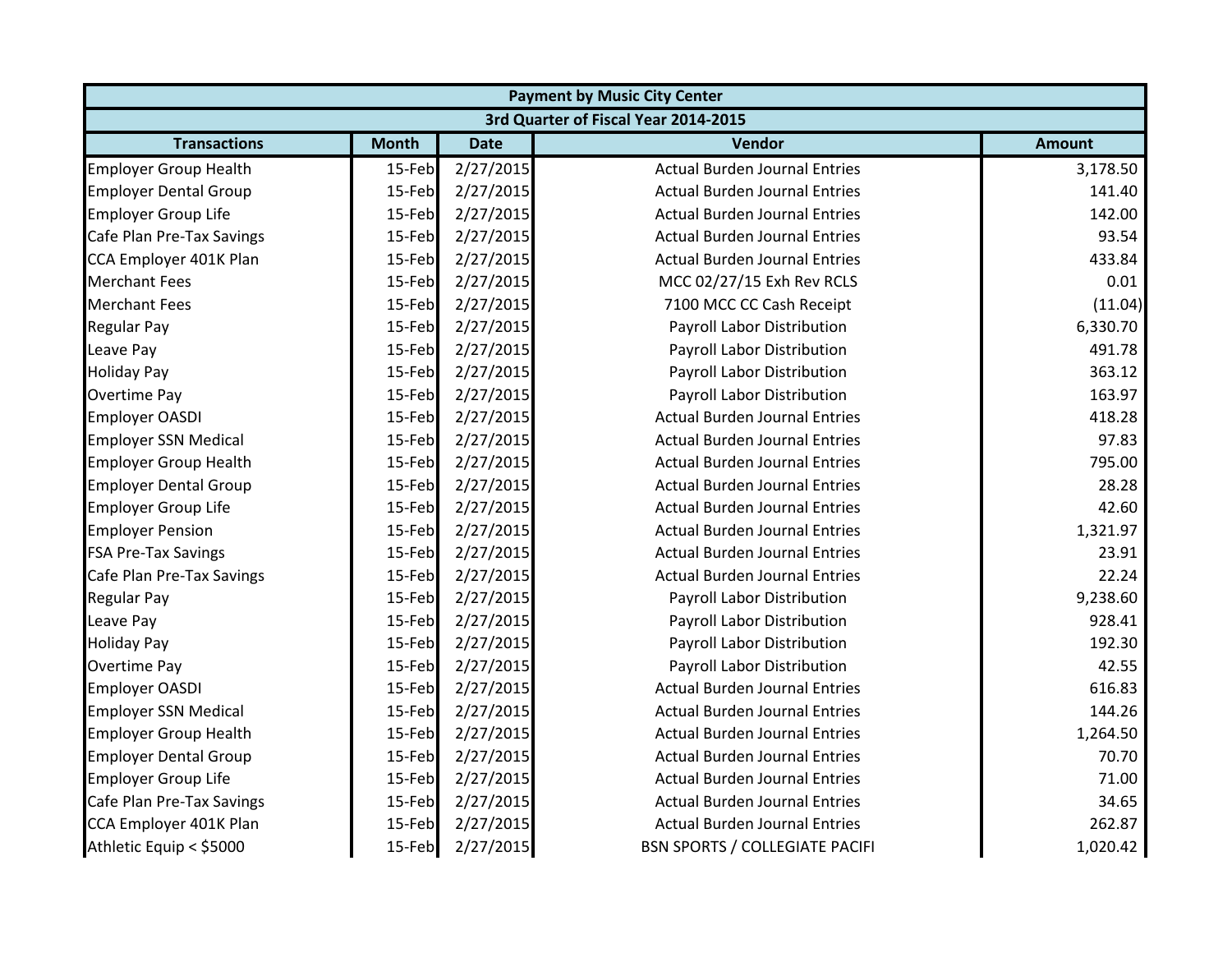| <b>Payment by Music City Center</b>  |              |             |                                      |               |  |  |
|--------------------------------------|--------------|-------------|--------------------------------------|---------------|--|--|
| 3rd Quarter of Fiscal Year 2014-2015 |              |             |                                      |               |  |  |
| <b>Transactions</b>                  | <b>Month</b> | <b>Date</b> | Vendor                               | <b>Amount</b> |  |  |
| <b>Regular Pay</b>                   | 15-Feb       | 2/27/2015   | Payroll Labor Distribution           | 13,325.19     |  |  |
| <b>Holiday Pay</b>                   | 15-Feb       | 2/27/2015   | Payroll Labor Distribution           | 811.15        |  |  |
| <b>Employer OASDI</b>                | 15-Feb       | 2/27/2015   | <b>Actual Burden Journal Entries</b> | 852.34        |  |  |
| <b>Employer SSN Medical</b>          | 15-Feb       | 2/27/2015   | <b>Actual Burden Journal Entries</b> | 199.34        |  |  |
| <b>Employer Group Health</b>         | 15-Feb       | 2/27/2015   | <b>Actual Burden Journal Entries</b> | 798.00        |  |  |
| <b>Employer Dental Group</b>         | 15-Feb       | 2/27/2015   | <b>Actual Burden Journal Entries</b> | 28.28         |  |  |
| <b>Employer Group Life</b>           | 15-Feb       | 2/27/2015   | <b>Actual Burden Journal Entries</b> | 28.40         |  |  |
| <b>Employer Pension</b>              | 15-Feb       | 2/27/2015   | <b>Actual Burden Journal Entries</b> | 2,542.70      |  |  |
| <b>FSA Pre-Tax Savings</b>           | 15-Feb       | 2/27/2015   | <b>Actual Burden Journal Entries</b> | 7.97          |  |  |
| Cafe Plan Pre-Tax Savings            | 15-Feb       | 2/27/2015   | <b>Actual Burden Journal Entries</b> | 21.80         |  |  |
| Food & Bev-Inhouse                   | 15-Feb       | 2/27/2015   | <b>CENTERPLATE MCC (ACH)</b>         | 388.65        |  |  |
| <b>Regular Pay</b>                   | 15-Feb       | 2/27/2015   | Payroll Labor Distribution           | 6,480.14      |  |  |
| Leave Pay                            | 15-Feb       | 2/27/2015   | Payroll Labor Distribution           | 142.96        |  |  |
| <b>Holiday Pay</b>                   | 15-Feb       | 2/27/2015   | Payroll Labor Distribution           | 256.96        |  |  |
| Overtime Pay                         | 15-Feb       | 2/27/2015   | Payroll Labor Distribution           | 16.46         |  |  |
| <b>Employer OASDI</b>                | 15-Feb       | 2/27/2015   | <b>Actual Burden Journal Entries</b> | 399.59        |  |  |
| <b>Employer SSN Medical</b>          | 15-Feb       | 2/27/2015   | <b>Actual Burden Journal Entries</b> | 93.44         |  |  |
| <b>Employer Group Health</b>         | 15-Feb       | 2/27/2015   | <b>Actual Burden Journal Entries</b> | 1,264.50      |  |  |
| <b>Employer Dental Group</b>         | 15-Feb       | 2/27/2015   | <b>Actual Burden Journal Entries</b> | 56.56         |  |  |
| <b>Employer Group Life</b>           | 15-Feb       | 2/27/2015   | <b>Actual Burden Journal Entries</b> | 56.80         |  |  |
| Cafe Plan Pre-Tax Savings            | 15-Feb       | 2/27/2015   | <b>Actual Burden Journal Entries</b> | 34.54         |  |  |
| CCA Employer 401K Plan               | 15-Feb       | 2/27/2015   | <b>Actual Burden Journal Entries</b> | 124.57        |  |  |
| Food & Ice                           | 15-Feb       | 2/28/2015   | <b>CENTERPLATE MCC (ACH)</b>         | 77.06         |  |  |
| Food & Ice                           | 15-Feb       | 2/28/2015   | <b>CENTERPLATE MCC (ACH)</b>         | 68.98         |  |  |
| Electric                             | 15-Feb       | 2/28/2015   | NASHVILLE ELECTRIC SERVICE CO        | 121,979.53    |  |  |
| Water                                | 15-Feb       | 2/28/2015   | WS / FEB 2015 / WATER IDB            | 2,533.92      |  |  |
| Water                                | 15-Feb       | 2/28/2015   | WS / FEB 2015 / SEWER IDB            | 4,161.31      |  |  |
| Landscaping Srvc                     | 15-Feb       | 2/28/2015   | REED LANDSCAPING INC (ACH)           | 2,262.00      |  |  |
| <b>Building Maintenance Srvc</b>     | 15-Feb       | 2/28/2015   | <b>BAKER ROOFING CO (ACH)</b>        | 405.94        |  |  |
| Plumbing/HVAC Maintain Srvc          | 15-Feb       | 2/28/2015   | <b>ROTO ROOTER (ACH)</b>             | 350.00        |  |  |
| Repair & Maint Supply                | 15-Feb       | 2/28/2015   | <b>FERGUSON ENTERPRISES (ACH)</b>    | 13.59         |  |  |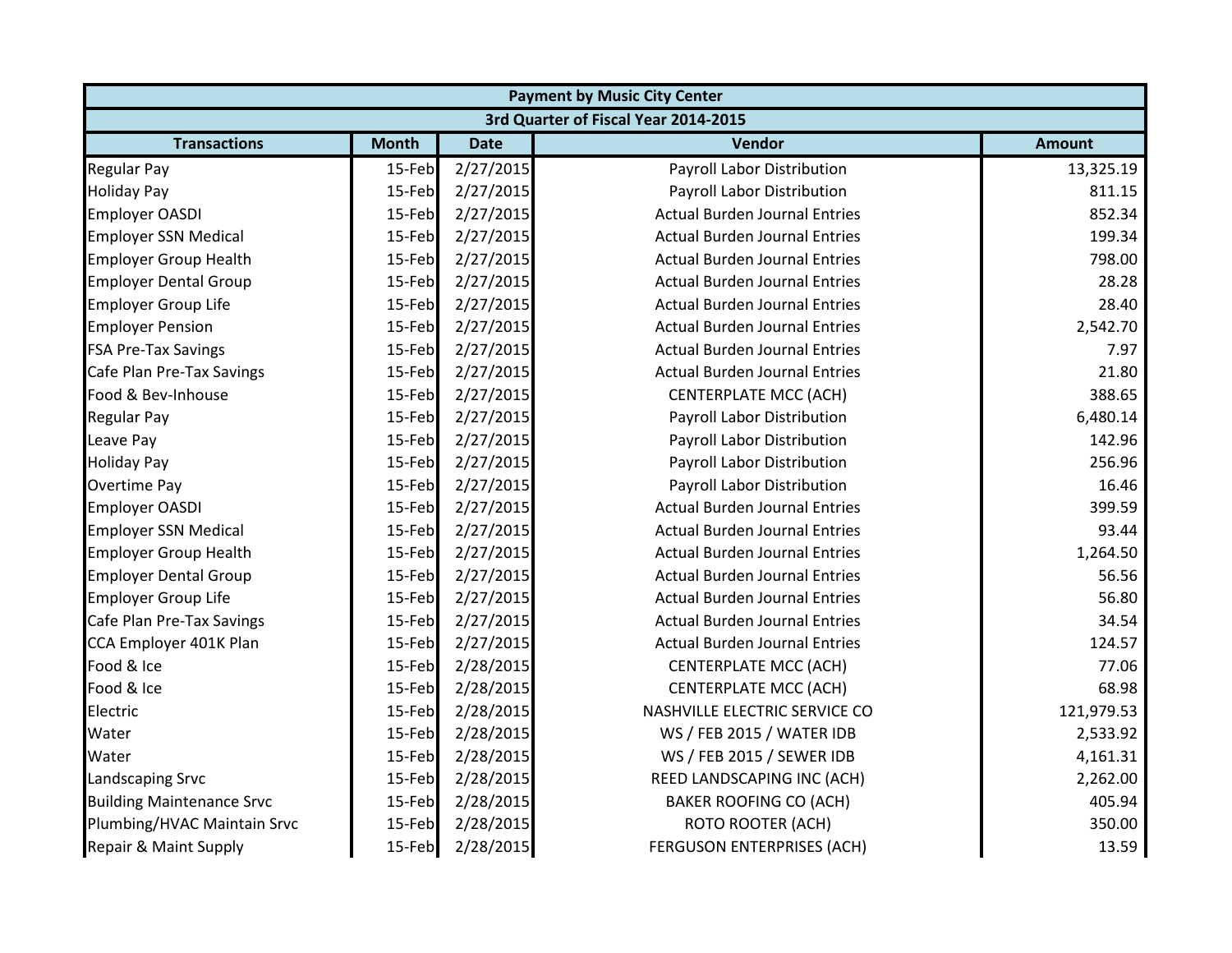|                                |              | <b>Payment by Music City Center</b> |                                      |               |  |  |  |
|--------------------------------|--------------|-------------------------------------|--------------------------------------|---------------|--|--|--|
|                                |              |                                     | 3rd Quarter of Fiscal Year 2014-2015 |               |  |  |  |
| <b>Transactions</b>            | <b>Month</b> | <b>Date</b>                         | Vendor                               | <b>Amount</b> |  |  |  |
| Repair & Maint Supply          | 15-Feb       | 2/28/2015                           | <b>FERGUSON ENTERPRISES (ACH)</b>    | 4.44          |  |  |  |
| Repair & Maint Supply          | 15-Feb       | 2/28/2015                           | <b>FERGUSON ENTERPRISES (ACH)</b>    | 34.41         |  |  |  |
| Repair & Maint Supply          | 15-Feb       | 2/28/2015                           | FERGUSON ENTERPRISES (ACH)           | 10.00         |  |  |  |
| Rpr & Maint Srvc Bld Auto      | 15-Feb       | 2/28/2015                           | MCC - 2/15 SRVC CONTRACT RCLS        | 232.92        |  |  |  |
| Rpr & Maint Srvc Elev/Escel    | 15-Feb       | 2/28/2015                           | NASHVILLE MACHINE ELEVATOR CO        | 286.00        |  |  |  |
| Rpr & Maint Srvc Elev/Escel    | 15-Feb       | 2/28/2015                           | NASHVILLE MACHINE ELEVATOR CO        | 357.50        |  |  |  |
| Rpr & Maint Srvc Elev/Escel    | 15-Feb       | 2/28/2015                           | NASHVILLE MACHINE ELEVATOR CO        | 143.00        |  |  |  |
| Rpr & Maint Srvc Sprinkler     | 15-Feb       | 2/28/2015                           | DESERT FIRE PROTECTION LP (ACH       | 637.00        |  |  |  |
| <b>Electrical Supply-Lamps</b> | 15-Feb       | 2/28/2015                           | Fifth Third CCard Feb 2015           | 79.47         |  |  |  |
| Refuse Disposal-Reimb          | 15-Feb       | 2/28/2015                           | REPUBLIC SVCS NASH / ALLIED WAS      | 5,454.51      |  |  |  |
| <b>Temporary Service</b>       | 15-Feb       | 2/28/2015                           | MCC 02/15 Temp Labor RCLS            | (846.75)      |  |  |  |
| <b>Temporary Service</b>       | 15-Feb       | 2/28/2015                           | INDUSTRIAL STAFFING OF TN (ACH       | 4,215.33      |  |  |  |
| <b>Temporary Service</b>       | 15-Feb       | 2/28/2015                           | INDUSTRIAL STAFFING OF TN (ACH       | 6,325.23      |  |  |  |
| <b>Temporary Service-Reimb</b> | 15-Feb       | 2/28/2015                           | MCC 02/15 Temp Labor RCLS            | 846.75        |  |  |  |
| <b>Cable Television</b>        | 15-Feb       | 2/28/2015                           | <b>COMCAST (ACH)</b>                 | 388.75        |  |  |  |
| <b>Mngt Cnsltnt Srvc</b>       | 15-Feb       | 2/28/2015                           | Fifth Third CCard Feb 2015           | 45.00         |  |  |  |
| <b>Internet Services</b>       | 15-Feb       | 2/28/2015                           | Fifth Third CCard Feb 2015           | 29.99         |  |  |  |
| <b>Internet Services</b>       | 15-Feb       | 2/28/2015                           | <b>COMCAST (ACH)</b>                 | 254.05        |  |  |  |
| Telephone & Telegraph          | 15-Feb       | 2/28/2015                           | AT&T (PO BOX 105320)(105262)(7       | 337.50        |  |  |  |
| <b>Electrical Supply</b>       | 15-Feb       | 2/28/2015                           | Fifth Third CCard Feb 2015           | 496.19        |  |  |  |
| Rpr & Maint Srvc Janus         | 15-Feb       | 2/28/2015                           | MCC - 2/15 SRVC CONTRACT ACCR        | 12,780.00     |  |  |  |
| <b>Medical Services</b>        | 15-Feb       | 2/28/2015                           | MED STAR MEDICAL STAFFING INC        | 1,343.75      |  |  |  |
| <b>Security Services</b>       | 15-Feb       | 2/28/2015                           | UNIVERSAL PROTECTION SVCS LLC        | 4,185.55      |  |  |  |
| <b>Security Services</b>       | 15-Feb       | 2/28/2015                           | UNIVERSAL PROTECTION SVCS LLC        | 872.70        |  |  |  |
| <b>Security Services</b>       | 15-Feb       | 2/28/2015                           | UNIVERSAL PROTECTION SVCS LLC        | 12,920.62     |  |  |  |
| <b>Security Services</b>       | 15-Feb       | 2/28/2015                           | UNIVERSAL PROTECTION SVCS LLC        | 971.51        |  |  |  |
| <b>Security Services</b>       | 15-Feb       | 2/28/2015                           | UNIVERSAL PROTECTION SVCS LLC        | 1,171.16      |  |  |  |
| <b>Security Services</b>       | 15-Feb       | 2/28/2015                           | UNIVERSAL PROTECTION SVCS LLC        | 4,509.58      |  |  |  |
| <b>Security Services</b>       | 15-Feb       | 2/28/2015                           | UNIVERSAL PROTECTION SVCS LLC        | 188.50        |  |  |  |
| <b>Security Services</b>       | 15-Feb       | 2/28/2015                           | UNIVERSAL PROTECTION SVCS LLC        | 21,559.74     |  |  |  |
| <b>Temporary Service</b>       | 15-Feb       | 2/28/2015                           | UNIVERSAL PROTECTION SVCS LLC        | 601.75        |  |  |  |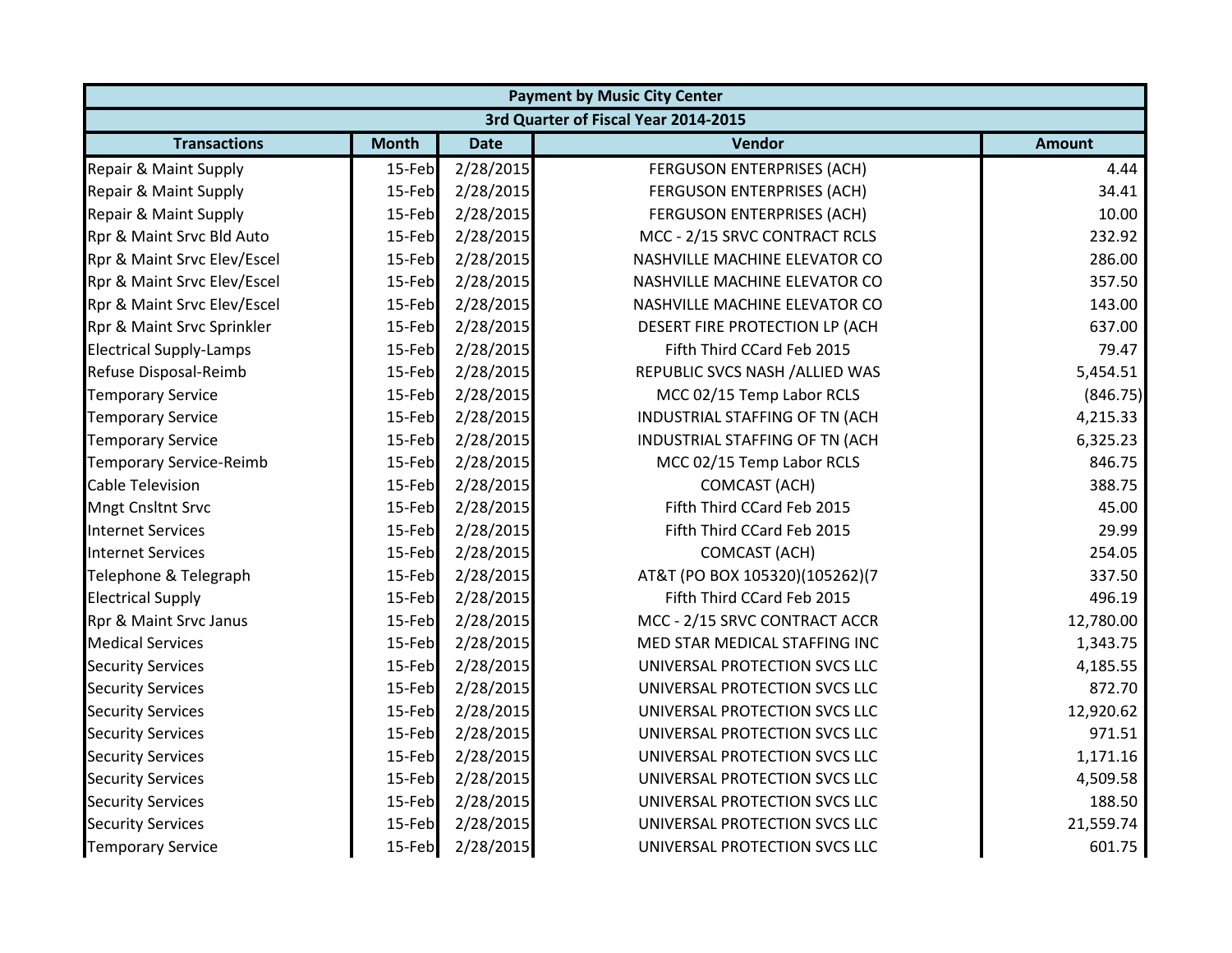| <b>Payment by Music City Center</b> |              |             |                                      |               |  |
|-------------------------------------|--------------|-------------|--------------------------------------|---------------|--|
|                                     |              |             | 3rd Quarter of Fiscal Year 2014-2015 |               |  |
| <b>Transactions</b>                 | <b>Month</b> | <b>Date</b> | Vendor                               | <b>Amount</b> |  |
| <b>Temporary Service</b>            | 15-Feb       | 2/28/2015   | UNIVERSAL PROTECTION SVCS LLC        | 435.00        |  |
| <b>Temporary Service</b>            | 15-Feb       | 2/28/2015   | UNIVERSAL PROTECTION SVCS LLC        | 261.00        |  |
| <b>Employee Air Travel</b>          | 15-Feb       | 2/28/2015   | Fifth Third CCard Feb 2015           | 299.70        |  |
| <b>Employee Air Travel</b>          | 15-Feb       | 2/28/2015   | Fifth Third CCard Feb 2015           | 58.08         |  |
| <b>Employee Air Travel</b>          | 15-Feb       | 2/28/2015   | Fifth Third CCard Feb 2015           | 55.84         |  |
| <b>Employee Air Travel</b>          | 15-Feb       | 2/28/2015   | Fifth Third CCard Feb 2015           | 299.70        |  |
| Auto Oil/Lubricants                 | 15-Feb       | 2/28/2015   | PARMAN ENERGY CORP (ACH)(OFM O       | 309.52        |  |
| <b>Temporary Service</b>            | 15-Feb       | 2/28/2015   | UNIVERSAL PROTECTION SVCS LLC        | 548.95        |  |
| <b>Temporary Service</b>            | 15-Feb       | 2/28/2015   | UNIVERSAL PROTECTION SVCS LLC        | 838.76        |  |
| <b>Temporary Service</b>            | 15-Feb       | 2/28/2015   | UNIVERSAL PROTECTION SVCS LLC        | 508.88        |  |
| <b>Temporary Service</b>            | 15-Feb       | 2/28/2015   | UNIVERSAL PROTECTION SVCS LLC        | 898.33        |  |
| <b>Temporary Service</b>            | 15-Feb       | 2/28/2015   | UNIVERSAL PROTECTION SVCS LLC        | 856.62        |  |
| <b>Temporary Service</b>            | 15-Feb       | 2/28/2015   | UNIVERSAL PROTECTION SVCS LLC        | 2,254.76      |  |
| <b>Temporary Service</b>            | 15-Feb       | 2/28/2015   | UNIVERSAL PROTECTION SVCS LLC        | 758.30        |  |
| <b>Temporary Service</b>            | 15-Feb       | 2/28/2015   | UNIVERSAL PROTECTION SVCS LLC        | 754.00        |  |
| <b>Temporary Service</b>            | 15-Feb       | 2/28/2015   | UNIVERSAL PROTECTION SVCS LLC        | 835.81        |  |
| <b>Temporary Service</b>            | 15-Feb       | 2/28/2015   | UNIVERSAL PROTECTION SVCS LLC        | 471.11        |  |
| Food & Bev Capital Reserve          | 15-Feb       | 2/28/2015   | MCC - 2/15 F&B MAINT RCLS            | (2,317.00)    |  |
| Food & Bev Capital Reserve          | 15-Feb       | 2/28/2015   | MCC - 2/15 F&B MAINT RCLS            | (311.60)      |  |
| Food & Bev Capital Reserve          | 15-Feb       | 2/28/2015   | MCC - 2/15 F&B MAINT RCLS            | (1,980.12)    |  |
| Food & Bev Capital Reserve          | 15-Feb       | 2/28/2015   | MCC - 2/15 F&B MAINT RCLS            | (75.75)       |  |
| Food & Bev Capital Reserve          | 15-Feb       | 2/28/2015   | MCC - 2/15 F&B MAINT RCLS            | (5,909.12)    |  |
| Food & Bev Capital Reserve          | 15-Feb       | 2/28/2015   | MCC - 2/15 F&B MAINT RCLS            | (334.52)      |  |
| Food & Bev Capital Reserve          | 15-Feb       | 2/28/2015   | MCC - 2/15 F&B MAINT RCLS            | (502.19)      |  |
| Food & Bev Capital Reserve          | 15-Feb       | 2/28/2015   | MCC - 2/15 F&B MAINT RCLS            | (87.95)       |  |
| Food & Bev Capital Reserve          | 15-Feb       | 2/28/2015   | MCC - 2/15 F&B MAINT RCLS            | (109.94)      |  |
| Food & Bev Capital Reserve          | 15-Feb       | 2/28/2015   | MCC - 2/15 F&B MAINT RCLS            | (153.91)      |  |
| Food & Bev Capital Reserve          | 15-Feb       | 2/28/2015   | MCC - 2/15 F&B MAINT RCLS            | (1,883.93)    |  |
| <b>Employee Air Travel</b>          | 15-Feb       | 2/28/2015   | Fifth Third CCard Feb 2015           | 339.70        |  |
| Advertising & Promot'n              | 15-Feb       | 2/28/2015   | JOURNAL COMMUNICATIONS INC           | 5,090.00      |  |
| <b>Host &amp; Hostess</b>           | 15-Feb       | 2/28/2015   | Fifth Third CCard Feb 2015           | 80.34         |  |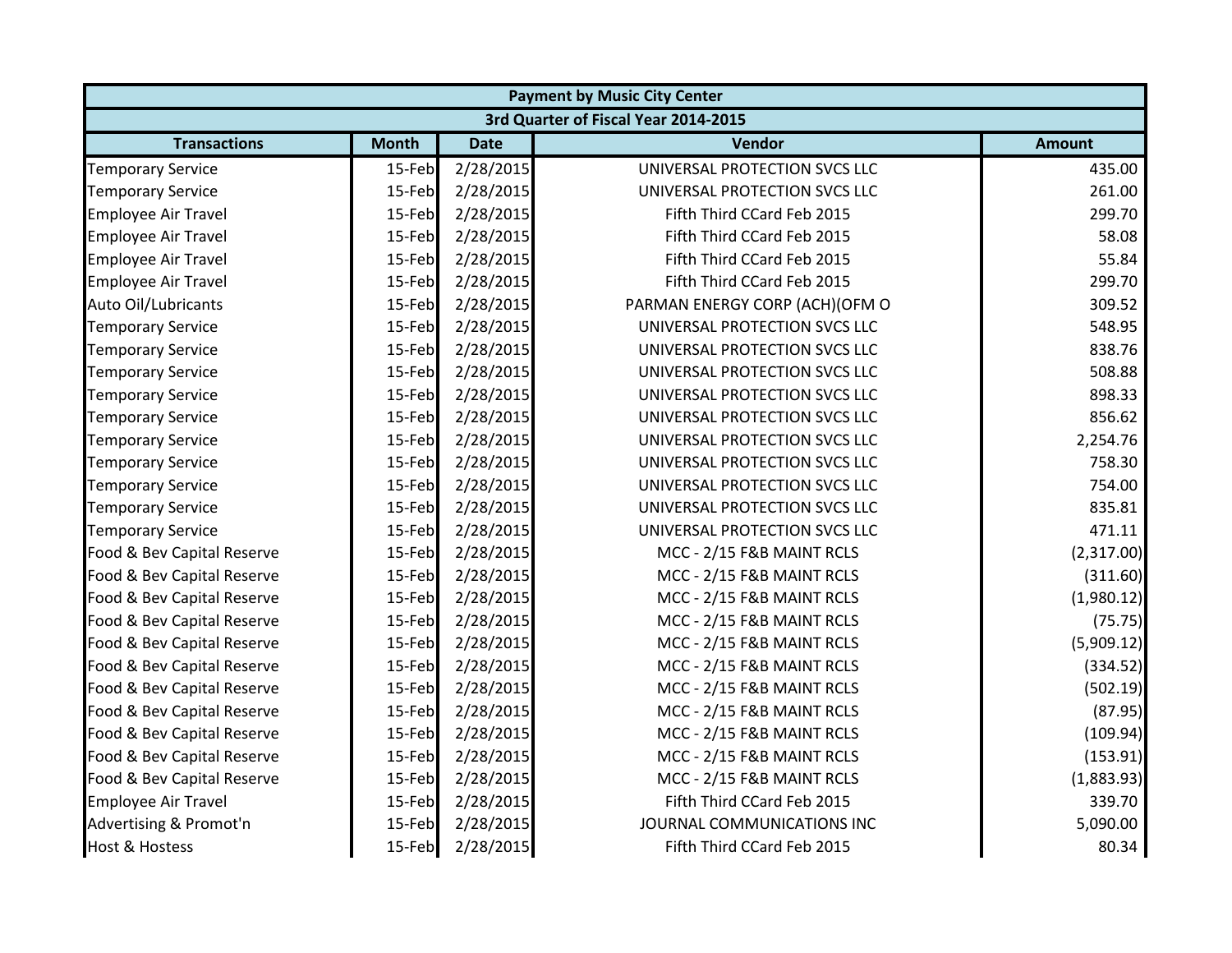|                                      | <b>Payment by Music City Center</b> |             |                                           |               |  |  |
|--------------------------------------|-------------------------------------|-------------|-------------------------------------------|---------------|--|--|
|                                      |                                     |             | 3rd Quarter of Fiscal Year 2014-2015      |               |  |  |
| <b>Transactions</b>                  | <b>Month</b>                        | <b>Date</b> | Vendor                                    | <b>Amount</b> |  |  |
| <b>Rent Tradeshow Booth Expenses</b> | 15-Feb                              | 2/28/2015   | Fifth Third CCard Feb 2015                | 2,045.00      |  |  |
| <b>Host &amp; Hostess FAMTRP</b>     | 15-Feb                              | 2/28/2015   | <b>NASHVILLE CONVENTION &amp; VISITOR</b> | 151.49        |  |  |
| <b>Merchant Fees</b>                 | 15-Feb                              | 2/28/2015   | MCC 02/15 Exh Rev RCLS                    | 0.01          |  |  |
| <b>Merchant Fees</b>                 | 15-Feb                              | 2/28/2015   | MCC 02/15 Exh Rev RCLS                    | 0.03          |  |  |
| <b>Mngt Cnsltnt Srvc</b>             | 15-Feb                              | 2/28/2015   | <b>CUSHION EMPLOYER SER (ACH)</b>         | 875.00        |  |  |
| <b>Mngt Cnsltnt Srvc</b>             | 15-Feb                              | 2/28/2015   | <b>CREDO MGT CONSULTING (ACH)</b>         | 1,800.00      |  |  |
| <b>Internet Services</b>             | 15-Feb                              | 2/28/2015   | Fifth Third CCard Feb 2015                | 30.00         |  |  |
| <b>Transport Non-employee</b>        | 15-Feb                              | 2/28/2015   | MCC 2/15 IMPREST CHECKING RCLS            | 785.55        |  |  |
| <b>Employee Air Travel</b>           | 15-Feb                              | 2/28/2015   | Fifth Third CCard Feb 2015                | 354.70        |  |  |
| <b>Employee Air Travel</b>           | 15-Feb                              | 2/28/2015   | Fifth Third CCard Feb 2015                | 321.70        |  |  |
| <b>Host &amp; Hostess</b>            | 15-Feb                              | 2/28/2015   | Fifth Third CCard Feb 2015                | 14.83         |  |  |
| <b>Host &amp; Hostess</b>            | 15-Feb                              | 2/28/2015   | Fifth Third CCard Feb 2015                | 216.15        |  |  |
| <b>Host &amp; Hostess</b>            | 15-Feb                              | 2/28/2015   | Fifth Third CCard Feb 2015                | 47.19         |  |  |
| Awrd Rwrd Royalty                    | 15-Feb                              | 2/28/2015   | AIMEDIA %MARFQUETTE COMM FIN (            | 2,050.00      |  |  |
| Promotion                            | 15-Feb                              | 2/28/2015   | Fifth Third CCard Feb 2015                | 500.00        |  |  |
| Food & Bev-Inhouse                   | 15-Feb                              | 2/28/2015   | <b>CENTERPLATE MCC (ACH)</b>              | 84.99         |  |  |
| Food & Bev-Inhouse                   | 15-Feb                              | 2/28/2015   | <b>CENTERPLATE MCC (ACH)</b>              | 176.36        |  |  |
| Other Rpr & Maint Srvc               | 15-Feb                              | 2/28/2015   | MCC CX 2/15 RICOH February Accrual        | 371.54        |  |  |
| Other Rpr & Maint Srvc               | 15-Feb                              | 2/28/2015   | MCC CX 2/15 RICOH January Accrual         | 270.43        |  |  |
| <b>District Energy System</b>        | 15-Feb                              | 2/28/2015   | MCC CX 2/15 DES February Accrual          | 202,372.19    |  |  |
| <b>Building Maintenance Srvc</b>     | 15-Feb                              | 2/28/2015   | MCC CX 2/15 Tandem Construction Accrual   | 15,756.00     |  |  |
| Other Rpr & Maint Srvc               | 15-Feb                              | 2/28/2015   | MCC CX 2/15 RICOH February Accrual        | 41.24         |  |  |
| Other Rpr & Maint Srvc               | 15-Feb                              | 2/28/2015   | MCC CX 2/15 RICOH January Accrual         | 28.72         |  |  |
| <b>Laundry Services</b>              | 15-Feb                              | 2/28/2015   | MCC CX 2/15 ALSCO Accrual                 | 93.00         |  |  |
| <b>Laundry Services</b>              | 15-Feb                              | 2/28/2015   | MCC CX 2/15 ALSCO Accrual                 | 798.07        |  |  |
| Janitorial Srvc                      | 15-Feb                              | 2/28/2015   | MCC CX 2/15 SMS Accrual                   | 24,235.98     |  |  |
| Other Rpr & Maint Srvc               | 15-Feb                              | 2/28/2015   | MCC CX 2/15 RICOH February Accrual        | 105.57        |  |  |
| Other Rpr & Maint Srvc               | 15-Feb                              | 2/28/2015   | MCC CX 2/15 RICOH January Accrual         | 66.74         |  |  |
| <b>Equipment Rental</b>              | 15-Feb                              | 2/28/2015   | MCC CX 2/15 Penske Accrual                | 102.35        |  |  |
| <b>Internet Services</b>             | 15-Feb                              | 2/28/2015   | MCC CX 2/15 ATT Acct Accrual              | 5,790.17      |  |  |
| Telephone & Telegraph                | 15-Feb                              | 2/28/2015   | MCC CX 2/15 ATT Acct Accrual              | 1,861.96      |  |  |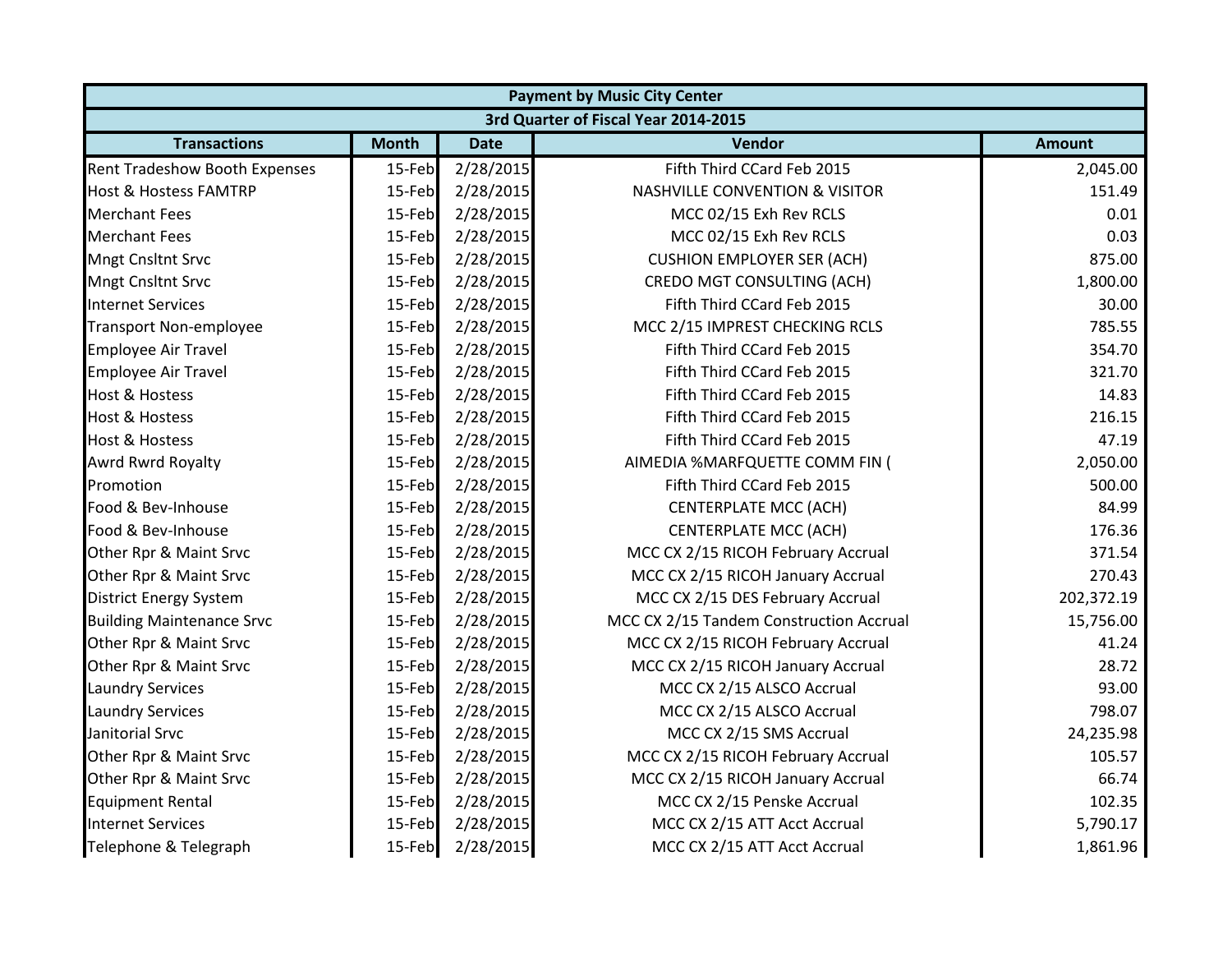| <b>Payment by Music City Center</b> |              |             |                                                     |               |  |
|-------------------------------------|--------------|-------------|-----------------------------------------------------|---------------|--|
|                                     |              |             | 3rd Quarter of Fiscal Year 2014-2015                |               |  |
| <b>Transactions</b>                 | <b>Month</b> | <b>Date</b> | Vendor                                              | <b>Amount</b> |  |
| Other Rpr & Maint Srvc              | 15-Feb       | 2/28/2015   | MCC CX 2/15 RICOH February Accrual                  | 105.57        |  |
| Other Rpr & Maint Srvc              | 15-Feb       | 2/28/2015   | MCC CX 2/15 RICOH January Accrual                   | 66.74         |  |
| <b>Equipment Rental</b>             | 15-Feb       | 2/28/2015   | MCC CX 2/15 DAS ATT Accrual                         | 2,000.00      |  |
| <b>Equipment Rental</b>             | 15-Feb       | 2/28/2015   | MCC CX 2/15 LaserOne Rental Accrual                 | 695.22        |  |
| Clothing                            | 15-Feb       | 2/28/2015   | MCC CX 2/15 Blink Marketing DO 355618 Accrual       | 16.42         |  |
| <b>Building Maintenance Srvc</b>    | 15-Feb       | 2/28/2015   | MCC CX 2/15 Girtman & Assoc Accrual                 | 660.00        |  |
| <b>Auto Fuel</b>                    | 15-Feb       | 2/28/2015   | MCC CX 2/15 WEX Accrual                             | 250.00        |  |
| <b>Temporary Service</b>            | 15-Feb       | 2/28/2015   | MCC CX 2/15 Universal Protection Accrual            | 669.06        |  |
| <b>Temporary Service</b>            | 15-Feb       | 2/28/2015   | MCC CX 2/15 Universal Protection Accrual            | 697.16        |  |
| <b>Temporary Service</b>            | 15-Feb       | 2/28/2015   | MCC CX 2/15 Universal Protection Accrual            | 969.19        |  |
| <b>Temporary Service</b>            | 15-Feb       | 2/28/2015   | MCC CX 2/15 Universal Protection Accrual            | 528.09        |  |
| <b>Temporary Service</b>            | 15-Feb       | 2/28/2015   | MCC CX 2/15 Universal Protection Accrual            | 886.71        |  |
| Other Rpr & Maint Srvc              | 15-Feb       | 2/28/2015   | MCC CX 2/15 RICOH February Accrual                  | 763.54        |  |
| Other Rpr & Maint Srvc              | 15-Feb       | 2/28/2015   | MCC CX 2/15 RICOH January Accrual                   | 558.80        |  |
| Other Rpr & Maint Srvc              | 15-Feb       | 2/28/2015   | MCC CX 2/15 Centerplate Maintenance Reserve Accrual | (1, 140.82)   |  |
| Other Rpr & Maint Srvc              | 15-Feb       | 2/28/2015   | MCC CX 2/15 RICOH February Accrual                  | 206.20        |  |
| Other Rpr & Maint Srvc              | 15-Feb       | 2/28/2015   | MCC CX 2/15 RICOH January Accrual                   | 143.61        |  |
| Other Rpr & Maint Srvc              | 15-Feb       | 2/28/2015   | MCC CX 2/15 RICOH February Accrual                  | 36.17         |  |
| Other Rpr & Maint Srvc              | 15-Feb       | 2/28/2015   | MCC CX 2/15 RICOH January Accrual                   | 23.56         |  |
| Other Rpr & Maint Srvc              | 15-Feb       | 2/28/2015   | MCC CX 2/15 RICOH February Accrual                  | 325.50        |  |
| Other Rpr & Maint Srvc              | 15-Feb       | 2/28/2015   | MCC CX 2/15 RICOH January Accrual                   | 212.00        |  |
| <b>Merchant Fees</b>                | 15-Feb       | 2/28/2015   | MCC CX 2/15 February Sales Tax Accrual              | 7.00          |  |
| <b>Merchant Fees</b>                | 15-Feb       | 2/28/2015   | MCC CX 2/15 FIS February Accrual                    | 3,451.01      |  |
| <b>Merchant Fees</b>                | 15-Feb       | 2/28/2015   | MCC CX 2/15 FIS February Accrual                    | 15,000.00     |  |
| <b>Legal Services</b>               | 15-Feb       | 2/28/2015   | MCC CX 2/15 Ogeltree Deakins Accrual                | 1,897.50      |  |
| <b>Legal Services</b>               | 15-Feb       | 2/28/2015   | MCC CX 2/15 Ogeltree Deakins Accrual                | 1,732.50      |  |
| <b>Mngt Cnsltnt Srvc</b>            | 15-Feb       | 2/28/2015   | MCC CX 2/15 Inquiries Accrual                       | 94.00         |  |
| <b>Employee Local Travel</b>        | 15-Feb       | 2/28/2015   | MCC CX 2/15 Standard Parking Accrual                | 10.00         |  |
| Other Rpr & Maint Srvc              | 15-Feb       | 2/28/2015   | MCC CX 2/15 RICOH February Accrual                  | 217.00        |  |
| Other Rpr & Maint Srvc              | 15-Feb       | 2/28/2015   | MCC CX 2/15 RICOH January Accrual                   | 141.34        |  |
| Other Rpr & Maint Srvc              | 15-Feb       | 2/28/2015   | MCC CX 2/15 RICOH February Accrual                  | 322.40        |  |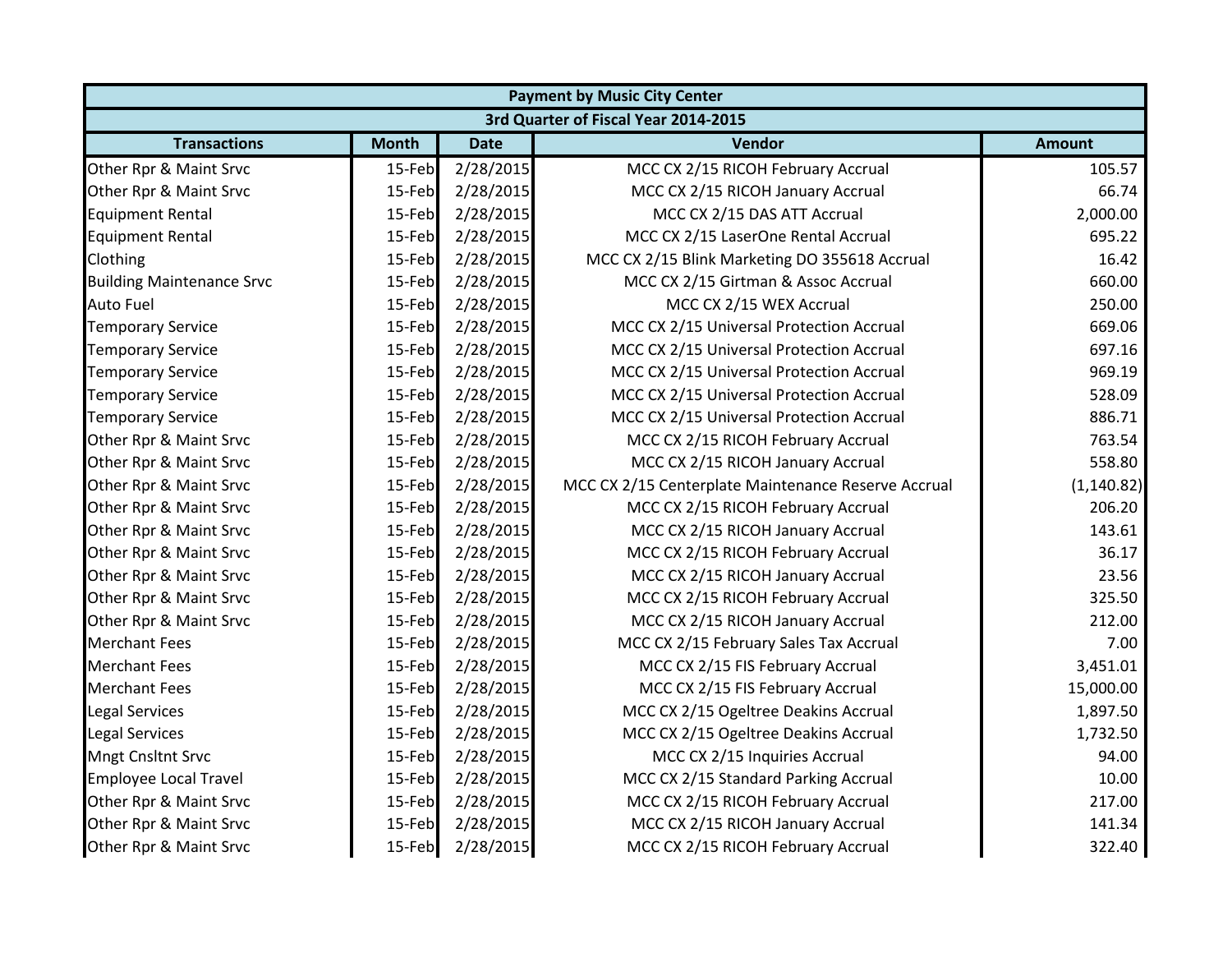|                                  | <b>Payment by Music City Center</b> |             |                                               |               |  |  |
|----------------------------------|-------------------------------------|-------------|-----------------------------------------------|---------------|--|--|
|                                  |                                     |             | 3rd Quarter of Fiscal Year 2014-2015          |               |  |  |
| <b>Transactions</b>              | <b>Month</b>                        | <b>Date</b> | Vendor                                        | <b>Amount</b> |  |  |
| Other Rpr & Maint Srvc           | 15-Feb                              | 2/28/2015   | MCC CX 2/15 RICOH January Accrual             | 225.90        |  |  |
| Rpr & Maint Srvc Park Equip      | 15-Feb                              | 2/28/2015   | MCC CX 2/15 Amano McGann Accrual              | 386.60        |  |  |
| Offc & Admin Supply              | 15-Feb                              | 2/28/2015   | MCC CX 2/15 RICOH Centerplate Invoice Accrual | (1,322.34)    |  |  |
| Offc & Admin Supply              | 15-Feb                              | 2/28/2015   | MCC CX 2/15 Centerplate Invoice Accrual       | (1,545.19)    |  |  |
| Water                            | 15-Feb                              | 2/28/2015   | MCC CX 2/15 Water Billing Accrual             | 5,647.58      |  |  |
| Offc & Admin Supply              | 15-Feb                              | 2/28/2015   | MCC CX 2/15 MyOffice PO357397 Accrual         | 167.50        |  |  |
| <b>Total</b>                     |                                     | 15-Feb      |                                               | 1,360,564.23  |  |  |
| Other Rpr & Maint Srvc           | 15-Mar                              | 3/1/2015    | MCC CX 2/15 RICOH February Accrual            | (270.43)      |  |  |
| Other Rpr & Maint Srvc           | 15-Mar                              | 3/1/2015    | MCC CX 2/15 RICOH January Accrual             | (371.54)      |  |  |
| <b>District Energy System</b>    | 15-Mar                              | 3/1/2015    | MCC CX 2/15 DES February Accrual              | (202, 372.19) |  |  |
| <b>Building Maintenance Srvc</b> | 15-Mar                              | 3/1/2015    | MCC CX 2/15 Tandem Construction Accrual       | (15,756.00)   |  |  |
| Other Rpr & Maint Srvc           | 15-Mar                              | 3/1/2015    | MCC CX 2/15 RICOH February Accrual            | (28.72)       |  |  |
| Other Rpr & Maint Srvc           | 15-Mar                              | 3/1/2015    | MCC CX 2/15 RICOH January Accrual             | (41.24)       |  |  |
| <b>Laundry Services</b>          | 15-Mar                              | 3/1/2015    | MCC CX 2/15 ALSCO Accrual                     | (93.00)       |  |  |
| <b>Laundry Services</b>          | 15-Mar                              | 3/1/2015    | MCC CX 2/15 ALSCO Accrual                     | (798.07)      |  |  |
| Janitorial Srvc                  | 15-Mar                              | 3/1/2015    | MCC CX 2/15 SMS Accrual                       | (24, 235.98)  |  |  |
| Other Rpr & Maint Srvc           | 15-Mar                              | 3/1/2015    | MCC CX 2/15 RICOH February Accrual            | (66.74)       |  |  |
| Other Rpr & Maint Srvc           | 15-Mar                              | 3/1/2015    | MCC CX 2/15 RICOH January Accrual             | (105.57)      |  |  |
| <b>Equipment Rental</b>          | 15-Mar                              | 3/1/2015    | MCC CX 2/15 Penske Accrual                    | (102.35)      |  |  |
| <b>Internet Services</b>         | 15-Mar                              | 3/1/2015    | MCC CX 2/15 ATT Acct Accrual                  | (5,790.17)    |  |  |
| Telephone & Telegraph            | 15-Mar                              | 3/1/2015    | MCC CX 2/15 ATT Acct Accrual                  | (1,861.96)    |  |  |
| Other Rpr & Maint Srvc           | 15-Mar                              | 3/1/2015    | MCC CX 2/15 RICOH February Accrual            | (66.74)       |  |  |
| Other Rpr & Maint Srvc           | 15-Mar                              | 3/1/2015    | MCC CX 2/15 RICOH January Accrual             | (105.57)      |  |  |
| <b>Equipment Rental</b>          | 15-Mar                              | 3/1/2015    | MCC CX 2/15 DAS ATT Accrual                   | (695.22)      |  |  |
| <b>Equipment Rental</b>          | 15-Mar                              | 3/1/2015    | MCC CX 2/15 LaserOne Rental Accrual           | (2,000.00)    |  |  |
| Clothing                         | 15-Mar                              | 3/1/2015    | MCC CX 2/15 Blink Marketing DO 355618 Accrual | (16.42)       |  |  |
| <b>Building Maintenance Srvc</b> | 15-Mar                              | 3/1/2015    | MCC CX 2/15 Girtman & Assoc Accrual           | (660.00)      |  |  |
| <b>Auto Fuel</b>                 | 15-Mar                              | 3/1/2015    | MCC CX 2/15 WEX Accrual                       | (250.00)      |  |  |
| <b>Temporary Service</b>         | 15-Mar                              | 3/1/2015    | MCC CX 2/15 Universal Protection Accrual      | (697.16)      |  |  |
| <b>Temporary Service</b>         | 15-Mar                              | 3/1/2015    | MCC CX 2/15 Universal Protection Accrual      | (969.19)      |  |  |
| <b>Temporary Service</b>         | 15-Mar                              | 3/1/2015    | MCC CX 2/15 Universal Protection Accrual      | (528.09)      |  |  |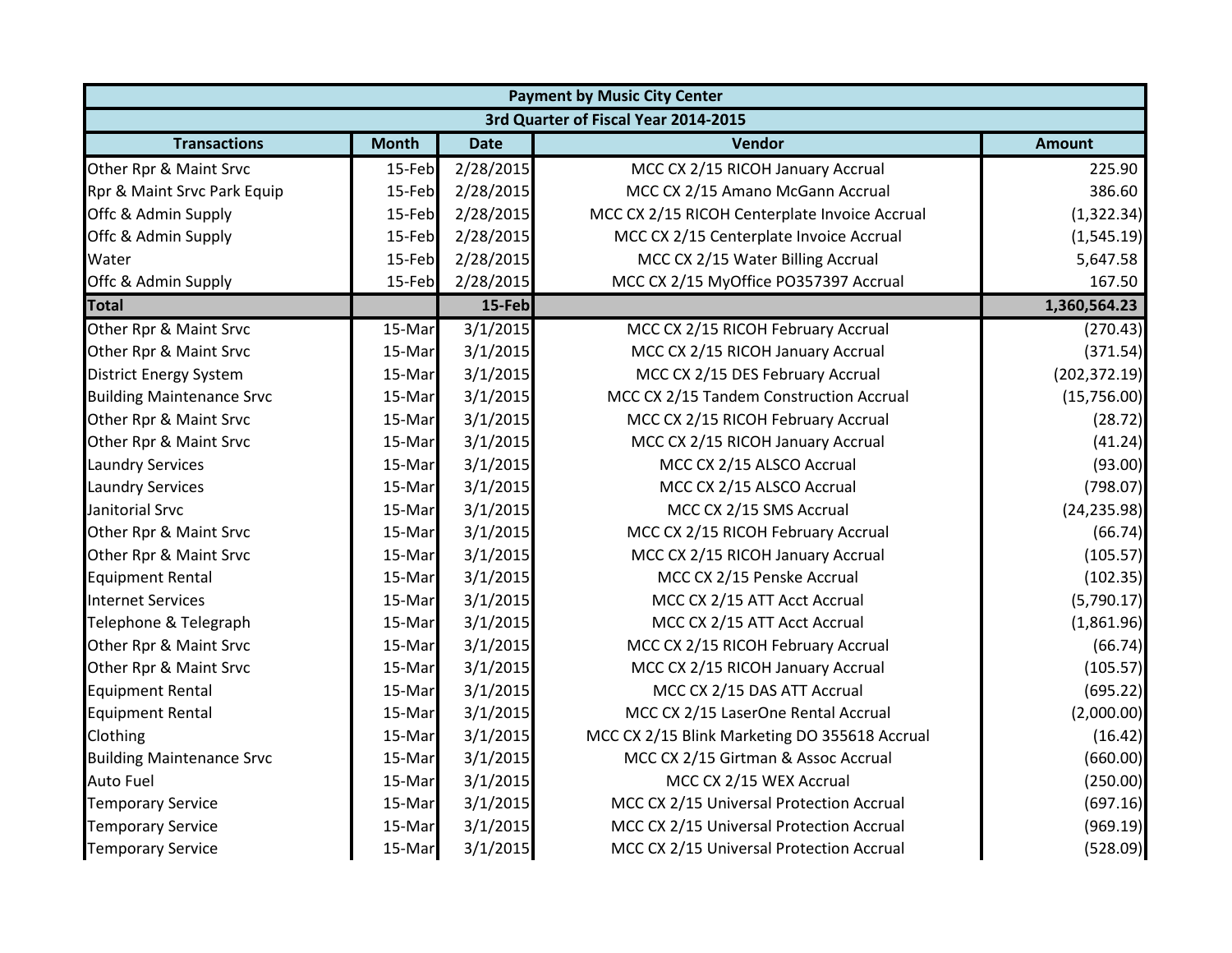| <b>Payment by Music City Center</b> |              |             |                                                     |               |  |
|-------------------------------------|--------------|-------------|-----------------------------------------------------|---------------|--|
|                                     |              |             | 3rd Quarter of Fiscal Year 2014-2015                |               |  |
| <b>Transactions</b>                 | <b>Month</b> | <b>Date</b> | Vendor                                              | <b>Amount</b> |  |
| <b>Temporary Service</b>            | 15-Mar       | 3/1/2015    | MCC CX 2/15 Universal Protection Accrual            | (886.71)      |  |
| <b>Temporary Service</b>            | 15-Mar       | 3/1/2015    | MCC CX 2/15 Universal Protection Accrual            | (669.06)      |  |
| Other Rpr & Maint Srvc              | 15-Mar       | 3/1/2015    | MCC CX 2/15 RICOH February Accrual                  | (558.80)      |  |
| Other Rpr & Maint Srvc              | 15-Mar       | 3/1/2015    | MCC CX 2/15 RICOH January Accrual                   | (763.54)      |  |
| Other Rpr & Maint Srvc              | 15-Mar       | 3/1/2015    | MCC CX 2/15 Centerplate Maintenance Reserve Accrual | 1,140.82      |  |
| Other Rpr & Maint Srvc              | 15-Mar       | 3/1/2015    | MCC CX 2/15 RICOH February Accrual                  | (143.61)      |  |
| Other Rpr & Maint Srvc              | 15-Mar       | 3/1/2015    | MCC CX 2/15 RICOH January Accrual                   | (206.20)      |  |
| Other Rpr & Maint Srvc              | 15-Mar       | 3/1/2015    | MCC CX 2/15 RICOH February Accrual                  | (23.56)       |  |
| Other Rpr & Maint Srvc              | 15-Mar       | 3/1/2015    | MCC CX 2/15 RICOH January Accrual                   | (36.17)       |  |
| Other Rpr & Maint Srvc              | 15-Mar       | 3/1/2015    | MCC CX 2/15 RICOH February Accrual                  | (212.00)      |  |
| Other Rpr & Maint Srvc              | 15-Mar       | 3/1/2015    | MCC CX 2/15 RICOH January Accrual                   | (325.50)      |  |
| <b>Merchant Fees</b>                | 15-Mar       | 3/1/2015    | MCC CX 2/15 February Sales Tax Accrual              | (7.00)        |  |
| <b>Merchant Fees</b>                | 15-Mar       | 3/1/2015    | MCC CX 2/15 FIS February Accrual                    | (15,000.00)   |  |
| <b>Merchant Fees</b>                | 15-Mar       | 3/1/2015    | MCC CX 2/15 FIS February Accrual                    | (3,451.01)    |  |
| <b>Legal Services</b>               | 15-Mar       | 3/1/2015    | MCC CX 2/15 Ogeltree Deakins Accrual                | (1,732.50)    |  |
| <b>Legal Services</b>               | 15-Mar       | 3/1/2015    | MCC CX 2/15 Ogeltree Deakins Accrual                | (1,897.50)    |  |
| <b>Mngt Cnsltnt Srvc</b>            | 15-Mar       | 3/1/2015    | MCC CX 2/15 Inquiries Accrual                       | (94.00)       |  |
| <b>Employee Local Travel</b>        | 15-Mar       | 3/1/2015    | MCC CX 2/15 Standard Parking Accrual                | (10.00)       |  |
| Other Rpr & Maint Srvc              | 15-Mar       | 3/1/2015    | MCC CX 2/15 RICOH February Accrual                  | (141.34)      |  |
| Other Rpr & Maint Srvc              | 15-Mar       | 3/1/2015    | MCC CX 2/15 RICOH January Accrual                   | (217.00)      |  |
| Other Rpr & Maint Srvc              | 15-Mar       | 3/1/2015    | MCC CX 2/15 RICOH February Accrual                  | (225.90)      |  |
| Other Rpr & Maint Srvc              | 15-Mar       | 3/1/2015    | MCC CX 2/15 RICOH January Accrual                   | (322.40)      |  |
| Rpr & Maint Srvc Park Equip         | 15-Mar       | 3/1/2015    | MCC CX 2/15 Amano McGann Accrual                    | (386.60)      |  |
| Water                               | 15-Mar       | 3/1/2015    | MCC CX 2/15 Water Billing Accrual                   | (5,647.58)    |  |
| Offc & Admin Supply                 | 15-Mar       | 3/1/2015    | MCC CX 2/15 Centerplate Invoice Accrual             | 1,545.19      |  |
| Offc & Admin Supply                 | 15-Mar       | 3/1/2015    | MCC CX 2/15 RICOH Centerplate Invoice Accrual       | (167.50)      |  |
| Offc & Admin Supply                 | 15-Mar       | 3/1/2015    | MCC CX 2/15 MyOffice PO357397 Accrual               | 1,322.34      |  |
| Rpr & Maint Srvc Access Ctrl        | 15-Mar       | 3/1/2015    | MCC - 3/15 SRVC CONTRACT RCLS                       | 3,166.67      |  |
| Rpr & Maint Srvc CCTV               | 15-Mar       | 3/1/2015    | MCC - 3/15 SRVC CONTRACT RCLS                       | 4,250.00      |  |
| Rpr & Maint Srvc Air Walls          | 15-Mar       | 3/1/2015    | MCC - 3/15 SRVC CONTRACT RCLS                       | 3,000.00      |  |
| Rpr & Maint Srvc Solar Panel        | 15-Mar       | 3/1/2015    | MCC - 3/15 SRVC CONTRACT RCLS                       | 450.00        |  |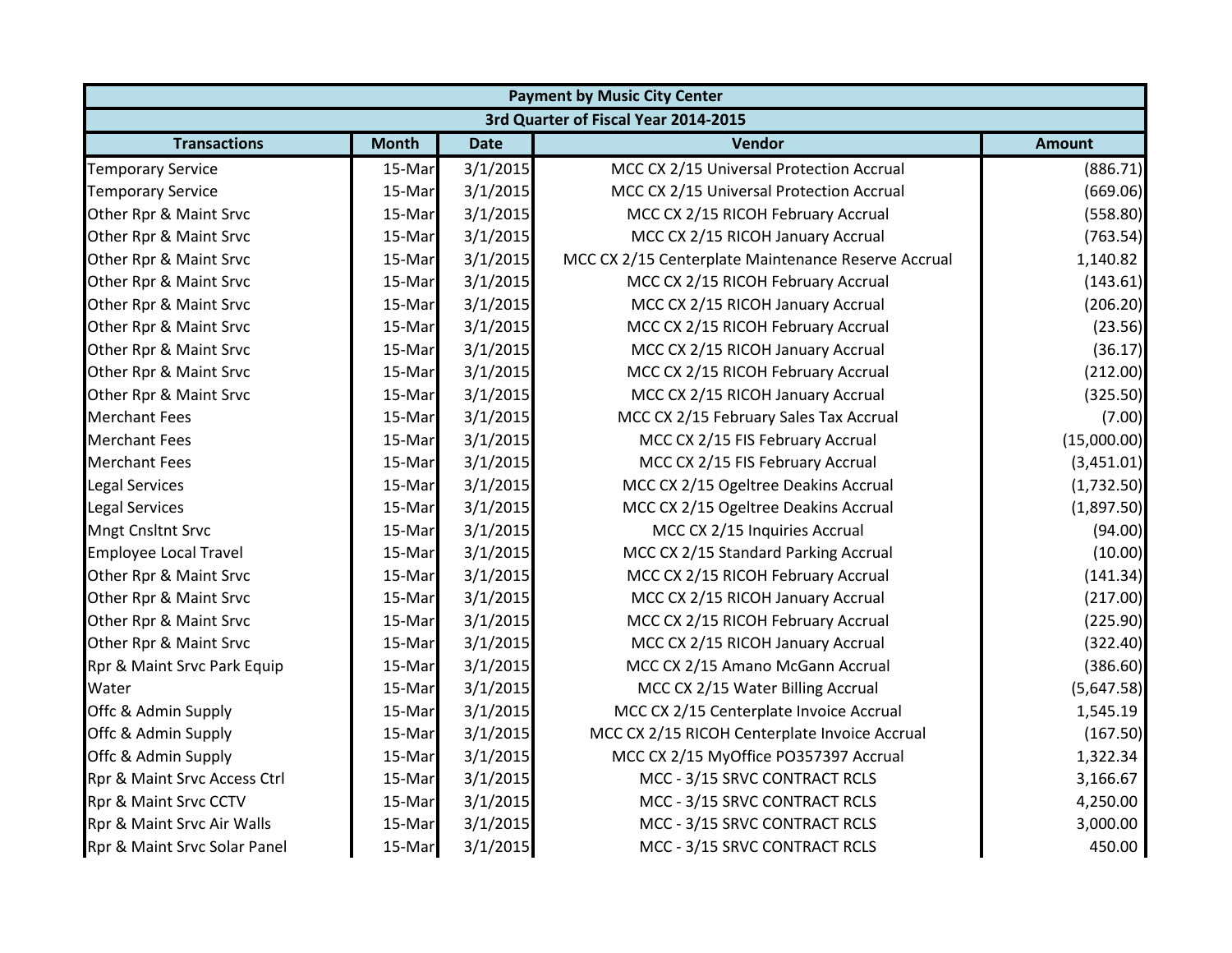| <b>Payment by Music City Center</b> |              |             |                                      |               |  |
|-------------------------------------|--------------|-------------|--------------------------------------|---------------|--|
|                                     |              |             | 3rd Quarter of Fiscal Year 2014-2015 |               |  |
| <b>Transactions</b>                 | <b>Month</b> | <b>Date</b> | Vendor                               | <b>Amount</b> |  |
| Info Systems Charge                 | 15-Mar       | 3/1/2015    | ITS JE1017218 03/15 BU RCLS          | 9,100.00      |  |
| Info Systems Charge                 | 15-Mar       | 3/1/2015    | ITS JE1017218 09/14 Rcls             | 150.00        |  |
| MIS Tech Revolving Charge           | 15-Mar       | 3/1/2015    | ITS 03/15 Revolving Fund             | 2,037.90      |  |
| Rpr & Maint Srvc Janus              | 15-Mar       | 3/1/2015    | MCC - 2/15 SRVC CONTRACT ACCR        | (12,780.00)   |  |
| Insurance-Vehicles                  | 15-Mar       | 3/1/2015    | MCC - 3/15 INSURANCE RCLS            | 1,251.25      |  |
| Insurance-Workman's Comp            | 15-Mar       | 3/1/2015    | MCC - 3/15 INSURANCE RCLS            | 8,142.58      |  |
| Insurance-Liability/PropDmg         | 15-Mar       | 3/1/2015    | MCC - 3/15 INSURANCE RCLS            | 11,175.17     |  |
| Insurance-Liability/PropDmg         | 15-Mar       | 3/1/2015    | MCC - 3/15 INSURANCE RCLS            | 2,234.33      |  |
| Insurance-Liability/PropDmg         | 15-Mar       | 3/1/2015    | MCC - 3/15 INSURANCE RCLS            | 3,329.58      |  |
| Insurance-Liability/PropDmg         | 15-Mar       | 3/1/2015    | MCC - 3/15 INSURANCE RCLS            | 3,050.83      |  |
| Insurance-Liability/PropDmg         | 15-Mar       | 3/1/2015    | MCC - 3/15 INSURANCE RCLS            | 2,091.67      |  |
| Insurance-Liability/PropDmg         | 15-Mar       | 3/1/2015    | MCC - 3/15 INSURANCE RCLS            | 2,125.25      |  |
| Insurance-Liability/PropDmg         | 15-Mar       | 3/1/2015    | MCC - 3/15 INSURANCE RCLS            | 7,039.75      |  |
| Insurance-Liability/PropDmg         | 15-Mar       | 3/1/2015    | MCC - 3/15 INSURANCE RCLS            | 570.50        |  |
| Insurance-Liability/PropDmg         | 15-Mar       | 3/1/2015    | MCC - 3/15 INSURANCE RCLS            | 382.67        |  |
| Insurance-Liability/PropDmg         | 15-Mar       | 3/1/2015    | MCC - 3/15 INSURANCE RCLS            | 2,494.75      |  |
| Insurance-Liability/PropDmg         | 15-Mar       | 3/1/2015    | MCC - 3/15 INSURANCE RCLS            | 2,194.00      |  |
| Insurance-Liability/PropDmg         | 15-Mar       | 3/1/2015    | MCC - 3/15 INSURANCE RCLS            | 682.08        |  |
| Transfer LOCAP reimbursement        | 15-Mar       | 3/1/2015    | ADM 03/15 FY15 LOCAP                 | 58.33         |  |
| Postage & Delivery Srvc             | 15-Mar       | 3/2/2015    | BASS SCR SVCS / GIRTMAN & ASSO       | 88.00         |  |
| <b>Safety Supply</b>                | 15-Mar       | 3/2/2015    | W W GRAINGER (P#)                    | 1,080.80      |  |
| <b>Small Equipment Supply</b>       | 15-Mar       | 3/2/2015    | BASS SCR SVCS / GIRTMAN & ASSO       | 538.00        |  |
| Subscriptions                       | 15-Mar       | 3/2/2015    | LYNDA.COM INC (ACH)                  | 375.00        |  |
| Subscriptions                       | 15-Mar       | 3/2/2015    | LYNDA.COM INC (ACH)                  | (375.00)      |  |
| <b>Electrical Supply</b>            | 15-Mar       | 3/3/2015    | TOUR SUPPLY INC (ACH)                | 657.60        |  |
| <b>Electrical Supply</b>            | 15-Mar       | 3/3/2015    | TOUR SUPPLY INC (ACH)                | 656.00        |  |
| Lumber/Wood Products                | 15-Mar       | 3/3/2015    | TATE ORNAMENTAL INC (ACH)            | 1,000.00      |  |
| Landscaping Srvc-Indoor             | 15-Mar       | 3/3/2015    | PLANTS ALIVE (ACH)                   | 510.00        |  |
| <b>Internet Services</b>            | 15-Mar       | 3/3/2015    | MCN INTERACTIVE LLC (ACH)            | 209.95        |  |
| <b>Small Equipment Supply</b>       | 15-Mar       | 3/3/2015    | PCMG INC (ACH)                       | 800.00        |  |
| <b>Small Equipment Supply</b>       | 15-Mar       | 3/3/2015    | PCMG INC (ACH)                       | 490.00        |  |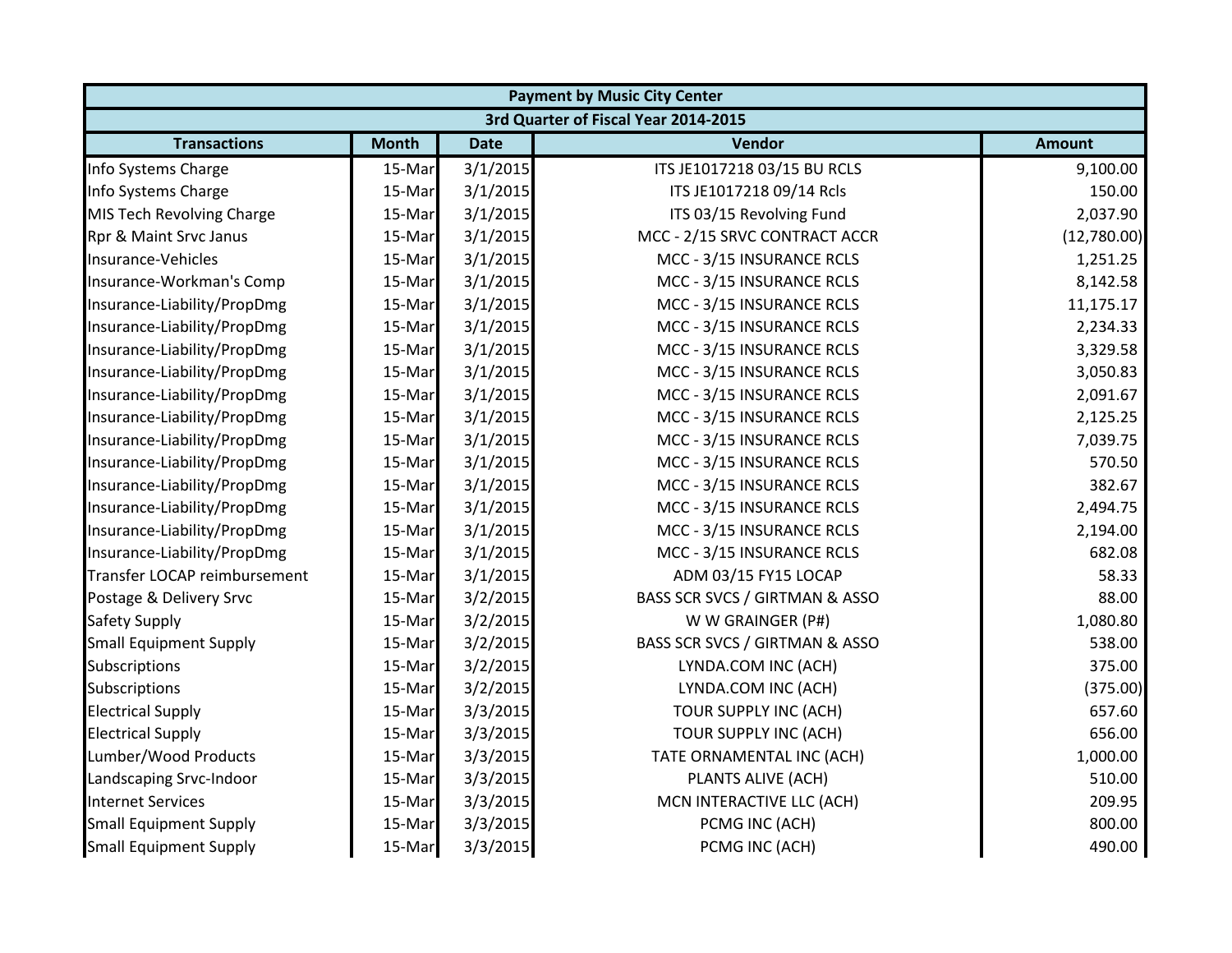|                                      | <b>Payment by Music City Center</b> |             |                                   |               |  |  |
|--------------------------------------|-------------------------------------|-------------|-----------------------------------|---------------|--|--|
| 3rd Quarter of Fiscal Year 2014-2015 |                                     |             |                                   |               |  |  |
| <b>Transactions</b>                  | <b>Month</b>                        | <b>Date</b> | Vendor                            | <b>Amount</b> |  |  |
| <b>Merchant Fees</b>                 | 15-Mar                              | 3/3/2015    | 7100 MCC CC Cash Receipt          | (1.73)        |  |  |
| <b>Electrical Supply</b>             | 15-Mar                              | 3/4/2015    | WILLIAMS WHOLESALE SUPPLY OF N    | 325.50        |  |  |
| <b>Safety Supply</b>                 | 15-Mar                              | 3/4/2015    | W W GRAINGER (P#)                 | 118.99        |  |  |
| <b>HVAC Supply-Filter</b>            | 15-Mar                              | 3/4/2015    | <b>LLOVET FILTRATION CO</b>       | 2,088.48      |  |  |
| <b>HVAC Supply-Filter</b>            | 15-Mar                              | 3/4/2015    | <b>LLOVET FILTRATION CO</b>       | 65.04         |  |  |
| <b>HVAC Supply-Filter</b>            | 15-Mar                              | 3/4/2015    | <b>LLOVET FILTRATION CO</b>       | 892.32        |  |  |
| <b>HVAC Supply-Filter</b>            | 15-Mar                              | 3/4/2015    | <b>LLOVET FILTRATION CO</b>       | 155.40        |  |  |
| <b>HVAC Supply-Filter</b>            | 15-Mar                              | 3/4/2015    | <b>LLOVET FILTRATION CO</b>       | 2,136.96      |  |  |
| <b>HVAC Supply-Filter</b>            | 15-Mar                              | 3/4/2015    | <b>LLOVET FILTRATION CO</b>       | 443.52        |  |  |
| <b>HHold &amp; Jnitr Supply</b>      | 15-Mar                              | 3/4/2015    | AMERICAN PAPER & TWINE CO (ACH    | 186.65        |  |  |
| HHold & Jnitr Supply                 | 15-Mar                              | 3/4/2015    | AMERICAN PAPER & TWINE CO (ACH    | 85.59         |  |  |
| <b>HHold &amp; Jnitr Supply</b>      | 15-Mar                              | 3/4/2015    | AMERICAN PAPER & TWINE CO (ACH    | 843.75        |  |  |
| <b>HHold &amp; Jnitr Supply</b>      | 15-Mar                              | 3/4/2015    | AMERICAN PAPER & TWINE CO (ACH    | 266.50        |  |  |
| <b>HHold &amp; Jnitr Supply</b>      | 15-Mar                              | 3/4/2015    | AMERICAN PAPER & TWINE CO (ACH    | 373.10        |  |  |
| <b>HHold &amp; Jnitr Supply</b>      | 15-Mar                              | 3/4/2015    | AMERICAN PAPER & TWINE CO (ACH    | 1,542.50      |  |  |
| <b>HHold &amp; Jnitr Supply</b>      | 15-Mar                              | 3/4/2015    | AMERICAN PAPER & TWINE CO (ACH    | 313.00        |  |  |
| <b>HHold &amp; Jnitr Supply</b>      | 15-Mar                              | 3/4/2015    | AMERICAN PAPER & TWINE CO (ACH    | 598.50        |  |  |
| <b>HHold &amp; Jnitr Supply</b>      | 15-Mar                              | 3/4/2015    | AMERICAN PAPER & TWINE CO (ACH    | 583.90        |  |  |
| <b>HHold &amp; Jnitr Supply</b>      | 15-Mar                              | 3/4/2015    | AMERICAN PAPER & TWINE CO (ACH    | 775.00        |  |  |
| HHold & Jnitr Supply                 | 15-Mar                              | 3/4/2015    | AMERICAN PAPER & TWINE CO (ACH    | 533.00        |  |  |
| Printing/Binding                     | 15-Mar                              | 3/4/2015    | RICOH USA INC (ACH)               | 46.00         |  |  |
| <b>Merchant Fees</b>                 | 15-Mar                              | 3/4/2015    | 7100 MCC CC Cash Receipt          | (16.56)       |  |  |
| <b>Small Equipment Supply</b>        | 15-Mar                              | 3/5/2015    | W W GRAINGER (P#)                 | 4.24          |  |  |
| <b>Landscaping Srvc</b>              | 15-Mar                              | 3/6/2015    | REED LANDSCAPING INC (ACH)        | 2,262.00      |  |  |
| Other Rpr & Maint Srvc               | 15-Mar                              | 3/6/2015    | ELITTE SEPTIC TANK SVC INC        | (1,550.00)    |  |  |
| Repair & Maint Supply                | 15-Mar                              | 3/6/2015    | FERGUSON ENTERPRISES (ACH)        | (0.01)        |  |  |
| Repair & Maint Supply                | 15-Mar                              | 3/6/2015    | <b>FERGUSON ENTERPRISES (ACH)</b> | (4.97)        |  |  |
| <b>Laundry Services</b>              | 15-Mar                              | 3/6/2015    | <b>ALSCO</b>                      | 541.61        |  |  |
| <b>Small Equipment Supply</b>        | 15-Mar                              | 3/9/2015    | W W GRAINGER (P#)                 | 147.25        |  |  |
| <b>Small Equipment Supply</b>        | 15-Mar                              | 3/9/2015    | W W GRAINGER (P#)                 | 10.86         |  |  |
| <b>Small Equipment Supply</b>        | 15-Mar                              | 3/9/2015    | W W GRAINGER (P#)                 | 34.36         |  |  |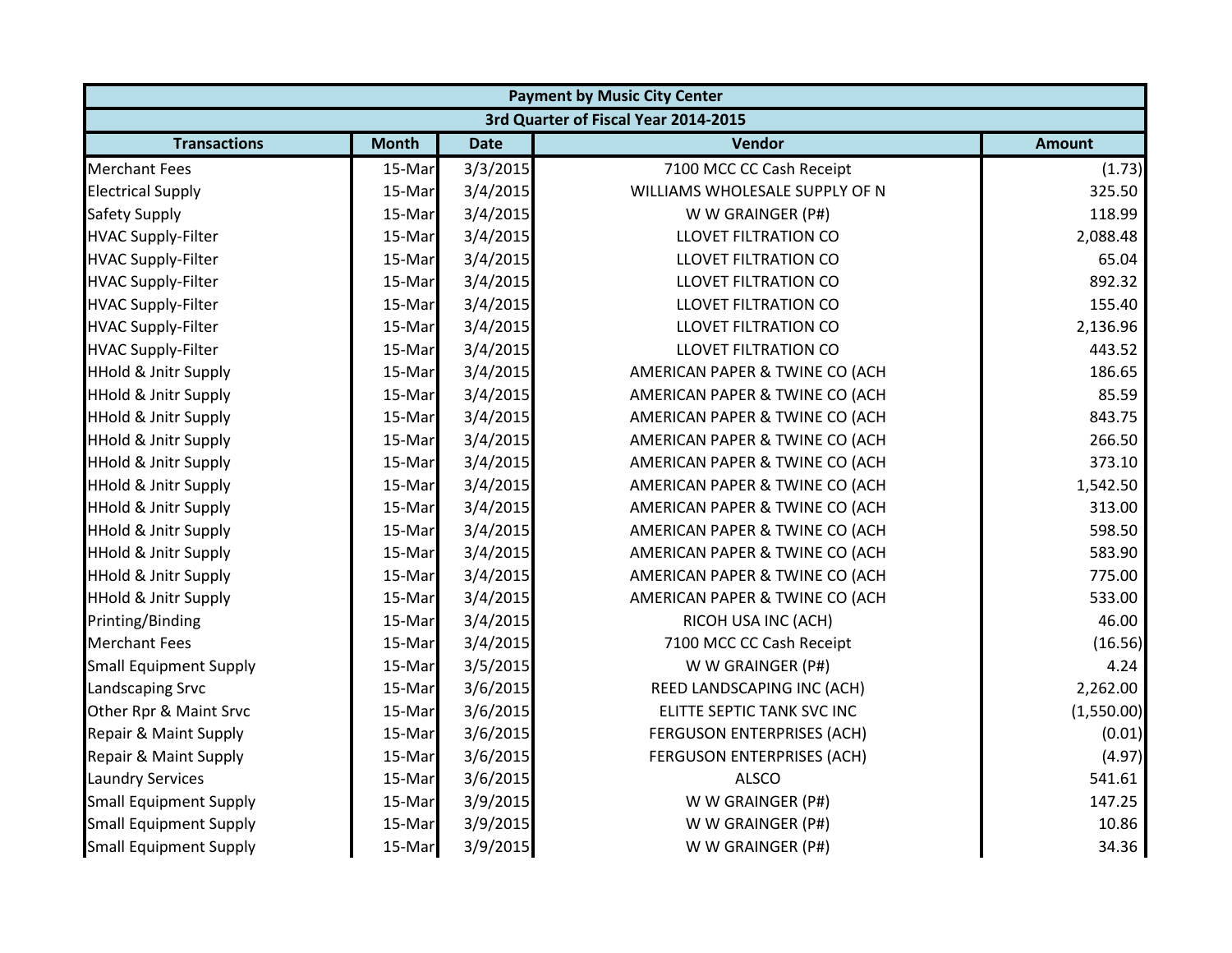| <b>Payment by Music City Center</b>  |              |             |                                |               |  |  |
|--------------------------------------|--------------|-------------|--------------------------------|---------------|--|--|
| 3rd Quarter of Fiscal Year 2014-2015 |              |             |                                |               |  |  |
| <b>Transactions</b>                  | <b>Month</b> | <b>Date</b> | Vendor                         | <b>Amount</b> |  |  |
| <b>Small Equipment Supply</b>        | 15-Mar       | 3/9/2015    | W W GRAINGER (P#)              | 33.76         |  |  |
| <b>Small Equipment Supply</b>        | 15-Mar       | 3/9/2015    | W W GRAINGER (P#)              | 52.96         |  |  |
| <b>Small Equipment Supply</b>        | 15-Mar       | 3/9/2015    | W W GRAINGER (P#)              | 9.95          |  |  |
| Offc & Admin Supply                  | 15-Mar       | 3/9/2015    | SIMPLEX GRINNELL LP (ACH)      | 225.00        |  |  |
| Offc & Admin Supply                  | 15-Mar       | 3/9/2015    | <b>MYOFFICE PRODUCTS (ACH)</b> | 167.50        |  |  |
| Offc & Admin Supply                  | 15-Mar       | 3/9/2015    | <b>MYOFFICE PRODUCTS (ACH)</b> | 8.49          |  |  |
| Offc & Admin Supply                  | 15-Mar       | 3/9/2015    | <b>MYOFFICE PRODUCTS (ACH)</b> | 11.86         |  |  |
| Offc & Admin Supply                  | 15-Mar       | 3/9/2015    | <b>MYOFFICE PRODUCTS (ACH)</b> | 44.96         |  |  |
| Offc & Admin Supply                  | 15-Mar       | 3/9/2015    | <b>MYOFFICE PRODUCTS (ACH)</b> | 20.80         |  |  |
| Offc & Admin Supply                  | 15-Mar       | 3/9/2015    | MYOFFICE PRODUCTS (ACH)        | 19.40         |  |  |
| Offc & Admin Supply                  | 15-Mar       | 3/9/2015    | MYOFFICE PRODUCTS (ACH)        | 24.15         |  |  |
| Offc & Admin Supply                  | 15-Mar       | 3/9/2015    | <b>MYOFFICE PRODUCTS (ACH)</b> | 25.59         |  |  |
| Offc & Admin Supply                  | 15-Mar       | 3/9/2015    | <b>MYOFFICE PRODUCTS (ACH)</b> | 3.40          |  |  |
| Offc & Admin Supply                  | 15-Mar       | 3/9/2015    | <b>MYOFFICE PRODUCTS (ACH)</b> | 13.02         |  |  |
| Offc & Admin Supply                  | 15-Mar       | 3/9/2015    | <b>MYOFFICE PRODUCTS (ACH)</b> | 5.82          |  |  |
| Offc & Admin Supply                  | 15-Mar       | 3/9/2015    | <b>MYOFFICE PRODUCTS (ACH)</b> | 2.90          |  |  |
| Offc & Admin Supply                  | 15-Mar       | 3/9/2015    | <b>MYOFFICE PRODUCTS (ACH)</b> | 8.14          |  |  |
| Offc & Admin Supply                  | 15-Mar       | 3/9/2015    | <b>MYOFFICE PRODUCTS (ACH)</b> | 5.23          |  |  |
| Offc & Admin Supply                  | 15-Mar       | 3/9/2015    | <b>MYOFFICE PRODUCTS (ACH)</b> | 6.42          |  |  |
| Offc & Admin Supply                  | 15-Mar       | 3/9/2015    | <b>MYOFFICE PRODUCTS (ACH)</b> | 9.64          |  |  |
| Offc & Admin Supply                  | 15-Mar       | 3/9/2015    | MYOFFICE PRODUCTS (ACH)        | 6.40          |  |  |
| Offc & Admin Supply                  | 15-Mar       | 3/9/2015    | <b>MYOFFICE PRODUCTS (ACH)</b> | 59.12         |  |  |
| Offc & Admin Supply                  | 15-Mar       | 3/9/2015    | <b>MYOFFICE PRODUCTS (ACH)</b> | 4.50          |  |  |
| Offc & Admin Supply                  | 15-Mar       | 3/9/2015    | <b>MYOFFICE PRODUCTS (ACH)</b> | 50.40         |  |  |
| Offc & Admin Supply                  | 15-Mar       | 3/9/2015    | <b>MYOFFICE PRODUCTS (ACH)</b> | 5.30          |  |  |
| Offc & Admin Supply                  | 15-Mar       | 3/9/2015    | <b>MYOFFICE PRODUCTS (ACH)</b> | 7.74          |  |  |
| Offc & Admin Supply                  | 15-Mar       | 3/9/2015    | <b>MYOFFICE PRODUCTS (ACH)</b> | 15.48         |  |  |
| Offc & Admin Supply                  | 15-Mar       | 3/9/2015    | <b>MYOFFICE PRODUCTS (ACH)</b> | 5.12          |  |  |
| Offc & Admin Supply                  | 15-Mar       | 3/9/2015    | <b>MYOFFICE PRODUCTS (ACH)</b> | 14.20         |  |  |
| Offc & Admin Supply                  | 15-Mar       | 3/9/2015    | <b>MYOFFICE PRODUCTS (ACH)</b> | 10.21         |  |  |
| Offc & Admin Supply                  | 15-Mar       | 3/9/2015    | MYOFFICE PRODUCTS (ACH)        | 20.35         |  |  |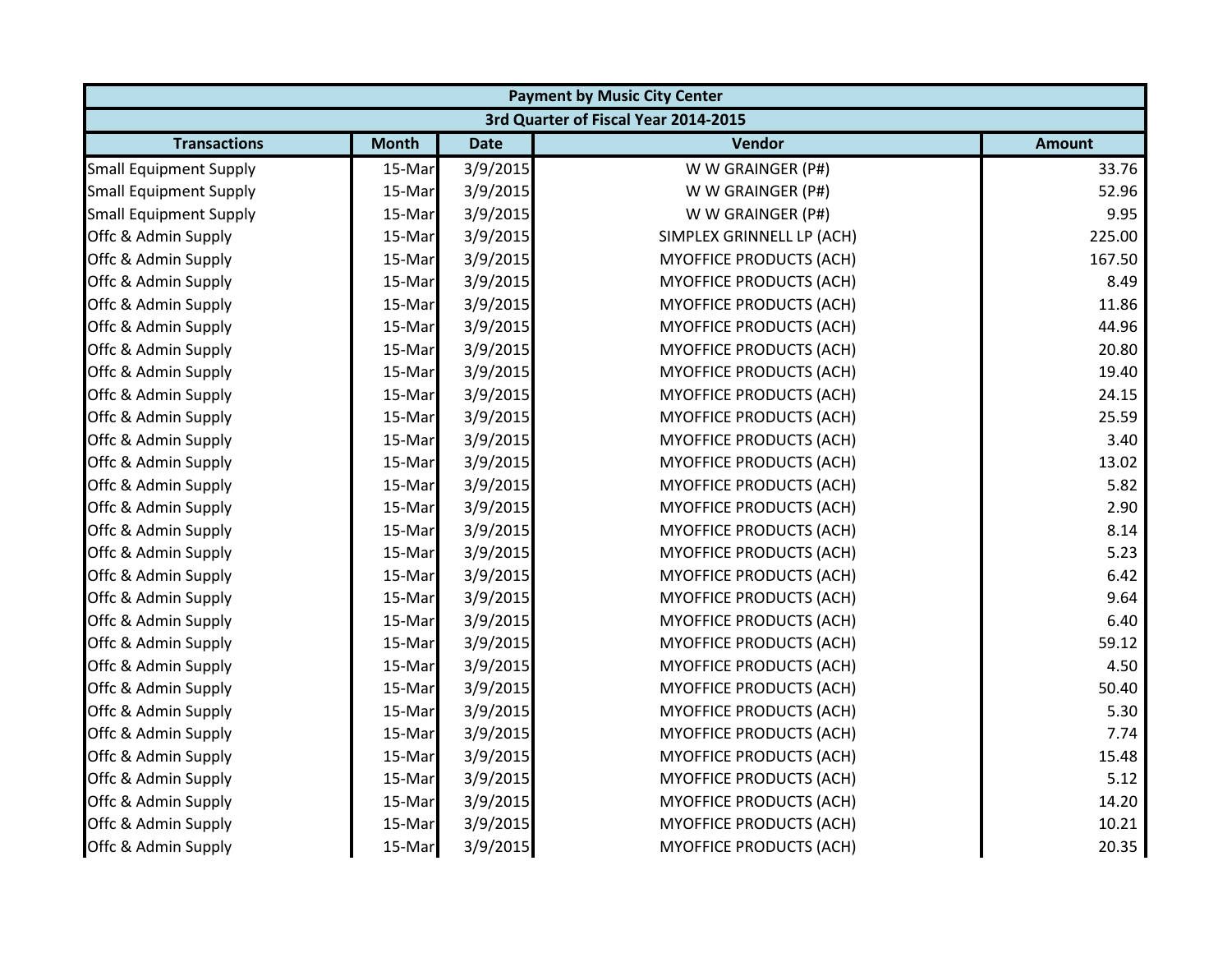|                                      | <b>Payment by Music City Center</b> |           |                                   |               |  |  |
|--------------------------------------|-------------------------------------|-----------|-----------------------------------|---------------|--|--|
| 3rd Quarter of Fiscal Year 2014-2015 |                                     |           |                                   |               |  |  |
| <b>Transactions</b>                  | <b>Month</b>                        | Date      | Vendor                            | <b>Amount</b> |  |  |
| Offc & Admin Supply                  | 15-Mar                              | 3/9/2015  | <b>MYOFFICE PRODUCTS (ACH)</b>    | 14.66         |  |  |
| Offc & Admin Supply                  | 15-Mar                              | 3/9/2015  | <b>MYOFFICE PRODUCTS (ACH)</b>    | 24.24         |  |  |
| Offc & Admin Supply                  | 15-Mar                              | 3/9/2015  | <b>MYOFFICE PRODUCTS (ACH)</b>    | 24.24         |  |  |
| Offc & Admin Supply                  | 15-Mar                              | 3/9/2015  | <b>MYOFFICE PRODUCTS (ACH)</b>    | 8.94          |  |  |
| Offc & Admin Supply                  | 15-Mar                              | 3/9/2015  | <b>MYOFFICE PRODUCTS (ACH)</b>    | 48.00         |  |  |
| Offc & Admin Supply                  | 15-Mar                              | 3/9/2015  | <b>MYOFFICE PRODUCTS (ACH)</b>    | 48.00         |  |  |
| Offc & Admin Supply                  | 15-Mar                              | 3/9/2015  | <b>MYOFFICE PRODUCTS (ACH)</b>    | 14.17         |  |  |
| Offc & Admin Supply                  | 15-Mar                              | 3/9/2015  | <b>MYOFFICE PRODUCTS (ACH)</b>    | 8.49          |  |  |
| Offc & Admin Supply                  | 15-Mar                              | 3/9/2015  | MYOFFICE PRODUCTS (ACH)           | 15.04         |  |  |
| Offc & Admin Supply                  | 15-Mar                              | 3/9/2015  | <b>MYOFFICE PRODUCTS (ACH)</b>    | 19.93         |  |  |
| Offc & Admin Supply                  | 15-Mar                              | 3/9/2015  | <b>MYOFFICE PRODUCTS (ACH)</b>    | 19.93         |  |  |
| Offc & Admin Supply                  | 15-Mar                              | 3/9/2015  | <b>MYOFFICE PRODUCTS (ACH)</b>    | 4.04          |  |  |
| Offc & Admin Supply                  | 15-Mar                              | 3/9/2015  | <b>MYOFFICE PRODUCTS (ACH)</b>    | 7.95          |  |  |
| Offc & Admin Supply                  | 15-Mar                              | 3/9/2015  | <b>MYOFFICE PRODUCTS (ACH)</b>    | 21.04         |  |  |
| Offc & Admin Supply                  | 15-Mar                              | 3/9/2015  | MYOFFICE PRODUCTS (ACH)           | 16.59         |  |  |
| Offc & Admin Supply                  | 15-Mar                              | 3/9/2015  | <b>MYOFFICE PRODUCTS (ACH)</b>    | 30.57         |  |  |
| Offc & Admin Supply                  | 15-Mar                              | 3/9/2015  | MYOFFICE PRODUCTS (ACH)           | 28.00         |  |  |
| Offc & Admin Supply                  | 15-Mar                              | 3/9/2015  | <b>MYOFFICE PRODUCTS (ACH)</b>    | 8.22          |  |  |
| Offc & Admin Supply                  | 15-Mar                              | 3/9/2015  | <b>MYOFFICE PRODUCTS (ACH)</b>    | 5.96          |  |  |
| Offc & Admin Supply                  | 15-Mar                              | 3/9/2015  | <b>MYOFFICE PRODUCTS (ACH)</b>    | 3.44          |  |  |
| Offc & Admin Supply                  | 15-Mar                              | 3/9/2015  | <b>MYOFFICE PRODUCTS (ACH)</b>    | 11.59         |  |  |
| Offc & Admin Supply                  | 15-Mar                              | 3/9/2015  | <b>MYOFFICE PRODUCTS (ACH)</b>    | 13.19         |  |  |
| Offc & Admin Supply                  | 15-Mar                              | 3/9/2015  | <b>MYOFFICE PRODUCTS (ACH)</b>    | 37.80         |  |  |
| Postage & Delivery Srvc              | 15-Mar                              | 3/9/2015  | AWARD CENTER INC, THE (ACH)       | 9.19          |  |  |
| <b>Employee Award/Gift</b>           | 15-Mar                              | 3/9/2015  | AWARD CENTER INC, THE (ACH)       | 49.95         |  |  |
| Repair & Maint Supply                | 15-Mar                              | 3/10/2015 | FERGUSON ENTERPRISES (ACH)        | 13.59         |  |  |
| Repair & Maint Supply                | 15-Mar                              | 3/10/2015 | <b>FERGUSON ENTERPRISES (ACH)</b> | 4.44          |  |  |
| Repair & Maint Supply                | 15-Mar                              | 3/10/2015 | FERGUSON ENTERPRISES (ACH)        | 34.44         |  |  |
| Repair & Maint Supply                | 15-Mar                              | 3/10/2015 | <b>FERGUSON ENTERPRISES (ACH)</b> | 10.00         |  |  |
| Rpr & Maint Srvc Elev/Escel          | 15-Mar                              | 3/10/2015 | NASHVILLE MACHINE ELEVATOR CO     | 13,300.00     |  |  |
| <b>Small Equipment Supply</b>        | 15-Mar                              | 3/10/2015 | PCMG INC (ACH)                    | 732.00        |  |  |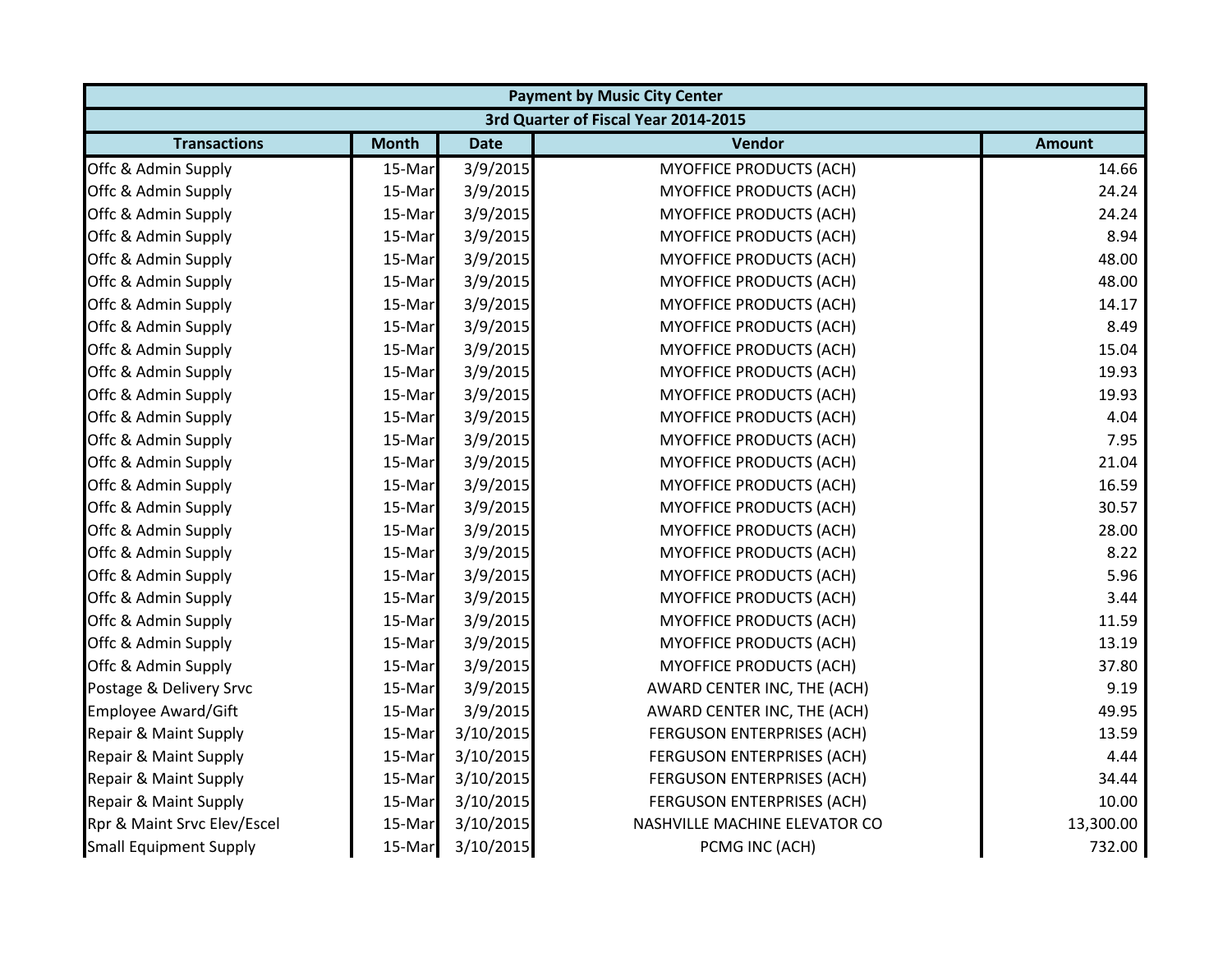| <b>Payment by Music City Center</b> |                                      |             |                                |               |  |  |  |
|-------------------------------------|--------------------------------------|-------------|--------------------------------|---------------|--|--|--|
|                                     | 3rd Quarter of Fiscal Year 2014-2015 |             |                                |               |  |  |  |
| <b>Transactions</b>                 | <b>Month</b>                         | <b>Date</b> | Vendor                         | <b>Amount</b> |  |  |  |
| <b>Small Equipment Supply</b>       | 15-Mar                               | 3/10/2015   | PCMG INC (ACH)                 | 1,036.00      |  |  |  |
| <b>Small Equipment Supply</b>       | 15-Mar                               | 3/10/2015   | PCMG INC (ACH)                 | 300.00        |  |  |  |
| <b>Uniform Cleaning Service</b>     | 15-Mar                               | 3/10/2015   | <b>COYNE TEXTILE SVCS</b>      | 555.34        |  |  |  |
| <b>Small Equipment Supply</b>       | 15-Mar                               | 3/10/2015   | MCGANN, AMANO (ACH)            | 140.90        |  |  |  |
| <b>Small Equipment Supply</b>       | 15-Mar                               | 3/10/2015   | MCGANN, AMANO (ACH)            | 20.70         |  |  |  |
| <b>Small Equipment Supply</b>       | 15-Mar                               | 3/10/2015   | MCGANN, AMANO (ACH)            | 18.00         |  |  |  |
| <b>Small Equipment Supply</b>       | 15-Mar                               | 3/10/2015   | MCGANN, AMANO (ACH)            | 46.20         |  |  |  |
| <b>Small Equipment Supply</b>       | 15-Mar                               | 3/10/2015   | MCGANN, AMANO (ACH)            | 194.70        |  |  |  |
| <b>Small Equipment Supply</b>       | 15-Mar                               | 3/10/2015   | MCGANN, AMANO (ACH)            | 25.00         |  |  |  |
| <b>Small Equipment Supply</b>       | 15-Mar                               | 3/10/2015   | MCGANN, AMANO (ACH)            | 44.00         |  |  |  |
| <b>Temporary Service</b>            | 15-Mar                               | 3/10/2015   | LOOMIS FARGO & CO              | 690.72        |  |  |  |
| Offc & Admin Supply                 | 15-Mar                               | 3/10/2015   | <b>MYOFFICE PRODUCTS (ACH)</b> | 8.91          |  |  |  |
| Offc & Admin Supply                 | 15-Mar                               | 3/10/2015   | MYOFFICE PRODUCTS (ACH)        | 15.41         |  |  |  |
| Offc & Admin Supply                 | 15-Mar                               | 3/10/2015   | <b>MYOFFICE PRODUCTS (ACH)</b> | 0.58          |  |  |  |
| <b>Merchant Fees</b>                | 15-Mar                               | 3/10/2015   | 7100 MCC CC Cash Receipt       | (28.29)       |  |  |  |
| Offc & Admin Supply                 | 15-Mar                               | 3/10/2015   | MYOFFICE PRODUCTS (ACH)        | 1.72          |  |  |  |
| Offc & Admin Supply                 | 15-Mar                               | 3/10/2015   | <b>MYOFFICE PRODUCTS (ACH)</b> | 12.80         |  |  |  |
| Offc & Admin Supply                 | 15-Mar                               | 3/10/2015   | <b>MYOFFICE PRODUCTS (ACH)</b> | 7.18          |  |  |  |
| Other Rpr & Maint Srvc              | 15-Mar                               | 3/11/2015   | BASS SCR SVCS / GIRTMAN & ASSO | 540.00        |  |  |  |
| <b>Elevator Permit</b>              | 15-Mar                               | 3/11/2015   | TN DEPT OF LABOR DIV BOIL & EL | 55.00         |  |  |  |
| <b>Elevator Permit</b>              | 15-Mar                               | 3/11/2015   | TN DEPT OF LABOR DIV BOIL & EL | 55.00         |  |  |  |
| <b>Elevator Permit</b>              | 15-Mar                               | 3/11/2015   | TN DEPT OF LABOR DIV BOIL & EL | 55.00         |  |  |  |
| <b>Elevator Permit</b>              | 15-Mar                               | 3/11/2015   | TN DEPT OF LABOR DIV BOIL & EL | 55.00         |  |  |  |
| <b>Elevator Permit</b>              | 15-Mar                               | 3/11/2015   | TN DEPT OF LABOR DIV BOIL & EL | 55.00         |  |  |  |
| <b>Elevator Permit</b>              | 15-Mar                               | 3/11/2015   | TN DEPT OF LABOR DIV BOIL & EL | 55.00         |  |  |  |
| <b>Elevator Permit</b>              | 15-Mar                               | 3/11/2015   | TN DEPT OF LABOR DIV BOIL & EL | 55.00         |  |  |  |
| <b>Elevator Permit</b>              | 15-Mar                               | 3/11/2015   | TN DEPT OF LABOR DIV BOIL & EL | 55.00         |  |  |  |
| <b>Elevator Permit</b>              | 15-Mar                               | 3/11/2015   | TN DEPT OF LABOR DIV BOIL & EL | 55.00         |  |  |  |
| <b>Elevator Permit</b>              | 15-Mar                               | 3/11/2015   | TN DEPT OF LABOR DIV BOIL & EL | 55.00         |  |  |  |
| <b>Elevator Permit</b>              | 15-Mar                               | 3/11/2015   | TN DEPT OF LABOR DIV BOIL & EL | 55.00         |  |  |  |
| <b>Elevator Permit</b>              | 15-Mar                               | 3/11/2015   | TN DEPT OF LABOR DIV BOIL & EL | 55.00         |  |  |  |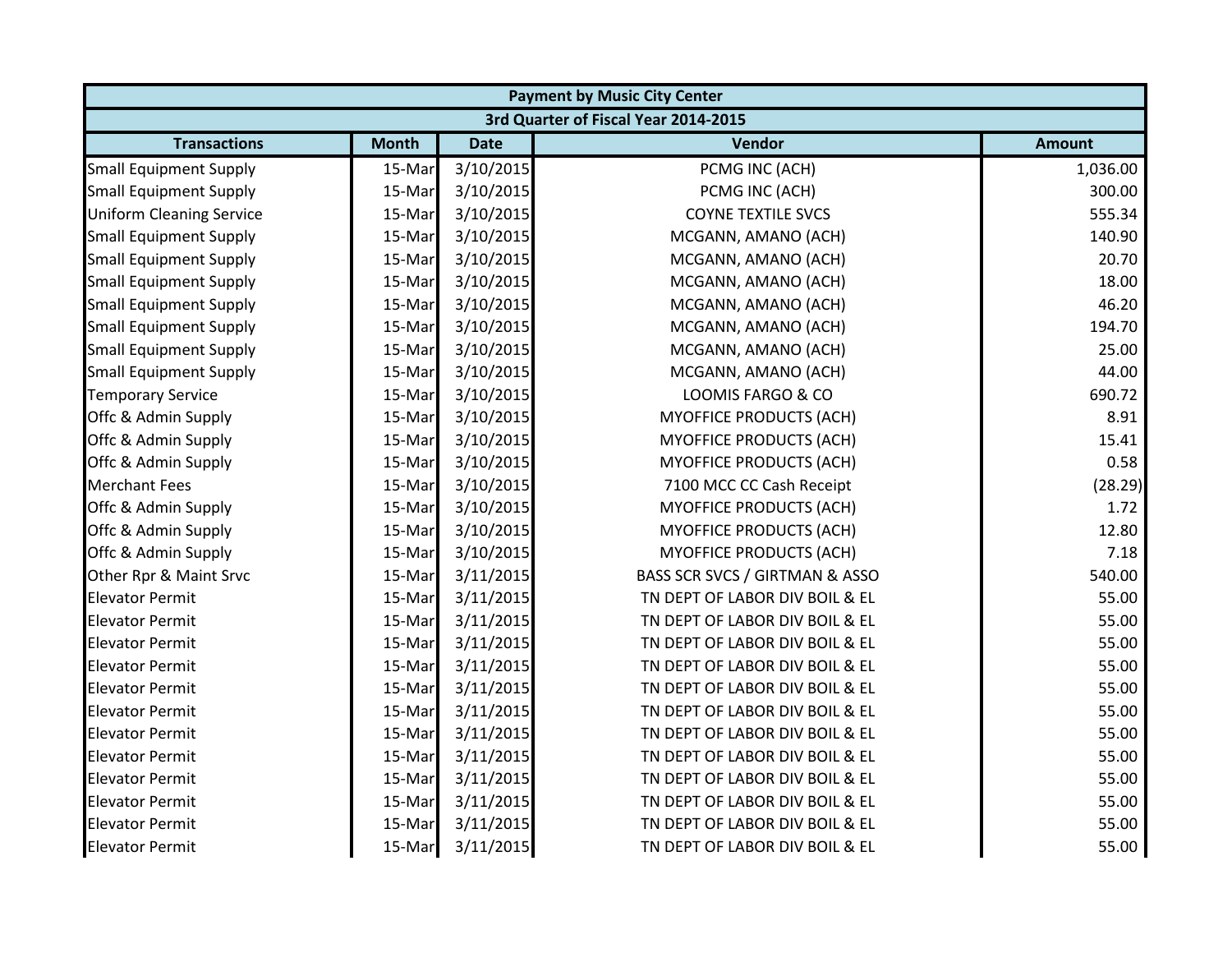|                        | <b>Payment by Music City Center</b> |             |                                      |               |  |  |
|------------------------|-------------------------------------|-------------|--------------------------------------|---------------|--|--|
|                        |                                     |             | 3rd Quarter of Fiscal Year 2014-2015 |               |  |  |
| <b>Transactions</b>    | <b>Month</b>                        | <b>Date</b> | Vendor                               | <b>Amount</b> |  |  |
| <b>Elevator Permit</b> | 15-Mar                              | 3/11/2015   | TN DEPT OF LABOR DIV BOIL & EL       | 55.00         |  |  |
| <b>Elevator Permit</b> | 15-Mar                              | 3/11/2015   | TN DEPT OF LABOR DIV BOIL & EL       | 55.00         |  |  |
| <b>Elevator Permit</b> | 15-Mar                              | 3/11/2015   | TN DEPT OF LABOR DIV BOIL & EL       | 55.00         |  |  |
| <b>Elevator Permit</b> | 15-Mar                              | 3/11/2015   | TN DEPT OF LABOR DIV BOIL & EL       | 55.00         |  |  |
| <b>Elevator Permit</b> | 15-Mar                              | 3/11/2015   | TN DEPT OF LABOR DIV BOIL & EL       | 55.00         |  |  |
| <b>Elevator Permit</b> | 15-Mar                              | 3/11/2015   | TN DEPT OF LABOR DIV BOIL & EL       | 55.00         |  |  |
| <b>Elevator Permit</b> | 15-Mar                              | 3/11/2015   | TN DEPT OF LABOR DIV BOIL & EL       | 55.00         |  |  |
| <b>Elevator Permit</b> | 15-Mar                              | 3/11/2015   | TN DEPT OF LABOR DIV BOIL & EL       | 55.00         |  |  |
| <b>Elevator Permit</b> | 15-Mar                              | 3/11/2015   | TN DEPT OF LABOR DIV BOIL & EL       | 55.00         |  |  |
| <b>Elevator Permit</b> | 15-Mar                              | 3/11/2015   | TN DEPT OF LABOR DIV BOIL & EL       | 55.00         |  |  |
| <b>Elevator Permit</b> | 15-Mar                              | 3/11/2015   | TN DEPT OF LABOR DIV BOIL & EL       | 55.00         |  |  |
| <b>Elevator Permit</b> | 15-Mar                              | 3/11/2015   | TN DEPT OF LABOR DIV BOIL & EL       | 55.00         |  |  |
| <b>Elevator Permit</b> | 15-Mar                              | 3/11/2015   | TN DEPT OF LABOR DIV BOIL & EL       | 55.00         |  |  |
| <b>Elevator Permit</b> | 15-Mar                              | 3/11/2015   | TN DEPT OF LABOR DIV BOIL & EL       | 55.00         |  |  |
| <b>Elevator Permit</b> | 15-Mar                              | 3/11/2015   | TN DEPT OF LABOR DIV BOIL & EL       | 55.00         |  |  |
| <b>Elevator Permit</b> | 15-Mar                              | 3/11/2015   | TN DEPT OF LABOR DIV BOIL & EL       | 55.00         |  |  |
| <b>Elevator Permit</b> | 15-Mar                              | 3/11/2015   | TN DEPT OF LABOR DIV BOIL & EL       | 55.00         |  |  |
| <b>Elevator Permit</b> | 15-Mar                              | 3/11/2015   | TN DEPT OF LABOR DIV BOIL & EL       | 55.00         |  |  |
| <b>Elevator Permit</b> | 15-Mar                              | 3/11/2015   | TN DEPT OF LABOR DIV BOIL & EL       | 55.00         |  |  |
| <b>Elevator Permit</b> | 15-Mar                              | 3/11/2015   | TN DEPT OF LABOR DIV BOIL & EL       | 55.00         |  |  |
| <b>Elevator Permit</b> | 15-Mar                              | 3/11/2015   | TN DEPT OF LABOR DIV BOIL & EL       | 55.00         |  |  |
| <b>Elevator Permit</b> | 15-Mar                              | 3/11/2015   | TN DEPT OF LABOR DIV BOIL & EL       | 55.00         |  |  |
| <b>Elevator Permit</b> | 15-Mar                              | 3/11/2015   | TN DEPT OF LABOR DIV BOIL & EL       | 55.00         |  |  |
| <b>Elevator Permit</b> | 15-Mar                              | 3/11/2015   | TN DEPT OF LABOR DIV BOIL & EL       | 55.00         |  |  |
| <b>Elevator Permit</b> | 15-Mar                              | 3/11/2015   | TN DEPT OF LABOR DIV BOIL & EL       | 55.00         |  |  |
| <b>Elevator Permit</b> | 15-Mar                              | 3/11/2015   | TN DEPT OF LABOR DIV BOIL & EL       | 55.00         |  |  |
| <b>Elevator Permit</b> | 15-Mar                              | 3/11/2015   | TN DEPT OF LABOR DIV BOIL & EL       | 55.00         |  |  |
| <b>Elevator Permit</b> | 15-Mar                              | 3/11/2015   | TN DEPT OF LABOR DIV BOIL & EL       | 55.00         |  |  |
| <b>Elevator Permit</b> | 15-Mar                              | 3/11/2015   | TN DEPT OF LABOR DIV BOIL & EL       | 55.00         |  |  |
| <b>Elevator Permit</b> | 15-Mar                              | 3/11/2015   | TN DEPT OF LABOR DIV BOIL & EL       | 55.00         |  |  |
| <b>Elevator Permit</b> | 15-Mar                              | 3/11/2015   | TN DEPT OF LABOR DIV BOIL & EL       | 55.00         |  |  |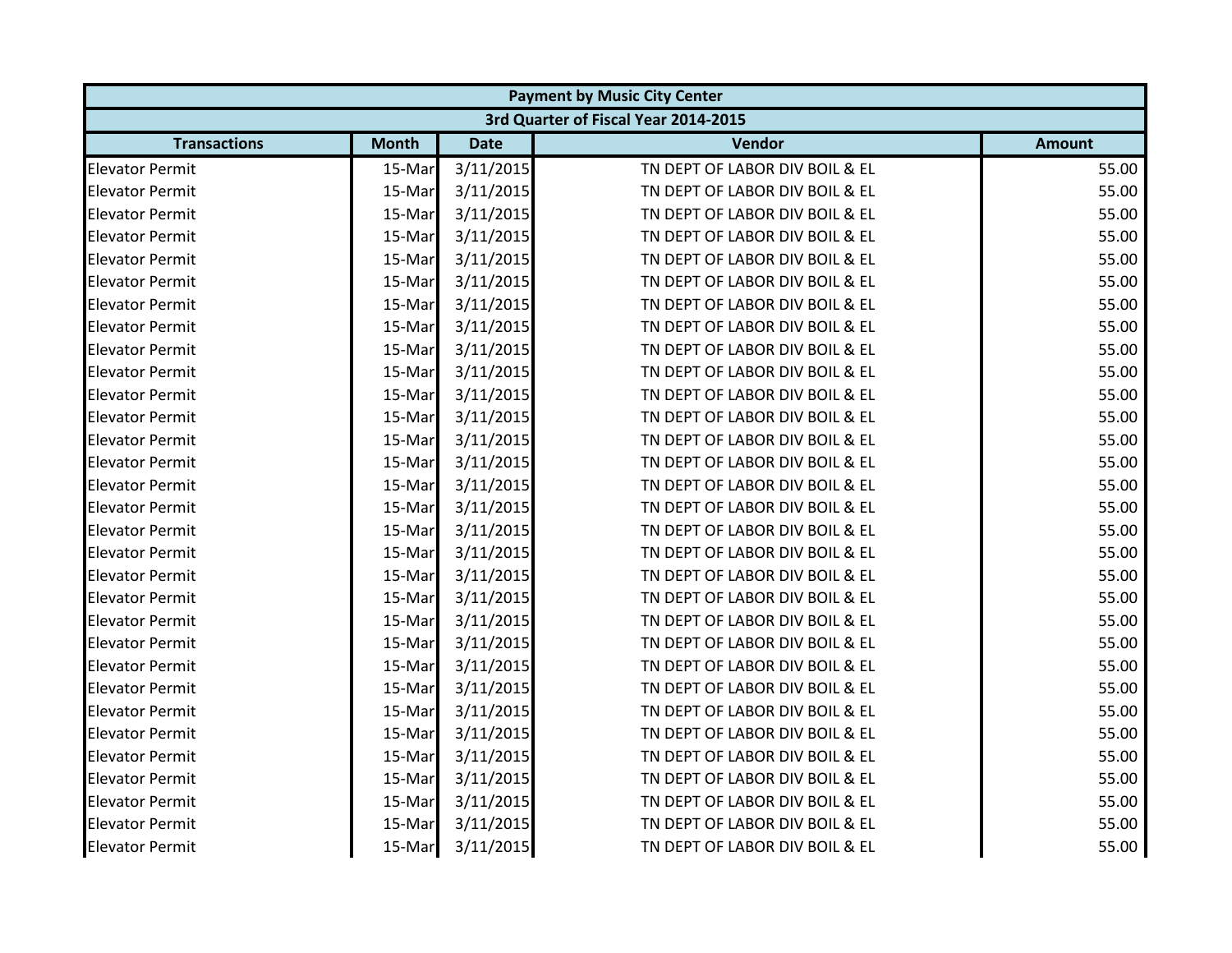| <b>Payment by Music City Center</b> |                                      |             |                                      |               |  |  |  |
|-------------------------------------|--------------------------------------|-------------|--------------------------------------|---------------|--|--|--|
|                                     | 3rd Quarter of Fiscal Year 2014-2015 |             |                                      |               |  |  |  |
| <b>Transactions</b>                 | <b>Month</b>                         | <b>Date</b> | Vendor                               | <b>Amount</b> |  |  |  |
| <b>Elevator Permit</b>              | 15-Mar                               | 3/11/2015   | TN DEPT OF LABOR DIV BOIL & EL       | 55.00         |  |  |  |
| <b>Elevator Permit</b>              | 15-Mar                               | 3/11/2015   | TN DEPT OF LABOR DIV BOIL & EL       | 55.00         |  |  |  |
| <b>Elevator Permit</b>              | 15-Mar                               | 3/11/2015   | TN DEPT OF LABOR DIV BOIL & EL       | 55.00         |  |  |  |
| Rpr & Maint Srvc Green Roof         | 15-Mar                               | 3/11/2015   | <b>GREENRISE TECHNOLOGIES (ACH)</b>  | 4,931.30      |  |  |  |
| Auto Oil/Lubricants                 | 15-Mar                               | 3/11/2015   | <b>FERRELLGAS (ACH)</b>              | 139.20        |  |  |  |
| <b>Medical Services</b>             | 15-Mar                               | 3/11/2015   | MED STAR MEDICAL STAFFING INC        | 5,579.75      |  |  |  |
| Offc & Admin Supply                 | 15-Mar                               | 3/11/2015   | <b>MYOFFICE PRODUCTS (ACH)</b>       | 13.95         |  |  |  |
| Offc & Admin Supply                 | 15-Mar                               | 3/11/2015   | <b>MYOFFICE PRODUCTS (ACH)</b>       | 17.10         |  |  |  |
| Offc & Admin Supply                 | 15-Mar                               | 3/11/2015   | <b>MYOFFICE PRODUCTS (ACH)</b>       | (5.52)        |  |  |  |
| <b>Merchant Fees</b>                | 15-Mar                               | 3/11/2015   | 7100 MCC CC Cash Receipt             | (230.00)      |  |  |  |
| <b>Merchant Fees</b>                | 15-Mar                               | 3/11/2015   | 7100 MCC CC Cash Receipt             | (311.50)      |  |  |  |
| Other Rpr & Maint Srvc              | 15-Mar                               | 3/12/2015   | ELITTE SEPTIC TANK SVC INC           | 1,550.00      |  |  |  |
| <b>Internet Services</b>            | 15-Mar                               | 3/12/2015   | <b>AT&amp;T CORP</b>                 | 5,790.17      |  |  |  |
| Telephone & Telegraph               | 15-Mar                               | 3/12/2015   | <b>AT&amp;T CORP</b>                 | 1,861.96      |  |  |  |
| Postage & Delivery Srvc             | 15-Mar                               | 3/12/2015   | <b>G&amp;H RUBBER SUPPLY CO INC</b>  | 115.51        |  |  |  |
| <b>Safety Supply</b>                | 15-Mar                               | 3/12/2015   | <b>G&amp;H RUBBER SUPPLY CO INC</b>  | 980.00        |  |  |  |
| <b>Safety Supply</b>                | 15-Mar                               | 3/12/2015   | <b>G&amp;H RUBBER SUPPLY CO INC</b>  | 61.00         |  |  |  |
| <b>Safety Supply</b>                | 15-Mar                               | 3/12/2015   | <b>G&amp;H RUBBER SUPPLY CO INC</b>  | 61.00         |  |  |  |
| Offc & Admin Supply                 | 15-Mar                               | 3/12/2015   | MYOFFICE PRODUCTS (ACH)              | (8.21)        |  |  |  |
| Offc & Admin Supply                 | 15-Mar                               | 3/12/2015   | <b>MYOFFICE PRODUCTS (ACH)</b>       | (1.92)        |  |  |  |
| Offc & Admin Supply                 | 15-Mar                               | 3/12/2015   | <b>MYOFFICE PRODUCTS (ACH)</b>       | (1.92)        |  |  |  |
| Offc & Admin Supply                 | 15-Mar                               | 3/12/2015   | MYOFFICE PRODUCTS (ACH)              | (2.29)        |  |  |  |
| <b>Merchant Fees</b>                | 15-Mar                               | 3/12/2015   | TN DEPT OF REVENUE (SALES TAX-       | 7.00          |  |  |  |
| <b>Regular Pay</b>                  | 15-Mar                               | 3/13/2015   | Payroll Labor Distribution           | 24,800.11     |  |  |  |
| Leave Pay                           | 15-Mar                               | 3/13/2015   | Payroll Labor Distribution           | 397.63        |  |  |  |
| Overtime Pay                        | 15-Mar                               | 3/13/2015   | Payroll Labor Distribution           | 128.55        |  |  |  |
| <b>Employer OASDI</b>               | 15-Mar                               | 3/13/2015   | <b>Actual Burden Journal Entries</b> | 1,512.42      |  |  |  |
| <b>Employer SSN Medical</b>         | 15-Mar                               | 3/13/2015   | <b>Actual Burden Journal Entries</b> | 353.71        |  |  |  |
| <b>Employer Group Health</b>        | 15-Mar                               | 3/13/2015   | <b>Actual Burden Journal Entries</b> | 3,605.09      |  |  |  |
| <b>Employer Dental Group</b>        | 15-Mar                               | 3/13/2015   | <b>Actual Burden Journal Entries</b> | 172.51        |  |  |  |
| Cafe Plan Pre-Tax Savings           | 15-Mar                               | 3/13/2015   | <b>Actual Burden Journal Entries</b> | 99.47         |  |  |  |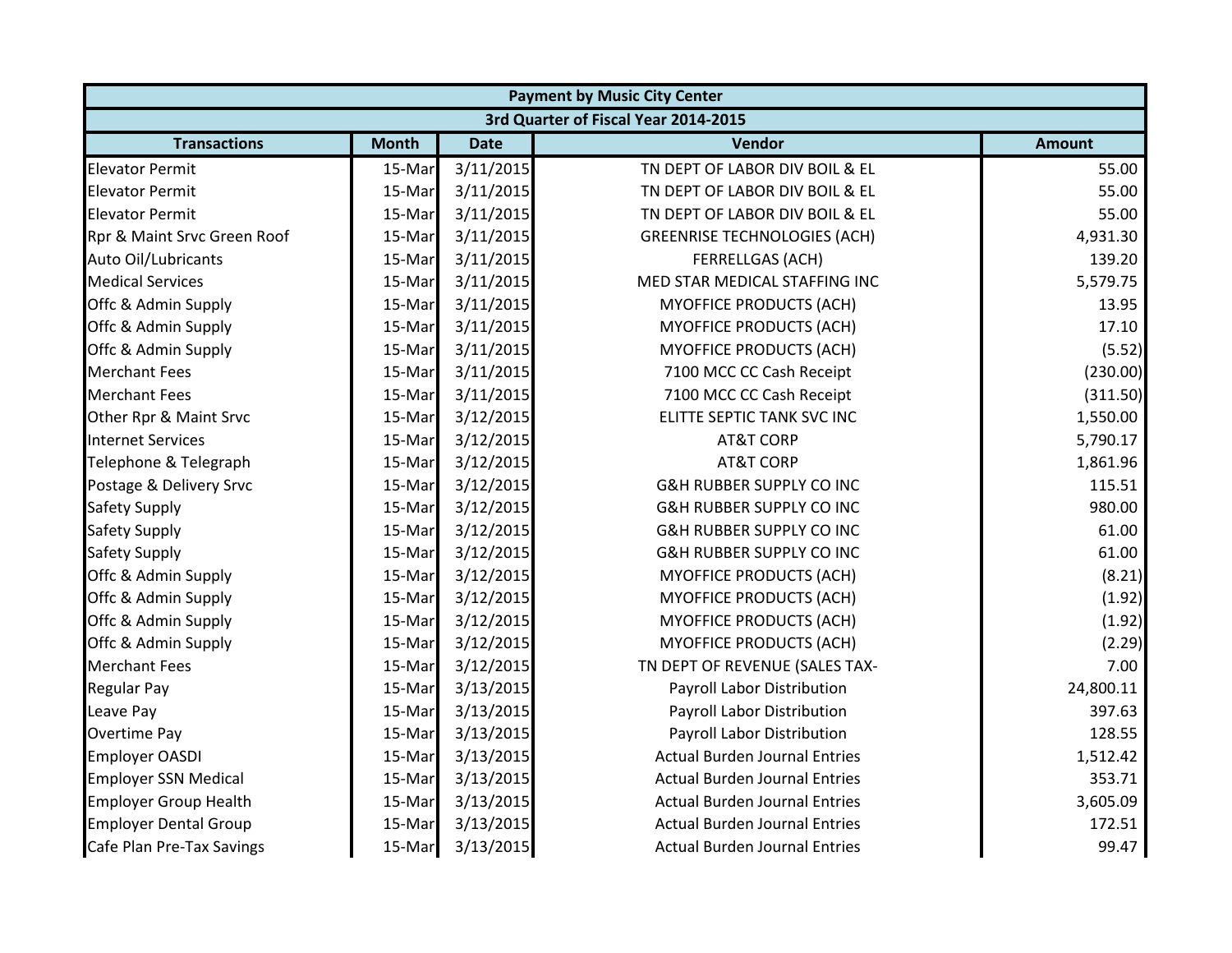| <b>Payment by Music City Center</b>  |              |             |                                      |               |  |  |
|--------------------------------------|--------------|-------------|--------------------------------------|---------------|--|--|
| 3rd Quarter of Fiscal Year 2014-2015 |              |             |                                      |               |  |  |
| <b>Transactions</b>                  | <b>Month</b> | <b>Date</b> | Vendor                               | <b>Amount</b> |  |  |
| CCA Employer 401K Plan               | 15-Mar       | 3/13/2015   | <b>Actual Burden Journal Entries</b> | 508.88        |  |  |
| Allowance-Cell/Mobile Devices        | 15-Mar       | 3/13/2015   | Payroll Labor Distribution           | 368.00        |  |  |
| <b>Regular Pay</b>                   | 15-Mar       | 3/13/2015   | Payroll Labor Distribution           | 4,940.33      |  |  |
| Leave Pay                            | 15-Mar       | 3/13/2015   | Payroll Labor Distribution           | 202.10        |  |  |
| <b>Employer OASDI</b>                | 15-Mar       | 3/13/2015   | <b>Actual Burden Journal Entries</b> | 296.47        |  |  |
| <b>Employer SSN Medical</b>          | 15-Mar       | 3/13/2015   | <b>Actual Burden Journal Entries</b> | 69.34         |  |  |
| <b>Employer Group Health</b>         | 15-Mar       | 3/13/2015   | <b>Actual Burden Journal Entries</b> | 1,156.87      |  |  |
| <b>Employer Dental Group</b>         | 15-Mar       | 3/13/2015   | <b>Actual Burden Journal Entries</b> | 35.34         |  |  |
| <b>Employer Pension</b>              | 15-Mar       | 3/13/2015   | <b>Actual Burden Journal Entries</b> | 924.96        |  |  |
| Cafe Plan Pre-Tax Savings            | 15-Mar       | 3/13/2015   | <b>Actual Burden Journal Entries</b> | 32.87         |  |  |
| Allowance-Cell/Mobile Devices        | 15-Mar       | 3/13/2015   | Payroll Labor Distribution           | 69.00         |  |  |
| <b>Regular Pay</b>                   | 15-Mar       | 3/13/2015   | Payroll Labor Distribution           | 26,813.01     |  |  |
| Leave Pay                            | 15-Mar       | 3/13/2015   | Payroll Labor Distribution           | 914.45        |  |  |
| <b>Overtime Pay</b>                  | 15-Mar       | 3/13/2015   | Payroll Labor Distribution           | 2,016.40      |  |  |
| <b>Employer OASDI</b>                | 15-Mar       | 3/13/2015   | <b>Actual Burden Journal Entries</b> | 1,769.46      |  |  |
| <b>Employer SSN Medical</b>          | 15-Mar       | 3/13/2015   | <b>Actual Burden Journal Entries</b> | 413.82        |  |  |
| <b>Employer Group Health</b>         | 15-Mar       | 3/13/2015   | <b>Actual Burden Journal Entries</b> | 3,633.20      |  |  |
| <b>Employer Dental Group</b>         | 15-Mar       | 3/13/2015   | <b>Actual Burden Journal Entries</b> | 207.85        |  |  |
| Cafe Plan Pre-Tax Savings            | 15-Mar       | 3/13/2015   | <b>Actual Burden Journal Entries</b> | 99.18         |  |  |
| CCA Employer 401K Plan               | 15-Mar       | 3/13/2015   | <b>Actual Burden Journal Entries</b> | 563.45        |  |  |
| <b>Temporary Service</b>             | 15-Mar       | 3/13/2015   | CONVENTION PROD RIGGING INC (A       | 3,405.00      |  |  |
| Allowance-Cell/Mobile Devices        | 15-Mar       | 3/13/2015   | Payroll Labor Distribution           | 92.00         |  |  |
| <b>Building Maintenance Srvc</b>     | 15-Mar       | 3/13/2015   | FOLEY CO (ACH)                       | 2,860.00      |  |  |
| <b>Building Maintenance Srvc</b>     | 15-Mar       | 3/13/2015   | FOLEY CO (ACH)                       | 7,062.75      |  |  |
| <b>HVAC Supply</b>                   | 15-Mar       | 3/13/2015   | JOHNSON CNTRLS INC(TN/NC)(P#)(       | 727.46        |  |  |
| <b>Regular Pay</b>                   | 15-Mar       | 3/13/2015   | Payroll Labor Distribution           | 41,053.11     |  |  |
| Leave Pay                            | 15-Mar       | 3/13/2015   | Payroll Labor Distribution           | 3,463.85      |  |  |
| <b>Holiday Pay</b>                   | 15-Mar       | 3/13/2015   | Payroll Labor Distribution           | 344.42        |  |  |
| Overtime Pay                         | 15-Mar       | 3/13/2015   | Payroll Labor Distribution           | 297.62        |  |  |
| <b>Employer OASDI</b>                | 15-Mar       | 3/13/2015   | <b>Actual Burden Journal Entries</b> | 2,590.27      |  |  |
| <b>Employer SSN Medical</b>          | 15-Mar       | 3/13/2015   | <b>Actual Burden Journal Entries</b> | 605.84        |  |  |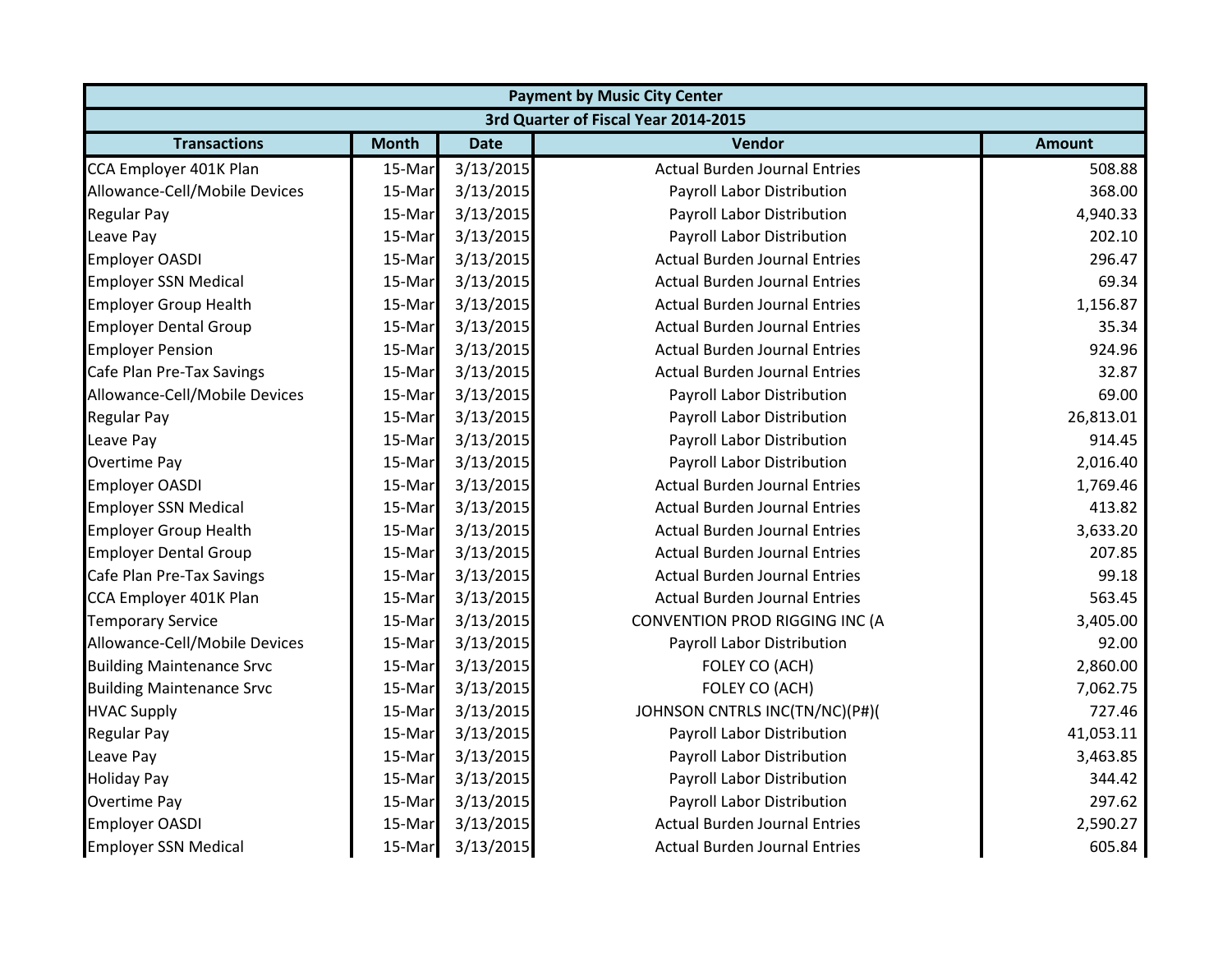| <b>Payment by Music City Center</b> |                                      |             |                                      |               |  |  |  |
|-------------------------------------|--------------------------------------|-------------|--------------------------------------|---------------|--|--|--|
|                                     | 3rd Quarter of Fiscal Year 2014-2015 |             |                                      |               |  |  |  |
| <b>Transactions</b>                 | <b>Month</b>                         | <b>Date</b> | <b>Vendor</b>                        | <b>Amount</b> |  |  |  |
| <b>Employer Group Health</b>        | 15-Mar                               | 3/13/2015   | <b>Actual Burden Journal Entries</b> | 9,935.11      |  |  |  |
| <b>Employer Dental Group</b>        | 15-Mar                               | 3/13/2015   | <b>Actual Burden Journal Entries</b> | 504.81        |  |  |  |
| Cafe Plan Pre-Tax Savings           | 15-Mar                               | 3/13/2015   | <b>Actual Burden Journal Entries</b> | 269.26        |  |  |  |
| CCA Employer 401K Plan              | 15-Mar                               | 3/13/2015   | <b>Actual Burden Journal Entries</b> | 941.39        |  |  |  |
| Allowance-Cell/Mobile Devices       | 15-Mar                               | 3/13/2015   | Payroll Labor Distribution           | 138.00        |  |  |  |
| <b>HHold &amp; Jnitr Supply</b>     | 15-Mar                               | 3/13/2015   | AMERICAN PAPER & TWINE CO (ACH       | 57.06         |  |  |  |
| <b>Regular Pay</b>                  | 15-Mar                               | 3/13/2015   | Payroll Labor Distribution           | 2,557.80      |  |  |  |
| Leave Pay                           | 15-Mar                               | 3/13/2015   | Payroll Labor Distribution           | 47.25         |  |  |  |
| Overtime Pay                        | 15-Mar                               | 3/13/2015   | Payroll Labor Distribution           | 78.19         |  |  |  |
| <b>Employer OASDI</b>               | 15-Mar                               | 3/13/2015   | <b>Actual Burden Journal Entries</b> | 148.09        |  |  |  |
| <b>Employer SSN Medical</b>         | 15-Mar                               | 3/13/2015   | <b>Actual Burden Journal Entries</b> | 34.64         |  |  |  |
| <b>Employer Group Health</b>        | 15-Mar                               | 3/13/2015   | <b>Actual Burden Journal Entries</b> | 841.43        |  |  |  |
| <b>Employer Dental Group</b>        | 15-Mar                               | 3/13/2015   | <b>Actual Burden Journal Entries</b> | 21.21         |  |  |  |
| <b>Employer Pension</b>             | 15-Mar                               | 3/13/2015   | <b>Actual Burden Journal Entries</b> | 251.47        |  |  |  |
| Cafe Plan Pre-Tax Savings           | 15-Mar                               | 3/13/2015   | <b>Actual Burden Journal Entries</b> | 22.53         |  |  |  |
| CCA Employer 401K Plan              | 15-Mar                               | 3/13/2015   | <b>Actual Burden Journal Entries</b> | 51.40         |  |  |  |
| <b>Regular Pay</b>                  | 15-Mar                               | 3/13/2015   | Payroll Labor Distribution           | 8,173.58      |  |  |  |
| Leave Pay                           | 15-Mar                               | 3/13/2015   | Payroll Labor Distribution           | 317.07        |  |  |  |
| <b>Overtime Pay</b>                 | 15-Mar                               | 3/13/2015   | Payroll Labor Distribution           | 184.62        |  |  |  |
| <b>Employer OASDI</b>               | 15-Mar                               | 3/13/2015   | <b>Actual Burden Journal Entries</b> | 536.29        |  |  |  |
| <b>Employer SSN Medical</b>         | 15-Mar                               | 3/13/2015   | <b>Actual Burden Journal Entries</b> | 125.43        |  |  |  |
| <b>Employer Group Health</b>        | 15-Mar                               | 3/13/2015   | <b>Actual Burden Journal Entries</b> | 1,685.01      |  |  |  |
| <b>Employer Dental Group</b>        | 15-Mar                               | 3/13/2015   | <b>Actual Burden Journal Entries</b> | 52.32         |  |  |  |
| Cafe Plan Pre-Tax Savings           | 15-Mar                               | 3/13/2015   | <b>Actual Burden Journal Entries</b> | 24.24         |  |  |  |
| CCA Employer 401K Plan              | 15-Mar                               | 3/13/2015   | <b>Actual Burden Journal Entries</b> | 286.61        |  |  |  |
| Allowance-Cell/Mobile Devices       | 15-Mar                               | 3/13/2015   | Payroll Labor Distribution           | 46.00         |  |  |  |
| <b>Regular Pay</b>                  | 15-Mar                               | 3/13/2015   | Payroll Labor Distribution           | 5,720.80      |  |  |  |
| <b>Employer OASDI</b>               | 15-Mar                               | 3/13/2015   | <b>Actual Burden Journal Entries</b> | 339.17        |  |  |  |
| <b>Employer SSN Medical</b>         | 15-Mar                               | 3/13/2015   | <b>Actual Burden Journal Entries</b> | 79.32         |  |  |  |
| <b>Employer Group Health</b>        | 15-Mar                               | 3/13/2015   | <b>Actual Burden Journal Entries</b> | 793.50        |  |  |  |
| <b>Employer Dental Group</b>        | 15-Mar                               | 3/13/2015   | <b>Actual Burden Journal Entries</b> | 28.28         |  |  |  |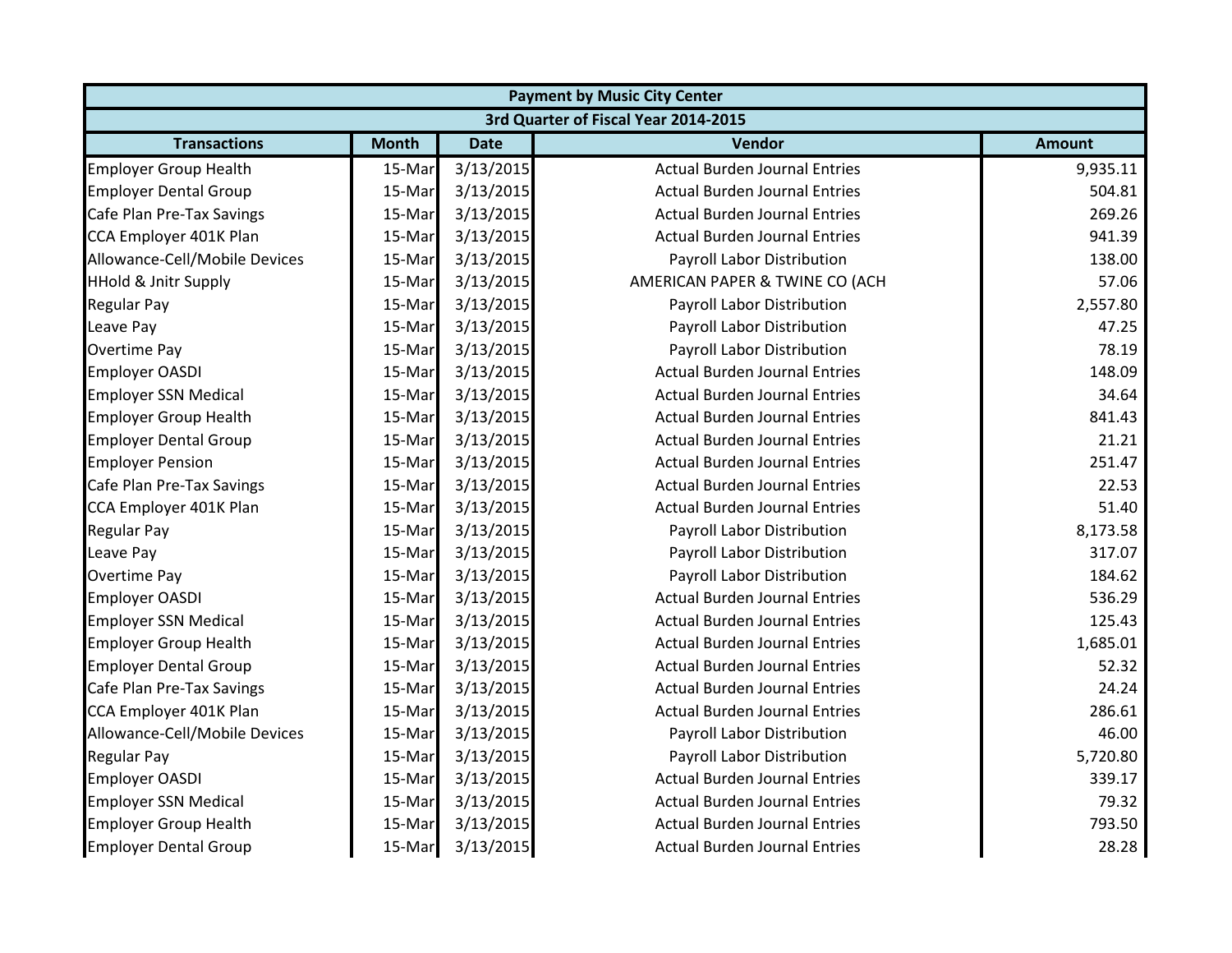|                                  | <b>Payment by Music City Center</b> |             |                                      |               |  |  |
|----------------------------------|-------------------------------------|-------------|--------------------------------------|---------------|--|--|
|                                  |                                     |             | 3rd Quarter of Fiscal Year 2014-2015 |               |  |  |
| <b>Transactions</b>              | <b>Month</b>                        | <b>Date</b> | <b>Vendor</b>                        | <b>Amount</b> |  |  |
| <b>Employer Pension</b>          | 15-Mar                              | 3/13/2015   | <b>Actual Burden Journal Entries</b> | 1,029.00      |  |  |
| <b>FSA Pre-Tax Savings</b>       | 15-Mar                              | 3/13/2015   | <b>Actual Burden Journal Entries</b> | 3.83          |  |  |
| Cafe Plan Pre-Tax Savings        | 15-Mar                              | 3/13/2015   | <b>Actual Burden Journal Entries</b> | 22.36         |  |  |
| Allowance-Cell/Mobile Devices    | 15-Mar                              | 3/13/2015   | Payroll Labor Distribution           | 92.00         |  |  |
| <b>Regular Pay</b>               | 15-Mar                              | 3/13/2015   | Payroll Labor Distribution           | 31,866.55     |  |  |
| Leave Pay                        | 15-Mar                              | 3/13/2015   | Payroll Labor Distribution           | 671.21        |  |  |
| <b>Holiday Pay</b>               | 15-Mar                              | 3/13/2015   | Payroll Labor Distribution           | 107.60        |  |  |
| <b>Overtime Pay</b>              | 15-Mar                              | 3/13/2015   | Payroll Labor Distribution           | 565.78        |  |  |
| <b>Employer OASDI</b>            | 15-Mar                              | 3/13/2015   | <b>Actual Burden Journal Entries</b> | 1,950.55      |  |  |
| <b>Employer SSN Medical</b>      | 15-Mar                              | 3/13/2015   | <b>Actual Burden Journal Entries</b> | 456.11        |  |  |
| <b>Employer Group Health</b>     | 15-Mar                              | 3/13/2015   | <b>Actual Burden Journal Entries</b> | 6,645.64      |  |  |
| <b>Employer Dental Group</b>     | 15-Mar                              | 3/13/2015   | <b>Actual Burden Journal Entries</b> | 243.20        |  |  |
| <b>Employer Pension</b>          | 15-Mar                              | 3/13/2015   | <b>Actual Burden Journal Entries</b> | 203.77        |  |  |
| Cafe Plan Pre-Tax Savings        | 15-Mar                              | 3/13/2015   | <b>Actual Burden Journal Entries</b> | 176.42        |  |  |
| CCA Employer 401K Plan           | 15-Mar                              | 3/13/2015   | <b>Actual Burden Journal Entries</b> | 591.12        |  |  |
| <b>Temporary Service</b>         | 15-Mar                              | 3/13/2015   | UNIVERSAL PROTECTION SVCS LLC        | 648.88        |  |  |
| <b>Temporary Service</b>         | 15-Mar                              | 3/13/2015   | UNIVERSAL PROTECTION SVCS LLC        | 130.50        |  |  |
| <b>Temporary Service</b>         | 15-Mar                              | 3/13/2015   | UNIVERSAL PROTECTION SVCS LLC        | 290.00        |  |  |
| Allowance-Cell/Mobile Devices    | 15-Mar                              | 3/13/2015   | Payroll Labor Distribution           | 230.00        |  |  |
| <b>Building Maintenance Srvc</b> | 15-Mar                              | 3/13/2015   | BASS SCR SVCS / GIRTMAN & ASSO       | 660.00        |  |  |
| <b>Regular Pay</b>               | 15-Mar                              | 3/13/2015   | Payroll Labor Distribution           | 3,364.05      |  |  |
| Leave Pay                        | 15-Mar                              | 3/13/2015   | Payroll Labor Distribution           | 210.95        |  |  |
| Overtime Pay                     | 15-Mar                              | 3/13/2015   | Payroll Labor Distribution           | 46.17         |  |  |
| <b>Employer OASDI</b>            | 15-Mar                              | 3/13/2015   | <b>Actual Burden Journal Entries</b> | 206.37        |  |  |
| <b>Employer SSN Medical</b>      | 15-Mar                              | 3/13/2015   | <b>Actual Burden Journal Entries</b> | 48.26         |  |  |
| <b>Employer Group Health</b>     | 15-Mar                              | 3/13/2015   | <b>Actual Burden Journal Entries</b> | 795.00        |  |  |
| <b>Employer Dental Group</b>     | 15-Mar                              | 3/13/2015   | <b>Actual Burden Journal Entries</b> | 28.28         |  |  |
| <b>Employer Pension</b>          | 15-Mar                              | 3/13/2015   | <b>Actual Burden Journal Entries</b> | 571.81        |  |  |
| Cafe Plan Pre-Tax Savings        | 15-Mar                              | 3/13/2015   | <b>Actual Burden Journal Entries</b> | 22.40         |  |  |
| <b>Regular Pay</b>               | 15-Mar                              | 3/13/2015   | Payroll Labor Distribution           | 4,488.23      |  |  |
| Leave Pay                        | 15-Mar                              | 3/13/2015   | Payroll Labor Distribution           | 312.00        |  |  |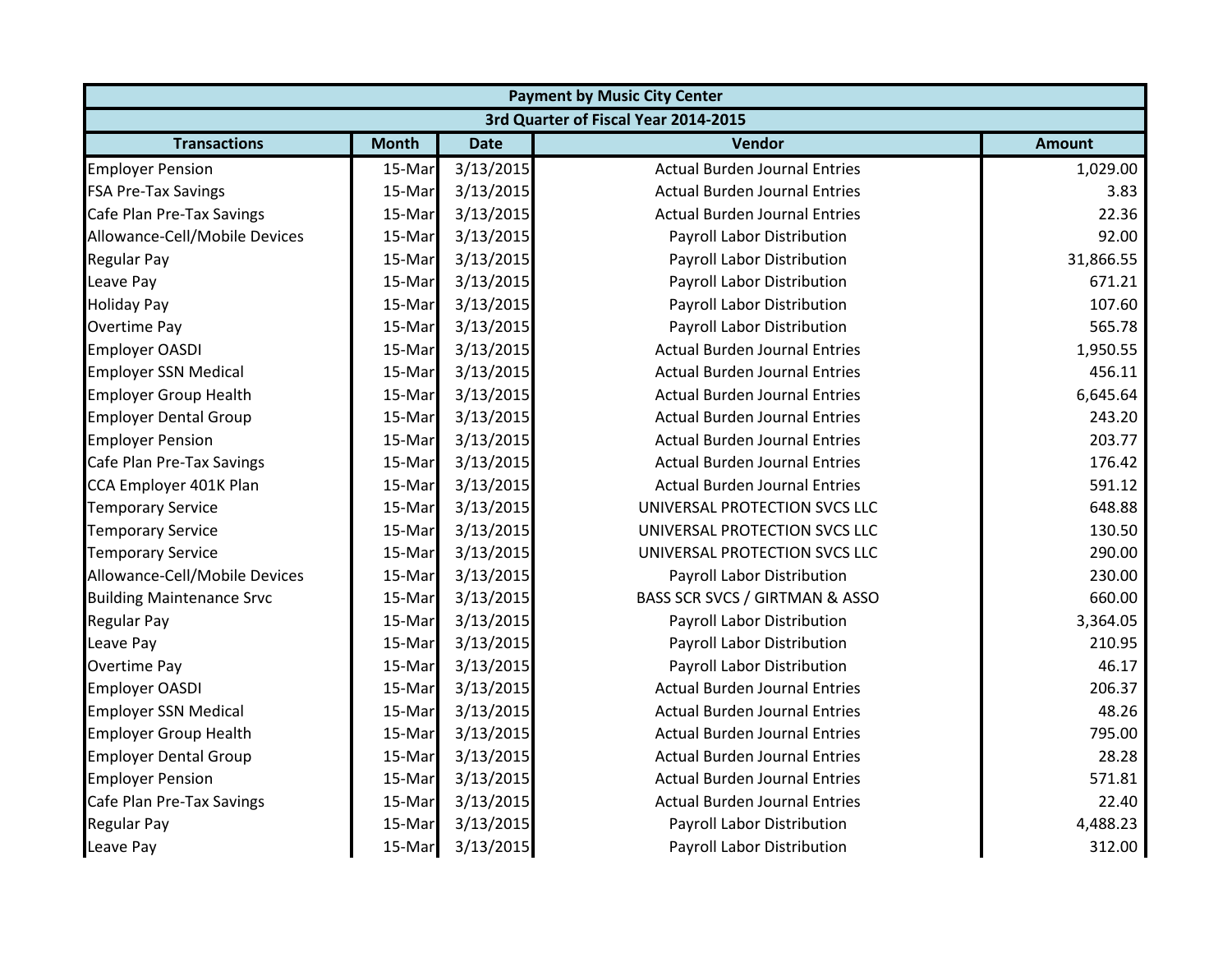| <b>Payment by Music City Center</b> |                                      |             |                                      |               |  |  |  |
|-------------------------------------|--------------------------------------|-------------|--------------------------------------|---------------|--|--|--|
|                                     | 3rd Quarter of Fiscal Year 2014-2015 |             |                                      |               |  |  |  |
| <b>Transactions</b>                 | <b>Month</b>                         | <b>Date</b> | Vendor                               | <b>Amount</b> |  |  |  |
| <b>Overtime Pay</b>                 | 15-Mar                               | 3/13/2015   | Payroll Labor Distribution           | 17.55         |  |  |  |
| <b>Employer OASDI</b>               | 15-Mar                               | 3/13/2015   | <b>Actual Burden Journal Entries</b> | 276.41        |  |  |  |
| <b>Employer SSN Medical</b>         | 15-Mar                               | 3/13/2015   | <b>Actual Burden Journal Entries</b> | 64.63         |  |  |  |
| <b>Employer Group Health</b>        | 15-Mar                               | 3/13/2015   | <b>Actual Burden Journal Entries</b> | 1,125.00      |  |  |  |
| <b>Employer Dental Group</b>        | 15-Mar                               | 3/13/2015   | <b>Actual Burden Journal Entries</b> | 14.14         |  |  |  |
| Cafe Plan Pre-Tax Savings           | 15-Mar                               | 3/13/2015   | <b>Actual Burden Journal Entries</b> | 31.01         |  |  |  |
| CCA Employer 401K Plan              | 15-Mar                               | 3/13/2015   | <b>Actual Burden Journal Entries</b> | 63.69         |  |  |  |
| <b>Temporary Service</b>            | 15-Mar                               | 3/13/2015   | UNIVERSAL PROTECTION SVCS LLC        | 697.16        |  |  |  |
| <b>Temporary Service</b>            | 15-Mar                               | 3/13/2015   | UNIVERSAL PROTECTION SVCS LLC        | 969.19        |  |  |  |
| <b>Temporary Service</b>            | 15-Mar                               | 3/13/2015   | UNIVERSAL PROTECTION SVCS LLC        | 528.09        |  |  |  |
| <b>Temporary Service</b>            | 15-Mar                               | 3/13/2015   | UNIVERSAL PROTECTION SVCS LLC        | 886.71        |  |  |  |
| <b>Temporary Service</b>            | 15-Mar                               | 3/13/2015   | UNIVERSAL PROTECTION SVCS LLC        | 886.64        |  |  |  |
| <b>Temporary Service</b>            | 15-Mar                               | 3/13/2015   | UNIVERSAL PROTECTION SVCS LLC        | 1,073.00      |  |  |  |
| <b>Temporary Service</b>            | 15-Mar                               | 3/13/2015   | UNIVERSAL PROTECTION SVCS LLC        | 954.50        |  |  |  |
| <b>Uniform Cleaning Service</b>     | 15-Mar                               | 3/13/2015   | <b>COYNE TEXTILE SVCS</b>            | 567.03        |  |  |  |
| Allowance-Cell/Mobile Devices       | 15-Mar                               | 3/13/2015   | Payroll Labor Distribution           | 46.00         |  |  |  |
| Printing/Binding                    | 15-Mar                               | 3/13/2015   | RICOH USA INC (ACH)                  | 46.00         |  |  |  |
| Other Rpr & Maint Srvc              | 15-Mar                               | 3/13/2015   | FESCO (ACH)                          | 1,448.90      |  |  |  |
| Other Rpr & Maint Srvc              | 15-Mar                               | 3/13/2015   | FESCO (ACH)                          | 1,953.46      |  |  |  |
| Other Rpr & Maint Srvc              | 15-Mar                               | 3/13/2015   | FESCO (ACH)                          | 1,638.55      |  |  |  |
| Other Rpr & Maint Srvc              | 15-Mar                               | 3/13/2015   | FESCO (ACH)                          | 2,594.65      |  |  |  |
| <b>Regular Pay</b>                  | 15-Mar                               | 3/13/2015   | Payroll Labor Distribution           | 6,639.17      |  |  |  |
| Leave Pay                           | 15-Mar                               | 3/13/2015   | Payroll Labor Distribution           | 353.40        |  |  |  |
| Overtime Pay                        | 15-Mar                               | 3/13/2015   | Payroll Labor Distribution           | 3.22          |  |  |  |
| <b>Employer OASDI</b>               | 15-Mar                               | 3/13/2015   | <b>Actual Burden Journal Entries</b> | 427.88        |  |  |  |
| <b>Employer SSN Medical</b>         | 15-Mar                               | 3/13/2015   | <b>Actual Burden Journal Entries</b> | 100.08        |  |  |  |
| <b>Employer Group Health</b>        | 15-Mar                               | 3/13/2015   | <b>Actual Burden Journal Entries</b> | 559.50        |  |  |  |
| <b>Employer Dental Group</b>        | 15-Mar                               | 3/13/2015   | <b>Actual Burden Journal Entries</b> | 14.14         |  |  |  |
| Cafe Plan Pre-Tax Savings           | 15-Mar                               | 3/13/2015   | <b>Actual Burden Journal Entries</b> | 14.27         |  |  |  |
| CCA Employer 401K Plan              | 15-Mar                               | 3/13/2015   | <b>Actual Burden Journal Entries</b> | 267.90        |  |  |  |
| Allowance-Cell/Mobile Devices       | 15-Mar                               | 3/13/2015   | Payroll Labor Distribution           | 92.00         |  |  |  |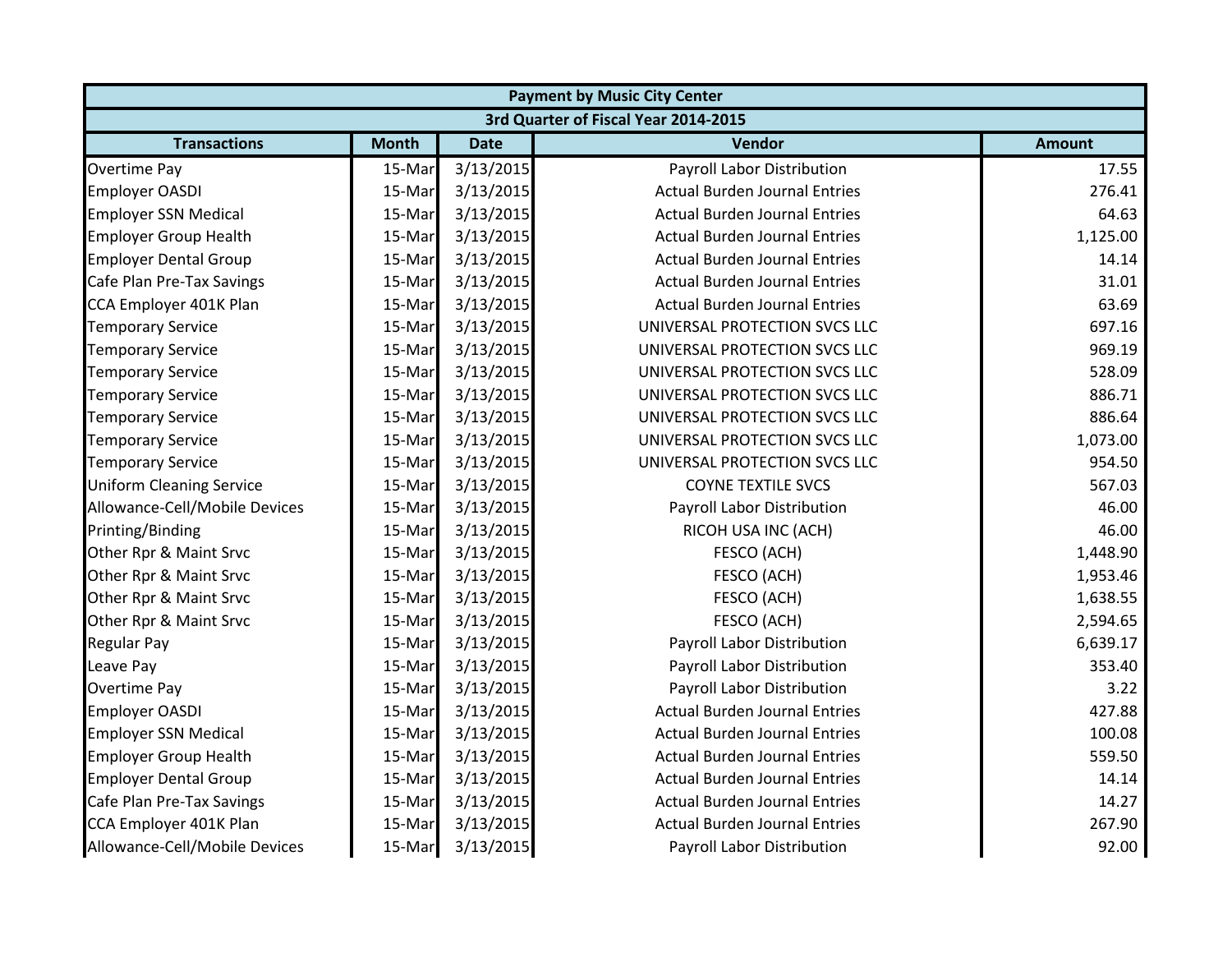| <b>Payment by Music City Center</b> |                                      |             |                                      |               |  |  |  |
|-------------------------------------|--------------------------------------|-------------|--------------------------------------|---------------|--|--|--|
|                                     | 3rd Quarter of Fiscal Year 2014-2015 |             |                                      |               |  |  |  |
| <b>Transactions</b>                 | <b>Month</b>                         | <b>Date</b> | Vendor                               | <b>Amount</b> |  |  |  |
| <b>Regular Pay</b>                  | 15-Mar                               | 3/13/2015   | Payroll Labor Distribution           | 15,884.06     |  |  |  |
| Leave Pay                           | 15-Mar                               | 3/13/2015   | Payroll Labor Distribution           | 1,456.74      |  |  |  |
| <b>Overtime Pay</b>                 | 15-Mar                               | 3/13/2015   | Payroll Labor Distribution           | 104.82        |  |  |  |
| <b>Employer OASDI</b>               | 15-Mar                               | 3/13/2015   | <b>Actual Burden Journal Entries</b> | 1,055.10      |  |  |  |
| <b>Employer SSN Medical</b>         | 15-Mar                               | 3/13/2015   | <b>Actual Burden Journal Entries</b> | 246.78        |  |  |  |
| <b>Employer Group Health</b>        | 15-Mar                               | 3/13/2015   | <b>Actual Burden Journal Entries</b> | 1,266.00      |  |  |  |
| <b>Employer Dental Group</b>        | 15-Mar                               | 3/13/2015   | <b>Actual Burden Journal Entries</b> | 70.70         |  |  |  |
| <b>Employer Pension</b>             | 15-Mar                               | 3/13/2015   | <b>Actual Burden Journal Entries</b> | 3,137.93      |  |  |  |
| <b>FSA Pre-Tax Savings</b>          | 15-Mar                               | 3/13/2015   | <b>Actual Burden Journal Entries</b> | 14.34         |  |  |  |
| Cafe Plan Pre-Tax Savings           | 15-Mar                               | 3/13/2015   | <b>Actual Burden Journal Entries</b> | 35.98         |  |  |  |
| Allowance-Cell/Mobile Devices       | 15-Mar                               | 3/13/2015   | Payroll Labor Distribution           | 230.00        |  |  |  |
| <b>Regular Pay</b>                  | 15-Mar                               | 3/13/2015   | Payroll Labor Distribution           | 3,392.91      |  |  |  |
| Leave Pay                           | 15-Mar                               | 3/13/2015   | Payroll Labor Distribution           | 115.38        |  |  |  |
| <b>Overtime Pay</b>                 | 15-Mar                               | 3/13/2015   | Payroll Labor Distribution           | 45.00         |  |  |  |
| Employer OASDI                      | 15-Mar                               | 3/13/2015   | <b>Actual Burden Journal Entries</b> | 213.45        |  |  |  |
| <b>Employer SSN Medical</b>         | 15-Mar                               | 3/13/2015   | <b>Actual Burden Journal Entries</b> | 49.92         |  |  |  |
| <b>Employer Group Health</b>        | 15-Mar                               | 3/13/2015   | <b>Actual Burden Journal Entries</b> | 469.50        |  |  |  |
| <b>Employer Dental Group</b>        | 15-Mar                               | 3/13/2015   | <b>Actual Burden Journal Entries</b> | 28.28         |  |  |  |
| Cafe Plan Pre-Tax Savings           | 15-Mar                               | 3/13/2015   | <b>Actual Burden Journal Entries</b> | 11.98         |  |  |  |
| CCA Employer 401K Plan              | 15-Mar                               | 3/13/2015   | <b>Actual Burden Journal Entries</b> | 142.14        |  |  |  |
| Allowance-Cell/Mobile Devices       | 15-Mar                               | 3/13/2015   | Payroll Labor Distribution           | 46.00         |  |  |  |
| <b>Regular Pay</b>                  | 15-Mar                               | 3/13/2015   | Payroll Labor Distribution           | 13,665.30     |  |  |  |
| Leave Pay                           | 15-Mar                               | 3/13/2015   | Payroll Labor Distribution           | 2,039.12      |  |  |  |
| <b>Overtime Pay</b>                 | 15-Mar                               | 3/13/2015   | Payroll Labor Distribution           | 59.04         |  |  |  |
| <b>Employer OASDI</b>               | 15-Mar                               | 3/13/2015   | <b>Actual Burden Journal Entries</b> | 906.08        |  |  |  |
| <b>Employer SSN Medical</b>         | 15-Mar                               | 3/13/2015   | <b>Actual Burden Journal Entries</b> | 211.89        |  |  |  |
| <b>Employer Group Health</b>        | 15-Mar                               | 3/13/2015   | <b>Actual Burden Journal Entries</b> | 3,178.50      |  |  |  |
| <b>Employer Dental Group</b>        | 15-Mar                               | 3/13/2015   | <b>Actual Burden Journal Entries</b> | 141.40        |  |  |  |
| Cafe Plan Pre-Tax Savings           | 15-Mar                               | 3/13/2015   | <b>Actual Burden Journal Entries</b> | 93.54         |  |  |  |
| CCA Employer 401K Plan              | 15-Mar                               | 3/13/2015   | <b>Actual Burden Journal Entries</b> | 435.80        |  |  |  |
| Allowance-Cell/Mobile Devices       | 15-Mar                               | 3/13/2015   | Payroll Labor Distribution           | 92.00         |  |  |  |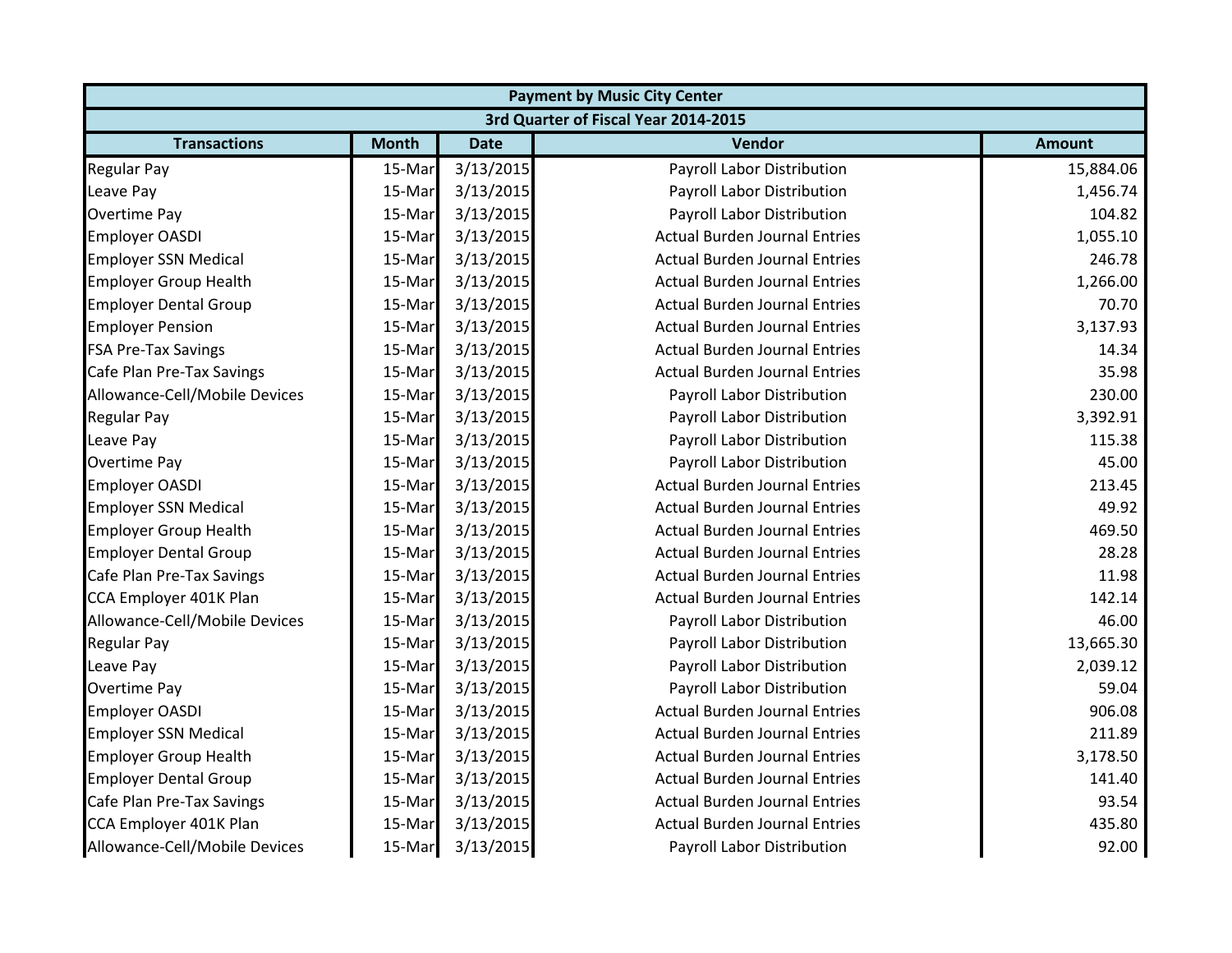| <b>Payment by Music City Center</b> |              |             |                                           |               |  |
|-------------------------------------|--------------|-------------|-------------------------------------------|---------------|--|
|                                     |              |             | 3rd Quarter of Fiscal Year 2014-2015      |               |  |
| <b>Transactions</b>                 | <b>Month</b> | <b>Date</b> | Vendor                                    | <b>Amount</b> |  |
| <b>Regular Pay</b>                  | 15-Mar       | 3/13/2015   | Payroll Labor Distribution                | 6,780.49      |  |
| Leave Pay                           | 15-Mar       | 3/13/2015   | Payroll Labor Distribution                | 408.17        |  |
| <b>Overtime Pay</b>                 | 15-Mar       | 3/13/2015   | Payroll Labor Distribution                | 28.56         |  |
| Employer OASDI                      | 15-Mar       | 3/13/2015   | <b>Actual Burden Journal Entries</b>      | 415.77        |  |
| <b>Employer SSN Medical</b>         | 15-Mar       | 3/13/2015   | <b>Actual Burden Journal Entries</b>      | 97.24         |  |
| <b>Employer Group Health</b>        | 15-Mar       | 3/13/2015   | <b>Actual Burden Journal Entries</b>      | 795.00        |  |
| <b>Employer Dental Group</b>        | 15-Mar       | 3/13/2015   | <b>Actual Burden Journal Entries</b>      | 28.28         |  |
| <b>Employer Pension</b>             | 15-Mar       | 3/13/2015   | <b>Actual Burden Journal Entries</b>      | 1,298.16      |  |
| <b>FSA Pre-Tax Savings</b>          | 15-Mar       | 3/13/2015   | <b>Actual Burden Journal Entries</b>      | 23.91         |  |
| Cafe Plan Pre-Tax Savings           | 15-Mar       | 3/13/2015   | <b>Actual Burden Journal Entries</b>      | 22.24         |  |
| Allowance-Cell/Mobile Devices       | 15-Mar       | 3/13/2015   | Payroll Labor Distribution                | 92.00         |  |
| <b>Regular Pay</b>                  | 15-Mar       | 3/13/2015   | Payroll Labor Distribution                | 9,912.67      |  |
| Leave Pay                           | 15-Mar       | 3/13/2015   | Payroll Labor Distribution                | 492.45        |  |
| <b>Holiday Pay</b>                  | 15-Mar       | 3/13/2015   | Payroll Labor Distribution                | 192.32        |  |
| <b>Overtime Pay</b>                 | 15-Mar       | 3/13/2015   | Payroll Labor Distribution                | 41.42         |  |
| <b>Employer OASDI</b>               | 15-Mar       | 3/13/2015   | <b>Actual Burden Journal Entries</b>      | 640.09        |  |
| <b>Employer SSN Medical</b>         | 15-Mar       | 3/13/2015   | <b>Actual Burden Journal Entries</b>      | 149.69        |  |
| <b>Employer Group Health</b>        | 15-Mar       | 3/13/2015   | <b>Actual Burden Journal Entries</b>      | 1,264.50      |  |
| <b>Employer Dental Group</b>        | 15-Mar       | 3/13/2015   | <b>Actual Burden Journal Entries</b>      | 70.70         |  |
| Cafe Plan Pre-Tax Savings           | 15-Mar       | 3/13/2015   | <b>Actual Burden Journal Entries</b>      | 34.65         |  |
| CCA Employer 401K Plan              | 15-Mar       | 3/13/2015   | <b>Actual Burden Journal Entries</b>      | 266.75        |  |
| <b>Legal Services</b>               | 15-Mar       | 3/13/2015   | <b>OGLETREE DEAKINS NASH SMOAK&amp;ST</b> | 1,897.50      |  |
| <b>Legal Services</b>               | 15-Mar       | 3/13/2015   | OGLETREE DEAKINS NASH SMOAK&ST            | 1,732.50      |  |
| Allowance-Cell/Mobile Devices       | 15-Mar       | 3/13/2015   | Payroll Labor Distribution                | 138.00        |  |
| Offc & Admin Supply                 | 15-Mar       | 3/13/2015   | MYOFFICE PRODUCTS (ACH)                   | 24.22         |  |
| <b>Regular Pay</b>                  | 15-Mar       | 3/13/2015   | Payroll Labor Distribution                | 14,929.61     |  |
| Other Special Pay                   | 15-Mar       | 3/13/2015   | Payroll Labor Distribution                | 21,800.00     |  |
| <b>Employer OASDI</b>               | 15-Mar       | 3/13/2015   | <b>Actual Burden Journal Entries</b>      | 2,258.81      |  |
| <b>Employer SSN Medical</b>         | 15-Mar       | 3/13/2015   | <b>Actual Burden Journal Entries</b>      | 528.27        |  |
| <b>Employer Group Health</b>        | 15-Mar       | 3/13/2015   | <b>Actual Burden Journal Entries</b>      | 798.00        |  |
| <b>Employer Dental Group</b>        | 15-Mar       | 3/13/2015   | <b>Actual Burden Journal Entries</b>      | 28.28         |  |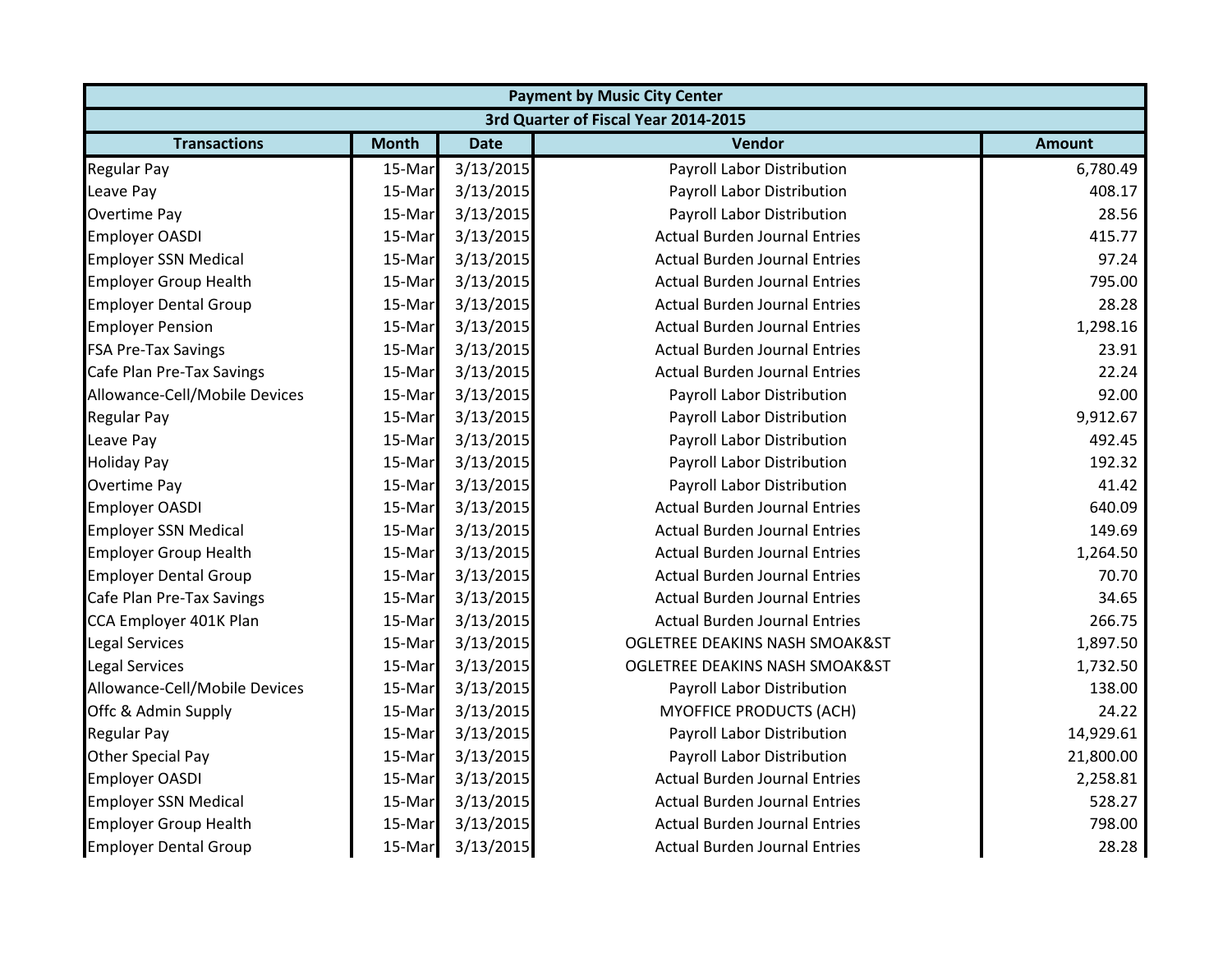| <b>Payment by Music City Center</b>  |              |             |                                      |               |  |  |
|--------------------------------------|--------------|-------------|--------------------------------------|---------------|--|--|
| 3rd Quarter of Fiscal Year 2014-2015 |              |             |                                      |               |  |  |
| <b>Transactions</b>                  | <b>Month</b> | <b>Date</b> | Vendor                               | <b>Amount</b> |  |  |
| <b>Employer Pension</b>              | 15-Mar       | 3/13/2015   | <b>Actual Burden Journal Entries</b> | 6,606.55      |  |  |
| <b>FSA Pre-Tax Savings</b>           | 15-Mar       | 3/13/2015   | <b>Actual Burden Journal Entries</b> | 7.97          |  |  |
| Cafe Plan Pre-Tax Savings            | 15-Mar       | 3/13/2015   | <b>Actual Burden Journal Entries</b> | 21.80         |  |  |
| Allowance-Cell/Mobile Devices        | 15-Mar       | 3/13/2015   | Payroll Labor Distribution           | 92.00         |  |  |
| <b>Regular Pay</b>                   | 15-Mar       | 3/13/2015   | Payroll Labor Distribution           | 6,582.45      |  |  |
| Leave Pay                            | 15-Mar       | 3/13/2015   | Payroll Labor Distribution           | 314.42        |  |  |
| <b>Overtime Pay</b>                  | 15-Mar       | 3/13/2015   | Payroll Labor Distribution           | 1.07          |  |  |
| <b>Employer OASDI</b>                | 15-Mar       | 3/13/2015   | <b>Actual Burden Journal Entries</b> | 408.23        |  |  |
| <b>Employer SSN Medical</b>          | 15-Mar       | 3/13/2015   | <b>Actual Burden Journal Entries</b> | 95.48         |  |  |
| <b>Employer Group Health</b>         | 15-Mar       | 3/13/2015   | <b>Actual Burden Journal Entries</b> | 1,264.50      |  |  |
| <b>Employer Dental Group</b>         | 15-Mar       | 3/13/2015   | <b>Actual Burden Journal Entries</b> | 56.56         |  |  |
| Cafe Plan Pre-Tax Savings            | 15-Mar       | 3/13/2015   | <b>Actual Burden Journal Entries</b> | 34.54         |  |  |
| CCA Employer 401K Plan               | 15-Mar       | 3/13/2015   | <b>Actual Burden Journal Entries</b> | 124.60        |  |  |
| Allowance-Cell/Mobile Devices        | 15-Mar       | 3/13/2015   | Payroll Labor Distribution           | 138.00        |  |  |
| <b>Building Maintenance Srvc</b>     | 15-Mar       | 3/14/2015   | BASS SCR SVCS / GIRTMAN & ASSO       | 1,440.00      |  |  |
| <b>Small Equipment Supply</b>        | 15-Mar       | 3/14/2015   | BASS SCR SVCS / GIRTMAN & ASSO       | 1,410.36      |  |  |
| <b>Small Equipment Supply</b>        | 15-Mar       | 3/14/2015   | BASS SCR SVCS / GIRTMAN & ASSO       | 1,410.36      |  |  |
| Offc & Admin Supply                  | 15-Mar       | 3/14/2015   | <b>MYOFFICE PRODUCTS (ACH)</b>       | 4.95          |  |  |
| Offc & Admin Supply                  | 15-Mar       | 3/14/2015   | <b>MYOFFICE PRODUCTS (ACH)</b>       | 34.72         |  |  |
| Offc & Admin Supply                  | 15-Mar       | 3/14/2015   | MYOFFICE PRODUCTS (ACH)              | 40.20         |  |  |
| Offc & Admin Supply                  | 15-Mar       | 3/14/2015   | MYOFFICE PRODUCTS (ACH)              | 26.48         |  |  |
| Offc & Admin Supply                  | 15-Mar       | 3/14/2015   | <b>MYOFFICE PRODUCTS (ACH)</b>       | 16.90         |  |  |
| Offc & Admin Supply                  | 15-Mar       | 3/14/2015   | MYOFFICE PRODUCTS (ACH)              | 16.90         |  |  |
| Offc & Admin Supply                  | 15-Mar       | 3/14/2015   | <b>MYOFFICE PRODUCTS (ACH)</b>       | 3.63          |  |  |
| Offc & Admin Supply                  | 15-Mar       | 3/14/2015   | <b>MYOFFICE PRODUCTS (ACH)</b>       | 9.30          |  |  |
| Offc & Admin Supply                  | 15-Mar       | 3/14/2015   | <b>MYOFFICE PRODUCTS (ACH)</b>       | 7.02          |  |  |
| Offc & Admin Supply                  | 15-Mar       | 3/14/2015   | <b>MYOFFICE PRODUCTS (ACH)</b>       | 11.70         |  |  |
| Offc & Admin Supply                  | 15-Mar       | 3/14/2015   | <b>MYOFFICE PRODUCTS (ACH)</b>       | 17.97         |  |  |
| Offc & Admin Supply                  | 15-Mar       | 3/14/2015   | <b>MYOFFICE PRODUCTS (ACH)</b>       | 5.95          |  |  |
| Offc & Admin Supply                  | 15-Mar       | 3/14/2015   | <b>MYOFFICE PRODUCTS (ACH)</b>       | 8.78          |  |  |
| Offc & Admin Supply                  | 15-Mar       | 3/14/2015   | MYOFFICE PRODUCTS (ACH)              | 6.53          |  |  |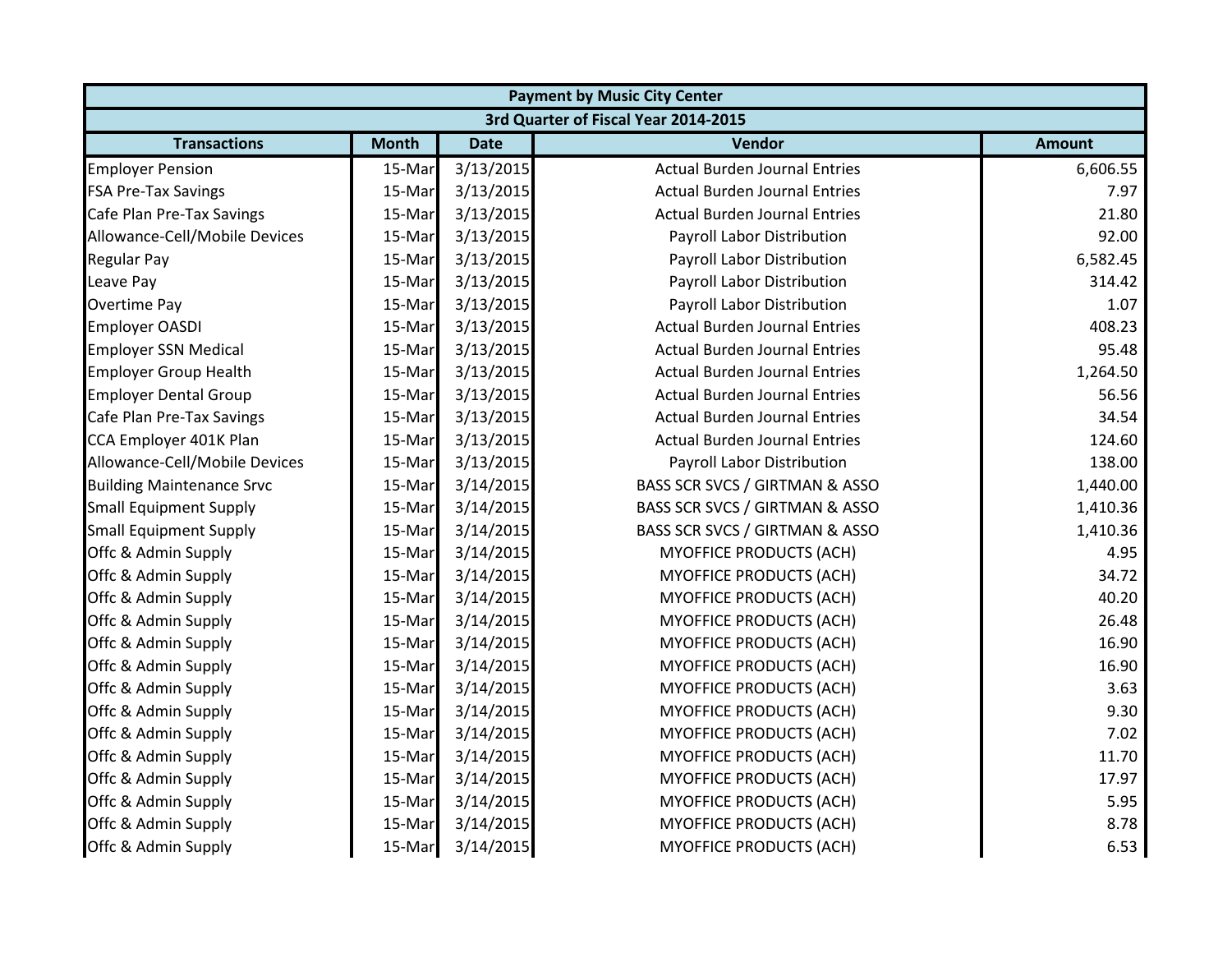| <b>Payment by Music City Center</b> |                                      |             |                                |               |  |  |  |
|-------------------------------------|--------------------------------------|-------------|--------------------------------|---------------|--|--|--|
|                                     | 3rd Quarter of Fiscal Year 2014-2015 |             |                                |               |  |  |  |
| <b>Transactions</b>                 | <b>Month</b>                         | <b>Date</b> | Vendor                         | <b>Amount</b> |  |  |  |
| Offc & Admin Supply                 | 15-Mar                               | 3/14/2015   | <b>MYOFFICE PRODUCTS (ACH)</b> | 19.58         |  |  |  |
| Offc & Admin Supply                 | 15-Mar                               | 3/14/2015   | <b>MYOFFICE PRODUCTS (ACH)</b> | 6.17          |  |  |  |
| Offc & Admin Supply                 | 15-Mar                               | 3/14/2015   | <b>MYOFFICE PRODUCTS (ACH)</b> | 2.72          |  |  |  |
| Offc & Admin Supply                 | 15-Mar                               | 3/14/2015   | MYOFFICE PRODUCTS (ACH)        | 15.26         |  |  |  |
| Offc & Admin Supply                 | 15-Mar                               | 3/14/2015   | <b>MYOFFICE PRODUCTS (ACH)</b> | 8.47          |  |  |  |
| Offc & Admin Supply                 | 15-Mar                               | 3/14/2015   | <b>MYOFFICE PRODUCTS (ACH)</b> | 8.64          |  |  |  |
| Offc & Admin Supply                 | 15-Mar                               | 3/14/2015   | <b>MYOFFICE PRODUCTS (ACH)</b> | 4.90          |  |  |  |
| Offc & Admin Supply                 | 15-Mar                               | 3/14/2015   | <b>MYOFFICE PRODUCTS (ACH)</b> | 6.90          |  |  |  |
| Offc & Admin Supply                 | 15-Mar                               | 3/14/2015   | <b>MYOFFICE PRODUCTS (ACH)</b> | 5.04          |  |  |  |
| Offc & Admin Supply                 | 15-Mar                               | 3/14/2015   | <b>MYOFFICE PRODUCTS (ACH)</b> | 3.68          |  |  |  |
| Offc & Admin Supply                 | 15-Mar                               | 3/14/2015   | <b>MYOFFICE PRODUCTS (ACH)</b> | 15.24         |  |  |  |
| Offc & Admin Supply                 | 15-Mar                               | 3/14/2015   | <b>MYOFFICE PRODUCTS (ACH)</b> | 4.30          |  |  |  |
| Offc & Admin Supply                 | 15-Mar                               | 3/14/2015   | <b>MYOFFICE PRODUCTS (ACH)</b> | 9.22          |  |  |  |
| Offc & Admin Supply                 | 15-Mar                               | 3/14/2015   | <b>MYOFFICE PRODUCTS (ACH)</b> | 26.92         |  |  |  |
| Offc & Admin Supply                 | 15-Mar                               | 3/14/2015   | <b>MYOFFICE PRODUCTS (ACH)</b> | 13.58         |  |  |  |
| Offc & Admin Supply                 | 15-Mar                               | 3/14/2015   | <b>MYOFFICE PRODUCTS (ACH)</b> | 181.05        |  |  |  |
| Offc & Admin Supply                 | 15-Mar                               | 3/14/2015   | <b>MYOFFICE PRODUCTS (ACH)</b> | 74.37         |  |  |  |
| Offc & Admin Supply                 | 15-Mar                               | 3/14/2015   | MYOFFICE PRODUCTS (ACH)        | 70.18         |  |  |  |
| Offc & Admin Supply                 | 15-Mar                               | 3/14/2015   | <b>MYOFFICE PRODUCTS (ACH)</b> | 34.77         |  |  |  |
| Offc & Admin Supply                 | 15-Mar                               | 3/14/2015   | <b>MYOFFICE PRODUCTS (ACH)</b> | 8.45          |  |  |  |
| Offc & Admin Supply                 | 15-Mar                               | 3/14/2015   | <b>MYOFFICE PRODUCTS (ACH)</b> | 138.69        |  |  |  |
| Offc & Admin Supply                 | 15-Mar                               | 3/14/2015   | <b>MYOFFICE PRODUCTS (ACH)</b> | 6.38          |  |  |  |
| Offc & Admin Supply                 | 15-Mar                               | 3/14/2015   | <b>MYOFFICE PRODUCTS (ACH)</b> | 16.99         |  |  |  |
| Offc & Admin Supply                 | 15-Mar                               | 3/14/2015   | <b>MYOFFICE PRODUCTS (ACH)</b> | 42.30         |  |  |  |
| Offc & Admin Supply                 | 15-Mar                               | 3/14/2015   | MYOFFICE PRODUCTS (ACH)        | 4.95          |  |  |  |
| Postage & Delivery Srvc             | 15-Mar                               | 3/15/2015   | HAYES PIPE SUPPLY (ACH)        | 93.27         |  |  |  |
| <b>Building Maintenance Srvc</b>    | 15-Mar                               | 3/15/2015   | <b>NASHVILLE GLASS CO</b>      | 645.18        |  |  |  |
| Repair & Maint Supply               | 15-Mar                               | 3/15/2015   | HAYES PIPE SUPPLY (ACH)        | 159.50        |  |  |  |
| Repair & Maint Supply               | 15-Mar                               | 3/15/2015   | HAYES PIPE SUPPLY (ACH)        | 86.34         |  |  |  |
| Repair & Maint Supply               | 15-Mar                               | 3/15/2015   | HAYES PIPE SUPPLY (ACH)        | 69.66         |  |  |  |
| Lumber/Wood Products                | 15-Mar                               | 3/15/2015   | LOWES OF MADISON #413 (ACH)    | 225.76        |  |  |  |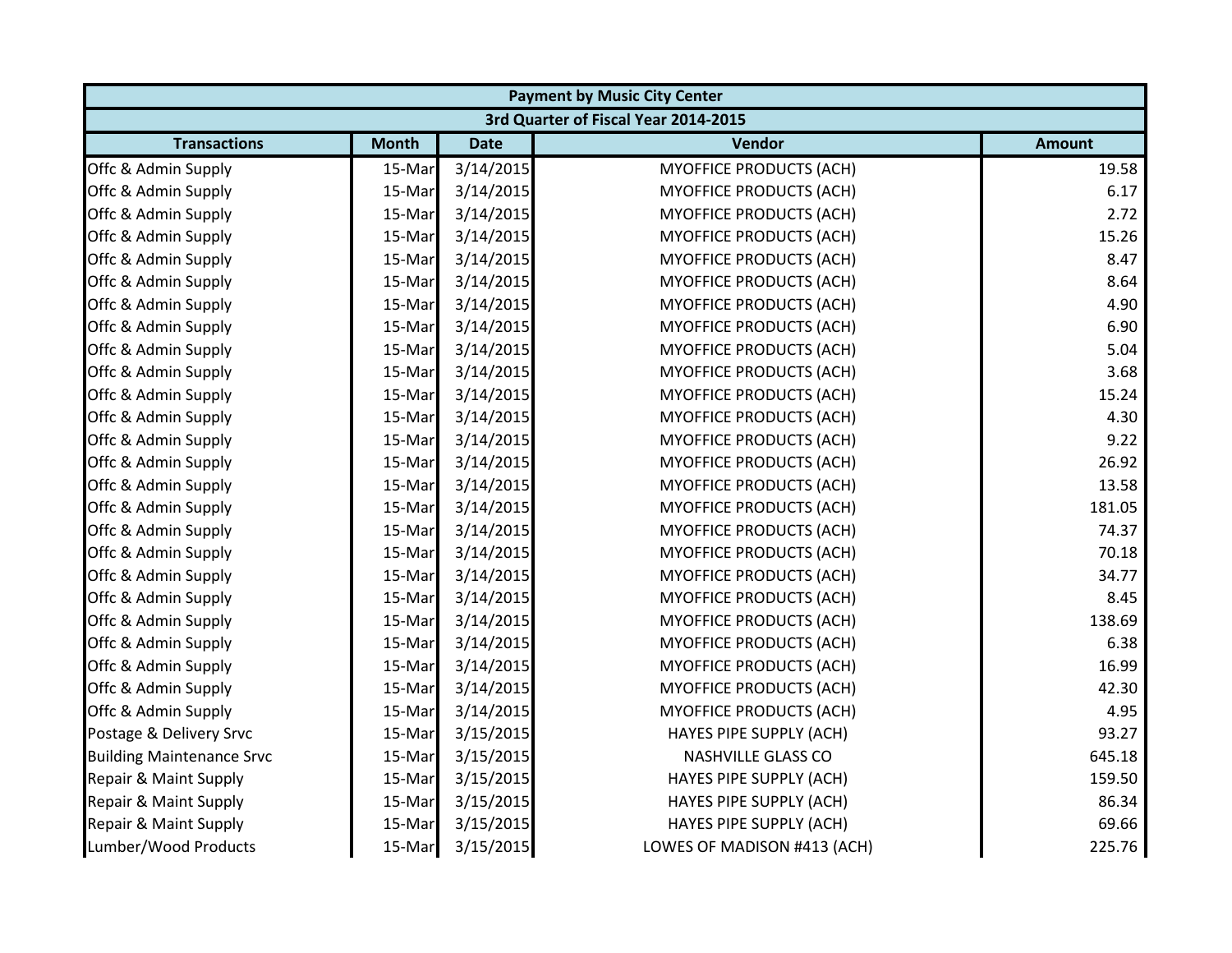| <b>Payment by Music City Center</b> |                                      |             |                                  |               |  |  |  |
|-------------------------------------|--------------------------------------|-------------|----------------------------------|---------------|--|--|--|
|                                     | 3rd Quarter of Fiscal Year 2014-2015 |             |                                  |               |  |  |  |
| <b>Transactions</b>                 | <b>Month</b>                         | <b>Date</b> | Vendor                           | <b>Amount</b> |  |  |  |
| <b>District Energy System</b>       | 15-Mar                               | 3/16/2015   | DES REVENUE / US BANK (ACH)      | 202,372.19    |  |  |  |
| <b>Electrical Supply</b>            | 15-Mar                               | 3/16/2015   | WILLIAMS WHOLESALE SUPPLY OF N   | 1,267.00      |  |  |  |
| <b>Electrical Supply</b>            | 15-Mar                               | 3/16/2015   | WILLIAMS WHOLESALE SUPPLY OF N   | 978.00        |  |  |  |
| <b>HVAC Supply</b>                  | 15-Mar                               | 3/16/2015   | W W GRAINGER (P#)                | 16.14         |  |  |  |
| <b>HVAC Supply</b>                  | 15-Mar                               | 3/16/2015   | W W GRAINGER (P#)                | 15.02         |  |  |  |
| <b>Small Equipment Supply</b>       | 15-Mar                               | 3/16/2015   | W W GRAINGER (P#)                | 53.75         |  |  |  |
| <b>Rent Storage/Safety Box</b>      | 15-Mar                               | 3/16/2015   | <b>CONTRACT CARPETS SALES CO</b> | 523.60        |  |  |  |
| Janitorial Srvc                     | 15-Mar                               | 3/16/2015   | SERVICE MANAGEMENT SYSTEMS       | 24,235.98     |  |  |  |
| <b>Rent Equipment</b>               | 15-Mar                               | 3/16/2015   | PENSKE TRUCK LEASING (ACH)       | 1.35          |  |  |  |
| <b>Rent Equipment</b>               | 15-Mar                               | 3/16/2015   | PENSKE TRUCK LEASING (ACH)       | 95.00         |  |  |  |
| <b>Rent Equipment</b>               | 15-Mar                               | 3/16/2015   | PENSKE TRUCK LEASING (ACH)       | 3.00          |  |  |  |
| <b>Rent Equipment</b>               | 15-Mar                               | 3/16/2015   | PENSKE TRUCK LEASING (ACH)       | 3.00          |  |  |  |
| Postage & Delivery Srvc             | 15-Mar                               | 3/16/2015   | <b>BLINK MARKETING INC (ACH)</b> | 16.42         |  |  |  |
| <b>Small Equipment Supply</b>       | 15-Mar                               | 3/16/2015   | <b>MYOFFICE PRODUCTS (ACH)</b>   | 17.00         |  |  |  |
| Rpr & Maint Srvc Park Equip         | 15-Mar                               | 3/16/2015   | MCGANN, AMANO (ACH)              | 386.60        |  |  |  |
| <b>Merchant Fees</b>                | 15-Mar                               | 3/16/2015   | 7100 MCC CC Cash Receipt         | (19.87)       |  |  |  |
| <b>Merchant Fees</b>                | 15-Mar                               | 3/16/2015   | 7100 MCC CC Cash Receipt         | (11.04)       |  |  |  |
| <b>Mngt Cnsltnt Srvc</b>            | 15-Mar                               | 3/16/2015   | INQUIRIES INC (ACH)              | 94.00         |  |  |  |
| <b>Employee Local Travel/Park</b>   | 15-Mar                               | 3/16/2015   | CENTRAL PARKING SYSTEMS OF TN    | 10.00         |  |  |  |
| Pest Control Srvc                   | 15-Mar                               | 3/17/2015   | COOKS PEST CONTROL INC COMMERC   | 1,207.50      |  |  |  |
| Other Rpr & Maint Srvc              | 15-Mar                               | 3/17/2015   | SIMPLEX GRINNELL LP (ACH)        | 310.95        |  |  |  |
| Janitorial Srvc                     | 15-Mar                               | 3/17/2015   | <b>ALSCO</b>                     | 798.07        |  |  |  |
| Janitorial Srvc                     | 15-Mar                               | 3/17/2015   | <b>ALSCO</b>                     | 93.00         |  |  |  |
| <b>HHold &amp; Jnitr Supply</b>     | 15-Mar                               | 3/17/2015   | AMERICAN PAPER & TWINE CO (ACH   | 31.30         |  |  |  |
| <b>Temporary Service</b>            | 15-Mar                               | 3/17/2015   | UNIVERSAL PROTECTION SVCS LLC    | 669.06        |  |  |  |
| <b>Small Equipment Supply</b>       | 15-Mar                               | 3/18/2015   | W W GRAINGER (P#)                | 166.40        |  |  |  |
| <b>Small Equipment Supply</b>       | 15-Mar                               | 3/18/2015   | W W GRAINGER (P#)                | 83.20         |  |  |  |
| <b>Small Equipment Supply</b>       | 15-Mar                               | 3/18/2015   | W W GRAINGER (P#)                | 124.20        |  |  |  |
| <b>Small Equipment Supply</b>       | 15-Mar                               | 3/18/2015   | W W GRAINGER (P#)                | 143.80        |  |  |  |
| <b>Small Equipment Supply</b>       | 15-Mar                               | 3/18/2015   | W W GRAINGER (P#)                | 113.68        |  |  |  |
| <b>Small Equipment Supply</b>       | 15-Mar                               | 3/18/2015   | W W GRAINGER (P#)                | 83.20         |  |  |  |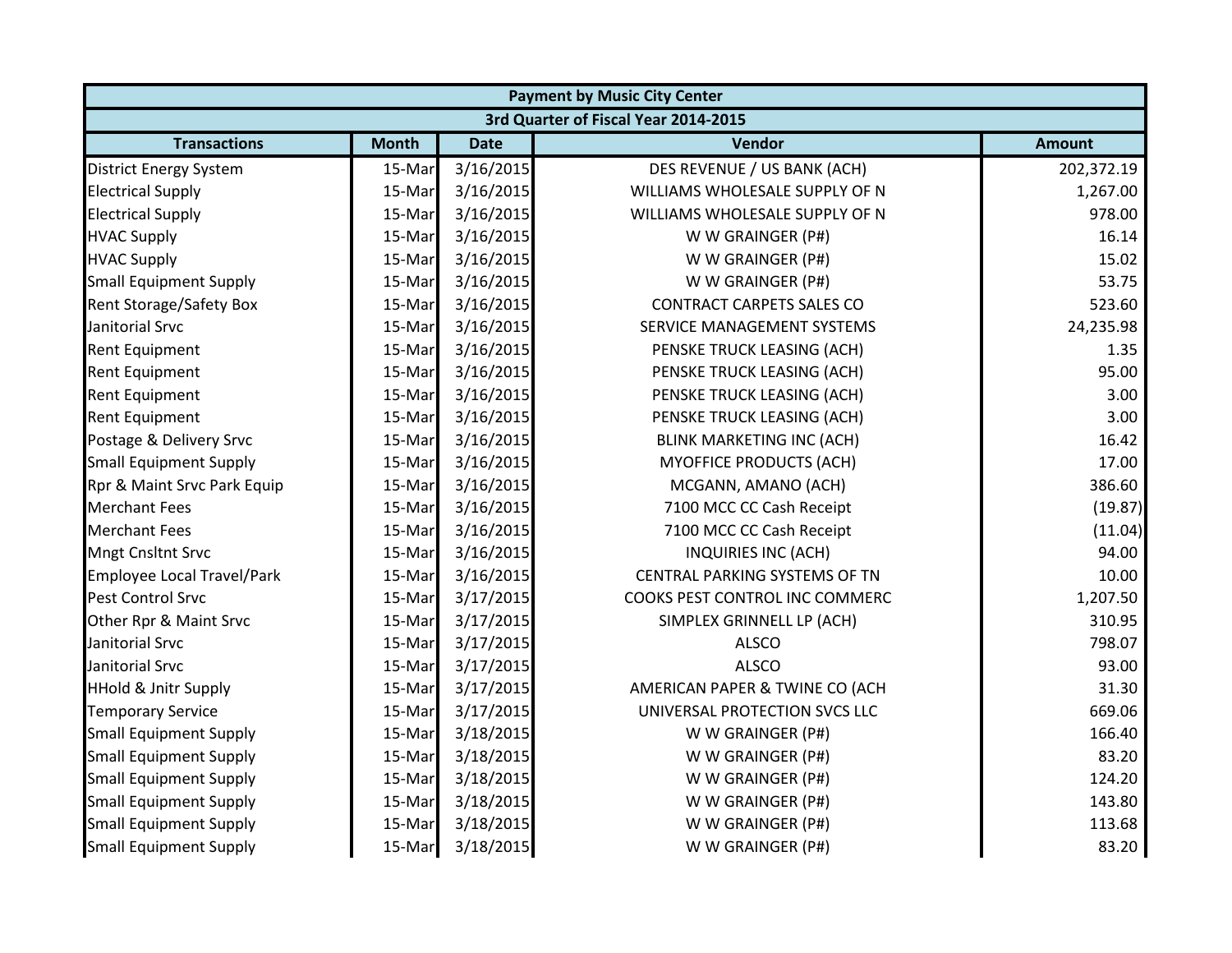|                                 |              |             | <b>Payment by Music City Center</b>  |               |
|---------------------------------|--------------|-------------|--------------------------------------|---------------|
|                                 |              |             | 3rd Quarter of Fiscal Year 2014-2015 |               |
| <b>Transactions</b>             | <b>Month</b> | <b>Date</b> | Vendor                               | <b>Amount</b> |
| <b>Temporary Service</b>        | 15-Mar       | 3/18/2015   | INDUSTRIAL STAFFING OF TN (ACH       | 4,271.26      |
| <b>Laundry Services</b>         | 15-Mar       | 3/18/2015   | <b>ALSCO</b>                         | 136.50        |
| <b>Laundry Services</b>         | 15-Mar       | 3/18/2015   | <b>ALSCO</b>                         | 136.50        |
| <b>Laundry Services</b>         | 15-Mar       | 3/18/2015   | <b>ALSCO</b>                         | 675.37        |
| <b>HHold &amp; Jnitr Supply</b> | 15-Mar       | 3/18/2015   | W W GRAINGER (P#)                    | 66.10         |
| Repair & Maint Supply           | 15-Mar       | 3/18/2015   | <b>KELSAN INC (ACH)</b>              | 44.40         |
| Lumber/Wood Products            | 15-Mar       | 3/18/2015   | LOWES OF MADISON #413 (ACH)          | (11.22)       |
| <b>Rent Equipment</b>           | 15-Mar       | 3/18/2015   | LASER ONE INC (ACH)                  | 695.22        |
| <b>Auto Supply</b>              | 15-Mar       | 3/18/2015   | BATTERIES PLUS LLC (NASHVILLE)       | 467.80        |
| <b>Small Equipment Supply</b>   | 15-Mar       | 3/18/2015   | MCGANN, AMANO (ACH)                  | 124.70        |
| <b>Small Equipment Supply</b>   | 15-Mar       | 3/18/2015   | MCGANN, AMANO (ACH)                  | 44.00         |
| <b>Small Equipment Supply</b>   | 15-Mar       | 3/18/2015   | MCGANN, AMANO (ACH)                  | 13.00         |
| Printing/Binding                | 15-Mar       | 3/18/2015   | MCC 3/15 MISC AR JE                  | (92.00)       |
| Offc & Admin Supply             | 15-Mar       | 3/18/2015   | MCC 3/15 MISC AR JE                  | (1,453.19)    |
| <b>Merchant Fees</b>            | 15-Mar       | 3/18/2015   | <b>FIS</b>                           | 18,451.01     |
| <b>Merchant Fees</b>            | 15-Mar       | 3/18/2015   | 7100 MCC CC Cash Receipt             | (29.90)       |
| Clothing                        | 15-Mar       | 3/18/2015   | <b>BLINK MARKETING INC (ACH)</b>     | 20.00         |
| Offc & Admin Supply             | 15-Mar       | 3/19/2015   | ATHENS PAPER CO (ACH)                | 13.07         |
| Plumbing/HVAC Maintain Srvc     | 15-Mar       | 3/19/2015   | <b>ROTO ROOTER (ACH)</b>             | 425.00        |
| Offc & Admin Supply             | 15-Mar       | 3/19/2015   | ATHENS PAPER CO (ACH)                | 30.00         |
| Offc & Admin Supply             | 15-Mar       | 3/19/2015   | ATHENS PAPER CO (ACH)                | 34.00         |
| Offc & Admin Supply             | 15-Mar       | 3/19/2015   | MYOFFICE PRODUCTS (ACH)              | 11.08         |
| Offc & Admin Supply             | 15-Mar       | 3/19/2015   | ATHENS PAPER CO (ACH)                | 34.00         |
| <b>Rent Equipment</b>           | 15-Mar       | 3/19/2015   | AT&T MOBILITY II LLC                 | 2,000.00      |
| Offc & Admin Supply             | 15-Mar       | 3/19/2015   | <b>ATHENS PAPER CO (ACH)</b>         | 17.00         |
| <b>Temporary Service</b>        | 15-Mar       | 3/19/2015   | UNIVERSAL PROTECTION SVCS LLC        | 594.24        |
| <b>Uniform Cleaning Service</b> | 15-Mar       | 3/19/2015   | <b>COYNE TEXTILE SVCS</b>            | 567.03        |
| Offc & Admin Supply             | 15-Mar       | 3/19/2015   | ATHENS PAPER CO (ACH)                | 208.00        |
| Offc & Admin Supply             | 15-Mar       | 3/19/2015   | ATHENS PAPER CO (ACH)                | 60.00         |
| Offc & Admin Supply             | 15-Mar       | 3/19/2015   | ATHENS PAPER CO (ACH)                | 7.00          |
| Offc & Admin Supply             | 15-Mar       | 3/19/2015   | <b>MYOFFICE PRODUCTS (ACH)</b>       | 58.41         |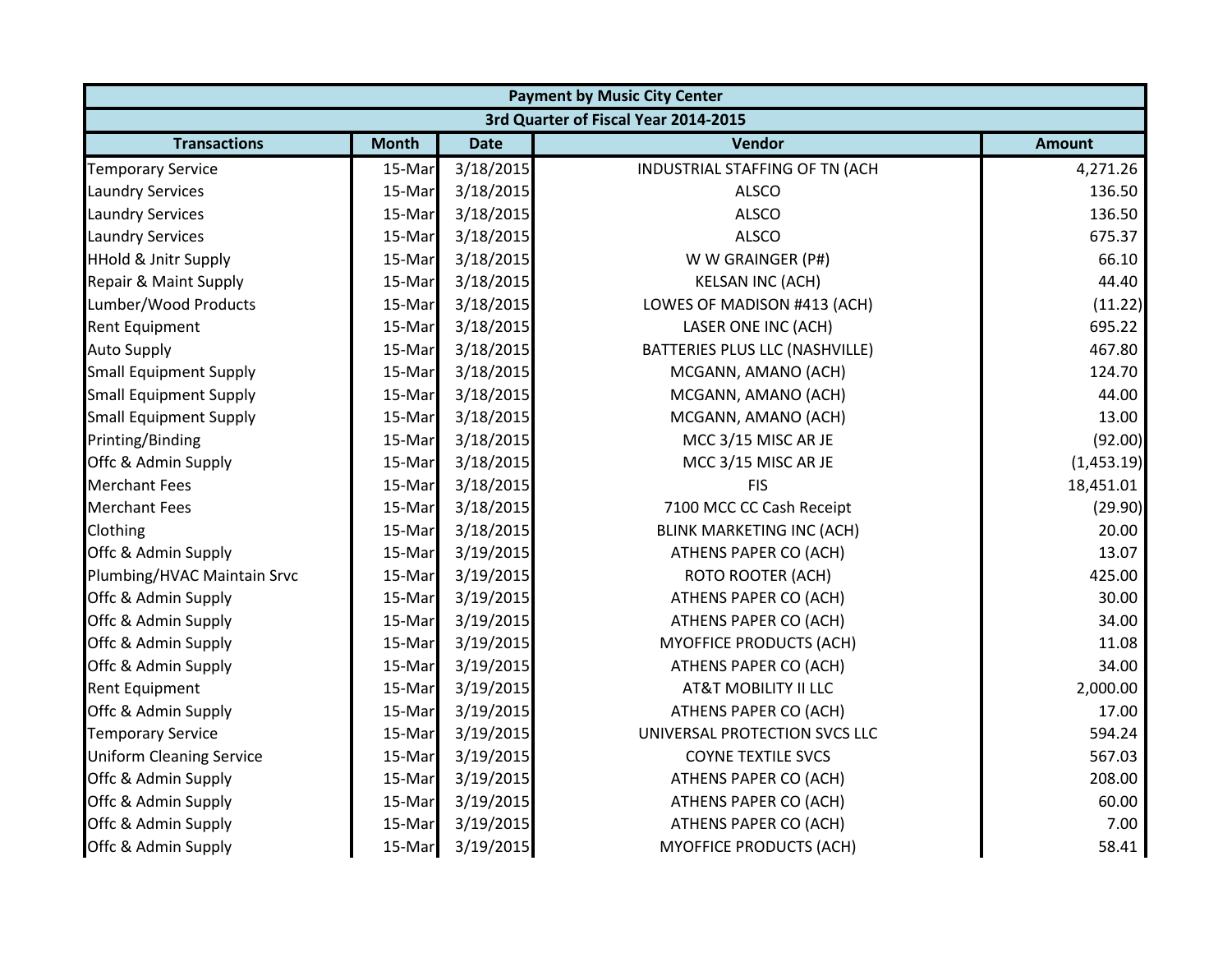|                                | <b>Payment by Music City Center</b>  |             |                                  |               |  |  |  |
|--------------------------------|--------------------------------------|-------------|----------------------------------|---------------|--|--|--|
|                                | 3rd Quarter of Fiscal Year 2014-2015 |             |                                  |               |  |  |  |
| <b>Transactions</b>            | <b>Month</b>                         | <b>Date</b> | Vendor                           | <b>Amount</b> |  |  |  |
| Offc & Admin Supply            | 15-Mar                               | 3/19/2015   | MYOFFICE PRODUCTS (ACH)          | 73.90         |  |  |  |
| Offc & Admin Supply            | 15-Mar                               | 3/19/2015   | <b>MYOFFICE PRODUCTS (ACH)</b>   | 8.44          |  |  |  |
| Offc & Admin Supply            | 15-Mar                               | 3/19/2015   | ATHENS PAPER CO (ACH)            | 30.00         |  |  |  |
| <b>Merchant Fees</b>           | 15-Mar                               | 3/19/2015   | 7100 MCC CC Cash Receipt         | (12.42)       |  |  |  |
| <b>Merchant Fees</b>           | 15-Mar                               | 3/19/2015   | 7100 MCC CC Cash Receipt         | (13.80)       |  |  |  |
| <b>Merchant Fees</b>           | 15-Mar                               | 3/19/2015   | 7100 MCC CC Cash Receipt         | (69.23)       |  |  |  |
| Postage & Delivery Srvc        | 15-Mar                               | 3/19/2015   | BLINK MARKETING INC (ACH)        | 16.42         |  |  |  |
| Offc & Admin Supply            | 15-Mar                               | 3/19/2015   | ATHENS PAPER CO (ACH)            | 24.00         |  |  |  |
| Offc & Admin Supply            | 15-Mar                               | 3/19/2015   | <b>MYOFFICE PRODUCTS (ACH)</b>   | 2.08          |  |  |  |
| Offc & Admin Supply            | 15-Mar                               | 3/19/2015   | <b>MYOFFICE PRODUCTS (ACH)</b>   | 8.56          |  |  |  |
| Clothing                       | 15-Mar                               | 3/19/2015   | <b>BLINK MARKETING INC (ACH)</b> | 69.09         |  |  |  |
| <b>Small Equipment Supply</b>  | 15-Mar                               | 3/19/2015   | <b>MYOFFICE PRODUCTS (ACH)</b>   | 159.60        |  |  |  |
| <b>Small Equipment Supply</b>  | 15-Mar                               | 3/19/2015   | <b>MYOFFICE PRODUCTS (ACH)</b>   | 159.60        |  |  |  |
| Offc & Admin Supply            | 15-Mar                               | 3/19/2015   | ATHENS PAPER CO (ACH)            | 47.00         |  |  |  |
| Offc & Admin Supply            | 15-Mar                               | 3/20/2015   | ATHENS PAPER CO (ACH)            | 1.18          |  |  |  |
| Offc & Admin Supply            | 15-Mar                               | 3/20/2015   | ATHENS PAPER CO (ACH)            | 2.00          |  |  |  |
| <b>Electrical Supply-Lamps</b> | 15-Mar                               | 3/20/2015   | WILLIAMS WHOLESALE SUPPLY OF N   | 4,579.20      |  |  |  |
| <b>HVAC Supply-Filter</b>      | 15-Mar                               | 3/20/2015   | <b>LLOVET FILTRATION CO</b>      | 5,496.00      |  |  |  |
| <b>HVAC Supply-Filter</b>      | 15-Mar                               | 3/20/2015   | <b>LLOVET FILTRATION CO</b>      | 248.64        |  |  |  |
| Offc & Admin Supply            | 15-Mar                               | 3/20/2015   | ATHENS PAPER CO (ACH)            | 2.00          |  |  |  |
| Offc & Admin Supply            | 15-Mar                               | 3/20/2015   | ATHENS PAPER CO (ACH)            | 2.00          |  |  |  |
| Computer Hardware < \$5000     | 15-Mar                               | 3/20/2015   | BATTERIES PLUS LLC (NASHVILLE)   | 107.95        |  |  |  |
| Offc & Admin Supply            | 15-Mar                               | 3/20/2015   | ATHENS PAPER CO (ACH)            | 1.00          |  |  |  |
| Other Rpr & Maint Srvc         | 15-Mar                               | 3/20/2015   | MCC 3/15 MISC AR JE              | (747.50)      |  |  |  |
| Offc & Admin Supply            | 15-Mar                               | 3/20/2015   | MCC 3/15 MISC AR JE              | (180.54)      |  |  |  |
| Offc & Admin Supply            | 15-Mar                               | 3/20/2015   | ATHENS PAPER CO (ACH)            | 13.00         |  |  |  |
| Offc & Admin Supply            | 15-Mar                               | 3/20/2015   | <b>MYOFFICE PRODUCTS (ACH)</b>   | 21.96         |  |  |  |
| Offc & Admin Supply            | 15-Mar                               | 3/20/2015   | <b>MYOFFICE PRODUCTS (ACH)</b>   | 2.27          |  |  |  |
| Offc & Admin Supply            | 15-Mar                               | 3/20/2015   | ATHENS PAPER CO (ACH)            | 4.00          |  |  |  |
| Offc & Admin Supply            | 15-Mar                               | 3/20/2015   | ATHENS PAPER CO (ACH)            | 2.00          |  |  |  |
| Offc & Admin Supply            | 15-Mar                               | 3/20/2015   | ATHENS PAPER CO (ACH)            | 2.00          |  |  |  |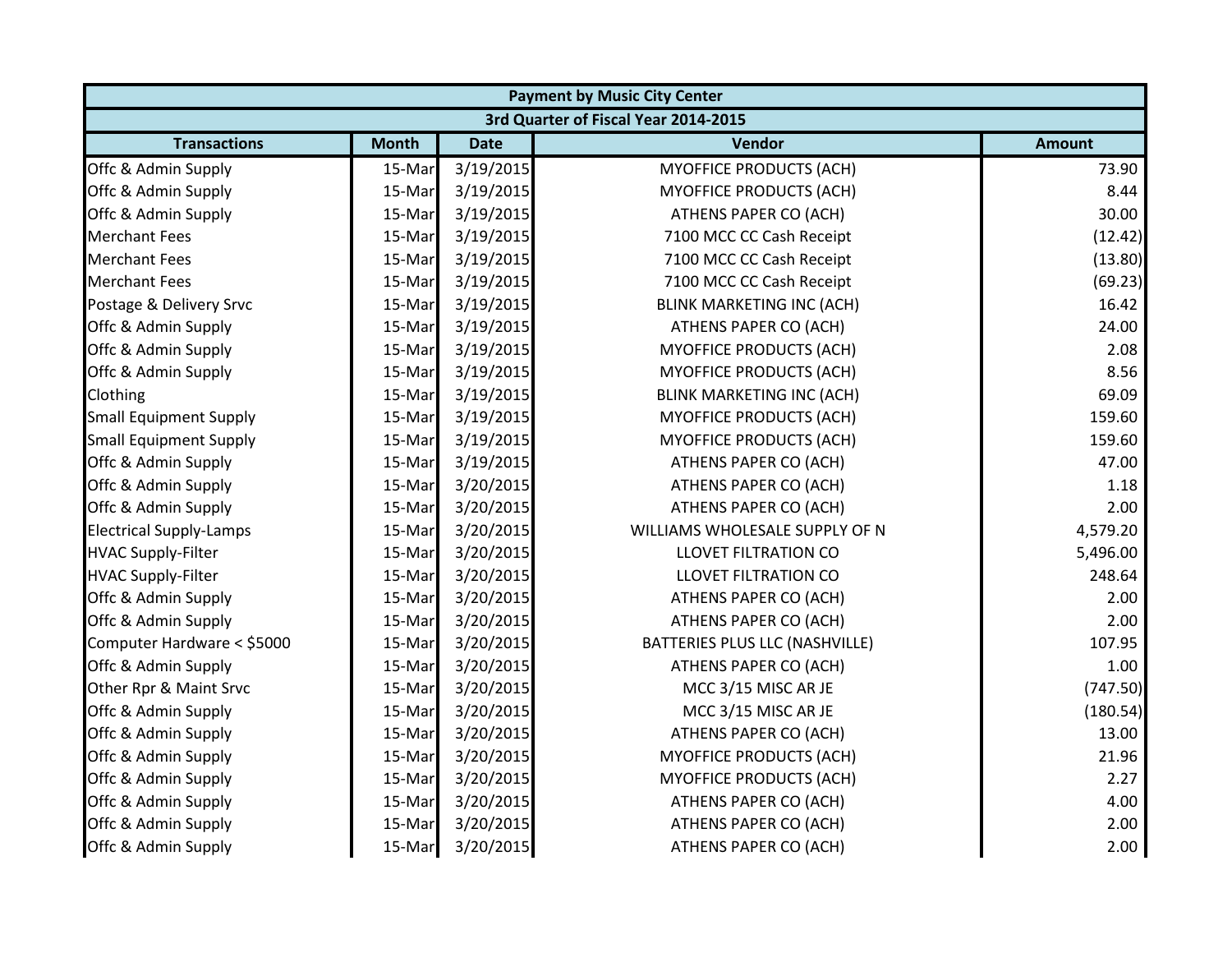|                               | <b>Payment by Music City Center</b>  |             |                                       |               |  |  |  |
|-------------------------------|--------------------------------------|-------------|---------------------------------------|---------------|--|--|--|
|                               | 3rd Quarter of Fiscal Year 2014-2015 |             |                                       |               |  |  |  |
| <b>Transactions</b>           | <b>Month</b>                         | <b>Date</b> | Vendor                                | <b>Amount</b> |  |  |  |
| Offc & Admin Supply           | 15-Mar                               | 3/20/2015   | <b>MYOFFICE PRODUCTS (ACH)</b>        | 21.98         |  |  |  |
| Offc & Admin Supply           | 15-Mar                               | 3/20/2015   | <b>MYOFFICE PRODUCTS (ACH)</b>        | 5.46          |  |  |  |
| Offc & Admin Supply           | 15-Mar                               | 3/20/2015   | ATHENS PAPER CO (ACH)                 | 3.00          |  |  |  |
| Employee Out-of-town Travel   | 15-Mar                               | 3/23/2015   | SCHAPPERT, CHRISTOPHER B              | 38.72         |  |  |  |
| Postage & Delivery Srvc       | 15-Mar                               | 3/23/2015   | AWARD CENTER INC, THE (ACH)           | 20.00         |  |  |  |
| Offc & Admin Supply           | 15-Mar                               | 3/23/2015   | AWARD CENTER INC, THE (ACH)           | 20.00         |  |  |  |
| Postage & Delivery Srvc       | 15-Mar                               | 3/23/2015   | <b>COMBINED UTILITIES BOX SYS INC</b> | 50.00         |  |  |  |
| Repair & Maint Supply         | 15-Mar                               | 3/23/2015   | <b>COMBINED UTILITIES BOX SYS INC</b> | 937.50        |  |  |  |
| <b>Electrical Supply</b>      | 15-Mar                               | 3/23/2015   | WILLIAMS WHOLESALE SUPPLY OF N        | 165.00        |  |  |  |
| Rpr & Maint Srvc Elev/Escel   | 15-Mar                               | 3/23/2015   | NASHVILLE MACHINE ELEVATOR CO         | 214.50        |  |  |  |
| Rpr & Maint Srvc Elev/Escel   | 15-Mar                               | 3/23/2015   | NASHVILLE MACHINE ELEVATOR CO         | 177.00        |  |  |  |
| Auto Oil/Lubricants           | 15-Mar                               | 3/23/2015   | FERRELLGAS (ACH)                      | (0.06)        |  |  |  |
| <b>Small Equipment Supply</b> | 15-Mar                               | 3/23/2015   | PCMG INC (ACH)                        | 60.00         |  |  |  |
| <b>Security Services</b>      | 15-Mar                               | 3/23/2015   | UNIVERSAL PROTECTION SVCS LLC         | 2,021.14      |  |  |  |
| <b>Security Services</b>      | 15-Mar                               | 3/23/2015   | UNIVERSAL PROTECTION SVCS LLC         | 34,272.28     |  |  |  |
| <b>Security Services</b>      | 15-Mar                               | 3/23/2015   | UNIVERSAL PROTECTION SVCS LLC         | 354.50        |  |  |  |
| Printing/Binding              | 15-Mar                               | 3/23/2015   | RICOH USA INC (ACH)                   | 46.00         |  |  |  |
| <b>Small Equipment Supply</b> | 15-Mar                               | 3/23/2015   | MYOFFICE PRODUCTS (ACH)               | 34.00         |  |  |  |
| <b>Temporary Service</b>      | 15-Mar                               | 3/23/2015   | UNIVERSAL PROTECTION SVCS LLC         | 1,047.92      |  |  |  |
| <b>Temporary Service</b>      | 15-Mar                               | 3/23/2015   | UNIVERSAL PROTECTION SVCS LLC         | 329.88        |  |  |  |
| <b>Temporary Service</b>      | 15-Mar                               | 3/23/2015   | UNIVERSAL PROTECTION SVCS LLC         | 5,490.37      |  |  |  |
| Printing/Binding              | 15-Mar                               | 3/23/2015   | <b>TOLEDO TICKET CO (ACH)</b>         | 377.38        |  |  |  |
| Employee Award/Gift           | 15-Mar                               | 3/23/2015   | MYOFFICE PRODUCTS (ACH)               | 24.99         |  |  |  |
| Other Rpr & Maint Srvc        | 15-Mar                               | 3/24/2015   | <b>KELSAN INC (ACH)</b>               | 54.38         |  |  |  |
| Other Rpr & Maint Srvc        | 15-Mar                               | 3/24/2015   | <b>KELSAN INC (ACH)</b>               | 54.38         |  |  |  |
| Other Rpr & Maint Srvc        | 15-Mar                               | 3/24/2015   | <b>KELSAN INC (ACH)</b>               | 54.38         |  |  |  |
| Other Rpr & Maint Srvc        | 15-Mar                               | 3/24/2015   | <b>KELSAN INC (ACH)</b>               | 54.38         |  |  |  |
| Other Rpr & Maint Srvc        | 15-Mar                               | 3/24/2015   | <b>KELSAN INC (ACH)</b>               | 54.38         |  |  |  |
| Other Rpr & Maint Srvc        | 15-Mar                               | 3/24/2015   | <b>KELSAN INC (ACH)</b>               | 54.38         |  |  |  |
| Other Rpr & Maint Srvc        | 15-Mar                               | 3/24/2015   | <b>KELSAN INC (ACH)</b>               | 54.38         |  |  |  |
| Other Rpr & Maint Srvc        | 15-Mar                               | 3/24/2015   | <b>KELSAN INC (ACH)</b>               | 54.38         |  |  |  |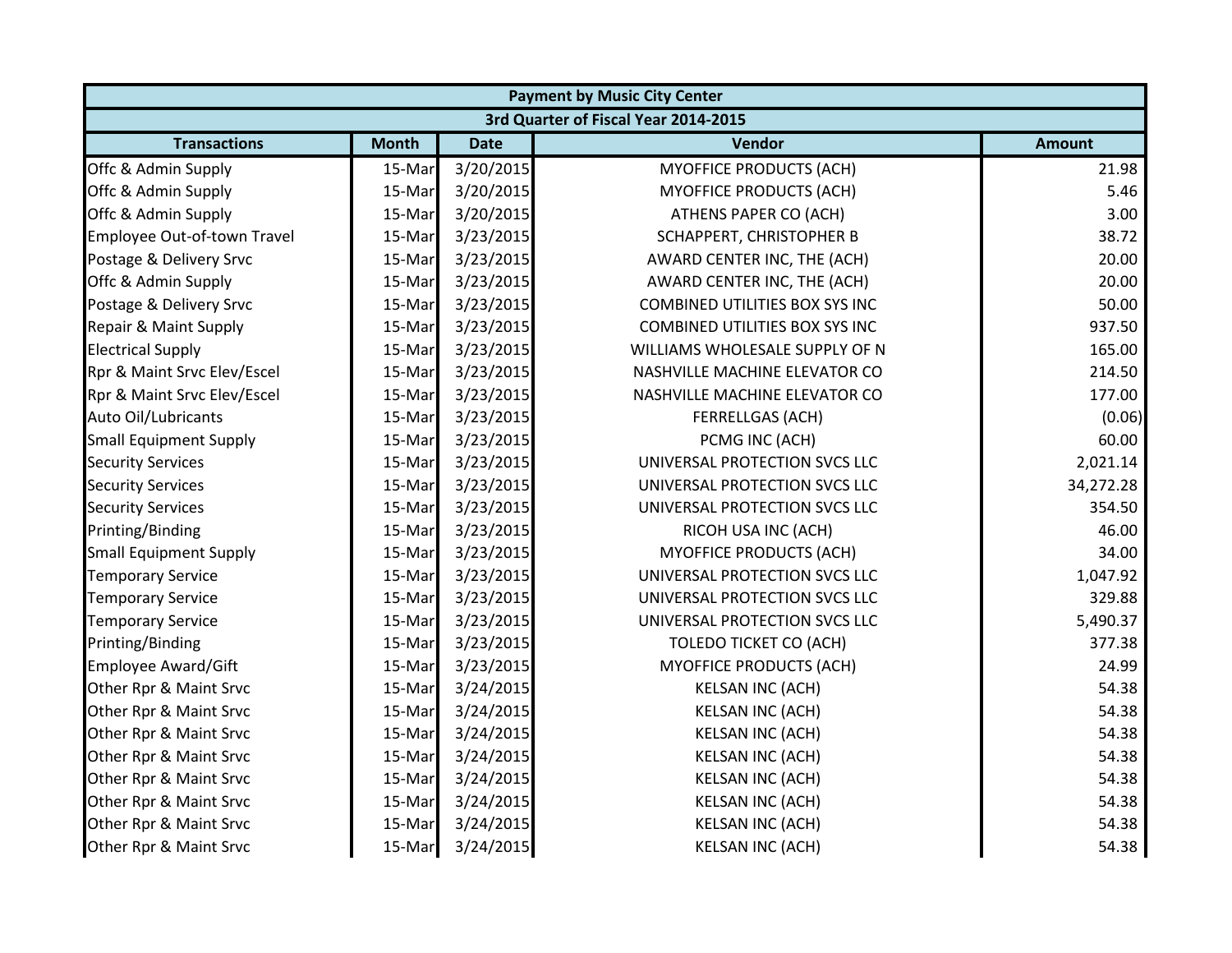| <b>Payment by Music City Center</b>  |              |             |                                |               |  |  |
|--------------------------------------|--------------|-------------|--------------------------------|---------------|--|--|
| 3rd Quarter of Fiscal Year 2014-2015 |              |             |                                |               |  |  |
| <b>Transactions</b>                  | <b>Month</b> | <b>Date</b> | Vendor                         | <b>Amount</b> |  |  |
| Telephone & Telegraph                | 15-Mar       | 3/24/2015   | <b>AT&amp;T CIRCUITS</b>       | 460.48        |  |  |
| <b>Computer Software</b>             | 15-Mar       | 3/24/2015   | PCMG INC (ACH)                 | 698.00        |  |  |
| <b>Merchant Fees</b>                 | 15-Mar       | 3/24/2015   | 7100 MCC CC Cash Receipt       | (14.49)       |  |  |
| <b>Merchant Fees</b>                 | 15-Mar       | 3/24/2015   | 7100 MCC CC Cash Receipt       | 12.42         |  |  |
| <b>Merchant Fees</b>                 | 15-Mar       | 3/24/2015   | 7100 MCC CC Cash Receipt       | 11.18         |  |  |
| <b>Merchant Fees</b>                 | 15-Mar       | 3/24/2015   | 7100 MCC CC Cash Receipt       | 62.31         |  |  |
| Offc & Admin Supply                  | 15-Mar       | 3/24/2015   | <b>MYOFFICE PRODUCTS (ACH)</b> | 5.53          |  |  |
| Offc & Admin Supply                  | 15-Mar       | 3/24/2015   | <b>MYOFFICE PRODUCTS (ACH)</b> | 8.00          |  |  |
| Offc & Admin Supply                  | 15-Mar       | 3/24/2015   | <b>MYOFFICE PRODUCTS (ACH)</b> | 9.95          |  |  |
| Postage & Delivery Srvc              | 15-Mar       | 3/25/2015   | AWARD CENTER INC, THE (ACH)    | (16.27)       |  |  |
| Rpr & Maint Srvc Elev/Escel          | 15-Mar       | 3/25/2015   | NASHVILLE MACHINE ELEVATOR CO  | 357.50        |  |  |
| <b>HHold &amp; Jnitr Supply</b>      | 15-Mar       | 3/25/2015   | AMERICAN PAPER & TWINE CO (ACH | 843.75        |  |  |
| <b>HHold &amp; Jnitr Supply</b>      | 15-Mar       | 3/25/2015   | AMERICAN PAPER & TWINE CO (ACH | 313.00        |  |  |
| <b>HHold &amp; Jnitr Supply</b>      | 15-Mar       | 3/25/2015   | AMERICAN PAPER & TWINE CO (ACH | 2,005.25      |  |  |
| <b>HHold &amp; Jnitr Supply</b>      | 15-Mar       | 3/25/2015   | AMERICAN PAPER & TWINE CO (ACH | 1,167.80      |  |  |
| <b>HHold &amp; Jnitr Supply</b>      | 15-Mar       | 3/25/2015   | AMERICAN PAPER & TWINE CO (ACH | 1,007.50      |  |  |
| <b>HHold &amp; Jnitr Supply</b>      | 15-Mar       | 3/25/2015   | AMERICAN PAPER & TWINE CO (ACH | 598.50        |  |  |
| <b>Medical Services</b>              | 15-Mar       | 3/25/2015   | MED STAR MEDICAL STAFFING INC  | 1,101.88      |  |  |
| Offc & Admin Supply                  | 15-Mar       | 3/25/2015   | <b>MYOFFICE PRODUCTS (ACH)</b> | (9.38)        |  |  |
| Offc & Admin Supply                  | 15-Mar       | 3/25/2015   | <b>MYOFFICE PRODUCTS (ACH)</b> | 7.06          |  |  |
| <b>Merchant Fees</b>                 | 15-Mar       | 3/25/2015   | 7100 MCC CC Cash Receipt       | (196.65)      |  |  |
| <b>Merchant Fees</b>                 | 15-Mar       | 3/25/2015   | 7100 MCC CC Cash Receipt       | (25.76)       |  |  |
| Employee Out-of-town Travel          | 15-Mar       | 3/25/2015   | STARKS, CHARLES L              | 590.53        |  |  |
| Offc & Admin Supply                  | 15-Mar       | 3/25/2015   | MYOFFICE PRODUCTS (ACH)        | 25.80         |  |  |
| Offc & Admin Supply                  | 15-Mar       | 3/25/2015   | MYOFFICE PRODUCTS (ACH)        | 7.44          |  |  |
| Repair & Maint Supply                | 15-Mar       | 3/26/2015   | HAYES PIPE SUPPLY (ACH)        | 92.88         |  |  |
| Repair & Maint Supply                | 15-Mar       | 3/26/2015   | HAYES PIPE SUPPLY (ACH)        | 1,595.00      |  |  |
| Repair & Maint Supply                | 15-Mar       | 3/26/2015   | HAYES PIPE SUPPLY (ACH)        | 115.12        |  |  |
| Rpr & Maint Srvc Janus               | 15-Mar       | 3/26/2015   | MORROW TECHNOLOGIES CORP (ACH) | 2,130.00      |  |  |
| Rpr & Maint Srvc Janus               | 15-Mar       | 3/26/2015   | MORROW TECHNOLOGIES CORP (ACH) | 2,130.00      |  |  |
| Rpr & Maint Srvc Janus               | 15-Mar       | 3/26/2015   | MORROW TECHNOLOGIES CORP (ACH) | 2,130.00      |  |  |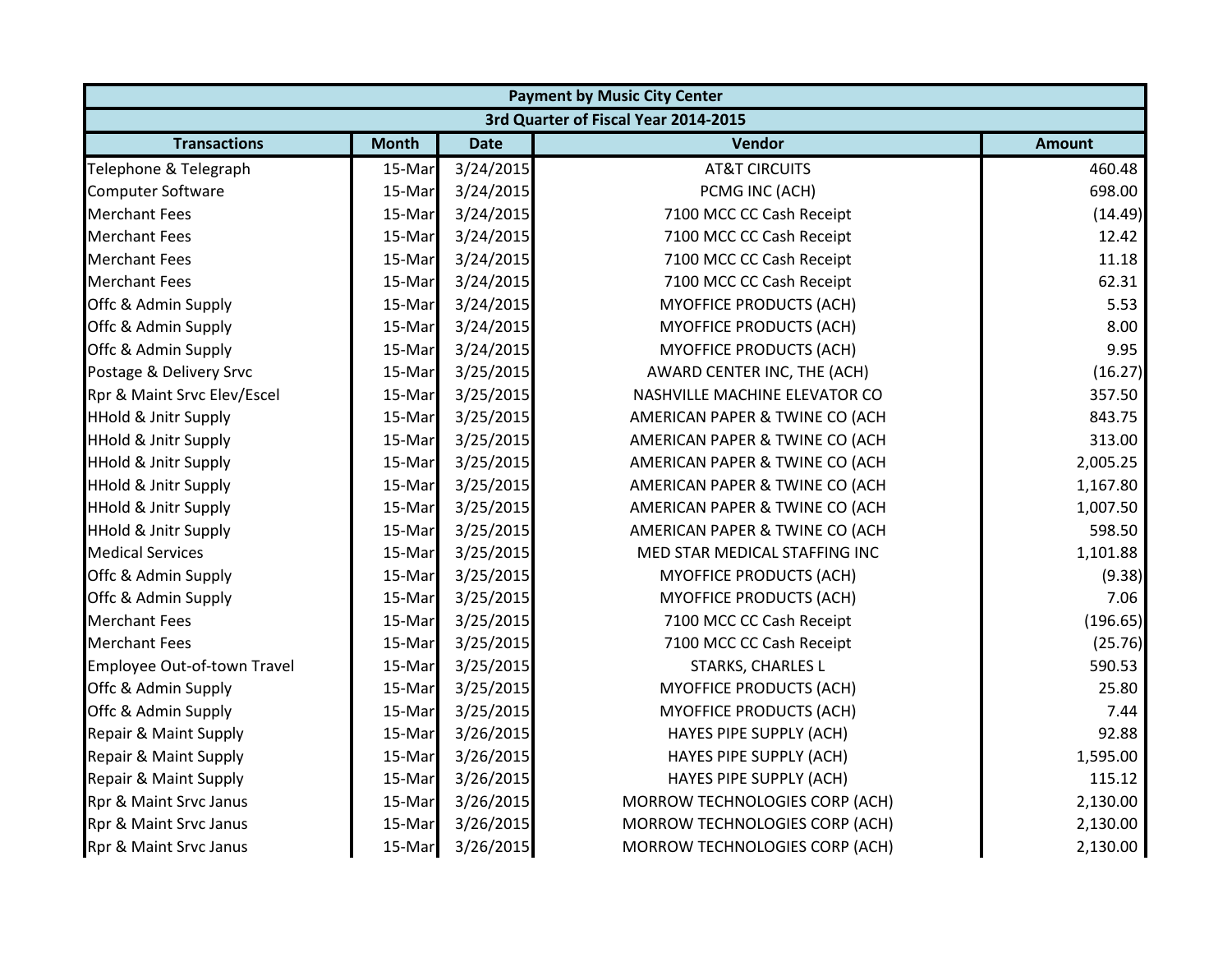|                              |                                      |             | <b>Payment by Music City Center</b>  |               |  |  |  |
|------------------------------|--------------------------------------|-------------|--------------------------------------|---------------|--|--|--|
|                              | 3rd Quarter of Fiscal Year 2014-2015 |             |                                      |               |  |  |  |
| <b>Transactions</b>          | <b>Month</b>                         | <b>Date</b> | Vendor                               | <b>Amount</b> |  |  |  |
| Rpr & Maint Srvc Janus       | 15-Mar                               | 3/26/2015   | MORROW TECHNOLOGIES CORP (ACH)       | 2,130.00      |  |  |  |
| Rpr & Maint Srvc Janus       | 15-Mar                               | 3/26/2015   | MORROW TECHNOLOGIES CORP (ACH)       | 2,130.00      |  |  |  |
| Rpr & Maint Srvc Janus       | 15-Mar                               | 3/26/2015   | MORROW TECHNOLOGIES CORP (ACH)       | 2,130.00      |  |  |  |
| Rpr & Maint Srvc Janus       | 15-Mar                               | 3/26/2015   | MORROW TECHNOLOGIES CORP (ACH)       | 2,130.00      |  |  |  |
| <b>Merchant Fees</b>         | 15-Mar                               | 3/26/2015   | 7100 MCC CC Cash Receipt             | (2.88)        |  |  |  |
| <b>Employee Award/Gift</b>   | 15-Mar                               | 3/26/2015   | PROGRAPHICS BLUEPRINT CO INC (       | 48.00         |  |  |  |
| Regular Pay                  | 15-Mar                               | 3/27/2015   | Payroll Labor Distribution           | 24,989.80     |  |  |  |
| Leave Pay                    | 15-Mar                               | 3/27/2015   | Payroll Labor Distribution           | 526.24        |  |  |  |
| Overtime Pay                 | 15-Mar                               | 3/27/2015   | Payroll Labor Distribution           | 237.71        |  |  |  |
| <b>Employer OASDI</b>        | 15-Mar                               | 3/27/2015   | <b>Actual Burden Journal Entries</b> | 1,516.12      |  |  |  |
| <b>Employer SSN Medical</b>  | 15-Mar                               | 3/27/2015   | <b>Actual Burden Journal Entries</b> | 354.61        |  |  |  |
| <b>Employer Group Health</b> | 15-Mar                               | 3/27/2015   | <b>Actual Burden Journal Entries</b> | 3,605.09      |  |  |  |
| <b>Employer Dental Group</b> | 15-Mar                               | 3/27/2015   | <b>Actual Burden Journal Entries</b> | 172.51        |  |  |  |
| <b>Employer Group Life</b>   | 15-Mar                               | 3/27/2015   | <b>Actual Burden Journal Entries</b> | 204.96        |  |  |  |
| Cafe Plan Pre-Tax Savings    | 15-Mar                               | 3/27/2015   | <b>Actual Burden Journal Entries</b> | 99.48         |  |  |  |
| CCA Employer 401K Plan       | 15-Mar                               | 3/27/2015   | <b>Actual Burden Journal Entries</b> | 509.54        |  |  |  |
| <b>Regular Pay</b>           | 15-Mar                               | 3/27/2015   | Payroll Labor Distribution           | 5,107.06      |  |  |  |
| Leave Pay                    | 15-Mar                               | 3/27/2015   | Payroll Labor Distribution           | 30.32         |  |  |  |
| <b>Overtime Pay</b>          | 15-Mar                               | 3/27/2015   | Payroll Labor Distribution           | 61.24         |  |  |  |
| <b>Employer OASDI</b>        | 15-Mar                               | 3/27/2015   | <b>Actual Burden Journal Entries</b> | 295.69        |  |  |  |
| <b>Employer SSN Medical</b>  | 15-Mar                               | 3/27/2015   | <b>Actual Burden Journal Entries</b> | 69.15         |  |  |  |
| <b>Employer Group Health</b> | 15-Mar                               | 3/27/2015   | <b>Actual Burden Journal Entries</b> | 1,156.87      |  |  |  |
| <b>Employer Dental Group</b> | 15-Mar                               | 3/27/2015   | <b>Actual Burden Journal Entries</b> | 35.34         |  |  |  |
| <b>Employer Group Life</b>   | 15-Mar                               | 3/27/2015   | <b>Actual Burden Journal Entries</b> | 35.50         |  |  |  |
| <b>Employer Pension</b>      | 15-Mar                               | 3/27/2015   | <b>Actual Burden Journal Entries</b> | 935.07        |  |  |  |
| Cafe Plan Pre-Tax Savings    | 15-Mar                               | 3/27/2015   | <b>Actual Burden Journal Entries</b> | 32.87         |  |  |  |
| <b>Regular Pay</b>           | 15-Mar                               | 3/27/2015   | Payroll Labor Distribution           | 27,527.47     |  |  |  |
| Leave Pay                    | 15-Mar                               | 3/27/2015   | Payroll Labor Distribution           | 312.40        |  |  |  |
| Overtime Pay                 | 15-Mar                               | 3/27/2015   | Payroll Labor Distribution           | 1,393.42      |  |  |  |
| <b>Employer OASDI</b>        | 15-Mar                               | 3/27/2015   | <b>Actual Burden Journal Entries</b> | 1,732.07      |  |  |  |
| <b>Employer SSN Medical</b>  | 15-Mar                               | 3/27/2015   | <b>Actual Burden Journal Entries</b> | 405.08        |  |  |  |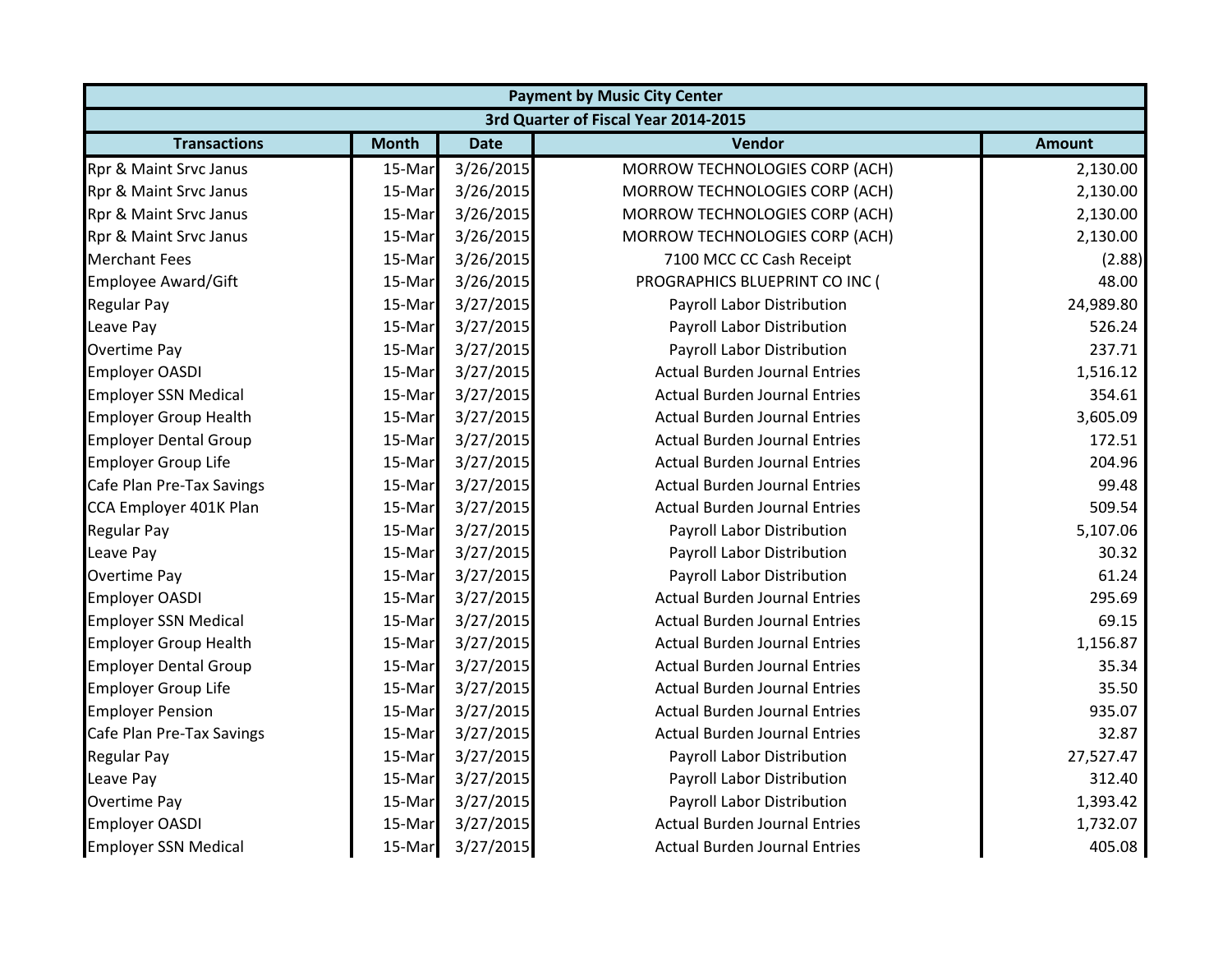|                                      | <b>Payment by Music City Center</b> |             |                                      |               |  |  |
|--------------------------------------|-------------------------------------|-------------|--------------------------------------|---------------|--|--|
| 3rd Quarter of Fiscal Year 2014-2015 |                                     |             |                                      |               |  |  |
| <b>Transactions</b>                  | <b>Month</b>                        | <b>Date</b> | <b>Vendor</b>                        | <b>Amount</b> |  |  |
| <b>Employer Group Health</b>         | 15-Mar                              | 3/27/2015   | <b>Actual Burden Journal Entries</b> | 3,633.21      |  |  |
| <b>Employer Dental Group</b>         | 15-Mar                              | 3/27/2015   | <b>Actual Burden Journal Entries</b> | 207.85        |  |  |
| <b>Employer Group Life</b>           | 15-Mar                              | 3/27/2015   | <b>Actual Burden Journal Entries</b> | 239.86        |  |  |
| Cafe Plan Pre-Tax Savings            | 15-Mar                              | 3/27/2015   | <b>Actual Burden Journal Entries</b> | 99.19         |  |  |
| CCA Employer 401K Plan               | 15-Mar                              | 3/27/2015   | <b>Actual Burden Journal Entries</b> | 555.39        |  |  |
| <b>Regular Pay</b>                   | 15-Mar                              | 3/27/2015   | Payroll Labor Distribution           | 41,363.36     |  |  |
| Leave Pay                            | 15-Mar                              | 3/27/2015   | Payroll Labor Distribution           | 2,018.86      |  |  |
| <b>Holiday Pay</b>                   | 15-Mar                              | 3/27/2015   | Payroll Labor Distribution           | 184.80        |  |  |
| Overtime Pay                         | 15-Mar                              | 3/27/2015   | Payroll Labor Distribution           | 546.19        |  |  |
| <b>Employer OASDI</b>                | 15-Mar                              | 3/27/2015   | <b>Actual Burden Journal Entries</b> | 2,516.83      |  |  |
| <b>Employer SSN Medical</b>          | 15-Mar                              | 3/27/2015   | <b>Actual Burden Journal Entries</b> | 588.61        |  |  |
| <b>Employer Group Health</b>         | 15-Mar                              | 3/27/2015   | <b>Actual Burden Journal Entries</b> | 9,935.01      |  |  |
| <b>Employer Dental Group</b>         | 15-Mar                              | 3/27/2015   | <b>Actual Burden Journal Entries</b> | 504.81        |  |  |
| <b>Employer Group Life</b>           | 15-Mar                              | 3/27/2015   | <b>Actual Burden Journal Entries</b> | 552.27        |  |  |
| Cafe Plan Pre-Tax Savings            | 15-Mar                              | 3/27/2015   | <b>Actual Burden Journal Entries</b> | 269.26        |  |  |
| CCA Employer 401K Plan               | 15-Mar                              | 3/27/2015   | <b>Actual Burden Journal Entries</b> | 921.40        |  |  |
| <b>Temporary Service</b>             | 15-Mar                              | 3/27/2015   | INDUSTRIAL STAFFING OF TN (ACH       | 2,178.36      |  |  |
| <b>Regular Pay</b>                   | 15-Mar                              | 3/27/2015   | Payroll Labor Distribution           | 2,441.37      |  |  |
| Leave Pay                            | 15-Mar                              | 3/27/2015   | Payroll Labor Distribution           | 126.00        |  |  |
| Overtime Pay                         | 15-Mar                              | 3/27/2015   | Payroll Labor Distribution           | 135.10        |  |  |
| <b>Employer OASDI</b>                | 15-Mar                              | 3/27/2015   | <b>Actual Burden Journal Entries</b> | 149.28        |  |  |
| <b>Employer SSN Medical</b>          | 15-Mar                              | 3/27/2015   | <b>Actual Burden Journal Entries</b> | 34.91         |  |  |
| <b>Employer Group Health</b>         | 15-Mar                              | 3/27/2015   | <b>Actual Burden Journal Entries</b> | 841.52        |  |  |
| <b>Employer Dental Group</b>         | 15-Mar                              | 3/27/2015   | <b>Actual Burden Journal Entries</b> | 21.21         |  |  |
| <b>Employer Group Life</b>           | 15-Mar                              | 3/27/2015   | <b>Actual Burden Journal Entries</b> | 21.30         |  |  |
| <b>Employer Pension</b>              | 15-Mar                              | 3/27/2015   | <b>Actual Burden Journal Entries</b> | 251.87        |  |  |
| Cafe Plan Pre-Tax Savings            | 15-Mar                              | 3/27/2015   | <b>Actual Burden Journal Entries</b> | 22.53         |  |  |
| CCA Employer 401K Plan               | 15-Mar                              | 3/27/2015   | <b>Actual Burden Journal Entries</b> | 52.09         |  |  |
| <b>Regular Pay</b>                   | 15-Mar                              | 3/27/2015   | Payroll Labor Distribution           | 7,985.26      |  |  |
| Leave Pay                            | 15-Mar                              | 3/27/2015   | Payroll Labor Distribution           | 390.07        |  |  |
| <b>Holiday Pay</b>                   | 15-Mar                              | 3/27/2015   | Payroll Labor Distribution           | 126.00        |  |  |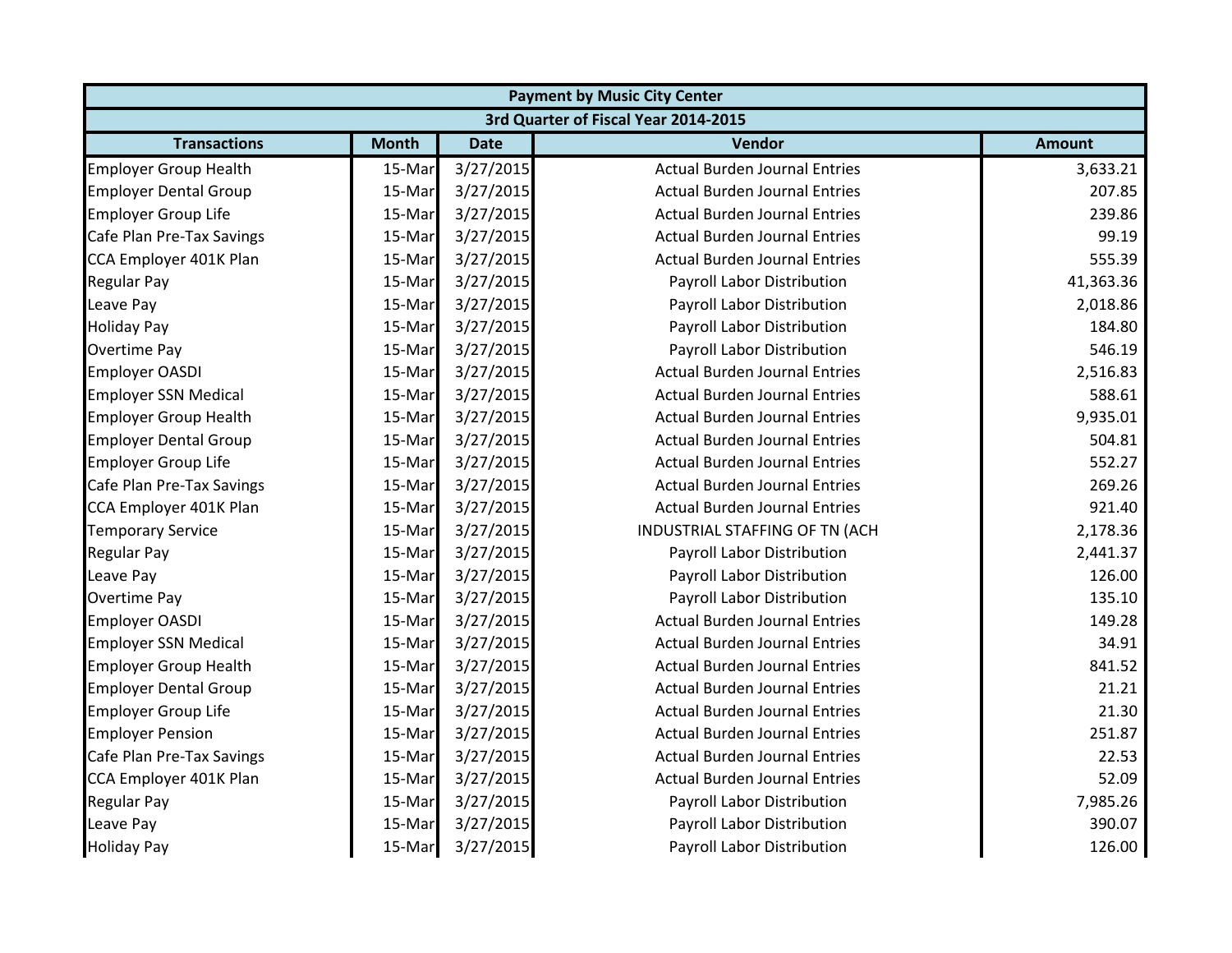|                                      | <b>Payment by Music City Center</b> |             |                                      |               |  |  |
|--------------------------------------|-------------------------------------|-------------|--------------------------------------|---------------|--|--|
| 3rd Quarter of Fiscal Year 2014-2015 |                                     |             |                                      |               |  |  |
| <b>Transactions</b>                  | <b>Month</b>                        | <b>Date</b> | Vendor                               | <b>Amount</b> |  |  |
| <b>Overtime Pay</b>                  | 15-Mar                              | 3/27/2015   | Payroll Labor Distribution           | 49.88         |  |  |
| <b>Employer OASDI</b>                | 15-Mar                              | 3/27/2015   | <b>Actual Burden Journal Entries</b> | 525.73        |  |  |
| <b>Employer SSN Medical</b>          | 15-Mar                              | 3/27/2015   | <b>Actual Burden Journal Entries</b> | 122.95        |  |  |
| Employer Group Health                | 15-Mar                              | 3/27/2015   | <b>Actual Burden Journal Entries</b> | 1,685.08      |  |  |
| <b>Employer Dental Group</b>         | 15-Mar                              | 3/27/2015   | <b>Actual Burden Journal Entries</b> | 52.32         |  |  |
| <b>Employer Group Life</b>           | 15-Mar                              | 3/27/2015   | <b>Actual Burden Journal Entries</b> | 69.45         |  |  |
| Cafe Plan Pre-Tax Savings            | 15-Mar                              | 3/27/2015   | <b>Actual Burden Journal Entries</b> | 24.25         |  |  |
| CCA Employer 401K Plan               | 15-Mar                              | 3/27/2015   | <b>Actual Burden Journal Entries</b> | 280.22        |  |  |
| <b>Regular Pay</b>                   | 15-Mar                              | 3/27/2015   | Payroll Labor Distribution           | 3,892.00      |  |  |
| Leave Pay                            | 15-Mar                              | 3/27/2015   | Payroll Labor Distribution           | 1,828.80      |  |  |
| <b>Employer OASDI</b>                | 15-Mar                              | 3/27/2015   | <b>Actual Burden Journal Entries</b> | 333.46        |  |  |
| <b>Employer SSN Medical</b>          | 15-Mar                              | 3/27/2015   | <b>Actual Burden Journal Entries</b> | 77.99         |  |  |
| <b>Employer Group Health</b>         | 15-Mar                              | 3/27/2015   | <b>Actual Burden Journal Entries</b> | 793.50        |  |  |
| <b>Employer Dental Group</b>         | 15-Mar                              | 3/27/2015   | <b>Actual Burden Journal Entries</b> | 28.28         |  |  |
| <b>Employer Group Life</b>           | 15-Mar                              | 3/27/2015   | <b>Actual Burden Journal Entries</b> | 28.40         |  |  |
| <b>Employer Pension</b>              | 15-Mar                              | 3/27/2015   | <b>Actual Burden Journal Entries</b> | 1,029.00      |  |  |
| <b>FSA Pre-Tax Savings</b>           | 15-Mar                              | 3/27/2015   | <b>Actual Burden Journal Entries</b> | 3.83          |  |  |
| Cafe Plan Pre-Tax Savings            | 15-Mar                              | 3/27/2015   | <b>Actual Burden Journal Entries</b> | 22.36         |  |  |
| <b>Regular Pay</b>                   | 15-Mar                              | 3/27/2015   | Payroll Labor Distribution           | 26,109.30     |  |  |
| Leave Pay                            | 15-Mar                              | 3/27/2015   | Payroll Labor Distribution           | 1,149.71      |  |  |
| <b>Holiday Pay</b>                   | 15-Mar                              | 3/27/2015   | Payroll Labor Distribution           | 215.20        |  |  |
| <b>Overtime Pay</b>                  | 15-Mar                              | 3/27/2015   | Payroll Labor Distribution           | 978.83        |  |  |
| <b>Employer OASDI</b>                | 15-Mar                              | 3/27/2015   | <b>Actual Burden Journal Entries</b> | 1,641.34      |  |  |
| <b>Employer SSN Medical</b>          | 15-Mar                              | 3/27/2015   | <b>Actual Burden Journal Entries</b> | 383.87        |  |  |
| <b>Employer Group Health</b>         | 15-Mar                              | 3/27/2015   | <b>Actual Burden Journal Entries</b> | 6,645.64      |  |  |
| <b>Employer Dental Group</b>         | 15-Mar                              | 3/27/2015   | <b>Actual Burden Journal Entries</b> | 243.20        |  |  |
| <b>Employer Group Life</b>           | 15-Mar                              | 3/27/2015   | <b>Actual Burden Journal Entries</b> | 270.39        |  |  |
| <b>Employer Pension</b>              | 15-Mar                              | 3/27/2015   | <b>Actual Burden Journal Entries</b> | 193.83        |  |  |
| Cafe Plan Pre-Tax Savings            | 15-Mar                              | 3/27/2015   | <b>Actual Burden Journal Entries</b> | 176.38        |  |  |
| CCA Employer 401K Plan               | 15-Mar                              | 3/27/2015   | <b>Actual Burden Journal Entries</b> | 610.44        |  |  |
| <b>Regular Pay</b>                   | 15-Mar                              | 3/27/2015   | Payroll Labor Distribution           | 2,572.54      |  |  |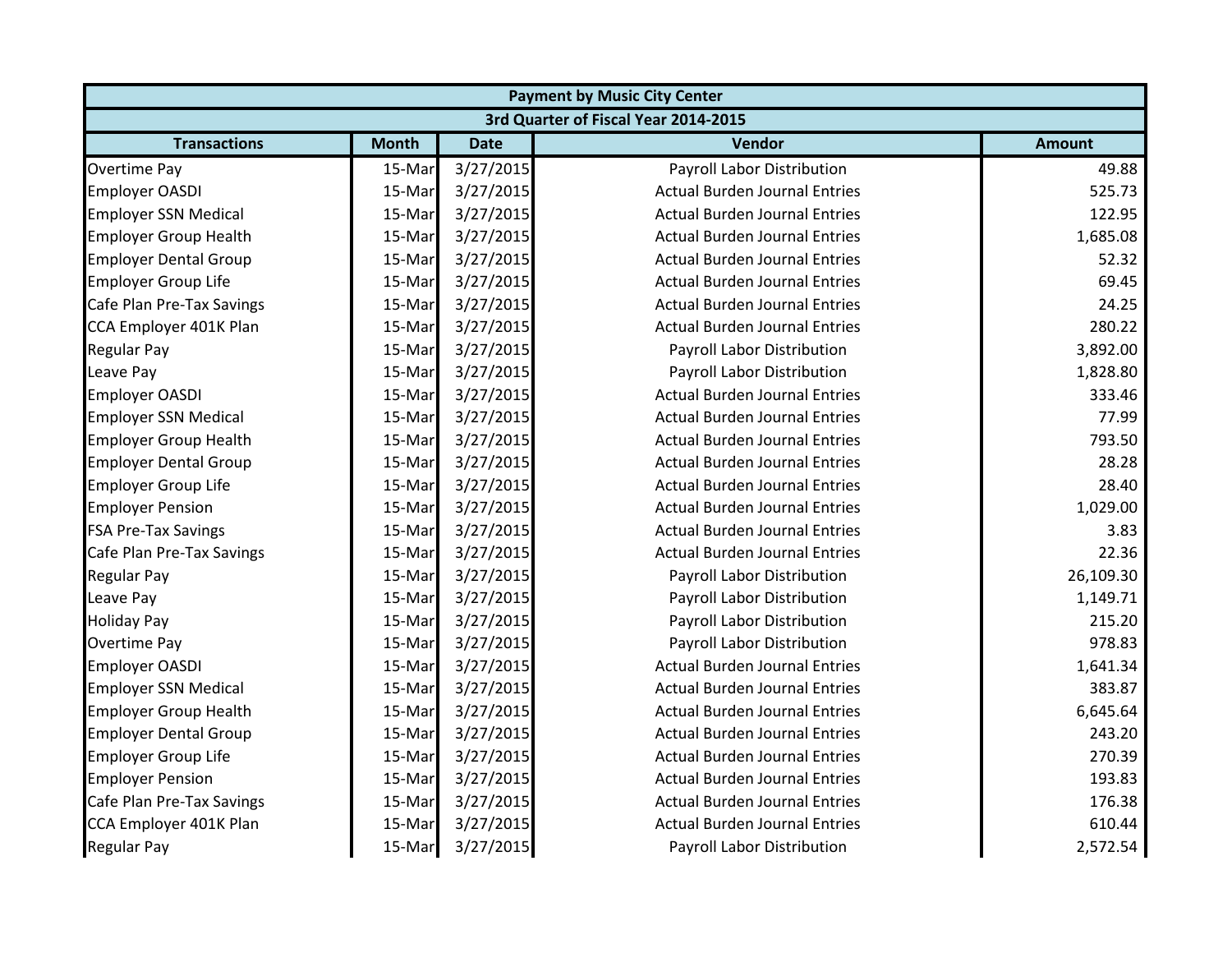| <b>Payment by Music City Center</b>  |              |             |                                      |               |  |  |
|--------------------------------------|--------------|-------------|--------------------------------------|---------------|--|--|
| 3rd Quarter of Fiscal Year 2014-2015 |              |             |                                      |               |  |  |
| <b>Transactions</b>                  | <b>Month</b> | <b>Date</b> | Vendor                               | <b>Amount</b> |  |  |
| Leave Pay                            | 15-Mar       | 3/27/2015   | <b>Payroll Labor Distribution</b>    | 968.30        |  |  |
| <b>Overtime Pay</b>                  | 15-Mar       | 3/27/2015   | Payroll Labor Distribution           | 15.97         |  |  |
| <b>Employer OASDI</b>                | 15-Mar       | 3/27/2015   | <b>Actual Burden Journal Entries</b> | 202.36        |  |  |
| <b>Employer SSN Medical</b>          | 15-Mar       | 3/27/2015   | <b>Actual Burden Journal Entries</b> | 47.34         |  |  |
| <b>Employer Group Health</b>         | 15-Mar       | 3/27/2015   | <b>Actual Burden Journal Entries</b> | 795.00        |  |  |
| <b>Employer Dental Group</b>         | 15-Mar       | 3/27/2015   | <b>Actual Burden Journal Entries</b> | 28.28         |  |  |
| <b>Employer Group Life</b>           | 15-Mar       | 3/27/2015   | <b>Actual Burden Journal Entries</b> | 28.40         |  |  |
| <b>Employer Pension</b>              | 15-Mar       | 3/27/2015   | <b>Actual Burden Journal Entries</b> | 579.42        |  |  |
| Cafe Plan Pre-Tax Savings            | 15-Mar       | 3/27/2015   | <b>Actual Burden Journal Entries</b> | 22.40         |  |  |
| <b>Regular Pay</b>                   | 15-Mar       | 3/27/2015   | Payroll Labor Distribution           | 4,463.04      |  |  |
| Leave Pay                            | 15-Mar       | 3/27/2015   | Payroll Labor Distribution           | 322.56        |  |  |
| <b>Overtime Pay</b>                  | 15-Mar       | 3/27/2015   | Payroll Labor Distribution           | 158.83        |  |  |
| <b>Employer OASDI</b>                | 15-Mar       | 3/27/2015   | <b>Actual Burden Journal Entries</b> | 281.43        |  |  |
| <b>Employer SSN Medical</b>          | 15-Mar       | 3/27/2015   | <b>Actual Burden Journal Entries</b> | 65.82         |  |  |
| <b>Employer Group Health</b>         | 15-Mar       | 3/27/2015   | <b>Actual Burden Journal Entries</b> | 1,125.00      |  |  |
| <b>Employer Dental Group</b>         | 15-Mar       | 3/27/2015   | <b>Actual Burden Journal Entries</b> | 14.14         |  |  |
| <b>Employer Group Life</b>           | 15-Mar       | 3/27/2015   | <b>Actual Burden Journal Entries</b> | 28.40         |  |  |
| Cafe Plan Pre-Tax Savings            | 15-Mar       | 3/27/2015   | <b>Actual Burden Journal Entries</b> | 31.01         |  |  |
| CCA Employer 401K Plan               | 15-Mar       | 3/27/2015   | <b>Actual Burden Journal Entries</b> | 68.75         |  |  |
| <b>Uniform Cleaning Service</b>      | 15-Mar       | 3/27/2015   | <b>COYNE TEXTILE SVCS</b>            | 695.93        |  |  |
| <b>Regular Pay</b>                   | 15-Mar       | 3/27/2015   | Payroll Labor Distribution           | 7,116.32      |  |  |
| <b>Overtime Pay</b>                  | 15-Mar       | 3/27/2015   | Payroll Labor Distribution           | 3.71          |  |  |
| <b>Employer OASDI</b>                | 15-Mar       | 3/27/2015   | <b>Actual Burden Journal Entries</b> | 429.88        |  |  |
| <b>Employer SSN Medical</b>          | 15-Mar       | 3/27/2015   | <b>Actual Burden Journal Entries</b> | 100.52        |  |  |
| <b>Employer Group Health</b>         | 15-Mar       | 3/27/2015   | <b>Actual Burden Journal Entries</b> | 559.50        |  |  |
| <b>Employer Dental Group</b>         | 15-Mar       | 3/27/2015   | <b>Actual Burden Journal Entries</b> | 14.14         |  |  |
| <b>Employer Group Life</b>           | 15-Mar       | 3/27/2015   | <b>Actual Burden Journal Entries</b> | 42.60         |  |  |
| Cafe Plan Pre-Tax Savings            | 15-Mar       | 3/27/2015   | <b>Actual Burden Journal Entries</b> | 14.27         |  |  |
| CCA Employer 401K Plan               | 15-Mar       | 3/27/2015   | <b>Actual Burden Journal Entries</b> | 271.62        |  |  |
| <b>Regular Pay</b>                   | 15-Mar       | 3/27/2015   | Payroll Labor Distribution           | 14,556.40     |  |  |
| Leave Pay                            | 15-Mar       | 3/27/2015   | Payroll Labor Distribution           | 2,784.40      |  |  |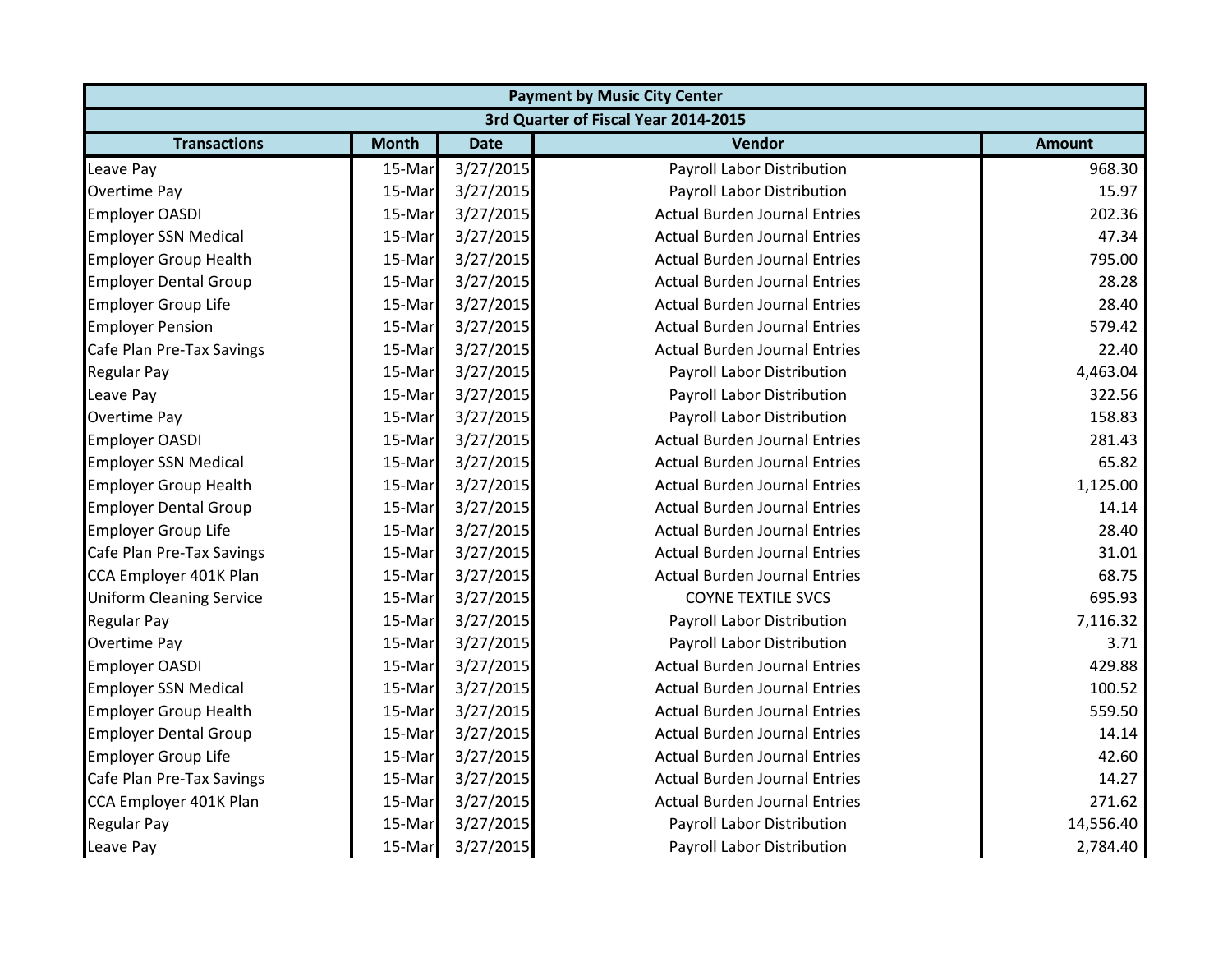| <b>Payment by Music City Center</b> |                                      |             |                                      |               |  |  |  |
|-------------------------------------|--------------------------------------|-------------|--------------------------------------|---------------|--|--|--|
|                                     | 3rd Quarter of Fiscal Year 2014-2015 |             |                                      |               |  |  |  |
| <b>Transactions</b>                 | <b>Month</b>                         | <b>Date</b> | Vendor                               | <b>Amount</b> |  |  |  |
| <b>Overtime Pay</b>                 | 15-Mar                               | 3/27/2015   | Payroll Labor Distribution           | 30.32         |  |  |  |
| <b>Employer OASDI</b>               | 15-Mar                               | 3/27/2015   | <b>Actual Burden Journal Entries</b> | 1,036.23      |  |  |  |
| <b>Employer SSN Medical</b>         | 15-Mar                               | 3/27/2015   | <b>Actual Burden Journal Entries</b> | 242.34        |  |  |  |
| Employer Group Health               | 15-Mar                               | 3/27/2015   | <b>Actual Burden Journal Entries</b> | 1,266.00      |  |  |  |
| <b>Employer Dental Group</b>        | 15-Mar                               | 3/27/2015   | <b>Actual Burden Journal Entries</b> | 70.70         |  |  |  |
| <b>Employer Group Life</b>          | 15-Mar                               | 3/27/2015   | <b>Actual Burden Journal Entries</b> | 85.20         |  |  |  |
| <b>Employer Pension</b>             | 15-Mar                               | 3/27/2015   | <b>Actual Burden Journal Entries</b> | 3,124.53      |  |  |  |
| <b>FSA Pre-Tax Savings</b>          | 15-Mar                               | 3/27/2015   | <b>Actual Burden Journal Entries</b> | 14.34         |  |  |  |
| Cafe Plan Pre-Tax Savings           | 15-Mar                               | 3/27/2015   | <b>Actual Burden Journal Entries</b> | 35.98         |  |  |  |
| <b>Regular Pay</b>                  | 15-Mar                               | 3/27/2015   | Payroll Labor Distribution           | 3,390.34      |  |  |  |
| Leave Pay                           | 15-Mar                               | 3/27/2015   | Payroll Labor Distribution           | 115.38        |  |  |  |
| <b>Overtime Pay</b>                 | 15-Mar                               | 3/27/2015   | Payroll Labor Distribution           | 4.33          |  |  |  |
| <b>Employer OASDI</b>               | 15-Mar                               | 3/27/2015   | <b>Actual Burden Journal Entries</b> | 207.93        |  |  |  |
| <b>Employer SSN Medical</b>         | 15-Mar                               | 3/27/2015   | <b>Actual Burden Journal Entries</b> | 48.63         |  |  |  |
| <b>Employer Group Health</b>        | 15-Mar                               | 3/27/2015   | <b>Actual Burden Journal Entries</b> | 469.50        |  |  |  |
| <b>Employer Dental Group</b>        | 15-Mar                               | 3/27/2015   | <b>Actual Burden Journal Entries</b> | 28.28         |  |  |  |
| <b>Employer Group Life</b>          | 15-Mar                               | 3/27/2015   | <b>Actual Burden Journal Entries</b> | 28.40         |  |  |  |
| Cafe Plan Pre-Tax Savings           | 15-Mar                               | 3/27/2015   | <b>Actual Burden Journal Entries</b> | 11.98         |  |  |  |
| CCA Employer 401K Plan              | 15-Mar                               | 3/27/2015   | <b>Actual Burden Journal Entries</b> | 139.85        |  |  |  |
| <b>Regular Pay</b>                  | 15-Mar                               | 3/27/2015   | Payroll Labor Distribution           | 15,193.94     |  |  |  |
| Leave Pay                           | 15-Mar                               | 3/27/2015   | Payroll Labor Distribution           | 760.21        |  |  |  |
| <b>Holiday Pay</b>                  | 15-Mar                               | 3/27/2015   | Payroll Labor Distribution           | 147.36        |  |  |  |
| Overtime Pay                        | 15-Mar                               | 3/27/2015   | Payroll Labor Distribution           | 143.19        |  |  |  |
| <b>Employer OASDI</b>               | 15-Mar                               | 3/27/2015   | <b>Actual Burden Journal Entries</b> | 935.12        |  |  |  |
| <b>Employer SSN Medical</b>         | 15-Mar                               | 3/27/2015   | <b>Actual Burden Journal Entries</b> | 218.70        |  |  |  |
| <b>Employer Group Health</b>        | 15-Mar                               | 3/27/2015   | <b>Actual Burden Journal Entries</b> | 3,178.50      |  |  |  |
| <b>Employer Dental Group</b>        | 15-Mar                               | 3/27/2015   | <b>Actual Burden Journal Entries</b> | 141.40        |  |  |  |
| <b>Employer Group Life</b>          | 15-Mar                               | 3/27/2015   | <b>Actual Burden Journal Entries</b> | 142.00        |  |  |  |
| Cafe Plan Pre-Tax Savings           | 15-Mar                               | 3/27/2015   | <b>Actual Burden Journal Entries</b> | 87.41         |  |  |  |
| CCA Employer 401K Plan              | 15-Mar                               | 3/27/2015   | <b>Actual Burden Journal Entries</b> | 436.93        |  |  |  |
| <b>Regular Pay</b>                  | 15-Mar                               | 3/27/2015   | Payroll Labor Distribution           | 7,055.21      |  |  |  |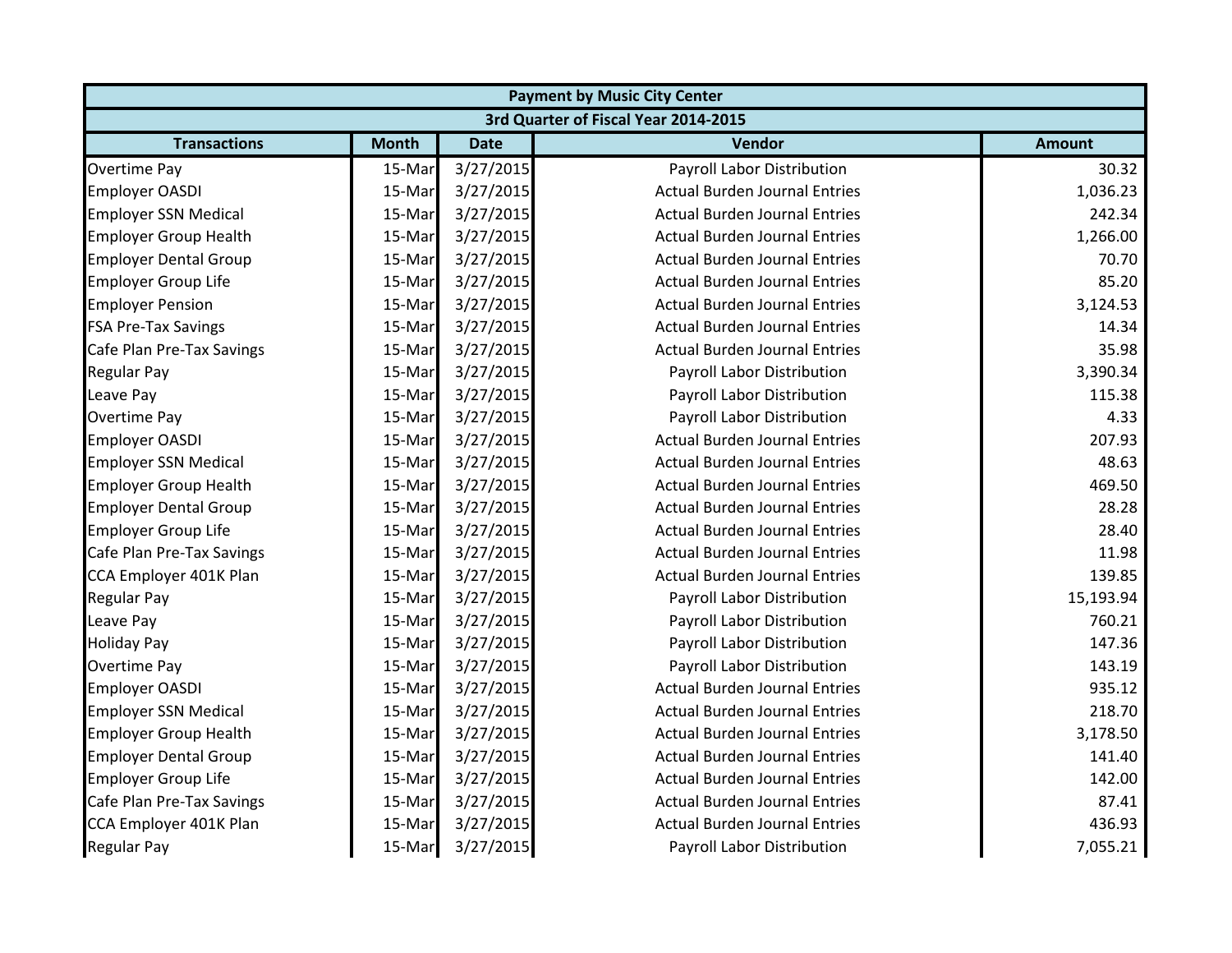|                              | <b>Payment by Music City Center</b>  |             |                                      |               |  |  |  |
|------------------------------|--------------------------------------|-------------|--------------------------------------|---------------|--|--|--|
|                              | 3rd Quarter of Fiscal Year 2014-2015 |             |                                      |               |  |  |  |
| <b>Transactions</b>          | <b>Month</b>                         | <b>Date</b> | Vendor                               | <b>Amount</b> |  |  |  |
| Leave Pay                    | 15-Mar                               | 3/27/2015   | Payroll Labor Distribution           | 136.00        |  |  |  |
| <b>Overtime Pay</b>          | 15-Mar                               | 3/27/2015   | Payroll Labor Distribution           | 6.38          |  |  |  |
| <b>Employer OASDI</b>        | 15-Mar                               | 3/27/2015   | <b>Actual Burden Journal Entries</b> | 408.86        |  |  |  |
| <b>Employer SSN Medical</b>  | 15-Mar                               | 3/27/2015   | <b>Actual Burden Journal Entries</b> | 95.61         |  |  |  |
| <b>Employer Group Health</b> | 15-Mar                               | 3/27/2015   | <b>Actual Burden Journal Entries</b> | 795.00        |  |  |  |
| <b>Employer Dental Group</b> | 15-Mar                               | 3/27/2015   | <b>Actual Burden Journal Entries</b> | 28.28         |  |  |  |
| <b>Employer Group Life</b>   | 15-Mar                               | 3/27/2015   | <b>Actual Burden Journal Entries</b> | 42.60         |  |  |  |
| <b>Employer Pension</b>      | 15-Mar                               | 3/27/2015   | <b>Actual Burden Journal Entries</b> | 1,294.63      |  |  |  |
| <b>FSA Pre-Tax Savings</b>   | 15-Mar                               | 3/27/2015   | <b>Actual Burden Journal Entries</b> | 23.91         |  |  |  |
| Cafe Plan Pre-Tax Savings    | 15-Mar                               | 3/27/2015   | <b>Actual Burden Journal Entries</b> | 22.24         |  |  |  |
| <b>Regular Pay</b>           | 15-Mar                               | 3/27/2015   | Payroll Labor Distribution           | 9,980.02      |  |  |  |
| Leave Pay                    | 15-Mar                               | 3/27/2015   | Payroll Labor Distribution           | 678.06        |  |  |  |
| <b>Overtime Pay</b>          | 15-Mar                               | 3/27/2015   | Payroll Labor Distribution           | 28.85         |  |  |  |
| <b>Employer OASDI</b>        | 15-Mar                               | 3/27/2015   | <b>Actual Burden Journal Entries</b> | 634.51        |  |  |  |
| <b>Employer SSN Medical</b>  | 15-Mar                               | 3/27/2015   | <b>Actual Burden Journal Entries</b> | 148.40        |  |  |  |
| <b>Employer Group Health</b> | 15-Mar                               | 3/27/2015   | <b>Actual Burden Journal Entries</b> | 1,264.50      |  |  |  |
| <b>Employer Dental Group</b> | 15-Mar                               | 3/27/2015   | <b>Actual Burden Journal Entries</b> | 70.70         |  |  |  |
| <b>Employer Group Life</b>   | 15-Mar                               | 3/27/2015   | <b>Actual Burden Journal Entries</b> | 71.00         |  |  |  |
| Cafe Plan Pre-Tax Savings    | 15-Mar                               | 3/27/2015   | <b>Actual Burden Journal Entries</b> | 34.65         |  |  |  |
| CCA Employer 401K Plan       | 15-Mar                               | 3/27/2015   | <b>Actual Burden Journal Entries</b> | 268.56        |  |  |  |
| <b>Regular Pay</b>           | 15-Mar                               | 3/27/2015   | Payroll Labor Distribution           | 13,780.01     |  |  |  |
| Leave Pay                    | 15-Mar                               | 3/27/2015   | Payroll Labor Distribution           | 602.48        |  |  |  |
| <b>Employer OASDI</b>        | 15-Mar                               | 3/27/2015   | <b>Actual Burden Journal Entries</b> | 867.60        |  |  |  |
| <b>Employer SSN Medical</b>  | 15-Mar                               | 3/27/2015   | <b>Actual Burden Journal Entries</b> | 202.91        |  |  |  |
| <b>Employer Group Health</b> | 15-Mar                               | 3/27/2015   | <b>Actual Burden Journal Entries</b> | 798.00        |  |  |  |
| <b>Employer Dental Group</b> | 15-Mar                               | 3/27/2015   | <b>Actual Burden Journal Entries</b> | 28.28         |  |  |  |
| <b>Employer Group Life</b>   | 15-Mar                               | 3/27/2015   | <b>Actual Burden Journal Entries</b> | 28.40         |  |  |  |
| <b>Employer Pension</b>      | 15-Mar                               | 3/27/2015   | <b>Actual Burden Journal Entries</b> | 2,586.98      |  |  |  |
| <b>FSA Pre-Tax Savings</b>   | 15-Mar                               | 3/27/2015   | <b>Actual Burden Journal Entries</b> | 7.97          |  |  |  |
| Cafe Plan Pre-Tax Savings    | 15-Mar                               | 3/27/2015   | <b>Actual Burden Journal Entries</b> | 21.80         |  |  |  |
| <b>Regular Pay</b>           | 15-Mar                               | 3/27/2015   | Payroll Labor Distribution           | 6,886.90      |  |  |  |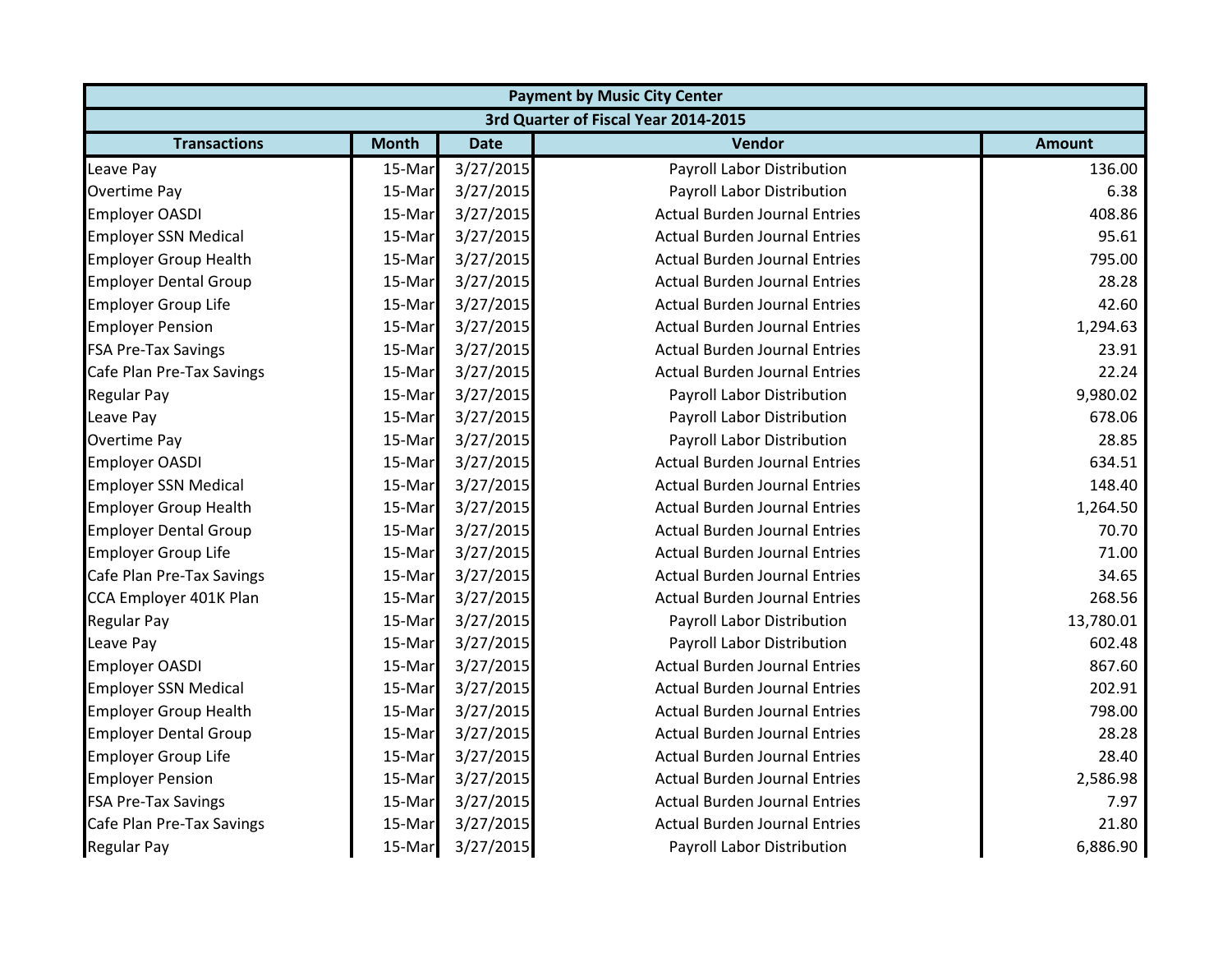|                               |              |             | <b>Payment by Music City Center</b>  |               |
|-------------------------------|--------------|-------------|--------------------------------------|---------------|
|                               |              |             | 3rd Quarter of Fiscal Year 2014-2015 |               |
| <b>Transactions</b>           | <b>Month</b> | <b>Date</b> | Vendor                               | <b>Amount</b> |
| Overtime Pay                  | 15-Mar       | 3/27/2015   | Payroll Labor Distribution           | 16.67         |
| <b>Employer OASDI</b>         | 15-Mar       | 3/27/2015   | <b>Actual Burden Journal Entries</b> | 400.04        |
| <b>Employer SSN Medical</b>   | 15-Mar       | 3/27/2015   | <b>Actual Burden Journal Entries</b> | 93.56         |
| <b>Employer Group Health</b>  | 15-Mar       | 3/27/2015   | <b>Actual Burden Journal Entries</b> | 1,264.50      |
| <b>Employer Dental Group</b>  | 15-Mar       | 3/27/2015   | <b>Actual Burden Journal Entries</b> | 56.56         |
| <b>Employer Group Life</b>    | 15-Mar       | 3/27/2015   | <b>Actual Burden Journal Entries</b> | 56.80         |
| Cafe Plan Pre-Tax Savings     | 15-Mar       | 3/27/2015   | <b>Actual Burden Journal Entries</b> | 34.54         |
| CCA Employer 401K Plan        | 15-Mar       | 3/27/2015   | <b>Actual Burden Journal Entries</b> | 124.71        |
| Other Rpr & Maint Srvc        | 15-Mar       | 3/30/2015   | RICOH USA INC (ACH)                  | 268.10        |
| Food & Ice                    | 15-Mar       | 3/30/2015   | <b>CENTERPLATE MCC (ACH)</b>         | 62.44         |
| Food & Ice                    | 15-Mar       | 3/30/2015   | <b>CENTERPLATE MCC (ACH)</b>         | 72.04         |
| Food & Ice                    | 15-Mar       | 3/30/2015   | <b>CENTERPLATE MCC (ACH)</b>         | 30.45         |
| Food & Ice                    | 15-Mar       | 3/30/2015   | <b>CENTERPLATE MCC (ACH)</b>         | 29.22         |
| Other Rpr & Maint Srvc        | 15-Mar       | 3/30/2015   | RICOH USA INC (ACH)                  | 26.93         |
| Other Rpr & Maint Srvc        | 15-Mar       | 3/30/2015   | TRAY CO, THE (ACH)                   | 294.90        |
| Other Rpr & Maint Srvc        | 15-Mar       | 3/30/2015   | RICOH USA INC (ACH)                  | 69.64         |
| Offc & Admin Supply           | 15-Mar       | 3/30/2015   | <b>MYOFFICE PRODUCTS (ACH)</b>       | 34.10         |
| Other Rpr & Maint Srvc        | 15-Mar       | 3/30/2015   | RICOH USA INC (ACH)                  | 69.64         |
| <b>Printing Supply</b>        | 15-Mar       | 3/30/2015   | MYOFFICE PRODUCTS (ACH)              | 307.20        |
| <b>Small Equipment Supply</b> | 15-Mar       | 3/30/2015   | PCMG INC (ACH)                       | 108.00        |
| <b>Small Equipment Supply</b> | 15-Mar       | 3/30/2015   | PCMG INC (ACH)                       | 14.00         |
| Postage & Delivery Srvc       | 15-Mar       | 3/30/2015   | WIRELESS PLUS INC (ACH)              | 15.00         |
| <b>Safety Supply</b>          | 15-Mar       | 3/30/2015   | WIRELESS PLUS INC (ACH)              | 960.00        |
| Other Rpr & Maint Srvc        | 15-Mar       | 3/30/2015   | RICOH USA INC (ACH)                  | 578.59        |
| Other Rpr & Maint Srvc        | 15-Mar       | 3/30/2015   | RICOH USA INC (ACH)                  | 134.64        |
| Other Rpr & Maint Srvc        | 15-Mar       | 3/30/2015   | RICOH USA INC (ACH)                  | 27.28         |
| Other Rpr & Maint Srvc        | 15-Mar       | 3/30/2015   | RICOH USA INC (ACH)                  | 245.56        |
| <b>Merchant Fees</b>          | 15-Mar       | 3/30/2015   | 7100 MCC CC Cash Receipt             | (46.92)       |
| <b>Merchant Fees</b>          | 15-Mar       | 3/30/2015   | 7100 MCC CC Cash Receipt             | (252.86)      |
| <b>Merchant Fees</b>          | 15-Mar       | 3/30/2015   | 7100 MCC CC Cash Receipt             | (12.42)       |
| Other Rpr & Maint Srvc        | 15-Mar       | 3/30/2015   | RICOH USA INC (ACH)                  | 163.71        |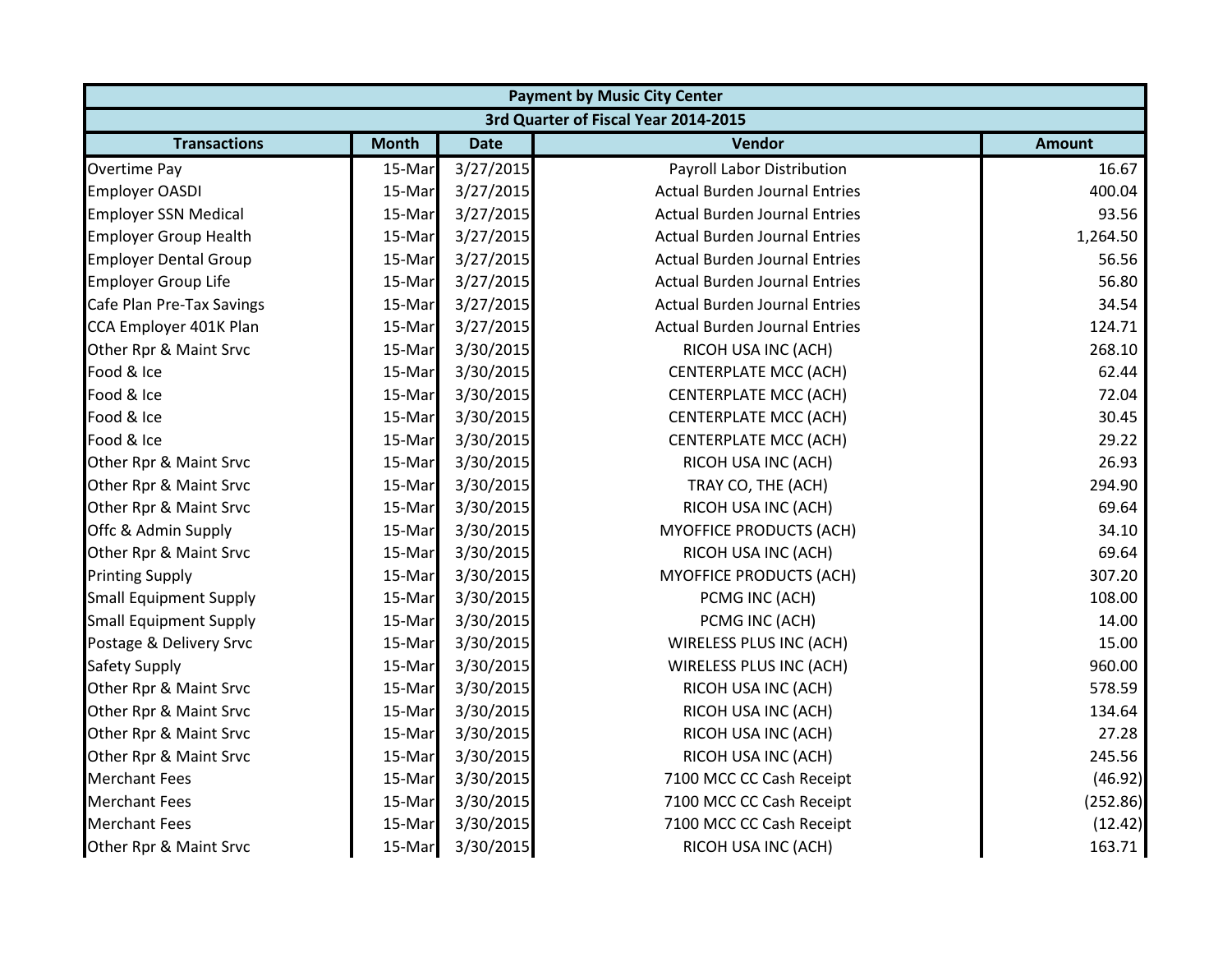|                                        |              |             | <b>Payment by Music City Center</b>  |               |
|----------------------------------------|--------------|-------------|--------------------------------------|---------------|
|                                        |              |             | 3rd Quarter of Fiscal Year 2014-2015 |               |
| <b>Transactions</b>                    | <b>Month</b> | <b>Date</b> | Vendor                               | <b>Amount</b> |
| Other Rpr & Maint Srvc                 | 15-Mar       | 3/30/2015   | RICOH USA INC (ACH)                  | 240.93        |
| Employee Out-of-town Travel            | 15-Mar       | 3/31/2015   | FACELLA JR, WILLIAM R                | 31.00         |
| Food & Ice                             | 15-Mar       | 3/31/2015   | <b>CENTERPLATE MCC (ACH)</b>         | 122.92        |
| Food & Ice                             | 15-Mar       | 3/31/2015   | <b>CENTERPLATE MCC (ACH)</b>         | 33.48         |
| Electric                               | 15-Mar       | 3/31/2015   | NASHVILLE ELECTRIC SERVICE CO        | 125,473.52    |
| Water                                  | 15-Mar       | 3/31/2015   | WS / MAR 2015 / WATER IDB            | 1,476.76      |
| Water                                  | 15-Mar       | 3/31/2015   | WS / MAR 2015 / SEWER IDB            | 4,170.82      |
| Gas                                    | 15-Mar       | 3/31/2015   | PIEDMONT NATURAL GAS CO (METRO       | 7,598.39      |
| Landscaping Srvc                       | 15-Mar       | 3/31/2015   | REED LANDSCAPING INC (ACH)           | 2,262.00      |
| Plumbing/HVAC Maintain Srvc            | 15-Mar       | 3/31/2015   | <b>ROTO ROOTER (ACH)</b>             | 624.95        |
| Other Rpr & Maint Srvc                 | 15-Mar       | 3/31/2015   | SIMPLEX GRINNELL LP (ACH)            | 2,340.28      |
| Other Rpr & Maint Srvc                 | 15-Mar       | 3/31/2015   | <b>BROADWAY ELECTRIC SVC CORP</b>    | 1,029.55      |
| Repair & Maint Supply                  | 15-Mar       | 3/31/2015   | Fifth Third March 2015 CCard         | 220.85        |
| Repair & Maint Supply                  | 15-Mar       | 3/31/2015   | Fifth Third March 2015 CCard         | 145.88        |
| <b>Rpr &amp; Maint Srvc Generators</b> | 15-Mar       | 3/31/2015   | <b>CUMMINS CROSSPOINT LLC (ACH)</b>  | 450.40        |
| <b>Rpr &amp; Maint Srvc Generators</b> | 15-Mar       | 3/31/2015   | <b>CUMMINS CROSSPOINT LLC (ACH)</b>  | 450.40        |
| <b>Temporary Service</b>               | 15-Mar       | 3/31/2015   | MCC 03/15 Temp Labor RCLS            | (1, 287.06)   |
| <b>Temporary Service</b>               | 15-Mar       | 3/31/2015   | INDUSTRIAL STAFFING OF TN (ACH       | 6,008.25      |
| <b>Laundry Services</b>                | 15-Mar       | 3/31/2015   | <b>ALSCO</b>                         | 933.47        |
| <b>Laundry Services</b>                | 15-Mar       | 3/31/2015   | <b>ALSCO</b>                         | 391.86        |
| <b>Laundry Services</b>                | 15-Mar       | 3/31/2015   | <b>ALSCO</b>                         | 675.37        |
| <b>Temporary Service-Reimb</b>         | 15-Mar       | 3/31/2015   | MCC 03/15 Temp Labor RCLS            | 1,287.06      |
| <b>Cable Television</b>                | 15-Mar       | 3/31/2015   | <b>COMCAST (ACH)</b>                 | 434.81        |
| <b>Mngt Cnsltnt Srvc</b>               | 15-Mar       | 3/31/2015   | Fifth Third March 2015 CCard         | 45.00         |
| <b>Internet Services</b>               | 15-Mar       | 3/31/2015   | Fifth Third March 2015 CCard         | 29.99         |
| <b>Internet Services</b>               | 15-Mar       | 3/31/2015   | <b>COMCAST (ACH)</b>                 | 254.05        |
| Telephone & Telegraph                  | 15-Mar       | 3/31/2015   | AT&T (PO BOX 105320)(105262)(7       | 337.50        |
| <b>Electrical Supply</b>               | 15-Mar       | 3/31/2015   | Fifth Third March 2015 CCard         | 73.91         |
| <b>Electrical Supply</b>               | 15-Mar       | 3/31/2015   | Fifth Third March 2015 CCard         | 25.25         |
| <b>Electrical Supply</b>               | 15-Mar       | 3/31/2015   | Fifth Third March 2015 CCard         | 59.46         |
| <b>Medical Services</b>                | 15-Mar       | 3/31/2015   | MED STAR MEDICAL STAFFING INC        | 1,741.50      |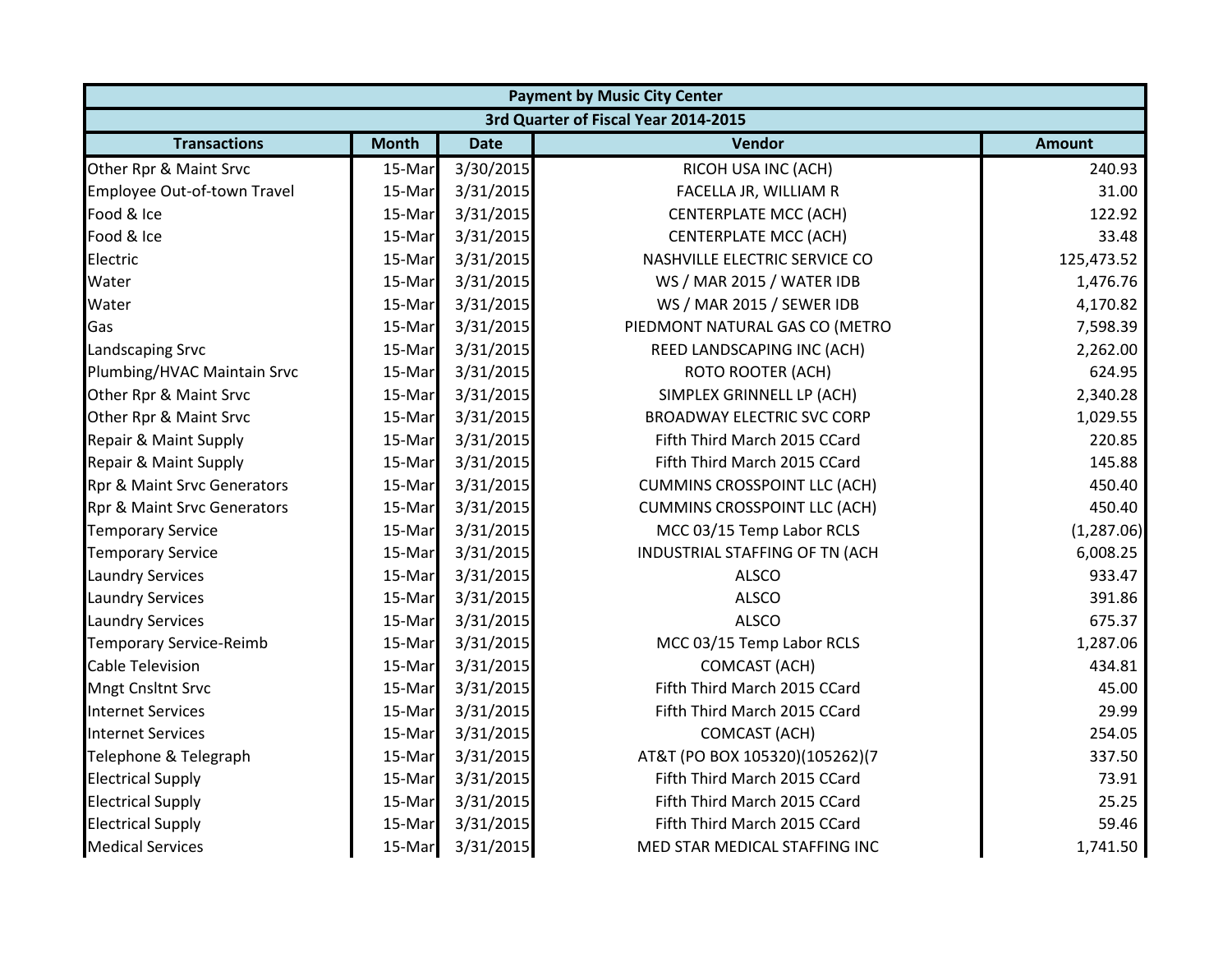| <b>Payment by Music City Center</b>  |              |             |                                |               |
|--------------------------------------|--------------|-------------|--------------------------------|---------------|
| 3rd Quarter of Fiscal Year 2014-2015 |              |             |                                |               |
| <b>Transactions</b>                  | <b>Month</b> | <b>Date</b> | Vendor                         | <b>Amount</b> |
| <b>Medical Services</b>              | 15-Mar       | 3/31/2015   | MED STAR MEDICAL STAFFING INC  | 650.38        |
| <b>Medical Services</b>              | 15-Mar       | 3/31/2015   | MED STAR MEDICAL STAFFING INC  | 1,268.50      |
| <b>Medical Services</b>              | 15-Mar       | 3/31/2015   | MED STAR MEDICAL STAFFING INC  | 688.00        |
| <b>Medical Services</b>              | 15-Mar       | 3/31/2015   | MED STAR MEDICAL STAFFING INC  | 634.25        |
| <b>Security Services</b>             | 15-Mar       | 3/31/2015   | UNIVERSAL PROTECTION SVCS LLC  | 794.85        |
| <b>Security Services</b>             | 15-Mar       | 3/31/2015   | UNIVERSAL PROTECTION SVCS LLC  | 989.64        |
| <b>Security Services</b>             | 15-Mar       | 3/31/2015   | UNIVERSAL PROTECTION SVCS LLC  | 12,395.86     |
| <b>Security Services</b>             | 15-Mar       | 3/31/2015   | UNIVERSAL PROTECTION SVCS LLC  | 398.75        |
| <b>Security Services</b>             | 15-Mar       | 3/31/2015   | UNIVERSAL PROTECTION SVCS LLC  | 17,392.05     |
| Employee Out-of-town Travel          | 15-Mar       | 3/31/2015   | Fifth Third March 2015 CCard   | 118.01        |
| Employee Out-of-town Travel          | 15-Mar       | 3/31/2015   | Fifth Third March 2015 CCard   | 54.00         |
| <b>Employee Air Travel</b>           | 15-Mar       | 3/31/2015   | Fifth Third March 2015 CCard   | 60.00         |
| Registration                         | 15-Mar       | 3/31/2015   | MCC 3/15 REGSITRATION RCLS     | 3,200.00      |
| <b>Auto Fuel</b>                     | 15-Mar       | 3/31/2015   | WEX (WRIGHT EXPRESS FINANCIAL) | 131.60        |
| <b>Temporary Service</b>             | 15-Mar       | 3/31/2015   | UNIVERSAL PROTECTION SVCS LLC  | 692.11        |
| <b>Temporary Service</b>             | 15-Mar       | 3/31/2015   | UNIVERSAL PROTECTION SVCS LLC  | 1,033.35      |
| <b>Temporary Service</b>             | 15-Mar       | 3/31/2015   | UNIVERSAL PROTECTION SVCS LLC  | 1,380.48      |
| <b>Temporary Service</b>             | 15-Mar       | 3/31/2015   | UNIVERSAL PROTECTION SVCS LLC  | 1,054.28      |
| <b>Temporary Service</b>             | 15-Mar       | 3/31/2015   | UNIVERSAL PROTECTION SVCS LLC  | 659.48        |
| <b>Temporary Service</b>             | 15-Mar       | 3/31/2015   | UNIVERSAL PROTECTION SVCS LLC  | 964.48        |
| Food & Bev Capital Reserve           | 15-Mar       | 3/31/2015   | MCC - 3/15 F&B MAINT RCLS      | (259.50)      |
| Food & Bev Capital Reserve           | 15-Mar       | 3/31/2015   | MCC - 3/15 F&B MAINT RCLS      | (98.00)       |
| Food & Bev Capital Reserve           | 15-Mar       | 3/31/2015   | MCC - 3/15 F&B MAINT RCLS      | (98.00)       |
| Food & Bev Capital Reserve           | 15-Mar       | 3/31/2015   | MCC - 3/15 F&B MAINT RCLS      | (544.66)      |
| Food & Bev Capital Reserve           | 15-Mar       | 3/31/2015   | MCC - 3/15 F&B MAINT RCLS      | (1, 140.82)   |
| Food & Bev Capital Reserve           | 15-Mar       | 3/31/2015   | MCC - 3/15 F&B MAINT RCLS      | (1,953.46)    |
| Food & Bev Capital Reserve           | 15-Mar       | 3/31/2015   | MCC - 3/15 F&B MAINT RCLS      | (1,448.90)    |
| Food & Bev Capital Reserve           | 15-Mar       | 3/31/2015   | MCC - 3/15 F&B MAINT RCLS      | (1,638.55)    |
| Food & Bev Capital Reserve           | 15-Mar       | 3/31/2015   | MCC - 3/15 F&B MAINT RCLS      | (2,594.65)    |
| Food & Bev Capital Reserve           | 15-Mar       | 3/31/2015   | MCC - 3/15 F&B MAINT RCLS      | (577.32)      |
| Food & Bev Capital Reserve           | 15-Mar       | 3/31/2015   | MCC - 3/15 F&B MAINT RCLS      | (87.95)       |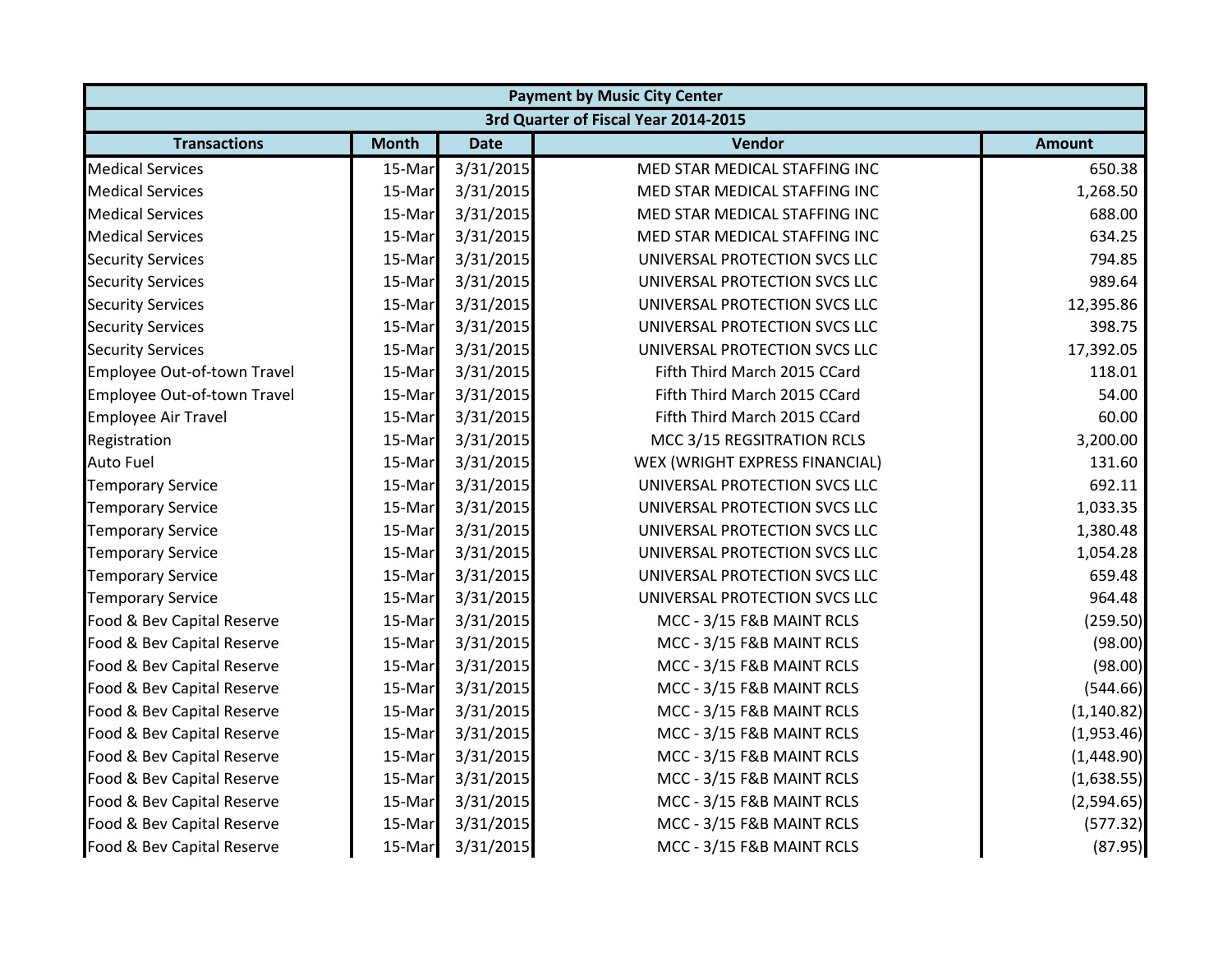| <b>Payment by Music City Center</b>  |              |             |                                    |               |  |
|--------------------------------------|--------------|-------------|------------------------------------|---------------|--|
| 3rd Quarter of Fiscal Year 2014-2015 |              |             |                                    |               |  |
| <b>Transactions</b>                  | <b>Month</b> | <b>Date</b> | Vendor                             | <b>Amount</b> |  |
| Other Rpr & Maint Srvc               | 15-Mar       | 3/31/2015   | FESCO (ACH)                        | 259.50        |  |
| Other Rpr & Maint Srvc               | 15-Mar       | 3/31/2015   | FESCO (ACH)                        | 98.00         |  |
| Other Rpr & Maint Srvc               | 15-Mar       | 3/31/2015   | FESCO (ACH)                        | 98.00         |  |
| Other Rpr & Maint Srvc               | 15-Mar       | 3/31/2015   | <b>CENTERPLATE MCC (ACH)</b>       | 544.66        |  |
| Other Rpr & Maint Srvc               | 15-Mar       | 3/31/2015   | <b>ATECH INC</b>                   | 87.95         |  |
| Other Rpr & Maint Srvc               | 15-Mar       | 3/31/2015   | <b>ATECH INC</b>                   | 577.32        |  |
| Employee Out-of-town Travel          | 15-Mar       | 3/31/2015   | Fifth Third March 2015 CCard       | 27.00         |  |
| Employee Out-of-town Travel          | 15-Mar       | 3/31/2015   | Fifth Third March 2015 CCard       | 714.92        |  |
| Employee Out-of-town Travel          | 15-Mar       | 3/31/2015   | Fifth Third March 2015 CCard       | 21.71         |  |
| Employee Out-of-town Travel          | 15-Mar       | 3/31/2015   | Fifth Third March 2015 CCard       | 7.93          |  |
| Employee Out-of-town Travel          | 15-Mar       | 3/31/2015   | Fifth Third March 2015 CCard       | 14.30         |  |
| <b>Employee Air Travel</b>           | 15-Mar       | 3/31/2015   | Fifth Third March 2015 CCard       | 294.61        |  |
| <b>Employee Air Travel</b>           | 15-Mar       | 3/31/2015   | Fifth Third March 2015 CCard       | 413.70        |  |
| <b>Employee Air Travel</b>           | 15-Mar       | 3/31/2015   | Fifth Third March 2015 CCard       | 465.70        |  |
| Postage & Delivery Srvc              | 15-Mar       | 3/31/2015   | Fifth Third March 2015 CCard       | 74.37         |  |
| Registration                         | 15-Mar       | 3/31/2015   | Fifth Third March 2015 CCard       | 250.00        |  |
| Registration                         | 15-Mar       | 3/31/2015   | MCC 3/15 CC RCLS                   | 1,125.00      |  |
| <b>Membership Dues</b>               | 15-Mar       | 3/31/2015   | Fifth Third March 2015 CCard       | 485.00        |  |
| <b>Host &amp; Hostess</b>            | 15-Mar       | 3/31/2015   | Fifth Third March 2015 CCard       | 79.58         |  |
| <b>Host &amp; Hostess</b>            | 15-Mar       | 3/31/2015   | Fifth Third March 2015 CCard       | 98.80         |  |
| <b>Host &amp; Hostess</b>            | 15-Mar       | 3/31/2015   | Fifth Third March 2015 CCard       | 69.03         |  |
| <b>Host &amp; Hostess</b>            | 15-Mar       | 3/31/2015   | Fifth Third March 2015 CCard       | 111.81        |  |
| <b>Rent Tradeshow Booth Expenses</b> | 15-Mar       | 3/31/2015   | Fifth Third March 2015 CCard       | 105.75        |  |
| Rent Tradeshow Booth Expenses        | 15-Mar       | 3/31/2015   | Fifth Third March 2015 CCard       | 380.70        |  |
| Rent Tradeshow Booth Expenses        | 15-Mar       | 3/31/2015   | Fifth Third March 2015 CCard       | 400.00        |  |
| Rent Tradeshow Booth Expenses        | 15-Mar       | 3/31/2015   | Fifth Third March 2015 CCard       | 200.00        |  |
| Registration                         | 15-Mar       | 3/31/2015   | Fifth Third March 2015 CCard       | 645.00        |  |
| Offc & Admin Supply                  | 15-Mar       | 3/31/2015   | Fifth Third March 2015 CCard       | 14.80         |  |
| <b>Merchant Fees</b>                 | 15-Mar       | 3/31/2015   | MCC 03/31/15 Exh Rev RCLS          | 0.01          |  |
| <b>Merchant Fees</b>                 | 15-Mar       | 3/31/2015   | MCC 03/15 Exh Rev RCLS             | 0.01          |  |
| <b>Legal Services</b>                | 15-Mar       | 3/31/2015   | <b>BONE MCALLESTER NORTON PLLC</b> | 10,000.00     |  |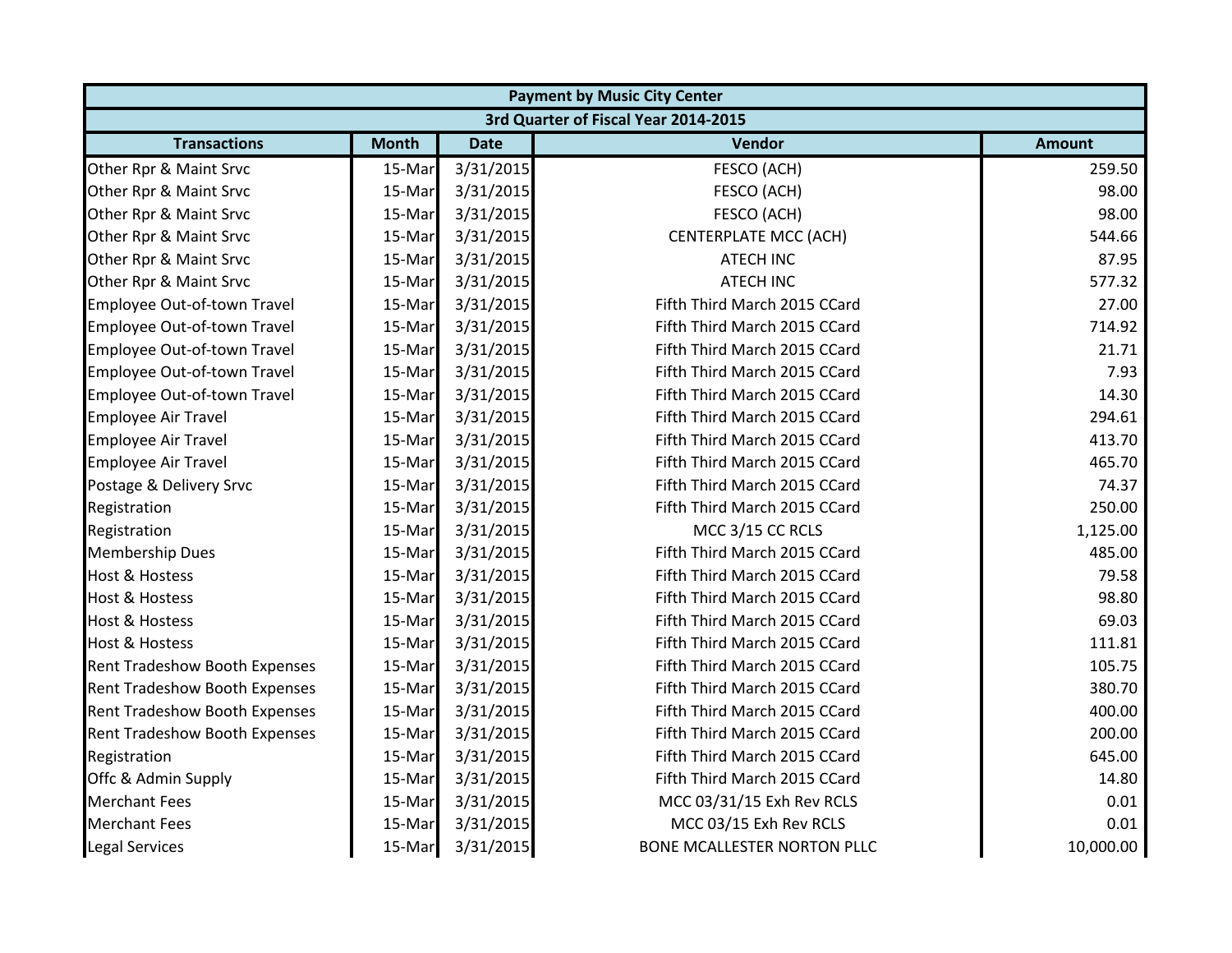| <b>Payment by Music City Center</b>  |              |             |                                         |               |  |
|--------------------------------------|--------------|-------------|-----------------------------------------|---------------|--|
| 3rd Quarter of Fiscal Year 2014-2015 |              |             |                                         |               |  |
| <b>Transactions</b>                  | <b>Month</b> | <b>Date</b> | Vendor                                  | <b>Amount</b> |  |
| <b>Mngt Cnsltnt Srvc</b>             | 15-Mar       | 3/31/2015   | <b>CUSHION EMPLOYER SER (ACH)</b>       | 875.00        |  |
| <b>Internet Services</b>             | 15-Mar       | 3/31/2015   | Fifth Third March 2015 CCard            | 30.00         |  |
| Employee Out-of-town Travel          | 15-Mar       | 3/31/2015   | <b>STARKS, CHARLES L</b>                | 437.05        |  |
| <b>Employee Air Travel</b>           | 15-Mar       | 3/31/2015   | Fifth Third March 2015 CCard            | 135.50        |  |
| <b>Employee Air Travel</b>           | 15-Mar       | 3/31/2015   | Fifth Third March 2015 CCard            | 383.70        |  |
| <b>Employee Local Travel/Park</b>    | 15-Mar       | 3/31/2015   | Fifth Third March 2015 CCard            | 10.00         |  |
| <b>Employee Local Travel/Park</b>    | 15-Mar       | 3/31/2015   | Fifth Third March 2015 CCard            | 28.41         |  |
| <b>Employee Local Travel/Park</b>    | 15-Mar       | 3/31/2015   | Fifth Third March 2015 CCard            | 16.00         |  |
| Registration                         | 15-Mar       | 3/31/2015   | Fifth Third March 2015 CCard            | 128.78        |  |
| Registration                         | 15-Mar       | 3/31/2015   | Fifth Third March 2015 CCard            | 645.00        |  |
| Registration                         | 15-Mar       | 3/31/2015   | MCC 3/15 CC RCLS                        | 375.00        |  |
| Registration                         | 15-Mar       | 3/31/2015   | MCC 3/15 REGSITRATION RCLS              | 2,875.00      |  |
| <b>Membership Dues</b>               | 15-Mar       | 3/31/2015   | Fifth Third March 2015 CCard            | 3,000.00      |  |
| Other Rpr & Maint Srvc               | 15-Mar       | 3/31/2015   | <b>ATECH INC</b>                        | 87.95         |  |
| <b>Employee Award/Gift</b>           | 15-Mar       | 3/31/2015   | Fifth Third March 2015 CCard            | 2,185.10      |  |
| <b>Employee Award/Gift</b>           | 15-Mar       | 3/31/2015   | Fifth Third March 2015 CCard            | 169.12        |  |
| <b>Employee Award/Gift</b>           | 15-Mar       | 3/31/2015   | MCC 3/15 IMPREST CHECKING RCLS          | 500.00        |  |
| Food & Bev-Inhouse                   | 15-Mar       | 3/31/2015   | <b>CENTERPLATE MCC (ACH)</b>            | 264.46        |  |
| Food & Bev-Inhouse                   | 15-Mar       | 3/31/2015   | <b>CENTERPLATE MCC (ACH)</b>            | 401.83        |  |
| Food & Bev-Inhouse                   | 15-Mar       | 3/31/2015   | <b>CENTERPLATE MCC (ACH)</b>            | 106.12        |  |
| Food & Bev-Inhouse                   | 15-Mar       | 3/31/2015   | <b>CENTERPLATE MCC (ACH)</b>            | 222.24        |  |
| Food & Bev-Inhouse                   | 15-Mar       | 3/31/2015   | <b>CENTERPLATE MCC (ACH)</b>            | 479.74        |  |
| Rpr & Maint Srvc Bld Auto            | 15-Mar       | 3/31/2015   | MCC CX 3/15 Johnson Controls Accrual    | 232.92        |  |
| Other Rpr & Maint Srvc               | 15-Mar       | 3/31/2015   | MCC CX 3/15 RICOH February Accrual      | 371.54        |  |
| Other Rpr & Maint Srvc               | 15-Mar       | 3/31/2015   | MCC CX 3/15 RICOH January Accrual       | 143.55        |  |
| <b>District Energy System</b>        | 15-Mar       | 3/31/2015   | MCC CX 3/15 DES Accrual                 | 179,608.53    |  |
| <b>Building Maintenance Srvc</b>     | 15-Mar       | 3/31/2015   | MCC CX 3/15 Nashville Glass Accrual     | 300.00        |  |
| <b>Building Maintenance Srvc</b>     | 15-Mar       | 3/31/2015   | MCC CX 3/15 Tandem Construction Accrual | 15,756.00     |  |
| Other Rpr & Maint Srvc               | 15-Mar       | 3/31/2015   | MCC CX 3/15 Atech Accrual               | 87.95         |  |
| Other Rpr & Maint Srvc               | 15-Mar       | 3/31/2015   | MCC CX 3/15 Atech Accrual               | 43.98         |  |
| Other Rpr & Maint Srvc               | 15-Mar       | 3/31/2015   | MCC CX 3/15 RICOH February Accrual      | 41.24         |  |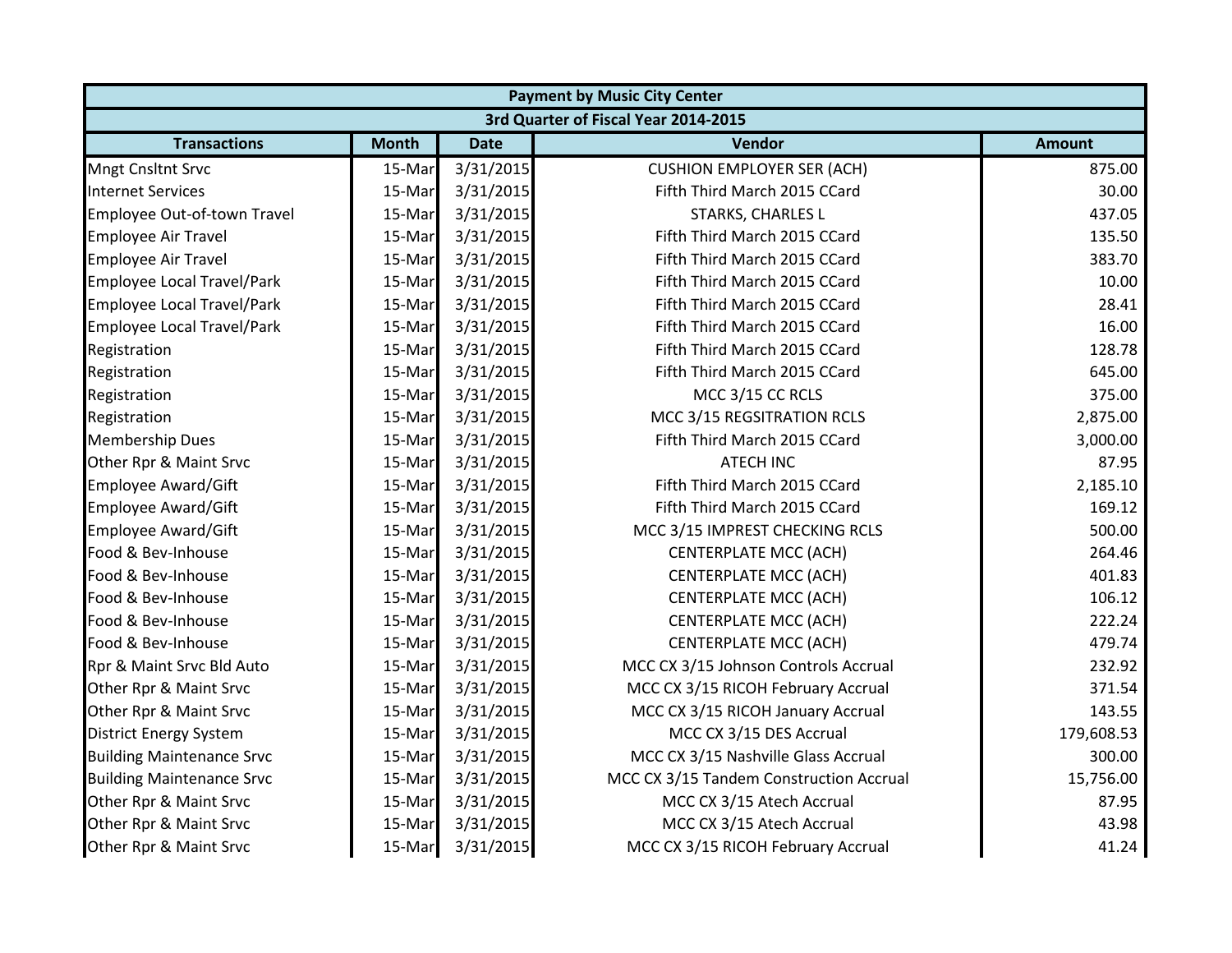| <b>Payment by Music City Center</b>  |              |             |                                          |               |  |
|--------------------------------------|--------------|-------------|------------------------------------------|---------------|--|
| 3rd Quarter of Fiscal Year 2014-2015 |              |             |                                          |               |  |
| <b>Transactions</b>                  | <b>Month</b> | <b>Date</b> | Vendor                                   | <b>Amount</b> |  |
| Other Rpr & Maint Srvc               | 15-Mar       | 3/31/2015   | MCC CX 3/15 RICOH January Accrual        | 48.34         |  |
| Other Rpr & Maint Srvc               | 15-Mar       | 3/31/2015   | MCC CX 3/15 Simplex Grinnell Accrual     | 1,080.00      |  |
| Refuse Disposal-Reimb                | 15-Mar       | 3/31/2015   | MCC CX 3/15 Allied Waste Accrual         | 9,134.51      |  |
| <b>Temporary Service</b>             | 15-Mar       | 3/31/2015   | MCC CX 3/15 Industrial Staffing Accrual  | 6,230.35      |  |
| Janitorial Srvc                      | 15-Mar       | 3/31/2015   | MCC CX 3/15 SMS Accrual                  | 31,150.78     |  |
| Other Rpr & Maint Srvc               | 15-Mar       | 3/31/2015   | MCC CX 3/15 RICOH February Accrual       | 105.57        |  |
| Other Rpr & Maint Srvc               | 15-Mar       | 3/31/2015   | MCC CX 3/15 RICOH January Accrual        | 117.78        |  |
| <b>Internet Services</b>             | 15-Mar       | 3/31/2015   | MCC CX 3/15 ATT Accrual                  | 5,790.17      |  |
| Telephone & Telegraph                | 15-Mar       | 3/31/2015   | MCC CX 3/15 ATT Accrual                  | 1,861.96      |  |
| Postage & Delivery Srvc              | 15-Mar       | 3/31/2015   | MCC CX 3/15 UPS Accrual                  | 28.36         |  |
| Other Rpr & Maint Srvc               | 15-Mar       | 3/31/2015   | MCC CX 3/15 RICOH February Accrual       | 105.57        |  |
| Other Rpr & Maint Srvc               | 15-Mar       | 3/31/2015   | MCC CX 3/15 RICOH January Accrual        | 117.78        |  |
| <b>Equipment Rental</b>              | 15-Mar       | 3/31/2015   | MCC CX 3/15 DAS ATT Accrual              | 2,000.00      |  |
| Other Rpr & Maint Srvc               | 15-Mar       | 3/31/2015   | MCC CX 3/15 RICOH February Accrual       | 310.98        |  |
| Other Rpr & Maint Srvc               | 15-Mar       | 3/31/2015   | MCC CX 3/15 RICOH January Accrual        | 236.96        |  |
| <b>Medical Services</b>              | 15-Mar       | 3/31/2015   | MCC CX 3/15 Med-Star Accrual (NDC Event) | (688.00)      |  |
| <b>Merchant Fees</b>                 | 15-Mar       | 3/31/2015   | <b>Merchant Fees JE Accrual</b>          | (568.73)      |  |
| <b>Employee Out-Of-Town Travel</b>   | 15-Mar       | 3/31/2015   | MCC CX 3/15 Haviland Travel Reimb        | 157.36        |  |
| Employee Out-Of-Town Travel          | 15-Mar       | 3/31/2015   | MCC CX 3/15 Putman Travel Reimb          | 105.72        |  |
| Other Rpr & Maint Srvc               | 15-Mar       | 3/31/2015   | MCC CX 3/15 RICOH February Accrual       | 217.00        |  |
| Other Rpr & Maint Srvc               | 15-Mar       | 3/31/2015   | MCC CX 3/15 RICOH January Accrual        | 86.16         |  |
| <b>Auto Fuel</b>                     | 15-Mar       | 3/31/2015   | MCC CX 3/15 WEX Accrual                  | 231.87        |  |
| <b>Temporary Service</b>             | 15-Mar       | 3/31/2015   | MCC CX 3/15 Universal Protection Accrual | 728.43        |  |
| <b>Temporary Service</b>             | 15-Mar       | 3/31/2015   | MCC CX 3/15 Universal Protection Accrual | 1,042.11      |  |
| Other Rpr & Maint Srvc               | 15-Mar       | 3/31/2015   | MCC CX 3/15 RICOH February Accrual       | 763.54        |  |
| Other Rpr & Maint Srvc               | 15-Mar       | 3/31/2015   | MCC CX 3/15 RICOH January Accrual        | 598.75        |  |
| Other Rpr & Maint Srvc               | 15-Mar       | 3/31/2015   | MCC CX 3/15 RICOH February Accrual       | 206.20        |  |
| Other Rpr & Maint Srvc               | 15-Mar       | 3/31/2015   | MCC CX 3/15 RICOH January Accrual        | 241.72        |  |
| Other Rpr & Maint Srvc               | 15-Mar       | 3/31/2015   | MCC CX 3/15 RICOH February Accrual       | 36.17         |  |
| Other Rpr & Maint Srvc               | 15-Mar       | 3/31/2015   | MCC CX 3/15 RICOH January Accrual        | 14.36         |  |
| Other Rpr & Maint Srvc               | 15-Mar       | 3/31/2015   | MCC CX 3/15 RICOH February Accrual       | 325.50        |  |